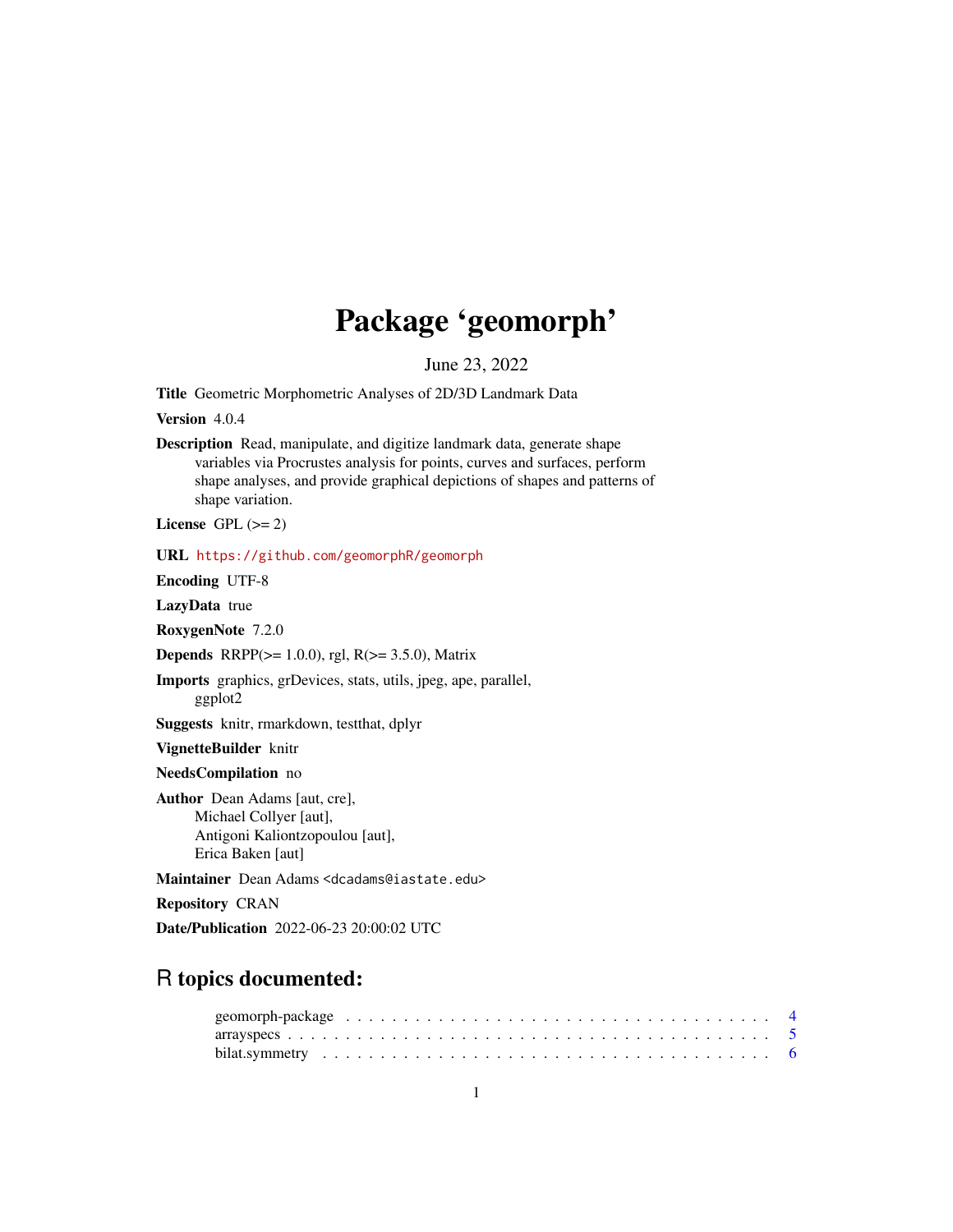|                 | 10 |
|-----------------|----|
|                 | 13 |
|                 | 16 |
|                 | 18 |
|                 | 21 |
|                 | 23 |
|                 | 25 |
|                 | 27 |
|                 | 27 |
|                 | 28 |
|                 | 30 |
|                 | 32 |
|                 | 33 |
|                 | 35 |
|                 | 37 |
|                 | 39 |
|                 | 40 |
|                 | 41 |
|                 | 42 |
|                 | 44 |
|                 | 45 |
|                 | 46 |
|                 | 50 |
|                 | 55 |
|                 | 58 |
|                 | 58 |
|                 | 62 |
|                 | 63 |
|                 | 64 |
|                 | 65 |
|                 | 65 |
|                 | 67 |
|                 | 69 |
|                 | 74 |
|                 | 74 |
|                 | 75 |
|                 | 76 |
|                 | 79 |
| physignal       | 81 |
|                 | 84 |
| picknplot.shape | 85 |
|                 | 86 |
|                 |    |
|                 | 86 |
|                 | 87 |
| plot.CR         | 87 |
|                 | 88 |
|                 | 88 |
|                 | 89 |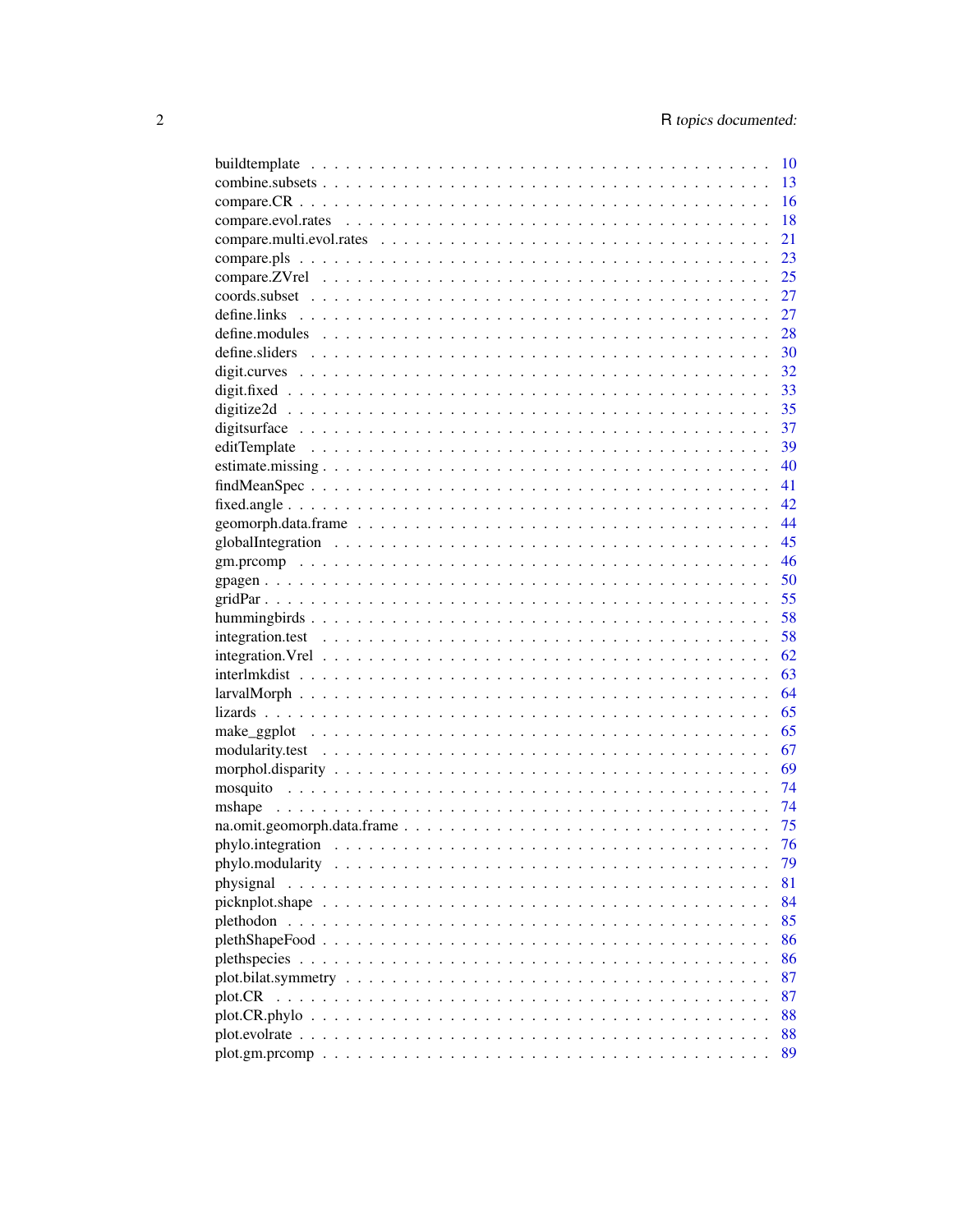|               | 90 |
|---------------|----|
|               | 91 |
|               | 91 |
| plot.pls      |    |
|               |    |
|               |    |
|               |    |
|               |    |
|               |    |
|               |    |
|               |    |
|               |    |
|               |    |
|               |    |
|               |    |
|               |    |
|               |    |
|               |    |
|               |    |
|               |    |
|               |    |
|               |    |
|               |    |
|               |    |
|               |    |
|               |    |
|               |    |
|               |    |
|               |    |
|               |    |
|               |    |
|               |    |
|               |    |
|               |    |
|               |    |
|               |    |
|               |    |
| readmulti.tps |    |
|               |    |
|               |    |
| scallops      |    |
|               |    |
|               |    |
|               |    |
|               |    |
|               |    |
|               |    |
|               |    |
|               |    |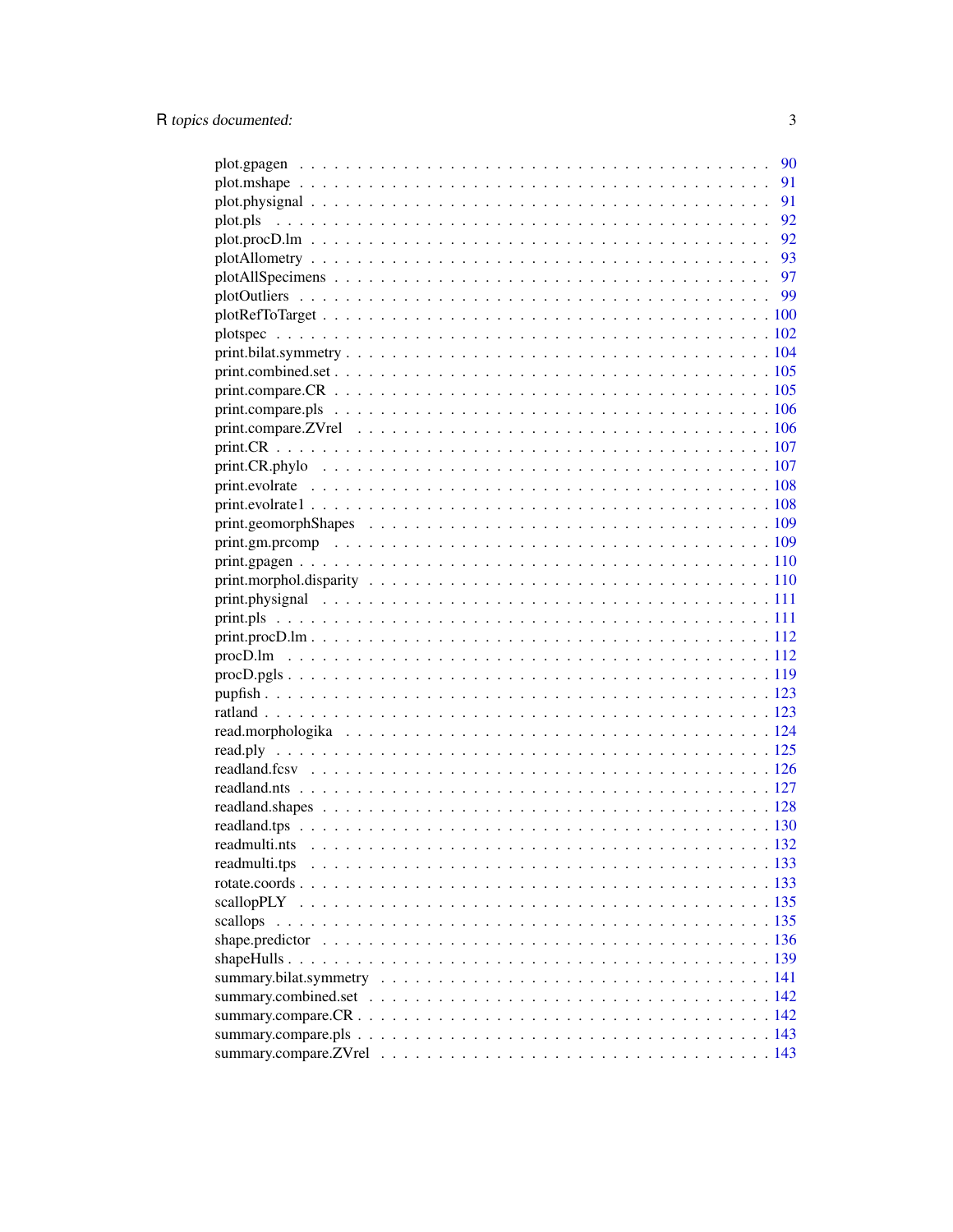<span id="page-3-0"></span>

#### **Index** [157](#page-156-0)

geomorph-package *Geometric morphometric analyses for 2D/3D data*

# Description

Functions in this package allow one to read, manipulate, and digitize landmark data; generate shape variables via Procrustes analysis for points, curves and surface data, perform statistical analyses of shape variation and covariation, and provide graphical depictions of shapes and patterns of shape variation.

# geomorph TOC

geomorph-package

# Author(s)

Dean C. Adams, Michael Collyer, Antigoni Kaliontzopoulou, and Erica Baken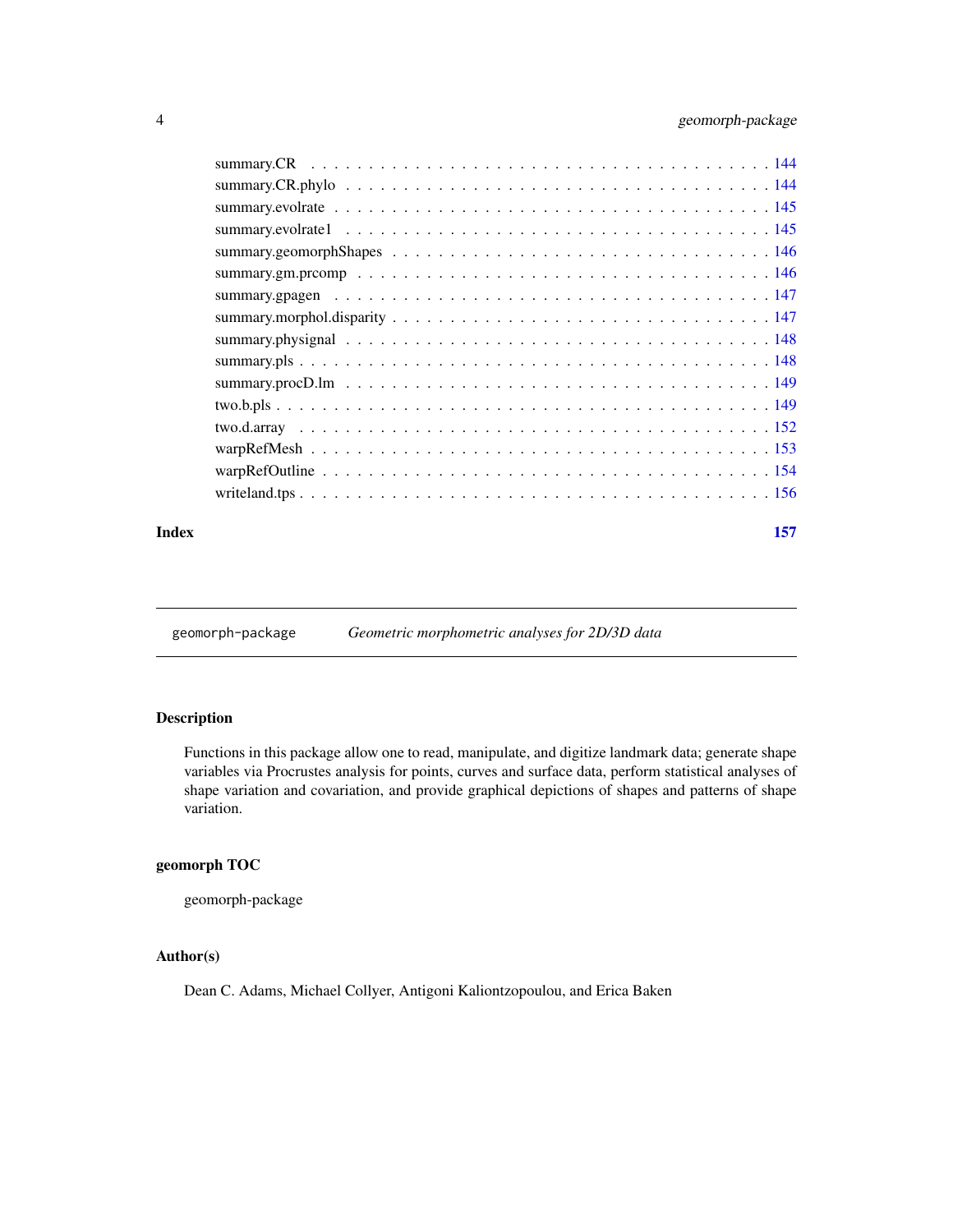<span id="page-4-0"></span>

# Description

Convert a matrix of landmark coordinates into a three-dimensional array

# Usage

 $arrayspecs(A, p, k, sep = NULL)$ 

# Arguments

| A   | A matrix containing landmark coordinates for a set of specimens                                                                                                                                                                                                                                                                                                                                                                                                                                                                                                                                                                                                                                                 |
|-----|-----------------------------------------------------------------------------------------------------------------------------------------------------------------------------------------------------------------------------------------------------------------------------------------------------------------------------------------------------------------------------------------------------------------------------------------------------------------------------------------------------------------------------------------------------------------------------------------------------------------------------------------------------------------------------------------------------------------|
| p   | Number of landmarks                                                                                                                                                                                                                                                                                                                                                                                                                                                                                                                                                                                                                                                                                             |
| k   | Number of dimensions $(2 \text{ or } 3)$                                                                                                                                                                                                                                                                                                                                                                                                                                                                                                                                                                                                                                                                        |
| sep | An optional argument to attempt to separate variable names into landmark di-<br>mension and landmark number variables. For example, X.1, Y.1, Z.1, X.2, Y.2,<br>Z.2, , can be separated with sep = ".", such that rows of landmark configura-<br>tions are labeled $1, 2, 3, \ldots$ , and columns are labeled X, Y, Z. Note, for variables,<br>$X1, Y1, Z1, X2, Y2, Z2, \ldots$ , where no separator is evident, use sep = "". Any<br>illogical separation argument will result in unlabeled variables. If $sep = NULL$<br>(the default), unlabeled variables are forced. This is a good idea if the original<br>matrix has landmarks out of order (as the the landmark labels might not sort as<br>expected). |

#### Details

This function converts a matrix of landmark coordinates into a 3D array ( $p \times k \times n$ ), which is the required input format for many functions in geomorph. The input matrix can be arranged such that the coordinates of each landmark are found on a separate row, or that each row contains all landmark coordinates for a single specimen.

#### Value

Function returns a 3D array (p x k x n), where p is the number of landmark points, k is the number of landmark dimensions (2 or 3), and n is the number of specimens. The third dimension of this array contains names for each specimen if specified in the original input matrix.

# Author(s)

Dean Adams & Mike Collyer

# See Also

[two.d.array](#page-151-1)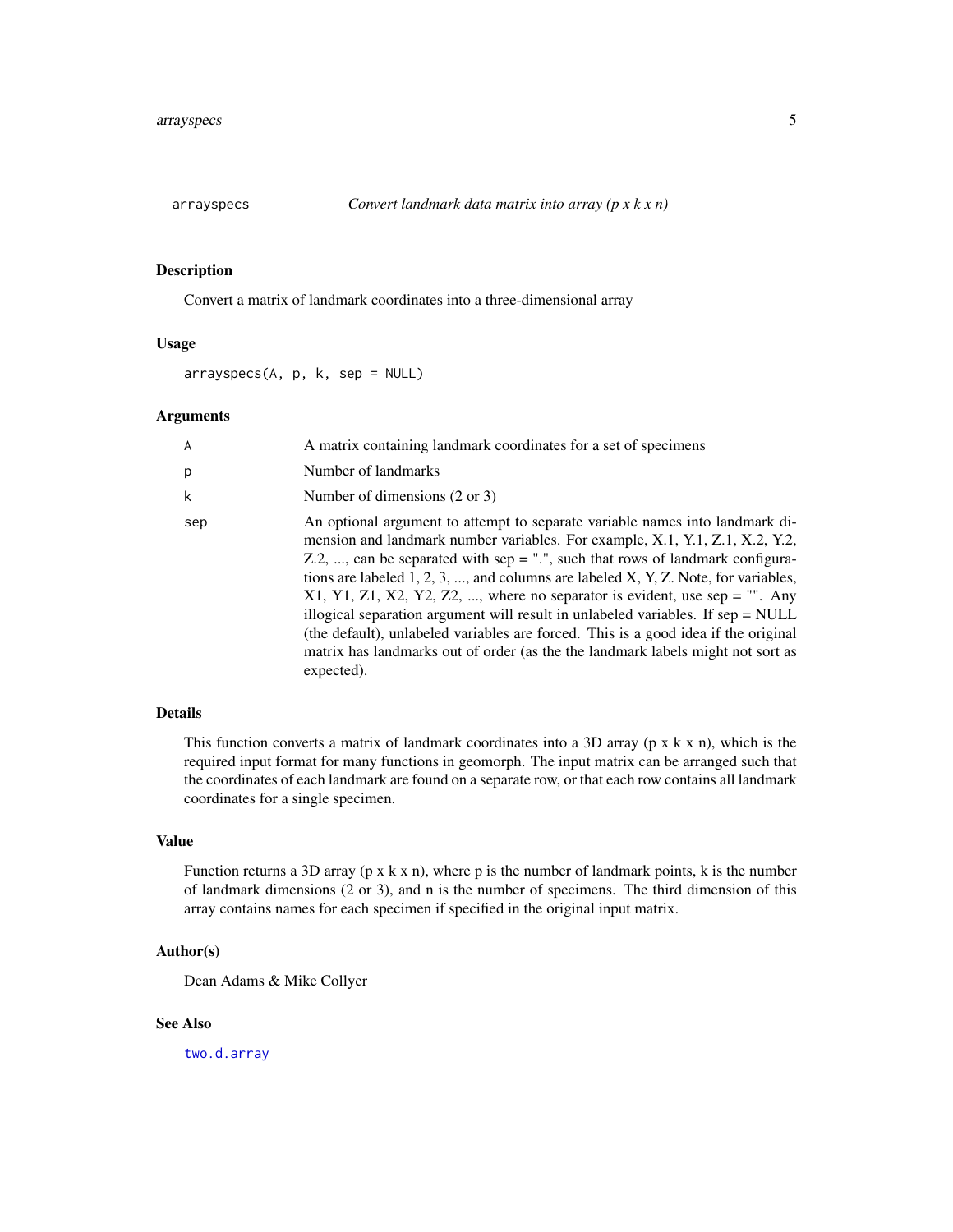# Examples

```
x<-matrix(rnorm(18),nrow=3) # Random triangles (all coordinates on same
# row for each triangle)
arrayspecs(x,3,2)
x2<-matrix(rnorm(18),ncol=2) # Random triangles (each landmark on its
# own row)
arrayspecs(x2,3,2)
```
<span id="page-5-1"></span>bilat.symmetry *Analysis of bilateral symmetry*

# Description

Function performs an analysis of directional and fluctuating asymmetry for bilaterally symmetric objects

# Usage

```
bilat.symmetry(
  A,
  ind = NULL,side = NULL,
  replicate = NULL,
  object.sym = FALSE,
  land.pairs = NULL,
  data = NULL,iter = 999,
  seed = NULL,
 RRPP = TRUE,
  SS.type = c("I", "II", "III"),turbo = TRUE,Parallel = FALSE,
 print.progress = TRUE,
  ...
\mathcal{L}
```
# Arguments

| $\overline{A}$ | One of either A 3D array ( $p \times k \times n$ ) containing raw landmarks (requiring GPA<br>to be performed) or a gpagen object (if GPA has been previously performed)<br>or a geomorphShapes object (requiring GPA to be performed). Any gpagen<br>argument should work within bilat symmetry. |
|----------------|---------------------------------------------------------------------------------------------------------------------------------------------------------------------------------------------------------------------------------------------------------------------------------------------------|
| ind            | A vector containing labels for each individual. For matching symmetry, the<br>matched pairs receive the same label (replicates also receive the same label).                                                                                                                                      |
| side           | An optional vector (for matching symmetry) designating which object belongs<br>to which 'side-group'                                                                                                                                                                                              |

<span id="page-5-0"></span>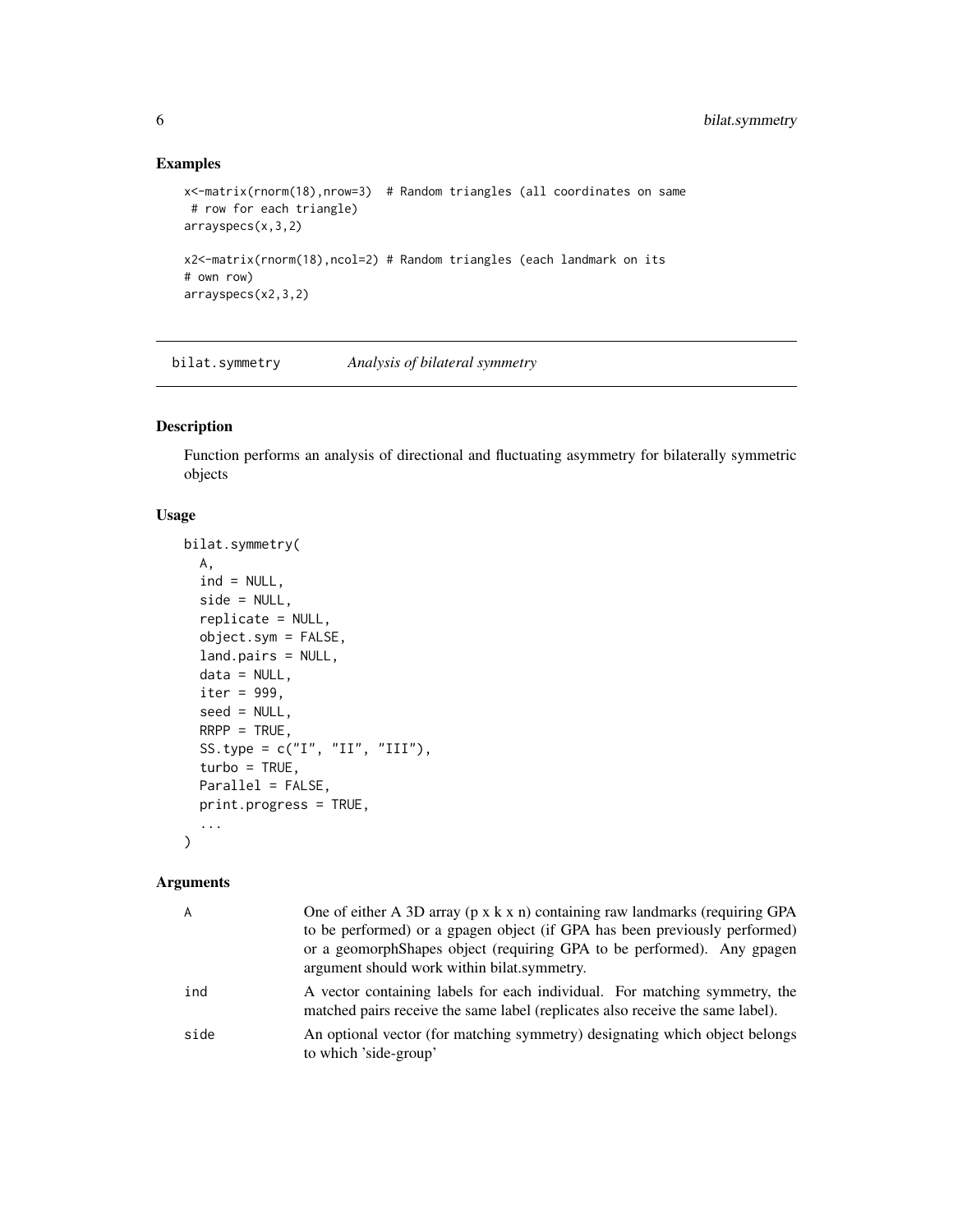| replicate      | An optional vector designating which objects belong to which group of repli-<br>cates. Alternatively, this can be a character value to indicate the name of the<br>variable in the data frame to use.                                                                                                                                                                                                                                      |
|----------------|--------------------------------------------------------------------------------------------------------------------------------------------------------------------------------------------------------------------------------------------------------------------------------------------------------------------------------------------------------------------------------------------------------------------------------------------|
| object.sym     | A logical value specifying whether the analysis should proceed based on object<br>symmetry =TRUE or matching symmetry =FALSE                                                                                                                                                                                                                                                                                                               |
| land.pairs     | An optional matrix (for object symmetry) containing numbers for matched pairs<br>of landmarks across the line of symmetry                                                                                                                                                                                                                                                                                                                  |
| data           | A data frame for the function environment, see geomorph. data. frame. It is im-<br>perative that the variables "ind", "side", and "replicate" in the data frame match<br>these names exactly (as shown in examples below).                                                                                                                                                                                                                 |
| iter           | Number of iterations for significance testing.                                                                                                                                                                                                                                                                                                                                                                                             |
| seed           | An optional argument for setting the seed for random permutations of the re-<br>sampling procedure. If left NULL (the default), the exact same P-values will be<br>found for repeated runs of the analysis (with the same number of iterations). If<br>seed = "random", a random seed will be used, and P-values will vary. One can<br>also specify an integer for specific seed values, which might be of interest for<br>advanced users. |
| <b>RRPP</b>    | A logical value indicating whether residual randomization should be used for<br>significance testing.                                                                                                                                                                                                                                                                                                                                      |
| SS.type        | A choice between type I (sequential), type II (hierarchical), or type III (marginal).                                                                                                                                                                                                                                                                                                                                                      |
| turbo          | A logical value that if TRUE, suppresses coefficient estimation in every random<br>permutation, in order to speed up computation time.                                                                                                                                                                                                                                                                                                     |
| Parallel       | Either a logical value to indicate whether parallel processing should be used or<br>a numeric value to indicate the number of cores to use in parallel processing via<br>the parallel library. If TRUE, this argument invokes forking of all processor<br>cores, except one. If FALSE, only one core is used. A numeric value directs the<br>number of cores to use, but one core will always be spared.                                   |
| print.progress | A logical value to indicate whether a progress bar should be printed to the screen.<br>This is helpful for long-running analyses.                                                                                                                                                                                                                                                                                                          |
| .              | Arguments to pass onto gpagen                                                                                                                                                                                                                                                                                                                                                                                                              |

# Details

The function quantifies components of shape variation for a set of specimens as described by their patterns of symmetry and asymmetry. Here, shape variation is decomposed into variation among individuals, variation among sides (directional asymmetry), and variation due to an individual x side interaction (fluctuating symmetry). These components are then statistically evaluated using Procrustes ANOVA. Statistical assessment of model effects for shape variation is accomplished using permutation procedures. Methods for both matching symmetry and object symmetry can be implemented. Matching symmetry is when each object contains mirrored pairs of structures (e.g., right and left hands) while object symmetry is when a single object is symmetric about a midline (e.g., right and left sides of human faces). Details on general approaches for the study of symmetry in geometric morphometrics may be found in: Mardia et al. 2000; Klingenberg et al. 2002.

As input, the function receives either A 3D array ( $p \times k \times n$ ) containing raw landmarks (requiring GPA to be performed) or a gpagen object (if GPA has been previously performed) or a geomorphShapes object. If one wishes to incorporate semilandmarks, GPA can either be performed first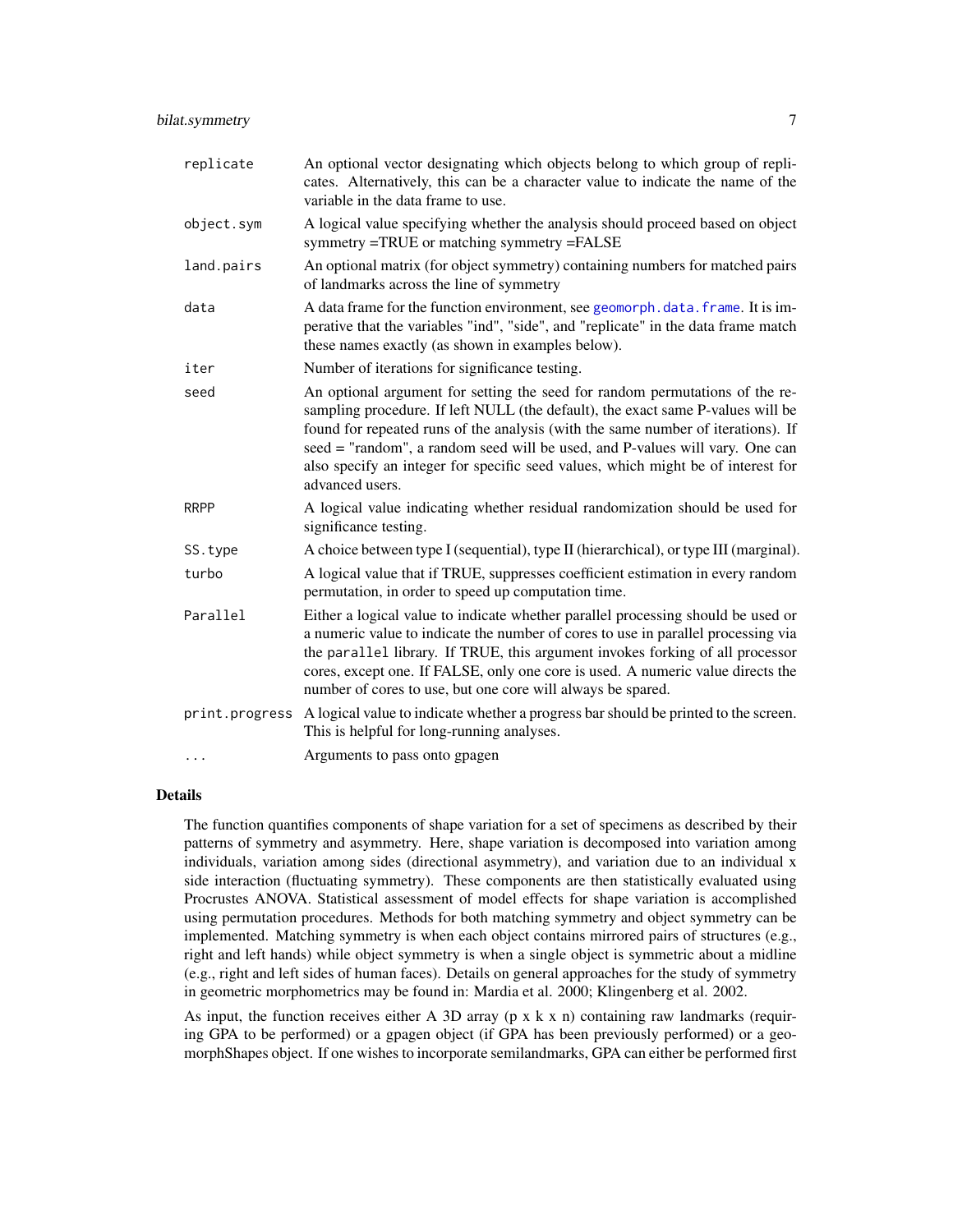using gpagen, or within bilat.symmetry by passing adequate GPA arguments (i.e. curves, surfaces, ProcD etc, see [gpagen](#page-49-1). If a geomorphShapes object is provided, semilandmarks are automatically identified and slid during GPA. For "object.sym = FALSE, landmarks should be of dimension (p x k x 2n), as each specimen is represented by both left and right configurations.

Analyses of symmetry for matched pairs of objects is implemented when object.sym=FALSE. Here, a 3D array [p x k x 2n] contains the landmark coordinates for all pairs of structures (2 structures for each of n specimens). Because the two sets of structures are on opposite sides, they represent mirror images, and one set must be reflected prior to the analysis to allow landmark correspondence. IT IS ASSUMED THAT THE USER HAS DONE THIS PRIOR TO PERFORMING THE SYMMETRY ANALYSIS. Reflecting a set of specimens may be accomplished by multiplying one coordinate dimension by  $-1$  for these structures (either the x-, the y-, or the z-dimension). A vector containing information on individuals and sides must also be supplied. Replicates of each specimen may also be included in the dataset, and when specified will be used as measurement error (see Klingenberg and McIntyre 1998).

Analyses of object symmetry is implemented when object.sym=TRUE. Here, a 3D array [p x k x n] contains the landmark coordinates for all n specimens. To obtain information about asymmetry, the function generates a second set of objects by reflecting them about one of their coordinate axes. The landmarks across the line of symmetry are then relabeled to obtain landmark correspondence. The user must supply a list of landmark pairs. A vector containing information on individuals must also be supplied. Replicates of each specimen may also be included in the dataset, and when specified will be used as measurement error.

The function also provides individual measures of signed and unsigned asymmetry, calculated as the Procrustes distance between the right and left element (for paired structures, as detailed in Klingenberg and McIntyre 1998) or side of the structure (for object symmetry, following Lazic´ et al 2015). The computational difference betwen the two approaches consists in that, for object symmetry, only paired landmarks are considered, excluding the landmarks of the midline.

#### Notes for geomorph 3.0:

Compared to older versions of geomorph, some results can be expected to be slightly different. Starting with geomorph 3.0, results use only type I sums of squares (SS) with either full randomization of raw shape values or RRPP (preferred with nested terms) for analysis of variance (ANOVA). Older versions used a combination of parametric and non-parametric results, as well as a combination of type I and type III SS. While analytical conclusions should be consistent (i.e., "significance" of effects is the same), these updates maintain consistency in analytical philosophy. This change will require longer computation time for large datasets, but the trade-off allows users to have more flexibility and eliminates combining disparate analytical philosophies.

Note also that significance of terms in the model are found by comparing F-values for each term to those obtained via permutation. F-ratios and df are not strictly necessary (a ratio of SS would suffice), but they are reported as is standard for anova tables. Additionally, users will notice that the df reported are based on the number of observations rather than a combination of objects \* coordinates \* dimensions, as is sometimes found in morphometric studies of symmetry. However, this change has no effect on hypothesis testing, as only SS vary among permutations (df, coordinates, and dimensions are constants).

The generic functions, [print](#page-0-0), [summary](#page-0-0), and [plot](#page-0-0) all work with bilat. symmetry.

#### Value

An object of class "bilat.symmetry" returns a list of the following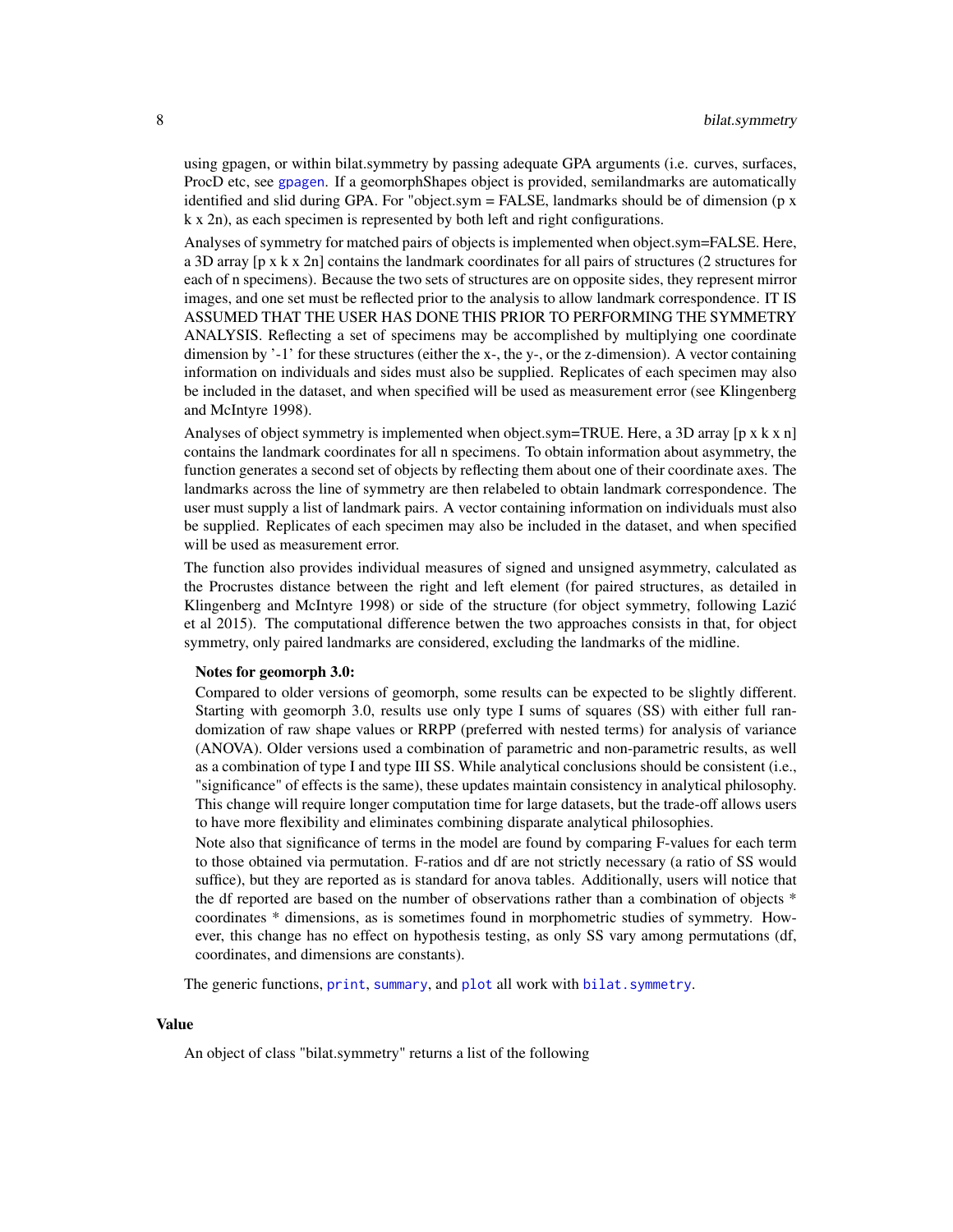| shape.anova    | An analysis of variance table for the shape data.                                                                                                                        |
|----------------|--------------------------------------------------------------------------------------------------------------------------------------------------------------------------|
| size.anova     | An analysis of variance table for the shape data (when object.sym = FALSE).                                                                                              |
| symm.shape     | The symmetric component of shape variation.                                                                                                                              |
| asymm.shape    | The asymmetric component of shape variation.                                                                                                                             |
| DA.component   | The directional asymmetry component, found as the mean shape for each side.                                                                                              |
| FA.component   | The fluctuating asymmetry component for each specimen, found as the speci-<br>men specific side deviation adjusted for the mean directional asymmetry in the<br>dataset. |
| signed.AI      | Individual signed asymmetry index, as per Klingenberg and McIntyre, 1998;<br>Lazić et al 2015.                                                                           |
| #              |                                                                                                                                                                          |
| unsigned.AI    | Individual unsigned asymmetry index, as per Klingenberg and McIntyre, 1998;<br>Lazić et al 2015.                                                                         |
| data.type      | A value indicating whether the analysis was performed as Object or Matching<br>symmetry.                                                                                 |
| permutations   | The number of random permutations used.                                                                                                                                  |
| random.shape.F | A matrix of random F-values from the Shape analysis.                                                                                                                     |
| random.size.F  | A matrix of random F-values from the Centroid Size analysis (when object.sym<br>$=$ FALSE).                                                                              |
| perm.method    | A value indicating whether "Raw" values were shuffled or "RRPP" performed.                                                                                               |
|                | procD. Im. shape A list of typical output from an object of class procD. Im, for shape                                                                                   |
| procD.lm.size  | If applicable, a list of typical output from an object of class procD.lm, for size<br>(when object.sym = $FALSE$ ).                                                      |
| call           | The matched call.                                                                                                                                                        |

# Author(s)

Dean Adams, Michael Collyer and Antigoni Kaliontzopoulou

# References

Klingenberg, C.P. and G.S. McIntyre. 1998. Quantitative genetics of geometric shape in the mouse mandible. Evolution. 55:2342-2352.

Mardia, K.V., F.L. Bookstein, and I.J. Moreton. 2000. Statistical assessment of bilateral symmetry of shapes. Biometrika. 87:285-300.

Klingenberg, C.P., M. Barluenga, and A. Meyer. 2002. Shape analysis of symmetric structures: quantifying variation among individuals and asymmetry. Evolution. 56:1909-1920.

Lazić, M. M., M. A. Carretero, J. Crnobrnja-Isailović, and A. Kaliontzopoulou. 2015. Effects of environmental disturbance on phenotypic variation: an integrated assessment of canalization, developmental stability, modularity, and allometry in lizard head shape. The American Naturalist 185:44–58.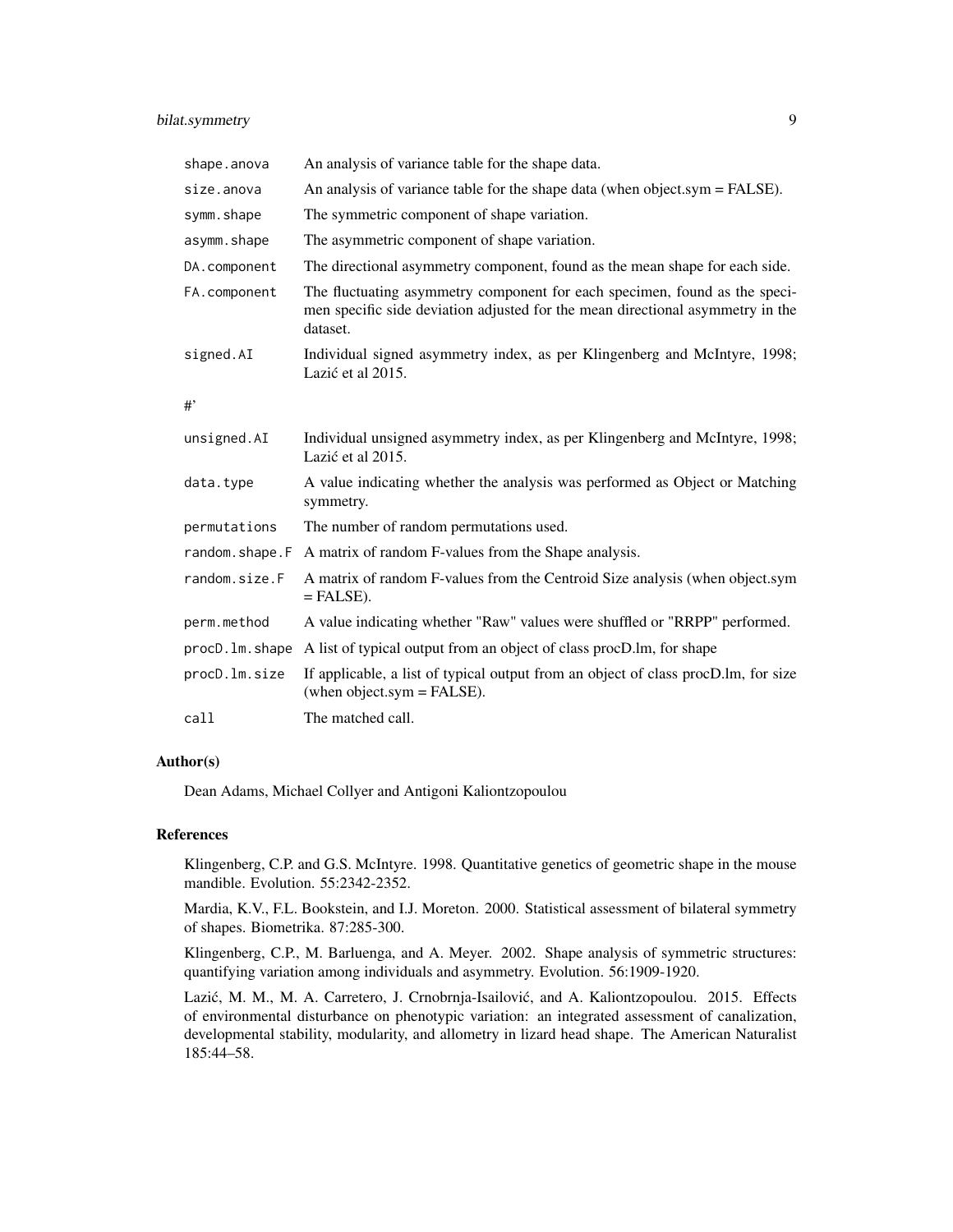# Examples

```
#Example of matching symmetry
data(mosquito)
gdf <- geomorph.data.frame(wingshape = mosquito$wingshape,
ind=mosquito$ind,
side=mosquito$side,
replicate=mosquito$replicate)
mosquito.sym \le bilat.symmetry(A = \text{wingshape}, \text{ind} = \text{ind}, \text{side} = \text{side},replicate = replicate, object.sym = FALSE, RRPP = TRUE, iter = 149,
data = gdf)
summary(mosquito.sym)
plot(mosquito.sym, warpgrids = TRUE)
mosquito.sym$shape.anova # extract just the anova table on shape
# Previous example, performing GPA first
Y.gpa <- gpagen(mosquito$wingshape)
mosquito.sym2 <- bilat.symmetry(A = Y.gpa, ind = ind, side = side,
replicate = replicate, object.sym = FALSE, RRPP = TRUE, iter = 149,
data = gdfsummary(mosquito.sym2)
summary(mosquito.sym) # same results
#Example of object symmetry
data(lizards)
gdf <- geomorph.data.frame(shape = lizards$coords,
ind = lizards$ind,
replicate = lizards$rep)
liz.sym \le bilat.symmetry(A = shape, ind = ind, rep = rep,
object.sym = TRUE,
land.pairs = lizards$lm.pairs, data = gdf, RRPP = TRUE, iter = 149)
summary(liz.sym)
# Example of object symmetry in 3D and including semilandmarks
data(scallops)
gdf <- geomorph.data.frame(shape = scallops$coorddata,
ind = scallops$ind)
scallop.sym \le bilat.symmetry(A = shape, ind = ind,
object.sym = TRUE,
curves= scallops$curvslide, surfaces = scallops$surfslide,
land.pairs=scallops$land.pairs, data = gdf, RRPP = TRUE, iter = 149)
summary(scallop.sym)
# NOTE one can also: plot(scallop.sym, warpgrids = TRUE, mesh = NULL)
# NOTE one can also: scallop.sym$data.type # recall the symmetry type
```
buildtemplate *Build 3D surface template*

<span id="page-9-0"></span>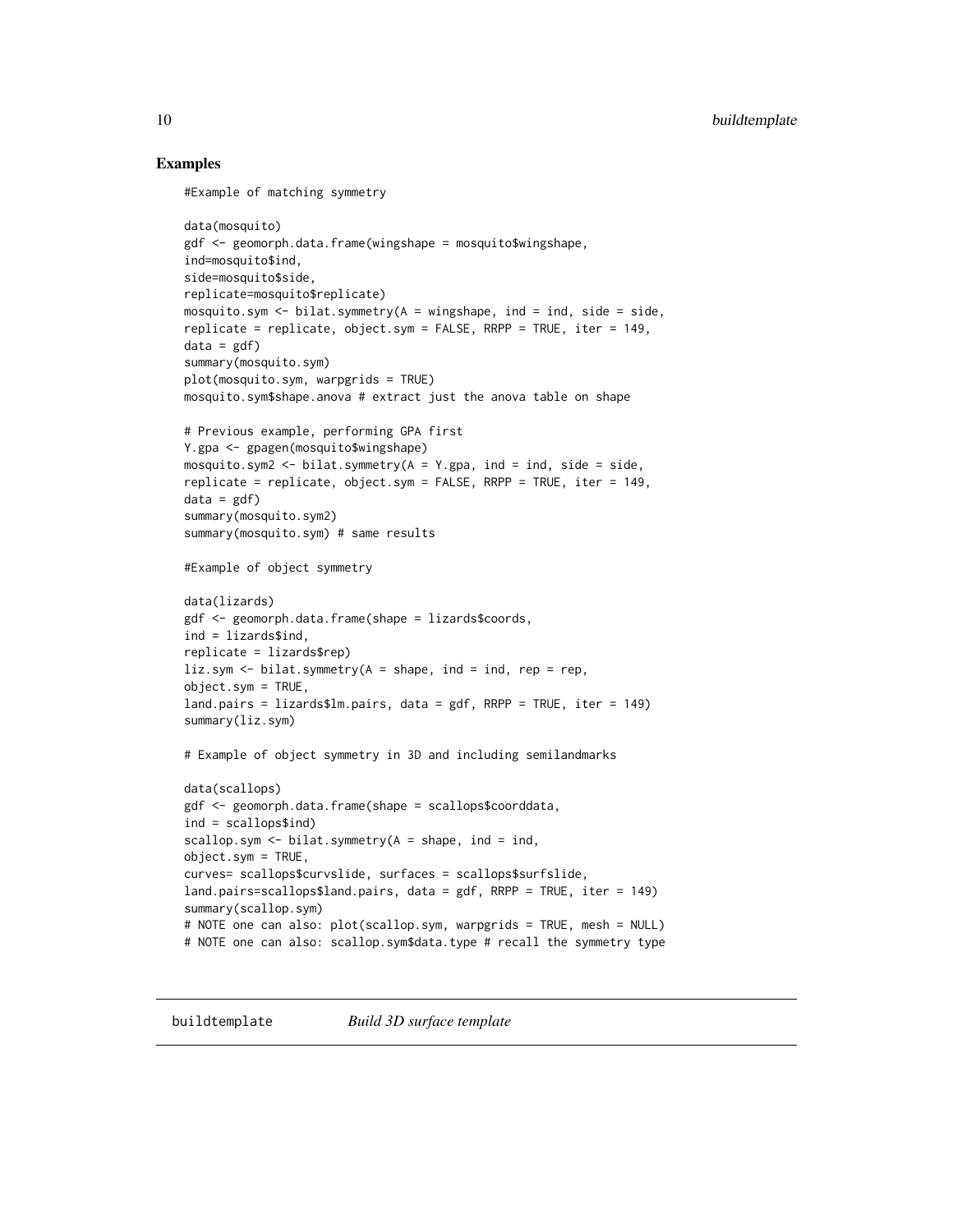#### buildtemplate 11

#### **Description**

An interactive function to build a template for the digitization across specimens of three dimensional (3D) surface sliding semilandmarks. Input for the function is either a matrix of vertex coordinates defining a 3D surface object or a mesh3d object as obtained from [read.ply](#page-124-1).

#### Usage

```
buildtemplate(spec, fixed, center = TRUE, surface.sliders, ptsize = 1)
```
#### Arguments

| An object of class shape 3d/mesh 3d, or matrix of 3D vertex coordinates<br>spec                                                                                 |  |
|-----------------------------------------------------------------------------------------------------------------------------------------------------------------|--|
| fixed<br>Either a numeric value designating the number of fixed landmarks to be selected<br>by digit, fixed, or a matrix of 3D coordinates collected previously |  |
| Should the object 'spec' be centered prior to digitizing?<br>center                                                                                             |  |
| surface.sliders                                                                                                                                                 |  |
| The number of desired surface sliders                                                                                                                           |  |
| Size of mesh points (vertices), e.g. 0.1 for dense meshes, 3 for sparse meshes<br>ptsize                                                                        |  |

#### Details

Function constructs a template of surface slider semilandmarks. If desired, the user can simultaneously digitize the fixed points (see digitizing below), however these may have been previously digitized separately using [digit.fixed](#page-32-1).

The function finds surface semilandmarks, chosen automatically from the mesh at roughly equal distances, using the nearest-neighbor algorithm outlined in Gunz et al. (2005) and Mitteroecker and Gunz (2009).

The set of fixed and surface slider landmarks are saved in the working directory as a txt file named "template". This file will then be used to extract a set of similarly numbered surface semilandmarks on subsequent specimens using the function [digitsurface](#page-36-1). Because template matching is based on the correspondence of fixed landmark points in the template and the target specimen, a minimum of four fixed landmarks must be used. However, to ensure a strong match between the scan and the template, it is recommended that a higher number of fixed points is used.

For more details see the vignette: vignette("geomorph.digitize3D").

NOTE: Function centers the mesh before digitizing by default (center=TRUE). If one chooses not to center, specimen may be difficult to manipulate in rgl window.

Digitizing: Digitizing of fixed landmarks is interactive. Once a point is selected, the user is asked if the system should keep or discard the selection  $(y/n)$ . If "y", the user is asked to continue to select the next landmark. If "n" the removes the last chosen landmark, and the user is asked to select it again. This can be repeated until the user is comfortable with the landmark chosen.

To digitize with a standard 3-button (PC):

- 1. the RIGHT mouse button (primary) to select points to be digitized,
- 2. the LEFT mouse button (secondary) is used to rotate mesh,
- 3. the mouse SCROLLER (third/middle) is used to zoom in and out.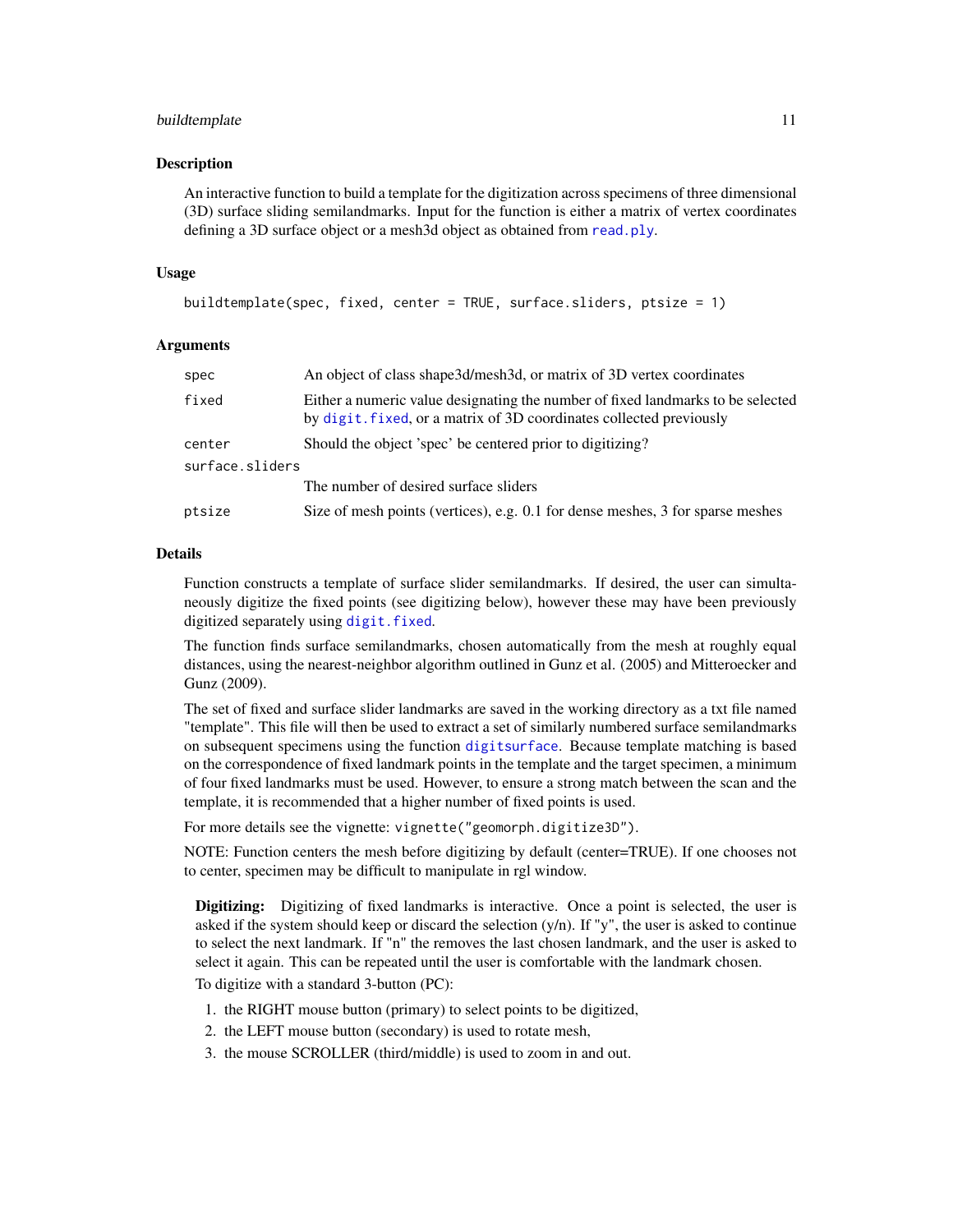NOTE: Digitizing functions on MACINTOSH computers using a standard 3-button mice works as specified. Macs using platform specific single button mice, XQuartz must be configured: go to Preferences > Input > tick "Emulate three button mouse":

- 1. press button to rotate 3D mesh,
- 2. press button while pressing COMMAND key to select vertex to be used as a landmark),
- 3. press button while pressing OPTION key to adjust mesh perspective.
- 4. the mouse SCROLLER or trackpad two finger scroll is used to zoom in an out.

NOTE: there is no pan (translate) functionality in rgl library for all platforms at this time. The template can be edited using function [editTemplate](#page-38-1).

# AUTO mode:

The function as described above (for interactive mode) calls [digit.fixed](#page-32-1), prompting the user to select fixed landmarks in the rgl window. However if the user has digitized these fixed landmark elsewhere (e.g., in other software), then the input for parameter 'fixed' can be a p-x-k matrix of 3D coordinates. In this case, the function will automatically use these landmarks to build the template of sliding semilandmarks.

#### Value

The function writes to the working directory three files: an NTS file with the name of the specimen and .nts suffix containing the landmark coordinates, "template.txt" containing the same coordinates for use with the function [digitsurface](#page-36-1), and "surfslide.csv", a file containing the address of the landmarks defined as "surface sliders" for use with [gpagen](#page-49-1). The function also returns to the console an n x 3 matrix containing the x,y,z coordinates of the digitized landmarks.

# Author(s)

Erik Otarola-Castillo & Emma Sherratt

#### References

Gunz P, Mitteroecker P, & Bookstein FJ (2005) Semilandmarks in Three Dimensions. Modern Morphometrics in Physical Anthropology, ed Slice DE (Springer-Verlag, New York), pp 73-98.

Mitteroecker P & Gunz P (2009) Advances in Geometric Morphometrics. Evolutionary Biology 36(2):235-247.

# See Also

[read.ply](#page-124-1) [digit.fixed](#page-32-1) [digitsurface](#page-36-1)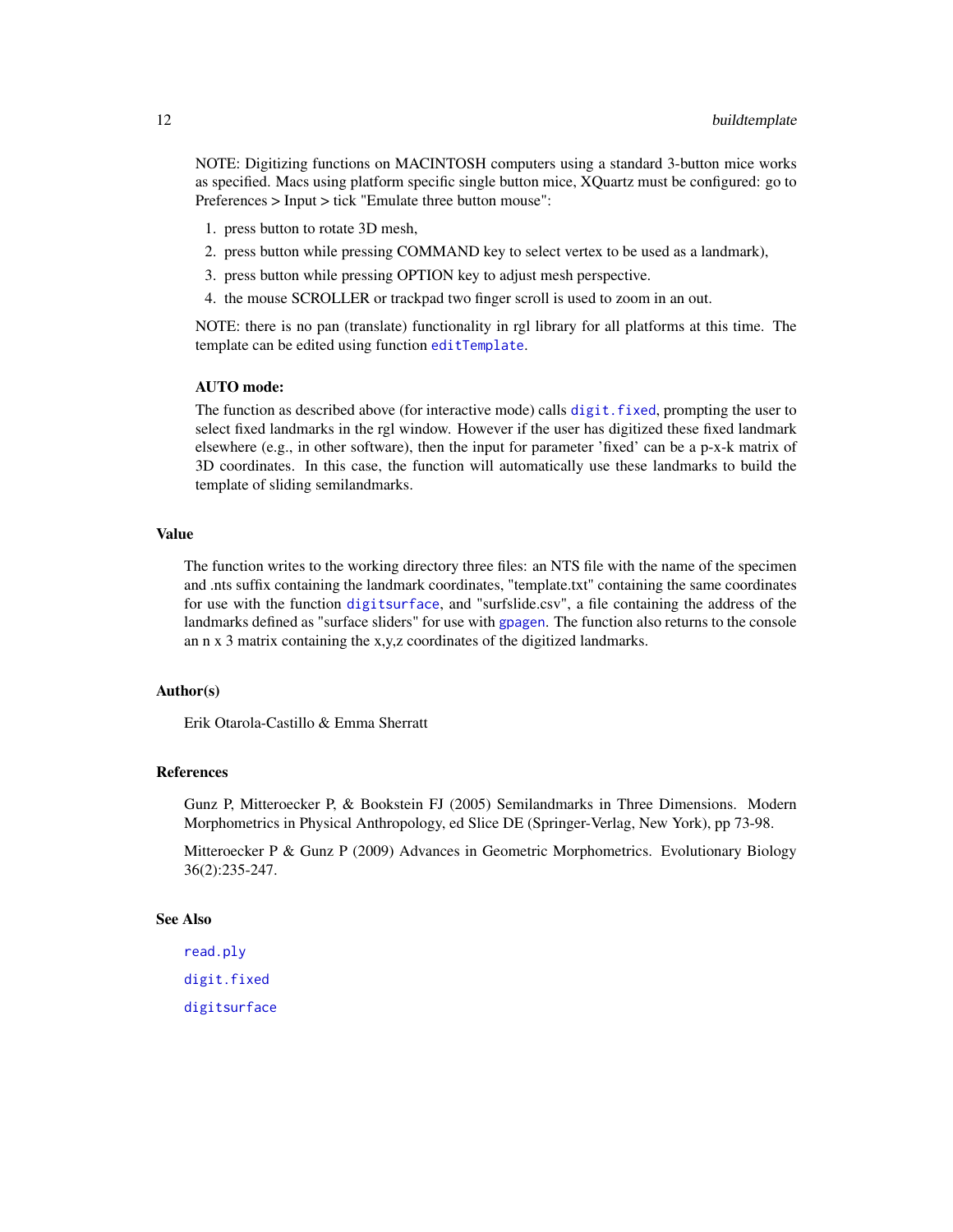<span id="page-12-0"></span>

# Description

Combine separate landmark configurations (subsets) into one landmark set

# Usage

```
combine.subsets(
  ...,
 gpa = TRUE,CS.sets = NULL,
 norm.CS = FALSE,
 weights = NULL
)
```
# Arguments

| .       | Class gpagen objects, Procrustes shape variables from class gpagen objects, or<br>original landmarks. As many data sets as desired can be supplied, separated<br>by commas. Additionally, arguments passed onto gpagen can be provided, but<br>these arguments will be passed onto all GPAs performed. Therefore, it is recom-<br>mended that GPA is performed first with gpagen, to maintain flexibility. Naming<br>subsets is a good idea, as landmark names in the combined data set will take the<br>subset name as a precursor.                                                                                                            |
|---------|-------------------------------------------------------------------------------------------------------------------------------------------------------------------------------------------------------------------------------------------------------------------------------------------------------------------------------------------------------------------------------------------------------------------------------------------------------------------------------------------------------------------------------------------------------------------------------------------------------------------------------------------------|
| gpa     | A logical argument to indicate if either (1) GPA should be performed (if original<br>landmarks are provided) or (2) gpagen objects are provided. If TRUE, this<br>function will check to see if the input is an object of class gpagen, and if not,<br>perform GPA. If FALSE, landmarks will be unchanged. (One would choose gpa<br>= FALSE if inputting aligned coordinates and centroid size, separately. There<br>might be little reason to do this, unless one wishes to intentionally not scale<br>configurations.)                                                                                                                        |
| CS.sets | A list, array, or matrix of centroid sizes to use for scaling. The default is NULL<br>and should be left so if gpa = TRUE. If gpa = FALSE and CS set is null, all<br>centroid sizes become 1.0, meaning no scaling of configurations by relative size<br>is performed. If gpa = FALSE and CS set is provided, scaling by relative size is<br>performed according to the data input (One could weight configurations via this<br>method.). If the CS set input is a matrix, it is assumed that rows are specimens<br>and columns correspond to the different landmark sets. Lists or arrays should<br>be in the same order as the landmark sets. |
| norm.CS | An option to normalize centroid size, according to the method of Dryden and<br>Mardia (2016). If TRUE, centroid sizes are divided by the square root of the<br>number of landmarks. This may have some appeal when one configuration is<br>landmark-dense and another is landmark-sparse, but both correspond to struc-<br>tures of similar surface area or volume. Using this option should be done with                                                                                                                                                                                                                                       |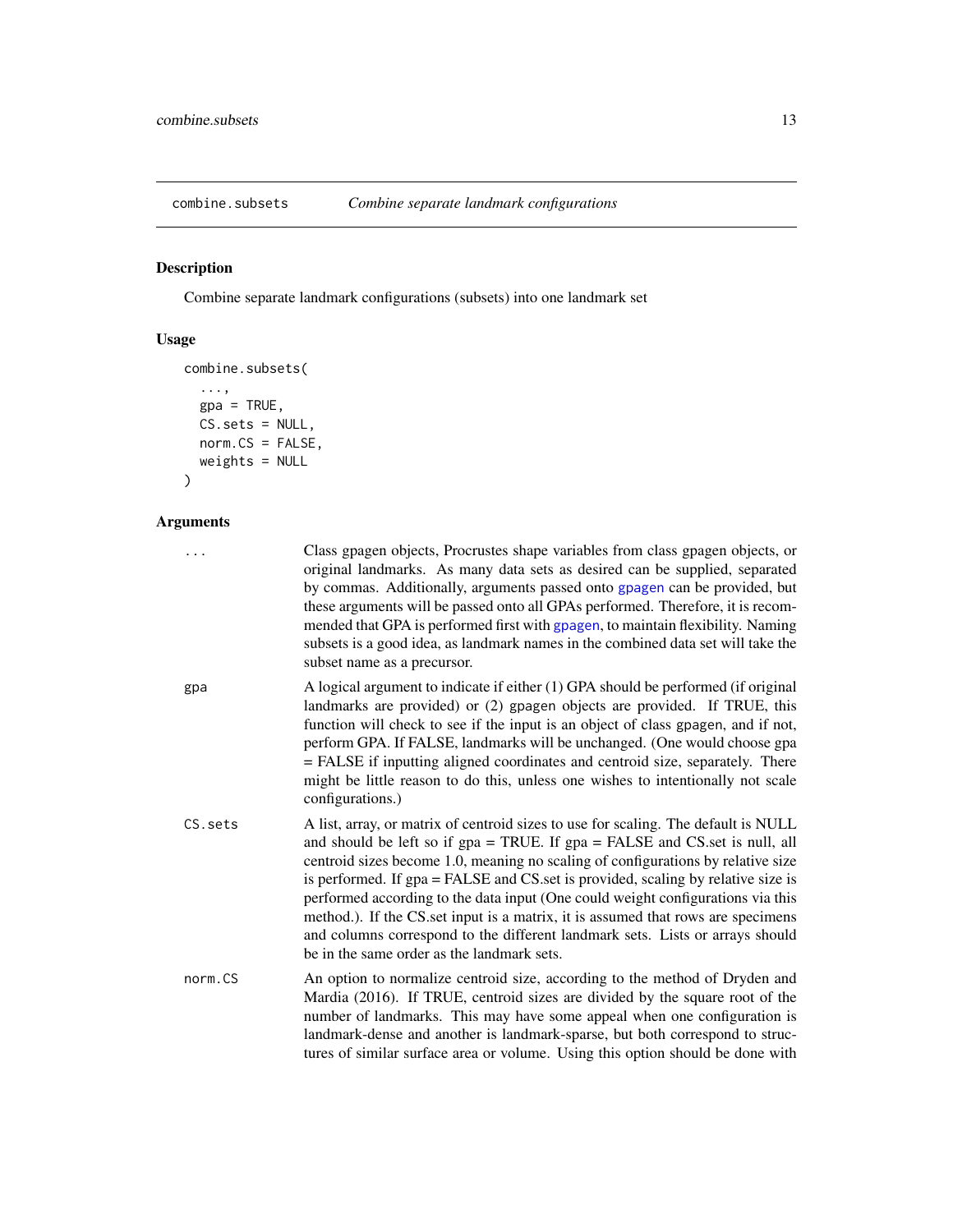caution, as it can make small configurations larger than large configurations, in a relative sense. Choosing this option will probably produce relative centroid sizes that are more equal, irrespective of the number of landmarks.

weights An option to define (positive) weights used in calculation of relative centroid sizes (Collyer et al. 2020). Note that this option, if not NULL, will override norm.CS, as normalizing CS is one method of weighting centroid size. Using this option should be done with caution, as it can make small configurations larger than large configurations, in a relative sense. Note that no adjustments of weights are made - the user must define the weights exactly as intended.

#### Details

This function combines landmark configurations (either landmarks requiring GPA or Procrustes shape variables following GPA) to create a different morphological data set. This might be of interest, for example, if one has landmarks digitized on separate images collected from the same organisms. (In the examples below, configurations for heads and tails of larval salamanders were collected separately from images taken on the same individuals.) An attempt is made to scale configurations by their relative centroid sizes, following the procedure in Davis et al. (2016); i.e., landmark coordinates are multiplied by CSi/sqrt(CSi^2 + CSj^2 + ...) before combining them, so that resulting combinations of landmarks are scaled to unit centroid size. This is only possible if GPA is performed on landmarks (gpa = TRUE) or centroid sizes are provided as an argument. Objects of class gpagen can be used rather than original landmarks (recommended, especially if curves or surface sliding semilandmarks are used, as different arguments cannot be passed onto onto separate GPAs via this function).

The procedure of Davis et al. (2016) is an extension of the "separate subsets" method of Adams (1999) for articulated structures.

#### Value

An object of class combined.set is a list containing the following

| cords             | An [p x k x n] array of scaled, concatenated landmark coordinates.                                     |
|-------------------|--------------------------------------------------------------------------------------------------------|
| CS                | A matrix of columns representing original centroid sizes of subsets, either input<br>or found via GPA. |
| <b>GPA</b>        | If $gpa = TRUE$ , the gpagen results for each subset.                                                  |
| gpa.coords.by.set |                                                                                                        |
|                   | A list of the coordinates following GPA for each subset.                                               |
| adj.coords.by.set |                                                                                                        |
|                   | A list of the coordinates of each subset, after rescaling.                                             |
| points.by.set     | A vector of the number of landmarks in each subset.                                                    |

# Author(s)

Michael Collyer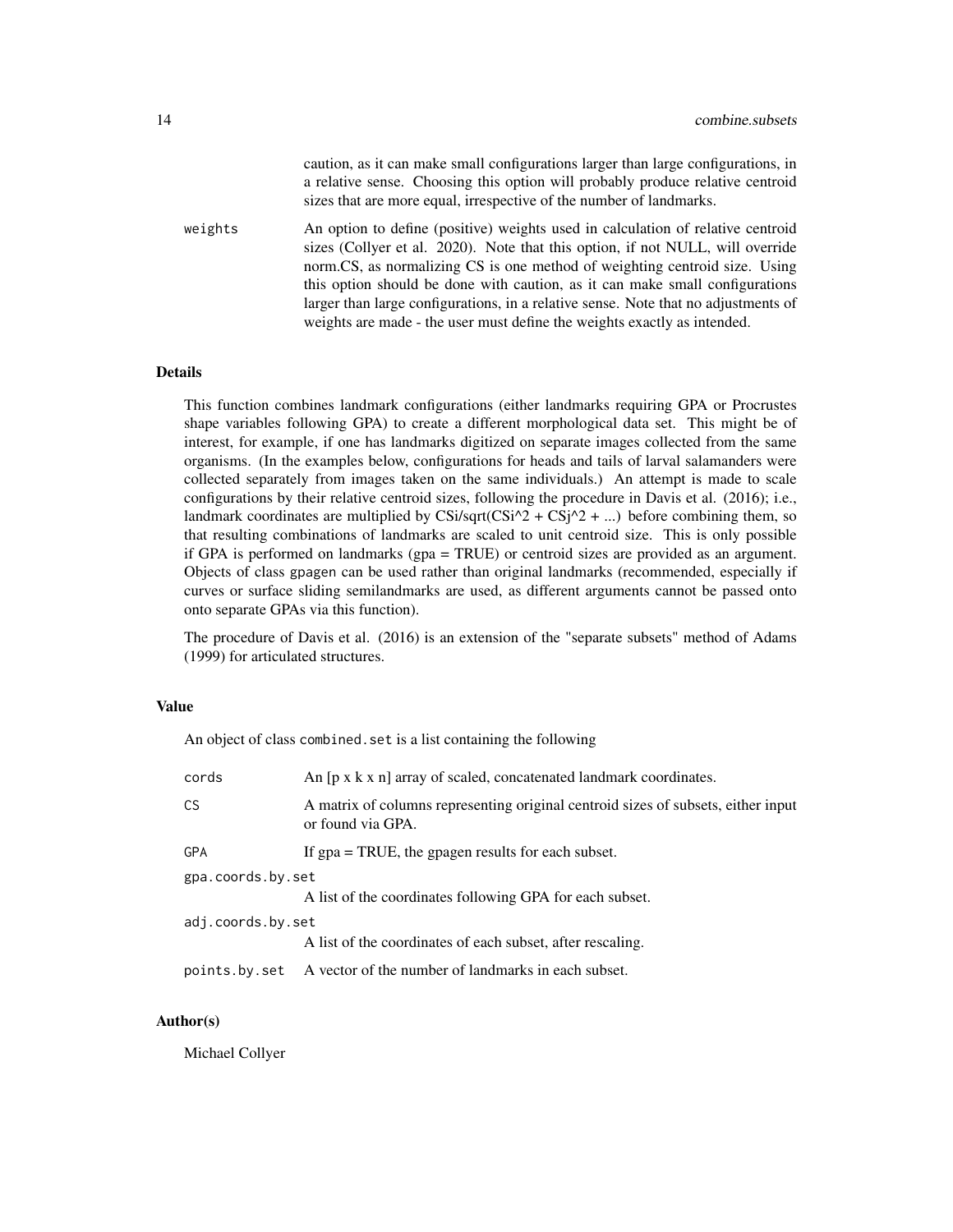#### References

Davis, M.A., M.R. Douglas, M.L. Collyer, & M.E. Douglas, M. E. 2016. Deconstructing a speciescomplex: geometric morphometric and molecular analyses define species in the Western Rattlesnake (Crotalus viridis). PloS one, 11(1), e0146166.

Adams, D.C. 1999. Methods for shape analysis of landmark data from articulated structures. Evolutionary Ecology Research. 1:959-970.

Dryden, I.L. and K.V Mardia. 2016. Statistical shape analysis, with applications in R: Second edition.

Collyer, M.L., M.A. Davis, and D.C. Adams. 2020. Making heads or tails of combined landmark configurations in geometric morphometric data. Evolutionary Biology. 47:193-205.

#### Examples

```
data(larvalMorph)
head.gpa <- gpagen(larvalMorph$headcoords,
 curves = larvalMorph$head.sliders, print.progress = FALSE)
tail.gpa <- gpagen(larvalMorph$tailcoords,
 curves = larvalMorph$tail.sliders, print.progress = FALSE)
# Combine original data without GPA (plot to see relative size of
# heads and tails)
 all.lm <- combine.subsets(head = larvalMorph$headcoords,
 tail = larvalMorph$tailcoords, gpa = FALSE, CS.sets = NULL)
 plotAllSpecimens((all.lm$coords))
 # Combine with GPA and relative centroid size
comb.lm <- combine.subsets(head = head.gpa, tail = tail.gpa, gpa = TRUE)
summary(comb.lm)
# (configurations are actual relative size)
comb.lm$coords[,,1]
# Plot all specimens and just first specimen and color code landmarks
par(mfrow = c(1,2))plotAllSpecimens(comb.lm$coords)
plot(comb.lm$coordinates[,, 1], pch = 21, bg = c(rep(1, 26),rep(2,64)), asp = 1)# Override relative centroid size
comb.lm <- combine.subsets(head = head.gpa$coords,
tail = tail.gpa$coords, gpa = FALSE, CS.sets = NULL)
par(mfrow = c(1,2))plotAllSpecimens(comb.lm$coords)
plot(comb.lm$coordinates[, 1], pch = 21, bg = c(rep(1,26),rep(2,64)), asp = 1)# Note the head is as large as the tail, which is quite unnatural.
```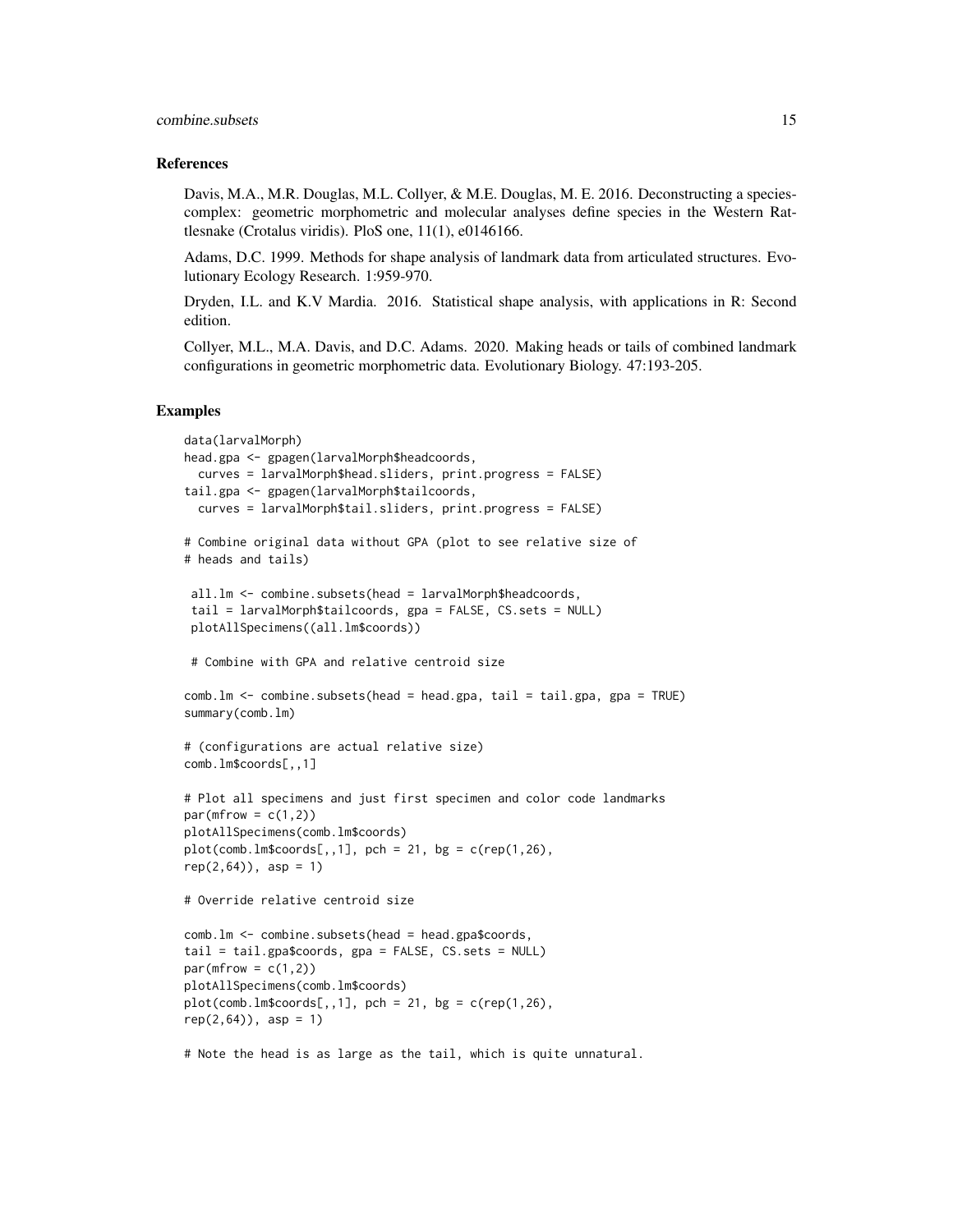```
## Normalizing centroid size
comb.lm <- combine.subsets(head = head.gpa,
tail = tail.gpa, gpa = TRUE, norm.CS = TRUE)
summary(comb.lm)
par(mfrow = c(1,2))plotAllSpecimens(comb.lm$coords)
plot(comb.lm$coordinates[, 1], pch = 21, bg = c(rep(1,26),rep(2,64)), asp = 1)par(mfrow = c(1,1))# Note that the head is too large, compared to a real specimen.
# This option focuses on average distance of points to centroid,
# but ignores the number of landmarks.
# Consequently,the density of landmarks in the head and tail are
# irrelevant and the head size is inflated because of the fewer
# landmarks in the configuration.
## Weighting centroid size
comb.lm <- combine.subsets(head = head.gpa,
tail = tail.gpa, gpa = TRUE, norm.CS = FALSE, weights = c(0.3, 0.7))
summary(comb.lm)
par(mfrow = c(1,2))plotAllSpecimens(comb.lm$coords)
plot(comb.lm$coordinates[, 1], pch = 21, bg = c(rep(1,26),rep(2,64)), asp = 1)par(mfrow = c(1,1))# Note that the head is way too small, compared to a real specimen.
# This option allows one to dictate the relative sizes of subsets
# as portions of the combined set. An option like this should be
# used with caution, but can help overcome issues caused by landmark
# density.
```
compare.CR *Comparisons of Effect Sizes from Modularity Analyses*

#### Description

Function performs an analysis to compare the effect sizes of two or more CR effects

#### Usage

 $compare.CR(..., CR.null = TRUE, two.tailed = TRUE)$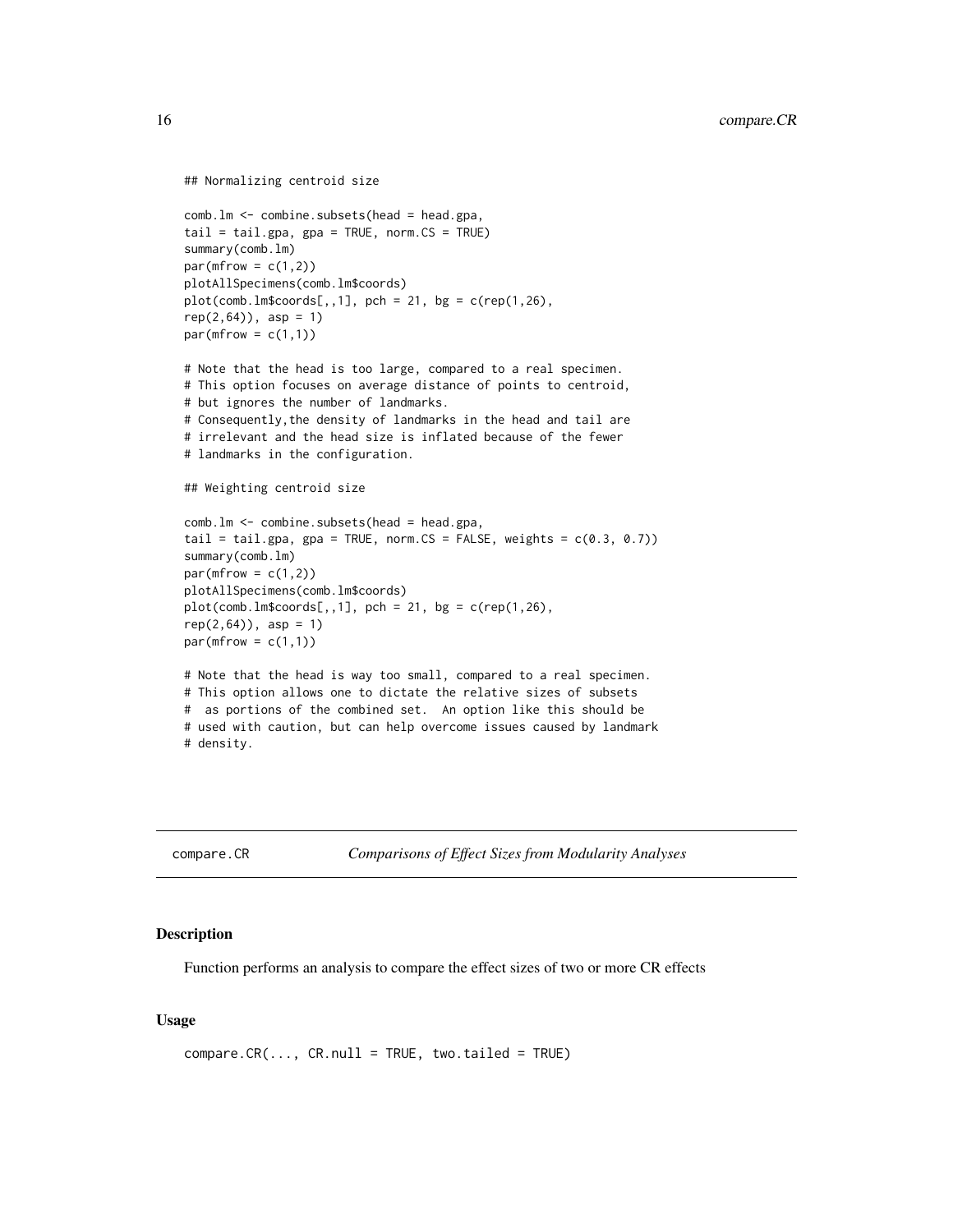# compare.CR 17

#### Arguments

| $\cdots$   | saved analyses of class CR                                                                                  |
|------------|-------------------------------------------------------------------------------------------------------------|
| CR.null    | A logical value to indicate whether a Null CR model (no modularity) should<br>also be included in analysis. |
| two.tailed | A logical value to indicate whether a two-tailed test (typical and default) should<br>be performed.         |

# Details

The function statistically compares the effect sizes of two or more CR analyses. Typically, this function might be used to compare levels of modularity between two or more samples, each measuring the degree of morphological modularity in each. Alternatively, the approach can compare the degree of modular signal as expressed by alternative modular hypotheses for the same dataset.

The analysis calculates effect sizes as standard deviates, z, and performs two-sample z-tests, using the pooled standard error from the sampling distributions of the CR analyses. The method follows that of Adams and Collyer (2019) used to compare patterns of modularity across datasets.

To use this function, simply perform [modularity.test](#page-66-1), or [phylo.modularity](#page-78-1) on as many samples or alternative modular hypotheses as desired. Any number of objects of class CR can be input. For the case of the latter, one may wish to include the null hypothesis of no modularity (i.e., that all variables belong to a single module). For this, the CR.null = TRUE option should be specified. Finally, one may perform the comparison as either a one-tailed or a two-tailed (default) test.

#### Value

An object of class compare.CR, returns a list of the following

| sample.z    | A vector of effect sizes for each sample.                                                              |
|-------------|--------------------------------------------------------------------------------------------------------|
| sample.r.sd | A vector of standard deviations for each sampling distribution (following Box-<br>Cox transformation). |
| pairwise.z  | A matrix of pairwise, two-sample z scores between all pairs of effect sizes.                           |
| pairwise.p  | A matrix of corresponding P-values.                                                                    |

#### Author(s)

Dean Adams and Michael Collyer

#### References

Adams, D.C. and M.L. Collyer. 2019. Comparing the strength of modular signal, and evaluating alternative modular hypotheses, using covariance ratio effect sizes for morphometric data. Evolution. 73:2352-2367.

### Examples

#NOT RUN # Example 1: Compare modular signal across datasets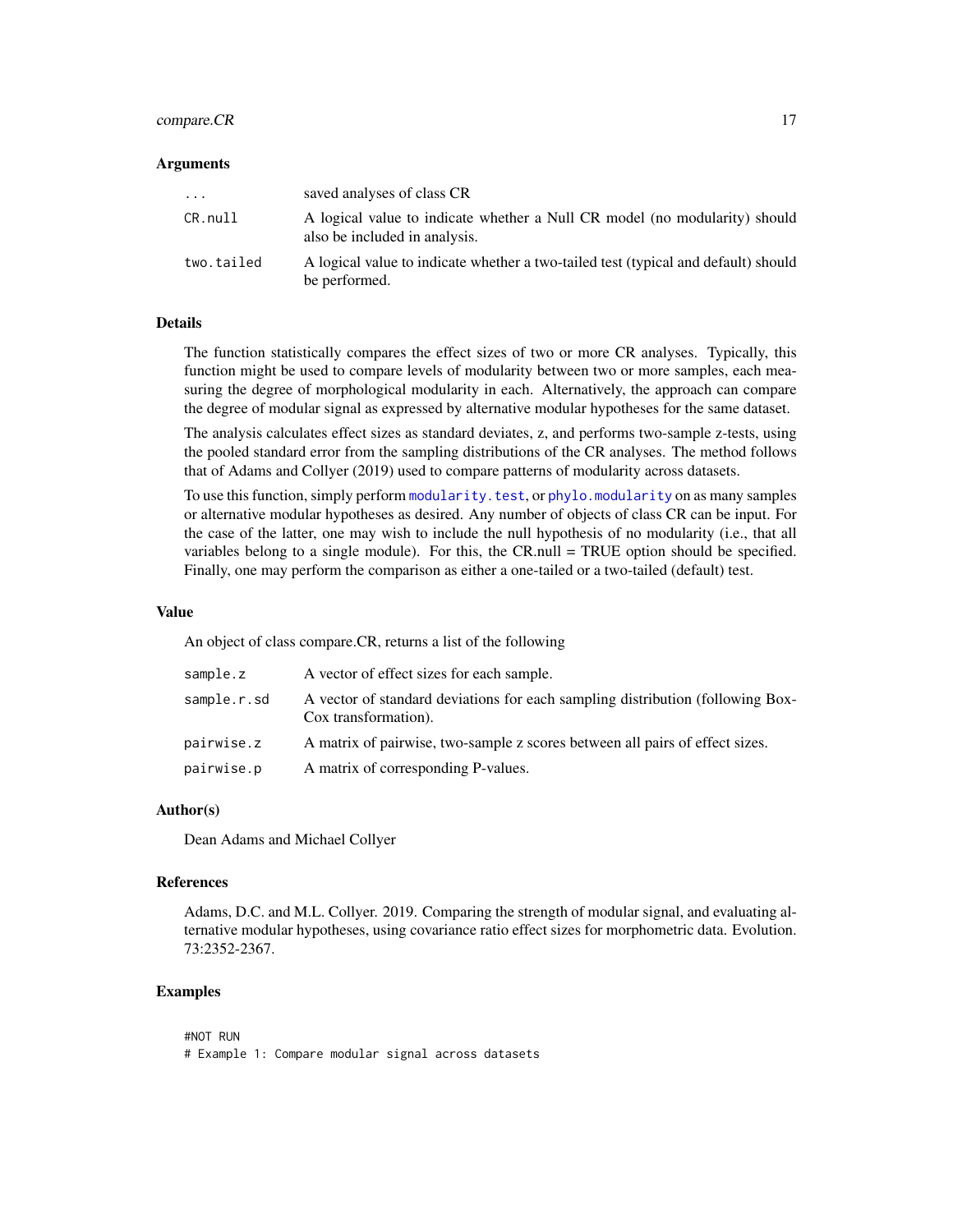```
# data(pupfish)
# Y.gpa<-gpagen(pupfish$coords, print.progress = FALSE) #GPA-alignment
## landmarks on the body and operculum
# land.gps<-rep('a',56); land.gps[39:48]<-'b'
# group <- factor(paste(pupfish$Pop, pupfish$Sex, sep = "."))
# levels(group)
# coords.gp <- coords.subset(Y.gpa$coords, group)
# modul.tests <- Map(function(x) modularity.test(x, land.gps,iter=999,
# print.progress = FALSE), coords.gp)
# the map function performs the integration test on each 3D array
# in the lists provided
# modul.tests$Marsh.F
# modul.tests$Marsh.M
# modul.tests$Sinkhole.F
# modul.tests$Sinkhole.M
# group.Z <- compare.CR(modul.tests, CR.null = FALSE)
# summary(group.Z)
# Example 2: Compare alternative modular hypotheses
# 3 module hypothesis (tail now a module)
# land.gps3 <- rep('a',56); land.gps3[39:48]<-'b';
# land.gps3[c(6:9,28:38)] <- 'c'
# 4 module hypothesis (eye now a module)
# land.gps4 <- rep('a',56); land.gps4[39:48]<-'b';
# land.gps4[c(6:9,28:38)] <- 'c';
# land.gps4[c(10,49:56)] <- 'd'
# m3.test <- modularity.test(coords.gp$Marsh.F,land.gps3, iter = 499,
# print.progress = FALSE)
# m4.test <- modularity.test(coords.gp$Marsh.F,land.gps4, iter = 499,
# print.progress = FALSE)
# model.Z <- compare.CR(modul.tests$Marsh.F,m3.test,m4.test,
# CR.null = TRUE)
# summary(model.Z)
```
<span id="page-17-0"></span>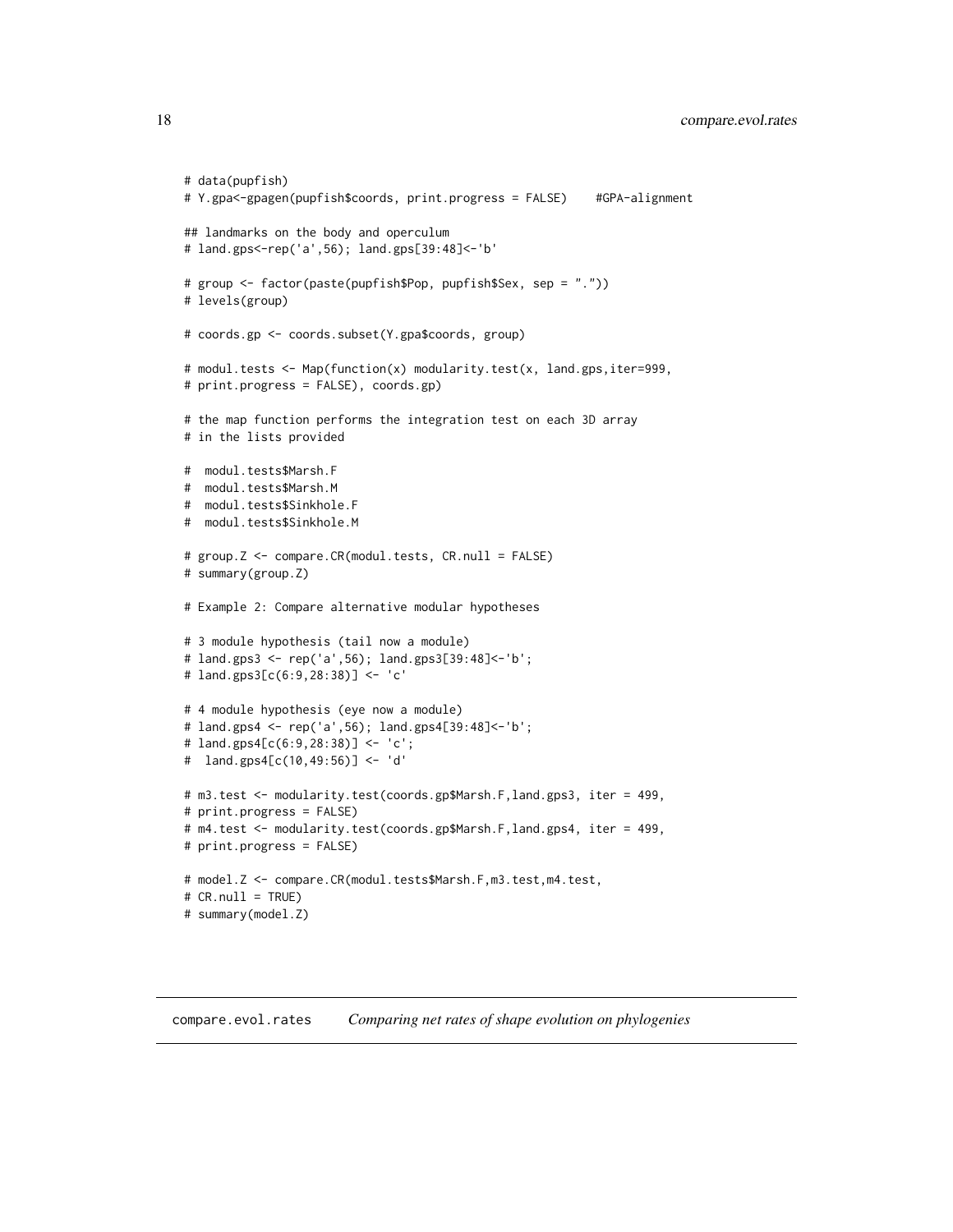# compare.evol.rates 19

#### Description

Function calculates net rates of shape evolution for two or more groups of species on a phylogeny from a set of Procrustes-aligned specimens

#### Usage

```
compare.evol.rates(
  A,
  phy,
  gp,
  iter = 999.
  seed = NULL,
 method = c("permutation", "simulation"),
 print.progress = TRUE
)
```
# Arguments

| A      | A 3D array (p x k x n) containing GPA-aligned coordinates for all specimens, or<br>a matrix (n x variables)                                                                                                                                                                                                                                                                                                                                |
|--------|--------------------------------------------------------------------------------------------------------------------------------------------------------------------------------------------------------------------------------------------------------------------------------------------------------------------------------------------------------------------------------------------------------------------------------------------|
| phy    | A phylogenetic tree of class phylo - see read. tree in library ape                                                                                                                                                                                                                                                                                                                                                                         |
| gp     | A factor array designating group membership for individuals                                                                                                                                                                                                                                                                                                                                                                                |
| iter   | Number of iterations for significance testing                                                                                                                                                                                                                                                                                                                                                                                              |
| seed   | An optional argument for setting the seed for random permutations of the re-<br>sampling procedure. If left NULL (the default), the exact same P-values will be<br>found for repeated runs of the analysis (with the same number of iterations). If<br>seed = "random", a random seed will be used, and P-values will vary. One can<br>also specify an integer for specific seed values, which might be of interest for<br>advanced users. |
| method | One of "simulation" or "permutation", to choose which approach should be used<br>to assess significance.                                                                                                                                                                                                                                                                                                                                   |
|        | print. progress A logical value to indicate whether a progress bar should be printed to the screen.<br>This is helpful for long-running analyses.                                                                                                                                                                                                                                                                                          |

# Details

The function compares net rates of morphological evolution for two or more groups of species on a phylogeny, under a Brownian motion model of evolution. It is assumed that the landmarks have previously been aligned using Generalized Procrustes Analysis (GPA) [e.g., with [gpagen](#page-49-1)]. The approach is based on the outer-product matrix of between species differences in morphospace after phylogenetic transformation (Adams 2014). From the data the net rate of shape evolution for each group in the multi-dimensional space is calculated, and a ratio of rates is obtained. If three or more groups of species are used, the ratio of the maximum to minimum rate is used as a test statistic (see Adams 2014). The function can be used with univariate data (i.e. centroid size) if imported as matrix with rownames giving the taxa names.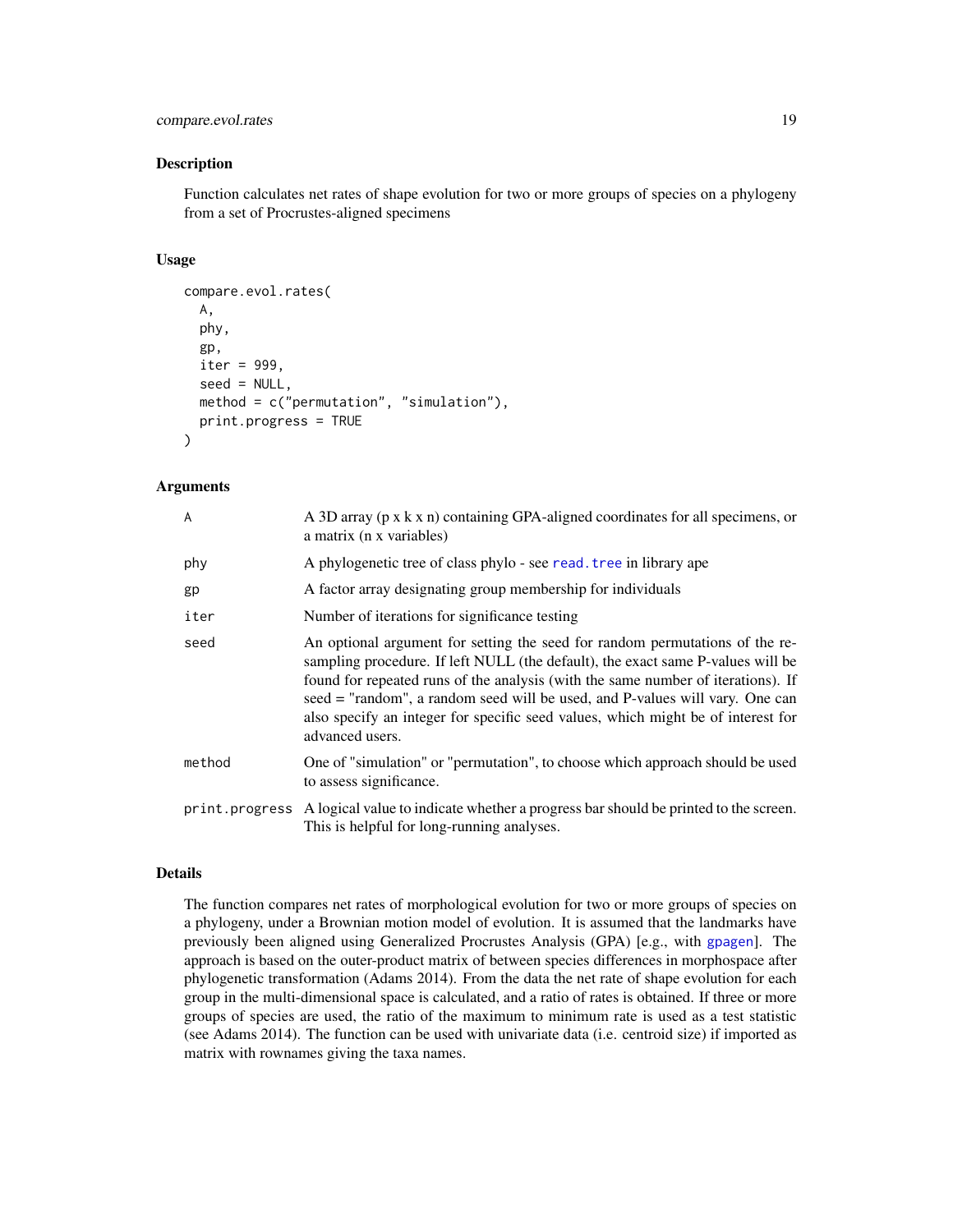The generic functions, [print](#page-0-0), [summary](#page-0-0), and [plot](#page-0-0) all work with [compare.evol.rates](#page-17-1). The generic function, [plot](#page-0-0), produces a histogram of random rate-ratios associated with the resampling procedure.

#### Notes for geomorph 3.0.4 and subsequent versions:

Significance testing is now accomplished in one of two ways. First, phylogenetic simulation may be used, in which tips data are obtained under Brownian motion using a common evolutionary rate pattern for all species on the phylogeny. Specifically, the common evolutionary rate matrix for all species is used, with the multi-dimensional rate used along the diagonal elements (see Denton and Adams 2015). This procedure is more general than the original simulation procedure, and retains the desirable statistical properties of earlier methods, and under a wider array of data types. Second, significance may be accomplished via permutation, where data values at the tips are permuted relative to the (see Adams and Collyer 2018). This procedure is shown to retain all appropriate statistical properties, including rotation-invariance of significance levels (see results of Adams and Collyer 2018). In addition, a multivariate effect size describing the strength of the effect is estimated from the empirically-generated sampling distribution (see details in Adams and Collyer 2019). Values from these distributions are log-transformed prior to effect size estimation, to assure normally distributed data.

# Value

An object of class "evolrate" returns a list with the following components:

| sigma.d.ratio | The ratio of maximum to minimum net evolutionary rates.                                 |
|---------------|-----------------------------------------------------------------------------------------|
| P.value       | The significance level of the observed ratio.                                           |
| Effect.Size   | The multivariate effect size associated with sigma.d.ratio.                             |
| sigma.d.gp    | The phylogenetic net evolutionary rate for each group of species on the phy-<br>logeny. |
| random.sigma  | The sigma values found in random permutations of the resampling procedure.              |
| permutations  | The number of random permutations used.                                                 |

# Author(s)

Dean Adams & Emma Sherratt

#### References

Adams, D.C. 2014. Quantifying and comparing phylogenetic evolutionary rates for shape and other high-dimensional phenotypic data. Syst. Biol. 63:166-177.

Denton, J.S.S., and D.C. Adams. 2015. A new phylogenetic test for comparing multiple highdimensional evolutionary rates suggests interplay of evolutionary rates and modularity in lanternfishes (Myctophiformes; Myctophidae). Evolution. 69:2425-2440.

Adams, D.C. and M.L. Collyer. 2018. Multivariate comparative methods: evaluations, comparisons, and recommendations. Systematic Biology. 67:14-31.

Adams, D.C. and M.L. Collyer. 2019. Comparing the strength of modular signal, and evaluating alternative modular hypotheses, using covariance ratio effect sizes with morphometric data. Evolution. 73:2352-2367.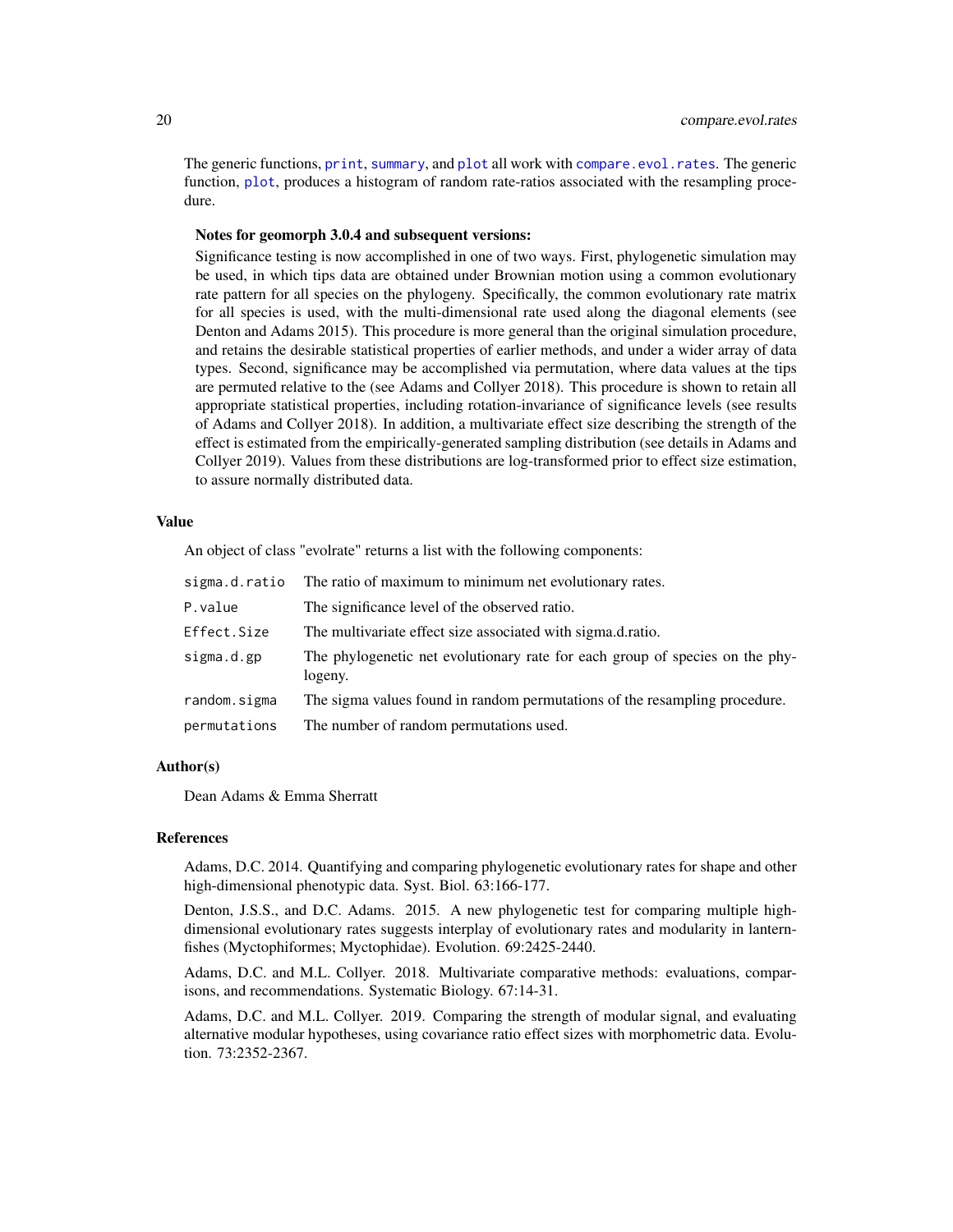# <span id="page-20-0"></span>compare.multi.evol.rates 21

# Examples

```
data(plethspecies)
Y.gpa<-gpagen(plethspecies$land) #GPA-alignment
 gp.end \leq-factor(c(0,0,1,0,0,1,1,0,0)) #endangered species vs. rest
 names(gp.end)<-plethspecies$phy$tip
ER<-compare.evol.rates(A=Y.gpa$coords, phy=plethspecies$phy,
  method="simulation",gp=gp.end,iter=999)
summary(ER)
plot(ER)
```
<span id="page-20-1"></span>compare.multi.evol.rates

*Comparing net rates of evolution among traits on phylogenies*

# Description

Function calculates net rates of shape evolution for two or more multi-dimensional traits on a phylogeny from a set of Procrustes shape variables

# Usage

```
compare.multi.evol.rates(
 A,
  gp,
 phy,
 Subset = TRUE,
  iter = 999,
  seed = NULL,
 print.progress = TRUE
)
```
# Arguments

| A      | A matrix $(n \times [p \times k])$ or 3D array $(p \times k \times n)$ containing Procrustes shape<br>variables for a set of specimens                                                                                                                                                                                                                                                                                                     |
|--------|--------------------------------------------------------------------------------------------------------------------------------------------------------------------------------------------------------------------------------------------------------------------------------------------------------------------------------------------------------------------------------------------------------------------------------------------|
| gp     | A factor array designating group membership for landmarks                                                                                                                                                                                                                                                                                                                                                                                  |
| phy    | A phylogenetic tree of class phylo - see read. tree in library ape                                                                                                                                                                                                                                                                                                                                                                         |
| Subset | A logical value indicating whether or not the traits are subsets from a single<br>landmark configuration (default is TRUE)                                                                                                                                                                                                                                                                                                                 |
| iter   | Number of iterations for significance testing                                                                                                                                                                                                                                                                                                                                                                                              |
| seed   | An optional argument for setting the seed for random permutations of the re-<br>sampling procedure. If left NULL (the default), the exact same P-values will be<br>found for repeated runs of the analysis (with the same number of iterations). If<br>seed = "random", a random seed will be used, and P-values will vary. One can<br>also specify an integer for specific seed values, which might be of interest for<br>advanced users. |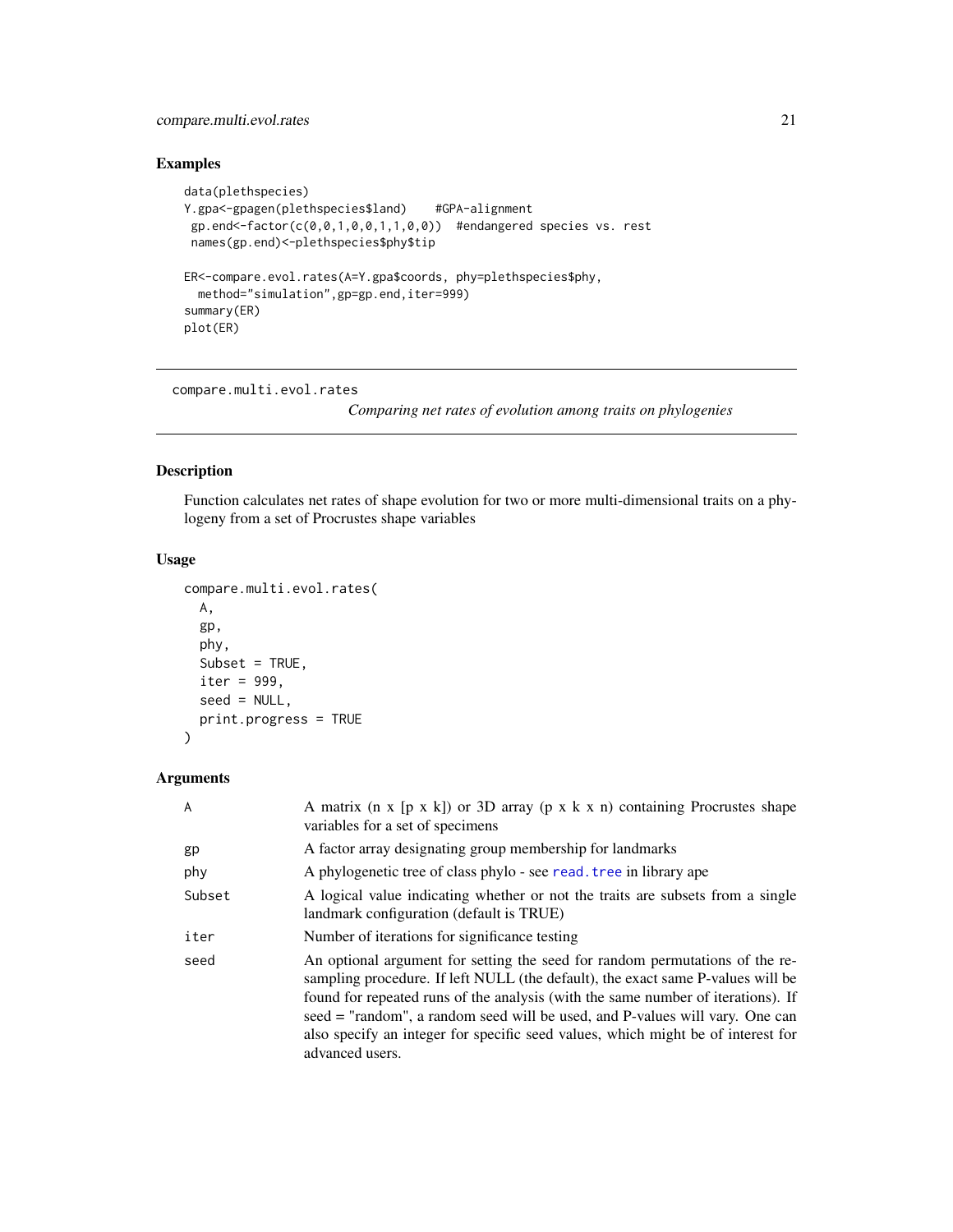print. progress A logical value to indicate whether a progress bar should be printed to the screen. This is helpful for long-running analyses.

# Details

The function compares net rates of morphological evolution for two or more multi-dimensional traits on a phylogeny, under a Brownian motion model of evolution following the procedure of Denton and Adams (2015). It is assumed that the landmarks for all traits have previously been aligned using Generalized Procrustes Analysis (GPA) [e.g., with [gpagen](#page-49-1)]. The approach calculates multivariate net evolutionary rates found from the outer-product matrix of between species differences in morphospace after phylogenetic transformation (sensu Adams 2014). From the data the net rate of shape evolution for each multi-dimensional trait is calculated, and a ratio of rates is obtained. If three or more traits are used, the ratio of the maximum to minimum rate is used as a test statistic (see Denton and Adams 2015). Significance testing is accomplished by phylogenetic simulation in which tips data are obtained under Brownian motion using a an evolutionary rate matrix for all traits, which contains a common rate for all trait dimensions (Denton and Adams 2015). If three or more traits are used, pairwise p-values are also returned. In addition, a multivariate effect size describing the strength of the effect is estimated from the empirically-generated sampling distribution (see details in Adams and Collyer 2019). Values from these distributions are log-transformed prior to effect size estimation, to assure normally distributed data.

The shape data may be input as either a 3D array  $(p \times k \times n)$  containing Procrustes shape variables for a set of species, or as a matrix  $(n \times [p \times k])$  whose rows correspond to each species. In both cases, species names must be provided as rownames (for a matrix) or as the names of the third dimension of the array. Landmark groups for each trait are then specified by a factor array designating which landmark belongs to which trait. Additionally, if the method is to be used with other data (i.e., a set of length measurements), the input A should be a matrix of n rows of species and p columns of variables. In this case, the grouping factor should have each variable assigned to a trait group.

Comparisons of net evolutionary rates between traits may be accomplished in one of two ways. First, if the traits are are part of a single shape that was subjected to a single Procrustes superimposition (i.e., they are subsets of landmarks in the configuration), then the procedure is performed without alteration as described above. However, if the shapes are derived from different structures (shapes) that were superimposed separately, then the estimates of the rates must take the difference in the number of trait dimensions into account (see discussion in Denton and Adams 2015). This option is identified by selecting Subset = FALSE.

With [compare.multi.evol.rates](#page-20-1), the generic functions [print](#page-0-0), [summary](#page-0-0), and [plot](#page-0-0) all work. The generic function, [plot](#page-0-0), produces a histogram of random rate-ratios associated with the resampling procedure.

#### Value

An object of class "evolrate" returns a list of the following:

| rates.all   | The phylogenetic evolutionary rates for each trait.                  |
|-------------|----------------------------------------------------------------------|
| rate.ratio  | The ratio of maximum to minimum evolutionary rates.                  |
| pvalue      | The significance level of the observed rate ratio.                   |
| Effect.Size | The multivariate effect size associated with sigma.d.ratio.          |
| pvalue.gps  | Matrix of pairwise significance levels comparing each pair of rates. |
| call        | The matched call.                                                    |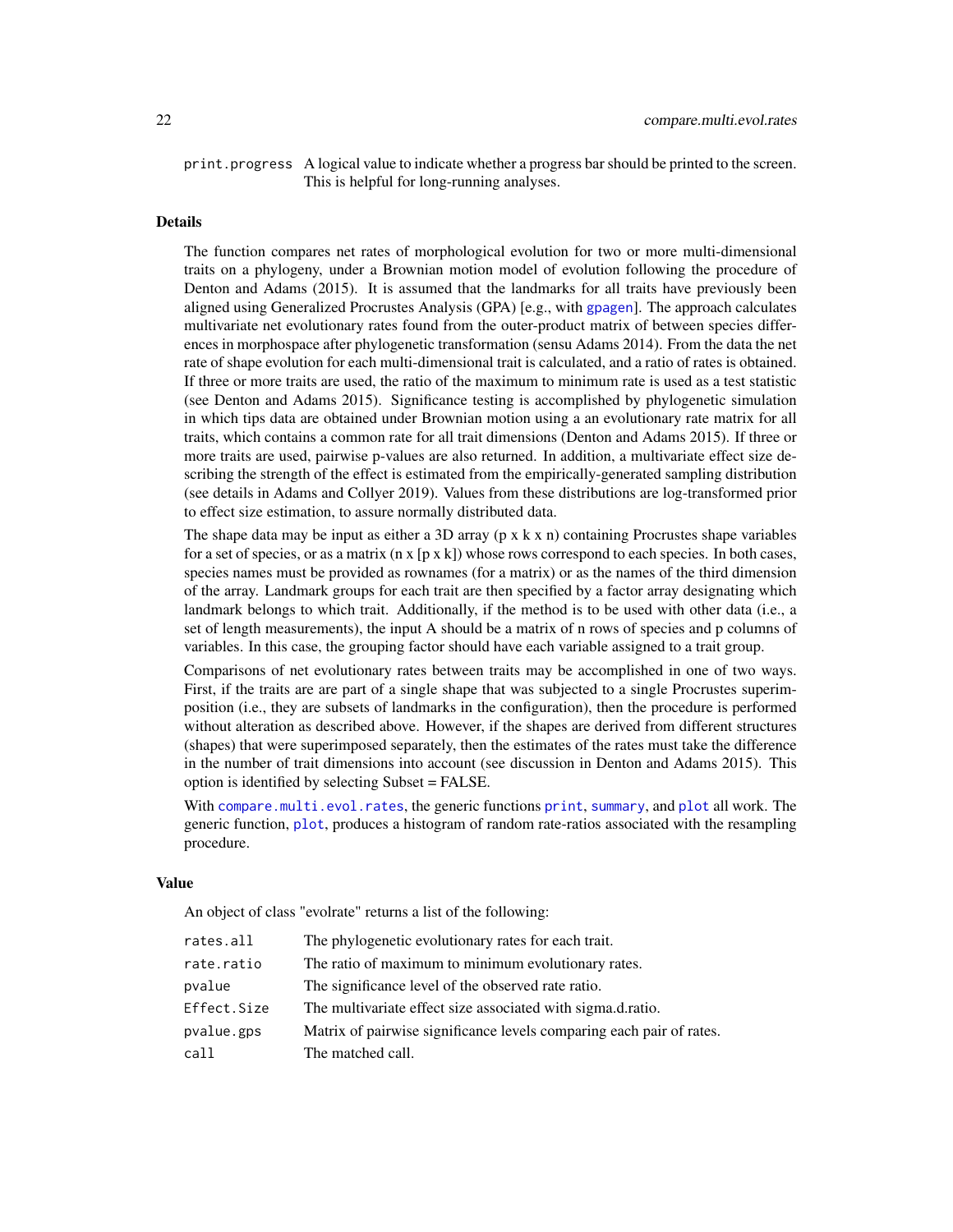# <span id="page-22-0"></span>compare.pls 23

#### Author(s)

Dean Adams (used in some internal computations)

#### References

Adams, D.C. 2014. Quantifying and comparing phylogenetic evolutionary rates for shape and other high-dimensional phenotypic data. Syst. Biol. 63:166-177.

Denton, J.S.S., and D.C. Adams. 2015. A new phylogenetic test for comparing multiple highdimensional evolutionary rates suggests interplay of evolutionary rates and modularity in lanternfishes (Myctophiformes; Myctophidae). Evolution. 69:2425-2440.

Adams, D.C. and M.L. Collyer. 2019. Comparing the strength of modular signal, and evaluating alternative modular hypotheses, using covariance ratio effect sizes with morphometric data. Evolution. 73:2352-2367.

#### Examples

```
data(plethspecies)
Y.gpa<-gpagen(plethspecies$land) #GPA-alignment
land.gp<-c("A","A","A","A","A","B","B","B","B","B","B")
    #mandible and cranium subsets
EMR<-compare.multi.evol.rates(A=Y.gpa$coords,gp=land.gp,
    Subset=TRUE, phy= plethspecies$phy, iter=999)
summary(EMR)
plot(EMR)
```
compare.pls *Comparisons of Effect Sizes from Partial Least Squares*

#### Description

Function performs an analysis to compare the effect sizes of two or more PLS effects

# Usage

compare.pls(..., two.tailed = TRUE)

# Arguments

| $\cdots$   | saved analyses of class pls                                                                         |
|------------|-----------------------------------------------------------------------------------------------------|
| two.tailed | A logical value to indicate whether a two-tailed test (typical and default) should<br>be performed. |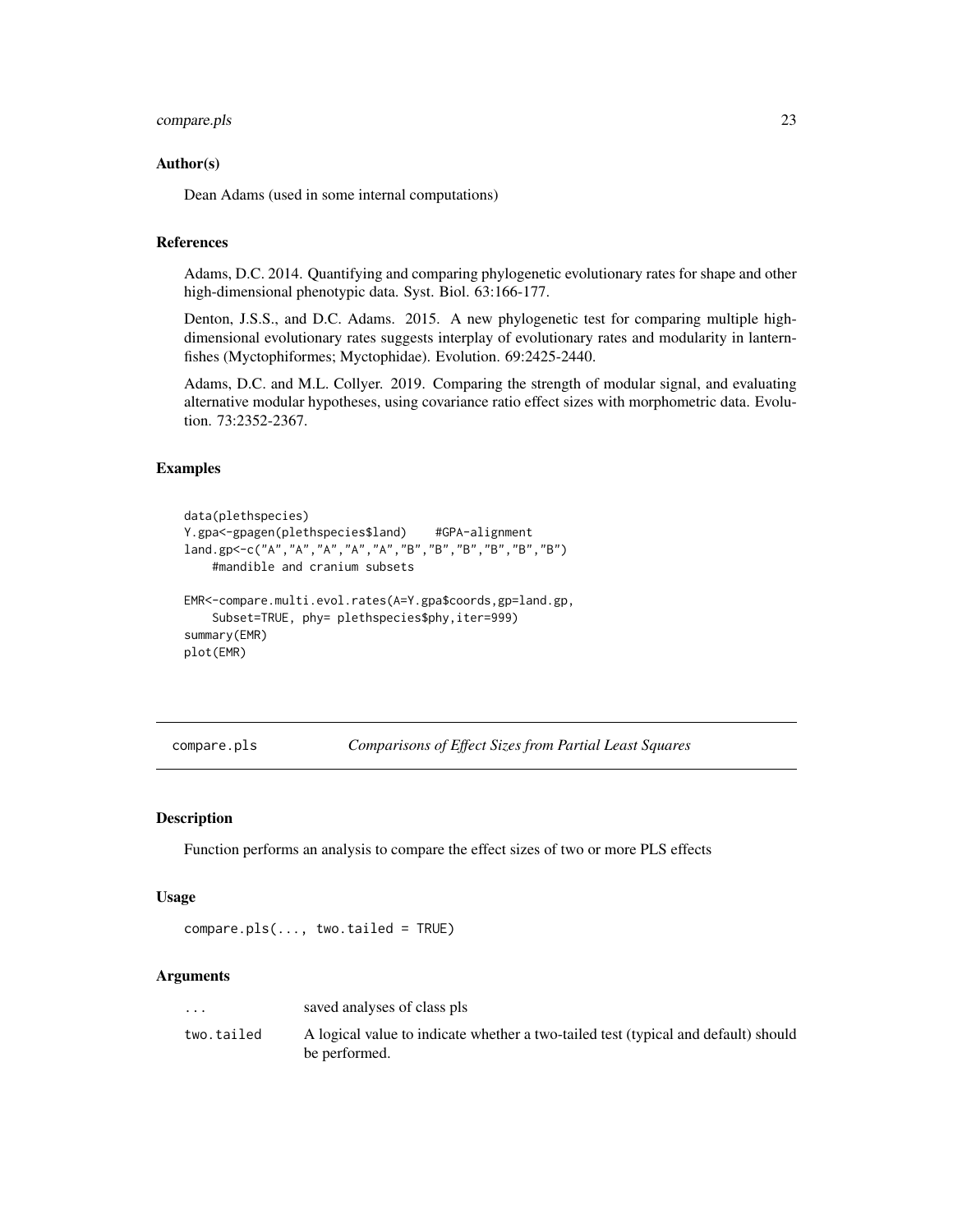#### Details

The function statistically compares the effect sizes of two or more PLS analyses. Typically, this function might be used to compare levels of integration between two or more samples, each measuring morphological integration between different modules. In such cases, the PLS correlation coefficient, r, is not a good measure of integration effect, as its expected value is dependent on both the number of specimens and number of variables (Adams and Collyer 2016). This analysis calculates effect sizes as standard deviates, z, and performs two-sample z-tests, using the pooled standard error from the sampling distributions of the PLS analyses.

To use this function, perform [two.b.pls](#page-148-1), [integration.test](#page-57-1), or [phylo.integration](#page-75-1) on as many samples as desired. Any number of objects of class pls can be input.

Similar versions of this function will be designed for alternative test statistics, in the future.

#### Notes for geomorph 3.0.4 and subsequent versions:

Compared to previous versions of geomorph, users might notice differences in effect sizes. Previous versions used z-scores calculated with expected values of statistics from null hypotheses (sensu Collyer et al. 2015); however Adams and Collyer (2016) showed that expected values for some statistics can vary with sample size and variable number, and recommended finding the expected value, empirically, as the mean from the set of random outcomes. Geomorph 3.0.4 and subsequent versions now center z-scores on their empirically estimated expected values and where appropriate, log-transform values to assure statistics are normally distributed. This can result in negative effect sizes, when statistics are smaller than expected compared to the average random outcome. For ANOVA-based functions, the option to choose among different statistics to measure effect size is now a function argument.

#### Value

An object of class compare.pls, returns a list of the following

| sample.z    | A vector of effect sizes for each sample.                                                              |
|-------------|--------------------------------------------------------------------------------------------------------|
| sample.r.sd | A vector of standard deviations for each sampling distribution (following Box-<br>Cox transformation). |
| pairwise.z  | A matrix of pairwise, two-sample z scores between all pairs of effect sizes.                           |
| pairwise.p  | A matrix of corresponding P-values.                                                                    |

#### Author(s)

Michael Collyer

# References

Collyer, M.L., D.J. Sekora, and D.C. Adams. 2015. A method for analysis of phenotypic change for phenotypes described by high-dimensional data. Heredity. 115:357-365.

Adams, D.C. and M.L. Collyer. 2016. On the comparison of the strength of morphological integration across morphometric datasets. Evolution. 70:2623-2631.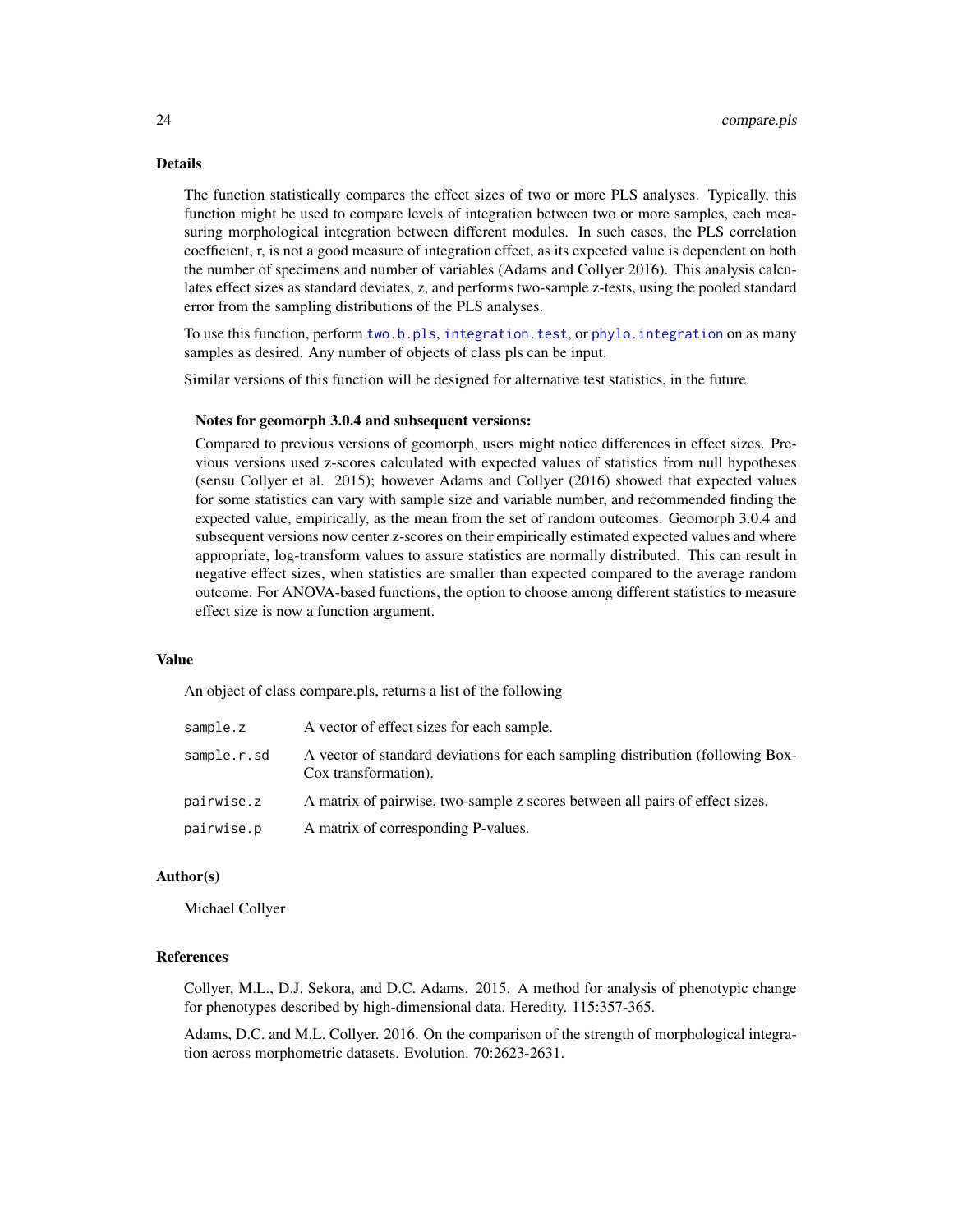# <span id="page-24-0"></span>compare.ZVrel 25

#### Examples

```
# Example of comparative morphological integration between pupfish head
# and body shapes
data(pupfish) # GPA previously performed
 group <- factor(paste(pupfish$Pop, pupfish$Sex, sep = "."))
levels(group)
 tail.LM <- c(1:3, 5:9, 18:38)
 head.LM <- (1:56)[-tail.LM]
 tail.coords <- pupfish$coords[tail.LM,,]
head.coords <- pupfish$coords[head.LM,,]
 # Subset 3D array by group, returning a list of 3D arrays
 tail.coords.gp <- coords.subset(tail.coords, group)
 head.coords.gp <- coords.subset(head.coords, group)
integ.tests <- Map(function(x,y) integration.test(x, y, iter=499,
print.progress = FALSE), head.coords.gp, tail.coords.gp)
# the map function performs the integration test on each 3D array in
# the lists provided
 integ.tests$Marsh.F
 integ.tests$Marsh.M
 integ.tests$Sinkhole.F
 integ.tests$Sinkhole.M
group.Z <- compare.pls(integ.tests)
summary(group.Z)
 # Sexual dimorphism in morphological integration in one population
 # but not the other
 # can also list different PLS analyses, separately
 compare.pls(MF = integ.tests$Marsh.F, MM = integ.tests$Marsh.M)
```
compare.ZVrel *Comparisons of Effect Sizes from Overall Integration Analyses*

#### Description

Function performs an analysis to compare the effect sizes of two or more Vrel effects

# Usage

```
compare.ZVrel(..., two.tailed = TRUE)
```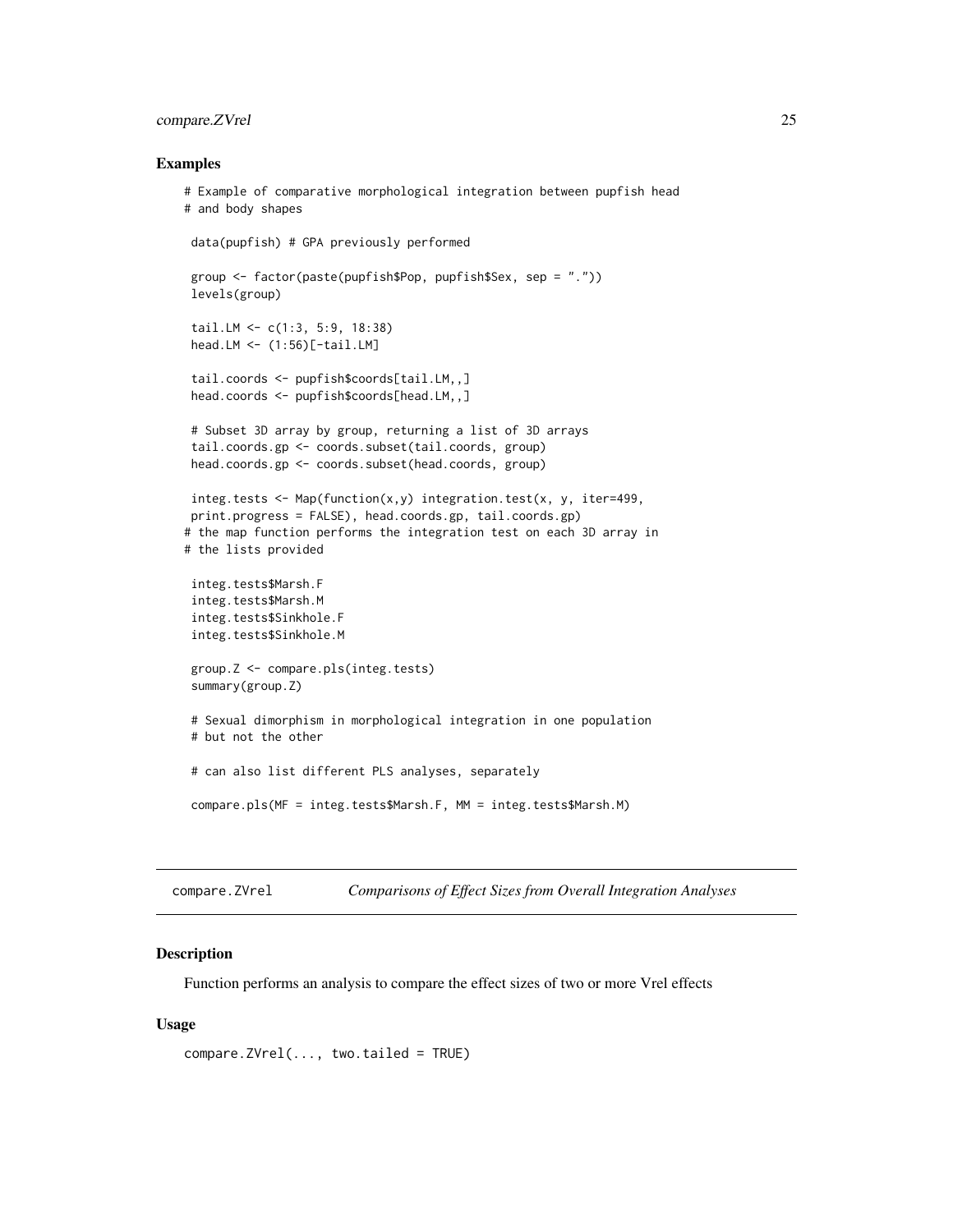#### **Arguments**

| $\cdots$   | saved analyses of class relege                                                     |
|------------|------------------------------------------------------------------------------------|
| two.tailed | A logical value to indicate whether a two-tailed test (typical and default) should |
|            | be performed.                                                                      |

# Details

The function statistically compares the effect sizes of two or more Vrel analyses. Typically, this function might be used to compare the strength of integration in one dataset as compared with another (see Conaway and Adams 2022).

The analysis performs two-sample z-tests based on effect sizes (Z-scores) of Vrel. The method follows that of Conaway Adams (2022) used to compare the strength of integration across datasets.

To use this function, simply perform [integration.Vrel](#page-61-1) on as many samples or as desired. Any number of objects of class rel.eig can be input. One may perform the comparison as either a onetailed or a two-tailed (default) test.

# Value

An object of class compare.rel.eig, returns a list of the following

|              | sample. Re. obs A vector of observed Vrel for each sample.                   |
|--------------|------------------------------------------------------------------------------|
| sample.Z.obs | A vector of effect sizes for each sample.                                    |
| sample.Z.var | A vector of variances for each effect size.                                  |
| pairwise.z   | A matrix of pairwise, two-sample z scores between all pairs of effect sizes. |
| pairwise.p   | A matrix of corresponding P-values.                                          |

# Author(s)

Dean Adams

# References

Conaway, M.A., and D.C. Adams. 2022. An effect size for comparing the strength of morphological integration across studies. Evolution. (Accepted).

# Examples

```
data("plethodon")
Y.gpa <- gpagen(plethodon$land)
coords.gp <- coords.subset(Y.gpa$coords, plethodon$species)
Vrel.gp <- Map(function(x) integration.Vrel(x), coords.gp)
out <- compare.ZVrel(Vrel.gp$Jord, Vrel.gp$Teyah)
summary(out)
```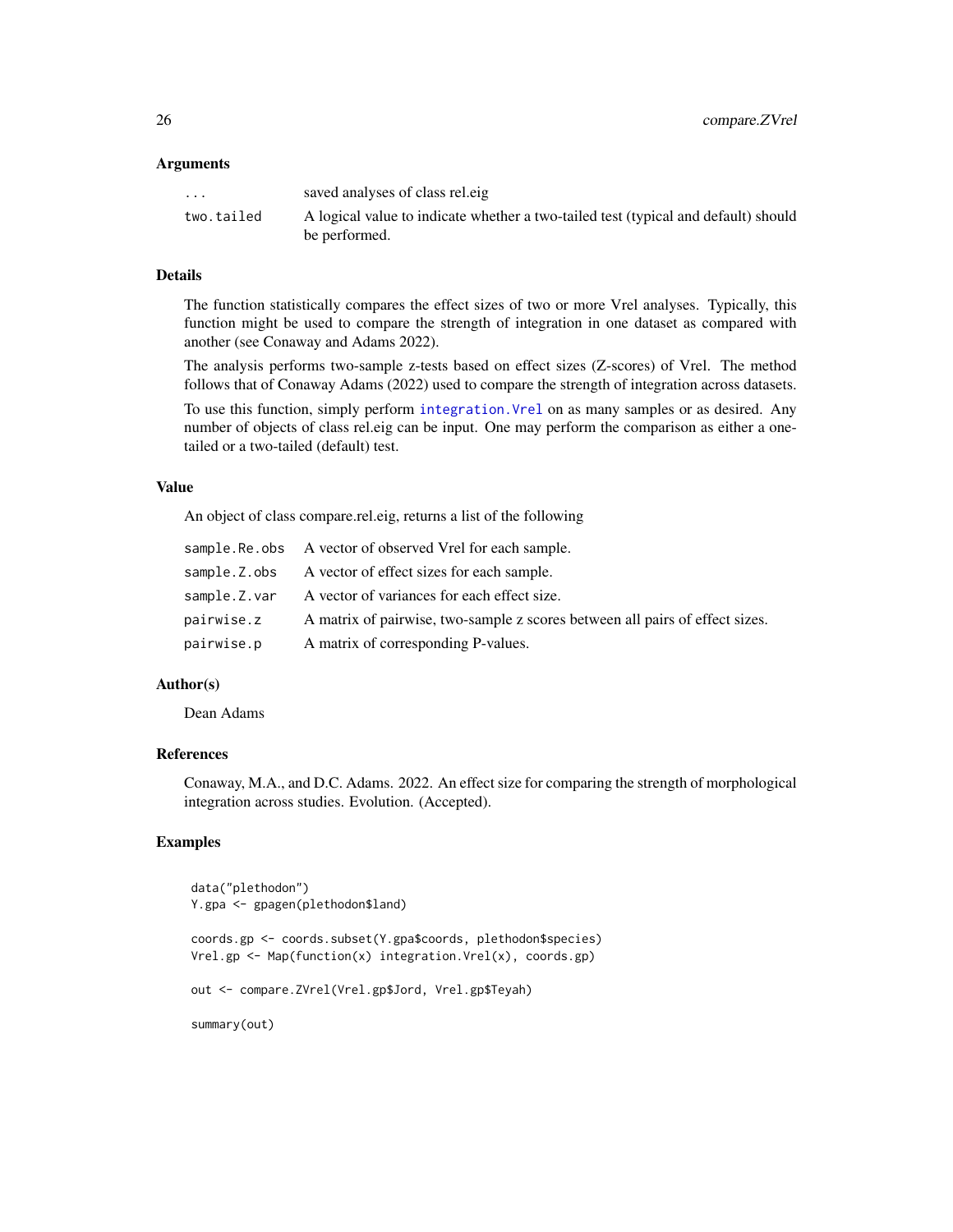<span id="page-26-0"></span>

# Description

Subset (split) landmark coordinates via a grouping factor

# Usage

```
coords.subset(A, group)
```
# Arguments

|       | A 3D array (p x k x n) containing landmark coordinates for a set of specimens |
|-------|-------------------------------------------------------------------------------|
| group | A grouping factor of length n, for splitting the array into sub-arrays        |

# Details

This function splits a set of landmark coordinates into subsets, as described by a factor. The result is a list of separate sets of landmarks.

#### Author(s)

Michael Collyer

# Examples

```
data(pupfish)
group <- factor(paste(pupfish$Pop, pupfish$Sex))
levels(group)
new.coords <- coords.subset(A = pupfish$coords, group = group)
names(new.coords) # see the list levels
# group shape means
lapply(new.coords, mshape)
```
define.links *Define links between landmarks*

# Description

An interactive function to define which landmarks should be linked to aid visualization.

# Usage

```
define.links(spec, ptsize = 1, links = NULL)
```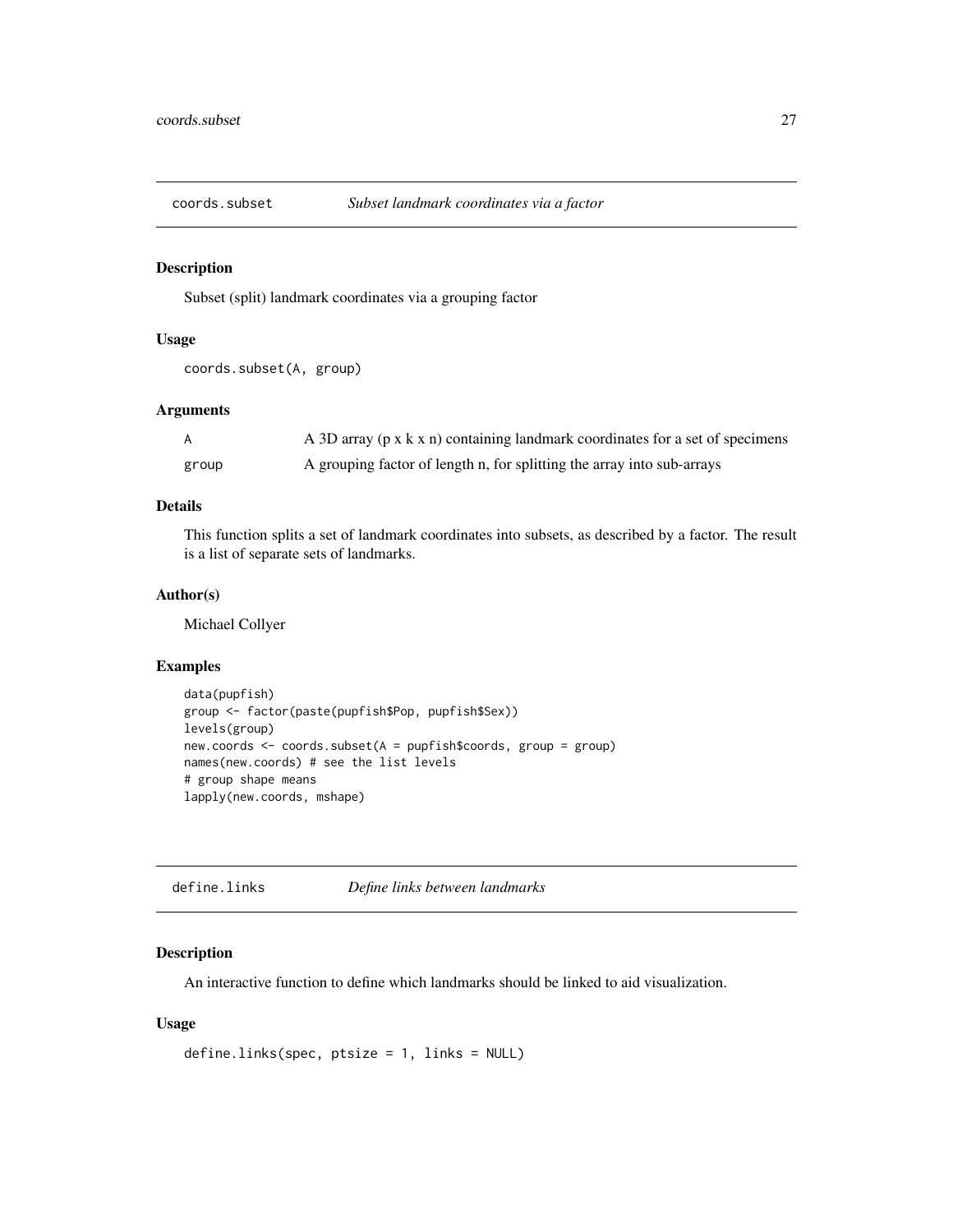# <span id="page-27-0"></span>Arguments

| spec   | Name of specimen, as an object matrix containing 2D or 3D landmark coordi-<br>nates |
|--------|-------------------------------------------------------------------------------------|
| ptsize | Numeric Size to plot the landmarks                                                  |
| links  | Optional An existing links matrix to add on to                                      |

# Details

Function takes a matrix of digitized landmark coordinates (e.g. from [mshape](#page-73-1)) and allows the user to define pairs of landmarks to be linked, for visualization purposes. The output is a matrix to be used by [plotAllSpecimens](#page-96-1) & [plotRefToTarget](#page-99-1) option 'links='.

# Selection:

In the plot window select two landmarks that will be linked. In the console, the user will be prompted to continue linking landmarks to build the wireframe or end the session (typing y or n respectively). For 2D data in plot window, use LEFT mouse button to select landmarks. For 3D data in rgl window, use RIGHT mouse button (or command+LEFT for mac) to select landmarks.

# Value

Function returns a matrix of which landmarks will be links to be used by [plotAllSpecimens](#page-96-1)  $\&$ [plotRefToTarget](#page-99-1) option 'links='.

# Author(s)

Emma Sherratt

# See Also

[plotAllSpecimens](#page-96-1) [plotRefToTarget](#page-99-1) [rgl-package](#page-0-0) (used in 3D plotting)

define.modules *Define modules (landmark partitions)*

#### Description

An interactive function to define which landmarks should be assigned to each module (landmark partition).

#### Usage

define.modules(spec, nmodules)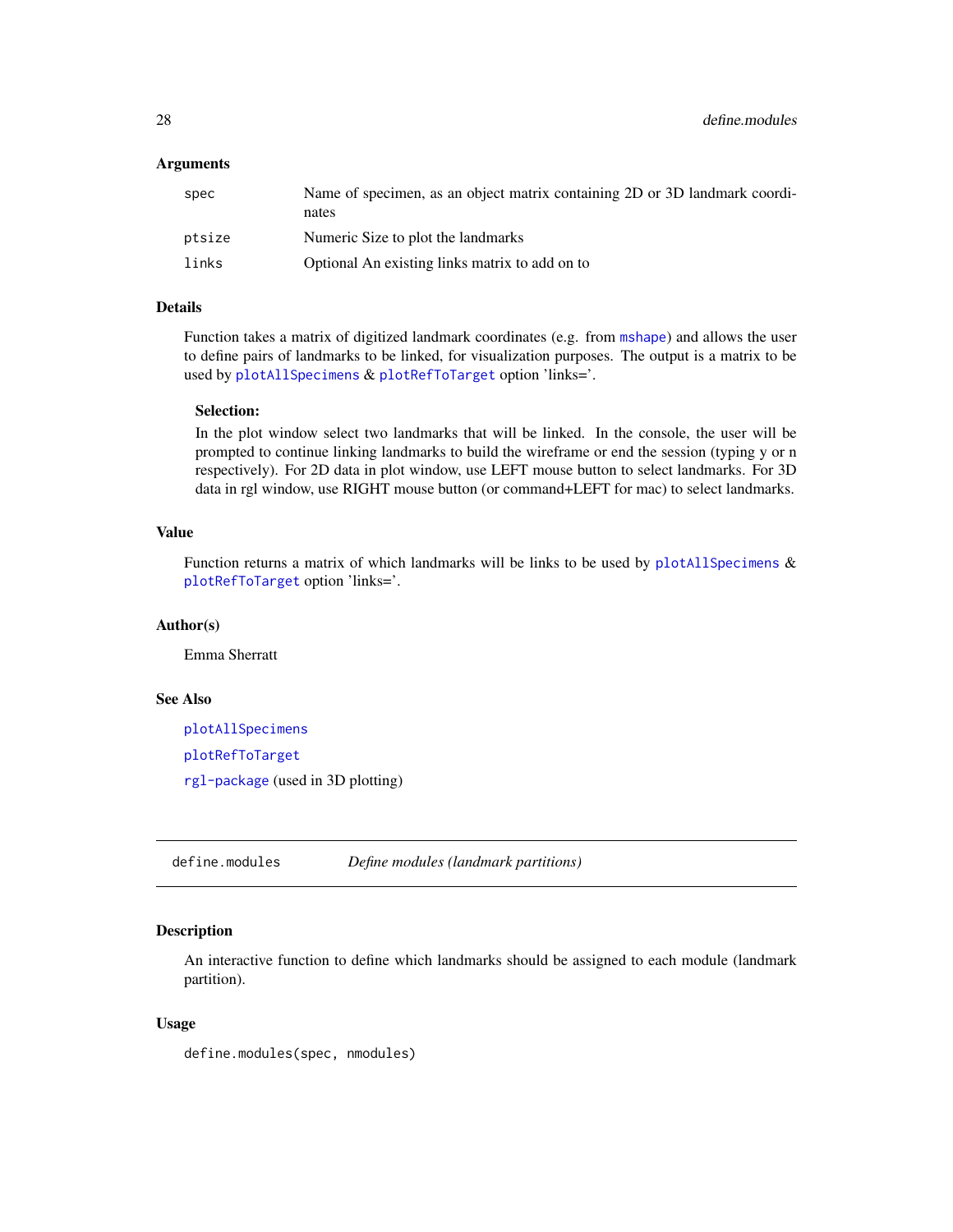# define.modules 29

#### **Arguments**

| spec     | A p x k matrix containing landmark coordinates of a single specimen (2D or 3D) |
|----------|--------------------------------------------------------------------------------|
| nmodules | Number of modules to be defined                                                |

# Details

Function takes a matrix of digitized landmark coordinates (e.g. from [mshape](#page-73-1)) and allows the user to assign landmarks to each module. The output is a list of which landmarks belong in which partition, to be used by [modularity.test](#page-66-1) or [integration.test](#page-57-1).

#### Selection in 2D:

Choosing which landmarks will be included in each module involves landmark selection using a mouse in the plot window. The user is prompted to select each landmark in turn to be assigned to module 1: using the LEFT mouse button (or regular button for Mac users), click on the hollow circle to choose the landmark. Selected landmarks will be filled in. When all landmarks for module 1 are chosen, press 'esc', and then start selecting landmarks for module 2. Repeat until all modules are defined.

# Selection in 3D:

Choosing which landmarks will be included in each module involves landmark selection using a mouse in the rgl plot window. The user is prompted to select one or more landmarks. To do so, use the RIGHT mouse button (or command + LEFT button for Mac users), draw a rectangle around landmarks to select. Selected landmarks will be colored yellow. Then type into the console a letter (e.g. 1, 2, 3...) to assign selected landmark(s) to this module. Repeat until all landmarks are assigned to modules.

# Value

Function returns a vector of which landmarks belong in which module (e.g. 1, 1, 1, 2, 2, 3, 3, 3, 2) to be used with [modularity.test](#page-66-1) or [integration.test](#page-57-1).

#### Author(s)

Emma Sherratt

# See Also

[modularity.test](#page-66-1) and [integration.test](#page-57-1)

[rgl-package](#page-0-0) (used in 3D plotting)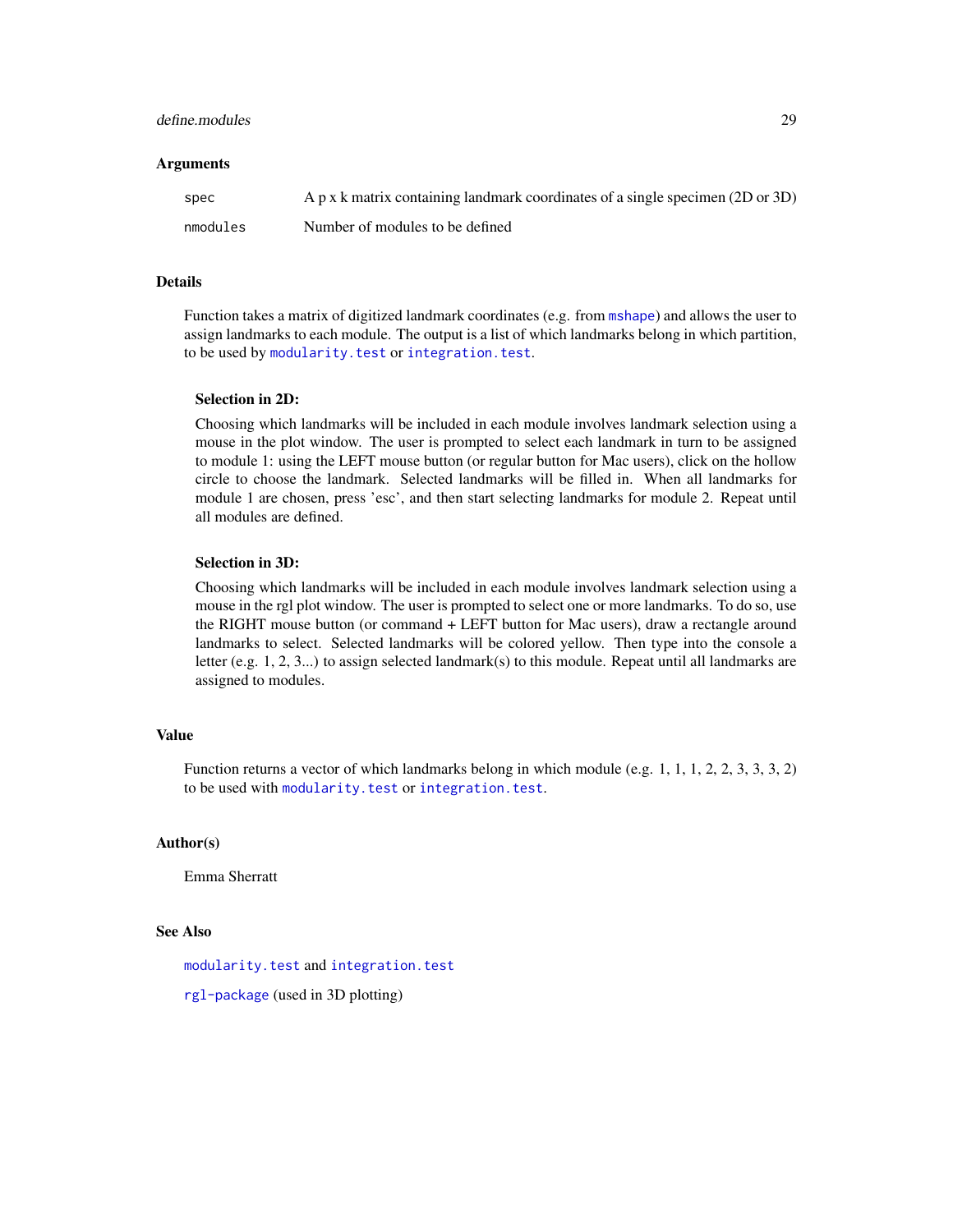<span id="page-29-1"></span><span id="page-29-0"></span>

# Description

An interactive function to define which landmarks will "slide" along two-dimensional (2D) or threedimensional (3D) curves.

#### Usage

```
define.sliders(landmarks, nsliders, surfsliders = NULL, write.file = TRUE)
```
# Arguments

| landmarks   | A matrix containing 2D or 3D landmark coordinates of landmarks and semi-<br>landmarks, OR A vector containing a sequence of numbers corresponding to the<br>landmarks in the order they appear along the curve (for AUTO mode) |
|-------------|--------------------------------------------------------------------------------------------------------------------------------------------------------------------------------------------------------------------------------|
| nsliders    | Number of landmarks to be semilandmarks that slide along curves                                                                                                                                                                |
| surfsliders | (3D only) If 'landmarks' contains "surface sliders", these should be given as a<br>vector or use surfsliders $=$ T, and function looks for "surfslide.csv" in working<br>directory.                                            |
| write.file  | A logical value indicating whether the matrix is written to file as .csv.                                                                                                                                                      |

#### Details

Function takes a matrix of digitized landmark coordinates, such as made by [digitize2d](#page-34-1) or [digit.fixed](#page-32-1), and helps user choose which landmarks will be treated as "sliders" in Generalized Procrustes analysis [gpagen](#page-49-1). This type of semilandmark "slides" along curves lacking known landmarks (see Bookstein 1997 for algorithm details). Each sliding semilandmark ("sliders") will slide between two designated points, along a line tangent to the specified curvature.

Defining landmarks is an interactive procedure (see below for 2D and 3D routines). The procedure is overlapping. For example: there are 5 landmarks (1:5), 1 and 5 are landmarks and 2,3,4 are sliders, the user must select '1' '2' '3', and then '2' '3' '4', and then '3' '4' '5'.

#### Selection in 2D:

Choosing which landmarks will be sliders involves landmark selection using a mouse in the plot window. To define the sliders, for each sliding landmark along the curve in the format 'beforeslider-after', using the LEFT mouse button (or regular button for Mac users), click on the hollow circle to choose the landmark in the following order:

- 1. Click to choose the first landmark between which semi-landmark will "slide",
- 2. Click to choose sliding landmark,
- 3. Click to choose the last landmark between which semi-landmark will "slide", Selected landmarks will be filled in and lines are drawn connecting the three landmarks, and will highlight the sliding semilandmark in red and the flanking landmarks in blue.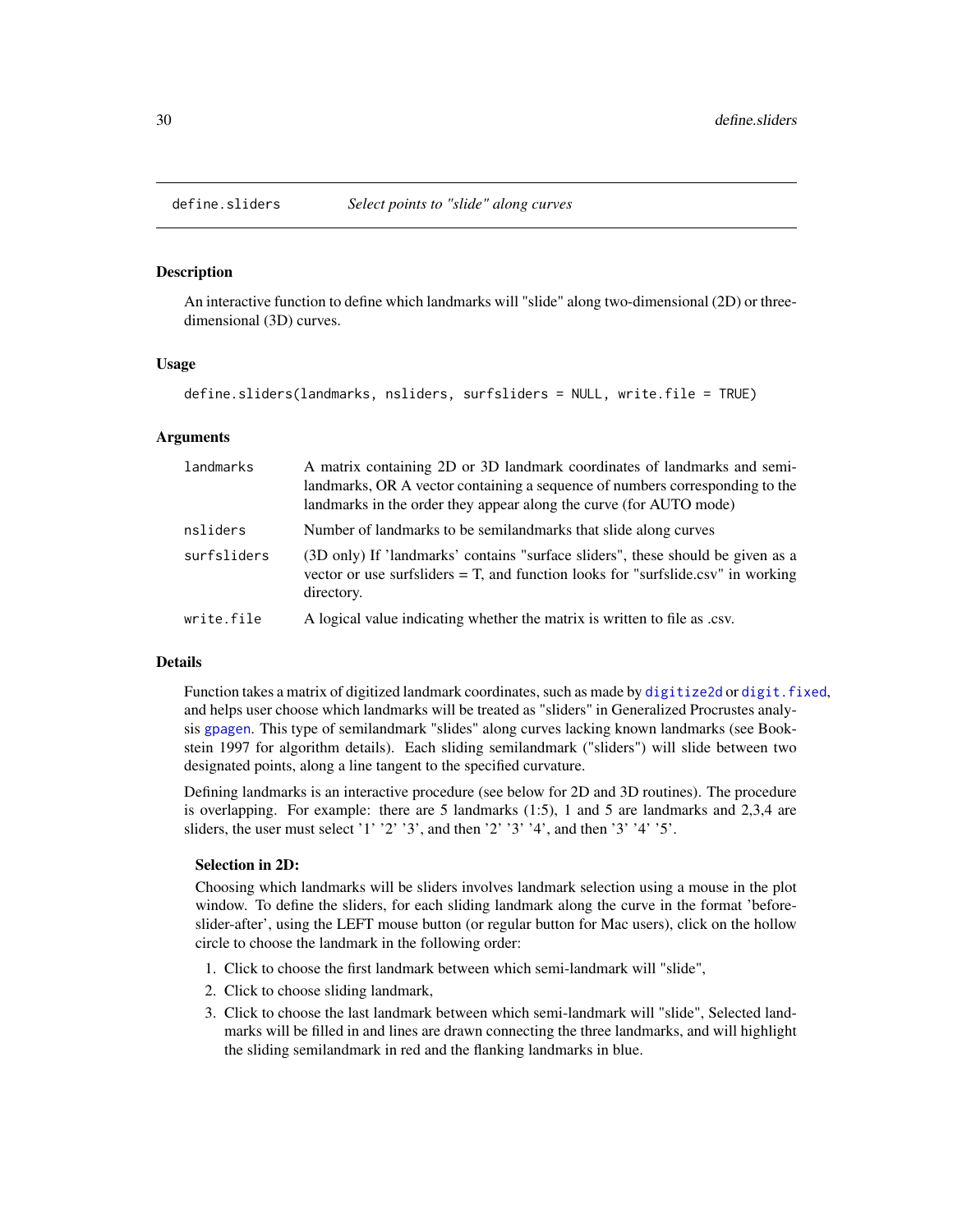# Selection in 3D:

Choosing which landmarks will be sliders involves landmark selection using a mouse in the rgl plot window. With a standard 3-button (PC) buildtemplate uses:

- 1. the RIGHT mouse button (primary) to choose points to be defined as sliders,
- 2. the LEFT mouse button (secondary) is used to rotate mesh,
- 3. the mouse SCROLLER (third/middle) is used to zoom in and out.

NOTE: Digitizing functions on MACINTOSH computers using a standard 3-button mice works as specified. Macs using platform specific single button mice, XQuartz must be configured: go to Preferences > Input > tick "Emulate three button mouse":

- 1. press button to rotate 3D mesh,
- 2. press button while pressing COMMAND key to select points to be defined as sliders,
- 3. press button while pressing OPTION key to adjust mesh perspective.
- 4. the mouse SCROLLER or trackpad two finger scroll is used to zoom in an out.

To define the sliders, for each sliding landmark along the curve in the format 'before-slider-after':

- 1. Click to choose the first landmark between which semi-landmark will "slide",
- 2. Click to choose sliding landmark,
- 3. Click to choose the last landmark between which semi-landmark will "slide", Screen will show lines connecting the three landmarks, and will highlight the sliding semilandmark in red.

# AUTO mode:

The input 'landmarks' can be simply a vector of numbers corresponding to the "sliders" (semilandmarks) in the order they appear along a curve on the specimen. This can be made by c() or seq() or any other reasonable method.

If the sliders form a closed curve, then the function assumes that the first and last landmarks in the 'landmarks' vector are THE SAME are fixed (not sliders). e.g. if landmark 1 is a fixed landmark, and 2, 3 and 4 are semilandmarks, then sliders =  $c(1,2,3,4,1)$ .

#### Value

Function returns a 'nsliders-x-3' matrix containing the landmark address of the curve sliders, indicating the landmarks between which the slider landmarks will "slide". If write  $file = T$  the matrix is also written to working directory as "curveslide.csv". Matrix (or "curveslide.csv") is designed for use by [gpagen](#page-49-1) during GPA.

# Author(s)

Emma Sherratt & Dean Adams

#### References

Bookstein, F. J. 1997 Landmark Methods for Forms without Landmarks: Morphometrics of Group Differences in Outline Shape. Medical Image Analysis 1(3):225-243.

# See Also

[digitize2d](#page-34-1), [digit.fixed](#page-32-1), [gpagen](#page-49-1), [digit.curves](#page-31-1) [rgl-package](#page-0-0) (used in 3D plotting)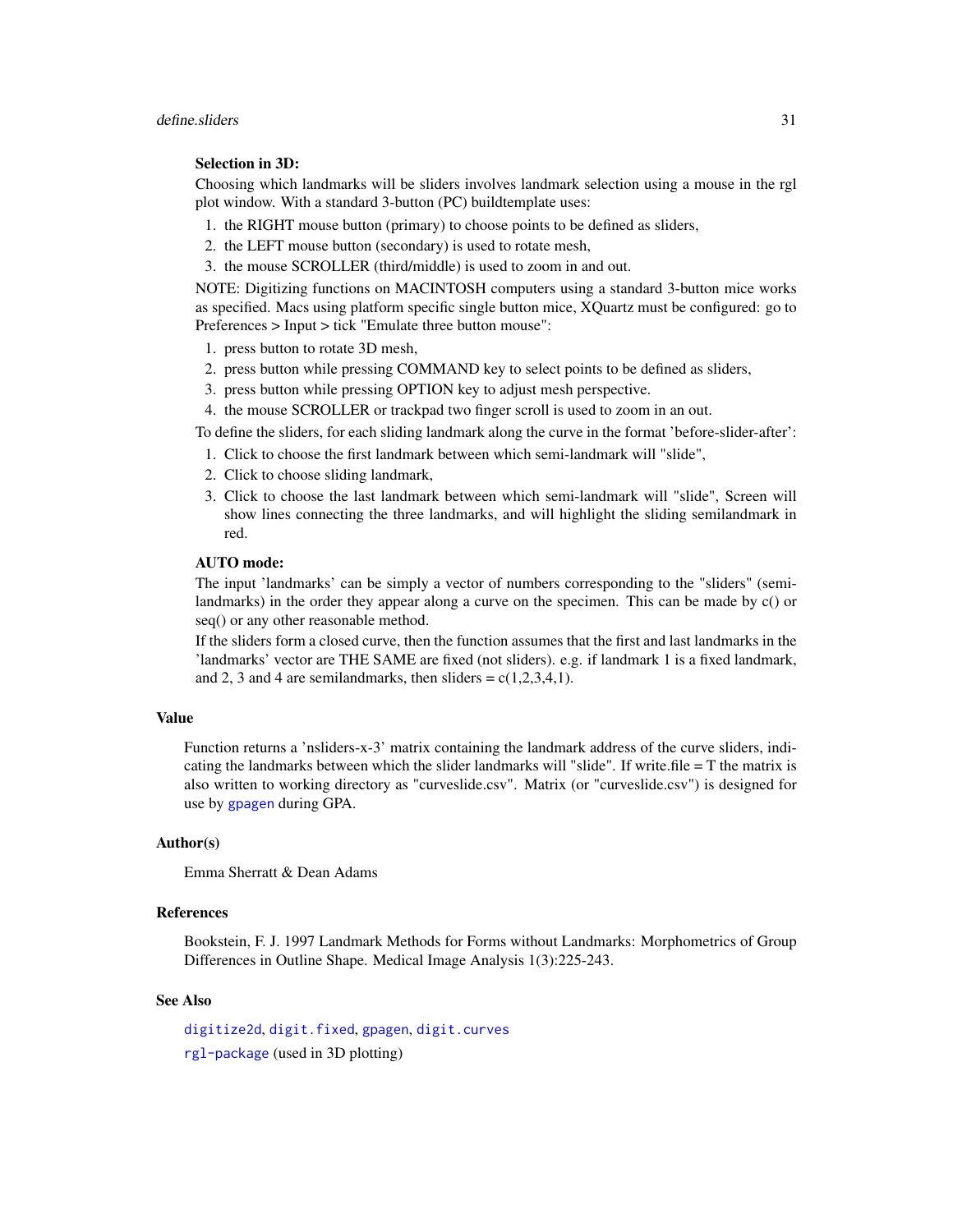# Examples

```
## (not run) Use interactive function in rgl window
# data(scallops)
# define.sliders(scallops$coorddata[,,1], nsliders=11,
# surfsliders = scallops$surfslide)
# here the first specimen is used for plotting purposes only
## Examples of AUTO mode
## 1 curve of sliding semilandmark
# Define sliders for scallopdata
#sliders = define.sliders(c(5:16,1))
 ## 2 curves of sliding semilandmarks
# Define sliders for 10 landmarks, where LMs 1, 5, and 10 fixed
# 2, 3, and 4 are along a curve between 1 and 5
 # and 6, 7, 8, and 9 are along a curve between 5 and 10.
 #sliders = rbind(define.sliders(1:5), define.sliders(5:10))
```
digit.curves *Calculate semilandmarks along a curve*

# Description

A function that "digitizes curves" by calculating equidistant two-dimensional or three-dimensional semilandmarks along a curve. These landmarks will be treated as "sliders" in Generalized Procrustes analysis [gpagen](#page-49-1). This type of semilandmark "slides" along curves lacking known landmarks (see Bookstein 1997 for algorithm details). Each sliding semilandmark ("sliders") will slide between two designated points, along a line tangent to the specified curvature, as specified by [define.sliders](#page-29-1).

#### Usage

```
digit.curves(start, curve, nPoints, closed = TRUE)
```
#### Arguments

| start   | A numeric vector of $x,y(z)$ coordinates for the landmark defining the start of the<br>curve (can be simply first point on open outline: curve $[1, ]$ ) |
|---------|----------------------------------------------------------------------------------------------------------------------------------------------------------|
| curve   | A matrix $(p \times k)$ of 2D or 3D coordinates for a set of ordered points defining a<br>curve                                                          |
| nPoints | Numeric how many semilandmarks to place equidistantly along the curve (not<br>counting beginning and end points)                                         |
| closed  | Logical Whether the curve is closed (TRUE) or open (FALSE)                                                                                               |

<span id="page-31-0"></span>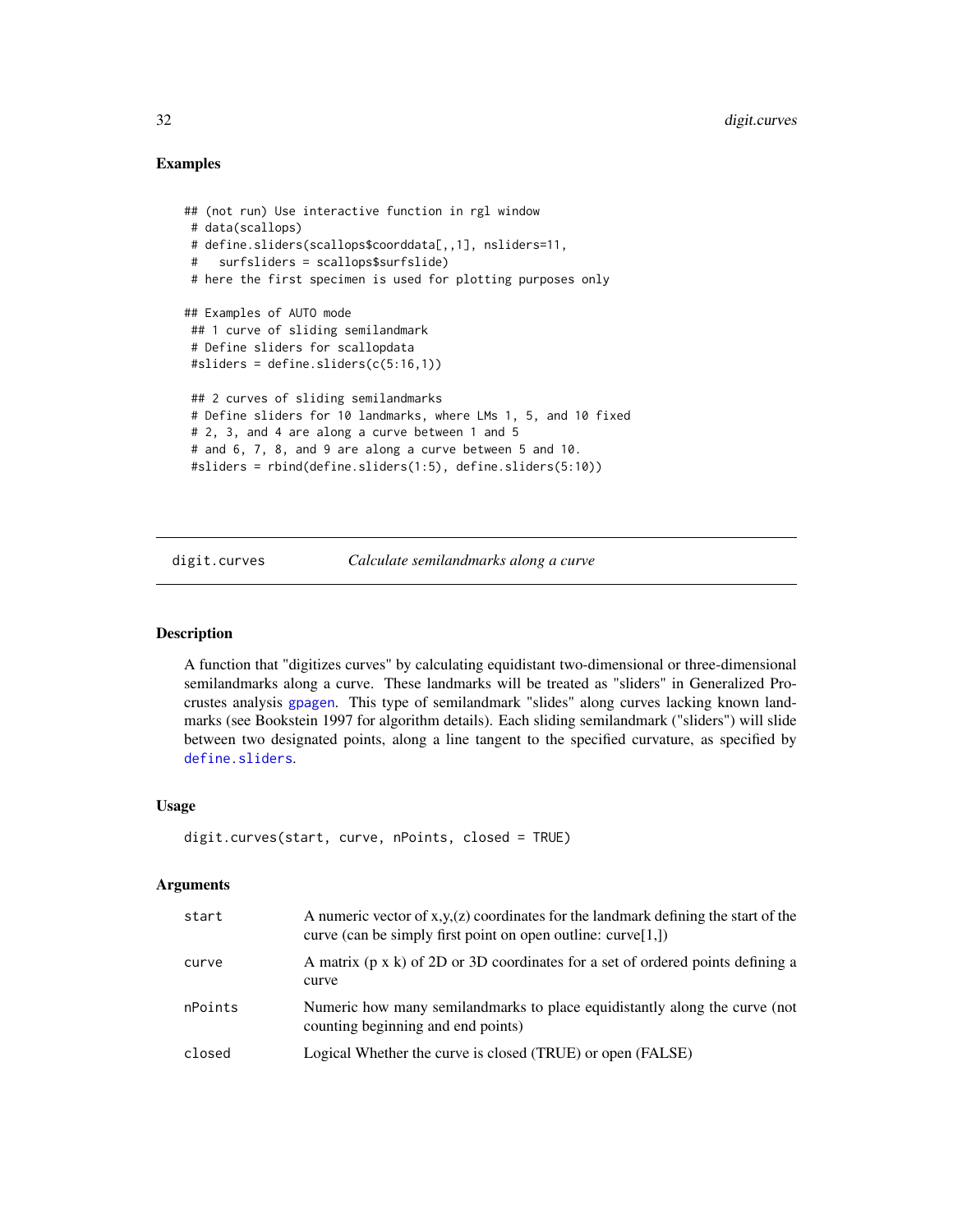#### <span id="page-32-0"></span>digit.fixed 33

#### Details

The function is based upon tpsDig2 'resample curve by length' for 2D data by James Rohlf (Rohlf 2015). The start of the curve is a fixed landmark on the curve that is equivalent (homologous) in each specimen in the sample (and will be treated as a fixed point during Procrustes Superimposition using [gpagen](#page-49-1)). Then nPoints are calculated along the curve at equidistant points from the start to the end.

'curve' is a p-x-k matrix of 2D or 3D coordinates for a set of ordered points defining a curve. This can be the pixels of an outline calculated in ImageJ (save xy coordinates) or any other reasonable way of obtaining ordered coordinates along a curve (including sampling by hand using [digit.fixed](#page-32-1) or [digitize2d](#page-34-1) - but note that there should be more points defining the curve than nPoints in order to accurately calculate the semilandmarks).

If 'closed = T', the function returns the coordinates of the 'start' landmark plus nPoints. If 'closed  $=$  F', the function returns the coordinates of the 'start' landmark, plus nPoints and the end of the curve.

If unsure if the points defining the curve are ordered, then plot and color them using the rainbow function, e.g. plot(curve, pch=19, cex=0.1, col=rainbow(nrow(outline))), and it should be easy to visualize.

#### Value

Function returns a matrix of coordinates for nPoints equally spaced semilandmarks sampled along the curve (plus start and end if 'closed =  $F'$ , or only including start if 'closed =  $T'$ )

#### Author(s)

Emma Sherratt and Michael Collyer

#### References

Bookstein, F. J. 1997 Landmark Methods for Forms without Landmarks: Morphometrics of Group Differences in Outline Shape. Medical Image Analysis 1(3):225-243.

Rohlf, F.J., 2015. The tps series of software. Hystrix 26(1):9-12.

# See Also

[digit.fixed](#page-32-1) [digitize2d](#page-34-1)

<span id="page-32-1"></span>digit.fixed *Digitize 3D landmarks on mesh3d object*

#### **Description**

An interactive function to digitize three-dimensional (3D) landmarks. Input for the function is either a matrix of vertex coordinates defining a 3D surface object or a mesh3d object as obtained from [read.ply](#page-124-1).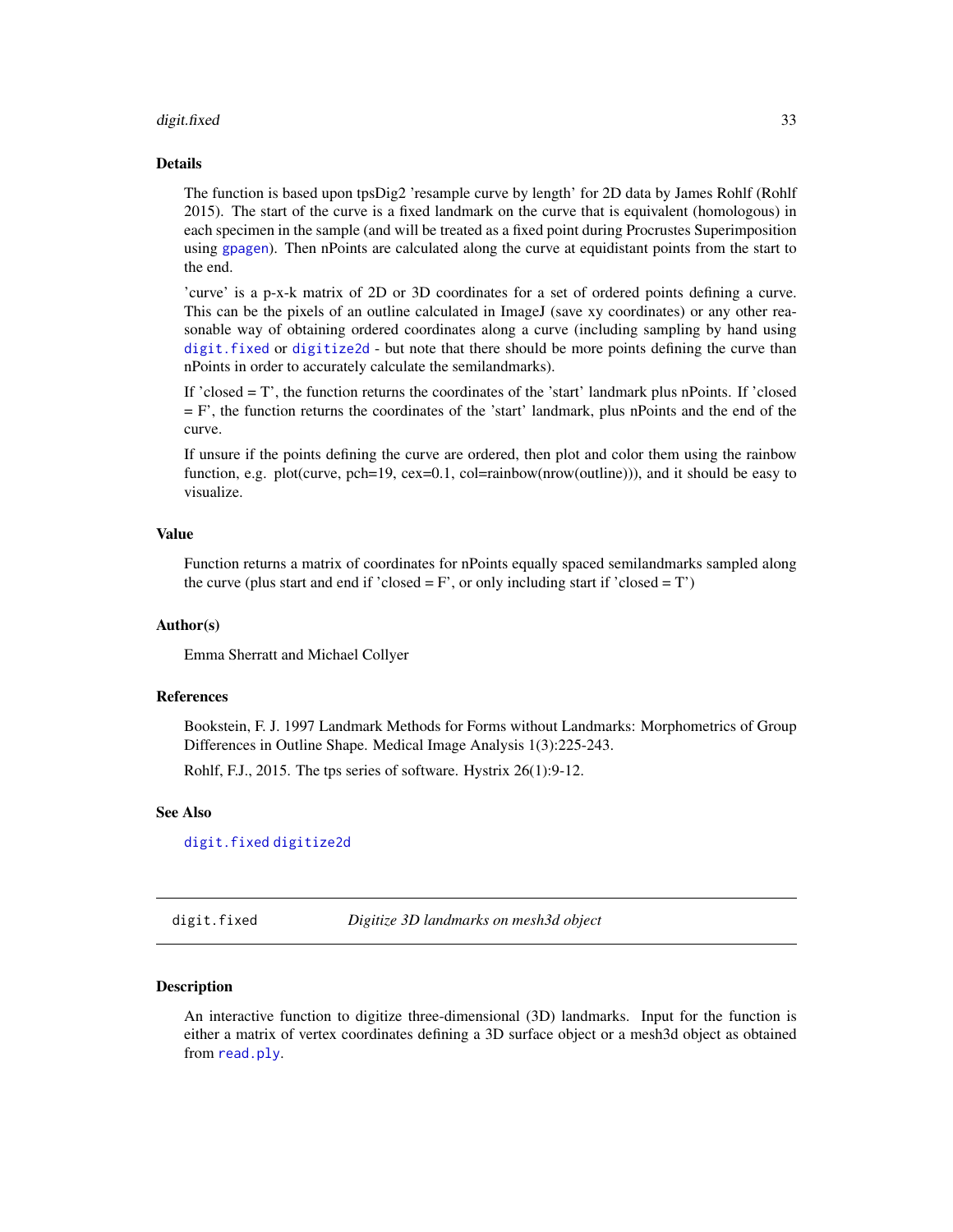#### Usage

digit.fixed(spec, fixed, index = FALSE, ptsize = 1, center = TRUE)

# **Arguments**

| spec   | An object of class shape 3d/mesh 3d, or matrix of 3D vertex coordinates        |
|--------|--------------------------------------------------------------------------------|
| fixed  | The number of landmarks to be digitized (fixed, and curve sliders if desired)  |
| index  | Whether selected landmark addresses should be returned (internal use only)     |
| ptsize | Size of mesh points (vertices), e.g. 0.1 for dense meshes, 3 for sparse meshes |
| center | Should the object 'spec' be centered prior to digitizing?                      |

# Details

Function for digitizing fixed three-dimensional landmarks. The user can later designate some as curve sliding semilandmarks, using the function [define.sliders](#page-29-1) or through a semilandmark definition matrix.

To digitize 3D surface sliding semilandmarks the function [digitsurface](#page-36-1) should be used instead.

For details on the full procedure for digitizing fixed 3D landmarks and surface sliding semilandmarks, see the relevant vignette by running vignette("geomorph.digitize3D").

NOTE: The function centers the mesh before digitizing by default (center=TRUE). If one chooses not to center, specimen may be difficult to manipulate in rgl window.

#### Digitizing:

Digitizing is interactive. Once a point is selected, the user is asked if the system should keep or discard the selection (y/n). If "y", the user is asked to continue to select the next landmark. If "n" the removes the last chosen landmark, and the user is asked to select it again. This can be repeated until the user is comfortable with the landmark chosen.

To digitize with a standard 3-button mouse (PC):

- 1. the RIGHT mouse button (primary) to select points to be digitized,
- 2. the LEFT mouse button (secondary) is used to rotate mesh,
- 3. the mouse SCROLLER (third/middle) is used to zoom in and out.

NOTE: Digitizing functions on MACINTOSH computers using a standard 3-button mice works as specified. Macs using platform specific single button mice, XQuartz must be configured: go to Preferences > Input > tick "Emulate three button mouse":

- 1. press button to rotate 3D mesh,
- 2. press button while pressing COMMAND key to select vertex to be used as a landmark,
- 3. press button while pressing OPTION key to adjust mesh perspective.
- 4. the mouse SCROLLER or trackpad two finger scroll is used to zoom in an out.

NOTE: there is no pan (translate) functionality in rgl library for all platforms at this time.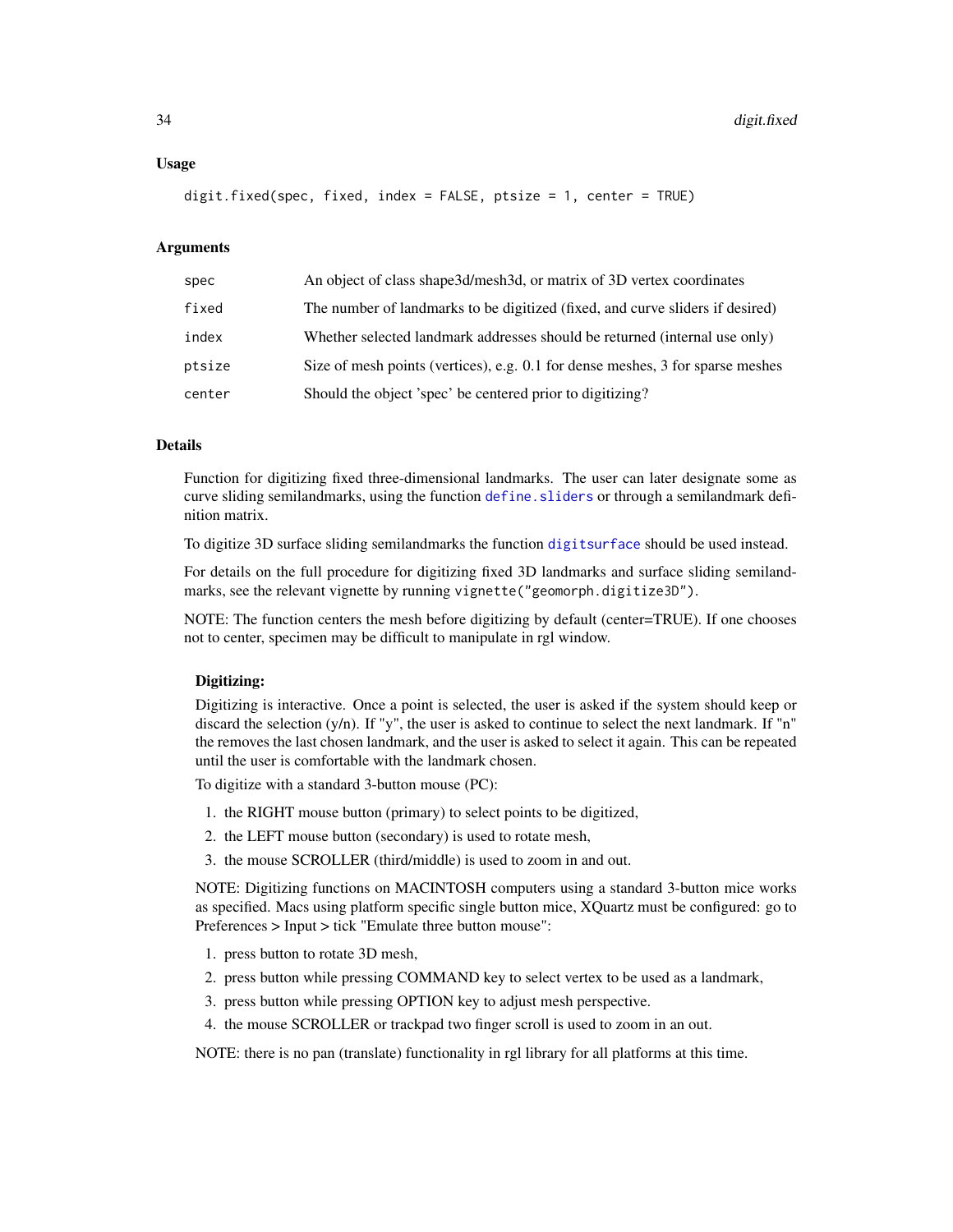# <span id="page-34-0"></span>digitize2d 35

# Value

Function returns (if assigned to an object) and writes to the working directory an NTS file, containing the landmark coordinates. The file name corresponds to the name of the specimen. If index=FALSE function returns to the console an n x 3 matrix containing the x,y,z coordinates of the digitized landmarks. If index=TRUE, function returns a list:

| selected | a matrix containing the x,y,z coordinates of the digitized landmarks    |
|----------|-------------------------------------------------------------------------|
| fix      | a matrix of addresses for landmarks that are "fixed" (for internal use) |

# Author(s)

Erik Otarola-Castillo & Emma Sherratt

# See Also

[read.ply](#page-124-1)

[rgl-package](#page-0-0) (used in 3D plotting)

<span id="page-34-1"></span>digitize2d *Digitize 2D landmarks on .jpg files*

# Description

An interactive function to digitize two-dimensional(2D) landmarks from .jpg files.

#### Usage

```
digitize2d(
  filelist,
  nlandmarks,
  scale = NULL,
  tpsfile,
 MultScale = FALSE,
  verbose = TRUE
)
```
#### Arguments

| filelist   | A list of names of jpeg images to be digitized.                                                            |
|------------|------------------------------------------------------------------------------------------------------------|
| nlandmarks | Number of landmarks to be digitized.                                                                       |
| scale      | A vector containing the length of the scale to be placed on each image.                                    |
| tpsfile    | The name of a TPS file to be created or read                                                               |
| MultScale  | A logical option indicating if the coordinates should be pre-multiplied by scale                           |
| verbose    | logical. User decides whether to digitize in verbose or silent format (see details),<br>default is verbose |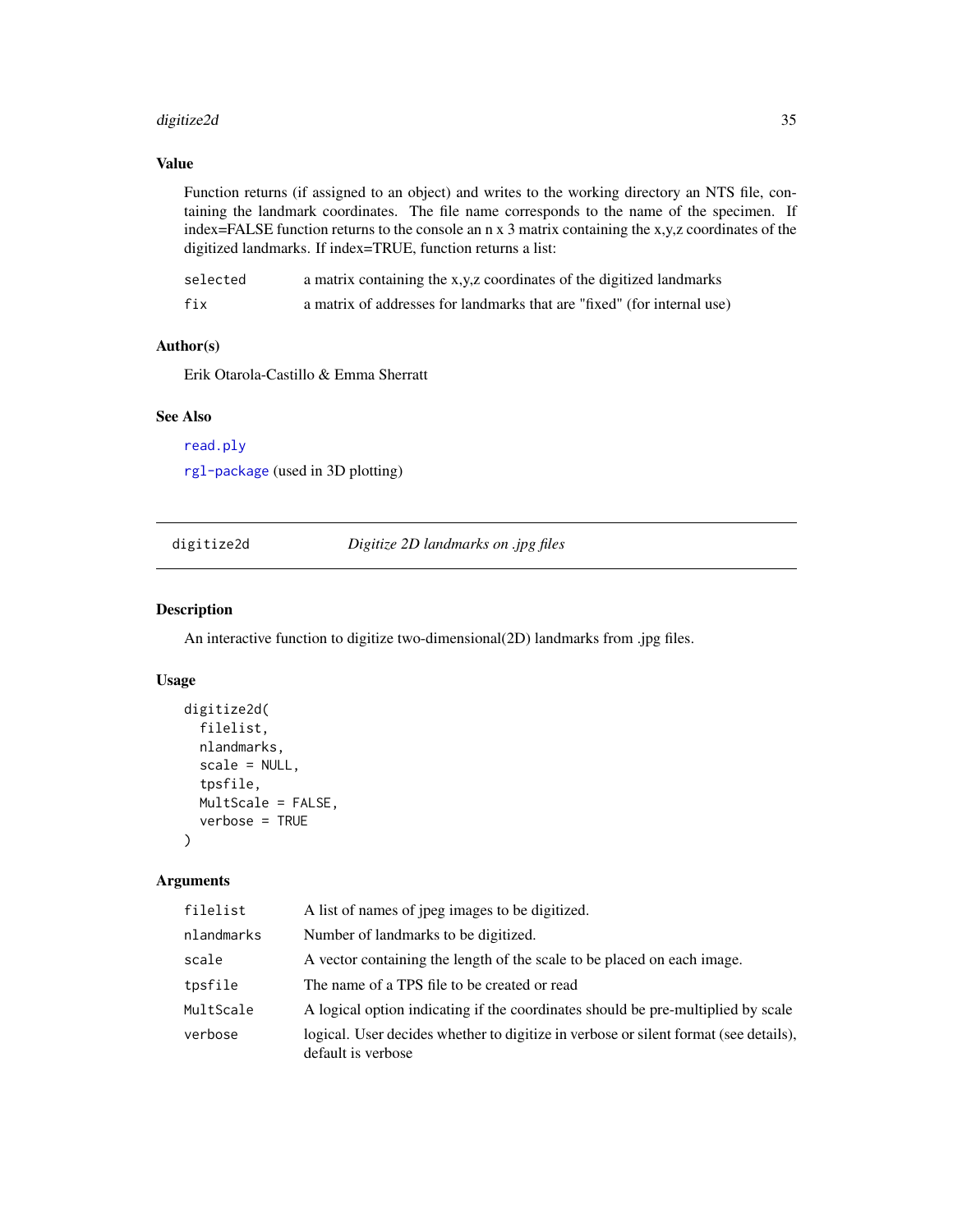#### Details

This function may be used for digitizing 2D landmarks from jpeg images (.jpg). The user provides a list of image names, the number of landmarks to be digitized, and the name of an output TPS file. An option is included to allow the user to digitize a scale on each image to convert the landmark coordinates from pixels into meaningful units. Landmarks to be digitized can include both fixed landmarks and semi-landmarks, the latter of which are to be designated as "sliders" for subsequent analysis (see the function [define.sliders](#page-29-1)).

The Digitizing Session: Digitizing landmarks from 2D photos requires that a scale bar is placed in the image in order to scale the coordinate data. The 'scale' option requires: a single number (e.g. 10) which means that the scale to be measured in all images is a 10mm scale bar; OR a vector the same length as the filelist containing a number for the scale of each image. If scale=NULL, then the digitized coordinates will not be scaled. This option is NOT recommended.

Users may digitize all specimens in one session, or may return at a later time to complete digitizing. In the latter case, the user provides the same filelist and TPS file and the function will determine where the user left off.

If specimens have missing landmarks, these can be incorporated during the digitizing process using the 'a' option as described below (a=absent).

### Specimen Digitizing:

Digitizing landmarks involves landmark selection using a mouse in the plot window, using the LEFT mouse button (or regular button for Mac users):

- 1. Digitize the scale bar (if requested) by selecting the two end points. Use a single click for start and end points. The user is asked whether the system should keep or discard the digitized scale bar.
- 2. Digitize each landmark with single click and the landmark is shown in red.

If verbose = TRUE, digitizing is interactive between landmark selection using a mouse and the R console. Once a landmark is selected, the user is asked if the system should keep or discard the selection  $(y/n/a)$ . If "y", the user is asked to continue to select the next landmark. If "n", the user is asked to select it again.

To digitize a missing landmark, simply click on any location in the image. Then, when prompted to keep selection, choose 'a' (for absent). Missing landmarks can only be included during the digitizing process when verbose=TRUE.

If verbose = FALSE the digitizing of landmarks is continuous and uninterrupted. Here the user will not be prompted to approve each landmark selection.

At the end of digitizing, the landmark coordinates are written to a TPS file. By default, the x,y values are unscaled if a vector of scales is included, and the scale is returned on line SCALE= after each specimen x,y data. Optionally, one may have the coordinates pre-multiplied by scale by using the option MultScale=TRUE.

# Value

Function returns a tps file containing the digitized landmark coordinates.

# Author(s)

Dean Adams, Erik Otarola-Castillo and Emma Sherratt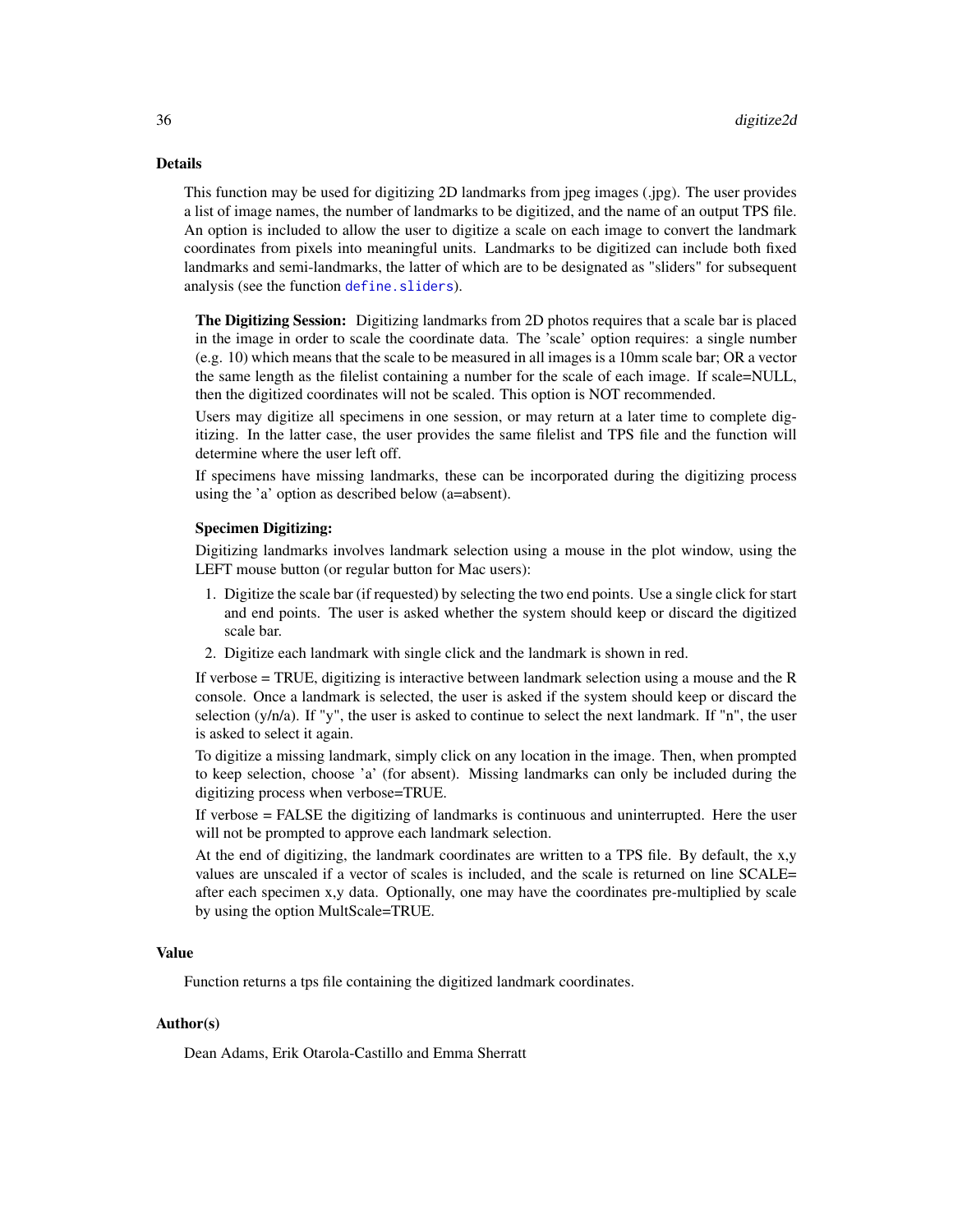#### digitsurface 37

#### See Also

[readJPEG](#page-0-0) (for JPEG input)

digitsurface *Digitize 3D fixed landmarks and surface semilandmarks*

## **Description**

An interactive function to digitize three-dimensional (3D) landmarks on a surface lacking known landmarks. Input for the function is either a matrix of vertex coordinates defining a 3D surface object or a mesh3d object as obtained from [read.ply](#page-124-0).

## Usage

```
digitsurface(spec, fixed, ptsize = 1, center = TRUE)
```
#### Arguments

| spec   | An object of class shape3d/mesh3d, or matrix of 3D vertex coordinates                                                                                  |
|--------|--------------------------------------------------------------------------------------------------------------------------------------------------------|
| fixed  | Either a numeric value designating the number of fixed landmarks to be selected<br>by digit, fixed, or a matrix of 3D coordinates collected previously |
| ptsize | Size of mesh points (vertices), e.g. $0.1$ for dense meshes, 3 for sparse meshes                                                                       |
| center | Should the object 'spec' be centered prior to digitizing?                                                                                              |

#### Details

Function for digitizing fixed 3D landmarks and placing surface sliding semilandmarks using a previously created template. Following the selection of fixed points (see digitizing below), the function finds surface semilandmarks following the algorithm outlined in Gunz et al. (2005) and Mitteroecker and Gunz (2009). digitsurface finds the same number of surface semilandmarks as the template (created by [buildtemplate](#page-9-0)) by downsampling the scanned mesh, after registering the template with the current specimen via GPA. A nearest neighbor algorithm is used to match template surface semilandmarks to mesh points of the current specimen. To use function digitsurface, the template must be constructed first, and 'template.txt' be in the working directory. Because template matching is based on the correspondence of fixed landmark points in the template and the specimen, a minimum of four fixed landmarks must be used.

For details on the full procedure for digitizing fixed 3D landmarks and surface sliding semilandmarks, see the relevant vignette by running vignette("geomorph.digitize3D").

NOTE: Function centers the mesh before digitizing by default (center=TRUE). If one chooses not to center, specimen may be difficult to manipulate in rgl window.

Digitizing: Digitizing of fixed landmarks is interactive. Once a point is selected, the user is asked if the system should keep or discard the selection  $(y/n)$ . If "y", the user is asked to continue to select the next landmark. If "n" the removes the last chosen landmark, and the user is asked to select it again. This can be repeated until the user is comfortable with the landmark chosen. To digitize with a standard 3-button (PC):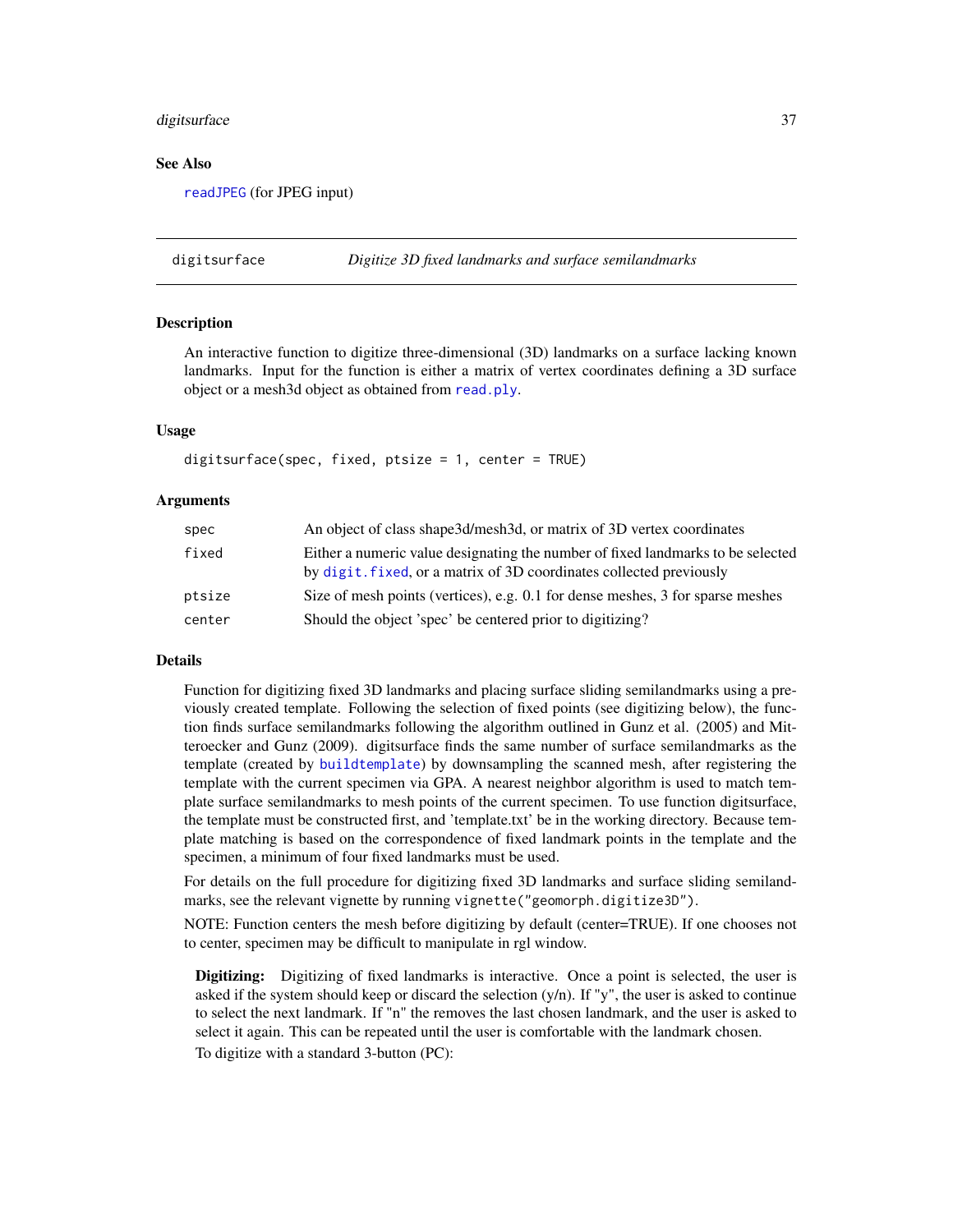- 1. the RIGHT mouse button (primary) to select points to be digitized,
- 2. the LEFT mouse button (secondary) is used to rotate mesh,
- 3. the mouse SCROLLER (third/middle) is used to zoom in and out.

NOTE: Digitizing functions on MACINTOSH computers using a standard 3-button mice works as specified. Macs using platform specific single button mice, XQuartz must be configured: go to Preferences > Input > tick "Emulate three button mouse":

- 1. press button to rotate 3D mesh,
- 2. press button while pressing COMMAND key to select vertex to be used as a landmark,
- 3. press button while pressing OPTION key to adjust mesh perspective.
- 4. the mouse SCROLLER or trackpad two finger scroll is used to zoom in an out.

NOTE: there is no pan (translate) functionality in rgl library for all platforms at this time.

## AUTO mode:

The function as described above (for interactive mode) calls [digit.fixed](#page-32-0), prompting the user to select fixed landmarks in the rgl window. However if the user has digitized these fixed landmark elsewhere (e.g., in other software), then the input for parameter 'fixed' can be a p-x-k matrix of 3D coordinates. In this case, the function the function will automatically use these landmarks and fit the template of sliding semilandmarks.

## Value

Function returns (if assigned to an object) and writes to the working directory an NTS file, containing the landmark coordinates. The file name corresponds to the name of the specimen.

## Author(s)

Erik Otarola-Castillo & Emma Sherratt

# References

Gunz P, Mitteroecker P, & Bookstein FJ (2005) Semilandmarks in Three Dimensions. Modern Morphometrics in Physical Anthropology, ed Slice DE (Springer-Verlag, New York), pp 73-98.

Mitteroecker P & Gunz P (2009) Advances in Geometric Morphometrics. Evolutionary Biology 36(2):235-247.

## See Also

[buildtemplate](#page-9-0) [read.ply](#page-124-0) [digit.fixed](#page-32-0) [rgl-package](#page-0-0) (used in 3D plotting)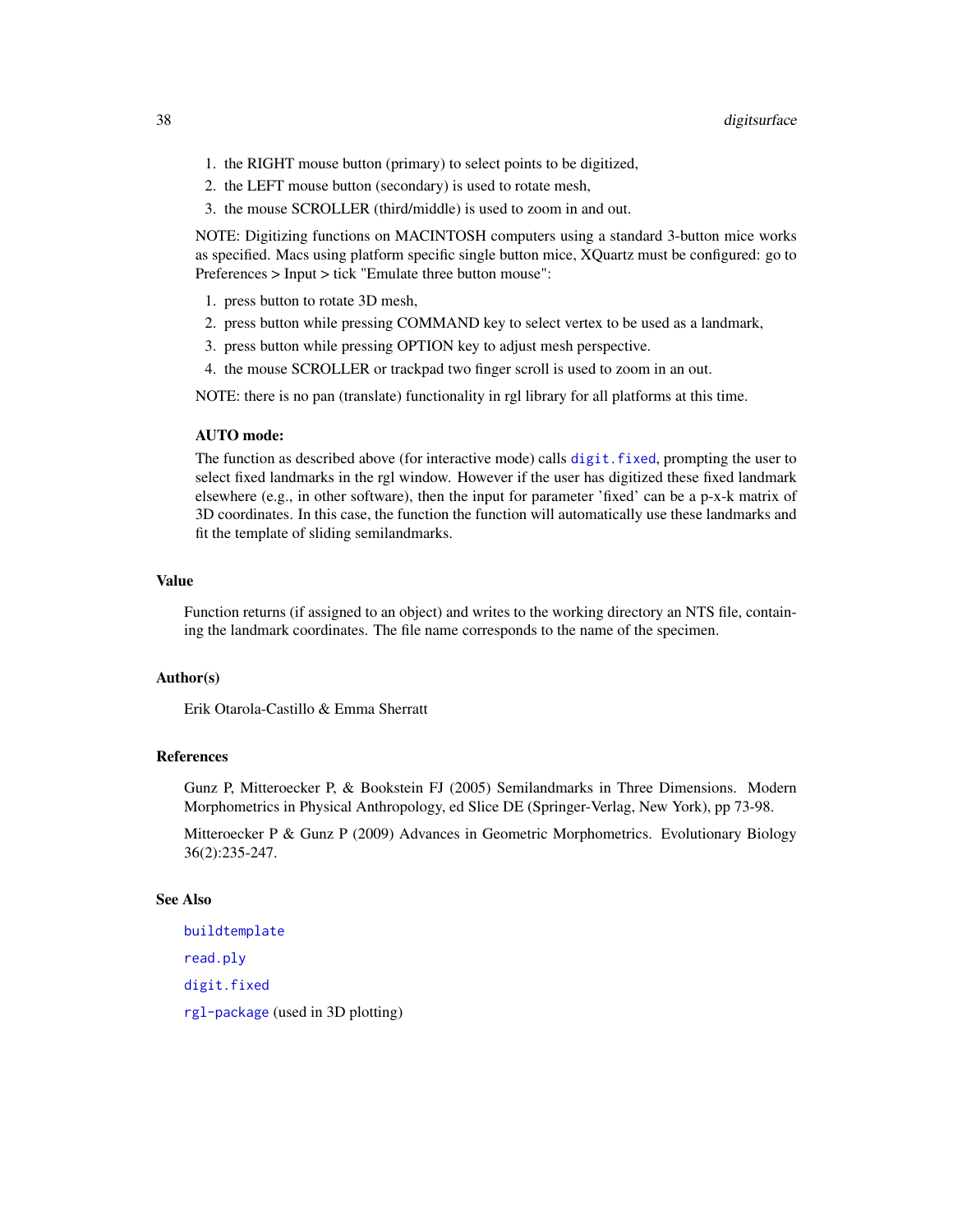editTemplate *Edit 3D template*

#### Description

An interactive function to remove landmarks from a 3D template file.

## Usage

editTemplate(template, fixed, n)

## Arguments

| template | Matrix of template 3D coordinates                              |
|----------|----------------------------------------------------------------|
| fixed    | Number of "fixed" landmark points (non surface sliding points) |
|          | Number of points to be removed                                 |

# Details

The function edits a 'template.txt' file made by [buildtemplate](#page-9-0), which must be in the current working directory, and which is overwritten. Use read.table("template.txt", header = T) to read in the template first.

#### Selection:

Choosing which landmarks will be deleted involves landmark selection using a mouse in the rgl plot window. With a standard 3-button (PC) buildtemplate uses:

- 1. the RIGHT mouse button (primary) to choose points to be deleted,
- 2. the LEFT mouse button (secondary) is used to rotate mesh,
- 3. the mouse SCROLLER (third/middle) is used to zoom in and out.

NOTE: Digitizing functions on MACINTOSH computers using a standard 3-button mice works as specified. Macs using platform specific single button mice, XQuartz must be configured: go to Preferences > Input > tick "Emulate three button mouse":

- 1. press button to rotate 3D mesh,
- 2. press button while pressing COMMAND key to select points to be deleted,
- 3. press button while pressing OPTION key to adjust mesh perspective.
- 4. the mouse SCROLLER or trackpad two finger scroll is used to zoom in an out.

# Value

Function returns a matrix containing the x,y,z coordinates of the new template landmarks. Function also writes to the working directory 'template.txt' containing the x,y,z coordinates of the updated template

## Author(s)

Erik Otarola-Castillo & Emma Sherratt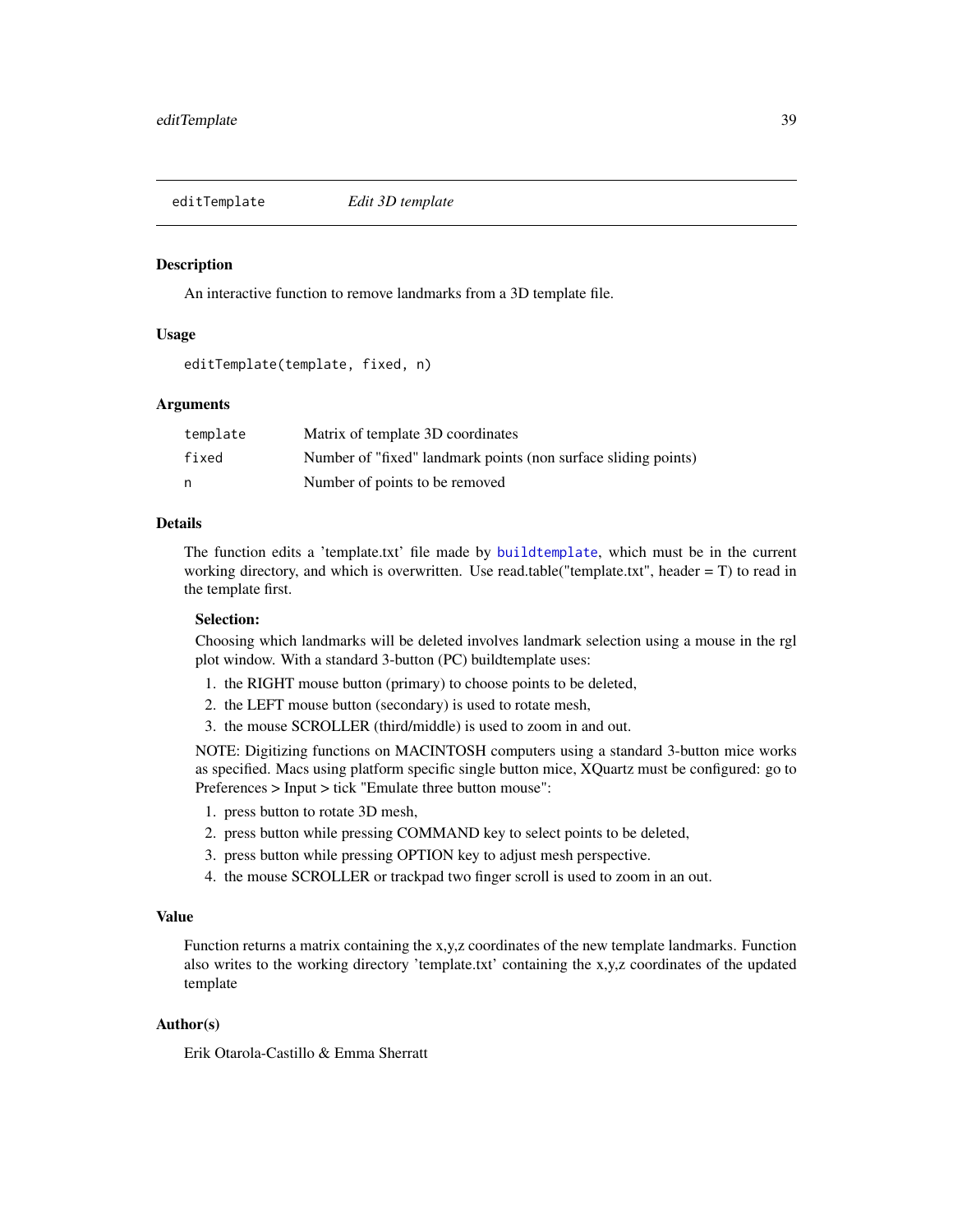#### See Also

[rgl-package](#page-0-0) (used in 3D plotting)

estimate.missing *Estimate locations of missing landmarks*

## **Description**

A function for estimating the locations of missing landmarks

#### Usage

```
estimate.missing(A, method = c("TPS", "Reg"))
```
#### Arguments

| A      | An array ( $p \times k \times n$ ) containing landmark coordinates for a set of specimens or<br>a geomorphShapes object |
|--------|-------------------------------------------------------------------------------------------------------------------------|
| method | Method for estimating missing landmark locations                                                                        |

# Details

The function estimates the locations of missing landmarks for incomplete specimens in a set of landmark configurations, where missing landmarks in the incomplete specimens are designated by NA in place of the x,y,z coordinates. Two distinct approaches are implemented.

The first approach (method="TPS") uses the thin-plate spline to interpolate landmarks on a reference specimen to estimate the locations of missing landmarks on a target specimen. Here, a reference specimen is obtained from the set of specimens for which all landmarks are present, Next, each incomplete specimen is aligned to the reference using the set of landmarks common to both. Finally, the thin-plate spline is used to estimate the locations of the missing landmarks in the target specimen (Gunz et al. 2009).

The second approach (method="Reg") is multivariate regression. Here each landmark with missing values is regressed on all other landmarks for the set of complete specimens, and the missing landmark values are then predicted by this linear regression model. Because the number of variables can exceed the number of specimens, the regression is implemented on scores along the first set of PLS axes for the complete and incomplete blocks of landmarks (see Gunz et al. 2009). Note, however, that a minimum of k\*m+k specimens are required to estimate m missing landmarks (of k-dimension) in any one specimen using the regression method. More generally, if the number of missing landmarks approaches the number of reference specimens used to estimate them, estimation will become increasingly imprecise with the regression method. Additionally, the location of missing landmarks (contiguous versus disparate in location) can also influence the precision of estimation. The user should be aware that the function will produce results but the results from the regression method might be influenced by the number of specimens, the number of total landmarks, and the number and location of missing landmarks in any one specimen. It might be wise to compare multiple methods for specific cases, if uncertain about the precision of estimation.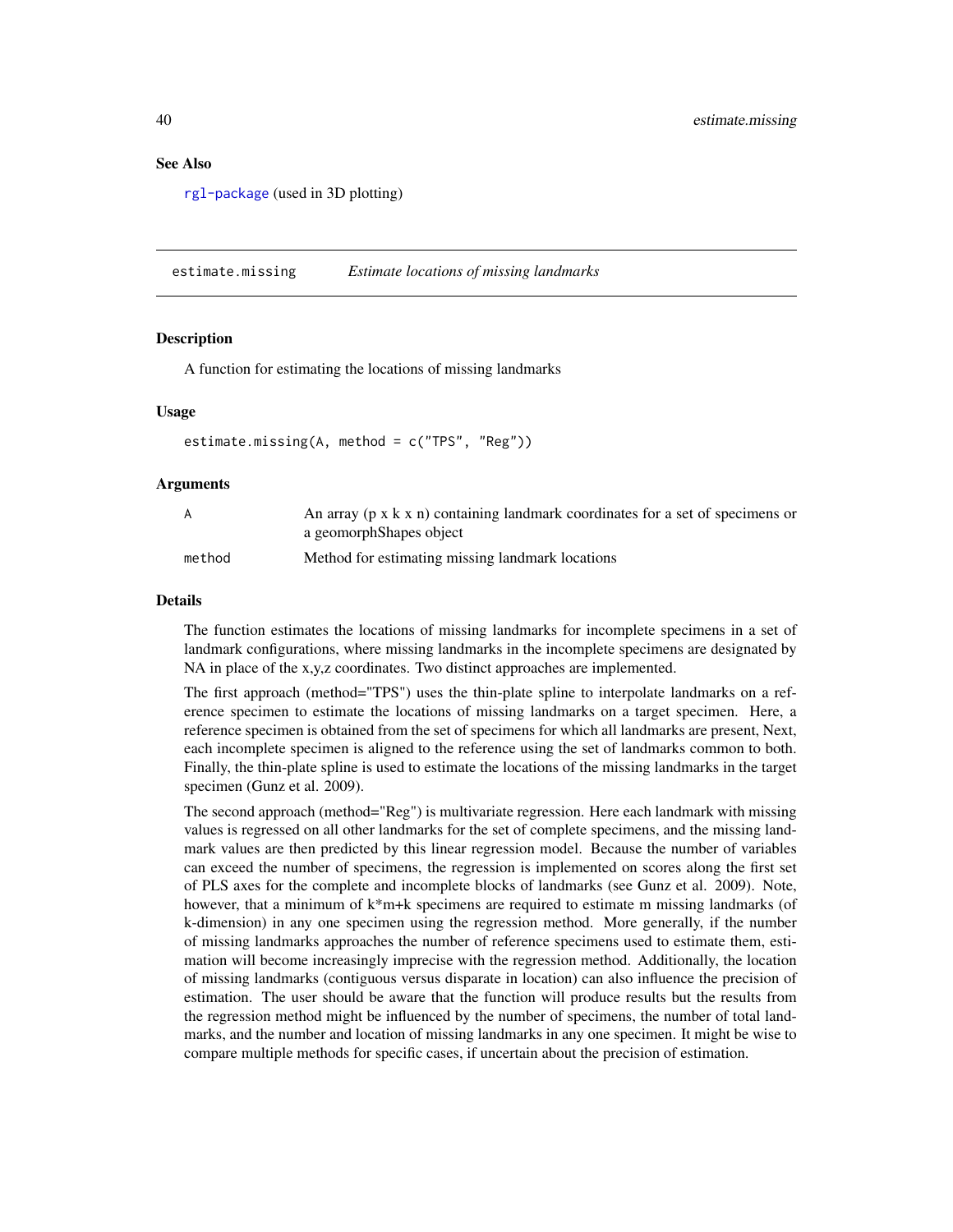## findMeanSpec 41

One can also exploit bilateral symmetry to estimate the locations of missing landmarks. Several possibilities exist for implementing this approach (see Gunz et al. 2009). Example R code for one implementation is found in Claude (2008).

NOTE: Because all geometric morphometric analyses and plotting functions implemented in geomorph require a full complement of landmark coordinates, the alternative to estimating the missing landmark coordinates is to proceed with subsequent analyses EXCLUDING specimens with missing values.

#### Value

Function returns an array ( $p \times k \times n$ ) of the same dimensions as input A, including coordinates for the target specimens (the original landmarks plus the estimated coordinates for the missing landmarks). If the input is a geomorphShapes object, this is returned with the original and estimated coordinates in \$landmarks In both cases, these data need to be Procrustes Superimposed prior to analysis, including sliding of semilandmarks (see [gpagen](#page-49-0)).

## Author(s)

Dean Adams

## References

Claude, J. 2008. Morphometrics with R. Springer, New York.

Bookstein, F. L., K. Schafer, H. Prossinger, H. Seidler, M. Fieder, G. Stringer, G. W. Weber, J.-L. Arsuaga, D. E. Slice, F. J. Rohlf, W. Recheis, A. J. Mariam, and L. F. Marcus. 1999. Comparing frontal cranial profiles in archaic and modern Homo by morphometric analysis. Anat. Rec. (New Anat.) 257:217-224.

Gunz, P., P. Mitteroecker, S. Neubauer, G. W. Weber, and F. L. Bookstein. 2009. Principles for the virtual reconstruction of hominin crania. J. Hum. Evol. 57:48-62.

#### Examples

```
data(plethodon)
plethland<-plethodon$land
 plethland[3,,2]<-plethland[8,,2]<-NA #create missing landmarks
 plethland[3,,5]<-plethland[8,,5]<-plethland[9,,5]<-NA
 plethland[3,,10]<-NA
estimate.missing(plethland,method="TPS")
estimate.missing(plethland,method="Reg")
```
findMeanSpec *Identify specimen closest to the mean of a set of Procrustes shape variables*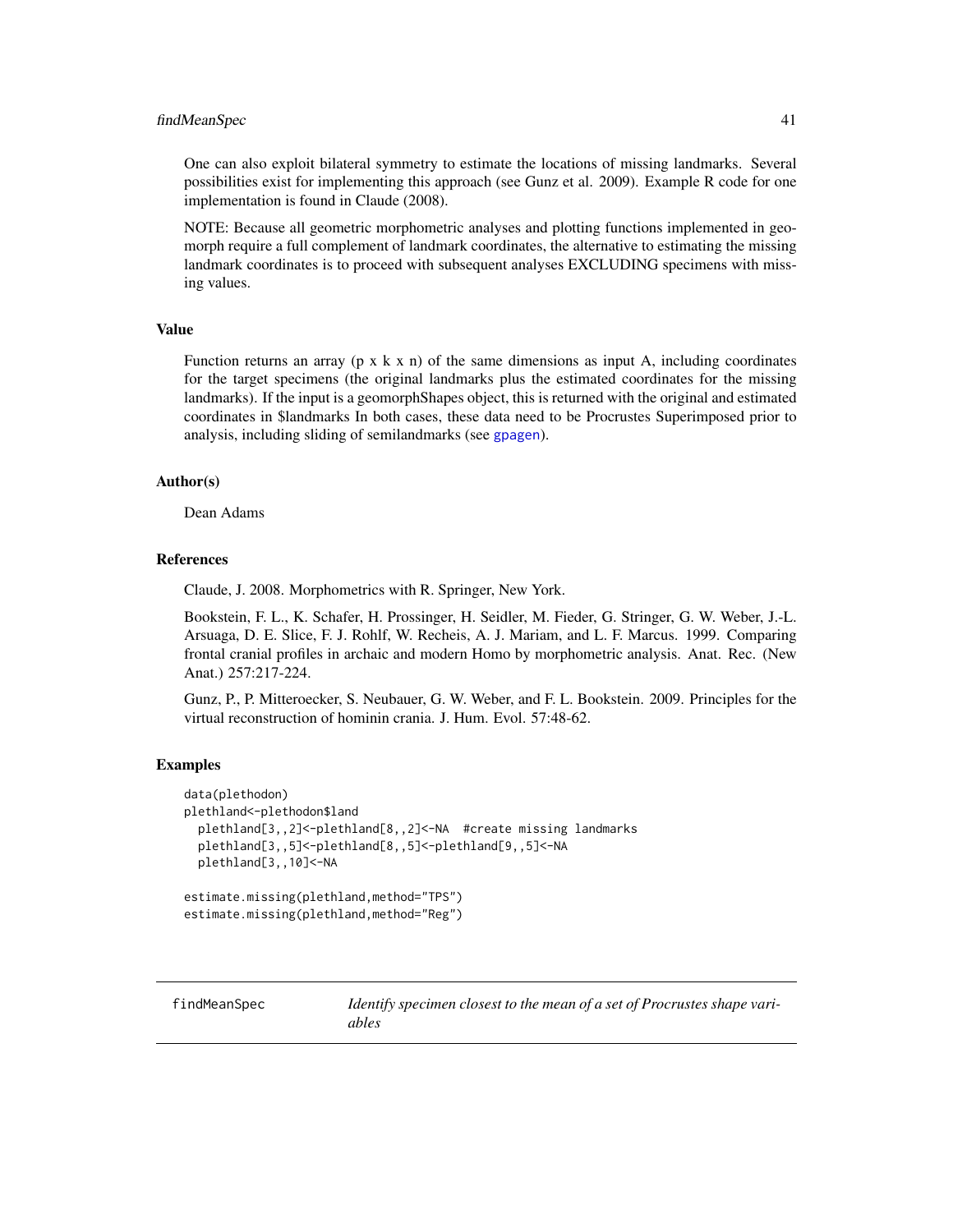# Description

A function to identify which specimen lies closest to the estimated mean shape for a set of Procrustes shape variables.

# Usage

findMeanSpec(A)

## Arguments

A A 3D array (p x k x n) containing landmark coordinates for a set of Procrustes shape variables

#### Details

Function takes a 3D array of Procrustes shape variables (such as made by [gpagen](#page-49-0), calculates the distance of each to the estimated mean shape, and returns the name and address of the closest specimen. This function can be used to identify the specimen to be used by [warpRefMesh](#page-152-0).

## Value

Function returns the name and address of the specimen closest to the mean of the set of Procrustes shape variables.

# Author(s)

Emma Sherratt

#### See Also

[warpRefMesh](#page-152-0)

fixed.angle *Rotate a subset of 2D landmarks to common articulation angle*

## Description

A function for rotating a subset of landmarks so that the articulation angle between subsets is constant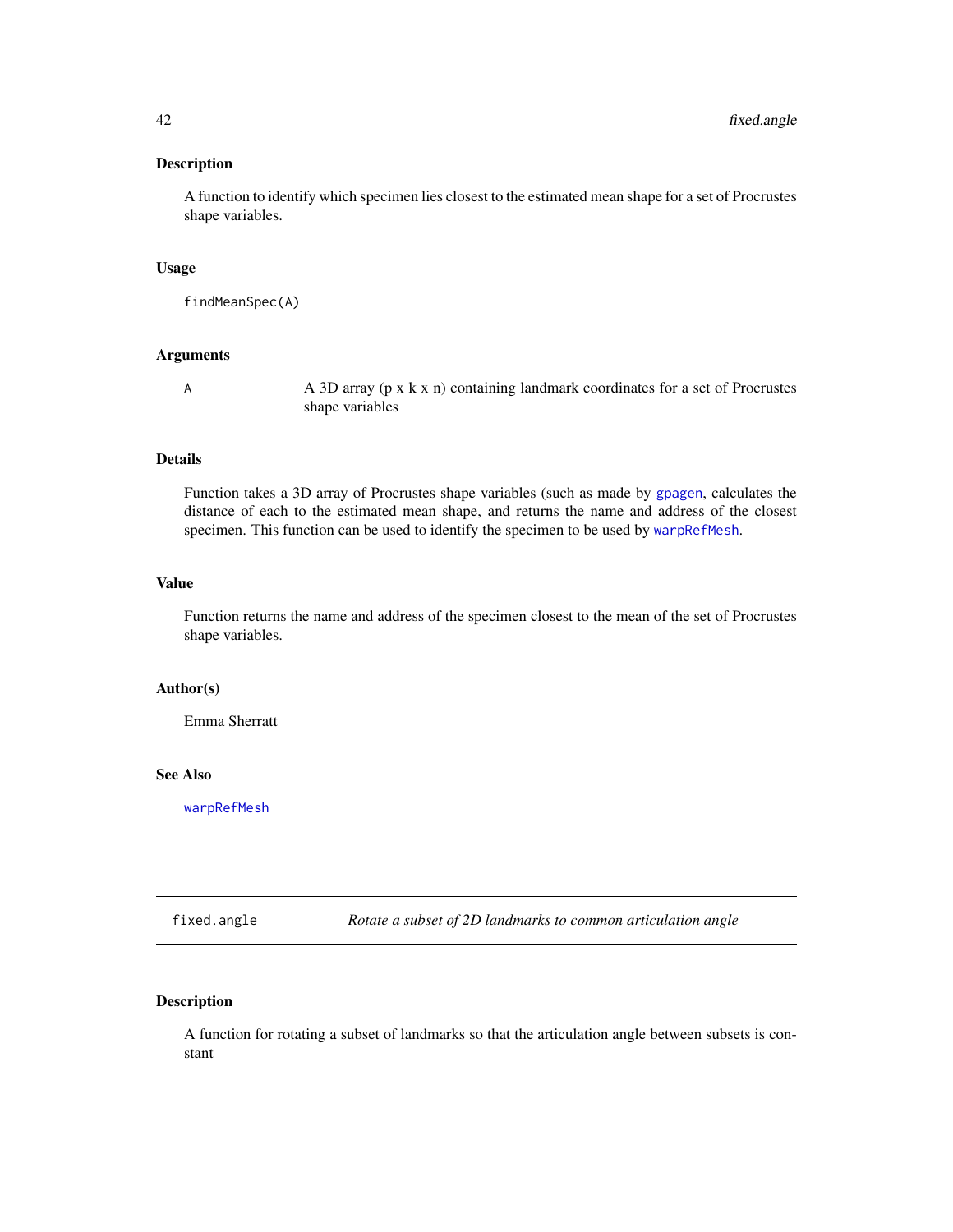# fixed.angle 43

# Usage

```
fixed.angle(
  A,
  art.pt = NULL,angle.pts.1,
  angle.pts.2,
  rot.pts = NULL,angle = 0,
  degrees = FALSE
\mathcal{E}
```
## Arguments

| A           | A 3D array (p x k x n) containing landmark coordinates for a set of specimens                                                                                                                                                                                                                   |
|-------------|-------------------------------------------------------------------------------------------------------------------------------------------------------------------------------------------------------------------------------------------------------------------------------------------------|
| art.pt      | A number specifying which landmark is the articulation point between the two<br>landmark subsets                                                                                                                                                                                                |
| angle.pts.1 | A vector or single value specifying the angle point of one subset. If more that<br>one value is provided, the centroid of the landmarks described by the vector will<br>be used; a single value identifies a specific landmark to use.                                                          |
| angle.pts.2 | A vector or single value specifying the angle point of the second subset. This<br>could be the entire set of points of an articulated structure to be rotated.                                                                                                                                  |
| rot.pts     | A vector containing numbers specifying which landmarks are in the subset to<br>be rotated. If NULL, it is assumed that the points to be rotated are the same as<br>those in angle.pts.2.                                                                                                        |
| angle       | An optional value specifying the additional amount by which the rotation should<br>be augmented (in radians). It might be essential to use a negative angle if cen-<br>troids from multiple points are used for angle points. It should be clear if this is<br>the case, upon plotting results. |
| degrees     | A logical value specifying whether the additional rotation angle is expressed in<br>degrees or radians (radians is default)                                                                                                                                                                     |

## Details

This function standardizes the angle between two subsets of landmarks for a set of specimens. The approach assumes a simple hinge-point articulation between the two subsets, and rotates all specimens such that the angle between landmark subsets is equal across specimens (see Adams 1999). As a default, the mean angle is used, though the user may specify an additional amount by which this may be augmented. To quantify the angle, users may specify a single landmark in each subset as angle endpoints, or may specify a set of landmarks. If the latter, the centroid of those points is used.

Presently, the function is only implemented for two-dimensional landmark data.

## Value

Function returns a  $(p \times k \times n)$  array of landmark coordinates.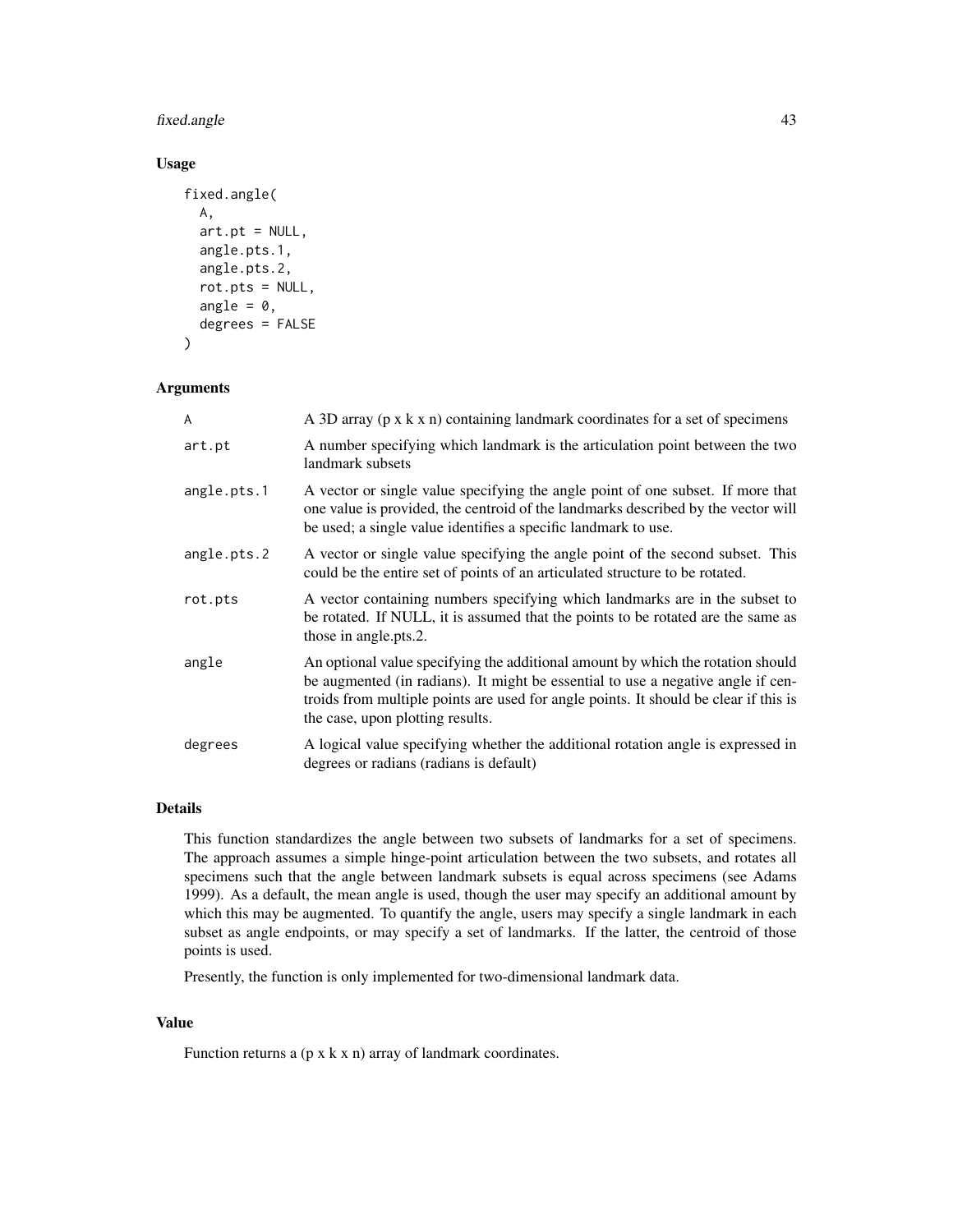## Author(s)

Dean Adams and Michael Collyer

## References

Adams, D. C. 1999. Methods for shape analysis of landmark data from articulated structures. Evolutionary Ecology Research. 1:959-970.

#### Examples

```
#Example using Plethodon
#Articulation point is landmark 1, rotate mandibular landmarks (2-5)
# relative to cranium
data(plethspecies)
# Using specific points:
newLM1 <- fixed.angle(plethspecies$land,
art.pt=1, angle.pts.1 = 5,
angle.pts.2 = 6, rot.pts = c(2,3,4,5)Y.gpa1 <- gpagen(newLM1)
plot(Y.gpa1, mean = FALSE)
# Using centroids from subsets
newLM2 <- fixed.angle(plethspecies$land,art.pt=1,
angle.pts.1 = c(1, 6:11),angle.pts.2 = 2:5,
rot.pts = NULL, angle = 20,
degrees = TRUE) # rotated points same as second partition
Y.gpa2 <- gpagen(newLM2)
plot(Y.gpa2, mean = FALSE)
```
<span id="page-43-0"></span>geomorph.data.frame *Create a data frame with shape data*

#### Description

A list similar to a data frame to facilitate analysis of shape data.

# Usage

```
geomorph.data.frame(...)
```
## Arguments

... a list of objects to include in the data frame.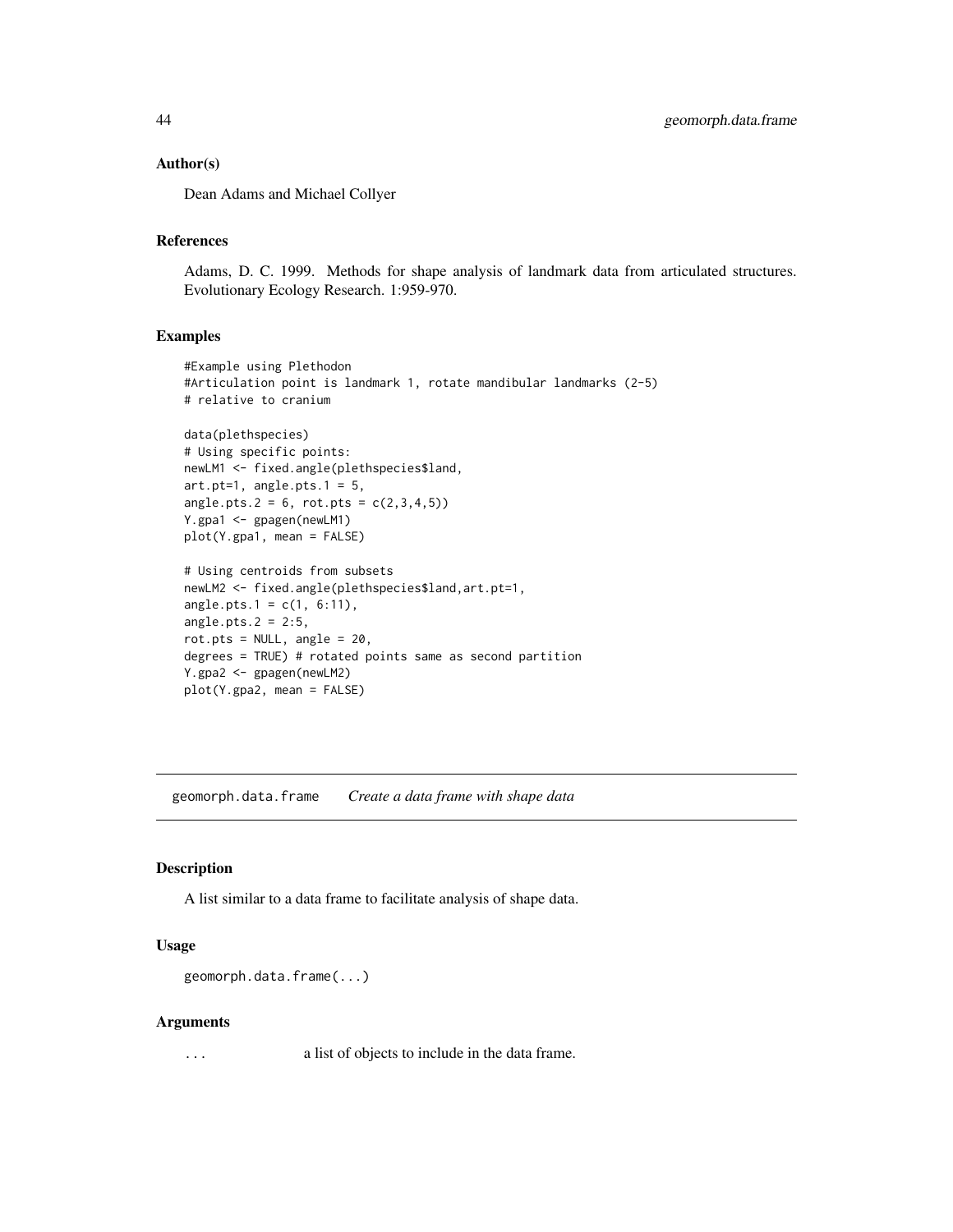# globalIntegration 45

## Details

This function produces a list that can be used like a data frame in other analytical functions. The purpose is similar to the function, [data.frame](#page-0-0), but without the constraint that data must conform to an n (observations) x p (variables) matrix. Rather, the list produced is constrained only by n. List objects can be Procrustes shape variables, matrices, variables, distance matrices, and phylogenetic trees. Results from [gpagen](#page-49-0) can be directly imported into a geomorph.data.frame to utilize the coordinates and centroid size as variables. (See Examples)

## Author(s)

Michael Collyer

## Examples

```
data(plethodon)
Y.gpa <- gpagen(plethodon$land,PrinAxes=FALSE)
gdf <- geomorph.data.frame(Y.gpa)
attributes(gdf)
```

```
gdf <- geomorph.data.frame(Y.gpa, species = plethodon$species,
site = plethodon$site)
attributes(gdf)
```

```
# Using geomorph.data.frame to facilitate analysis
anova(procD.lm(coords ~ Csize ~ + species ~ * site, data = gdf))
```
globalIntegration *Quantify global integration relative to self-similarity*

#### Description

Function quantifies the overall level of morphological integration for a set of Procrustes shape variables

#### Usage

```
globalIntegration(A, ShowPlot = TRUE)
```
## Arguments

|          | 3D array ( $p1 \times k \times n$ ) containing Procrustes shape variables |
|----------|---------------------------------------------------------------------------|
| ShowPlot | A logical value indicating whether or not the plot should be returned     |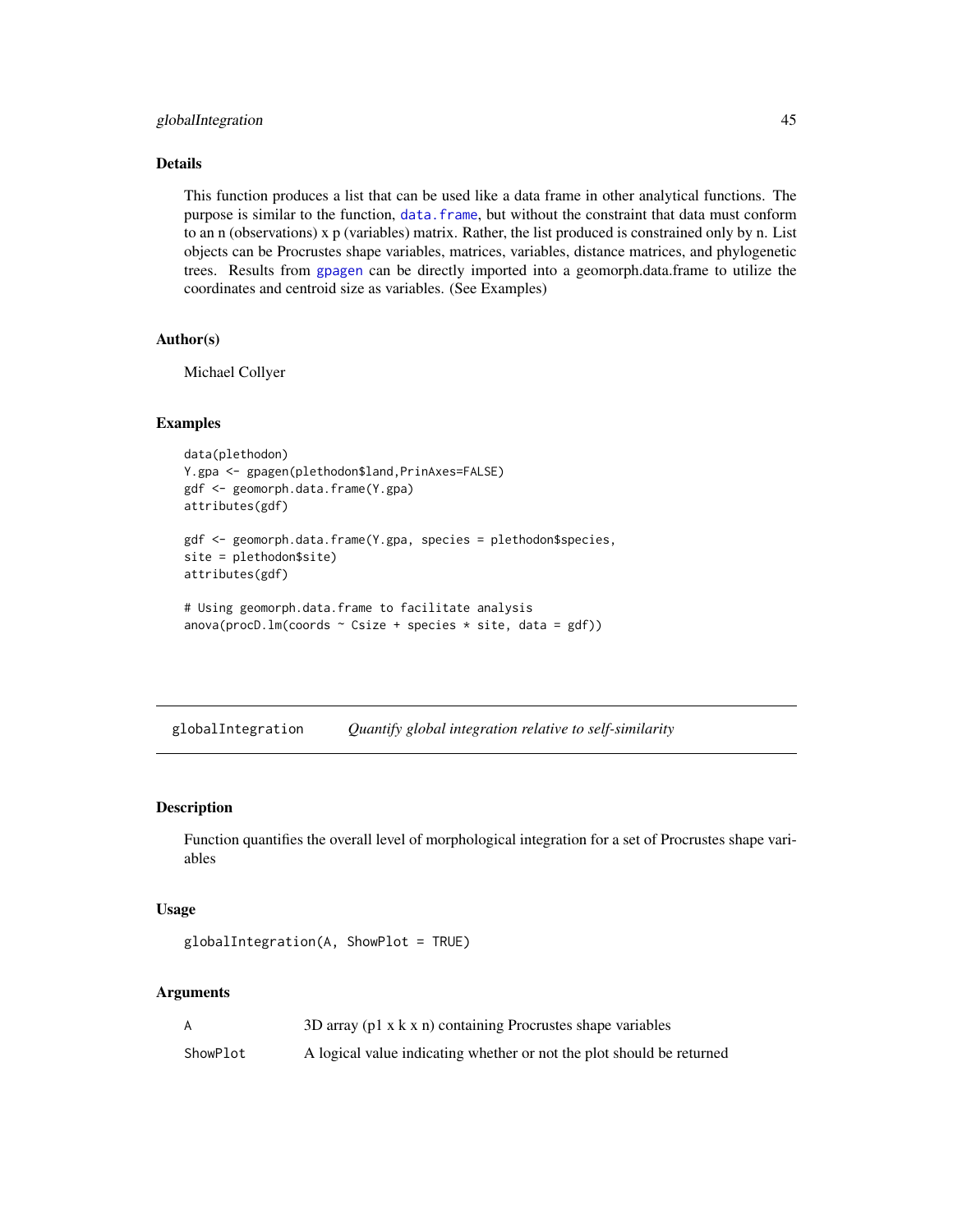Details

The function quantifies the overall level of morphological integration for a set of Procrustes shape coordinates. It is assumed that the landmarks have previously been aligned using Generalized Procrustes Analysis (GPA) [e.g., with [gpagen](#page-49-0)]. Based on the set of aligned specimens, the function estimates the set of bending energies at various spatial scales, and plots the log of the variance of the partial warps versus the log of their corresponding bending energies (Bookstein 2015). The slope of a regression of these data provides information regarding the degree of overall morphological integration (or lack thereof).

A slope of negative one corresponds to self-similarity, implying that patterns of shape variation are similar across spatial scales. Steeper slopes (i.e., those more extreme than -1.0) correspond to data that are globally integrated, while shallower slopes (between -1 and 0) correspond to data that are 'disintegrated (see Bookstein 2015). Isotropic data will have an expected slope of zero.

#### Author(s)

Dean Adams

## References

Bookstein, F. L. 2015. Integration, disintegration, and self-similarity: Characterizing the scales of shape variation in landmark data. Evol. Biol.42(4): 395-426.

#### Examples

data(plethodon) Y.gpa<-gpagen(plethodon\$land) #GPA-alignment

globalIntegration(Y.gpa\$coords)

| gm.prcomp | Principal and phylogenetically-aligned components analysis of shape |
|-----------|---------------------------------------------------------------------|
|           | data                                                                |

# **Description**

Function performs principal components analysis (PCA) or phylogenetically-aligned components (PaCA) on Procrustes shape coordinates.

#### Usage

```
gm.prcomp(
  A,
 phy = NULL,
  align.to.phy = FALSE,
  GLS = FALSE,
  transform = FALSE,
  ...
)
```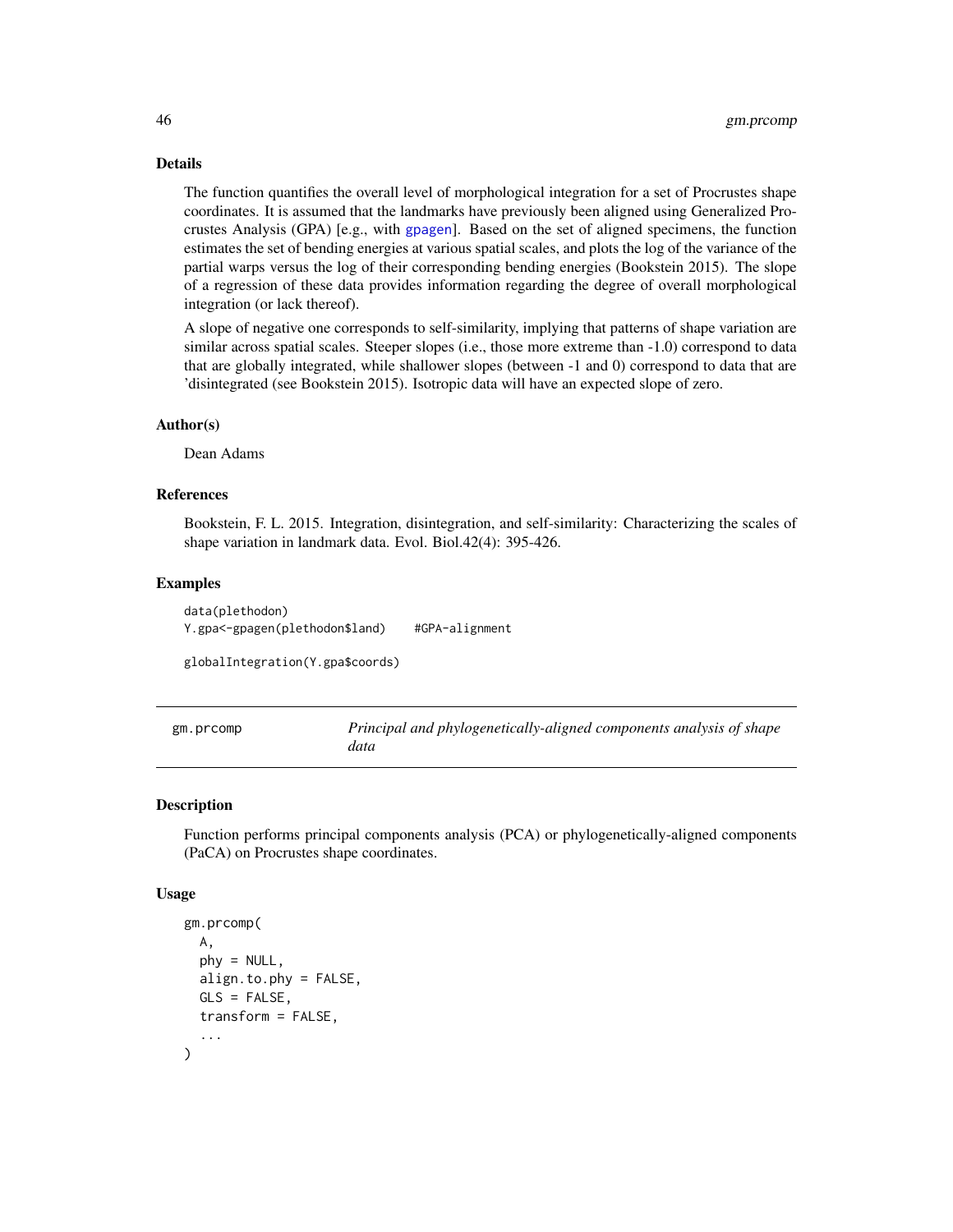# gm.prcomp 47

## Arguments

| $\overline{A}$ | A 3D array (p x k x n) containing Procrustes shape variables for a set of aligned<br>specimens. Alternatively, this can be an n x p matrix of any data, but output will<br>not contain information about shapes.                                         |
|----------------|----------------------------------------------------------------------------------------------------------------------------------------------------------------------------------------------------------------------------------------------------------|
| phy            | An optional phylogenetic tree of class phylo                                                                                                                                                                                                             |
| align.to.phy   | An optional argument for whether <b>PaCA</b> (if TRUE) should be performed                                                                                                                                                                               |
| <b>GLS</b>     | Whether GLS-centering and covariance estimation should be used (rather than<br>OLS).                                                                                                                                                                     |
| transform      | A logical value to indicate if transformed residuals should be projected. This<br>is only applicable if GLS = TRUE. If TRUE, an orthogonal projection of trans-<br>formed data is made; if FALSE an oblique projection of untransformed data is<br>made. |
| $\cdot$        | Other arguments passed to ordinate and scale. The most common arguments<br>are scale., tol, and rank.                                                                                                                                                    |

## Details

The function performs a series of ordinations, taking into account, phylogeny, if desired. There are two main types of ordinations: principal components analysis (PCA) and phylogeneticallyaligned components analysis (PaCA). Both of these have two variants: centering and projection via ordinary least-squares (OLS) or via generalized least-squares (GLS). The name, "gm.prcomp", references that this function performs much like [prcomp](#page-0-0), in terms of arguments and output, but this function is quite a bit more diverse. This function has the capability of performing analyses generally referred to as:

- PCA Standard PCA based on OLS-centering and projection of data.
- Phylomorphospace Standard PCA with estimated ancestral states and phylogenetic branches projected into ordination plots.
- **phyloPCA** PCA based on GLS-centering and projection of data. Also possible to project ancestral states into plots. Note that if transformed GLS-residuals are used for projection, the ancestral states might not appear logical, as the projection is independent of phylogeny. With OLS-centering, a phyloPCA as described by Revell (2009) is produced.
- PaCA Phylogenetically-aligned component analysis. Data are aligned to an axis of greatest phylogenetic signal rather than axis of greatest dispersion. This analysis can use either OLSor GLS-centering and projection. Phylogenetic signal is strongest in the first few components of the OLS approach. This analysis will make little sense with GLS-centering and projection of transformed residuals, since phylogenetic signal is removed the transformed data. See Collyer and Adams (2021) for more details. For greater flexibility for type of residuals and projection of trees, use [ordinate](#page-0-0). See Collyer and Adams (2021) for details.
- phy Whether a phylogeny and estimated ancestral states are considered in plots.
- align.to.phy Whether components are aligned to phylogenetic signal (rather than principal axes).
- GLS Whether to use GLS-centering and estimation of covariance matrix.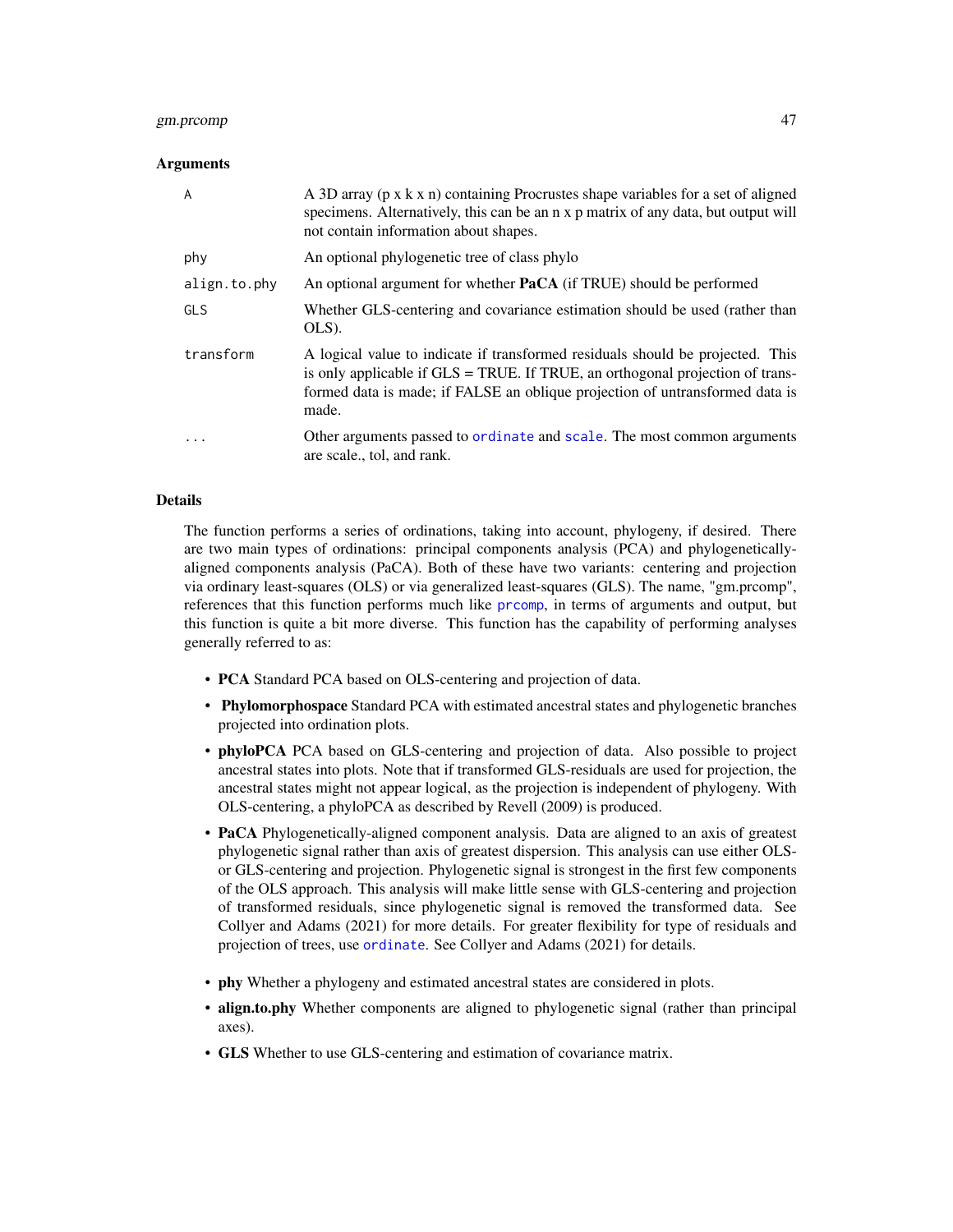• transform Whether to transform GLS-residuals (making them independent of phylogeny and an orthogonal projection from the transformed data space, as opposed to an oblique projection from the untransformed data space).

PLOTTING: Contrary to previous geomorph implementations, gm.prcomp does not produce plots. For plotting gm.prcomp class objects combine [plot.gm.prcomp](#page-88-0) and [picknplot.shape](#page-83-0) following the examples below.

SUMMARY STATISTICS: For principal component plots, the traditional statistics to summarize the analysis include eigenvalues (variance by component), proportion of variance by component, and cumulative proportion of variance. When data are aligned to a phylogenetic covariance matrix, the statistics are less straightforward. A summary of of such an analysis (performed with [summary.gm.prcomp](#page-145-0)) will produce these additional statistics:

- Singular Value Rather than eigenvalues, the singular values from singular value decomposition of the cross-product of the scaled phylogenetic covariance matrix and the data.
- Proportion of Covariance Each component's singular value divided by the sum of singular values. The cumulative proportion is also returned. Note that these values do not explain the amount of covariance between phylogeny and data, but explain the distribution of the covariance. Large proportions can be misleading.
- RV by Component The partial RV statistic by component. Cumulative values are also returned. The sum of partial RVs is Escoffier's RV statistic, which measures the amount of covariation between phylogeny and data. Caution should be used in interpreting these values, which can vary with the number of observations and number of variables. However, the RV is more reliable than proportion of singular value for interpretation of the strength of linear association for phylogenetically-aligned components.
- Tips or Ancestors Dispersion The variances of points by component for tip data and estimated ancestral character states, after projection. These values will differ from variances from PCA with GLS estimation, as the "Importance of Components" weights variances by phylogenetic covariances. Dispersion statistics correspond to the amount of scatter in plots of component scores.

NOTE: The [plot.gm.prcomp](#page-88-0) function performs the same plotting that was previously possible with plotTangentSpace and plotGMPhyloMorphoSpace, which have now been deprecated.

# Value

An object of class "gm.prcomp" contains a list of results for each of the PCA approaches implemented. Each of these lists includes the following components:

| x         | Component scores for all specimens.                                              |
|-----------|----------------------------------------------------------------------------------|
| anc.x     | Component scores for the ancestors on the phylogeny.                             |
| d         | The singular values of the decomposed VCV matrix.                                |
| rotation  | The matrix of variable loadings, i.e. the eigenvectors of the decomposed matrix. |
| shapes    | A list with the shape coordinates of the extreme ends of all PC axes.            |
| ancestors | The matrix of estimated ancestral shapes, if a phylogeny is used.                |
| anc.var   | The variances among ancestor scores, by component, if a phylogeny is used.       |
|           |                                                                                  |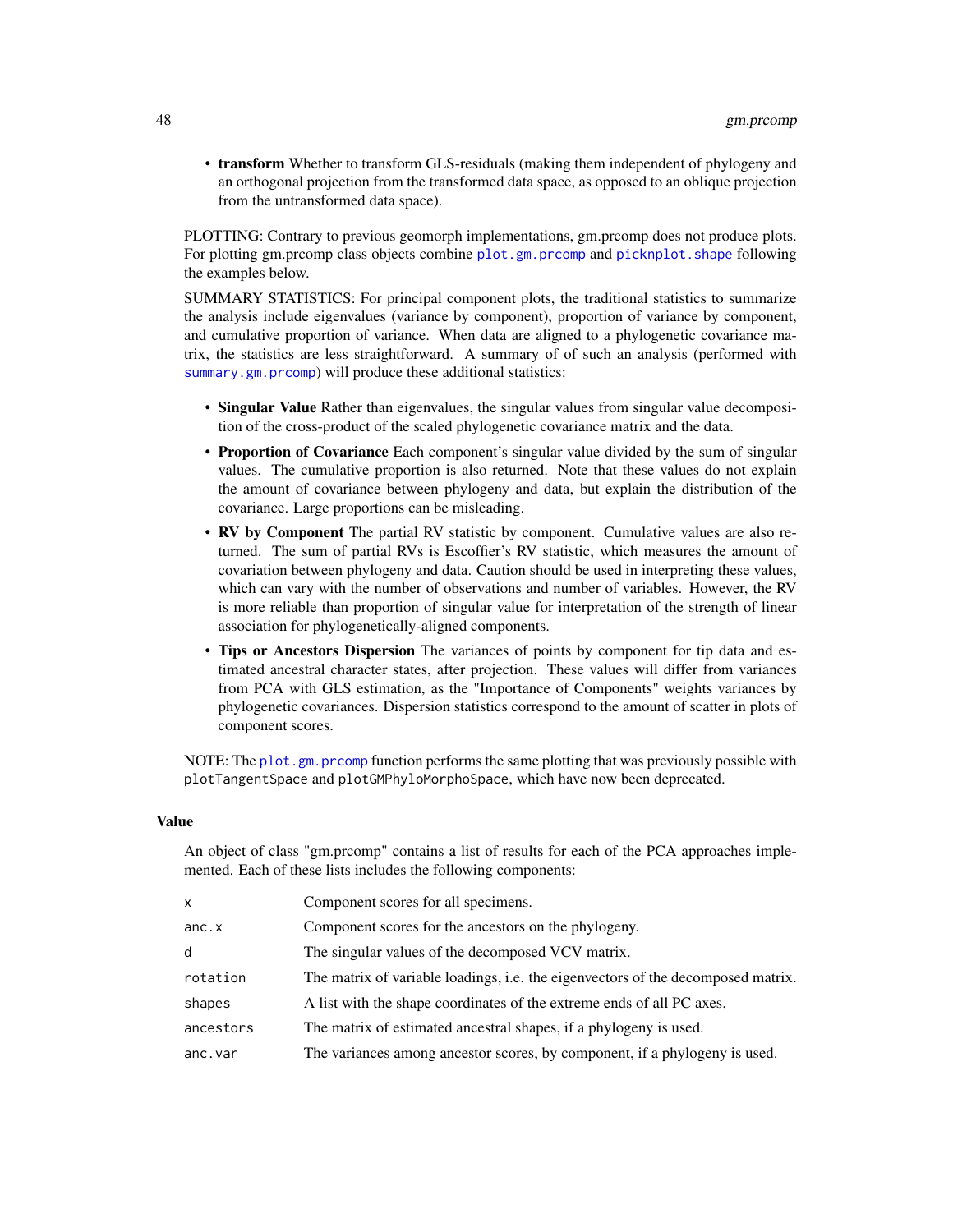# gm.prcomp 49

## Author(s)

Antigoni Kaliontzopoulou, Michael Collyer, & Dean Adams

#### References

Collyer, M.L and D.C. Adams, 2021. Phylogenetically Aligned component analysis. Methods in Ecology and Evolution, 12: 369-372.

Revell, L. J. (2009). Size-correction and principal components for interspecific comparative studies. Evolution, 63: 3258-3268.

#### See Also

[plot.gm.prcomp](#page-88-0)

[picknplot.shape](#page-83-0)

[ordinate](#page-0-0) A more bare-bones ordination function on which gm.prcomp depends.

## Examples

```
data(plethspecies)
Y.gpa <- gpagen(plethspecies$land) #GPA-alignment
### Traditional PCA
PCA <- gm.prcomp(Y.gpa$coords)
summary(PCA)
plot(PCA, main = "PCA")
plot(PCA, main = "PCA", flip = 1) # flip the first axisplot(PCA, main = "PCA", axis1 = 3, axis2 = 4) # change PCs viewed
### Phylomorphospace - PCA with phylogeny (result is same as above,
### but with estimated ancestral states projected into plot)
PCA.w.phylo <- gm.prcomp(Y.gpa$coords, phy = plethspecies$phy)
summary(PCA.w.phylo)
plot(PCA.w.phylo, phylo = TRUE, main = "PCA.w.phylo")
### Phylogenetic PCA - PCA based on GLS-centering and projection
# This is the same as the method described by Revell (2009)
phylo.PCA <- gm.prcomp(Y.gpa$coords, phy = plethspecies$phy, GLS = TRUE)
summary(phylo.PCA)
plot(phylo.PCA, phylo = TRUE, main = "phylo PCA")
### Phylogenetic PCA - PCA based on GLS-centering and transformed
# projection
# This produces a PCA independent of phylogeny
phylo.tPCA <- gm.prcomp(Y.gpa$coords, phy = plethspecies$phy,
GLS = TRUE, transform = TRUE)
summary(phylo.tPCA)
plot(phylo.tPCA, phylo = TRUE, main = "phylo PCA")
### PaCA - Alignment of data to physlogenetic signal rather than axis of
### greatest variation, like in PCA
```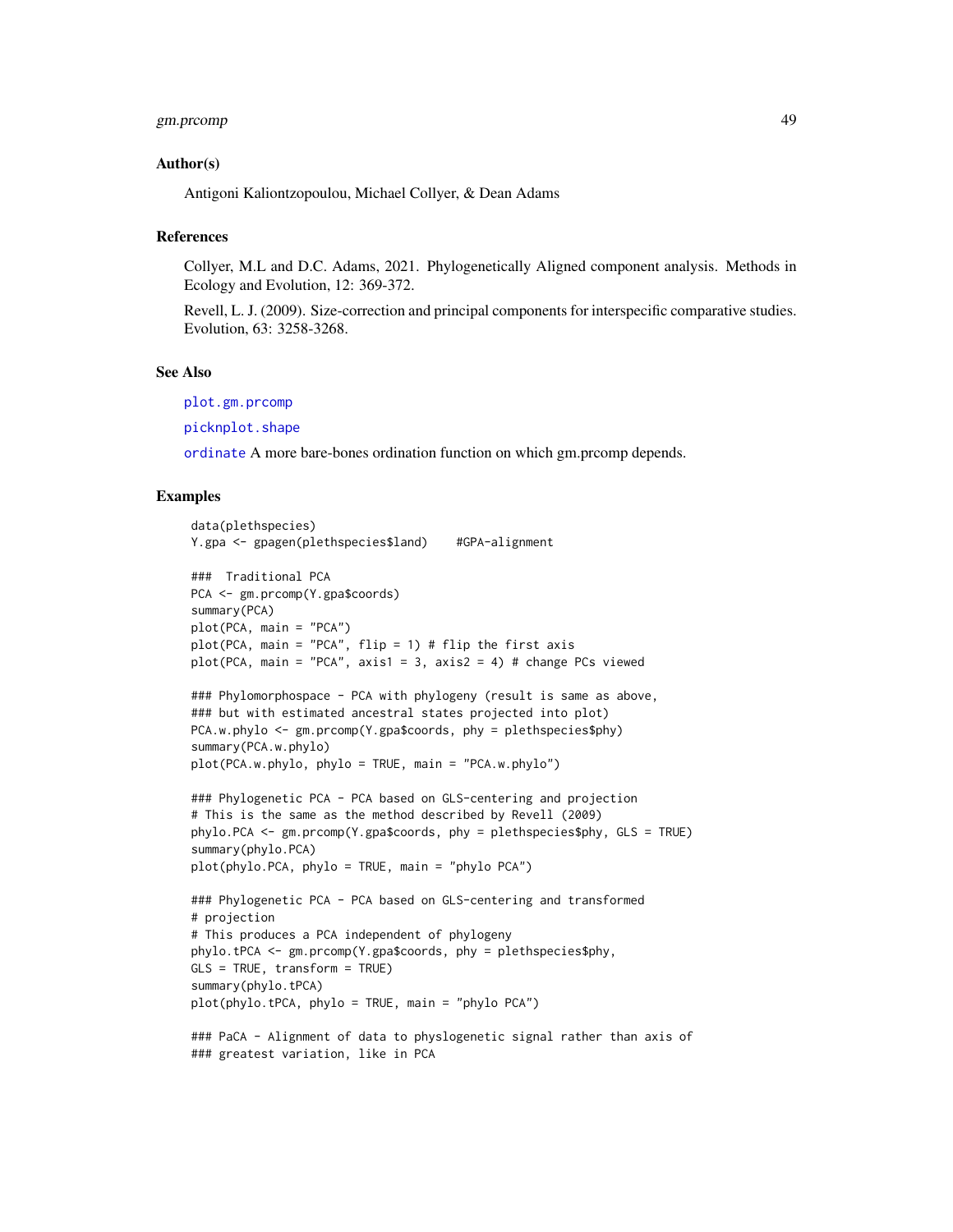```
# OLS method (rotation of PCA)
PaCA.ols <- gm.prcomp(Y.gpa$coords, phy = plethspecies$phy,
  align.to.phy = TRUE)
summary(PaCA.ols)
plot(PaCA.ols, phylo = TRUE, main = "PaCA using OLS")
# GLS method (rotation of Phylogenetic PCA)
PaCA.gls <- gm.prcomp(Y.gpa$coords, phy = plethspecies$phy,
align.to.phy = TRUE, GLS = TRUE)
summary(PaCA.gls)
plot(PaCA.gls, phylo = TRUE, main = "PaCA using GLS")
# GLS method (rotation of Phylogenetic PCA with transformed data)
PaCA.gls <- gm.prcomp(Y.gpa$coords, phy = plethspecies$phy,
align.to.phy = TRUE, GLS = TRUE, transform = TRUE)
summary(PaCA.gls)
plot(PaCA.gls, phylo = TRUE,
  main = "PaCA using GLS and transformed projection")
### Advanced Plotting
gps <- as.factor(c(rep("gp1", 5), rep("gp2", 4))) # Two random groups
par(mar=c(2, 2, 2, 2))
plot(PaCA.ols, pch=22, cex = 1.5, bg = gps, phylo = TRUE)
# Modify options as desired
# Add things as desired using standard R plotting
text(par()$usr[1], 0.1*par()$usr[3], labels = "PC1 - 45.64%",
  pos = 4, font = 2)
text(0, 0.95*par()$usr[4], labels = "PC2 - 18.80%", pos = 4, font = 2)legend("topleft", pch=22, pt.bg = unique(gps), legend = levels(gps))
### 3D plot with a phylogeny and time on the z-axis
plot(PCA.w.phylo, time.plot = TRUE)
plot(PCA.w.phylo, time.plot = TRUE, bg = "red",
   phylo.par = list(tip.labels = TRUE,
tip.txt.cex = 2, edge.color = "blue", edge.width = 2))
```
<span id="page-49-0"></span>gpagen *Generalized Procrustes analysis of points, curves, and surfaces*

#### Description

A general function to perform Procrustes analysis of two- or three-dimensional landmark data that can include both fixed landmarks and sliding semilandmarks

## Usage

gpagen(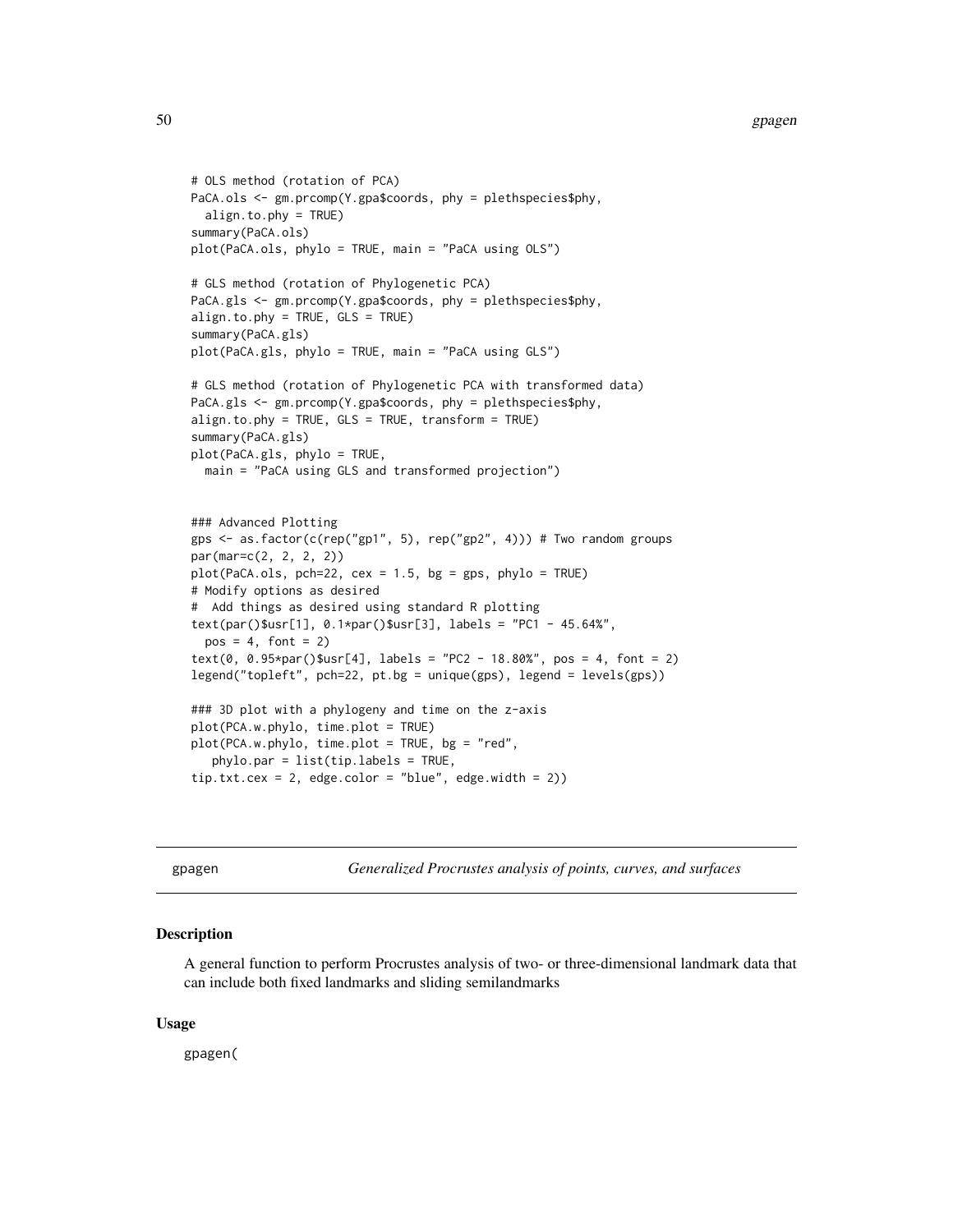gpagen 51 and 51 and 52 and 52 and 52 and 52 and 52 and 52 and 53 and 53 and 53 and 54 and 54 and 54 and 54 and 55 and 55 and 55 and 55 and 55 and 55 and 55 and 55 and 55 and 55 and 55 and 55 and 55 and 55 and 55 and 55 an

```
A,
curves = NULL,
surfaces = NULL,
PrinAxes = TRUE,
max.iter = NULL,
tol = 1e-04,ProcD = FALSE,
approxBE = FALSE,sen = 0.5,
Proj = TRUE,
verbose = FALSE,
print.progress = TRUE,
Parallel = FALSE
```
# Arguments

 $\mathcal{L}$ 

| A        | Either an object of class geomorph Shapes or a 3D array ( $p \times k \times n$ ) containing<br>landmark coordinates for a set of specimens. If A is a geomorphShapes object,<br>the curves argument is not needed.                                                                                                                                                                            |
|----------|------------------------------------------------------------------------------------------------------------------------------------------------------------------------------------------------------------------------------------------------------------------------------------------------------------------------------------------------------------------------------------------------|
| curves   | An optional matrix defining which landmarks should be treated as semiland-<br>marks on boundary curves, and which landmarks specify the tangent directions<br>for their sliding. This matrix is generated with readland. shapes following<br>digitizing of curves in StereoMorph, or may be generated using the function<br>define.sliders.                                                    |
| surfaces | An optional vector defining which landmarks should be treated as semiland-<br>marks on surfaces                                                                                                                                                                                                                                                                                                |
| PrinAxes | A logical value indicating whether or not to align the shape data by principal<br>axes                                                                                                                                                                                                                                                                                                         |
| max.iter | The maximum number of GPA iterations to perform before superimposition is<br>halted. The final number of iterations will be larger than max.iter, if curves or<br>surface semilandmarks are involved, as max.iter will pertain only to iterations<br>with sliding of landmarks.                                                                                                                |
| tol      | A numeric value that can be adjusted for evaluation of the convergence criterion.<br>If the criterion is lower than the tolerance, iterations will be stopped.                                                                                                                                                                                                                                 |
| ProcD    | A logical value indicating whether or not Procrustes distance should be used<br>as the criterion for optimizing the positions of semilandmarks (if not, bending<br>energy is used)                                                                                                                                                                                                             |
| approxBE | A logical value for whether bending energy should be estimated via approximate<br>thin-plate spline (TPS) mapping for sliding semilandmarks. Approximate TPS<br>mapping is much faster and allows for more iterations, which might return more<br>reliable results than few iterations with full TPS. If using full TPS, one should<br>probably change max.iter to be few for large data sets. |
| sen      | A numeric value between 0.1 and 1 to adjust the sensitivity of true bending en-<br>ergy to use in an approximated thin plate mapping of bending energy. This value<br>is the proportion of landmarks (excluding semilandmarks) to seek for estimating                                                                                                                                          |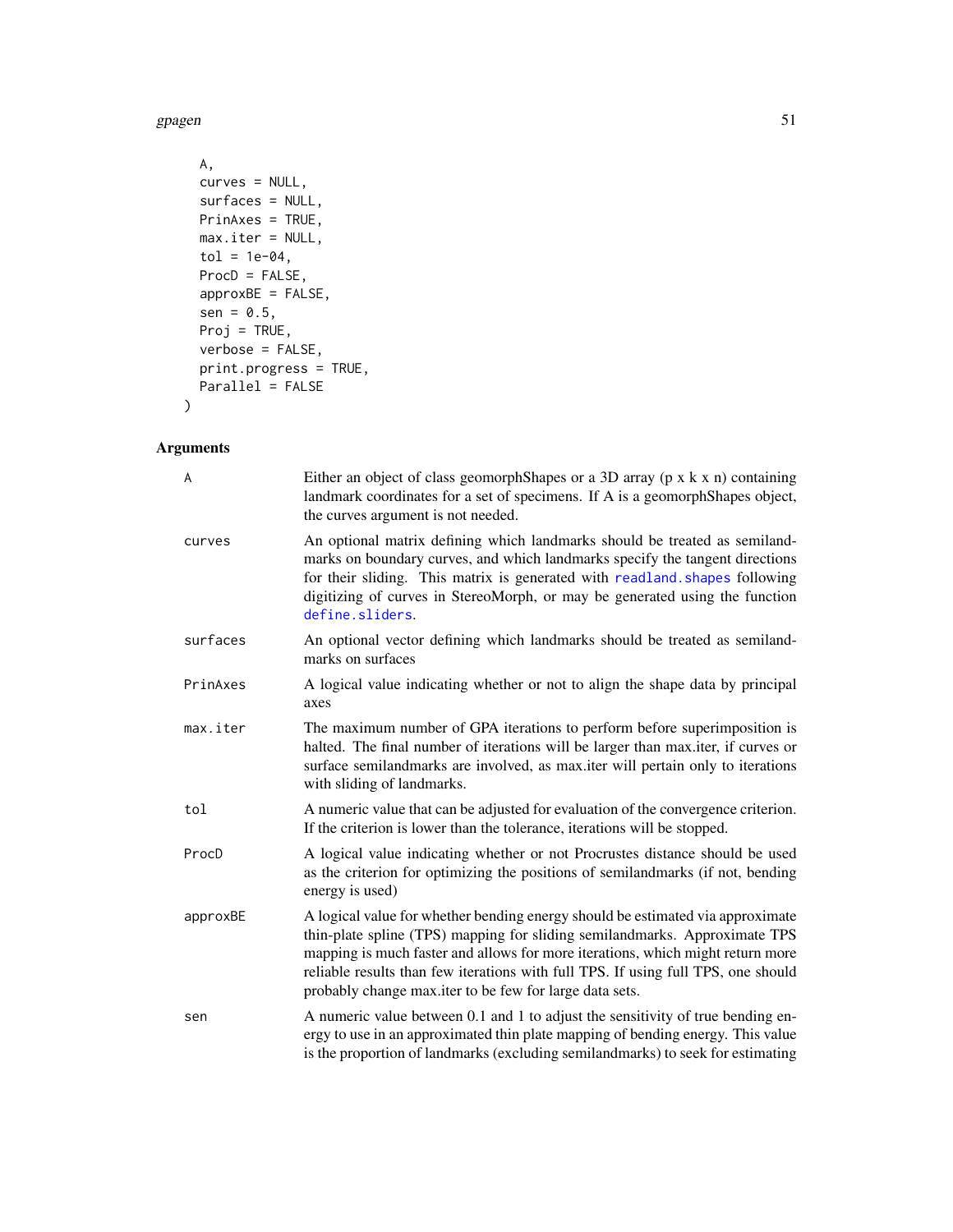|                | bending energy. Sliding semilandmarks are always included in the final set of<br>landmarks used to make estimates, so the actual sensitivity is higher than the<br>chosen value.                                                                                                                                                                                                                                                                                                                                               |
|----------------|--------------------------------------------------------------------------------------------------------------------------------------------------------------------------------------------------------------------------------------------------------------------------------------------------------------------------------------------------------------------------------------------------------------------------------------------------------------------------------------------------------------------------------|
| Proj           | A logical value indicating whether or not the Procrustes aligned specimens<br>should be projected into tangent space                                                                                                                                                                                                                                                                                                                                                                                                           |
| verbose        | A logical value for whether to include statistics that take a long time to calculate<br>with large data sets, including a Procrustes distance matrix among specimens, a<br>variance-covariance matrix among Procrustes coordinates (shape variables), and<br>variances of landmark points. Formatting a data frame for coordinates and cen-<br>troid size is also embedded within this option. This argument should be FALSE<br>unless explicitly needed. For large data sets, it will slow down the analysis,<br>extensively. |
| print.progress | A logical value to indicate whether a progress bar should be printed to the screen.                                                                                                                                                                                                                                                                                                                                                                                                                                            |
| Parallel       | For sliding semi-landmarks only, either a logical value to indicate whether par-<br>allel processing should be used or a numeric value to indicate the number of<br>cores to use in parallel processing via the parallel library. If TRUE, this ar-<br>gument invokes forking of all processor cores, except one. If FALSE, only one<br>core is used. A numeric value directs the number of cores to use, but one core<br>will always be spared. Parallel processing is probably only valuable with large<br>data sets.        |

## Details

The function performs a Generalized Procrustes Analysis (GPA) on two-dimensional or threedimensional landmark coordinates. The analysis can be performed on fixed landmark points, semilandmarks on curves, semilandmarks on surfaces, or any combination. If data are provided in the form of a 3D array, all landmarks and semilandmarks are contained in this object. If this is the only component provided, the function will treat all points as if they were fixed landmarks. To designate some points as semilandmarks, one uses the "curves=" or "surfaces=" options (or both). To include semilandmarks on curves, a matrix defining which landmarks are to be treated as semilandmarks is provided using the "curves=" option. This matrix contains three columns that specify the semilandmarks and two neighboring landmarks which are used to specify the tangent direction for sliding. The matrix may be generated using the function [define.sliders](#page-29-0)). Likewise, to include semilandmarks on surfaces, one must specify a vector listing which landmarks are to be treated as surface semilandmarks using the "surfaces=" option. The "ProcD=FALSE" option (the default) will slide the semilandmarks based on minimizing bending energy, while "ProcD=TRUE" will slide the semilandmarks along their tangent directions using the Procrustes distance criterion. The Procrustes aligned specimens may be projected into tangent space using the "Proj=TRUE" option. The function also outputs a matrix of pairwise Procrustes Distances, which correspond to Euclidean distances between specimens in tangent space if "Proj=TRUE", or to the geodesic distances in shape space if "Proj=FALSE". NOTE: Large datasets may exceed the memory limitations of R.

Generalized Procrustes Analysis (GPA: Gower 1975, Rohlf and Slice 1990) is the primary means by which shape variables are obtained from landmark data (for a general overview of geometric morphometrics see Bookstein 1991, Rohlf and Marcus 1993, Adams et al. 2004, Zelditch et al. 2012, Mitteroecker and Gunz 2009, Adams et al. 2013). GPA translates all specimens to the origin, scales them to unit-centroid size, and optimally rotates them (using a least-squares criterion) until the coordinates of corresponding points align as closely as possible. The resulting aligned Procrustes coordinates represent the shape of each specimen, and are found in a curved space related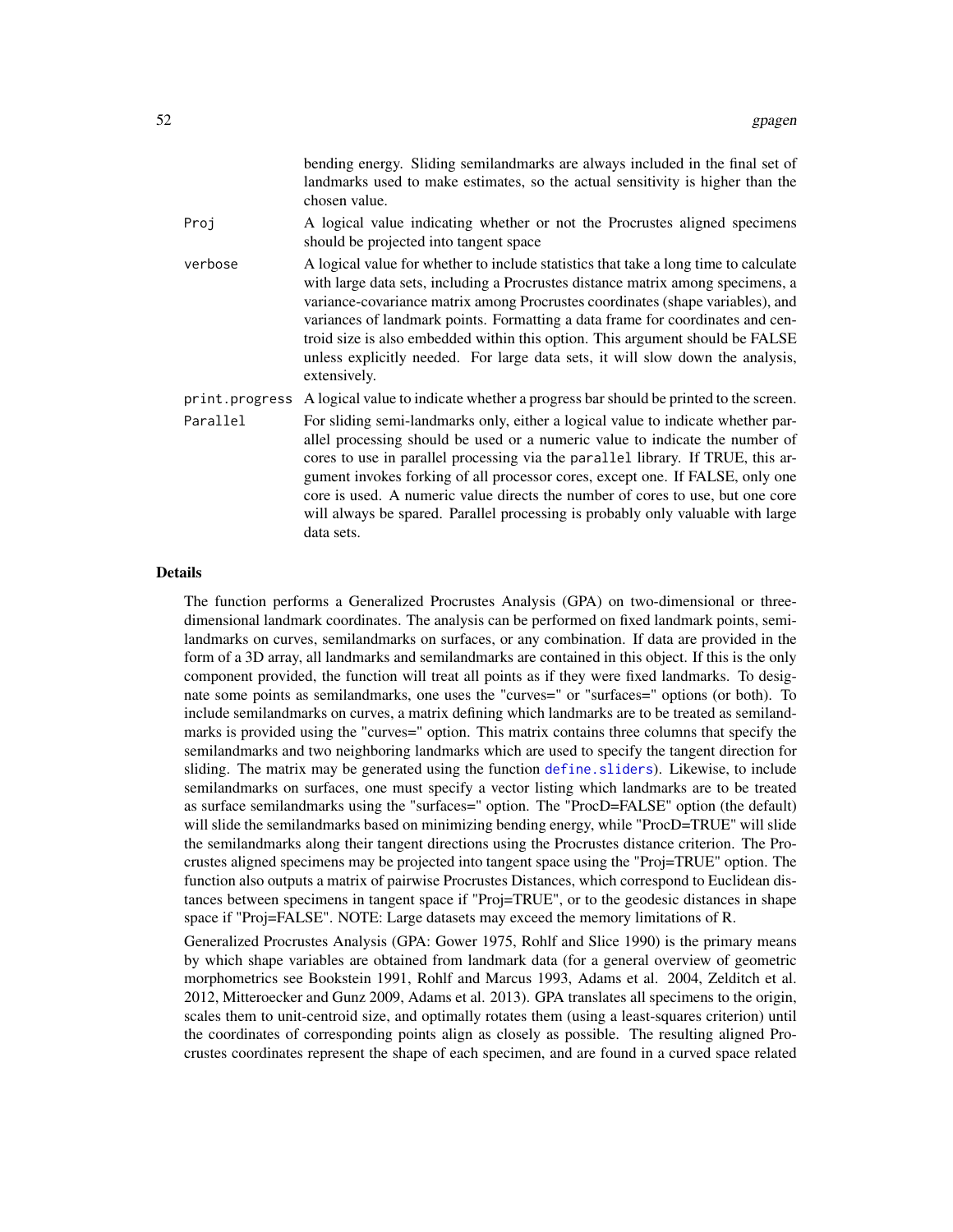#### gpagen 53 and 53 and 53 and 53 and 53 and 53 and 53 and 53 and 53 and 53 and 53 and 53 and 53 and 53 and 53 and 53 and 54 and 55 and 55 and 55 and 55 and 55 and 55 and 55 and 55 and 55 and 55 and 55 and 55 and 55 and 55 an

to Kendall's shape space (Kendall 1984). Typically, these are projected into a linear tangent space yielding Kendall's tangent space coordinates (i.e., Procrustes shape variables), which are used for subsequent multivariate analyses (Dryden and Mardia 1993, Rohlf 1999). Additionally, any semilandmarks on curves and surfaces are slid along their tangent directions or tangent planes during the superimposition (see Bookstein 1997; Gunz et al. 2005). Presently, two implementations are possible: 1) the locations of semilandmarks can be optimized by minimizing the bending energy between the reference and target specimen (Bookstein 1997), or by minimizing the Procrustes distance between the two (Rohlf 2010). Note that specimens are NOT automatically reflected to improve the GPA-alignment.

The generic functions, [print](#page-0-0), [summary](#page-0-0), and [plot](#page-0-0) all work with [gpagen](#page-49-0). The generic function, [plot](#page-0-0), calls [plotAllSpecimens](#page-96-0).

#### Notes for geomorph 4.0:

Starting with geomorph version 4.0, it is possible to use approximated thin-plate spline (TPS) mapping to estimate bending energy (when bending energy is used for sliding semi-landmarks). Approximated TPS has some computational benefit for large data sets (more GPA iterations are possible in a shorter time), but one should make sure first that results are reasonable. Approximated TPS uses a subset of points (semilandmarks) to estimate bending energy locally, where points are free to slide. Some subsets might be misrepresentative of the global (full configuration) bending energy, and strange results are possible. A comparison between TPS and approximated TPS outcomes could be tried with a few specimens to verify consistency of results before using approximated TPS on a large data set.

Choosing to use approximated TPS with only a few sliders is dangerous, as the subset of points might be too small to be reliable. Approximated TPS will work best for data sets with a sufficient number of surface landmarks. If a data set is nearly 100 % semilandmarks, TPS and approximated TPS should converge, but no time savings is likely.

#### Notes for geomorph 3.0:

Compared to older versions of geomorph, users might notice subtle differences in Procrustes shape variables when using semilandmarks (curves or surfaces). This difference is a result of using recursive updates of the consensus configuration with the sliding algorithms (minimized bending energy or Procrustes distances). (Previous versions used a single consensus through the sliding algorithms.) Shape differences using the recursive updates of the consensus configuration should be highly correlated with shape differences using a single consensus during the sliding algorithm, but rotational "flutter" can be expected. This should have no qualitative effect on inferential analyses using Procrustes residuals.

#### Value

An object of class gpagen returns a list with the following components:

| coords | A ( $p \times k \times n$ ) array of Procrustes shape variables, where p is the number of<br>landmark points, k is the number of landmark dimensions $(2 \text{ or } 3)$ , and n is the<br>number of specimens. The third dimension of this array contains names for each<br>specimen if specified in the original input array. |
|--------|---------------------------------------------------------------------------------------------------------------------------------------------------------------------------------------------------------------------------------------------------------------------------------------------------------------------------------|
| Csize  | A vector of centroid sizes for each specimen, containing the names for each<br>specimen if specified in the original input array.                                                                                                                                                                                               |
| iter   | The number of GPA iterations until convergence was found (or GPA halted).                                                                                                                                                                                                                                                       |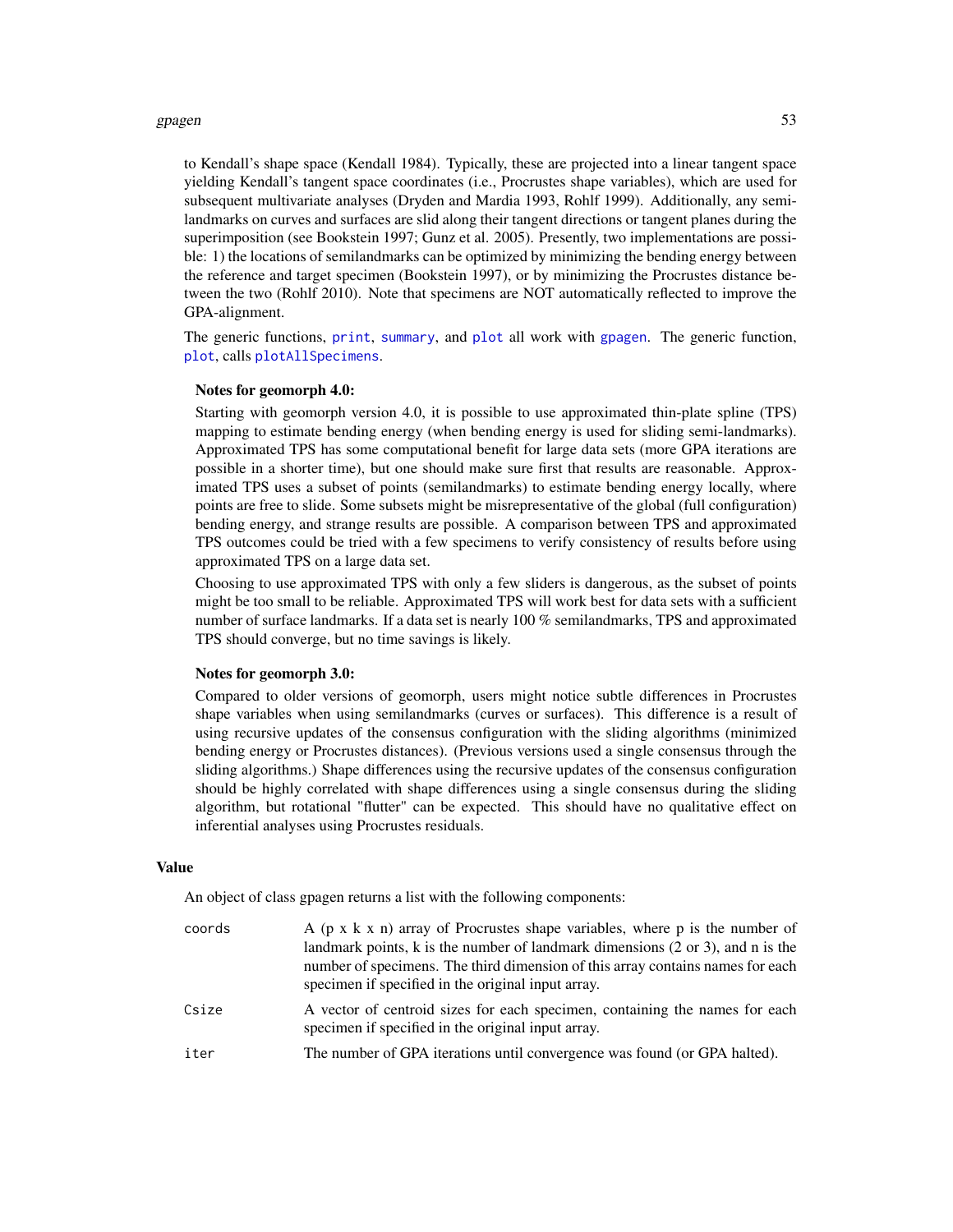| points. VCV  | Variance-covariance matrix among Procrustes shape variables.                                                                                                                                                                                                                                                                                                                              |
|--------------|-------------------------------------------------------------------------------------------------------------------------------------------------------------------------------------------------------------------------------------------------------------------------------------------------------------------------------------------------------------------------------------------|
| points.var   | Variances of landmark points.                                                                                                                                                                                                                                                                                                                                                             |
| consensus    | The consensus (mean) configuration.                                                                                                                                                                                                                                                                                                                                                       |
| procD        | Procrustes distance matrix for all specimens (see details). Note that for large<br>data sets, R might return a memory allocation error, in which case the error will<br>be suppressed and this component will be NULL. For such cases, users can aug-<br>ment memory allocation and create distances with the dist function, independent<br>from gpagen, using the coords or data output. |
| р            | Number of landmarks.                                                                                                                                                                                                                                                                                                                                                                      |
| k            | Number of landmark dimensions.                                                                                                                                                                                                                                                                                                                                                            |
| nsliders     | Number of semiland marks along curves.                                                                                                                                                                                                                                                                                                                                                    |
| nsurf        | Number of semiland marks as surface points.                                                                                                                                                                                                                                                                                                                                               |
| data         | Data frame with an n x (pk) matrix of Procrustes shape variables and centroid<br>size.                                                                                                                                                                                                                                                                                                    |
| Q            | Final convergence criterion value.                                                                                                                                                                                                                                                                                                                                                        |
| slide.method | Method used to slide semiland marks.                                                                                                                                                                                                                                                                                                                                                      |
| call         | The match call.                                                                                                                                                                                                                                                                                                                                                                           |

#### Author(s)

Dean Adams and Michael Collyer

#### References

Adams, D. C., F. J. Rohlf, and D. E. Slice. 2004. Geometric morphometrics: ten years of progress following the 'revolution'. It. J. Zool. 71:5-16.

Adams, D. C., F. J. Rohlf, and D. E. Slice. 2013. A field comes of age: Geometric morphometrics in the 21st century. Hystrix.24:7-14.

Bookstein, F. L. 1991. Morphometric tools for landmark data: Geometry and Biology. Cambridge Univ. Press, New York.

Bookstein, F. L. 1997. Landmark methods for forms without landmarks: morphometrics of group differences in outline shape. 1:225-243.

Dryden, I. L., and K. V. Mardia. 1993. Multivariate shape analysis. Sankhya 55:460-480.

Gower, J. C. 1975. Generalized Procrustes analysis. Psychometrika 40:33-51.

Gunz, P., P. Mitteroecker, and F. L. Bookstein. 2005. semilandmarks in three dimensions. Pp. 73- 98 in D. E. Slice, ed. Modern morphometrics in physical anthropology. Klewer Academic/Plenum, New York.

Kendall, D. G. 1984. Shape-manifolds, Procrustean metrics and complex projective spaces. Bulletin of the London Mathematical Society 16:81-121.

Mitteroecker, P., and P. Gunz. 2009. Advances in geometric morphometrics. Evol. Biol. 36:235- 247.

Rohlf, F. J., and D. E. Slice. 1990. Extensions of the Procrustes method for the optimal superimposition of landmarks. Syst. Zool. 39:40-59.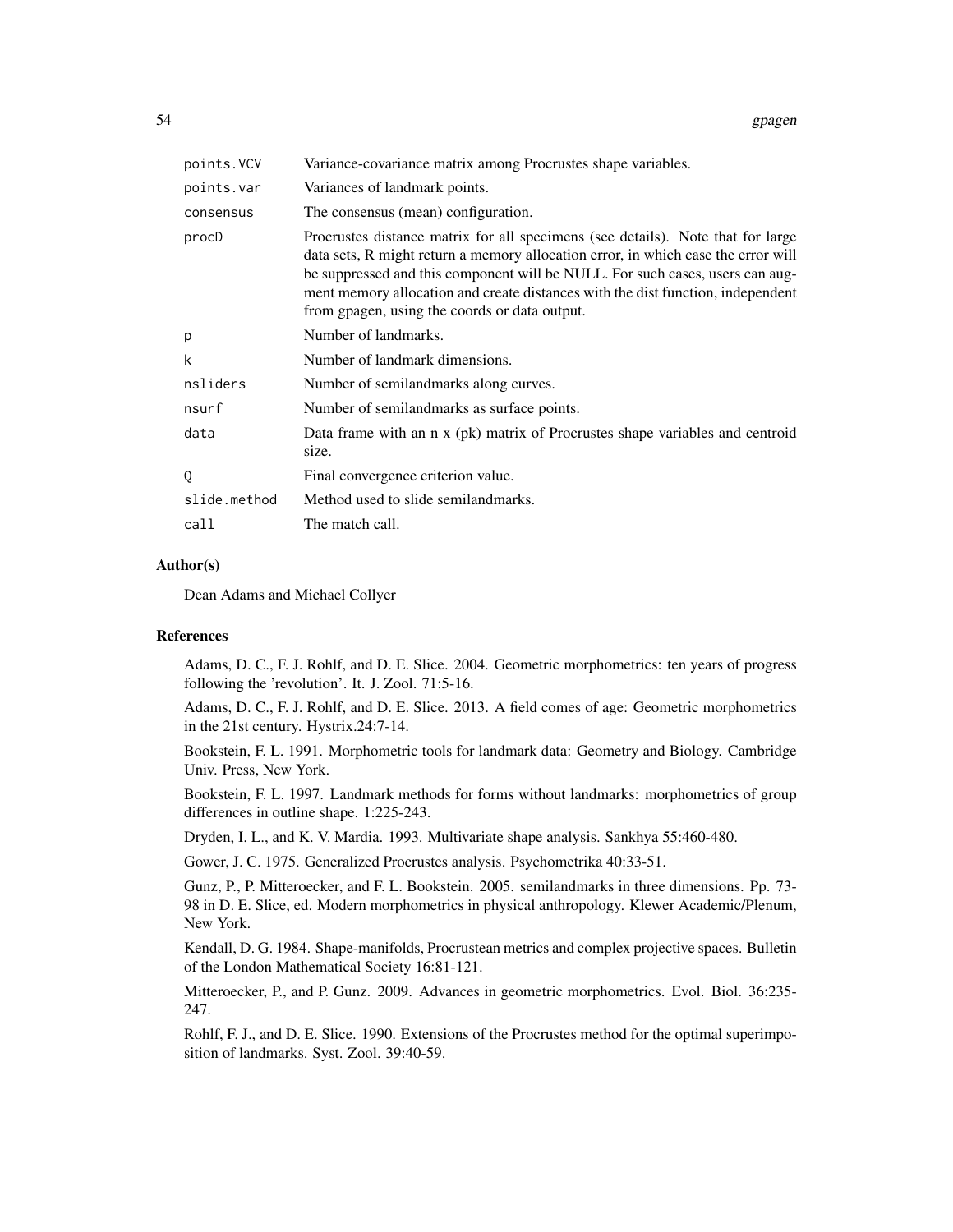gridPar 55

Rohlf, F. J., and L. F. Marcus. 1993. A revolution in morphometrics. Trends Ecol. Evol. 8:129-132.

Rohlf, F. J. 1999. Shape statistics: Procrustes superimpositions and tangent spaces. Journal of Classification 16:197-223.

Rohlf, F. J. 2010. tpsRelw: Relative warps analysis. Version 1.49. Department of Ecology and Evolution, State University of New York at Stony Brook, Stony Brook, NY.

Zelditch, M. L., D. L. Swiderski, H. D. Sheets, and W. L. Fink. 2012. Geometric morphometrics for biologists: a primer. 2nd edition. Elsevier/Academic Press, Amsterdam.

## Examples

```
# Example 1: fixed points only
data(plethodon)
Y.gpa <- gpagen(plethodon$land, PrinAxes = FALSE)
summary(Y.gpa)
plot(Y.gpa)
# Example 2: points and semilandmarks on curves
data(hummingbirds)
###Slider matrix
hummingbirds$curvepts
# Using bending energy for sliding
Y.gpa <- gpagen(hummingbirds$land, curves = hummingbirds$curvepts,
ProcD = FALSE)
summary(Y.gpa)
plot(Y.gpa)
# Using Procrustes Distance for sliding
Y.gpa <- gpagen(hummingbirds$land, curves = hummingbirds$curvepts,
ProcD = TRUE)
summary(Y.gpa)
plot(Y.gpa)
# Example 3: points, curves and surfaces
data(scallops)
# Using Procrustes Distance for sliding
Y.gpa <- gpagen(A = scallops$coorddata, curves = scallops$curvslide,
surfaces = scallops$surfslide)
# NOTE can summarize as: summary(Y.gpa)
# NOTE can plot as: plot(Y.gpa)
```
gridPar *Set up parameters for grids, points, and links in plotRefToTarget*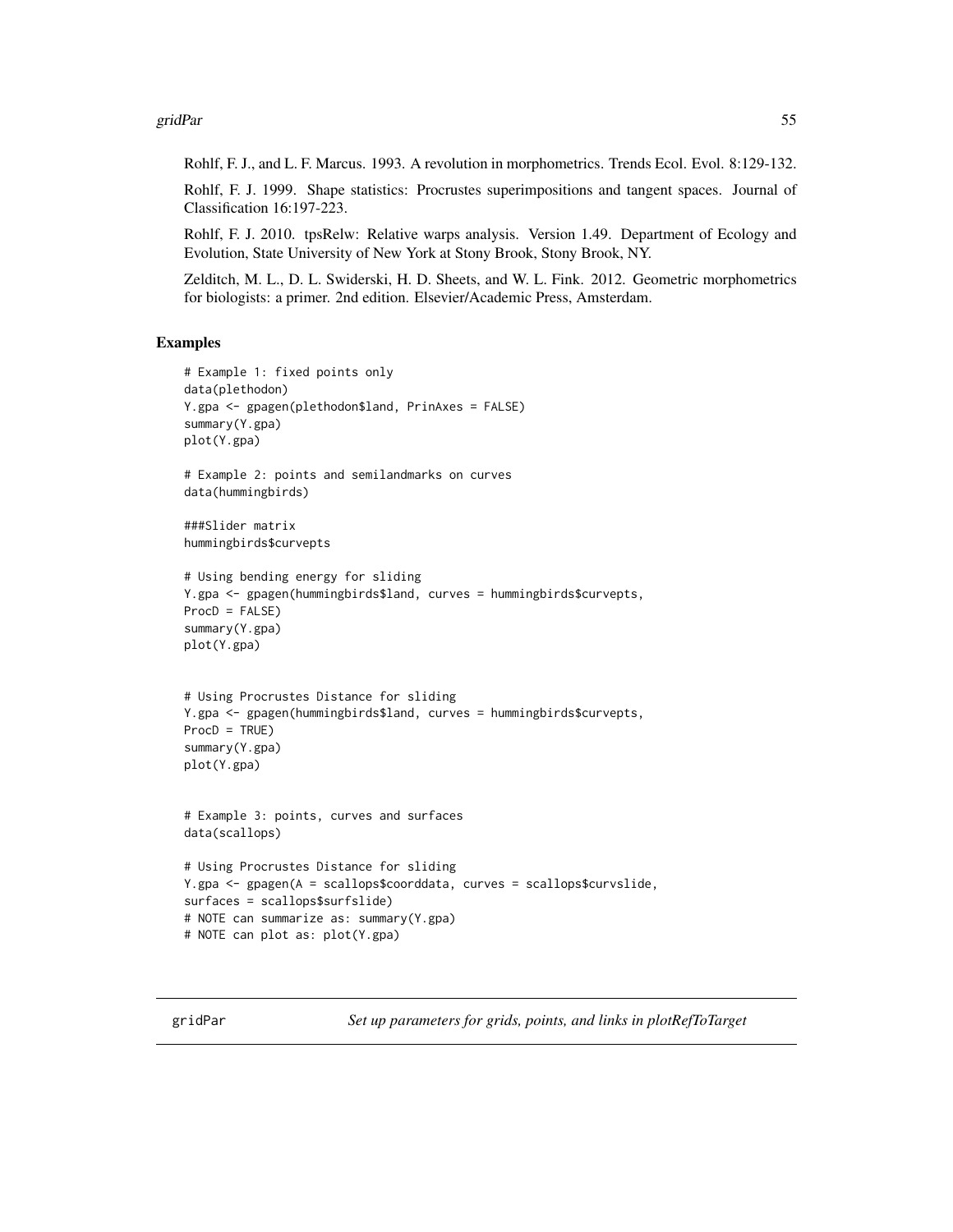# Description

Function produces a list of parameter changes within [plotRefToTarget](#page-99-0).

# Usage

```
gridPar(
 pt.bg = "gray",
 pt.size = 1.5,
 link.co1 = "gray",link.lwd = 2,link.lty = 1,
 out.col = "gray",out.cex = 0.1,
  tar.pt.bg = "black",tar.pt.size = 1,
  tar.link.col = "black",
  tar.link.lwd = 2,tar.link.lty = 1,tar.out.col = "black",
  tar.out. cex = 0.1,
 n.col.cell = 20,
 grid,col = "black",grid.lwd = 1,grid.lty = 1,
 txt.adj = NULL,
 txt.pos = 2,txt.cex = 0.8,
  txt.col = "black"
)
```
# Arguments

| pt.bg       | Background color of reference configuration points (single value or vector of<br>values)                   |
|-------------|------------------------------------------------------------------------------------------------------------|
| pt.size     | Scale factor for reference configuration points (single value or vector of values)                         |
| link.col    | The color of links for reference configurations (single value or vector of values)                         |
| link.lwd    | The line weight of links for reference configurations (single value or vector of<br>values)                |
| link.lty    | The line type of links for reference configurations (single value or vector of<br>values)                  |
| out.col     | The color of outline for reference configurations (single value or vector of val-<br>ues)                  |
| out.cex     | The size of plotting symbol of outline for reference configurations (single value)<br>or vector of values) |
| tar.pt.bg   | Background color of target configuration points (single value or vector of values)                         |
| tar.pt.size | Scale factor for target configuration points (single value or vector of values)                            |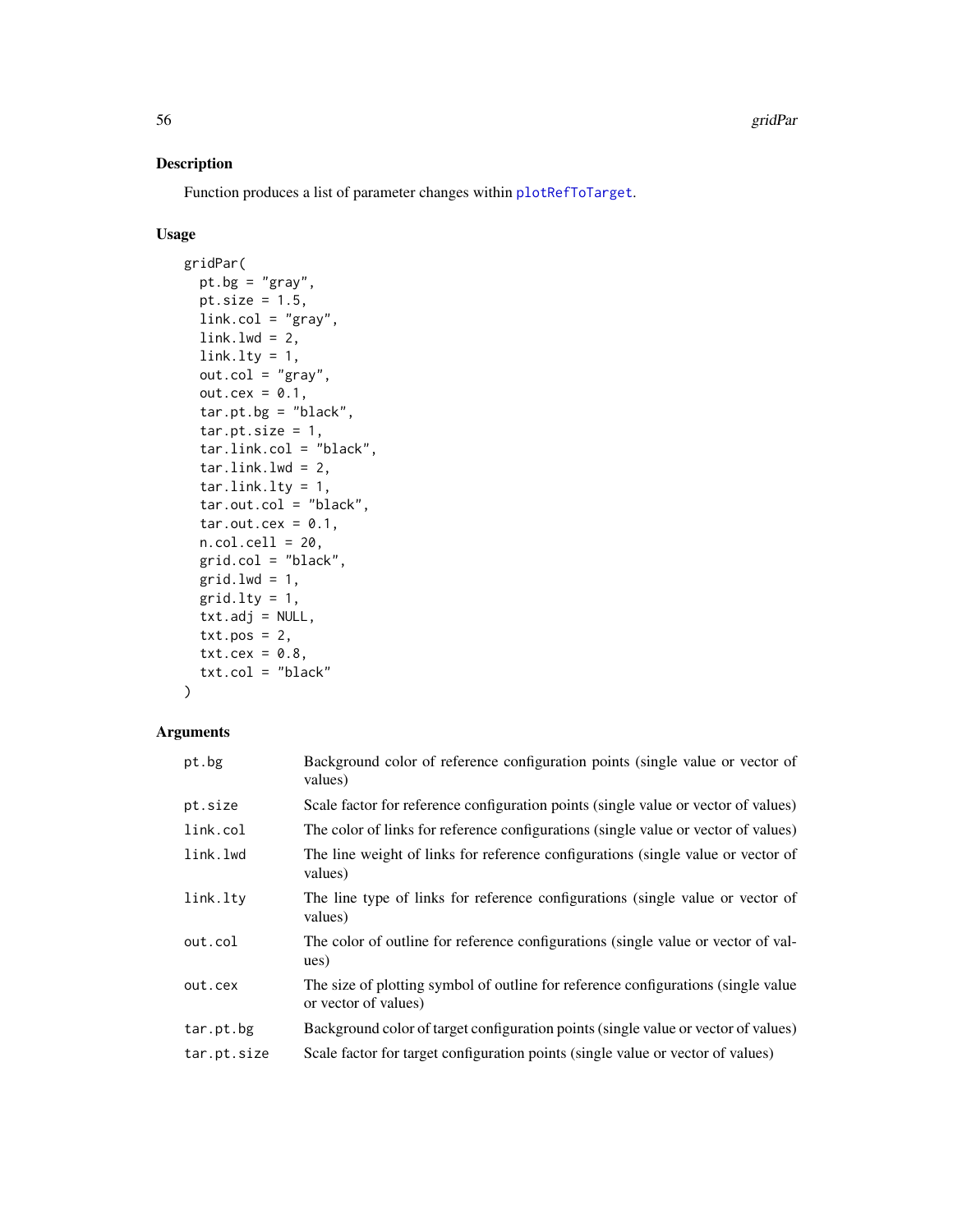## gridPar 57

| tar.link.col | The color of links for target configurations (single value or vector of values)                                 |
|--------------|-----------------------------------------------------------------------------------------------------------------|
| tar.link.lwd | The line weight of links for target configurations (single value or vector of val-<br>ues)                      |
| tar.link.lty | The line type of links for target configurations (single value or vector of values)                             |
| tar.out.col  | The color of outline for target configurations (single value or vector of values)                               |
| tar.out.cex  | The size of plotting symbol of outline for target configurations (single value or<br>vector of values)          |
| n.col.cell   | The number of square cells (along x axis) for grids (single numerical value)                                    |
| grid.col     | The color of grid lines (single value)                                                                          |
| grid.lwd     | Scale factor for the weight of grid lines (single numerical value)                                              |
| grid.lty     | The line type for grid lines (single numerical value, as in base $R$ plot)                                      |
| txt.adj      | The adjustment value of the landmark label (one or two values, as in base R<br>text and text3d)                 |
| txt.pos      | The position of the landmark label, overrides txt.adj (single numerical value, as<br>in base R text and text3d) |
| txt.cex      | The size of the landmark label text (single numerical value, as in base R text)<br>and text3d)                  |
| txt.col      | The color of the landmark label text (single numerical value, as in base R text)<br>and text3d)                 |

# Details

The function allows users to vary certain plotting parameters to produce different graphical outcomes for [plotRefToTarget](#page-99-0). Not all parameters need to be adjusted to use this function, as the defaults above will be used.

## Author(s)

Michael Collyer & Emma Sherratt

## See Also

[plotRefToTarget](#page-99-0), [text](#page-0-0), [text3d](#page-0-0)

# Examples

```
data(plethodon)
Y.gpa<-gpagen(plethodon$land) #GPA-alignment
ref<-mshape(Y.gpa$coords)
plotRefToTarget(ref,Y.gpa$coords[,,39]) # default settings
```

```
# Altering points and links
GP1 <- gridPar(pt.bg = "red", pt.size = 1, link.col="blue", link.lwd=2,
n.col.cell=50)
plotRefToTarget(ref,Y.gpa$coords[,,39], gridPars=GP1, mag=2,
links=plethodon$links, method="TPS")
```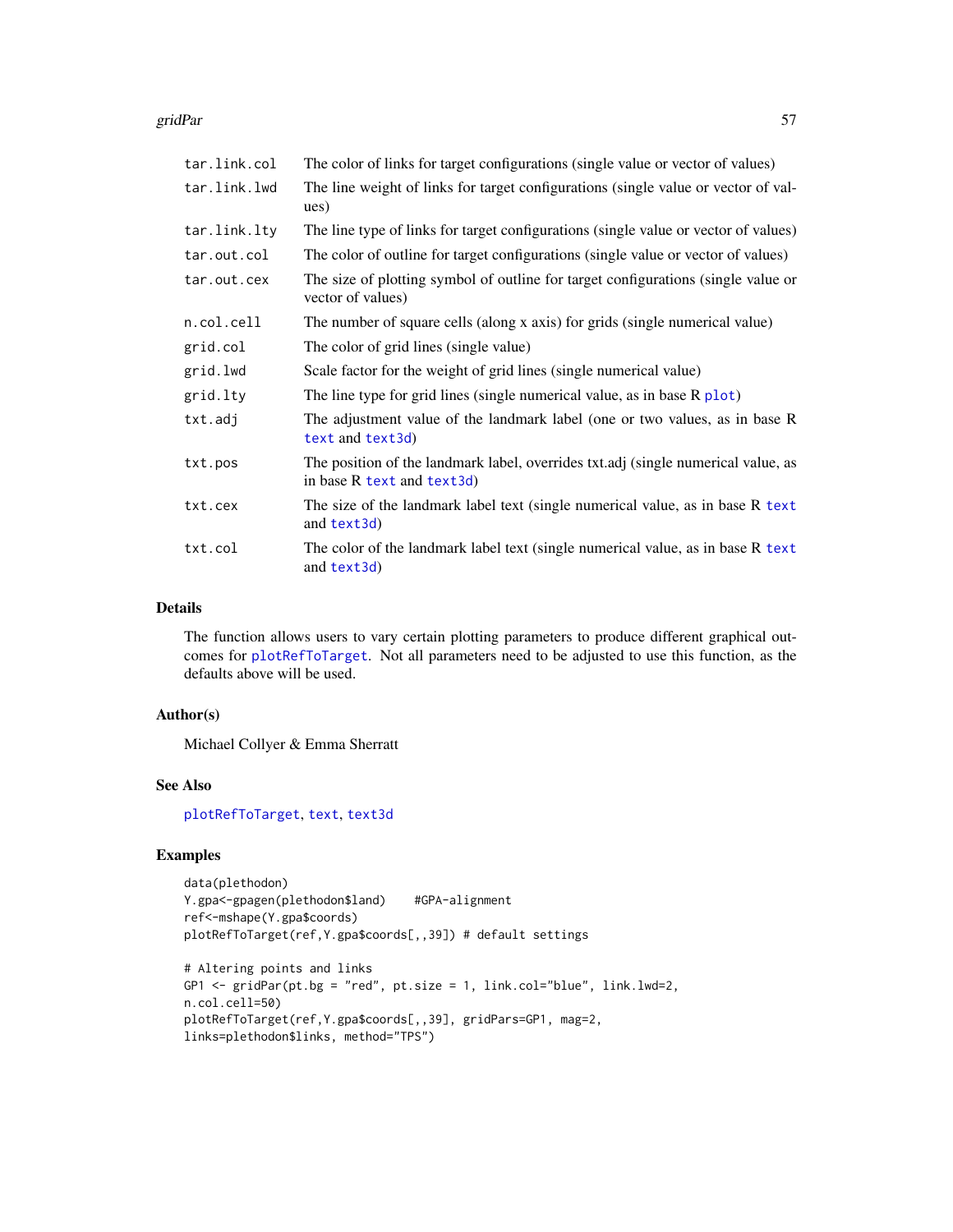```
# Altering point color
GP2 \leq -\text{gridPar}(\text{pt.bg} = \text{"green", pt.size = 1})plotRefToTarget(ref,Y.gpa$coords[,,39], gridPars=GP2, mag=3,
method="vector")
# Altering ref and target points
GP3 \le gridPar(pt.bg = "blue", pt.size = 1.5, tar.pt.bg = "orange",
tar.pt.size = 1)plotRefToTarget(ref,Y.gpa$coords[,,39], gridPars=GP3, mag=3,
method="points")
# Altering outline color
GP4 \le gridPar(tar.out.col = "red", tar.out.cex = 0.3)
plotRefToTarget(ref,Y.gpa$coords[,,39], gridPars=GP4, mag=3,
outline=plethodon$outline, method="TPS")
# Altering text labels
GP5 <- gridPar(txt.pos = 3, txt.col = "red")
plotRefToTarget(ref,Y.gpa$coords[,,39], gridPars=GP5, mag=3,
method="vector", label=TRUE)
```
hummingbirds *Landmark data from hummingbird bills (includes sliding semilandmarks on curves)*

# **Description**

Landmark data from hummingbird bills (includes sliding semilandmarks on curves)

#### Author(s)

Chelsea Berns and Dean Adams

## References

Berns, C.M., and Adams, D.C. 2010. Bill shape and sexual shape dimorphism between two species of temperate hummingbirds: Archilochus alexandri (black-chinned hummingbirds) and Archilochus colubris (ruby-throated hummingbirds). The Auk. 127:626-635.

<span id="page-57-0"></span>integration.test *Quantify morphological integration between modules*

#### **Description**

Function quantifies the degree of morphological integration between modules of Procrustes shape variables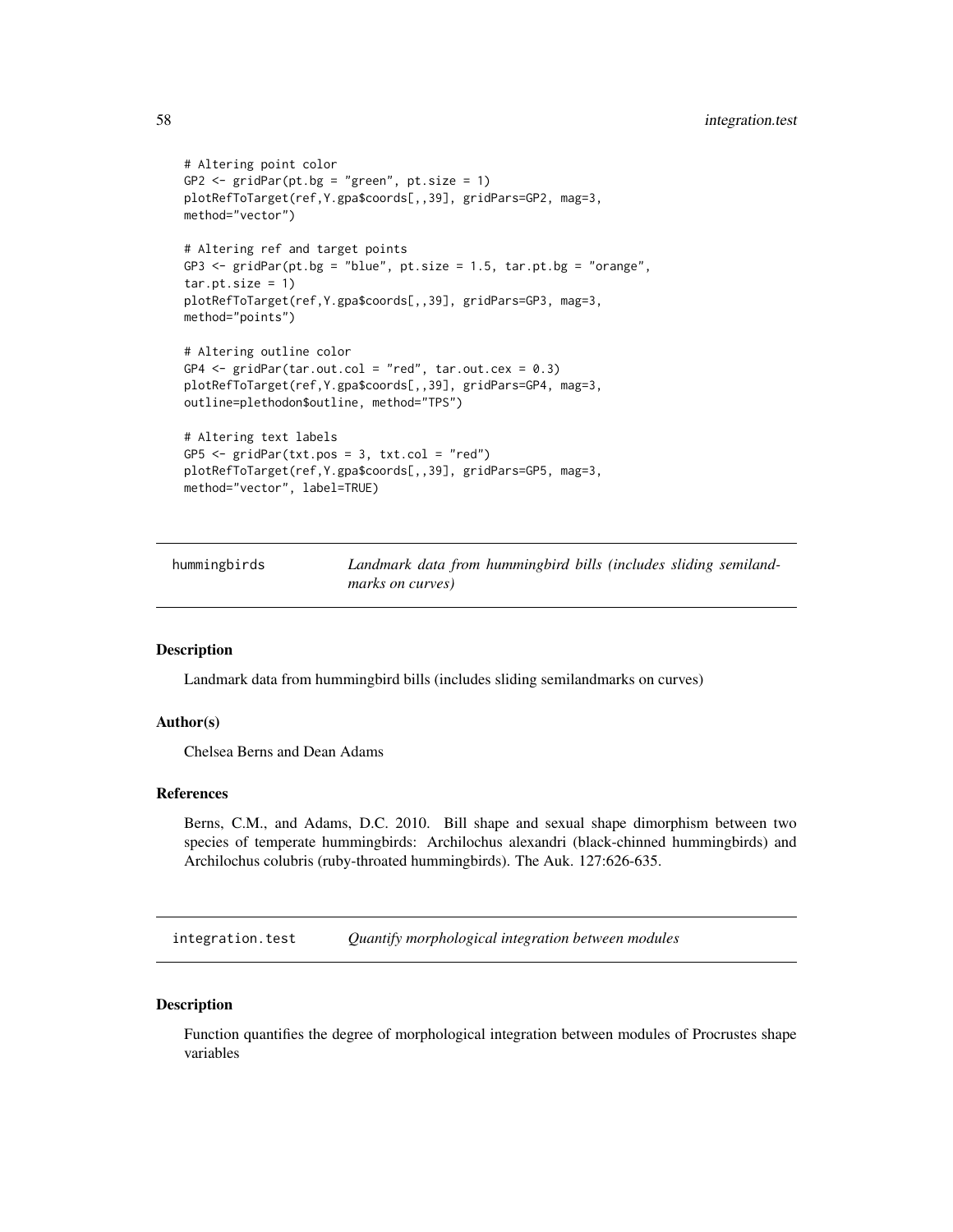# integration.test 59

## Usage

```
integration.test(
  A,
 A2 = NULL,partition.gp = NULL,
  iter = 999,
  seed = NULL,
  print.progress = TRUE
)
```
## Arguments

| A              | A 3D array (p x k x n) containing Procrustes shape variables for all specimens,<br>or a matrix (n x variables)                                                                                                                                                                                                                                                                                                                             |
|----------------|--------------------------------------------------------------------------------------------------------------------------------------------------------------------------------------------------------------------------------------------------------------------------------------------------------------------------------------------------------------------------------------------------------------------------------------------|
| A2             | An optional 3D array ( $p \times k \times n$ ) containing Procrustes shape variables for all<br>specimens, or a matrix (n x variables) for a second partition                                                                                                                                                                                                                                                                              |
| partition.gp   | A list of which landmarks (or variables) belong in which partition: (e.g. A, A,<br>A, B, B, C, C, C). Required when only 1 dataset provided.                                                                                                                                                                                                                                                                                               |
| iter           | Number of iterations for significance testing                                                                                                                                                                                                                                                                                                                                                                                              |
| seed           | An optional argument for setting the seed for random permutations of the re-<br>sampling procedure. If left NULL (the default), the exact same P-values will be<br>found for repeated runs of the analysis (with the same number of iterations). If<br>seed = "random", a random seed will be used, and P-values will vary. One can<br>also specify an integer for specific seed values, which might be of interest for<br>advanced users. |
| print.progress | A logical value to indicate whether a progress bar should be printed to the screen.<br>This is helpful for long-running analyses.                                                                                                                                                                                                                                                                                                          |

## Details

The function quantifies the degree of morphological integration between modular partitions of shape data as defined by Procrustes shape variables. It is assumed that the landmarks have previously been aligned using Generalized Procrustes Analysis (GPA) [e.g., with [gpagen](#page-49-0)]. The function may be used to assess the degree of morphological integration between two or more sets of variables.

The function estimates the degree of morphological integration using a two-block partial least squares analysis (PLS). When used with landmark data, this analysis is referred to as singular warps analysis (Bookstein et al. 2003). If more than two partitions are defined, the average pairwise PLS correlation is utilized as the test statistic. The observed test value is then compared to a distribution of values obtained by randomly permuting the individuals (rows) in one partition relative to those in the other. A significant result is found when the observed PLS correlation is large relative to this distribution, and implies that the structures are integrated with one another (see Bookstein et al. 2003). In addition, a multivariate effect size describing the strength of the effect is estimated from the empirically-generated sampling distribution (see details in Adams and Collyer 2019). If only two partitions are specified, a plot of PLS scores along the first set of PLS axes is optionally displayed, and thin-plate spline deformation grids along these axes are also shown if data were input as a 3D array.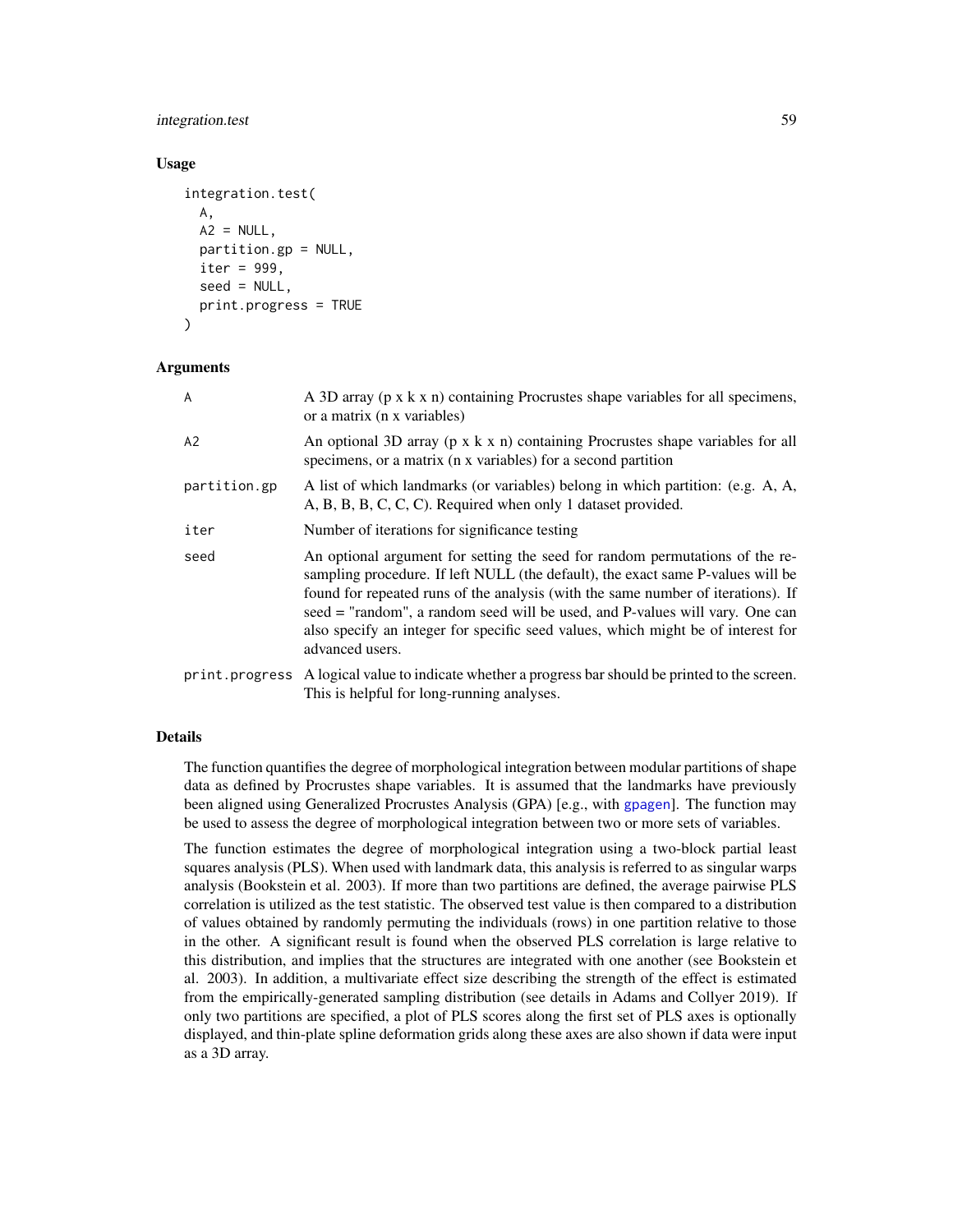Input for the analysis can take one of two forms. First, one can input a single dataset (as a matrix or 3D array, along with a vector describing which variables correspond to which partitions (for the case of a 3D array, which landmarks belong to which partitions is specified). Alternatively, when evaluating the integration between two structures or partitions, two datasets may be provided.

The generic functions, [print](#page-0-0), [summary](#page-0-0), and [plot](#page-0-0) all work with [integration.test](#page-57-0). The generic function, [plot](#page-0-0), produces a two-block.pls plot. This function calls [plot.pls](#page-91-0), which produces an ordination plot. An additional argument allows one to include a vector to label points. Starting with version 3.1.0, warpgrids are no longer available with  $plot$ ,  $pls$  but after making a plot, the function returns values that can be used with picknplot. shape or a combination of shape. predictor and [plotRefToTarget](#page-99-0) to visualize shape changes in the plot (via warpgrids).

## Similarity to [two.b.pls](#page-148-0) and [compare.pls](#page-22-0) :

Note that integration. test performed on two matrices or arrays returns the same results as [two.b.pls](#page-148-0). However, [two.b.pls](#page-148-0) is limited to only two modules. It might be of interest with 3+ modules to perform integration tests between all pairwise comparisons of modules. This can be done, test by test, and the levels of integration can be compared with compare. pls. Such results are different than using the average amount of integration, as performed by integration.test when more than two modules are input.

# Using phylogenies and PGLS:

If one wishes to incorporate a phylogeny, [phylo.integration](#page-75-0) is the function to use. This function is exactly the same as integration.test but allows PGLS estimation of PLS vectors. Because integration, test can be used on two blocks, phylo, integration likewise allows one to perform a phylogenetic two-block PLS analysis.

#### Notes for geomorph 3.0.4 and subsequent versions:

Compared to previous versions of geomorph, users might notice differences in effect sizes. Previous versions used z-scores calculated with expected values of statistics from null hypotheses (sensu Collyer et al. 2015); however Adams and Collyer (2016) showed that expected values for some statistics can vary with sample size and variable number, and recommended finding the expected value, empirically, as the mean from the set of random outcomes. Geomorph 3.0.4 and subsequent versions now center z-scores on their empirically estimated expected values and where appropriate, log-transform values to assure statistics are normally distributed. This can result in negative effect sizes, when statistics are smaller than expected compared to the average random outcome. For ANOVA-based functions, the option to choose among different statistics to measure effect size is now a function argument.

#### Value

Objects of class "pls" from integration.test return a list of the following:

| r.pls            | The estimate of morphological integration: PLS.corr. The mean of pairwise PLS<br>correlations between partitions is used when there are more than two partitions. |
|------------------|-------------------------------------------------------------------------------------------------------------------------------------------------------------------|
| r.pls.mat        | The pairwise r.pls, if the number of partitions is greater than 2.                                                                                                |
| P.value          | The empirically calculated P-value from the resampling procedure.                                                                                                 |
| Effect.Size      | The multivariate effect size associated with sigma.d.ratio.                                                                                                       |
| left.pls.vectors |                                                                                                                                                                   |
|                  | The singular vectors of the left $(x)$ block (for 2 modules only).                                                                                                |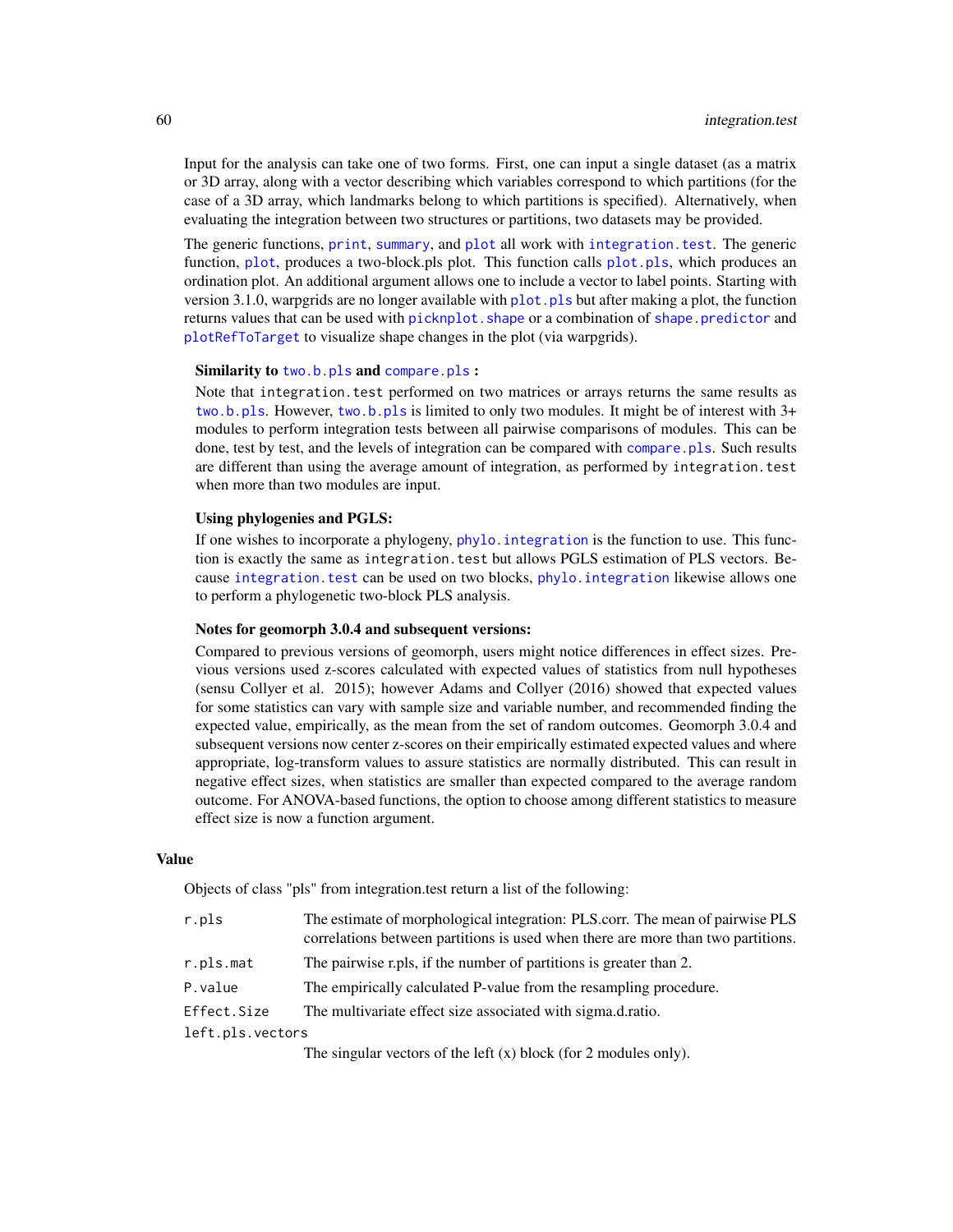## integration.test 61

right.pls.vectors

|              | The singular vectors of the right $(y)$ block (for 2 modules only).                           |
|--------------|-----------------------------------------------------------------------------------------------|
| random.r     | The correlation coefficients found in each random permutation of the resampling<br>procedure. |
| XScores      | Values of left $(x)$ block projected onto singular vectors (for 2 modules only).              |
| YScores      | Values of right (y) block projected onto singular vectors (for 2 modules only).               |
| svd          | The singular value decomposition of the cross-covariances (for 2 modules only).               |
| A1           | Input values for the left block (for 2 modules only).                                         |
| A2           | Input values for the right block (for 2 modules only).                                        |
| A1.matrix    | Left block (matrix) found from A1 (for 2 modules only).                                       |
| A2.matrix    | Right block (matrix) found from A2 (for 2 modules only).                                      |
| permutations | The number of random permutations used in the resampling procedure.                           |
| call         | The match call.                                                                               |

## Author(s)

Dean Adams

## References

Bookstein, F. L., P. Gunz, P. Mitteroecker, H. Prossinger, K. Schaefer, and H. Seidler. 2003. Cranial integration in Homo: singular warps analysis of the midsagittal plane in ontogeny and evolution. J. Hum. Evol. 44:167-187.

Collyer, M.L., D.J. Sekora, and D.C. Adams. 2015. A method for analysis of phenotypic change for phenotypes described by high-dimensional data. Heredity. 115:357-365.

Adams, D.C. and M.L. Collyer. 2016. On the comparison of the strength of morphological integration across morphometric datasets. Evolution. 70:2623-2631.

Adams, D.C. and M.L. Collyer. 2019. Comparing the strength of modular signal, and evaluating alternative modular hypotheses, using covariance ratio effect sizes with morphometric data. Evolution. 73:2352-2367.

## See Also

[two.b.pls](#page-148-0), [modularity.test](#page-66-0), [phylo.integration](#page-75-0), and [compare.pls](#page-22-0)

## Examples

```
data(plethodon)
Y.gpa<-gpagen(plethodon$land) #GPA-alignment
#landmarks on the skull and mandible assigned to partitions
land.gps<-c("A","A","A","A","A","B","B","B","B","B","B","B")
IT <- integration.test(Y.gpa$coords, partition.gp=land.gps, iter=999)
summary(IT) # Test summary
plot(IT) # PLS plot
```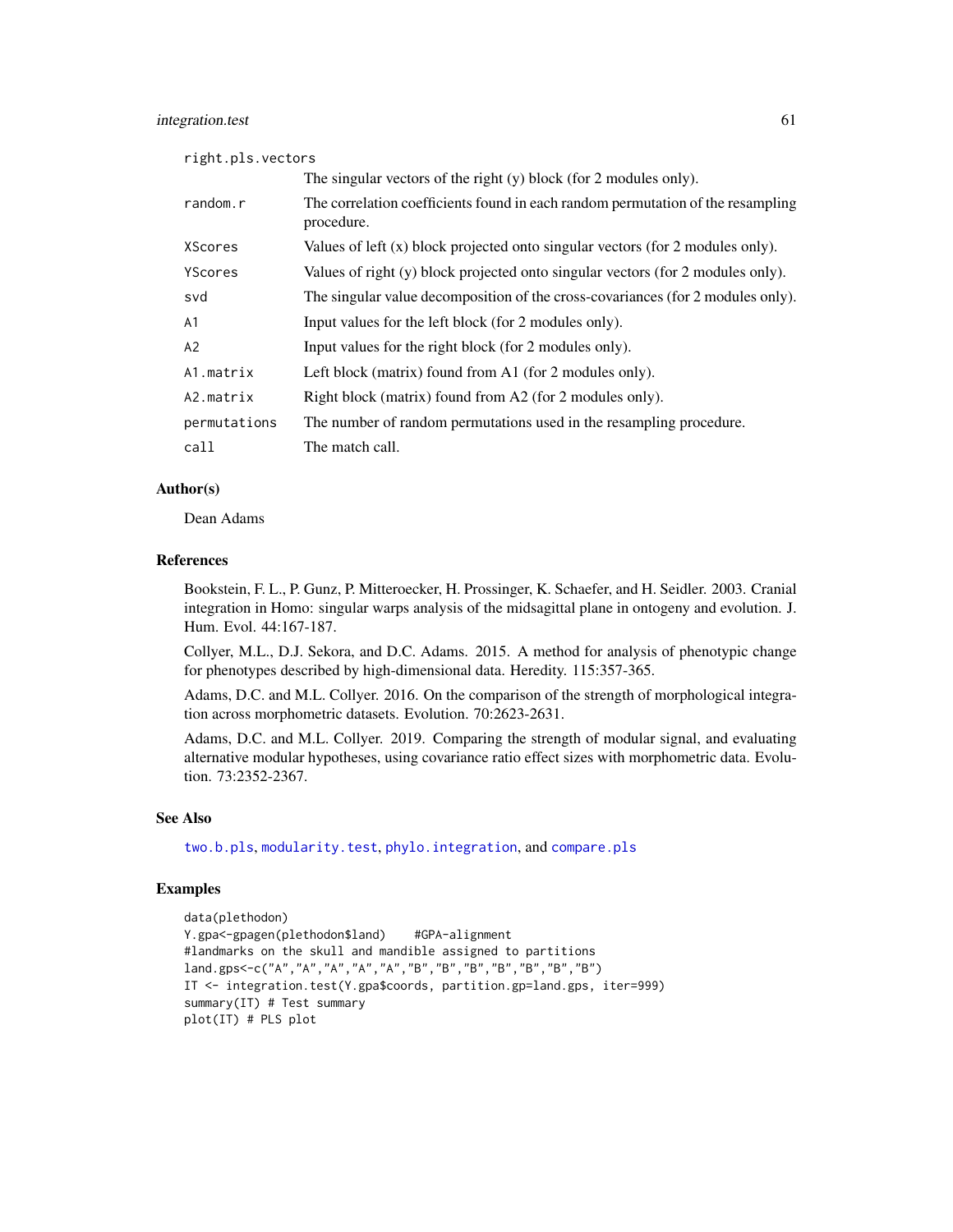```
### Visualize shape variation using picknplot.shape Because picknplot
### requires user decisions, the following example
### is not run (but can be with removal of #).
### For detailed options, see the picknplot help file
# picknplot.shape(plot(IT))
IT$left.pls.vectors # extracting just the left (first block)
# singular vectors
```
integration.Vrel *Quantify integration in a set of traits*

# **Description**

Function quantifies the morphological integration in a set of traits

# Usage

integration.Vrel(A, phy = NULL)

## Arguments

| A   | A 3D array (p x k x n) containing Procrustes shape variables for all specimens,<br>or a matrix (n x variables) |
|-----|----------------------------------------------------------------------------------------------------------------|
| phy | A phylogenetic tree of class phylo - see read, tree in library ape                                             |

#### Details

The function quantifies the strength of morphological integration in a set of variables. Here the set of traits are treated as a single unit, and the overall degree of covariation in them is quantified using the relative eigenvalue index: Vrel (Pavlicev et al. 2009). Following Conaway and Adams (2022), only the non-trivial dimensions of variation are used in the calculation of Vrel. The measure is then converted to an effect size (Z-score), based on the procedures in Conaway and Adams (2022). These may be used in subsequent comparisons of the strength of integration across datasets. Input for the analysis may be a 3D array of Procrustes coordinates, of a matrix of variables. If the observations are species related by a phylogeny, the phylogeny may also be included.

#### Value

Objects of class "rel.eig" from integration.Vrel return a list of the following:

| Re.obs | The observed relative eigenvalue index (Vrel).                                        |
|--------|---------------------------------------------------------------------------------------|
| Z.obs  | The associated Z-score, which represents the effect size of Vrel.                     |
| ZR     | The effect size translated to a positive scale (so that no integration is $ZR = 0$ ). |
| ZR.var | The variance of the effect size.                                                      |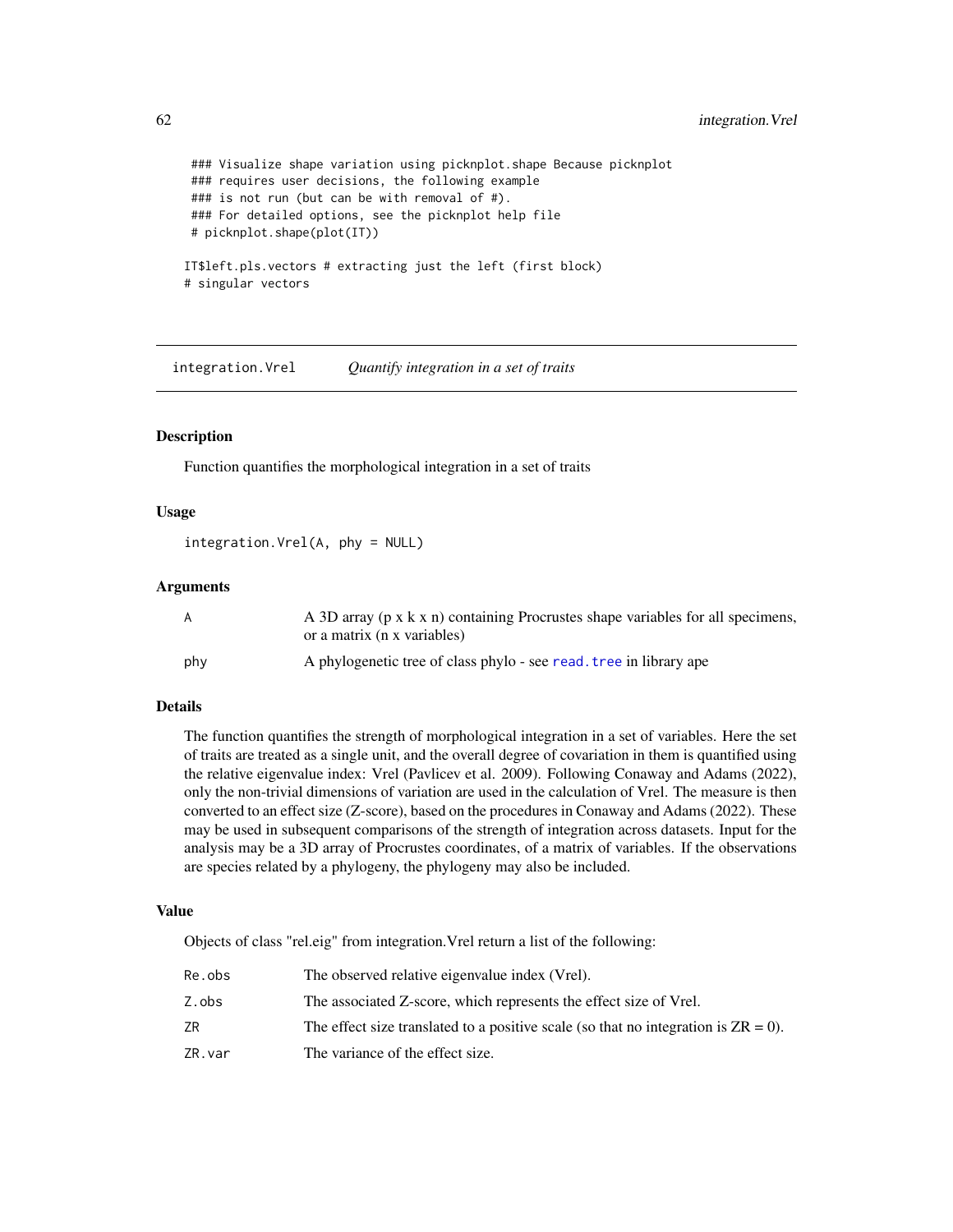#### interlmkdist 63

## Author(s)

Dean Adams

#### References

Pavlicev, M., J. M. Cheverud, and G. P. Wagner. 2009. Measuring morphological integration using eigenvalue variance. Evolutionary Biology 36:157-170.

Conaway, M.A., and D.C. Adams. 2022. An effect size for comparing the strength of morphological integration across studies. Evolution. (Accepted).

# See Also

[compare.ZVrel](#page-24-0)

#### Examples

```
data(plethodon)
Y.gpa<-gpagen(plethodon$land) #GPA-alignment
integration.Vrel(Y.gpa$coords)
```
# Description

A function to calculate linear distances between a set of landmark coordinates (interlandmark distances)

# Usage

```
interlmkdist(A, lmks)
```
## **Arguments**

| A    | A 3D array ( $p \times k \times n$ ) containing landmark coordinates for a set of specimens                                                                                                                                              |
|------|------------------------------------------------------------------------------------------------------------------------------------------------------------------------------------------------------------------------------------------|
| lmks | A matrix or dataframe of landmark addresses for the start and end landmarks<br>defining m linear measurements (can be either 2-x-m or m-x-2). Either the rows<br>or the columns should have names 'start' and 'end' to define landmarks. |
|      |                                                                                                                                                                                                                                          |

# Details

Function takes a 3D array of landmark coordinates from a set of specimens and the addresses for the start and end landmarks defining linear measurements and then calculates the interlandmark distances. The function returns a matrix of linear distances for all specimens. If the 'lmks' matrix has row or column names defining the name of the linear measurements, the returned matrix will use these for column names (see example). If only two interlandmark distances, 'lmks' input must be m x 2.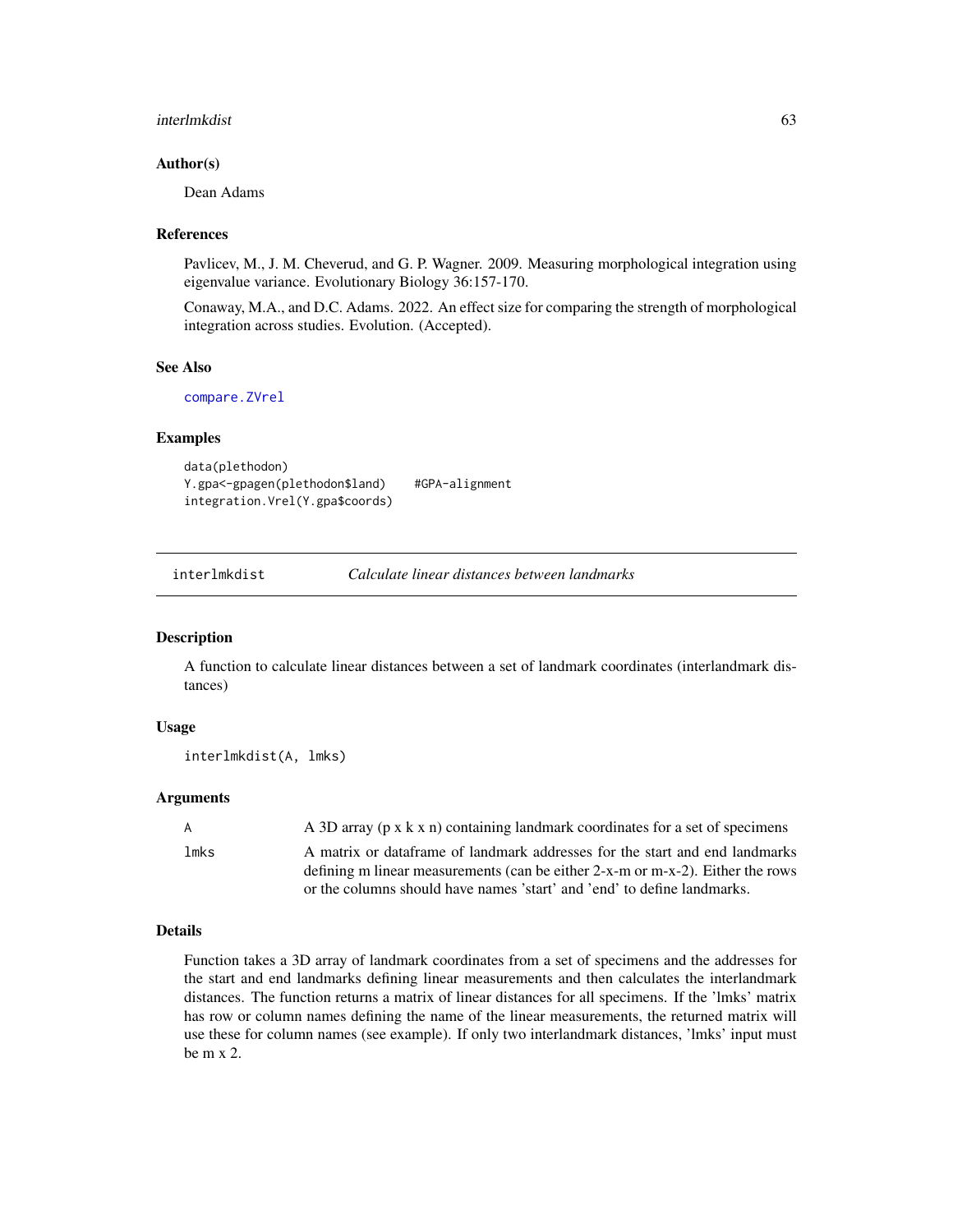Function returns a matrix (n x m) of m linear distances for n specimens

## Author(s)

Emma Sherratt & Michael Collyer

## Examples

```
data(plethodon)
# Make a matrix defining three interlandmark distances
lmks < - matrix(c(8, 9, 6, 12, 4, 2), ncol=2, byrow=TRUE,
dimnames = list(c("eyeW", "headL", "mouthL"),c("start", "end")))
# where 8-9 is eye width; 6-12 is head length; 4-2 is mouth length
# or alternatively
lmks \leq data.frame(eyeW = c(8,9), headL = c(6,12), mouthL = c(4,2),
row.names = c("start", "end"))
A <- plethodon$land
lineardists <- interlmkdist(A, lmks)
```
larvalMorph *Head and tail shapes of larval salamanders*

## Description

Landmark data from heads and tails of larval Salamanders exposed to different treatments of herbicides.

## Details

Data set includes tail landmarks (coords), index for identifying semilandmarks (sliders), and vectors for variables including herbicide treatment (Treatment) and Family (Family). The latter variable indicates the egg masses (clutches) sampled in the wild from which individual eggs were randomly assigned to treatment. See Levis et al. (2016) for more experimental details.

#### Author(s)

Michael Collyer

# References

Levis, N.A, M.L. Schooler, J.R. Johnson, and M.L. Collyer. 2016. The effects of terrestrial and aquatic herbicides on larval salamander morphology and swim speed. Biological Journal of the Linnean Society. 118:569-581.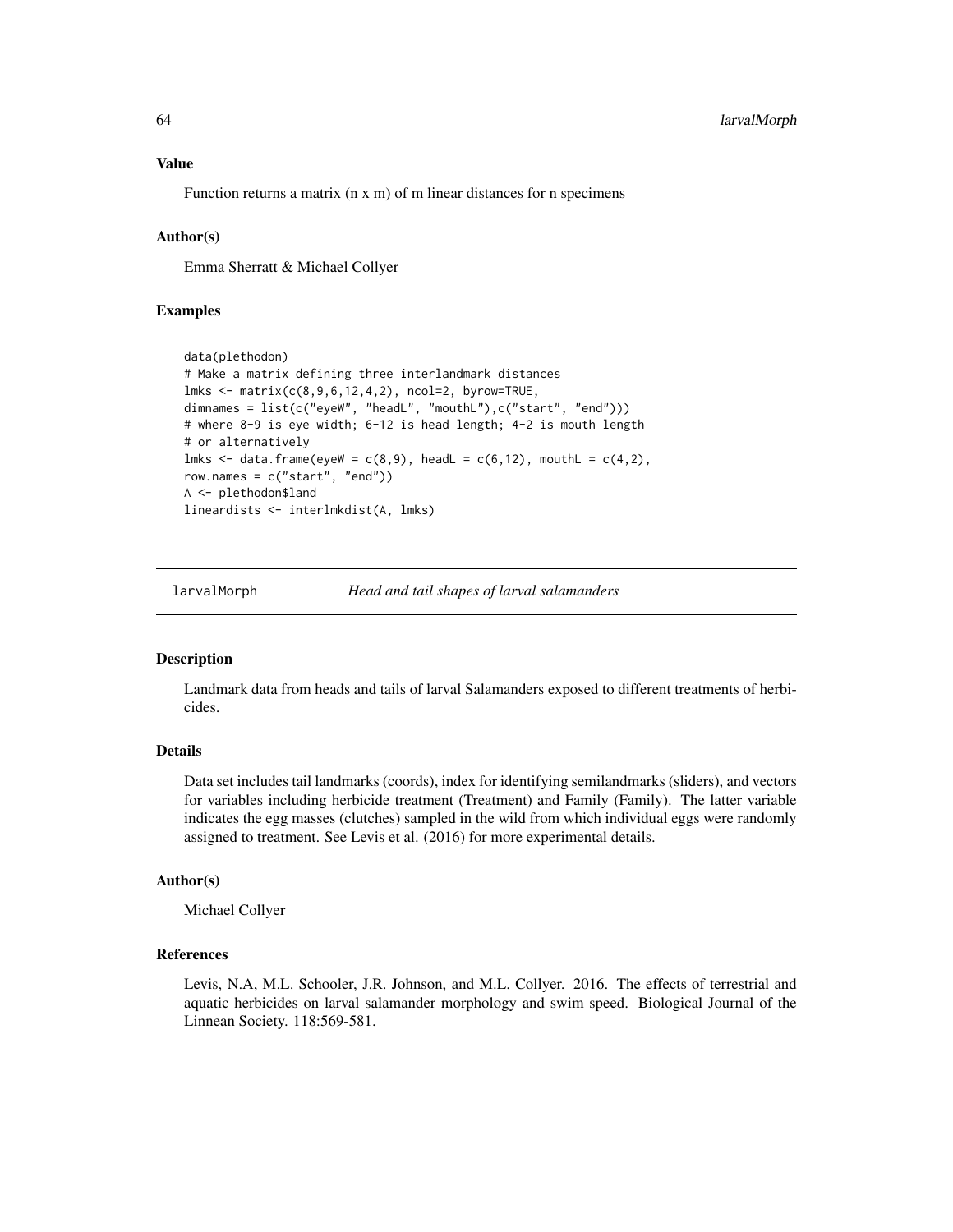# Description

Superimposed landmark data of the dorsal view of lizard heads

# Details

Dataset includes superimposed landmarks (coords), centroid size (cs), an index of individuals (ind) and digitizing repetitions (rep), and a table of symmetrical matching landmarks (lm.pairs). The object is a [geomorph.data.frame](#page-43-0). The dataset corresponds to the data for population "b" from Lazic et al. 2015.

## Author(s)

Antigoni Kaliontzopoulou

# References

Lazic, M., Carretero, M.A., Crnobrnja-Isailovic, J. & Kaliontzopoulou, A. 2015. Effects of environmental disturbance on phenotypic variation: an integrated assessment of canalization, developmental stability, modularity and allometry in lizard head shape. American Naturalist 185: 44-58.

make\_ggplot *Convert geomorph plots to ggplot objects*

## Description

Function attempts to coerce plot information from a geomorph plot object to an amenable ggplot object.

#### Usage

```
make_ggplot(object)
```
## Arguments

object A plot object produced from [plot.gm.prcomp](#page-88-0), [plot.pls](#page-91-0),[plot.procD.lm](#page-91-1), or [plotAllometry](#page-92-0). For [plot.procD.lm](#page-91-1) objects, only types "PC" or "regression" should work.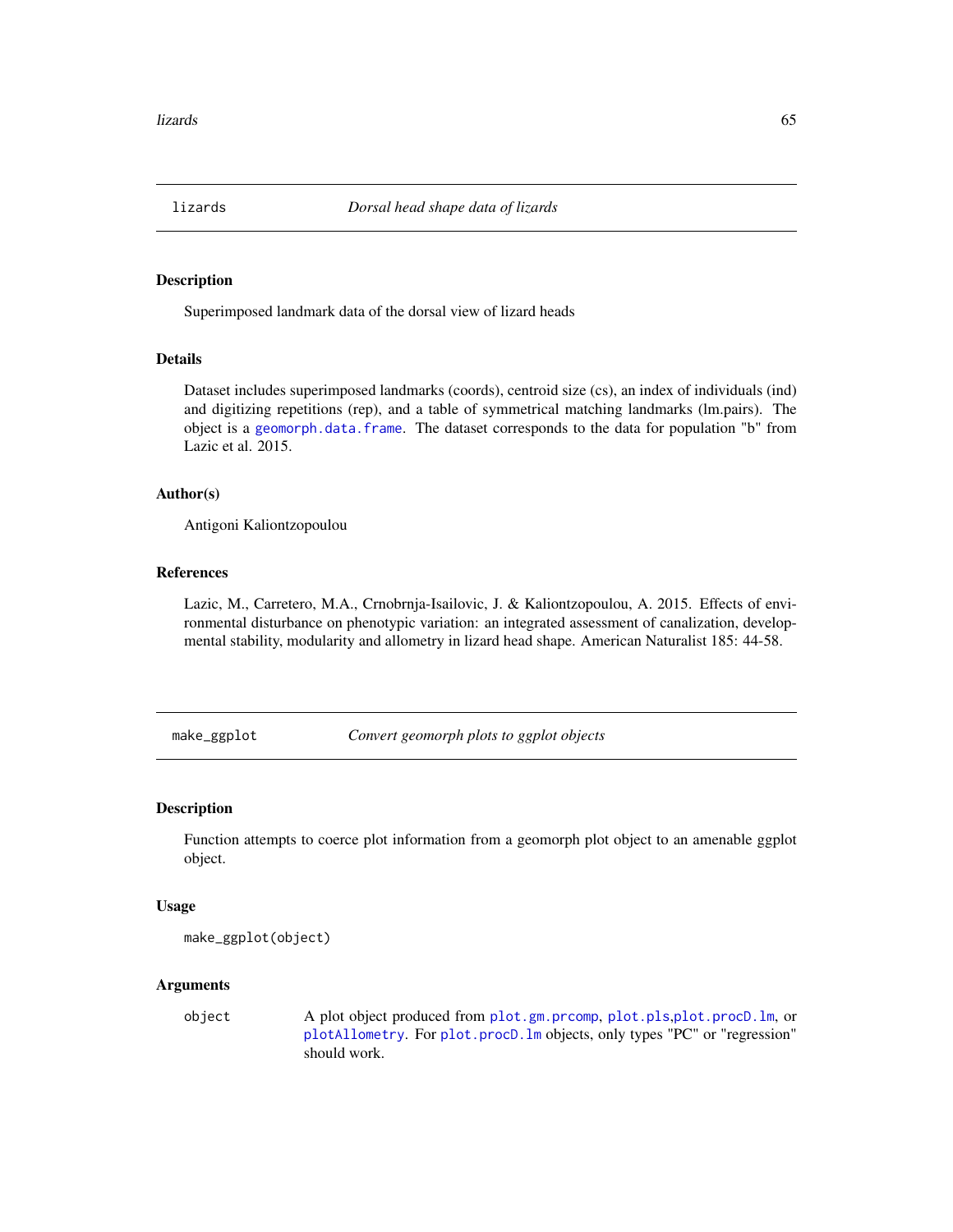#### Details

This function will attempt to use the plot arguments from an geomorph plot object to make a ggplot that can be additionally updated, as desired. Not all plot characteristics might be converted. Nonetheless, a ggplot will be coerced and could be updated, according to user preference.

This function assumes no responsibility for arguments made by [ggplot](#page-0-0). It merely produces a ggplot object that should resemble a geomorph plot default. Any augmentation of ggplot objects can be done either by direct intervention of the ggplot produced or reformatting the initial geomorph plot produced. One should not expect direct correspondence between R base plot parameters and ggplot parameters.

#### Author(s)

Michael Collyer

## Examples

```
### PLS Example
data(plethodon)
Y.gpa<-gpagen(plethodon$land) #GPA-alignment
# landmarks on the skull and mandible assigned to partitions
land.gps<-c("A","A","A","A","A","B","B","B","B","B","B","B")
IT <- integration.test(Y.gpa$coords, partition.gp=land.gps, iter=999)
summary(IT) # Test summary
P <- plot(IT) # PLS plot
make_ggplot(P) # same plot in ggplot
### Allometry example
data(plethodon)
Y.gpa <- gpagen(plethodon$land, print.progress = FALSE) #GPA-alignment
gdf <- geomorph.data.frame(Y.gpa, site = plethodon$site,
                          species = plethodon$species)
fit \le procD. lm(coords \sim Csize * species * site, data=gdf, iter=0,
                print.progress = FALSE)
P <- plotAllometry(fit, size = gdf$Csize, logsz = TRUE, method = "PredLine",
                   pch = 19, col = as.numeric(interaction(gdf$species, gdf$site)))
make_ggplot(P)
### Tangent Space plot
data(plethspecies)
Y.gpa <- gpagen(plethspecies$land) #GPA-alignment
PCA.w.phylo <- gm.prcomp(Y.gpa$coords, phy = plethspecies$phy)
P <- plot(PCA.w.phylo, phylo = TRUE, main = "PCA.w.phylo")
make_ggplot(P)
```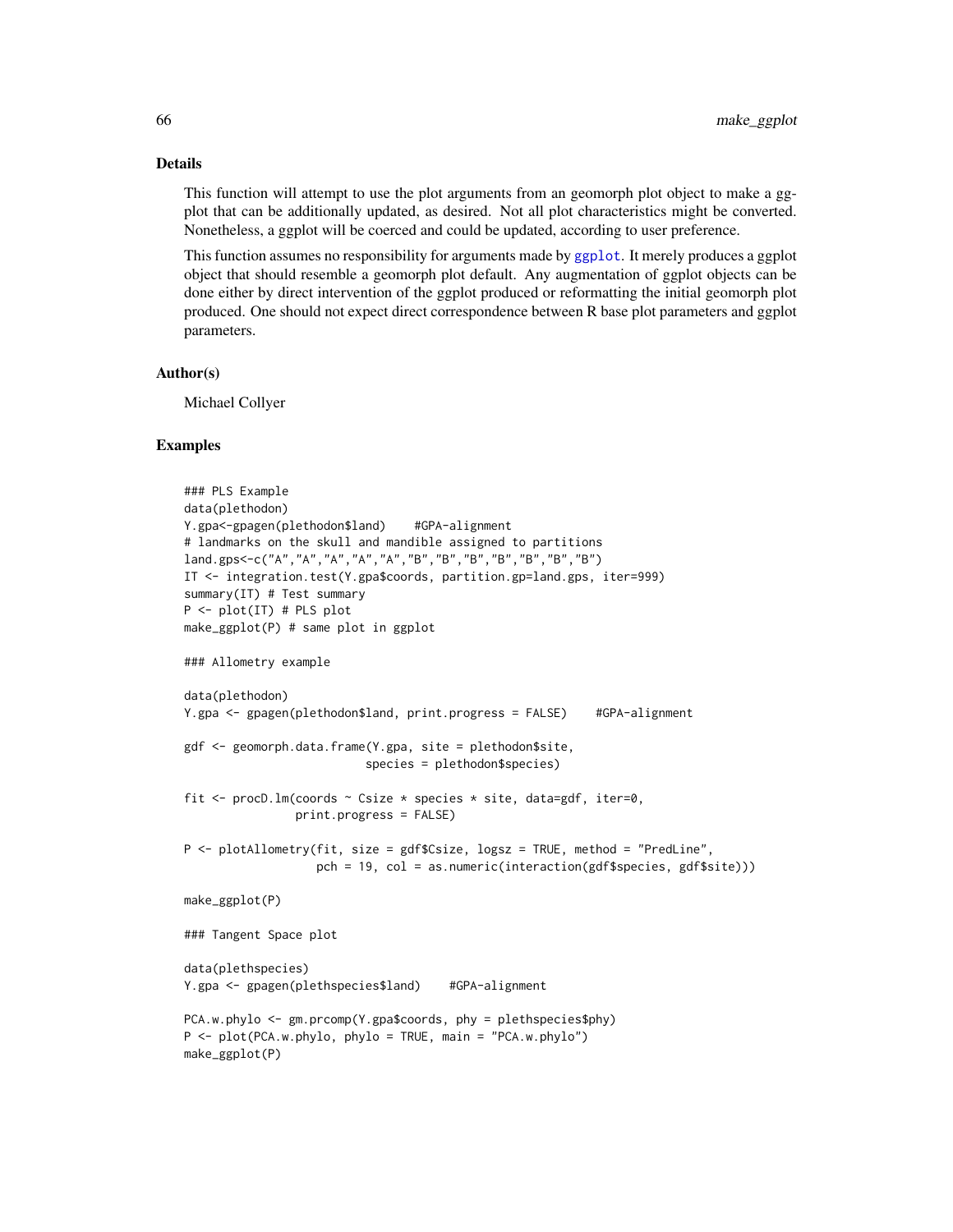# <span id="page-66-0"></span>modularity.test *Evaluate the degree of modular signal in shape data*

# Description

Function quantifies the degree of modularity between two or more hypothesized modules of Procrustes shape variables and compares this to patterns found by randomly assigning landmarks into subsets

# Usage

```
modularity.test(
 A,
 partition.gp,
 iter = 999,
 CI = FALSE,seed = NULL,
 opt.rot = TRUE,
 print.progress = TRUE
)
```
# Arguments

| A            | A 3D array (p x k x n) containing Procrustes shape variables for all specimens,<br>or a matrix (n x variables)                                                                                                                                                                                                                                                                                                                             |
|--------------|--------------------------------------------------------------------------------------------------------------------------------------------------------------------------------------------------------------------------------------------------------------------------------------------------------------------------------------------------------------------------------------------------------------------------------------------|
| partition.gp | A list of which landmarks (or variables) belong in which partition: (e.g. A, A,<br>A, B, B, B, C, C, C                                                                                                                                                                                                                                                                                                                                     |
| iter         | Number of iterations for significance testing                                                                                                                                                                                                                                                                                                                                                                                              |
| CI           | A logical argument indicating whether bootstrapping should be used for esti-<br>mating confidence intervals                                                                                                                                                                                                                                                                                                                                |
| seed         | An optional argument for setting the seed for random permutations of the re-<br>sampling procedure. If left NULL (the default), the exact same P-values will be<br>found for repeated runs of the analysis (with the same number of iterations). If<br>seed = "random", a random seed will be used, and P-values will vary. One can<br>also specify an integer for specific seed values, which might be of interest for<br>advanced users. |
| opt.rot      | A logical argument for whether the optimal rotation for CR should be used for<br>landmark data (default = TRUE)                                                                                                                                                                                                                                                                                                                            |
|              | print. progress A logical value to indicate whether a progress bar should be printed to the screen.<br>This is helpful for long-running analyses.                                                                                                                                                                                                                                                                                          |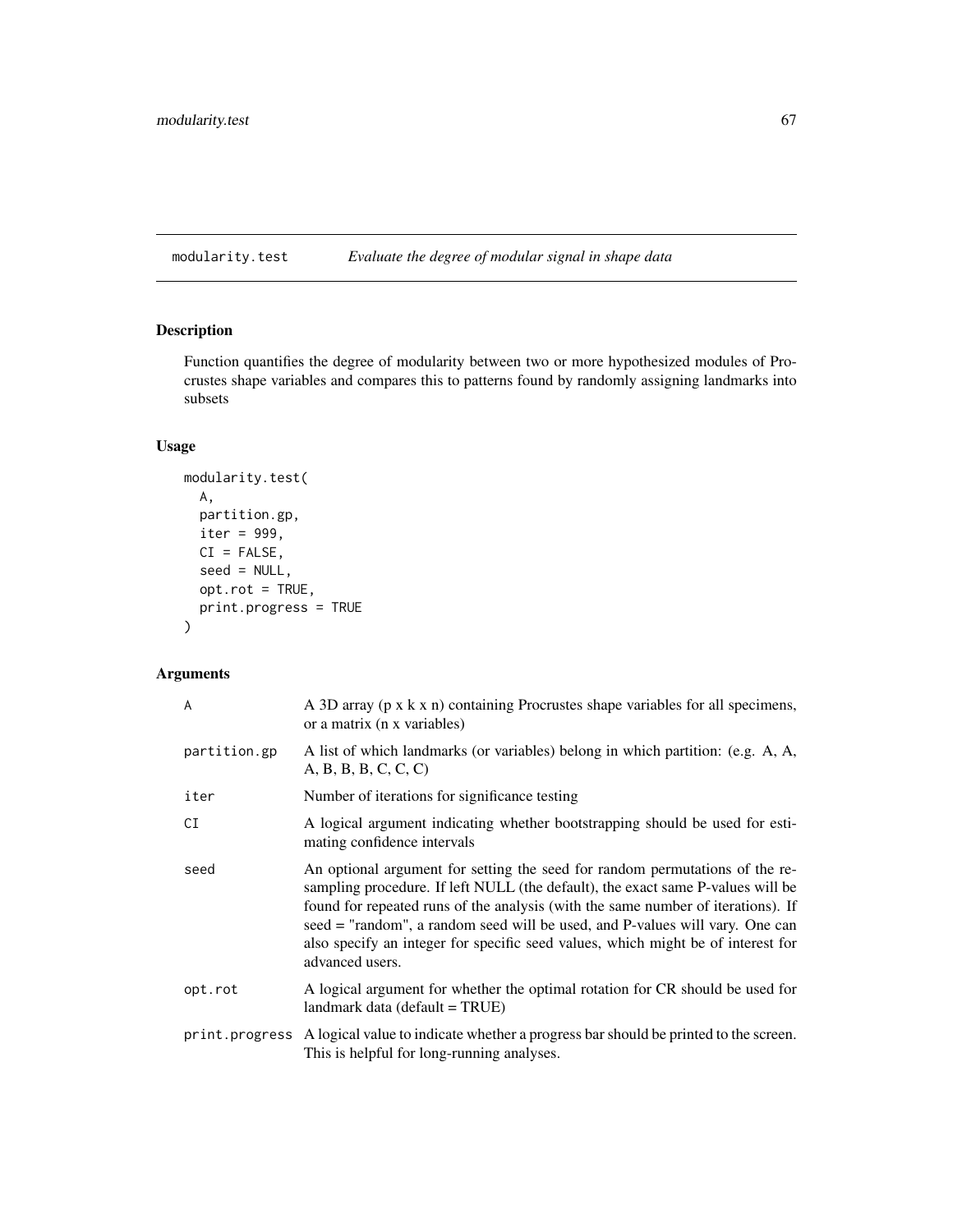#### Details

The function quantifies the degree of modularity in two or more hypothesized modules of Procrustes shape variables, and compares this to what is expected under the null hypothesis of random assignment of variables to partitions (i.e., neither modular nor integrated structure). Input may be either a 2D matrix of phenotypic values, or a 3D array of Procrustes shape variables. It is assumed that the landmarks have previously been aligned using Generalized Procrustes Analysis (GPA); e.g., with [gpagen](#page-49-0). The degree of modularity is quantified using the CR coefficient (Adams 2016). If more than two modules are defined, the average pairwise CR coefficient is utilized. The CR coefficient for the observed modular hypothesis is then compared to a distribution of values obtained by randomly assigning landmarks into subsets, with the restriction that the number of landmarks in each subset is identical to that observed in each of the original partitions. A significant modular signal is found when the observed CR coefficient is small relative to this distribution (see Adams 2016). Such a result implies that there is significantly greater independence among modules than is expected under the null hypothesis of random associations of variables (neither modular nor integrated structure). This result is consistent with the identification of significant modular structure in the data. In addition, a multivariate effect size describing the strength of the effect is estimated from the empirically-generated sampling distribution (see details in Adams and Collyer 2019). A histogram of coefficients obtained via resampling is presented, with the observed value designated by an arrow in the plot. For landmark data, the CR coefficient found from the average CR across a 90 degree rotation of the data is used as the test statistic (see Adams 2016). For all data, the CR coefficient is returned, and (optionally) its 95 for landmark data, estimation of the CI can take some time to compute.

Landmark groups can be defined using [define.modules](#page-27-0), or made by hand (see example below). To use this method with other data (i.e., a set of length measurements), the input A should be a matrix of n rows of specimens and variables arranged in columns. In this case, the partition.gp input should have each variable assigned to a partition.

The generic functions, [print](#page-0-0), [summary](#page-0-0), and [plot](#page-0-0) all work with [modularity.test](#page-66-0). The generic function, [plot](#page-0-0), produces a histogram of random CR values associated with the resampling procedure.

#### Value

An object of class "CR" is a list containing the following

| CR.          | Covariance ratio: The estimate of the observed modular signal.                         |
|--------------|----------------------------------------------------------------------------------------|
| CInterval    | The bootstrapped 95 percent confidence intervals of the CR, if $CI = TRUE$ .           |
| CR.boot      | The bootstrapped CR values, if $CI = TRUE$                                             |
| P.value      | The empirically calculated P-value from the resampling procedure.                      |
| Effect.Size  | The multivariate effect size associated with sigma.d.ratio.                            |
| CR.mat       | For more than two partitions, the pairwise CRs among partitions.                       |
| random.CR    | The CR calculated in each of the random permutations of the resampling proce-<br>dure. |
| permutations | The number of random permutations used in the resampling procedure.                    |
| call         | The match call.                                                                        |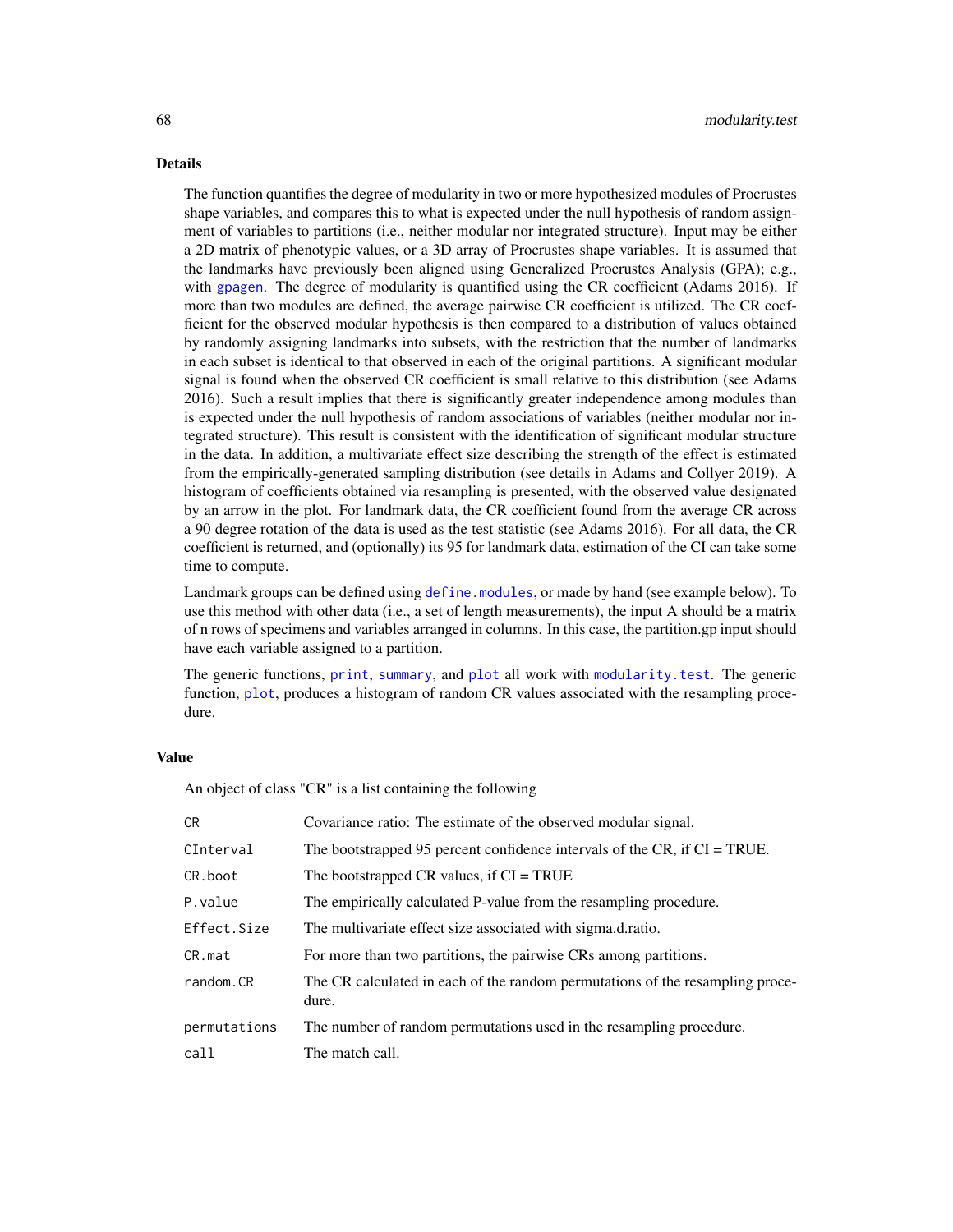#### Author(s)

Dean Adams

#### References

Adams, D.C. 2016.Evaluating modularity in morphometric data: Challenges with the RV coefficient and a new test measure. Methods in Ecology and Evolution 7:565-572.

Adams, D.C. and M.L. Collyer. 2019. Comparing the strength of modular signal, and evaluating alternative modular hypotheses, using covariance ratio effect sizes with morphometric data. Evolution. 73:2352-2367.

## See Also

[two.b.pls](#page-148-0), [integration.test](#page-57-0), [phylo.modularity](#page-78-0), and [phylo.integration](#page-75-0)

## Examples

```
data(pupfish)
Y.gpa<-gpagen(pupfish$coords, print.progress = FALSE) #GPA-alignment
 #landmarks on the body and operculum
land.gps<-rep('a',56); land.gps[39:48]<-'b'
MT <- modularity.test(Y.gpa$coords,land.gps,CI=FALSE,iter=99, opt.rot = FALSE,
print.progress = FALSE)
## NOTE: for actual analysis one should increase iterations and use
# opt.rot = TRUE!
summary(MT) # Test summary
plot(MT) # Histogram of CR sampling distribution
```
# Result implies modularity present

morphol.disparity *Morphological disparity for one or more groups of specimens*

#### Description

Function estimates morphological disparity and performs pairwise comparisons among groups

#### Usage

```
morphol.disparity(
  f1,
  groups = NULL,
  partial = FALSE,
  transform = FALSE,
  iter = 999.
  seed = NULL,
  data = NULL,print.progress = TRUE,
```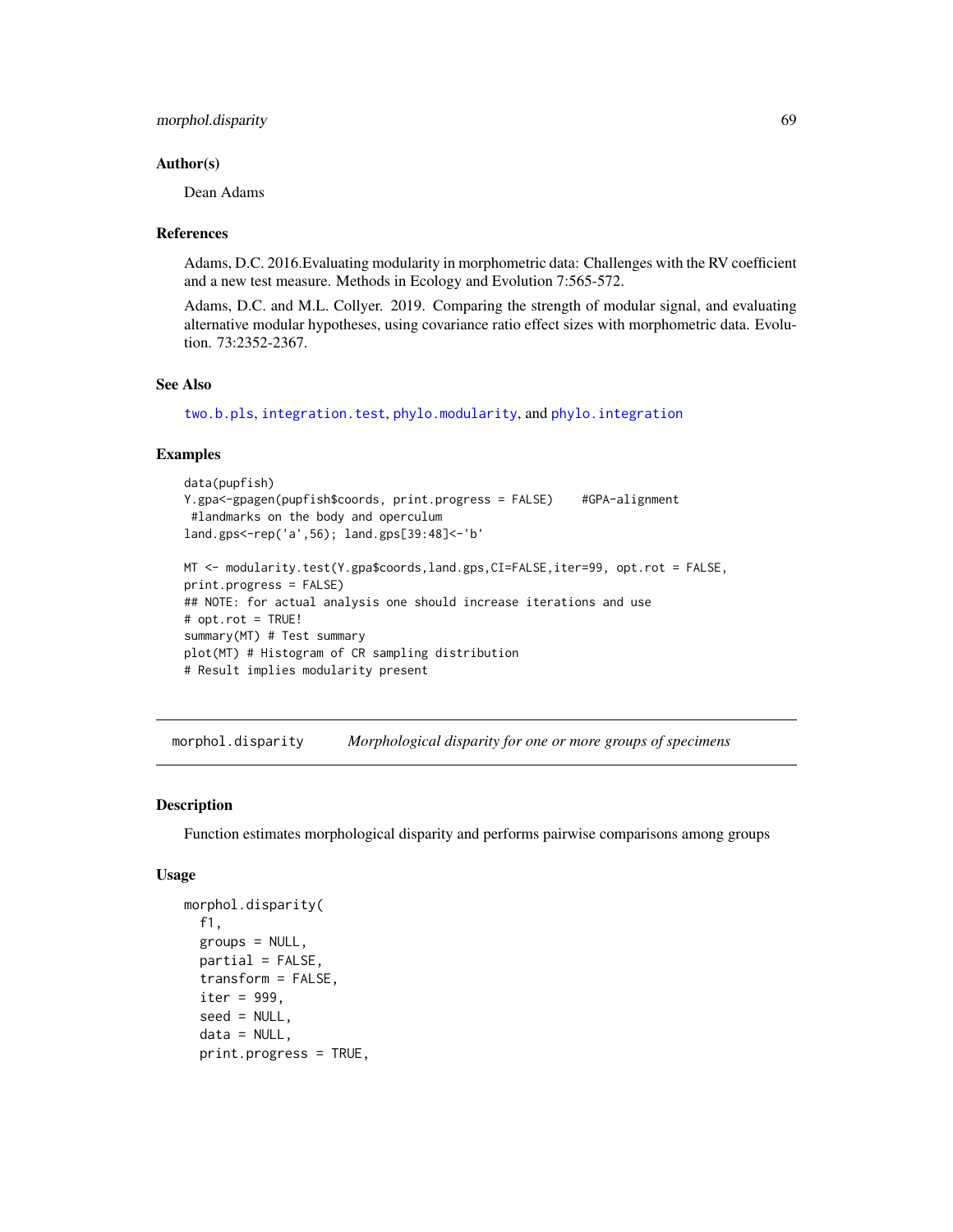... )

# Arguments

| f1             | A formula describing the linear model used. The left-hand portion of the formula<br>should be a 3D array ( $p \times k \times n$ ) containing Procrustes shape variables for a set<br>of specimens, or a matrix (n x variables). The right-hand portion of the formula<br>should be " $\sim$ 1" to use the overall mean, or " $\sim$ x1 + x2 + x3 +", where each x is a<br>covariate or factor. (Interactions and nested terms also work.) Alternatively, one<br>can use an object of class "procD.lm" or "lm.rrpp", which already has a formula<br>defined. This is especially helpful for analyses performed with procD.pgls, as<br>residuals from PGLS will be used for analysis (see examples). |
|----------------|-----------------------------------------------------------------------------------------------------------------------------------------------------------------------------------------------------------------------------------------------------------------------------------------------------------------------------------------------------------------------------------------------------------------------------------------------------------------------------------------------------------------------------------------------------------------------------------------------------------------------------------------------------------------------------------------------------|
| groups         | Either a formula designating groups, e.g., groups $=$ $\sim$ groups, or a factor, or a<br>vector coercible to factor. If NULL and if f1 is a procD. Im or lm.rrpp model fit,<br>morphol.disparity will attempt to define groups based on the terms of the model.<br>If there are no groups inherently indicated in f1 and groups is NULL, a single<br>Procrustes variance will be returned for the entire data set.                                                                                                                                                                                                                                                                                 |
| partial        | A logical value to indicate whether partial disparities should be calculated, sensu<br>Foote (1993). If TRUE, the model formula should have only an intercept (e.g.,<br>coords $\sim$ 1); otherwise an error will be returned.                                                                                                                                                                                                                                                                                                                                                                                                                                                                      |
| transform      | A logical value to indicate whether disparity should be measured in the trans-<br>formed space rather than the tangent space. This is only applicable if a PGLS<br>model is used, in which case the transformation would be necessary for a vari-<br>ance that is independent of phylogeny. If transform = FALSE, disparity tracks<br>the dispersion one would observe in a phylo-PC plot. If transform = TRUE,<br>disparity tracks the dispersion in a PC plot of the transformed space (lacking<br>phylogenetic signal). See Collyer and Adams 2021, and examples below.                                                                                                                          |
| iter           | Number of iterations for permutation test                                                                                                                                                                                                                                                                                                                                                                                                                                                                                                                                                                                                                                                           |
| seed           | An optional argument for setting the seed for random permutations of the re-<br>sampling procedure. If left NULL (the default), the exact same P-values will be<br>found for repeated runs of the analysis (with the same number of iterations). If<br>seed = "random", a random seed will be used, and P-values will vary. One can<br>also specify an integer for specific seed values, which might be of interest for<br>advanced users.                                                                                                                                                                                                                                                          |
| data           | A data frame for the function environment, see geomorph.data.frame                                                                                                                                                                                                                                                                                                                                                                                                                                                                                                                                                                                                                                  |
| print.progress | A logical value to indicate whether a progress bar should be printed to the screen.<br>This is helpful for long-running analyses.                                                                                                                                                                                                                                                                                                                                                                                                                                                                                                                                                                   |
| .              | Arguments passed on to procD.lm (typically associated with the lm function,<br>such as weights or offset, plus SS.type).                                                                                                                                                                                                                                                                                                                                                                                                                                                                                                                                                                            |

# Details

The function estimates morphological disparity and performs pairwise comparisons to identify differences among groups. Morphological disparity is estimated as the Procrustes variance, overall or for groups, using residuals of a linear model fit. Procrustes variance is the same sum of the diagonal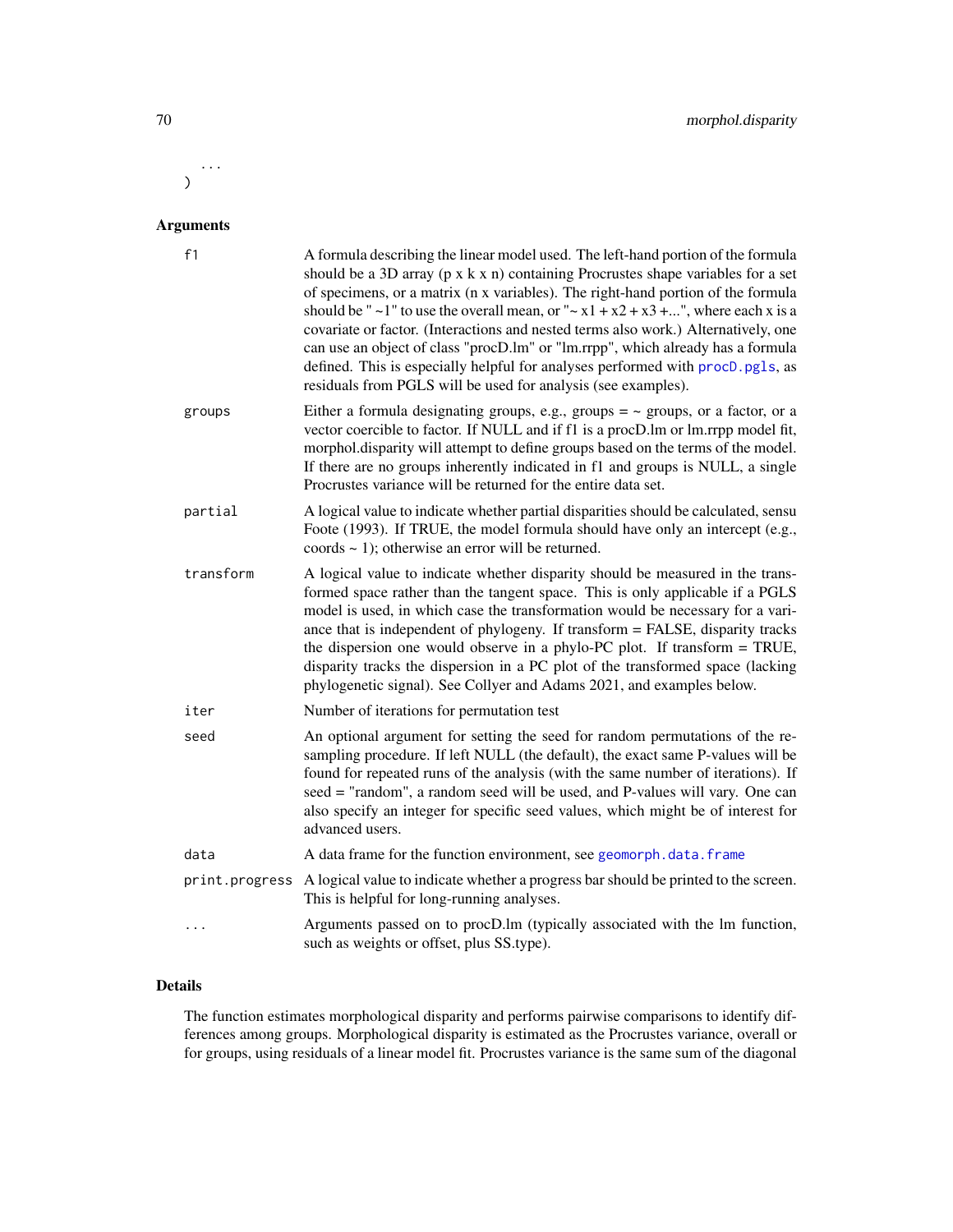# morphol.disparity 71

elements of the group covariance matrix divided by the number of observations in the group (e.g., Zelditch et al. 2012). The function takes as input a formula to describe the linear model fit, plus a formulaic indication of groups (e.g.,  $\sim$  groups). It is assumed that the formula describes shape data that have been GPA-aligned [e.g., [gpagen](#page-49-0)], although the function can work with any multivariate data.

Partial disparities (Foote 1993) can also be calculated, but only for model formulas containing only an intercept (e.g., coords  $\sim$  1). Partial disparity has the same numerator as Procrustes variance (with respect to an overall mean) but the denominator is  $N - 1$  for all N observations, rather than n, the group size. (The sum of all group n equals N.) Partial disparities have the appeal that the sum of group partial disparities it the total disparity.

Absolute differences in Procrustes variances are test statistics that can be used to test differences in morphological disparity among groups. These differences are statistically evaluated through permutation, where the vectors of residuals are randomized among groups. The function can be used to obtain disparity for the whole dataset by using "a dummy group factor " $\sim 1$ " as the righthand portion of the formula, in which case only Procrustes variance is returned. Additionally, if the right-hand portion of the formula only contains (continuous) covariates, e.g., "~ Csize", Procrustes variance will be calculated for the whole data set or groups, after accounting for the linear regression described. Finally, different factors can be indicated in the formula and for groups, if one wishes to compare morphological disparities for groups comprising only a portion of or collapsing of the groups in a more complex model (see examples).

This function can be used with an object of class "procD.lm" or "lm.rrpp", if such analyses have already been performed. This is especially useful for analyses performed with [procD.pgls](#page-118-0). In this case, residuals obtained from PGLS estimation of coefficients, rather than OLS estimation, will be used in the analysis. Thus, one can account for phylogeny when comparing morphological disparity among groups. However, one should be aware that PGLS finds the PGLS residuals and transforms them via the phylogenetic covariance matrix in order to calculate variance. Thus, disparity (dispersion in tangent space) and variance (dispersion in transformed space, after accounting for phylogeny) can be considered different things. This function uses an argument, transform, to allow users to use either GLS residuals in tangent space or transformed residuals in the transformed space to calculate disparity. The former characterizes the dispersion of actual shapes around GLS means; the latter estimates GLS variances, by group.

## Notes for geomorph 3.1.0 and subsequent versions:

The function [pairwise](#page-0-0) in the RRPP package can also be used to evaluate morphological disparity, and will yield results identical to those of the current function. A simple example is shown below

# Value

Objects of class "morphol.disparity" return a list with the following components (if groups are specified):

|              | Procrustes. var Observed Procrustes variances.                                             |
|--------------|--------------------------------------------------------------------------------------------|
| PV.dist      | Observed pairwise absolute differences (as distances) among group Procrustes<br>variances. |
|              | PV. dist. Pval P-values associated with pairwise differences.                              |
|              | random. PV. dist Pairwise distance matrices produced in the resampling procedure.          |
| permutations | Number of random permutations in resampling procedure.                                     |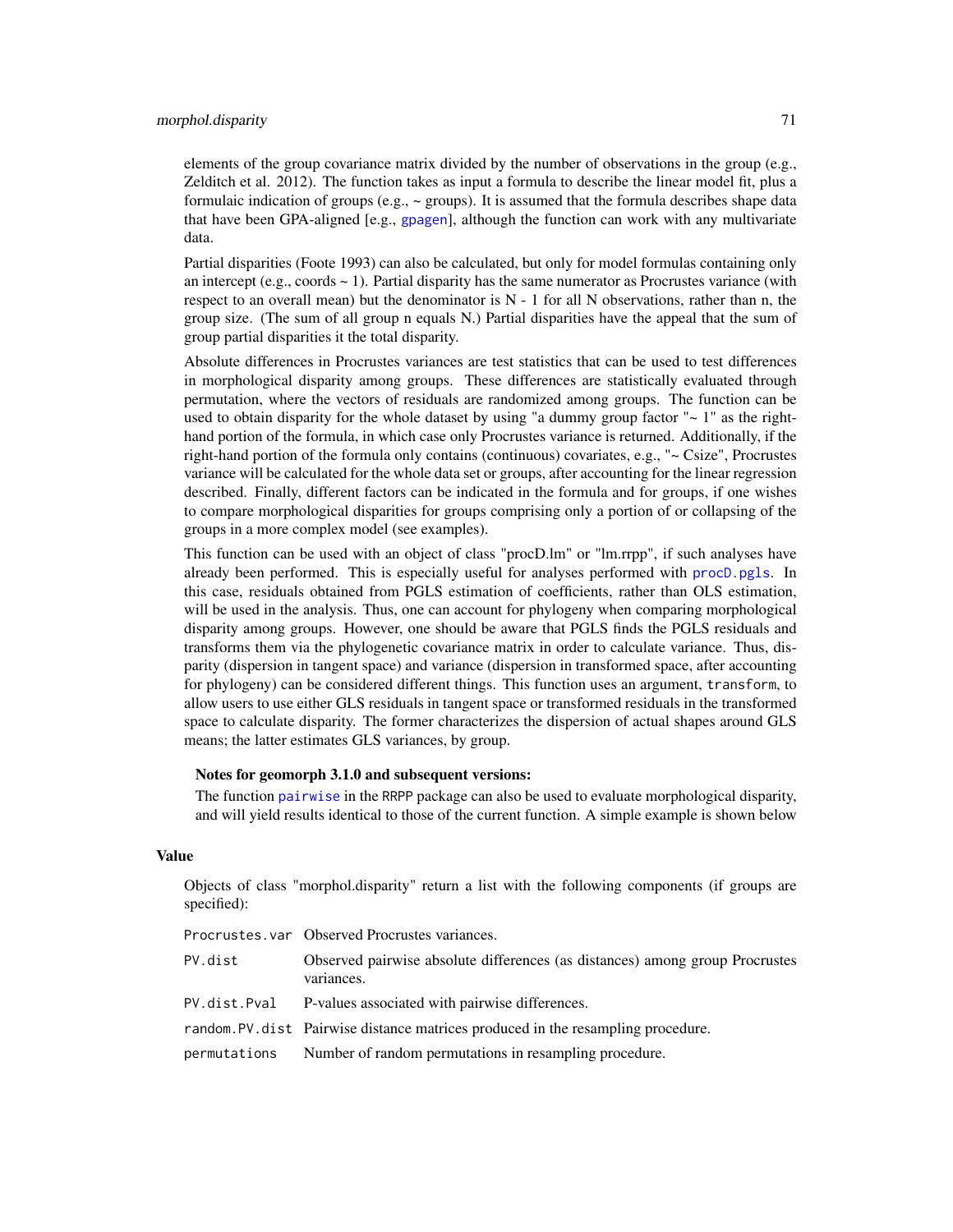| partial | Logical value to indicate if partial disparities were calculated. |
|---------|-------------------------------------------------------------------|
| call    | The match call                                                    |

## Author(s)

Emma Sherratt and Michael Collyer

## References

Zelditch, M. L., D. L. Swiderski, H. D. Sheets, and W. L. Fink. 2012. Geometric morphometrics for biologists: a primer. 2nd edition. Elsevier/Academic Press, Amsterdam.

Foote, M. 1993. Contributions of individual taxa to overall morphological disparity. Paleobiology, 19: 403-419.

Collyer, M.L and D.C. Adams, 2021. Phylogenetically Aligned component analysis. Methods in Ecology and Evolution, 12: 369-372.

## Examples

```
data(plethodon)
Y.gpa<-gpagen(plethodon$land, print.progress = FALSE) #GPA-alignment
gdf <- geomorph.data.frame(Y.gpa, species = plethodon$species,
site = plethodon$site)
# Morphological disparity for entire data set
morphol.disparity(coords \sim 1, groups = NULL, data = gdf,
iter = 299, print.progress = FALSE)
# Morphological disparity for entire data set, accounting for allometry
morphol.disparity(coords \sim Csize, groups= NULL, data = gdf,
iter = 299, print.progress = FALSE)
# Morphological disparity without covariates, using overall mean
morphol.disparity(coords \sim 1, groups= \sim species*site, data = gdf,
iter = 299, print.progress = FALSE)
# Morphological partial disparities for overal mean
morphol.disparity(coords \sim 1, groups= \sim species*site, partial = TRUE,
data = gdf, iter = 299, print.progress = FALSE)
# Morphological disparity without covariates, using group means
morphol.disparity(coords ~ species*site, groups= ~species*site,
data = gdf, iter = 299, print.progress = FALSE)
# Morphological disparity of different groups than those
# described by the linear model
morphol.disparity(coords ~ Csize + species*site, groups= ~ species,
data = gdf, iter = 299, print.progress = FALSE)
# Extracting components
```

```
MD \le morphol.disparity(coords \sim Csize + species*site, groups= \sim species,
data = gdf, iter = 299, print.progress = FALSE)
```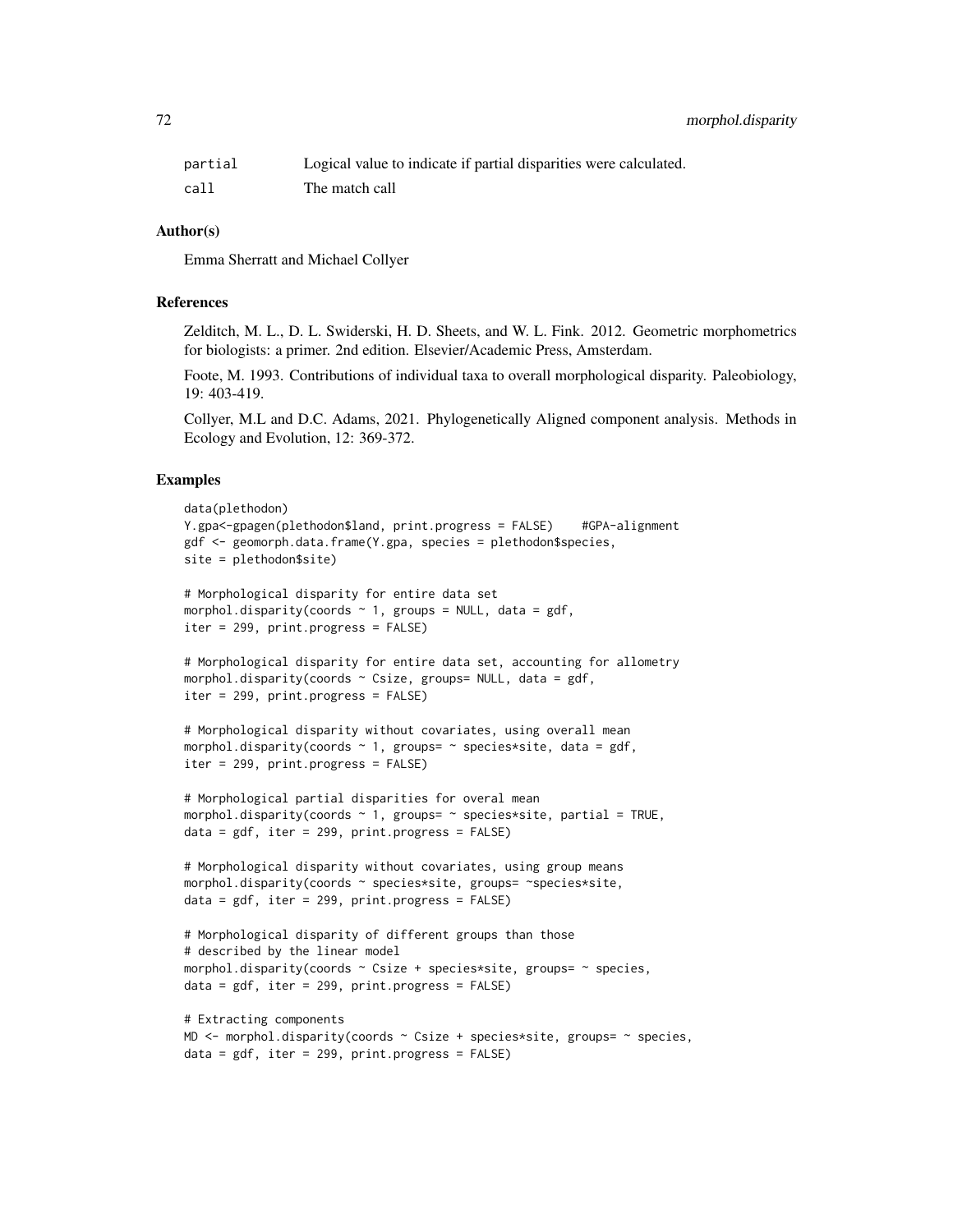```
MD$Procrustes.var # just the Procrustes variances
### Morphol.disparity can be used with previously-defined
### procD.lm or lm.rrpp class objects
data(plethspecies)
Y.gpa<-gpagen(plethspecies$land, print.progress = FALSE) #GPA-alignment
gp.end \leq-factor(c(0, 0, 1, 0, 0, 1, 1, 0, 0)) #endangered species vs. rest
names(gp.end)<-plethspecies$phy$tip
gdf <- geomorph.data.frame(Y.gpa, phy = plethspecies$phy,
gp.end = gp.end)
pleth.ols <- procD.lm(coords ~ Csize + gp.end,
data = gdf, iter = 299) # ordinary least squares
pleth.pgls \leq procD.pgls(coords \sim Csize + gp.end, phy = phy,
data = gdf, iter = 299) # phylogenetic generalized least squares
summary(pleth.ols)
summary(pleth.pgls)
morphol.disparity(f1 = pleth.ols, groups = \sim gp.end, data = gdf,
iter = 299, print.progress = FALSE)
morphol.disparity(f1 = pleth.pgls, groups = \sim gp.end,
transform = FALSE, data = gdf,
iter = 299, print.progress = FALSE) # disparity in tangent space
morphol.disparity(f1 = pleth.pgls, groups = \sim gp.end,
transform = TRUE, data = gdf,
iter = 299, print.progress = FALSE) # disparity in transformed space
# Three plots that correspond to the three tests
PCA <- gm.prcomp(Y.gpa$coords, phy = plethspecies$phy)
pPCA <- gm.prcomp(Y.gpa$coords, phy = plethspecies$phy,
GLS = TRUE, transform = FALSE)
tpPCA <- gm.prcomp(Y.gpa$coords, phy = plethspecies$phy,
GLS = TRUE, transform = TRUE)
par(mfrow = c(1,3))# Phylomorphospace
PC.plot <- plot(PCA, pch = 19, phylo = TRUE, main = "PCA-OLS")
shapeHulls(PC.plot, groups = gp.end)
# Phylo-PCA
pPC.plot <- plot(pPCA, pch = 19, phylo = TRUE, main = "pPCA - GLS, not transformed")
shapeHulls(pPC.plot, groups = gp.end)
# Transformed phylo-PCA
tpPC.plot <- plot(tpPCA, pch = 19, phylo = TRUE, main = "tpPCA - GLS, transformed")
shapeHulls(tpPC.plot, groups = gp.end)
par(mfrow = c(1,1))
```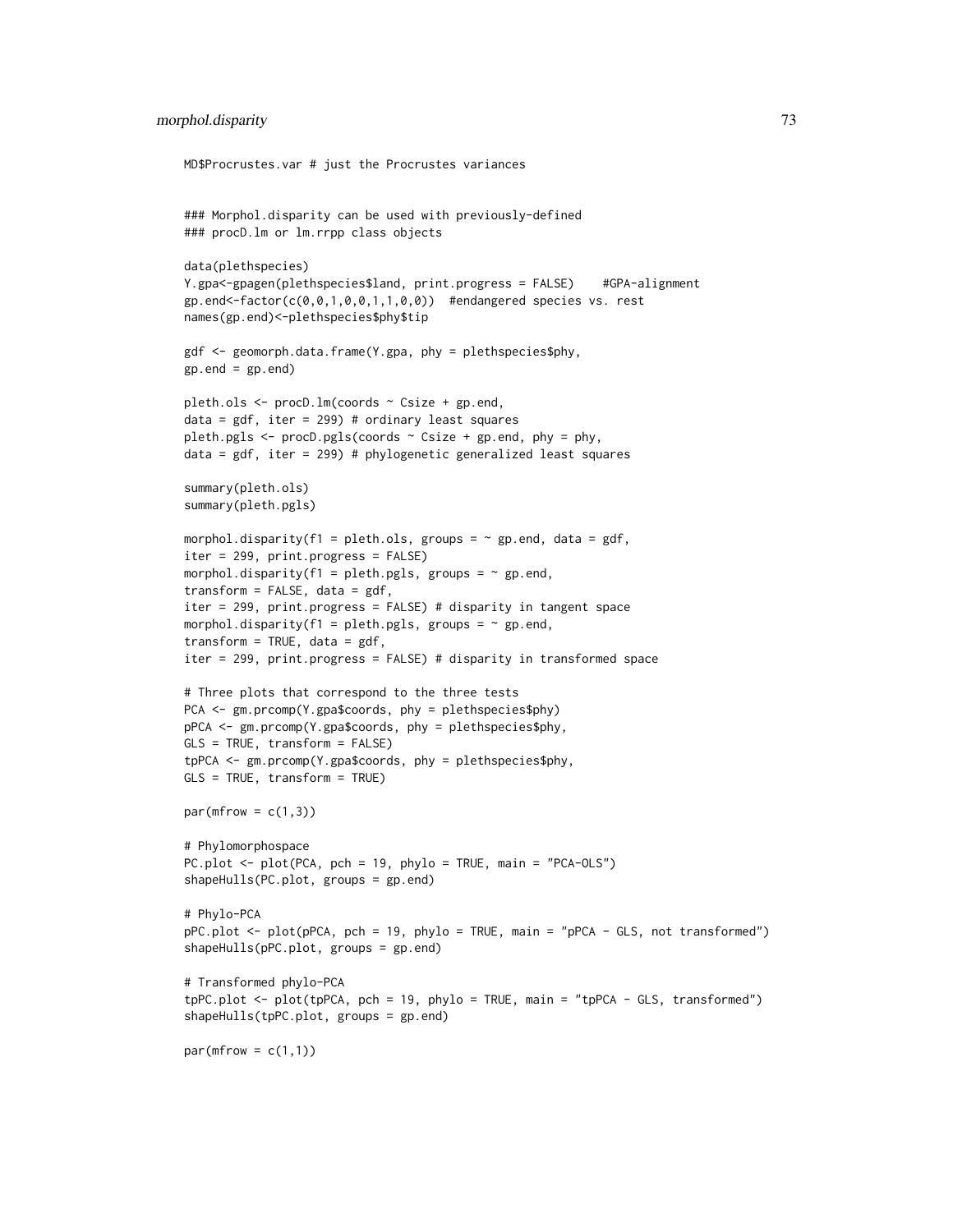#### 74 mshape

```
### Variance using RRPP (not necessarily the same as disparity)
PW <- pairwise(pleth.ols, groups = gp.end)
summary(PW, test.type = 'var')
PW2 <- pairwise(pleth.pgls, groups = gp.end)
summary(PW2, test.type = 'var')
```
mosquito *Landmarks on mosquito wings*

# Description

Landmarks on mosquito wings

#### Author(s)

Dean Adams

<span id="page-73-0"></span>mshape *Estimate mean shape for a set of aligned specimens*

#### Description

Estimate the mean shape for a set of aligned specimens

## Usage

 $mshape(A, na.action = 1)$ 

# Arguments

| A         | Either a list (length n, p x k), A 3D array (p x k x n), or a matrix (n x pk)<br>containing GPA-aligned coordinates for a set of specimens                                                                              |
|-----------|-------------------------------------------------------------------------------------------------------------------------------------------------------------------------------------------------------------------------|
| na.action | An index for how to treat missing values: $1 = stop$ analysis; $2 = return NA$<br>for coordinates with missing values for any specimen; $3 =$ attempt to calculate<br>means for coordinates for all non-missing values. |

## Details

The function estimates the average landmark coordinates for a set of aligned specimens. Three different methods are available for missing data (see Arguments and Examples).

One can then use the generic function [plot](#page-0-0) to produce a numbered plot of landmark positions and potentially add links, in order to review landmark positions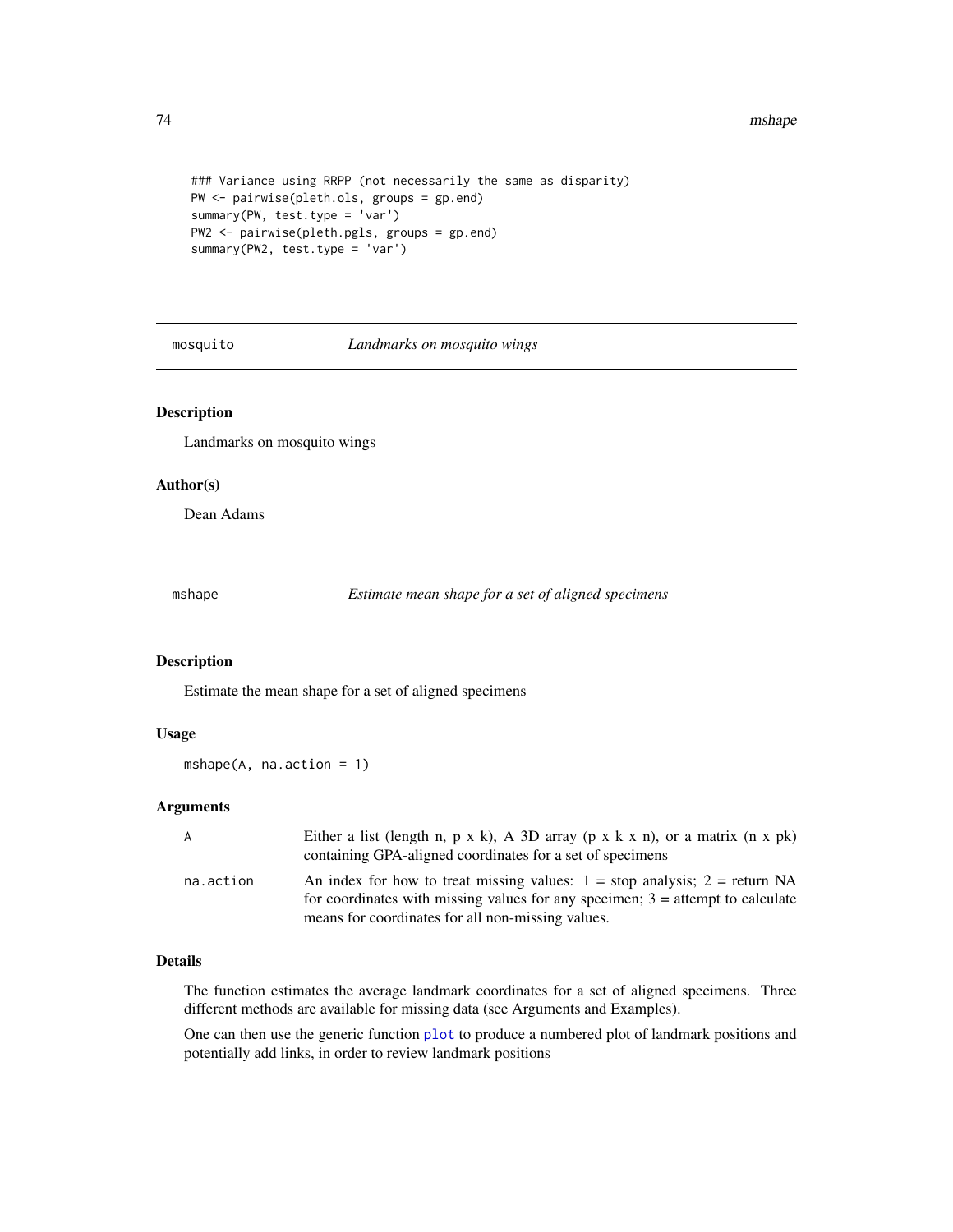## Author(s)

Antigoni Kaliontzopoulou & Michael Collyer

#### Examples

```
data(plethodon)
Y.gpa<-gpagen(plethodon$land) #GPA-alignment
A <- Y.gpa$coords
A[[1]] <- NA # make a missing value, just for example
mshape(Y.gpa$coords) # mean (consensus) configuration
# mshape(A, na.action = 1) # will return an error
mshape(A, na.action = 2) # returns NA in spot of missing value
mshape(A, na.action = 3) # finds mean values from all possible values
```
na.omit.geomorph.data.frame

*Handle missing values in rrpp.data.frame objects*

# Description

Handle missing values in rrpp.data.frame objects

#### Usage

```
## S3 method for class 'geomorph.data.frame'
na.omit(object, ...)
```
## Arguments

| object   | object (from geomorph.data.frame)      |
|----------|----------------------------------------|
| $\cdots$ | further arguments (currently not used) |

## Author(s)

Michael Collyer

## Examples

```
data(plethspecies)
Y.gpa <- gpagen(plethspecies$land, verbose = TRUE)
gdf <- geomorph.data.frame(Y.gpa)
gdf$d <- Y.gpa$procD
gdf$group <- c(rep(1, 4), rep(2, 4), NA) # one unknown group designation
gdf
ndf <- na.omit(gdf)
ndf
```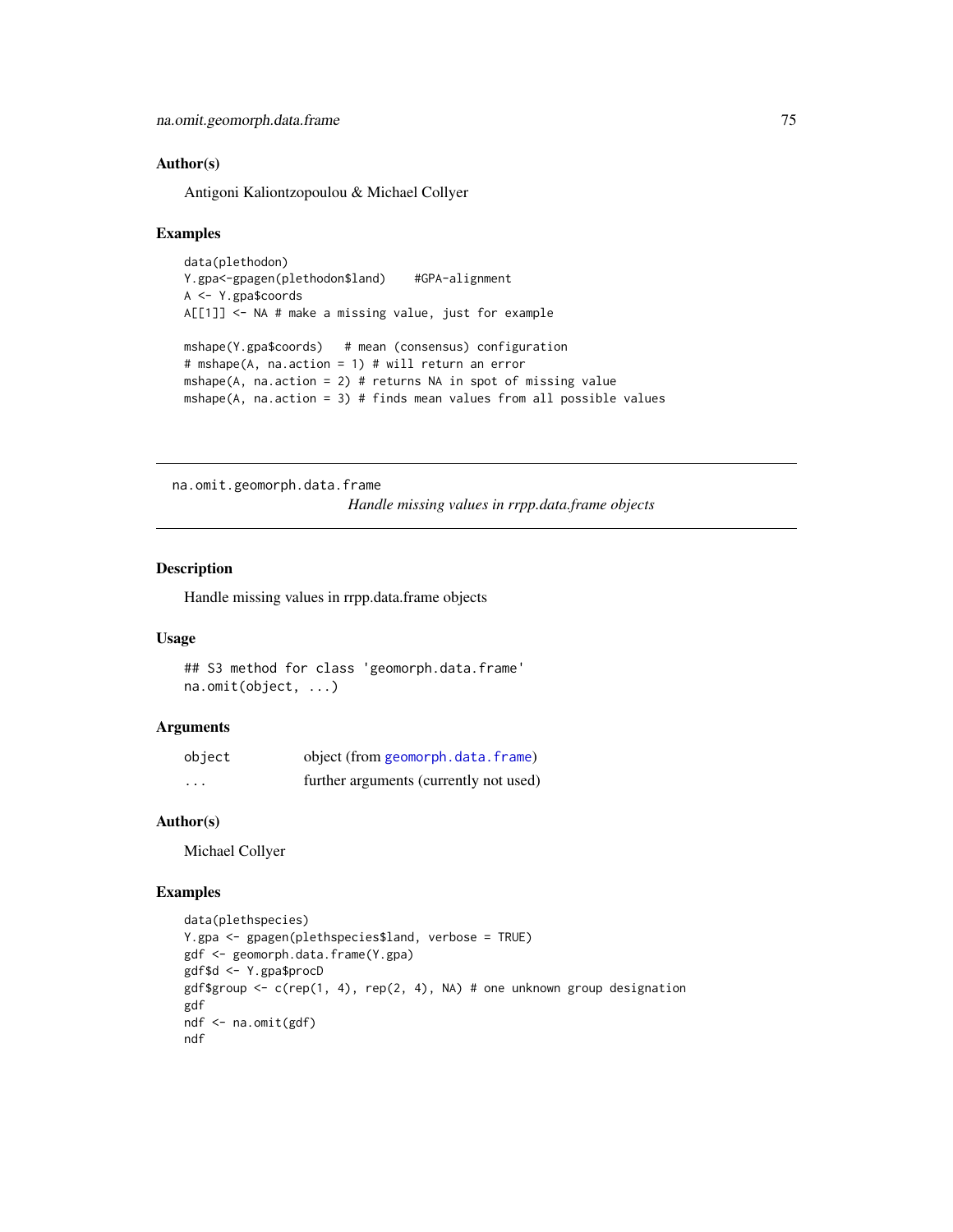<span id="page-75-0"></span>

Function quantifies the degree of phylogenetic morphological covariation between two or more sets of Procrustes shape variables using partial least squares.

#### Usage

```
phylo.integration(
  A,
 A2 = NULL,phy,
 partition.gp = NULL,
  iter = 999,
  seed = NULL,
  print.progress = TRUE
\mathcal{E}
```
# Arguments

| A              | A 2D array ( $n \times [p1 \times k1]$ ) or 3D array ( $p1 \times k1 \times n$ ) containing Procrustes shape<br>variables for the first block                                                                                                                                                                                                                                                                                              |
|----------------|--------------------------------------------------------------------------------------------------------------------------------------------------------------------------------------------------------------------------------------------------------------------------------------------------------------------------------------------------------------------------------------------------------------------------------------------|
| A2             | An optional 2D array (n x [p2 x k2]) or 3D array (p2 x k2 x n) containing<br>Procrustes shape variables for the second block                                                                                                                                                                                                                                                                                                               |
| phy            | A phylogenetic tree of class phylo - see read. tree in library ape                                                                                                                                                                                                                                                                                                                                                                         |
| partition.gp   | A list of which landmarks (or variables) belong in which partition: (e.g. A, A,<br>A, B, B, C, C, C). This is required when only 1 dataset provided.                                                                                                                                                                                                                                                                                       |
| iter           | Number of iterations for significance testing                                                                                                                                                                                                                                                                                                                                                                                              |
| seed           | An optional argument for setting the seed for random permutations of the re-<br>sampling procedure. If left NULL (the default), the exact same P-values will be<br>found for repeated runs of the analysis (with the same number of iterations). If<br>seed = "random", a random seed will be used, and P-values will vary. One can<br>also specify an integer for specific seed values, which might be of interest for<br>advanced users. |
| print.progress | A logical value to indicate whether a progress bar should be printed to the screen.<br>This is helpful for long-running analyses.                                                                                                                                                                                                                                                                                                          |

# Details

The function quantifies the degree of phylogenetic morphological integration between two or more sets of Procrustes shape variables. The approach is based on a Brownian motion model of evolution. It is assumed that the landmarks have previously been aligned using Generalized Procrustes Analysis (GPA) [e.g., with [gpagen](#page-49-0)].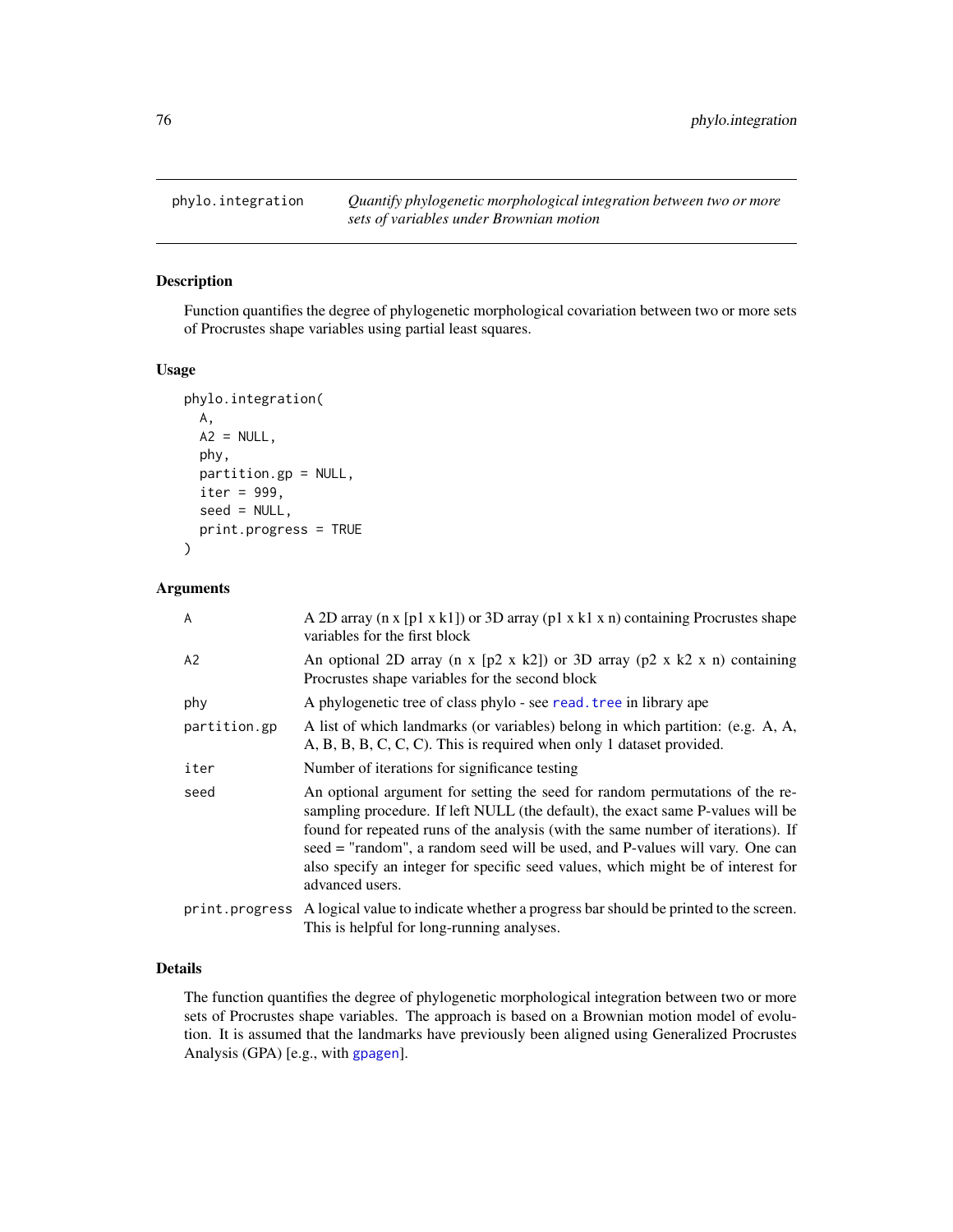#### phylo.integration 77

The function estimates the degree of morphological covariation between two or sets of variables while accounting for phylogeny using partial least squares (Adams and Felice 2014), and under a Brownian motion model of evolution. If more than two partitions are defined, the average pairwise PLS correlation is utilized as the test statistic. The observed value is statistically assessed using permutation, where data for one partition are permuted relative to the other partitions. In addition, a multivariate effect size describing the strength of the effect is estimated from the empiricallygenerated sampling distribution (see details in Adams and Collyer 2019). Note that this permutation is performed on phylogenetically- transformed data, so that the probability of phylogenetic association of A vs. B is similar to that of B vs. A: i.e.,  $prob(A,B|phy)$ ~ $prob(B,A|phy)$ ; thus, shuffling the correct exchangeable units under the null hypothesis of no integration (Adams and Collyer 2018).

Input for the analysis can take one of two forms. First, one can input a single dataset (as a matrix or 3D array, along with a vector describing which variables correspond to which partitions (for the case of a 3D array, which landmarks belong to which partitions is specified). Alternatively, when evaluating the integration between two structures or partitions, two datasets may be provided.

The generic functions, [print](#page-0-0), [summary](#page-0-0), and [plot](#page-0-0) all work with phylo. integration. The generic function, [plot](#page-0-0), produces a two-block.pls plot. This function calls [plot.pls](#page-91-0), which produces an ordination plot. An additional argument allows one to include a vector to label points. Starting with version 3.1.0, warpgrids are no longer available with  $plot$ ,  $pls$  but after making a plot, the function returns values that can be used with picknplot. shape or a combination of shape. predictor and [plotRefToTarget](#page-99-0) to visualize shape changes in the plot (via warpgrids).

#### Similarity to [two.b.pls](#page-148-0) and [compare.pls](#page-22-0) :

Note that phylo. integration performed on two matrices or arrays returns the same results as a phylogenetic variation of [two.b.pls](#page-148-0). It might be of interest with 3+ modules to perform separate phylogenetic integration tests between all pairwise comparisons of modules. This can be done, test by test, and the levels of integration can be compared with [compare.pls](#page-22-0). Such results are different than using the average amount of integration when more than two modules are input, as found with phylo.integration.

#### Notes for geomorph 3.0.4 and subsequent versions:

Compared to previous versions of geomorph, users might notice differences in effect sizes. Previous versions used z-scores calculated with expected values of statistics from null hypotheses (sensu Collyer et al. 2015); however Adams and Collyer (2016) showed that expected values for some statistics can vary with sample size and variable number, and recommended finding the expected value, empirically, as the mean from the set of random outcomes. Geomorph 3.0.4 and subsequent versions now center z-scores on their empirically estimated expected values and where appropriate, log-transform values to assure statistics are normally distributed. This can result in negative effect sizes, when statistics are smaller than expected compared to the average random outcome. For ANOVA-based functions, the option to choose among different statistics to measure effect size is now a function argument.

#### Value

Objects of class "pls" from integration.test return a list of the following:

| r.pls     | The estimate of morphological integration: PLS.corr. The mean of pairwise PLS    |
|-----------|----------------------------------------------------------------------------------|
|           | correlations between partitions is used when there are more than two partitions. |
| r.pls.mat | The pairwise r.pls, if the number of partitions is greater than 2.               |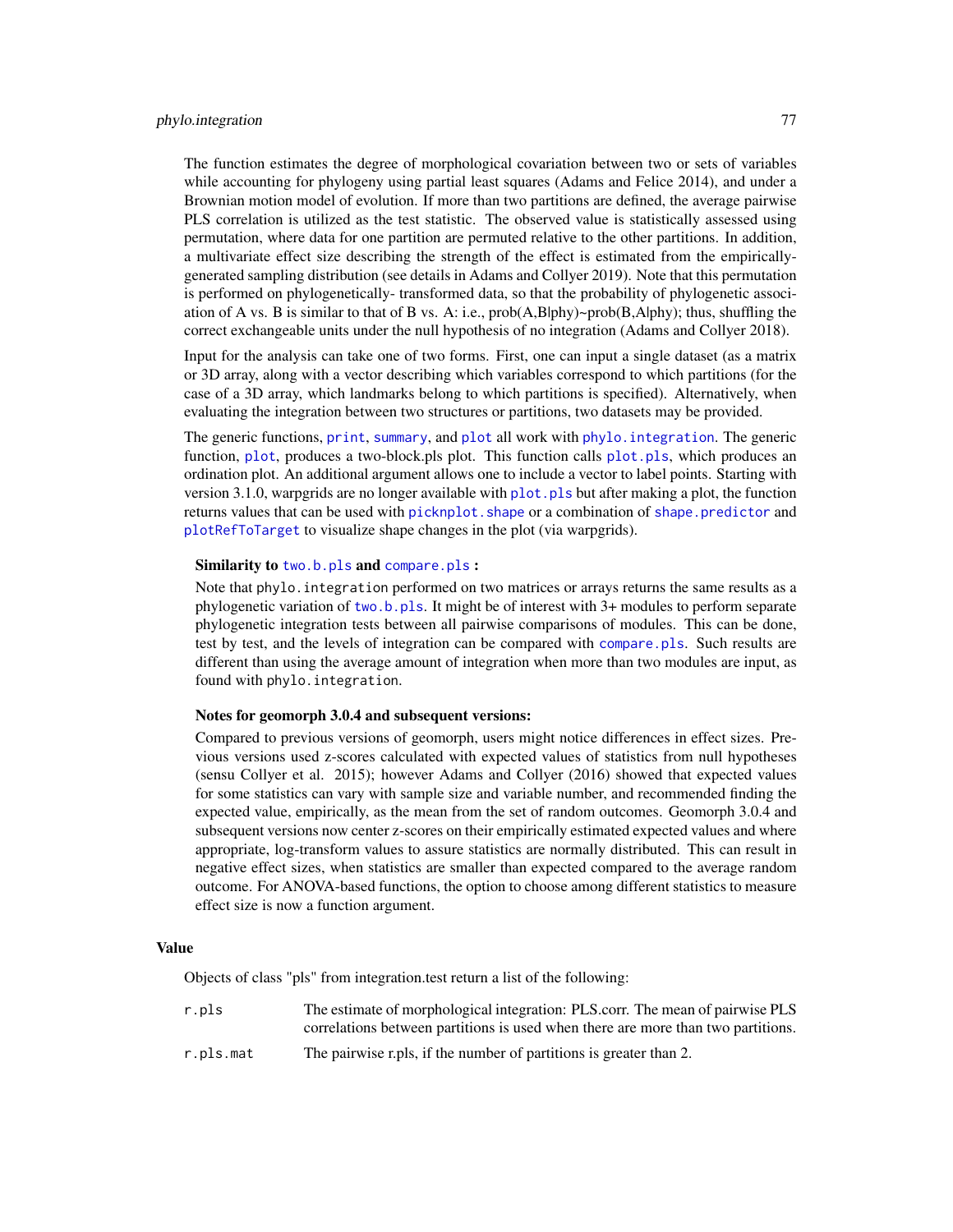| P.value           | The empirically calculated P-value from the resampling procedure.                             |
|-------------------|-----------------------------------------------------------------------------------------------|
| Effect.Size       | The multivariate effect size associated with sigma.d.ratio.                                   |
| left.pls.vectors  |                                                                                               |
|                   | The singular vectors of the left $(x)$ block (for 2 modules only).                            |
| right.pls.vectors |                                                                                               |
|                   | The singular vectors of the right $(y)$ block (for 2 modules only).                           |
| random.r          | The correlation coefficients found in each random permutation of the resampling<br>procedure. |
| XScores           | Values of left $(x)$ block projected onto singular vectors (for 2 modules only).              |
| YScores           | Values of right (y) block projected onto singular vectors (for 2 modules only).               |
| svd               | The singular value decomposition of the cross-covariances (for 2 modules only).               |
| А1                | Input values for the left block (for 2 modules only).                                         |
| А2                | Input values for the right block (for 2 modules only).                                        |
| A1.matrix         | Left block (matrix) found from A1 (for 2 modules only).                                       |
| A2.matrix         | Right block (matrix) found from A2 (for 2 modules only).                                      |
| Pcov              | The phylogenetic transformation matrix, needed for certain other analyses.                    |
| permutations      | The number of random permutations used in the resampling procedure.                           |
| call              | The match call.                                                                               |

#### Author(s)

Dean Adams

#### References

Adams, D.C. and R. Felice. 2014. Assessing phylogenetic morphological integration and trait covariation in morphometric data using evolutionary covariance matrices. PLOS ONE. 9(4):e94335.

Collyer, M.L., D.J. Sekora, and D.C. Adams. 2015. A method for analysis of phenotypic change for phenotypes described by high-dimensional data. Heredity. 115:357-365.

Adams, D.C. and M.L. Collyer. 2016. On the comparison of the strength of morphological integration across morphometric datasets. Evolution. 70:2623-2631.

Adams, D.C. and M.L. Collyer. 2018. Multivariate comparative methods: evaluations, comparisons, and recommendations. Systematic Biology. 67:14-31.

Adams, D.C. and M.L. Collyer. 2019. Comparing the strength of modular signal, and evaluating alternative modular hypotheses, using covariance ratio effect sizes with morphometric data. Evolution. 73:2352-2367.

## See Also

[integration.test](#page-57-0), [modularity.test](#page-66-0), and [two.b.pls](#page-148-0)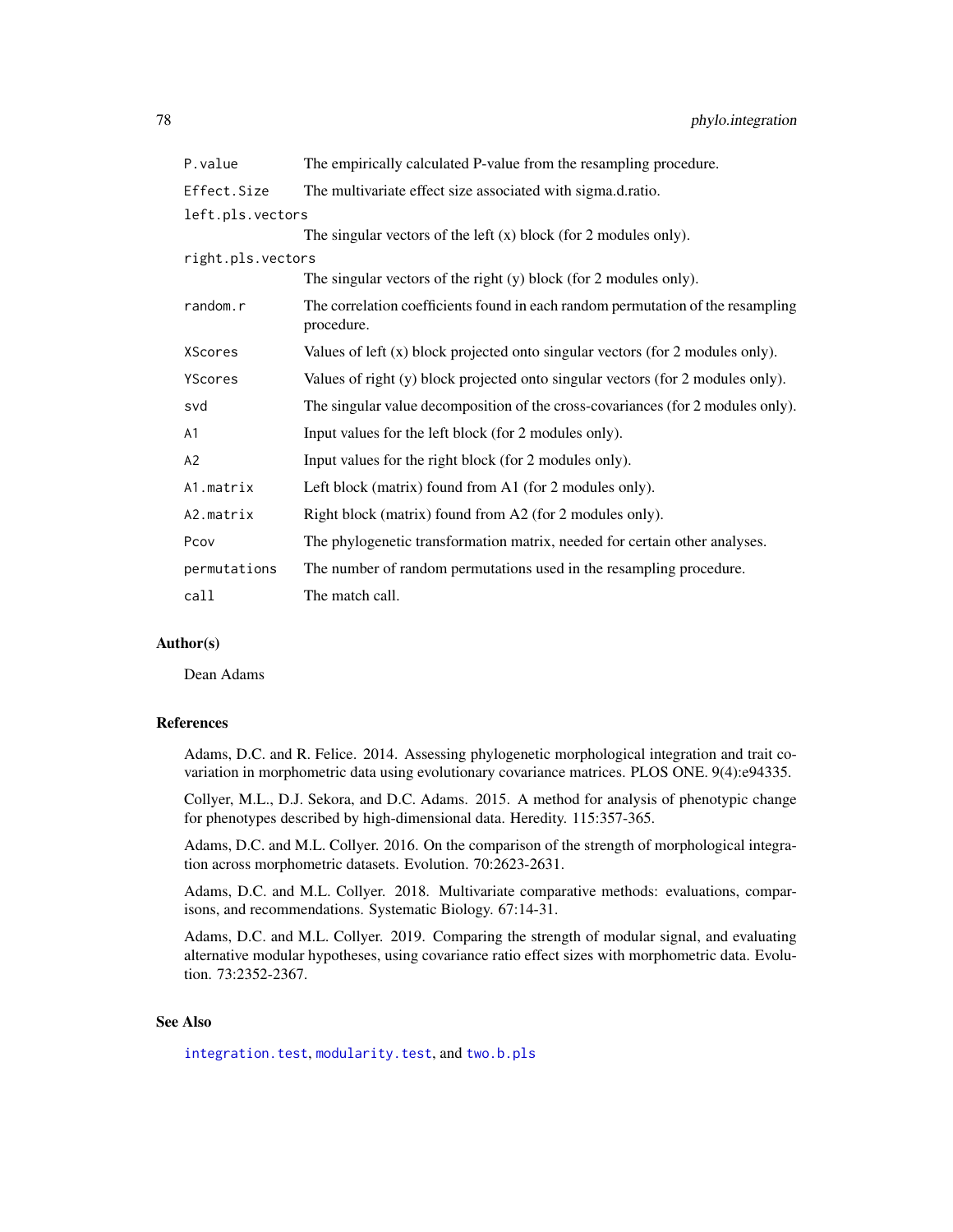# phylo.modularity 79

# Examples

```
data(plethspecies)
Y.gpa<-gpagen(plethspecies$land) #GPA-alignment
land.gps<-c("A","A","A","A","A","B","B","B","B","B","B")
IT<- phylo.integration(Y.gpa$coords,partition.gp=land.gps,
  phy=plethspecies$phy,iter=999)
summary(IT) # Test summary
plot(IT) # PLS plot
 ### Visualize shape variation using picknplot.shape Because picknplot
 ### requires user decisions, the following example
 ### is not run (but can be with removal of #).
 ### For detailed options, see the picknplot help file
 # picknplot.shape(plot(IT))
```
<span id="page-78-0"></span>

| phylo.modularity |                 |  | Evaluate the degree of phylogenetic modular signal in Procrustes |  |  |
|------------------|-----------------|--|------------------------------------------------------------------|--|--|
|                  | shape variables |  |                                                                  |  |  |

# Description

Function quantifies the degree of modularity between two or more hypothesized modules of Procrustes shape variables in a phylogenetic context and compares this to patterns found by randomly assigning landmarks into subsets

## Usage

```
phylo.modularity(
 A,
 partition.gp,
 phy,
 CI = FALSE,iter = 999,
 seed = NULL,
 print.progress = TRUE
)
```
## Arguments

| A            | A 3D array (p x k x n) containing Procrustes shape variables for all specimens,<br>or a matrix (n x variables) |
|--------------|----------------------------------------------------------------------------------------------------------------|
| partition.gp | A list of which landmarks (or variables) belong in which partition: (e.g. A, A,<br>A, B, B, B, C, C, C)        |
| phy          | A phylogenetic tree of class phylo - see read. tree in library ape                                             |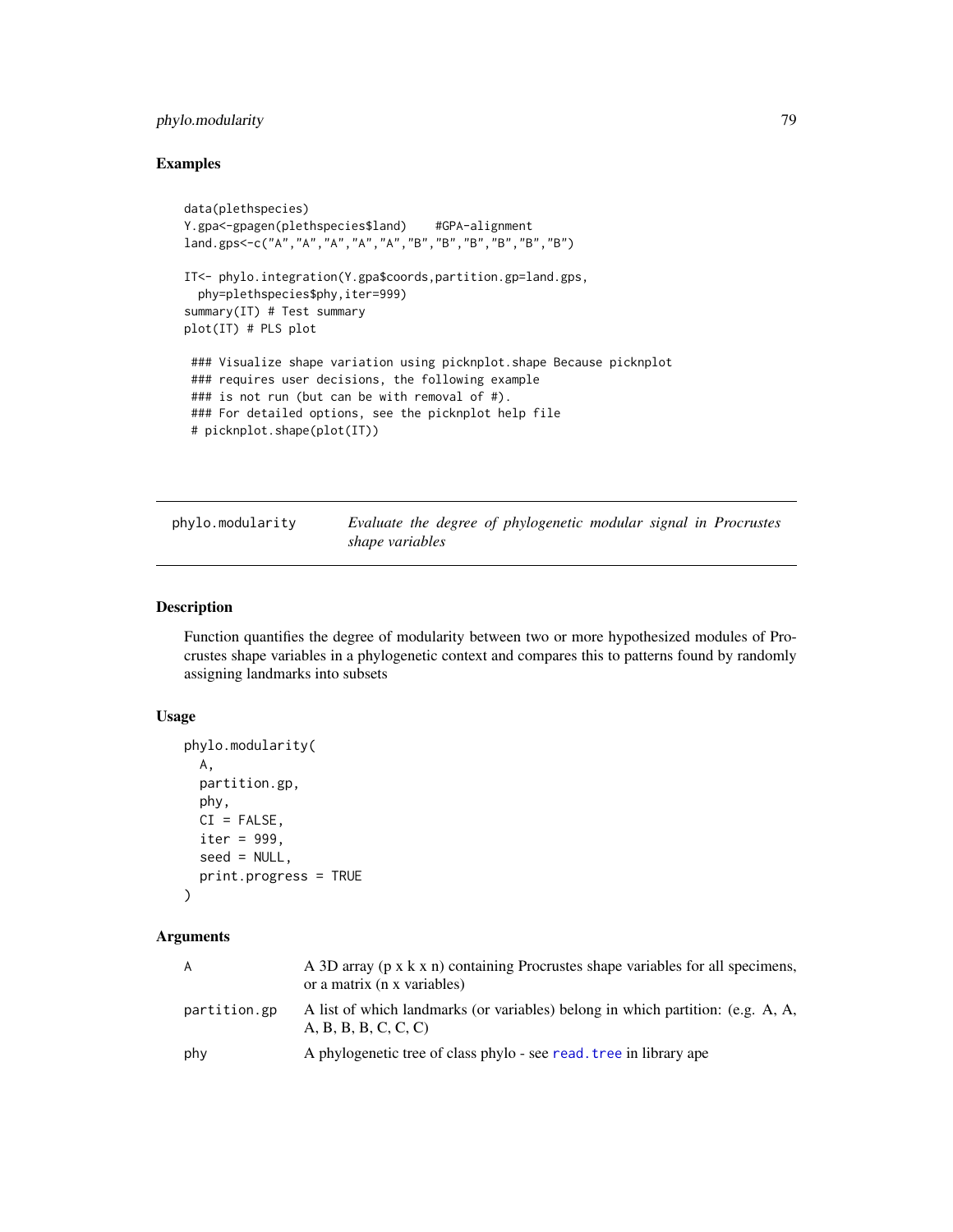| CT.  | A logical argument indicating whether bootstrapping should be used for esti-<br>mating confidence intervals                                                                                                                                                                                                                                                                                                                                |
|------|--------------------------------------------------------------------------------------------------------------------------------------------------------------------------------------------------------------------------------------------------------------------------------------------------------------------------------------------------------------------------------------------------------------------------------------------|
| iter | Number of iterations for significance testing                                                                                                                                                                                                                                                                                                                                                                                              |
| seed | An optional argument for setting the seed for random permutations of the re-<br>sampling procedure. If left NULL (the default), the exact same P-values will be<br>found for repeated runs of the analysis (with the same number of iterations). If<br>seed = "random", a random seed will be used, and P-values will vary. One can<br>also specify an integer for specific seed values, which might be of interest for<br>advanced users. |
|      | print. progress A logical value to indicate whether a progress bar should be printed to the screen.<br>This is helpful for long-running analyses.                                                                                                                                                                                                                                                                                          |

## Details

The function quantifies the degree of phylogenetic modularity in two or more hypothesized modules of Procrustes shape variables as defined by landmark coordinates, under a Brownian motion model of evolution. The degree of modularity is characterized by the covariance ratio covariance ratio (CR: see Adams 2016). The phylogenetic version of the approach procedure utilizes the evolutionary covariance matrix among traits found under a Brownian motion model of evolution as the basis of the analysis. This is the same matrix used to evaluate patterns of phylogenetic morphological integration as described in Adams and Felice (2014).

Input may be either a 2D matrix of phenotypic values, or a 3D array of Procrustes shape variables. It is assumed that the landmarks have previously been aligned using Generalized Procrustes Analysis (GPA) [e.g., with [gpagen](#page-49-0)]. The degree of modularity is quantified using the CR coefficient (Adams 2016). If more than two modules are defined, the average pairwise CR coefficient is utilized. The CR coefficient for the observed modular hypothesis is then compared to a distribution of values obtained by randomly assigning landmarks into subsets, with the restriction that the number of landmarks in each subset is identical to that observed in each of the original partitions. A significant modular signal is found when the observed CR coefficient is small relative to this distribution (see Adams 2016). Such a result implies that there is significantly greater independence among modules than is expected under the null hypothesis of random associations of variables (neither modular nor integrated structure). This result is consistent with the identification of significant modular structure in the data. For landmark data, the CR coefficient found from the average CR across a 90 degree rotation of the data is used as the test statistic (see Adams 2016). In addition, a multivariate effect size describing the strength of the effect is estimated from the empirically-generated sampling distribution (see details in Adams and Collyer 2019).

#### Value

Objects of class "CR" from modularity.test return a list of the following:

| СR          | Covariance ratio: The estimate of the observed modular signal.                                                     |
|-------------|--------------------------------------------------------------------------------------------------------------------|
| CInterval   | The bootstrapped 95 percent confidence intervals of the CR, if $CI = TRUE$ .                                       |
| CR.boot     | The bootstrapped CR values, if $CI = TRUE$ . For more than two partitions, this<br>is the mean CR of pairwise CRs. |
| P.value     | The empirically calculated P-value from the resampling procedure.                                                  |
| Effect.Size | The multivariate effect size associated with sigma.d.ratio.                                                        |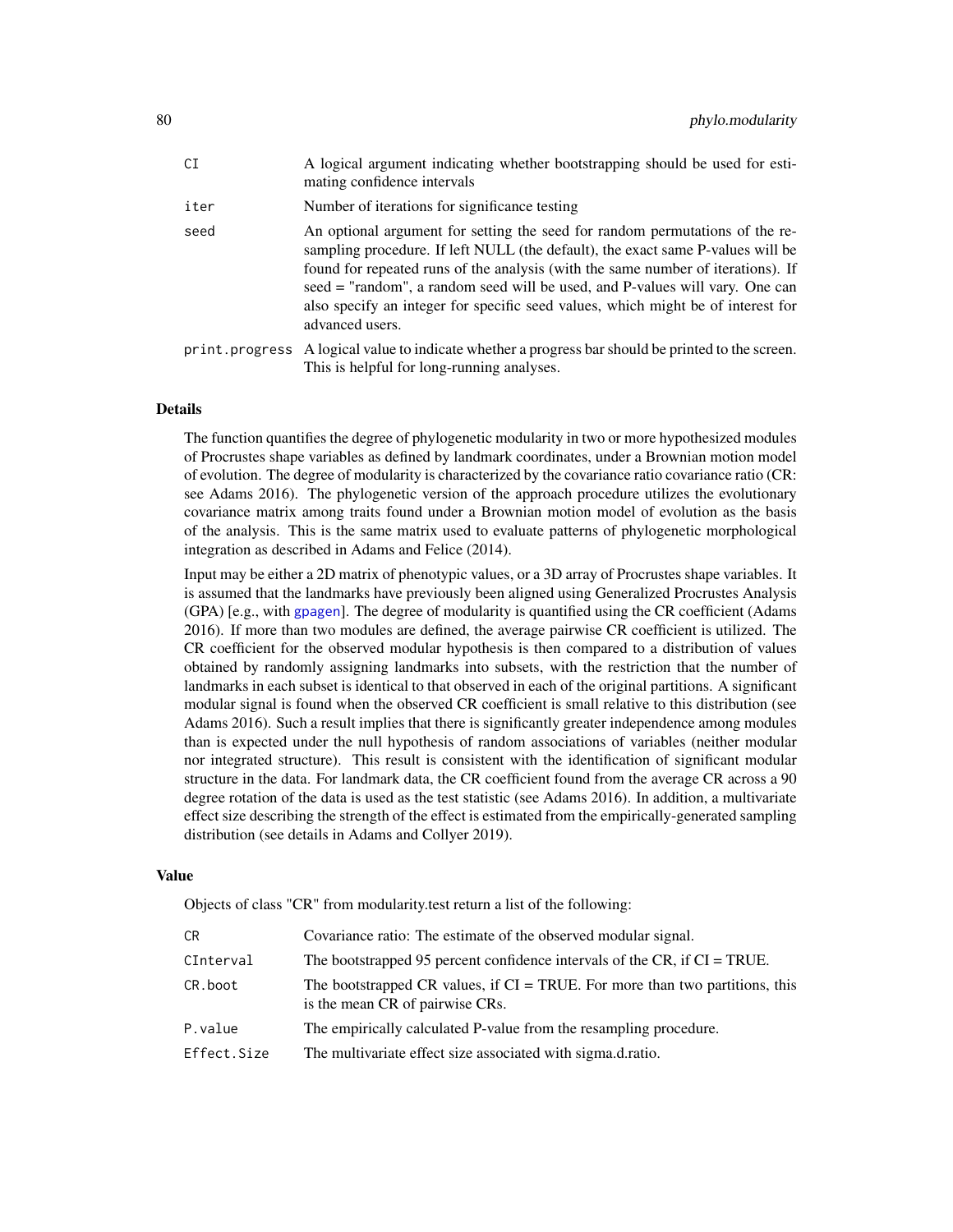#### physignal 81

| CR.mat       | For more than two partitions, the pairwise CRs among partitions.                       |
|--------------|----------------------------------------------------------------------------------------|
| random.CR    | The CR calculated in each of the random permutations of the resampling proce-<br>dure. |
| Pcov         | The phylogenetic transformation matrix, needed for certain other analyses.             |
| permutations | The number of random permutations used in the resampling procedure.                    |
| call         | The match call.                                                                        |

#### Author(s)

Dean Adams

## References

Adams, D.C. 2016.Evaluating modularity in morphometric data: Challenges with the RV coefficient and a new test measure. Methods in Ecology and Evolution. 7:565-572.

Adams, D.C. and R. Felice. 2014. Assessing phylogenetic morphological integration and trait covariation in morphometric data using evolutionary covariance matrices. PLOS ONE. 9(4):e94335.

Adams, D.C. and M.L. Collyer. 2019. Comparing the strength of modular signal, and evaluating alternative modular hypotheses, using covariance ratio effect sizes with morphometric data. Evolution. 73:2352-2367.

## Examples

```
data(plethspecies)
Y.gpa<-gpagen(plethspecies$land) #GPA-alignment
land.gps<-c("A","A","A","A","A","B","B","B","B","B","B")
MT <- phylo.modularity(Y.gpa$coords, partition.gp=land.gps,
phy=plethspecies$phy,
CI = FALSE, iter=499)
```
summary(MT) # Test summary plot(MT) # Histogram of CR sampling distribution

<span id="page-80-0"></span>physignal *Assessing phylogenetic signal in Procrustes shape variables*

#### Description

Function calculates the degree of phylogenetic signal from Procrustes shape variables

## Usage

```
physignal(A, phy, iter = 999, seed = NULL, print.progress = FALSE)
```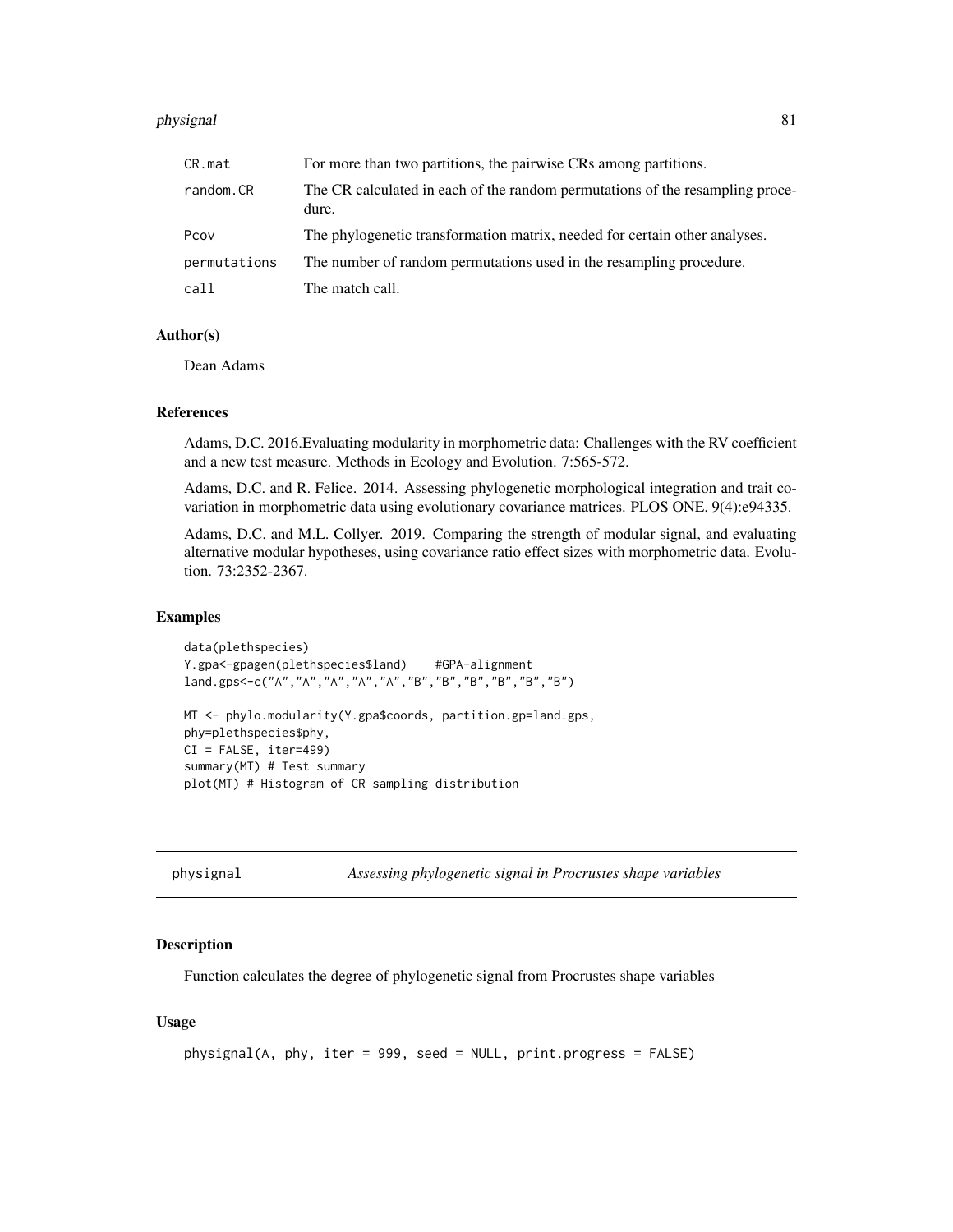## **Arguments**

| $\overline{A}$ | A matrix ( $n \times [p \times k]$ ) or 3D array ( $p \times k \times n$ ) containing Procrustes shape<br>variables for a set of specimens                                                                                                                                                                                                                                                                                                 |
|----------------|--------------------------------------------------------------------------------------------------------------------------------------------------------------------------------------------------------------------------------------------------------------------------------------------------------------------------------------------------------------------------------------------------------------------------------------------|
| phy            | A phylogenetic tree of class phylo - see read. tree in library ape                                                                                                                                                                                                                                                                                                                                                                         |
| iter           | Number of iterations for significance testing                                                                                                                                                                                                                                                                                                                                                                                              |
| seed           | An optional argument for setting the seed for random permutations of the re-<br>sampling procedure. If left NULL (the default), the exact same P-values will be<br>found for repeated runs of the analysis (with the same number of iterations). If<br>seed = "random", a random seed will be used, and P-values will vary. One can<br>also specify an integer for specific seed values, which might be of interest for<br>advanced users. |
|                | print. progress A logical value to indicate whether a progress bar should be printed to the screen.<br>This is helpful for long-running analyses.                                                                                                                                                                                                                                                                                          |

#### Details

The function estimates the degree of phylogenetic signal present in Procrustes shape variables for a given phylogeny. It is assumed that the landmarks have previously been aligned using Generalized Procrustes Analysis (GPA) [e.g., with [gpagen](#page-49-0)]. The degree of phylogenetic signal in data is estimated using the multivariate version of the K-statistic (Kmult: Adams 2014). This value evaluates the degree of phylogenetic signal in a dataset relative to what is expected under a Brownian motion model of evolution. For geometric morphometric data, the approach is a mathematical generalization of the Kappa statistic (Blomberg et al. 2003) appropriate for highly multivariate data (see Adams 2014).Significance testing is found by permuting the shape data among the tips of the phylogeny. In addition, a multivariate effect size describing the strength of the effect is estimated from the empirically-generated sampling distribution (see details in Adams and Collyer 2019). Values from these distributions are log-transformed prior to effect size estimation, to assure normally distributed data.

This function can also be used with univariate data (i.e. centroid size) if imported as matrix with rownames giving the taxa names. In this case, the estimate of phylogenetic signal is identical to that found using the standard kappa statistic (Blomberg et al. 2003).

The generic functions, [print](#page-0-0), [summary](#page-0-0), and [plot](#page-0-0) all work with [physignal](#page-80-0). The generic function, [plot](#page-0-0), produces a histogram of random K statistics, associated with the resampling procedure.

#### Notes for geomorph 3.0:

Compared to older versions of geomorph, the order of input variables has changed, so that it is consistent with other functions in the program. Additionally, users should note that the function physignal no longer contains multiple methods. Only Kmult is used. Thus, for older scripts method="" should be removed from the function call.

## Value

Function returns a list with the following components:

| phy.signal | The estimate of phylogenetic signal.           |
|------------|------------------------------------------------|
| pvalue     | The significance level of the observed signal. |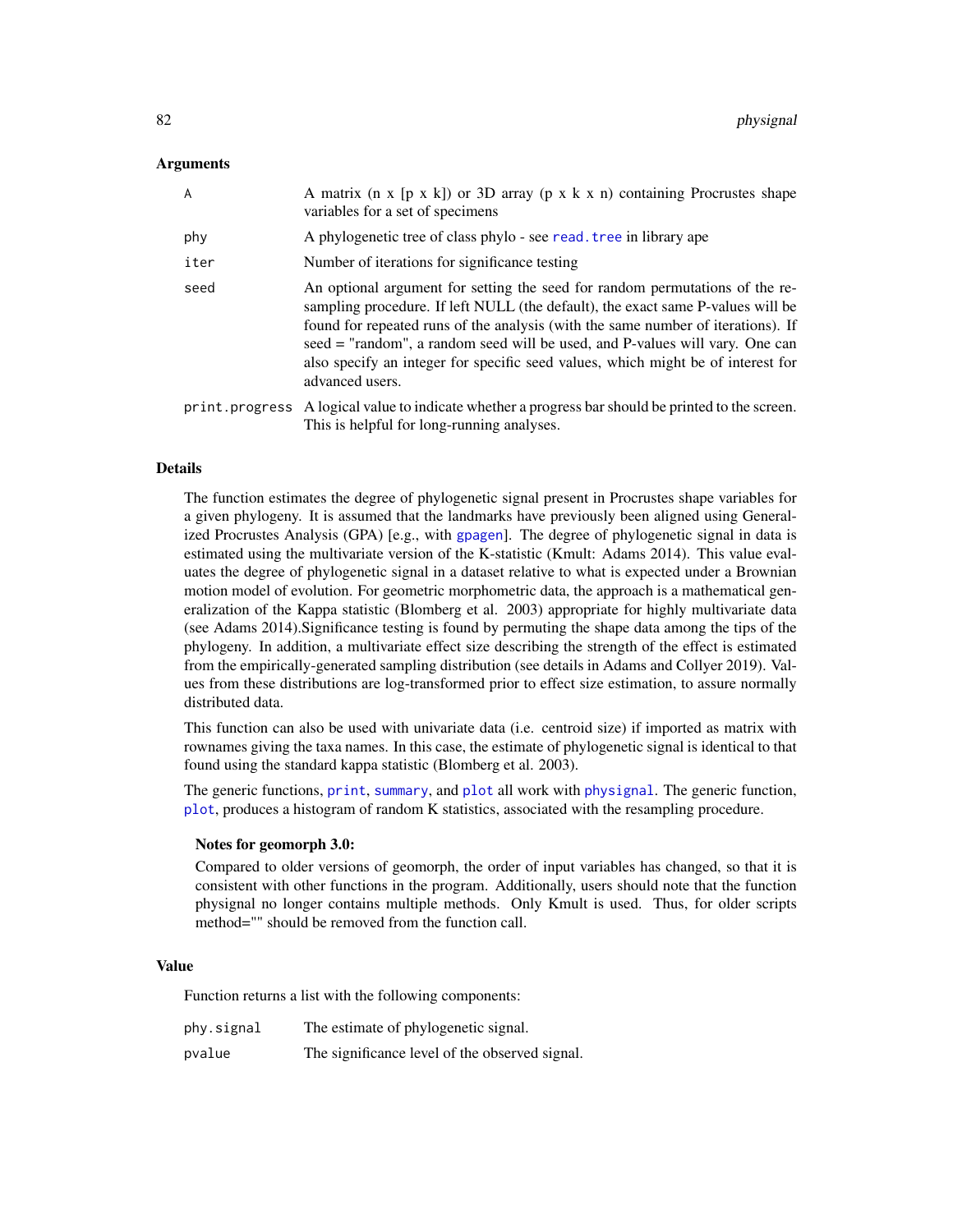#### physignal 83

| Effect.Size  | The multivariate effect size associated with sigma.d.ratio.                                  |
|--------------|----------------------------------------------------------------------------------------------|
| random.K     | Each random K-statistic from random permutations.                                            |
| permutations | The number of random permutations used in the resampling procedure.                          |
| PACA         | A phylogenetically aligned component analysis, based on OLS residuals.                       |
| K.by.p       | The phylogenetic signal in 1, 1:2, 1:3, , 1:p dimensions, for the p components<br>from PACA. |
| call         | The matched call                                                                             |

#### Author(s)

Dean Adams and Michael Collyer

#### References

Blomberg SP, Garland T, Ives AR. 2003. Testing for phylogenetic signal in comparative data: behavioral traits are more labile. Evolution, 57:717-745.

Adams, D.C. 2014. A generalized K statistic for estimating phylogenetic signal from shape and other high-dimensional multivariate data. Systematic Biology. 63:685-697.

Adams, D.C. and M.L. Collyer. 2019. Comparing the strength of modular signal, and evaluating alternative modular hypotheses, using covariance ratio effect sizes with morphometric data. Evolution. 73:2352-2367.

#### See Also

#### [gm.prcomp](#page-45-0)

## Examples

```
data(plethspecies)
Y.gpa<-gpagen(plethspecies$land) #GPA-alignment
#Test for phylogenetic signal in shape
PS.shape <- physignal(A=Y.gpa$coords,phy=plethspecies$phy,iter=999)
summary(PS.shape)
plot(PS.shape)
plot(PS.shape$PACA, phylo = TRUE)
PS.shape$K.by.p # Phylogenetic signal profile
#Test for phylogenetic signal in size
```

```
PS.size <- physignal(A=Y.gpa$Csize,phy=plethspecies$phy,iter=999)
summary(PS.size)
plot(PS.size)
```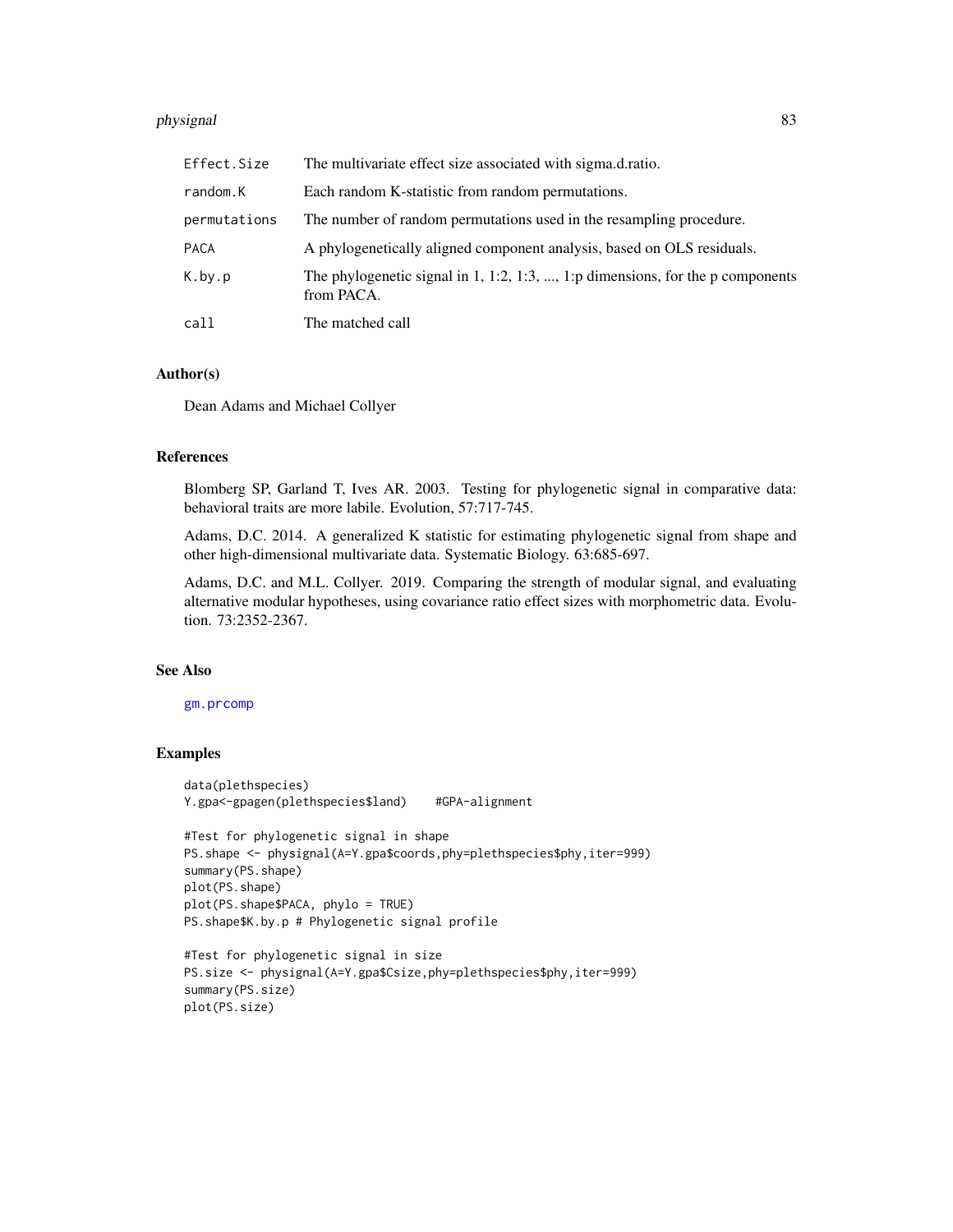<span id="page-83-0"></span>

Function plots the shape corresponding to a clicked point in the area of a geomorph plot

#### Usage

```
picknplot.shape(x, ...)
```
#### Arguments

|          | a geomorph plot object of class plot.gm.prcomp, plot.procD.lm, plot.pls, or<br>plotAllometry |
|----------|----------------------------------------------------------------------------------------------|
| $\cdots$ | other arguments passed to plotRefToTarget                                                    |

# Details

#### THIS FUNCTION IS A BIT EXPERIMENTAL!

This function recycles plots generated by [plot.gm.prcomp](#page-88-0), [plot.procD.lm](#page-91-1), [plot.pls](#page-91-0), or [plotAllometry](#page-92-0), and makes them interactive to visualize shape variation by selecting one or more points in morphospace. The function uses [shape.predictor](#page-135-0) to estimate the shape corresponding to the selected point(s) based on the prediction underlying the scatterplot, and it plots the estimated shape as compared to the consensus landmark configuration using [plotRefToTarget](#page-99-0). The user is then prompted as to whether the plotted shape is to be saved as a png file, in which case the name of the file needs to be provided (without quotation marks). Interactive plots are at present available for plots produced by [plot.gm.prcomp](#page-88-0). The function is limited in terms of the options for [plotRefToTarget](#page-99-0) (because of the complexity of graphics); using [shape.predictor](#page-135-0) and [plotRefToTarget](#page-99-0), directly, will always offer more flexibility.

IF YOU EXPERIENCE AN ERROR, please use [shape.predictor](#page-135-0) and [plotRefToTarget](#page-99-0), directly. (But please alert the geomorph package maintainer.)

#### Value

A list with the following components:

| points | A list with the xy coordinates of the selected points. |
|--------|--------------------------------------------------------|
| shapes | A list with the corresponding estimated shapes.        |

## Author(s)

Antigoni Kaliontzopoulou, Emma Sherratt, & Michael Collyer

# See Also

[shape.predictor](#page-135-0), [plotRefToTarget](#page-99-0) [rgl-package](#page-0-0) (used in 3D plotting)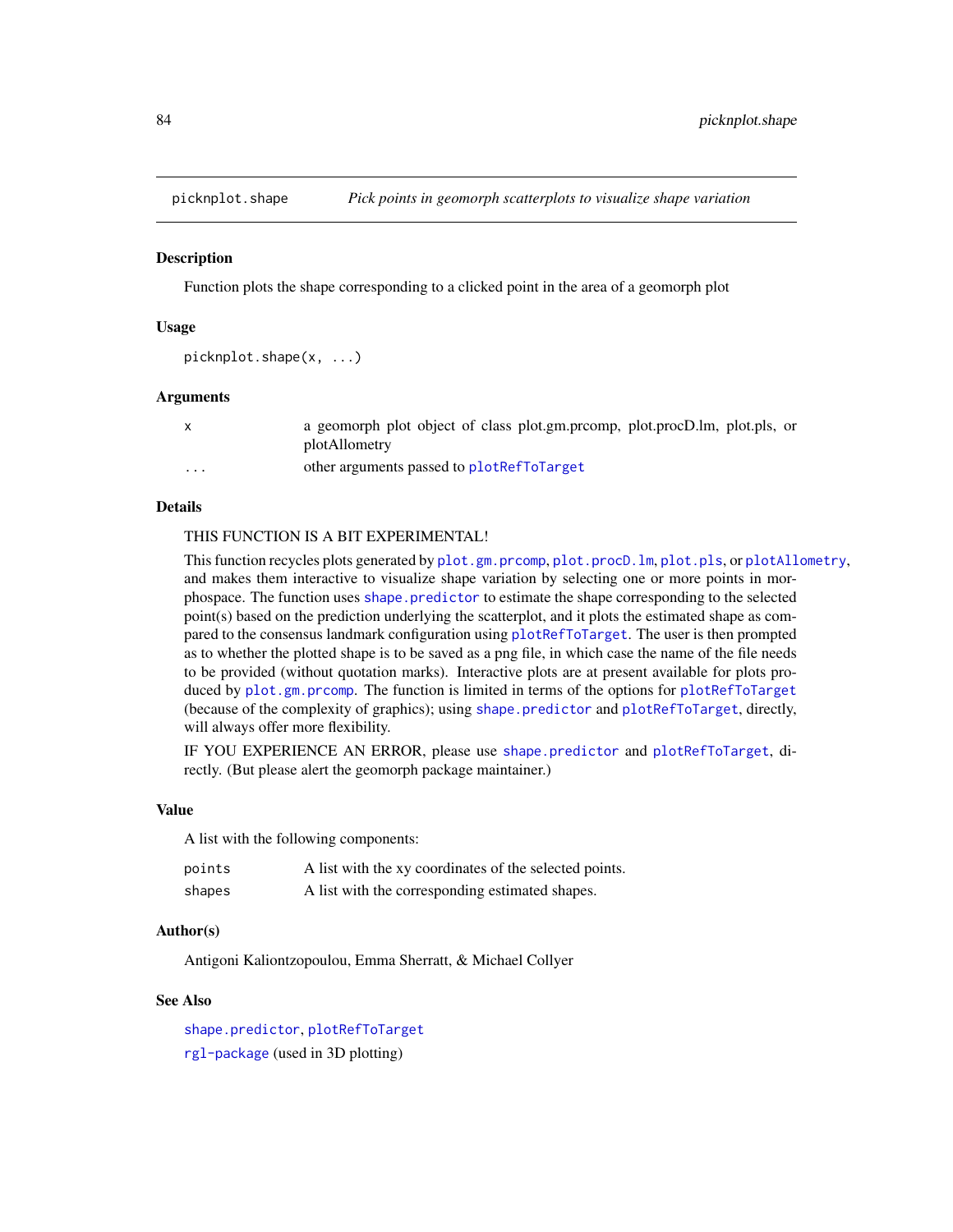#### plethodon 85

## Examples

```
### Because picknplot requires user decisions, the following examples
### are not run (but can be with removal of #s)
# 2d
# data(plethodon)
# Y.gpa <- gpagen(plethodon$land)
# pleth.pca <- gm.prcomp(Y.gpa$coords)
# pleth.pca.plot <- plot(pleth.pca)
# picknplot.shape(pleth.pca.plot)
# May change arguments for plotRefToTarget
# picknplot.shape(plot(pleth.pca), method = "points", mag = 3,
# links=plethodon$links)
# 2d with phylogeny
# data(plethspecies)
# Y.gpa <- gpagen(plethspecies$land)
# gps <- as.factor(c(rep("gp1", 5), rep("gp2", 4))) # Two random groups
# pleth.phylo <- gm.prcomp(Y.gpa$coords, plethspecies$phy)
# pleth.phylomorphospace <- plot(pleth.phylo, phylo = TRUE, cex = 2,
# pch = 22, bg = gps, phylo.par = list(edge.color = "blue",
# edge.width = 2, edge.lty = 2,
# node.pch = 22, node.bg = "black"))
# links.species <- plethodon$links[-11,]
# links.species[11, 1] <- 11
# picknplot.shape(pleth.phylomorphospace, method = "points",
# links = links.species)
# 2d allometry
# gdf <- geomorph.data.frame(Y.gpa, site = plethodon$site,
# species = plethodon$species)
# fit <- procD.lm(coords ~ log(Csize), data=gdf, iter=0,
# print.progress = FALSE)
# Predline
# PA <- plotAllometry(fit, size = gdf$Csize, logsz = TRUE,
# method = "PredLine", pch = 19)
# picknplot.shape(PA)
# 3d and two-b-pls
# data("scallops")
# Y.gpa <- gpagen(scallops$coorddata, curves = scallops$curvslide,
               surfaces = scallops$surfslide)
# PLS <- two.b.pls(Y.gpa$coords, Y.gpa$Csize)
# PLS.plot = plot(PLS)
# picknplot.shape(PLS.plot)
```
plethodon *Landmark data from Plethodon salamander heads*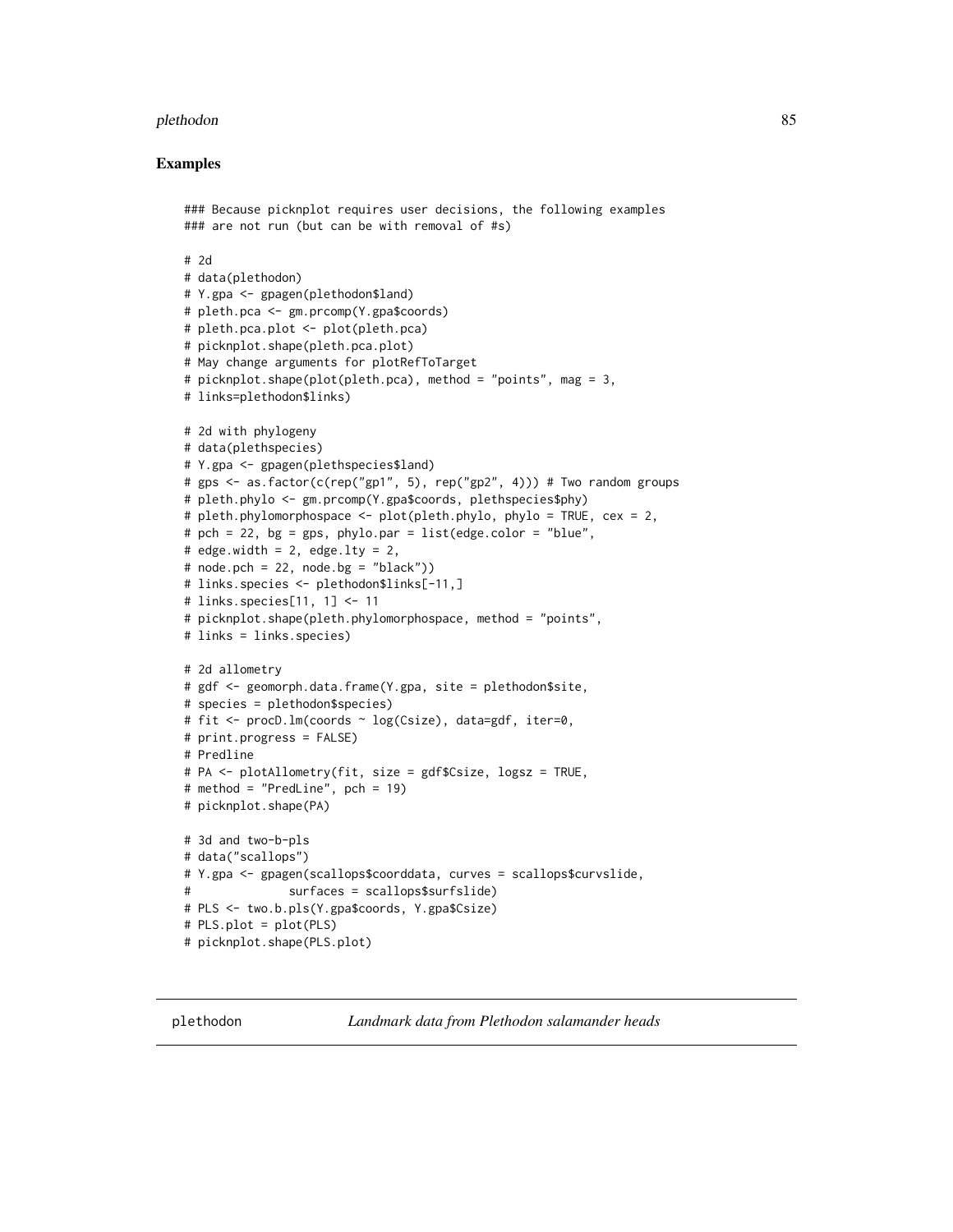86 plethspecies

#### Description

Landmark data from Plethodon salamander heads

#### Author(s)

Dean Adams

# References

Adams, D. C. 2004. Character displacement via aggressive interference in Appalachian salamanders. Ecology. 85:2664-2670.

Adams, D.C. 2010. Parallel evolution of character displacement driven by competitive selection in terrestrial salamanders. BMC Evolutionary Biology. 10(72)1-10.

plethShapeFood *Head shape and food use data from Plethodon salamanders*

## Description

Head shape and food use data from Plethodon salamanders

## Author(s)

Dean Adams

# References

Adams, D. C., and F. J. Rohlf. 2000. Ecological character displacement in Plethodon: biomechanical differences found from a geometric morphometric study. Proceedings of the National Academy of Sciences, U.S.A. 97:4106-4111

plethspecies *Head shape and phylogenetic relationships for several Plethodon salamander species*

#### Description

Head shape and phylogenetic relationships for several Plethodon salamander species

#### Author(s)

Dean Adams

## References

Phylogeny pruned from: Wiens et al. (2006). Evol.

Data from: Adams and Rohlf (2000); Adams et al. (2007); Arif et al. (2007) Myers and Adams (2008)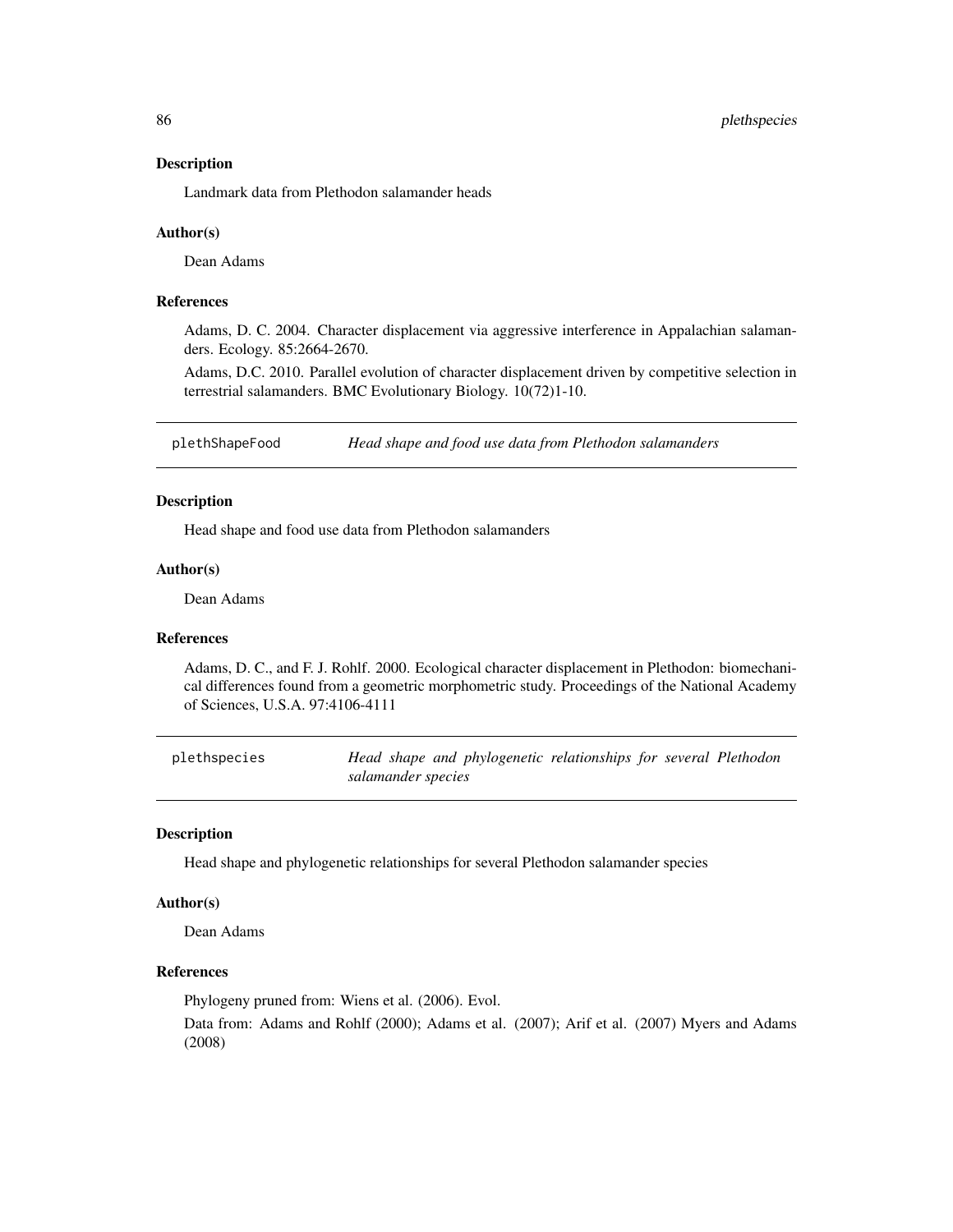plot.bilat.symmetry *Plot Function for geomorph*

# Description

Plot Function for geomorph

# Usage

```
## S3 method for class 'bilat.symmetry'
plot(x, warpgrids = TRUE, mesh = NULL, ...)
```
# Arguments

|           | plot object (from bilat. symmetry)            |
|-----------|-----------------------------------------------|
| warpgrids | Logical argument whether to include warpgrids |
| mesh      | Option to include mesh in warpgrids plots     |
| .         | other arguments passed to plot                |

# Author(s)

Michael Collyer

| plot.CR | <b>Plot Function for geomorph</b> |
|---------|-----------------------------------|
|---------|-----------------------------------|

# Description

Plot Function for geomorph

# Usage

## S3 method for class 'CR' plot(x, ...)

# Arguments

| X        | plot object (from phylo. modularity) |
|----------|--------------------------------------|
| $\cdots$ | other arguments passed to plot       |

# Author(s)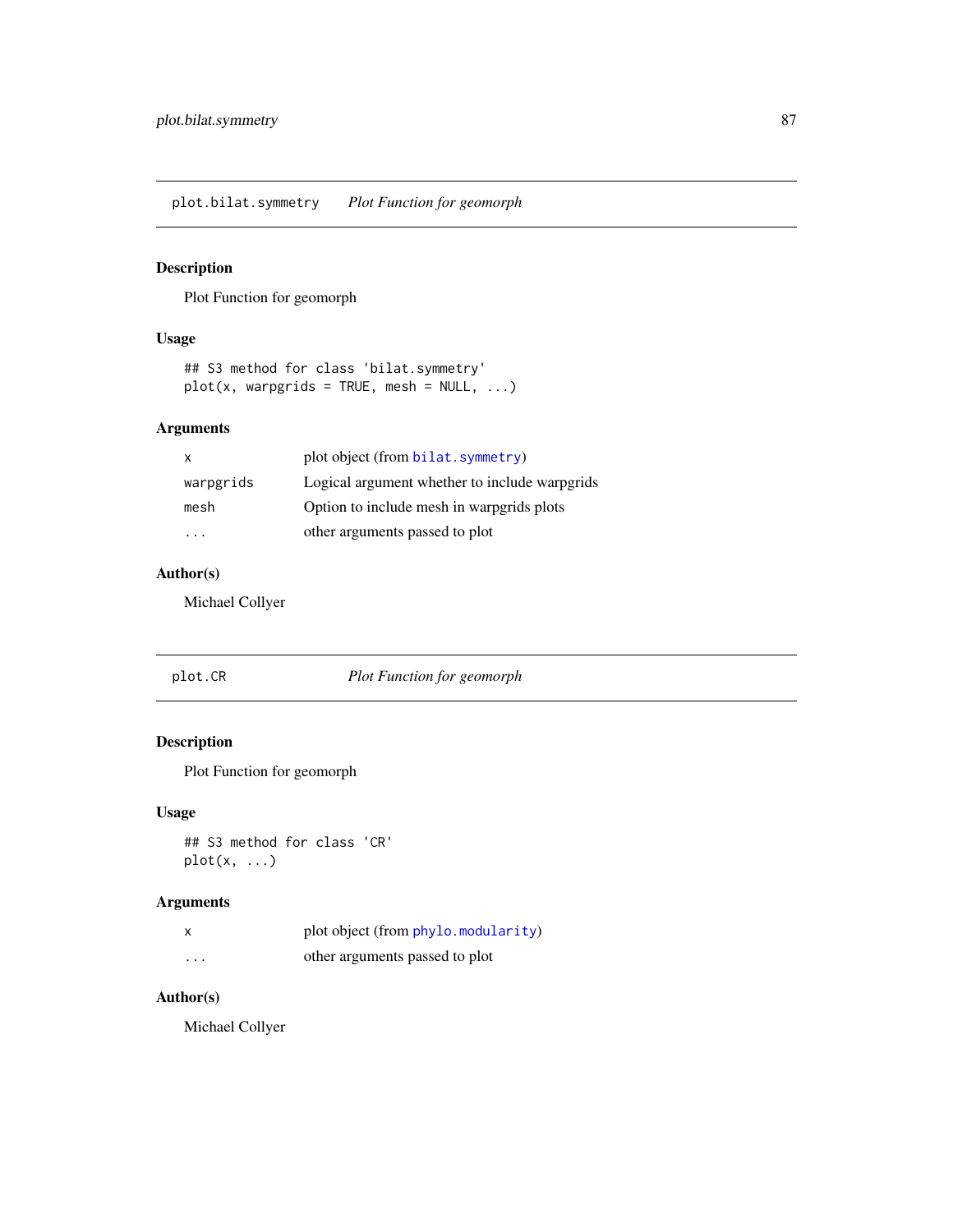Plot Function for geomorph

## Usage

## S3 method for class 'CR.phylo'  $plot(x, \ldots)$ 

# Arguments

|          | plot object (from phylo.modularity) |
|----------|-------------------------------------|
| $\cdots$ | other arguments passed to plot      |

# Author(s)

Dean Adams

plot.evolrate *Plot Function for geomorph*

# Description

Plot Function for geomorph

## Usage

## S3 method for class 'evolrate' plot(x, ...)

# Arguments

|          | plot object                    |
|----------|--------------------------------|
| $\cdots$ | other arguments passed to plot |

# Author(s)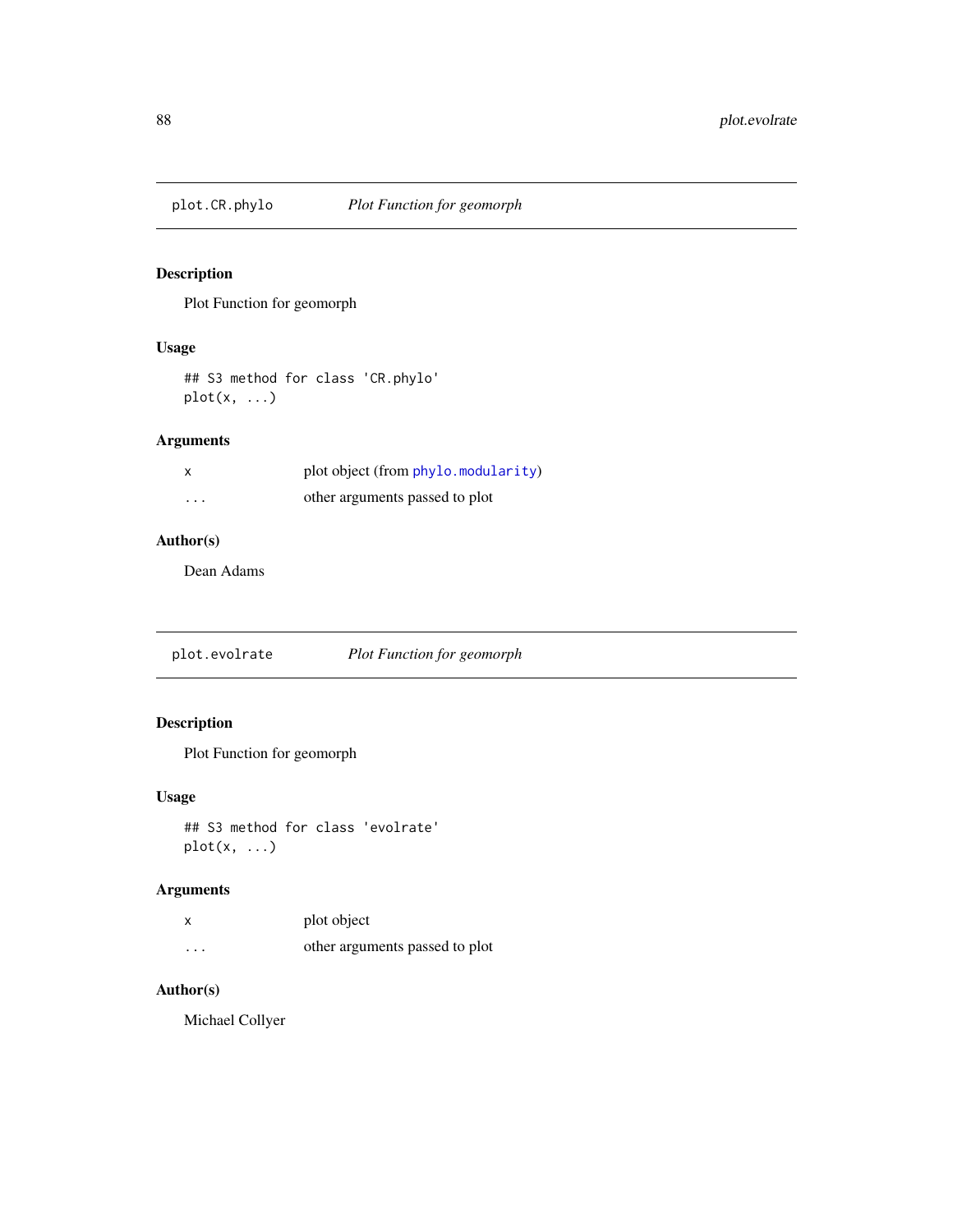<span id="page-88-0"></span>

Plot Function for geomorph

#### Usage

```
## S3 method for class 'gm.prcomp'
plot(
 x,
 axis1 = 1,
 axis2 = 2,
 flip = NULL,
 phylo = FALSE,
 time.plot = FALSE,
 phylo.par = list(tip.labels = TRUE, node.labels = TRUE, anc.states = TRUE, node.pch =
  21, node.bg = "grey", node.cex = 1, edge.color = "black", edge.width = 1, tip.txt.cex
   = 1, tip.txt.col = "black", tip.txt.adj = c(-0.1, -0.1), node.txt.cex = 1,
   node.txt.col = "grey", node.txt.adj = c(-0.1, -0.1)),
  ...
\mathcal{L}
```
# Arguments

| $\times$  | An object of class gm. prcomp                                                                                                                                                                                                                                                                                                                                                                                       |
|-----------|---------------------------------------------------------------------------------------------------------------------------------------------------------------------------------------------------------------------------------------------------------------------------------------------------------------------------------------------------------------------------------------------------------------------|
| axis1     | A value indicating which PC axis should be displayed as the X-axis (default $=$<br>PC1)                                                                                                                                                                                                                                                                                                                             |
| axis2     | A value indicating which PC axis should be displayed as the Y-axis (default $=$<br>PC2                                                                                                                                                                                                                                                                                                                              |
| flip      | An argument that if not NULL can be used to flip components in the plot. The<br>values need to match axis1 or axis2. For example, if $axis1 = 3$ and $axis2 = 4$ ,<br>$flip = 1$ will not change either axis; $flip = 3$ will flip only the horizontal axis; flip<br>$= c(3, 4)$ will flip both axes.                                                                                                               |
| phylo     | A logical value indicating whether the phylogeny should be projected to PC<br>space                                                                                                                                                                                                                                                                                                                                 |
| time.plot | A logical value indicating if a 3D plot with the phylogeny and time as the z-axis<br>is desired                                                                                                                                                                                                                                                                                                                     |
| phylo.par | A list of plotting parameters for the inclusion of a phylogeny, including: logicals<br>for whether features should be included (tip.labels, nodel.labels, anc.states), tog-<br>gled as TRUE/FALSE; edge parameters (edge.color, edge.width, edge.lty); node<br>parameters (node.bg, node.pch, node.cex); and label parameters (tip.txt.cex,<br>tip.txt.col, tip.txt.adj, node.txt.cex, node.txt.col, node.txt.adj). |
| .         | other arguments passed to plot. For plots with a phylogeny, these parameters<br>pertain to the tip values.                                                                                                                                                                                                                                                                                                          |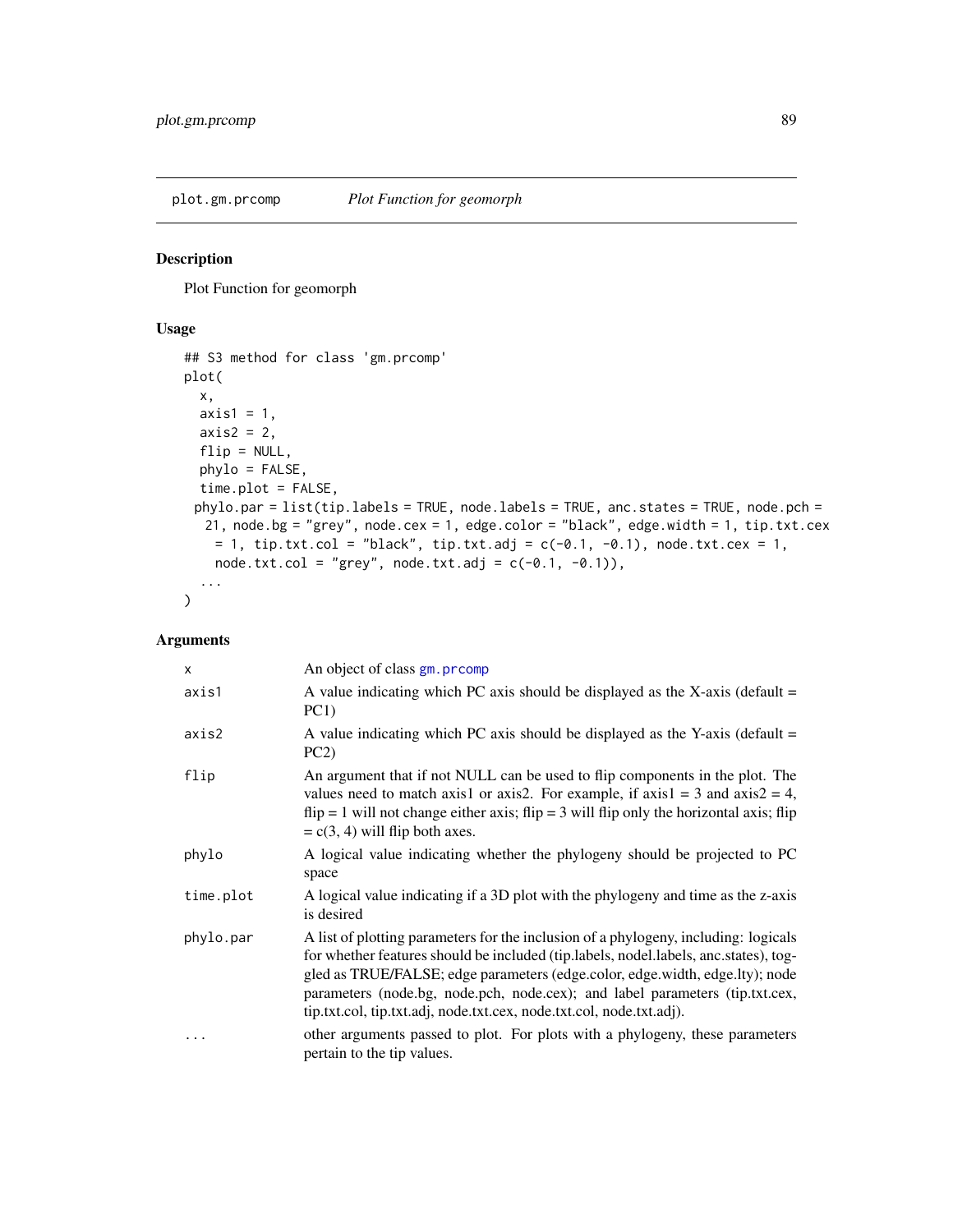# Value

An object of class "plot.gm.prcomp" is a list with components that can be used in other plot functions, such as the type of plot, points, a group factor, and other information depending on the plot parameters used. A time plot is an addendum to the normal 2D plot, and does not add additional output.

NOTE: To visualize shape variation across PC axes in 2d plots, use [picknplot.shape](#page-83-0).

# Author(s)

Antigoni Kaliontzopoulou, Michael Collyer

## See Also

[plotRefToTarget](#page-99-0) [picknplot.shape](#page-83-0)

plot.gpagen *Plot Function for geomorph*

## Description

Plot Function for geomorph

#### Usage

## S3 method for class 'gpagen'  $plot(x, \ldots)$ 

# Arguments

|                   | plot object (from gpagen)                  |
|-------------------|--------------------------------------------|
| $\cdot\cdot\cdot$ | other arguments passed to plotAllSpecimens |

## Author(s)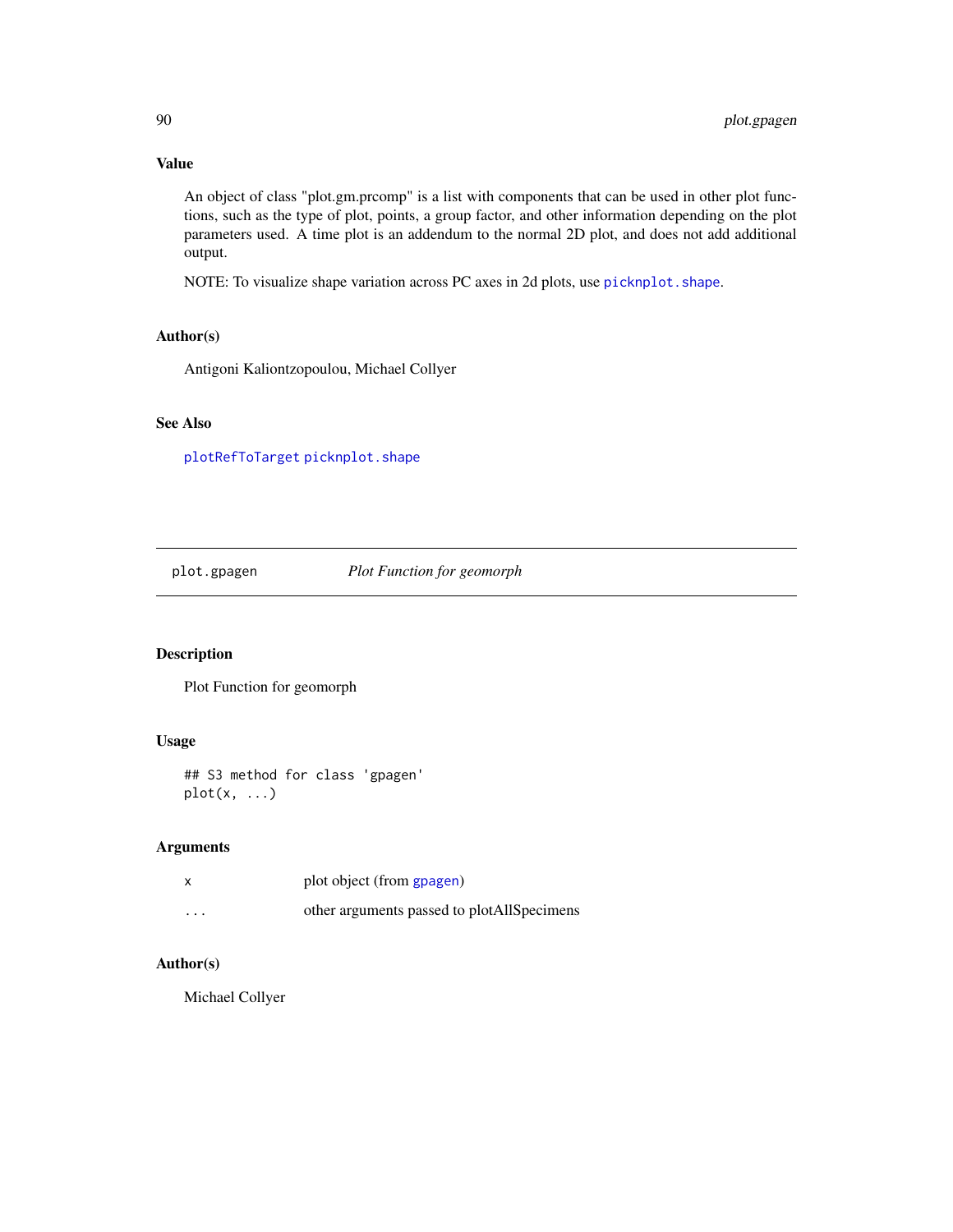Plot Function for geomorph

## Usage

## S3 method for class 'mshape'  $plot(x, links = NULL, ...)$ 

# Arguments

| $\mathsf{x}$ | plot object (from mshape)                               |
|--------------|---------------------------------------------------------|
| links        | An optional matrix defining for links between landmarks |
| $\cdots$     | other arguments passed to plot                          |

# Author(s)

Antigoni Kaliontzopoulou

#### See Also

[define.links](#page-26-0)

plot.physignal *Plot Function for geomorph*

# Description

Plot Function for geomorph

# Usage

```
## S3 method for class 'physignal'
plot(x, ...)
```
# Arguments

|          | plot object (from physignal)   |
|----------|--------------------------------|
| $\cdots$ | other arguments passed to plot |

# Author(s)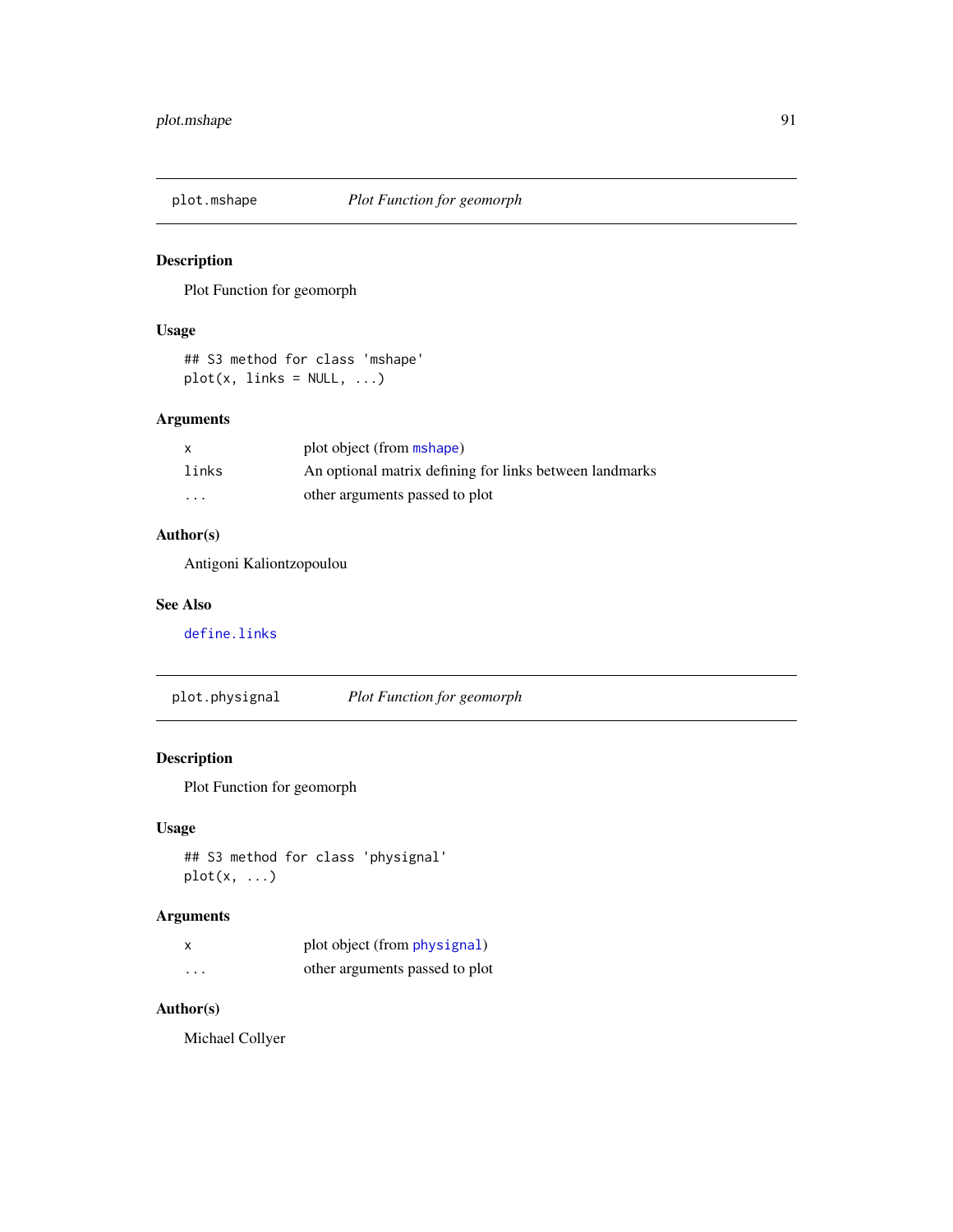<span id="page-91-0"></span>

Plot Function for geomorph

## Usage

## S3 method for class 'pls'  $plot(x, label = NULL, ...)$ 

## Arguments

| x.       | plot object (from phylo. integration or two. b. pls)                                                                                                                                                                                 |
|----------|--------------------------------------------------------------------------------------------------------------------------------------------------------------------------------------------------------------------------------------|
| label    | Optional vector to label points                                                                                                                                                                                                      |
| $\cdots$ | other arguments passed to plot. The function returns values that can be used<br>with picknplot, shape (in a limited capacity). In most cases, greater flexibility<br>can be attained with using plotRefToTarget and shape.predictor. |

# Value

If shapes = TRUE, function returns a list containing the shape coordinates of the extreme ends of axis1 and axis2 if 3D arrays were originally provided for each

## Author(s)

Michael Collyer

<span id="page-91-1"></span>plot.procD.lm *Plot Function for geomorph*

## Description

Plot Function for geomorph

## Usage

```
## S3 method for class 'procD.lm'
plot(
  x,
  type = c("diagnostics", "regression", "PC"),
 outliers = FALSE,
 predictor = NULL,
 reg.type = c("PredLine", "RegScore"),
  ...
\mathcal{E}
```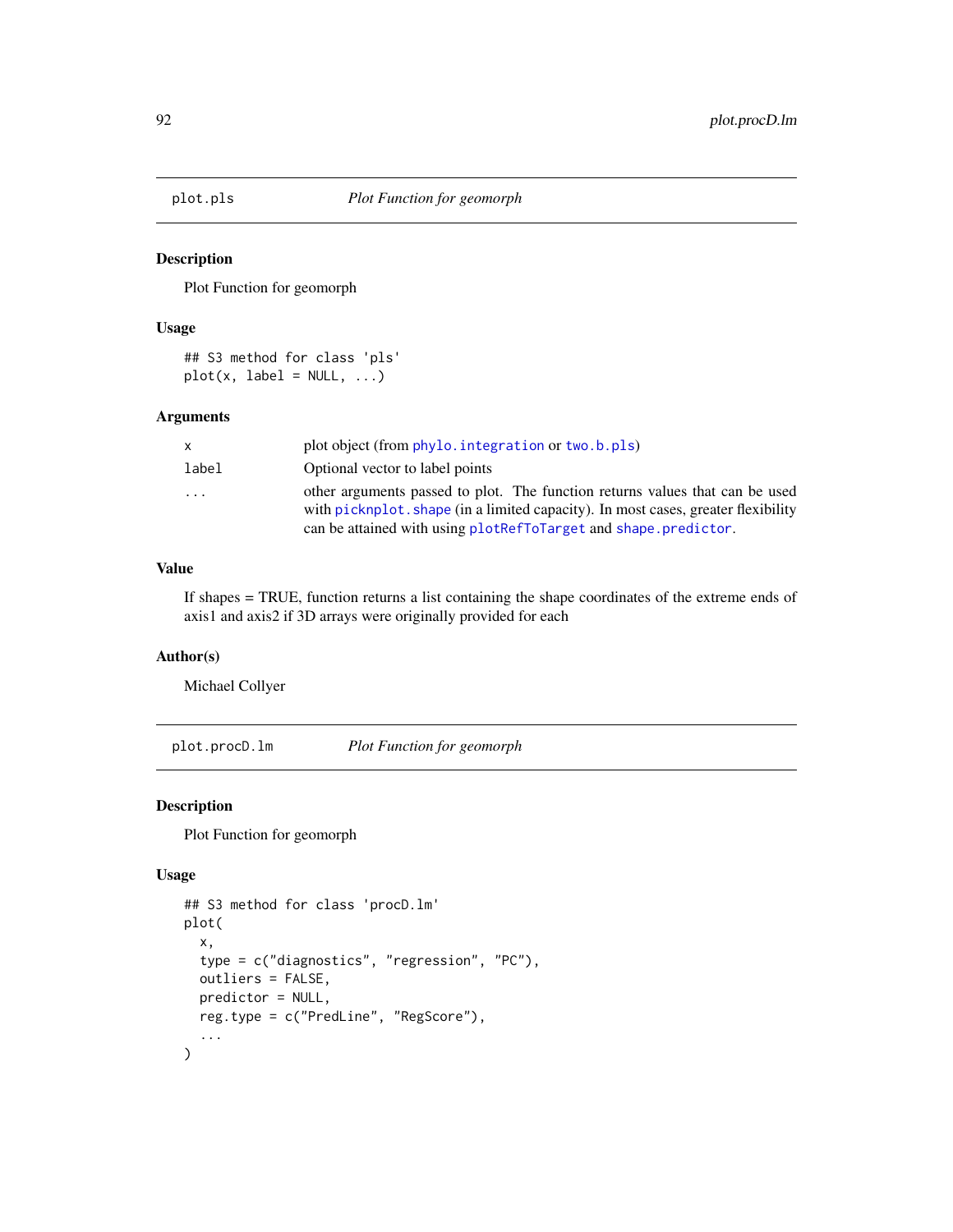# plotAllometry 93

## Arguments

| $\mathsf{x}$ | plot object (from procD. 1m)                                                                                                                                                                                                                                                                                                                                                                 |
|--------------|----------------------------------------------------------------------------------------------------------------------------------------------------------------------------------------------------------------------------------------------------------------------------------------------------------------------------------------------------------------------------------------------|
| type         | Indicates which type of plot, choosing among diagnostics, regression, or prin-<br>cipal component plots. Diagnostic plots are similar to $\text{Im}$ diagnostic plots, but<br>for multivariate data. Regression plots plot multivariate dispersion in some fash-<br>ion against predictor values. PC plots project data onto the eigenvectors of the<br>covariance matrix for fitted values. |
| outliers     | Logical argument to include outliers plot, if diagnostics are performed                                                                                                                                                                                                                                                                                                                      |
| predictor    | An optional vector if "regression" plot type is chosen, and is a variable likely<br>used in procD. Im. This vector is a vector of covariate values equal to the number<br>of observations.                                                                                                                                                                                                   |
| reg.type     | If "regression" is chosen for plot type, this argument indicates whether a predic-<br>tion line (Predline) plot, or regression score (RegScore) plotting is performed.                                                                                                                                                                                                                       |
| $\ddotsc$    | other arguments passed to plot (helpful to employ different colors or symbols<br>for different groups). See plot. default and par                                                                                                                                                                                                                                                            |

# Value

An object of class "plot.procD.lm" is a list with components that can be used in other plot functions, such as the type of plot, points, a group factor, and other information depending on the plot parameters used.

## Author(s)

Michael Collyer

<span id="page-92-0"></span>plotAllometry *Plotting to assist visualization of shape-size covariation (allometry)*

## Description

Function performs plotting for a procD.lm fit and a vector of size measures.

#### Usage

```
plotAllometry(
  fit,
  size,
  logsz = TRUE,method = c("PredLine", "RegScore", "size.shape", "CAC"),
  ...
\mathcal{E}
```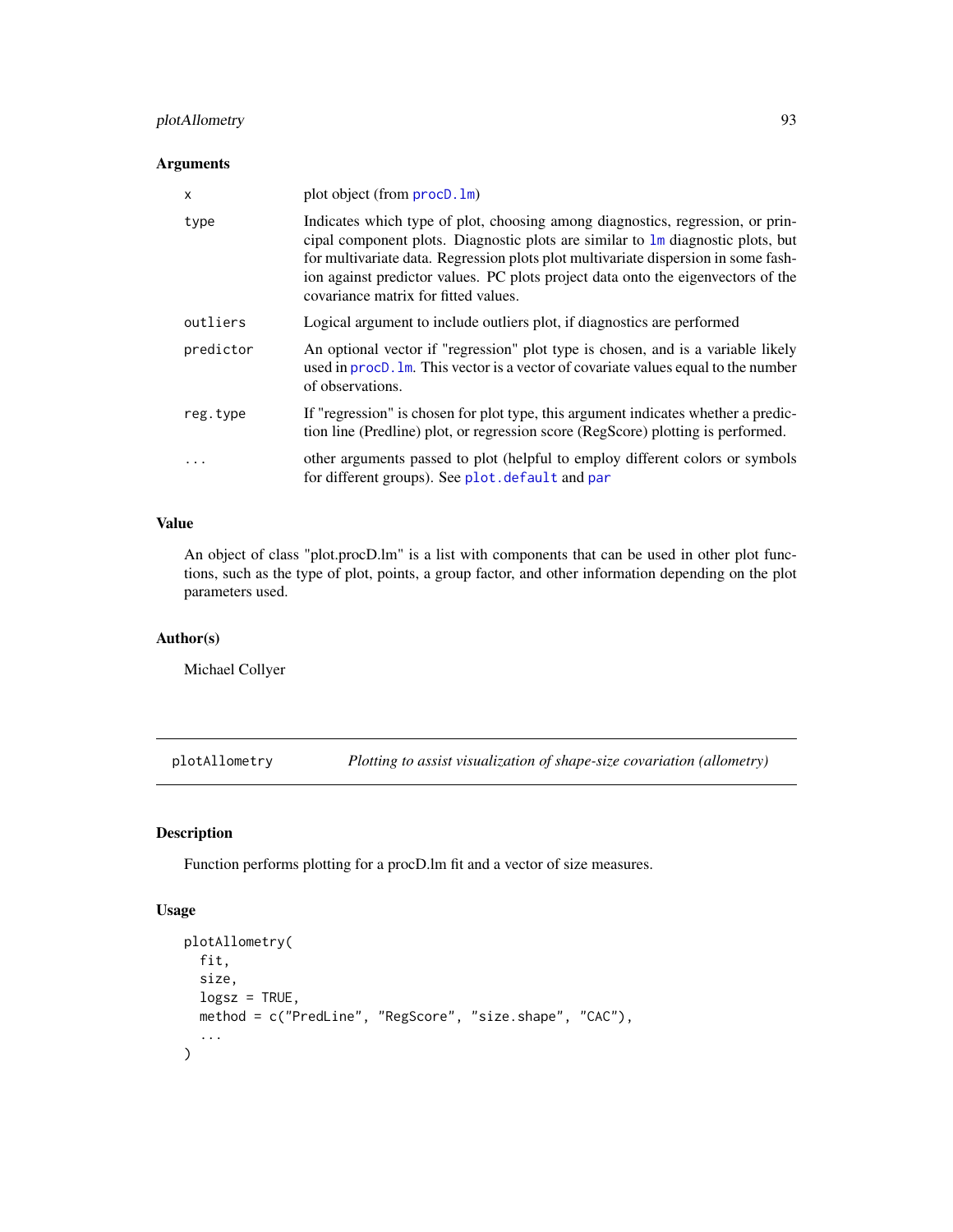#### Arguments

| fit      | A procD.lm fit.                                                                                         |
|----------|---------------------------------------------------------------------------------------------------------|
| size     | A vector of the same length as the number of observations in the fit.                                   |
| logsz    | A logical value to indicate whether to first find the logarithm of size.                                |
| method   | The method of allometric visualization, which includes CAC, PredLine, RegScore,<br>and size.shape (PCA) |
| $\cdots$ | Other arguments passed on to plot.default                                                               |

#### Details

Prior to geomorph 3.0.0, the function, plotAllometry, was used to perform linear regression of shape variables and size, and produce plots to visualize shape allometries. This function was deprecated when procD.allometry was launched with geomorph 3.0.0, which performed homogeneity of slopes tests to determine if a common allometry or unique group allometries were more appropriate as a model. The S3 generic, plot.procD.allometry provided the same plotting as plotAllometry before it. In geomorph 3.1.0, procD.allometry has been deprecated in favor of using procD.  $\text{Im}$  and [pairwise](#page-0-0) for analyses, which can include additional variables, thus eliminating plot.procD.allometry. This function coalesces a few plotting options found in other functions, as a wrapper, for the purpose of retaining the plot.procD.allometry options in one place.

There are fundamentally two different kinds of allometry plots: those based on linear models and those that do not have a linear model basis (more detail below). The common allometric component (CAC) and size-shape PCA (Mitteroecker et al. 2004) are plotting strategies that do not have results that vary with linear model parameters. By contrast, prediction lines (PredLine, Adams and Nistri 2010) and regression scores (RegScore, Drake and Klingenberg 2008) are based on fitted values and regression coefficients, respectively, to visualize allometric patterns. The plotAllometry function will extract necessary components from a procD.  $\text{lm}$  fit to calculate these various statistics (although the variables used in the [procD.lm](#page-111-0) fit are inconsequential for CAC and size-shape PCA; only the shape variables are used).

There are multiple ways to visualize allometry. One way is to simply append a size variable to shape variables and perform a principal component analysis (PCA). In the event that size and shape strongly covary, the first PC scores might reflect this (Mitteroecker et al. 2004). Alternatively, the major axis of covariation between size and shape can be found by a singular value decomposition of their cross-products, a process known as two-block partial least squares (PLS; Rohlf and Corti 2000). This major axis of variation is often referred to as the common allometric component (CAC; Mitteroecker et al. 2004). Neither of these methods is associated with a model of allometric shape change, especially as such change might vary for different groups. As such, these methods have limited appeal for comparing group allometries (although color-coding groups in plots might reveal different trends in the plot scatter).

By contrast, describing a linear model (with procD.  $lm$ ) that has an explicit definition of how shape allometries vary by group can be more informative. The following are the three most general models:

simple allometry: shape  $\sim$  size

common allometry, different means: shape  $\sim$  size  $+$  groups

unique allometries: shape  $\sim$  size  $*$  groups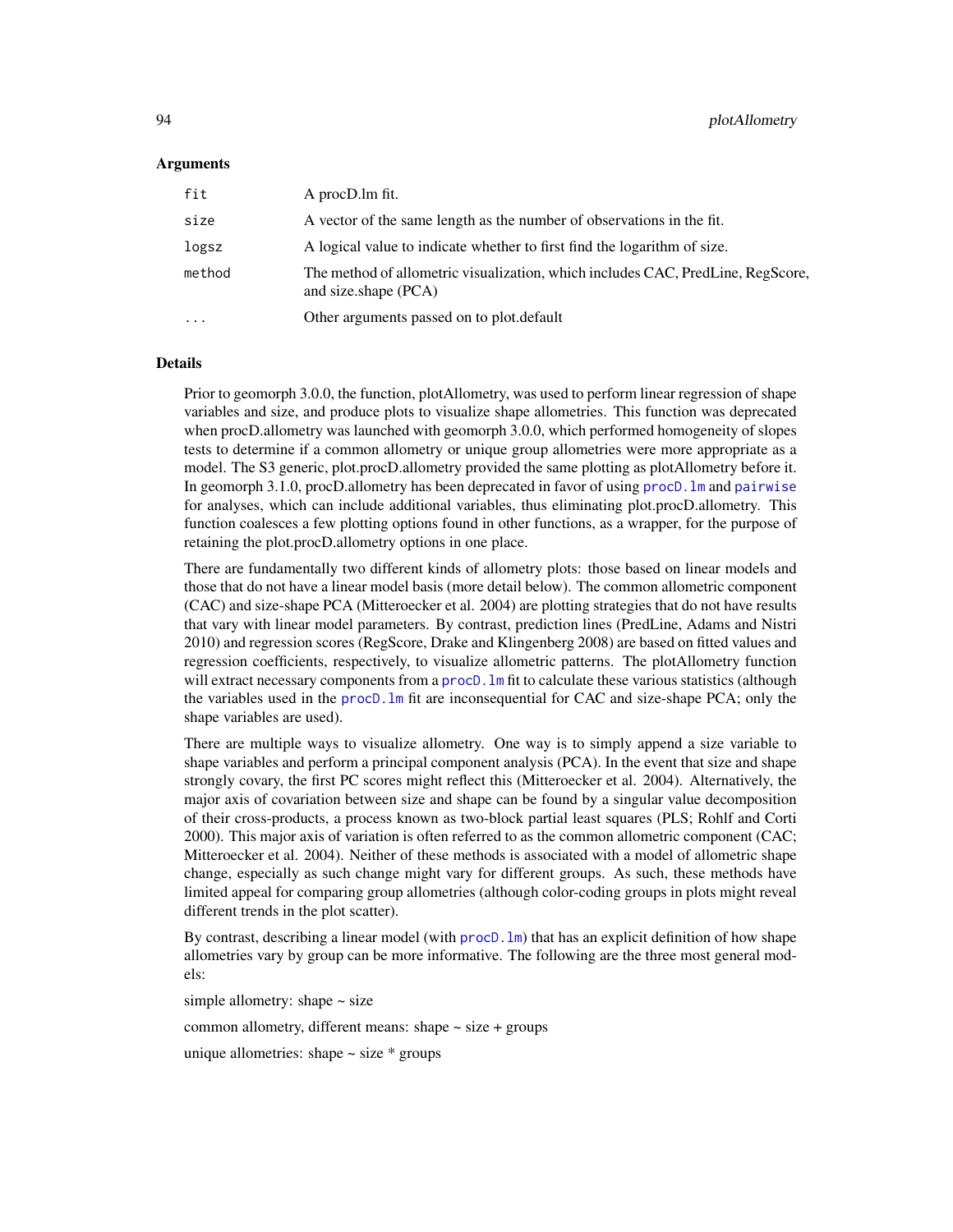#### plotAllometry 95

However, other covariates can be added to these models. One could define these models with [procD.lm](#page-111-0) and use [anova.lm.rrpp](#page-0-0) to explicitly test which model is most appropriate. The function, [pairwise](#page-0-0) can also be used to test pairwise differences among least-squares means or slopes. To visualize different allometric patterns, wither prediction lines (PredLine; Adams and Nistri 2010) or regression scores (RegScore; Drake and Klingenberg 2008) can be used. The former plots first PCs of fitted values against size; the latter calculates a regression score as a projection of data on normalized vector that expresses the covariation between shape and the regression coefficients for size, conditioned on other model effects. For a simple allometry model, CAC and RegScore are the same (Adams et al. 2013) but RegScore, like PredLine but unlike CAC, generalizes to complex models. Either PredLine or RegScore can help elucidate divergence in allometry vectors among groups.

If the variable for size is used in the proc $D \cdot \ln n$  fit, the plot options will resemble past allometry plots found in geomorph. However, with this updated function philosophy, the model fit does not have to necessarily contain size. This might be useful if one wishes to visualize whether shape, size, and some other variable covary in some way (by first performing a [procD.lm](#page-111-0) fit between shape and another covariate, then performing plotAllometry with that fit and size). For example, one can entertain the question, "Are species differences in shape merely a manifestation of shape allometry, when species differ in size?" By fitting a model, shape  $\sim$  species, then using plotAllometry for the model fit (with either PredLine or RegScore), the plot will help reveal if allometry and species effects are confounded.

The following are brief descriptions of the different plotting methods, with references.

- If "method = PredLine" (the default) the function calculates fitted values from a [procD.lm](#page-111-0) fit, and plots the first principal component of the "predicted" values versus size as a stylized graphic of the allometric trend (Adams and Nistri 2010). This method is based on linear models and can allow for other model variable to be incorporated.
- If "method = RegScore" the function calculates standardized shape scores from the regression of shape on size, and plots these versus size (Drake and Klingenberg 2008). For a single allometry, these shape scores are mathematically identical to the CAC (Adams et al. 2013). This method is based on linear models and can allow for other model variable to be incorporated.
- If "method = size.shape" the function perform principal components analysis on a data space containing both shape and size (sensu Mitteroecker et al. 2004). This method is not based on linear models and results will not be changed by changing the allometry model.
- If "method = CAC" the function calculates the common allometric component of the shape data, which is an estimate of the average allometric trend for group-mean centered data (Mitteroecker et al. 2004). The function also calculates the residual shape component (RSC) for the data. This method is not based on linear models and results will not be changed by changing the allometry model.

The function returns values that can be used with [picknplot.shape](#page-83-0) or [shape.predictor](#page-135-0) and [plotRefToTarget](#page-99-0) to visualize shape changes in the plot.

#### Value

An object of class plotAllometry returns some combination of CAC values, the residual shape component (RSC, associated with CAC approach), PredLine values, RegScore values, PC points for the size-shape PCA, and PCA statistics, depending on arguments used. The size variable and GM statistics from the original model fit are also returned. .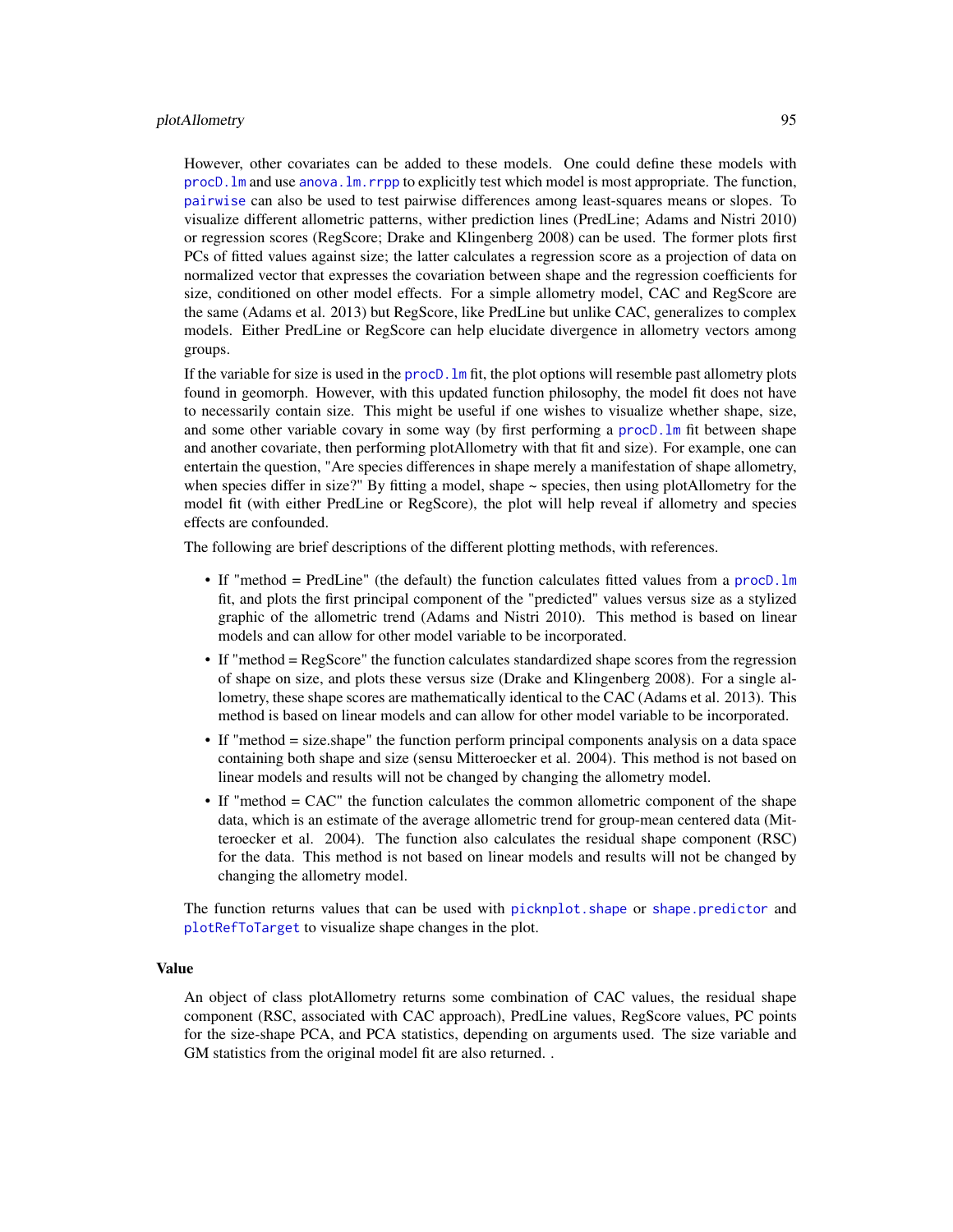#### Author(s)

Michael Collyer

#### References

Adams, D. C., and A. Nistri. 2010. Ontogenetic convergence and evolution of foot morphology in European cave salamanders (Family: Plethodontidae). BMC Evol. Biol. 10:1-10.

Adams, D.C., F.J. Rohlf, and D.E. Slice. 2013. A field comes of age: geometric morphometrics in the 21st century. Hystrix. 24:7-14.

Drake, A. G., and C. P. Klingenberg. 2008. The pace of morphological change: Historical transformation of skull shape in St Bernard dogs. Proc. R. Soc. B. 275:71-76.

Mitteroecker, P., P. Gunz, M. Bernhard, K. Schaefer, and F. L. Bookstein. 2004. Comparison of cranial ontogenetic trajectories among great apes and humans. J. Hum. Evol. 46:679-698.

Rohlf, F.J., and M. Corti. 2000. The use of partial least-squares to study covariation in shape. Systematic Biology 49: 740-753.

## Examples

```
# Simple allometry
data(plethodon)
Y.gpa <- gpagen(plethodon$land, print.progress = FALSE) #GPA-alignment
gdf <- geomorph.data.frame(Y.gpa, site = plethodon$site,
species = plethodon$species)
fit \leq procD.lm(coords \sim log(Csize), data=gdf, iter=0,
print.progress = FALSE)
# Predline
plotAllometry(fit, size = gdf$Csize, logsz = TRUE,
method = "PredLine", pch = 19)
# same as
logSize <- log(gdf$Csize)
plot(fit, type = "regression", reg.type = "PredLine",
predictor = logSize, pch = 19)
# RegScore
plotAllometry(fit, size = gdf$Csize, logsz = TRUE,
method = "RegScore", pch = 19)
# same as
plot(fit, type = "regression", reg.type = "RegScore",
predictor = logSize, pch = 19)
# CAC
plotAllometry(fit, size = gdf$Csize, logsz = TRUE,
method = "CAC", pch = 19)
# same (first plot) as
```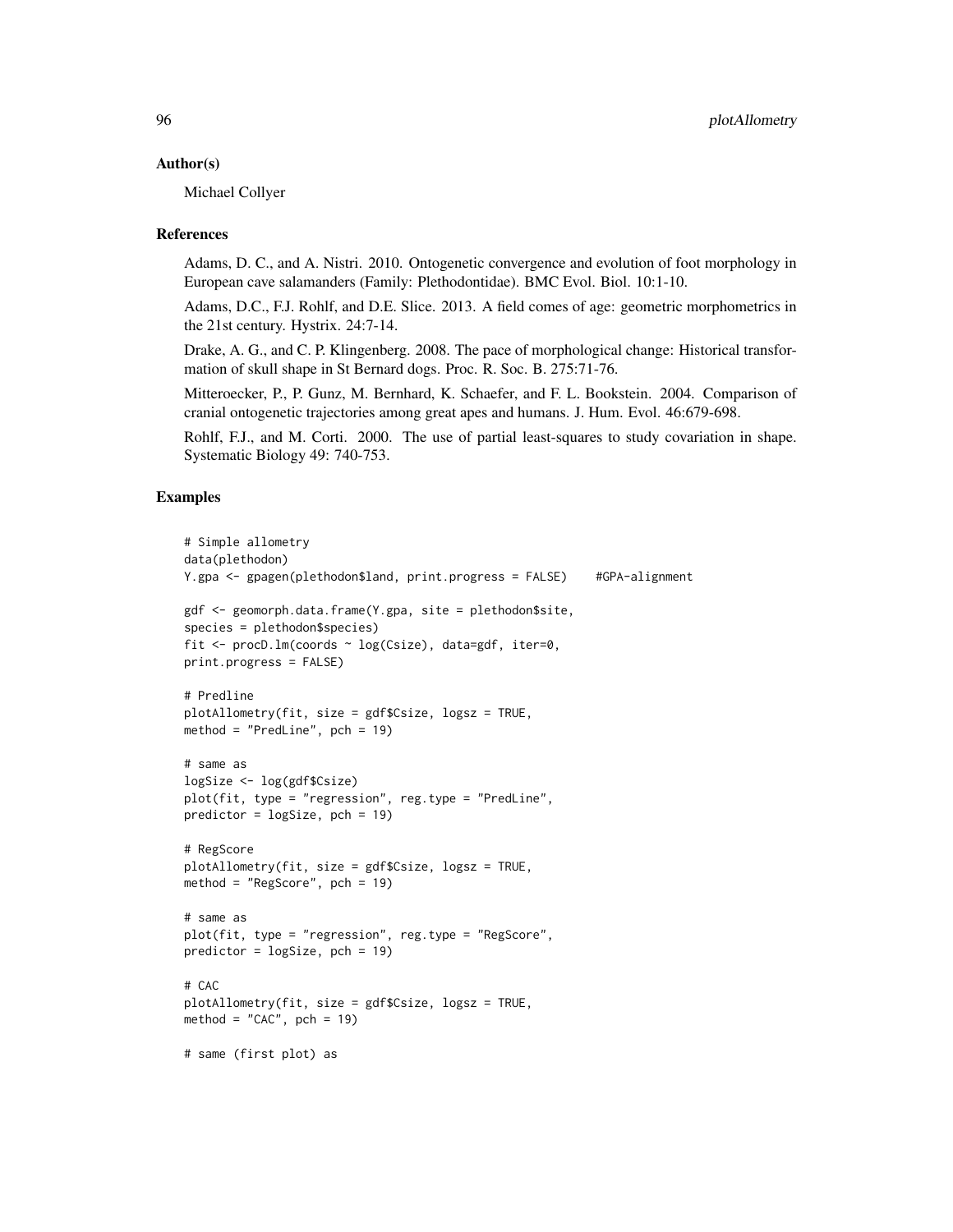```
PLS <- two.b.pls(log(gdf$Csize), gdf$coords, print.progress = FALSE)
plot(PLS)
# Group Allometries
fit \leq procD. lm(coords \sim Csize * species * site, data=gdf, iter=0,
print.progress = FALSE)
# CAC (should not change from last time; model change has no effect)
plotAllometry(fit, size = gdf$Csize, logsz = TRUE, method = "CAC",
pch = 19)
# Predline
plotAllometry(fit, size = gdf$Csize, logsz = TRUE, method = "PredLine",
pch = 19, col = as.numeric(interaction(gdf$species, gdf$site)))
# RegScore
plotAllometry(fit, size = gdf$Csize, logsz = TRUE, method = "RegScore",
pch = 19, col = as.numeric(interaction(gdf$species, gdf$site)))
# Size-Shape PCA
pc.plot <- plotAllometry(fit, size = gdf$Csize, logsz = TRUE,
method = "size.shape",
pch = 19, col = as.numeric(interaction(gdf$species, gdf$site)))
summary(pc.plot$size.shape.PCA)
# Are species' shape differences just a manifestation of shape allometry?
fit3 <- procD.lm(coords \sim species, data = gdf, iter = 0,
print.progress = FALSE)
plotAllometry(fit3, size = gdf$Csize, logsz = TRUE, method = "RegScore",
pch = 19, col = as.numeric(gdf$species))
# No evidence this is the case
```
<span id="page-96-0"></span>plotAllSpecimens *Plot landmark coordinates for all specimens*

## **Description**

Function plots landmark coordinates for a set of specimens

#### Usage

```
plotAllSpecimens(
 A,
 mean = TRUE,links = NULL,
 label = FALSE,
```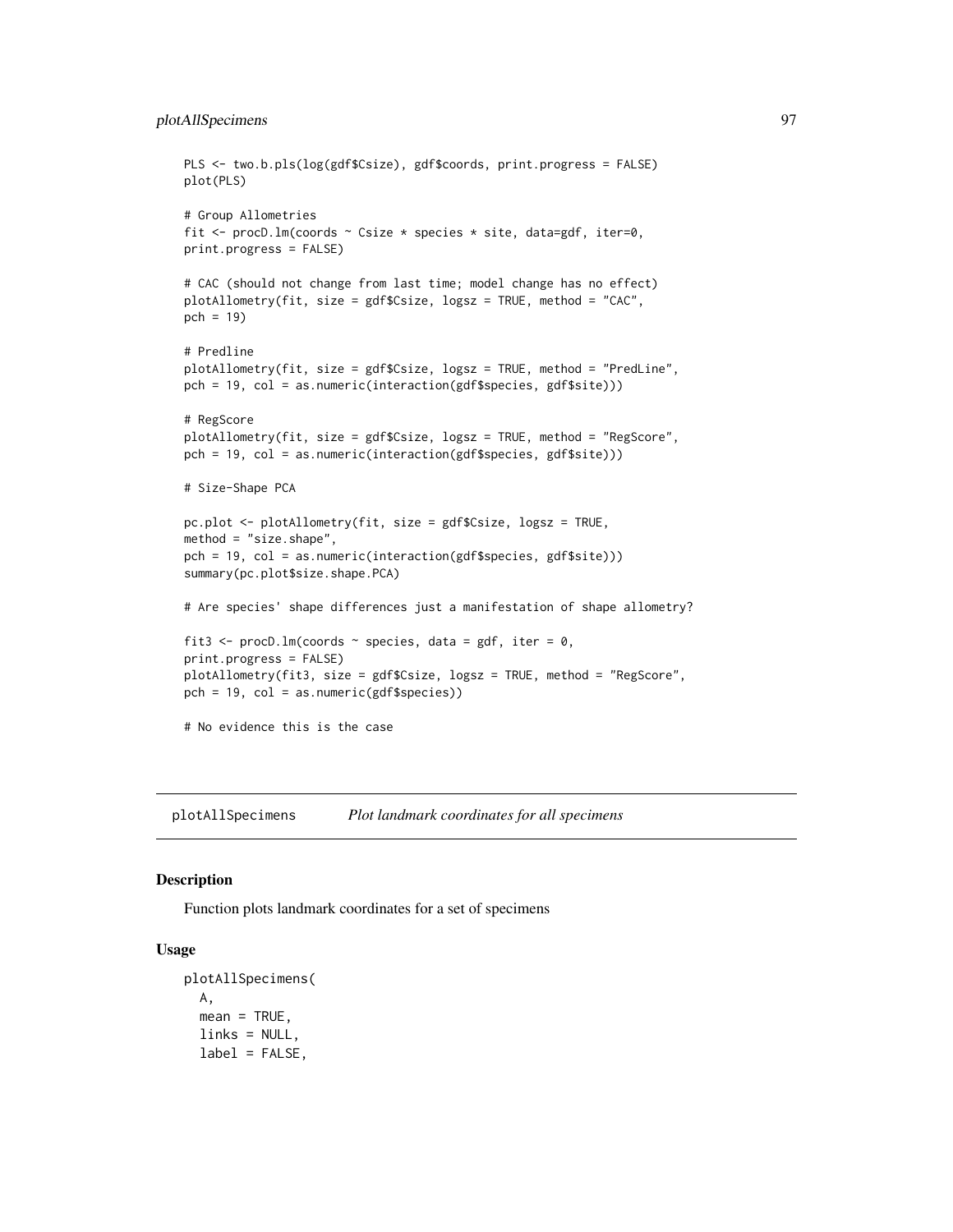```
plot.param = list()
)
```
# Arguments

| A          | A 3D array (p x k x n) containing Procrustes shape variables for a set of speci-<br>mens                                                                                                |
|------------|-----------------------------------------------------------------------------------------------------------------------------------------------------------------------------------------|
| mean       | A logical value indicating whether the mean shape should be included in the plot                                                                                                        |
| links      | An optional matrix defining for links between landmarks (only if mean=TRUE)                                                                                                             |
| label      | A logical value indicating whether landmark numbers will be plotted (only if<br>$mean = TRUE$ )                                                                                         |
| plot.param | A list of plot parameters for the points (pt.bg, pt.cex), mean (mean.bg, mean.cex),<br>links (link.col, link.lwd, link.lty) and landmark labels (txt.cex, txt.adj, txt.pos,<br>txt.col) |

## Details

The function creates a plot of the landmark coordinates for all specimens. This is useful for examining patterns of variation in Procrustes shape variables, after a GPA has been performed. If "mean=TRUE", the mean shape will be calculated and added to the plot. Additionally, if a matrix of links is provided, the landmarks of the mean shape will be connected by lines. The link matrix is an m x 2 matrix, where m is the desired number of links. Each row of the link matrix designates the two landmarks to be connected by that link. The function will plot either two- or three-dimensional data (e.g. see [define.links](#page-26-0)).

# Author(s)

Dean Adams

## See Also

[rgl-package](#page-0-0) (used in 3D plotting)

## Examples

```
data(plethodon)
Y.gpa<-gpagen(plethodon$land) #GPA-alignment
```
plotAllSpecimens(Y.gpa\$coords,links=plethodon\$links)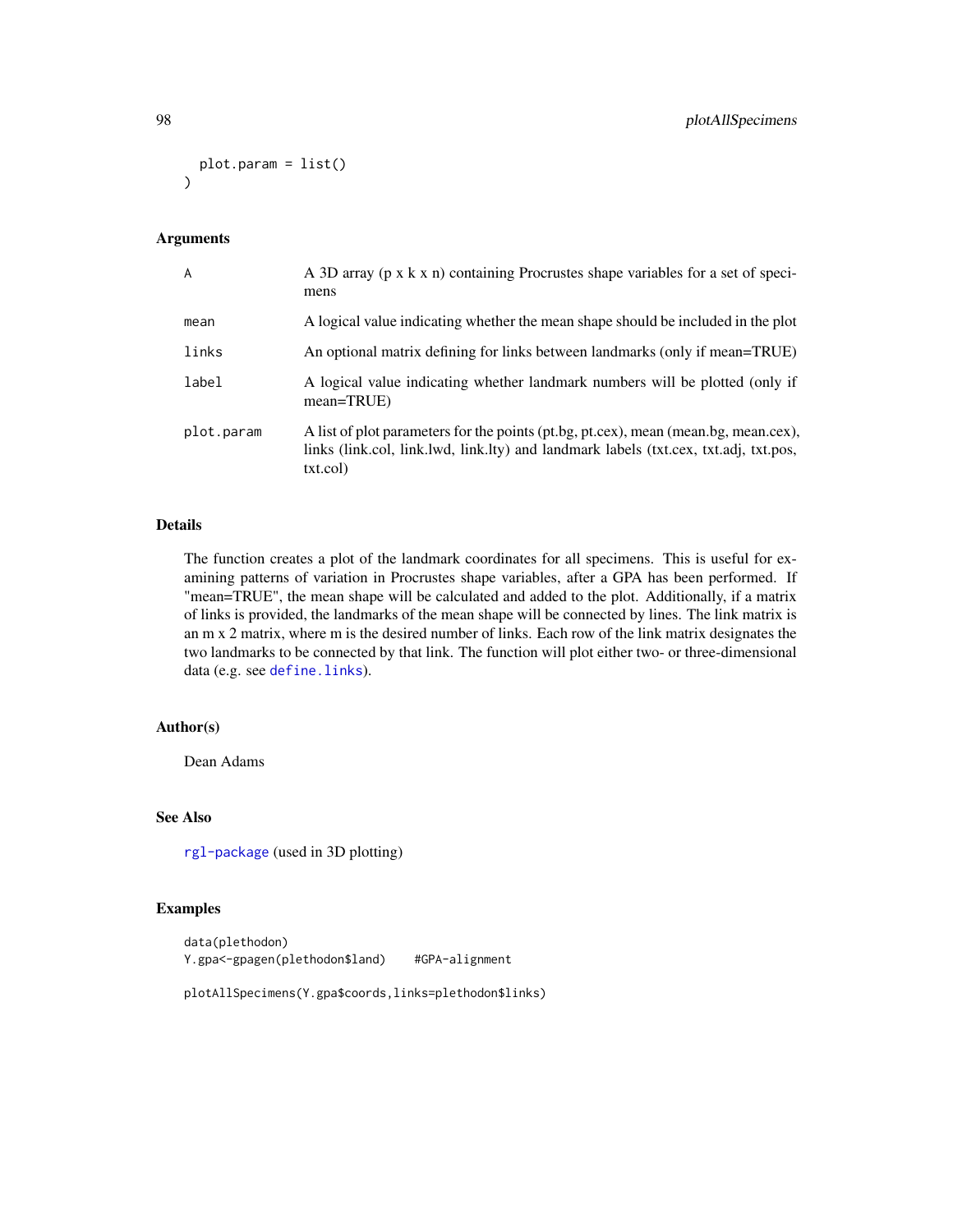Function plots all specimens ordered by distance from the mean.

#### Usage

plotOutliers(A, groups = NULL, inspect.outliers = FALSE)

#### Arguments

| A                | A 3D array (p x k x n) containing Procrustes shape variables for a set of speci-<br>mens |
|------------------|------------------------------------------------------------------------------------------|
| groups           | An optional factor defining groups                                                       |
| inspect.outliers |                                                                                          |
|                  | A logical value indicating whether to plot outlier shape configurations as com-          |
|                  | pared to the consensus                                                                   |

#### Details

The function creates a plot of all specimens ordered by their Procrustes distance from the mean shape. The median distance (unbroken line) and upper and lower quartiles (dashed lines) summarize the distances from the mean shape. Specimens falling above the upper quartile are plotted in red. The user may optionally also inspect the shapes of identified outlier configurations as compared to the consensus, in order to identify digitization errors or other data issues. The addresses of all specimens are returned in the order displayed in the plot for further inspection by [plotRefToTarget](#page-99-0).

If the data have strong group structure and there is reasonable belief that the whole sample mean should not be used, then a factor defining the groups can be used.

#### Value

Function returns the landmark addresses of all specimens ordered as in the plot. If groups are used, function returns a list structure and a plot for each level in groups.

## Author(s)

Emma Sherratt & Antigoni Kaliontzopoulou

## See Also

[gpagen](#page-49-0)

[plotAllSpecimens](#page-96-0)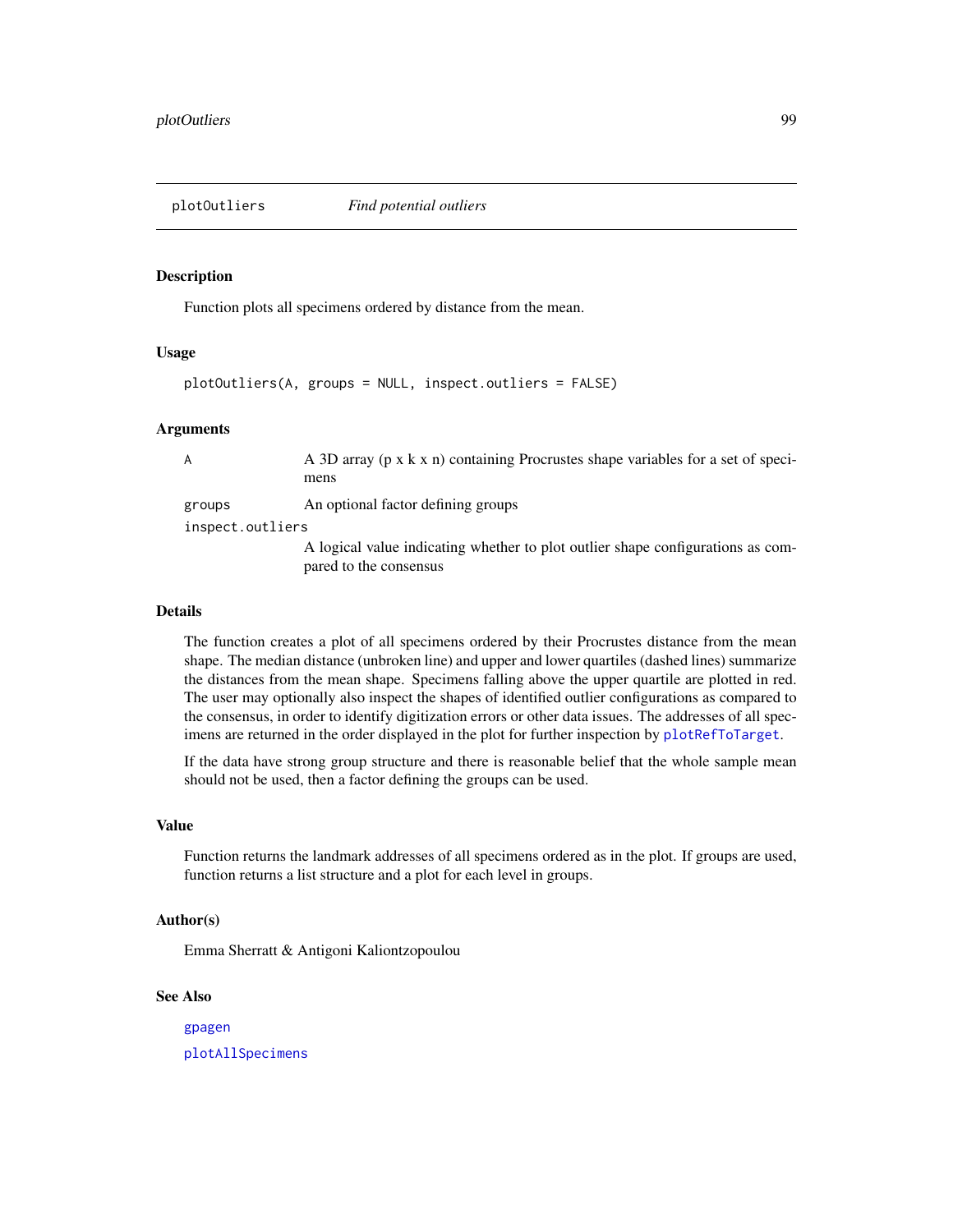## Examples

```
data(plethodon)
# let's make some outliers
newland <- plethodon$land
newland[c(1,8),,2] < - newland[c(8,1),,2]newland[c(3,11),,26] <- newland[c(11,3),,2]
Y<- gpagen(newland) # GPA
out <- plotOutliers(Y$coords) # function returns dimnames and address
# of all specimens ordered
plotOutliers(Y$coords, inspect.outliers = TRUE) # function also produces
# plots of identified outlier specimens compared to the mean shape
# example with groups
plotOutliers(Y$coords, groups = plethodon$species,
```

```
inspect.outliers = TRUE)
```
<span id="page-99-0"></span>plotRefToTarget *Plot shape differences between a reference and target specimen*

# Description

Function plots shape differences between a reference and target specimen

# Usage

```
plotRefToTarget(
 M1,
 M2,
 mesh = NULL,outline = NULL,
 method = c("TPS", "vector", "points", "surface"),
 mag = 1,
  links = NULL,
  label = FALSE,
  axes = FALSE,
  gridPars = NULL,
  useRefPts = FALSE,
  ...
\mathcal{L}
```
# Arguments

| M1             | Matrix of landmark coordinates for the first (reference) specimen |
|----------------|-------------------------------------------------------------------|
| M <sub>2</sub> | Matrix of landmark coordinates for the second (target) specimen   |
| mesh           | A mesh3d object for use with method="surface"                     |
| outline        | An x, y curve or curves warped to the reference (2D only)         |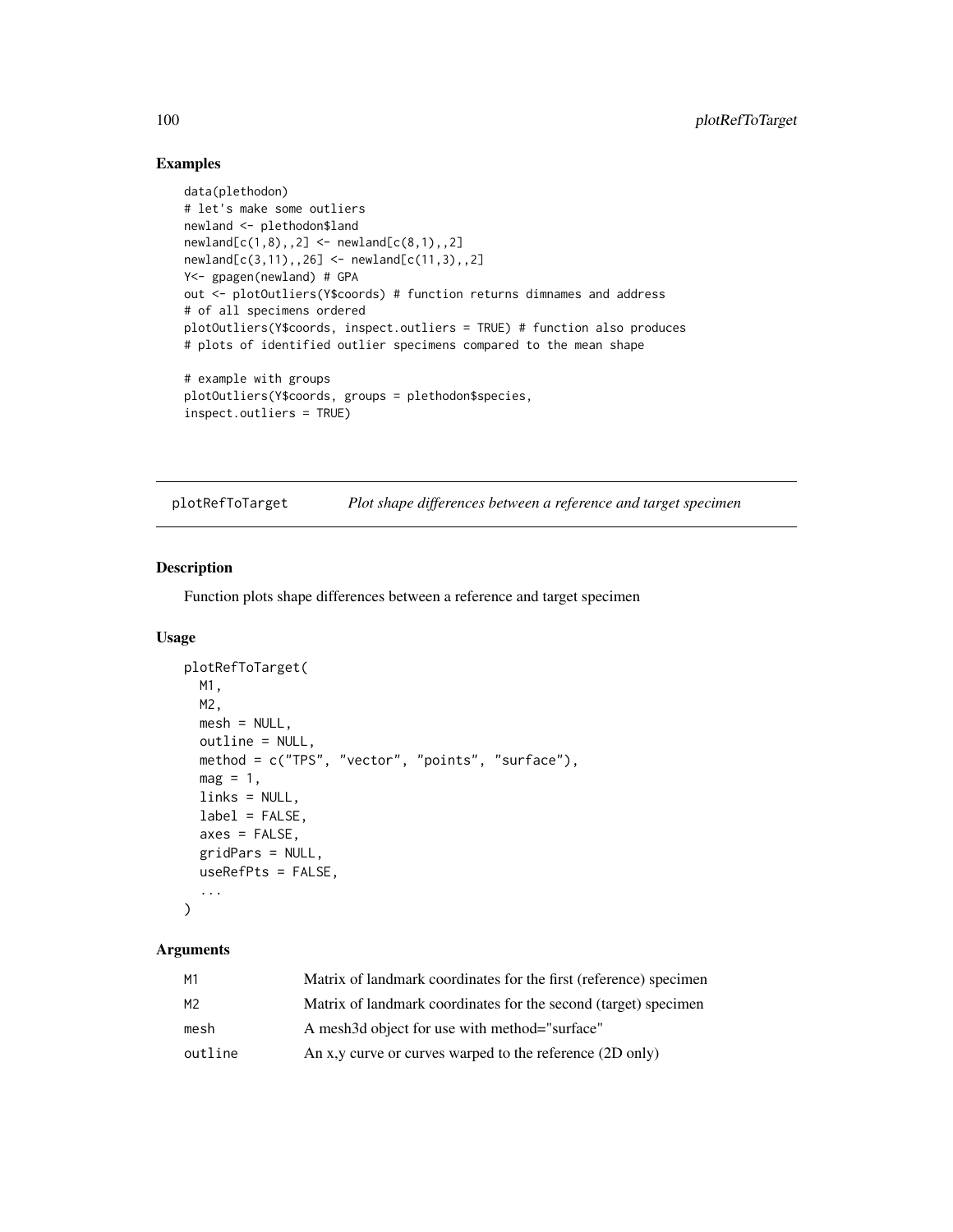# plotRefToTarget 101

| method    | Method used to visualize shape difference; see below for details                                                                   |
|-----------|------------------------------------------------------------------------------------------------------------------------------------|
| mag       | The desired magnification to be used when visualizing the shape difference (e.g.,<br>$mag=2$ )                                     |
| links     | An optional matrix defining for links between landmarks                                                                            |
| label     | A logical value indicating whether landmark numbers will be plotted                                                                |
| axes      | A logical value indicating whether the box and axes should be plotted (points<br>and vector only)                                  |
| gridPars  | An optional object made by gridPar                                                                                                 |
| useRefPts | An option (logical value) to use reference configuration points rather than target<br>configuration points (when method $=$ "TPS") |
| $\ddotsc$ | Additional parameters not covered by gridPar to be passed to plot, plot3d or<br>shade3d                                            |

#### Details

The function generates a plot of the shape differences of a target specimen relative to a reference specimen. The option mag allows the user to indicates the degree of magnification to be used when displaying the shape difference. The function will plot either two- or three-dimensional data.

For two-dimensional data and thin-plate spline deformation plots, the user may also supply boundary curves of the object, which will be deformed from the reference to the target specimen using the thin-plate spline. Such curves are often useful in describing the biological shape differences expressed in the landmark coordinates. Note that to utilize this option, a boundary curve from a representative specimen must first be warped to the reference specimen using [warpRefOutline](#page-153-0).

Additionally, if a matrix of links is provided, the landmarks will be connected by lines. The link matrix is an M x 2 matrix, where M is the desired number of links. Each row of the link matrix designates the two landmarks to be connected by that link.

Four distinct methods for plots are available:

- 1. TPS a thin-plate spline deformation grid is generated. For 3D data, this method will generate thin-plate spline deformations in the x-y and x-z planes.
- 2. vector: a plot showing the vector displacements between corresponding landmarks in the reference and target specimen is shown.
- 3. points a plot is displayed with the landmarks in the target overlaying those of the reference.
- 4. surface a mesh3d surface is warped using thin-plate spline (for 3D data only). Requires mesh3d object in option mesh, made using [warpRefMesh](#page-152-0).

This function combines numerous plotting functions found in Claude (2008).

#### Value

If using method="surface", function will return the warped mesh3d object.

## Author(s)

Dean Adams, Emma Sherratt, Antigoni Kaliontzopoulou & Michael Collyer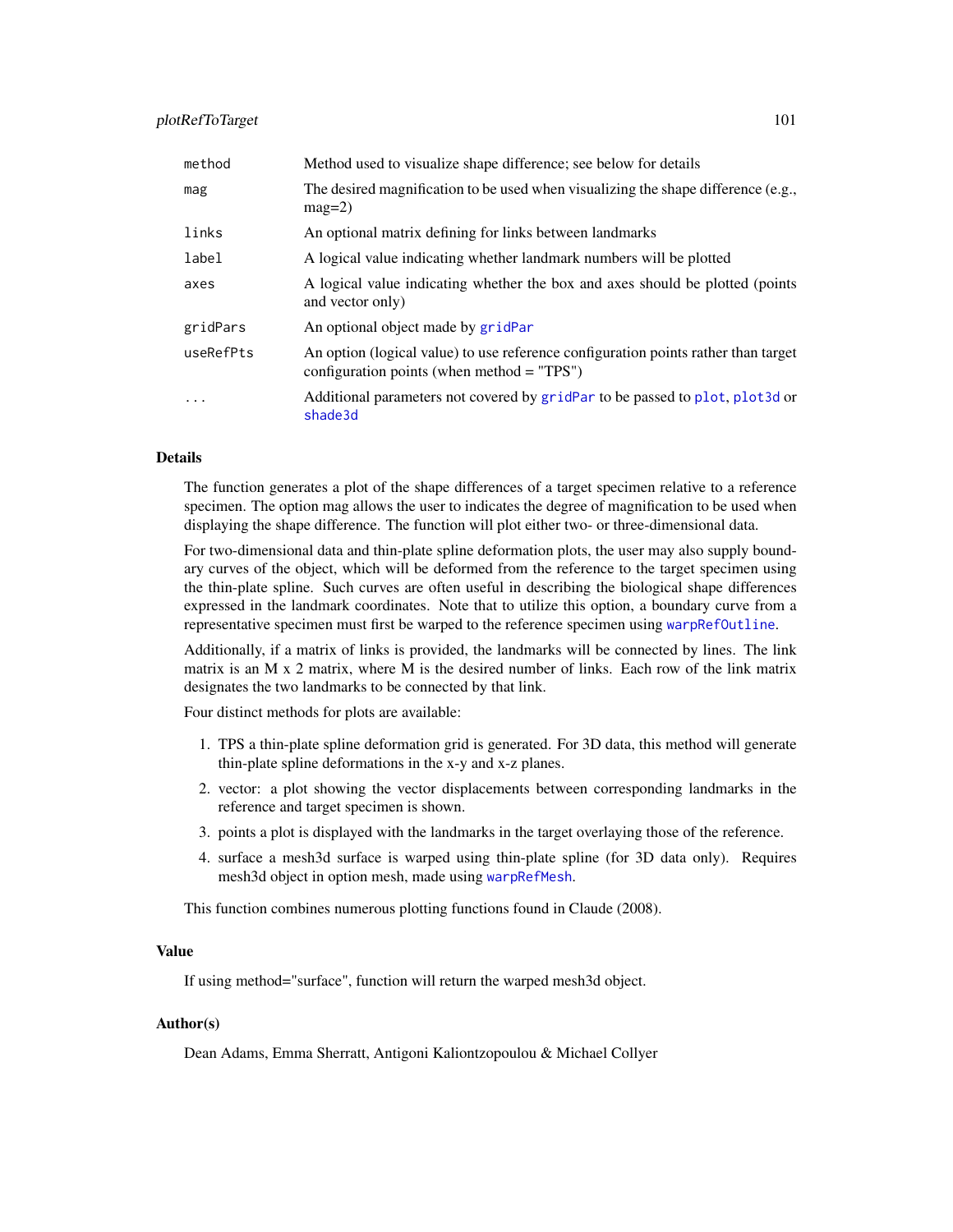#### 102 plotspec

#### References

Claude, J. 2008. Morphometrics with R. Springer, New York.

## See Also

[gridPar](#page-54-0) [define.links](#page-26-0) [warpRefMesh](#page-152-0) [warpRefOutline](#page-153-0) [rgl-package](#page-0-0) (used in 3D plotting)

## Examples

```
# Two dimensional data
data(plethodon)
Y.gpa<-gpagen(plethodon$land) #GPA-alignment
ref<-mshape(Y.gpa$coords)
plotRefToTarget(ref,Y.gpa$coords[,,39])
```

```
# NOT RUN
# plotRefToTarget(ref,Y.gpa$coords[,,39], mag=2, outline=plethodon$outline)
#magnify by 2X
# plotRefToTarget(ref,Y.gpa$coords[,,39], method="vector", mag=3)
# plotRefToTarget(ref,Y.gpa$coords[,,39], method="points",
# outline=plethodon$outline)
# plotRefToTarget(ref,Y.gpa$coords[,,39], method="vector",
# outline=plethodon$outline, mag=2.5)
# plotRefToTarget(ref,Y.gpa$coords[,,39],
# gridPars=gridPar(pt.bg = "green", pt.size = 1),
# method="vector",mag=3)
# Three dimensional data
# data(scallops)
# Y.gpa<-gpagen(A=scallops$coorddata, curves=scallops$curvslide,
# surfaces=scallops$surfslide)
# ref<-mshape(Y.gpa$coords)
# plotRefToTarget(ref,Y.gpa$coords[,,1],method="points")
# scallinks <- matrix(c(1,rep(2:16, each=2),1), nrow=16, byrow=TRUE)
# plotRefToTarget(ref,Y.gpa$coords[,,1],
# gridPars=gridPar(tar.pt.bg = "blue", tar.link.col="blue",
# tar.link.lwd=2), method="points", links = scallinks)
```
plotspec *Plot 3D specimen, fixed landmarks and surface semilandmarks*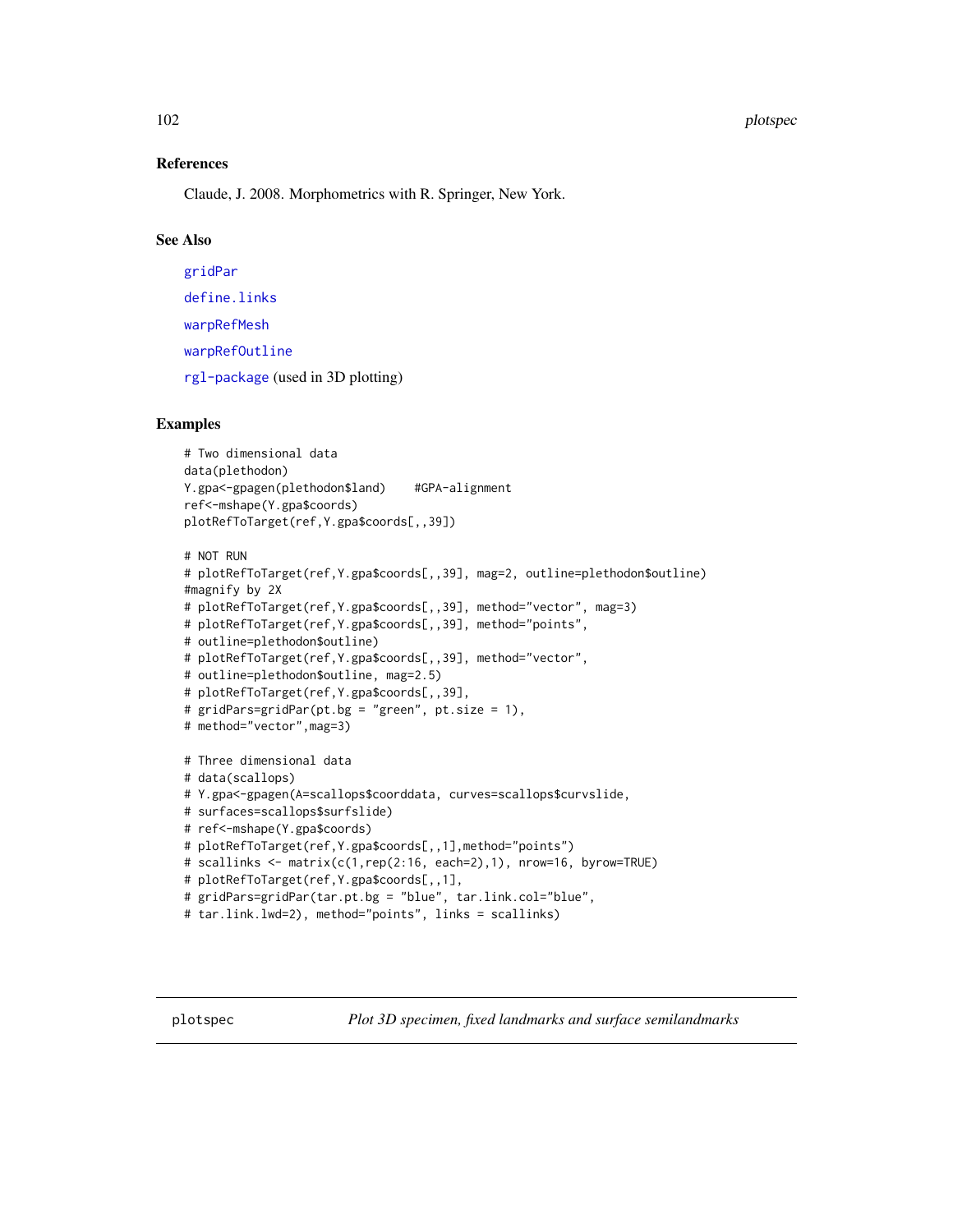#### plotspec and the state of the state of the state of the state of the state of the state of the state of the state of the state of the state of the state of the state of the state of the state of the state of the state of t

## Description

A function to plot three-dimensional (3D) specimen along with its landmarks.

## Usage

```
plotspec(
  spec,
  digitspec,
  fixed = NULL,fixed.pt.col = "red",fixed.pt.size = 10,
 mesh.ptsize = 1,
  centered = FALSE,
  ...
)
```
## Arguments

| spec          | An object of class shape3d/mesh3d, or matrix of 3D vertex coordinates.                                                                                                                             |
|---------------|----------------------------------------------------------------------------------------------------------------------------------------------------------------------------------------------------|
| digitspec     | Name of data matrix containing 3D fixed and/or surface sliding coordinates.                                                                                                                        |
| fixed         | Numeric The number of fixed template landmarks (listed first in digitspec)                                                                                                                         |
| fixed.pt.col  | The color for plotting fixed template landmarks (if any)                                                                                                                                           |
| fixed.pt.size | The size for plotting fixed template landmarks (if any)                                                                                                                                            |
| mesh.ptsize   | Numeric Size to plot the mesh points (vertices), e.g. 0.1 for dense meshes, 3 for<br>sparse meshes                                                                                                 |
| centered      | Logical Whether the data matrix is in the surface mesh coordinate system (cen-<br>tered = FALSE) or if the data were collected after the mesh was centered (cen-<br>$tered = TRUE$ )- see details. |
| $\cdots$      | additional parameters which will be passed to rgl-plot3d or rgl-points3d.                                                                                                                          |
|               |                                                                                                                                                                                                    |

# Details

Function to plot 3D specimens along with their digitized "fixed" landmarks and semilandmarks "surface sliders" and "curve sliders". If specimen is a 3D surface (class shape3d/mesh3d) mesh is plotted. For visualization purposes, 3D coordinate data collected using [digit.fixed](#page-32-0) or [digitsurface](#page-36-0) and [buildtemplate](#page-9-0) prior to build 1.1-6 were centered by default. Therefore use this function with centered=TRUE. Data collected outside geomorph should be read using centered=FALSE. The function assumes the fixed landmarks are listed at the beginning of the coordinate matrix (digitspec).

This function is a wrapper for several functions in the [rgl-package](#page-0-0) package. Although there is some allowance for arguments to be passed to [rgl-package](#page-0-0) functions, some override of rgl-plot3d arguments is required. Errors that result from trying to pass rgl-plot3d or rgl-points3d arguments should inspire the user to find solutions with [rgl-package](#page-0-0) core functions.

## Author(s)

Erik Otarola-Castillo, Emma Sherratt, Antigoni Kaliontzopoulou, & Michael Collyer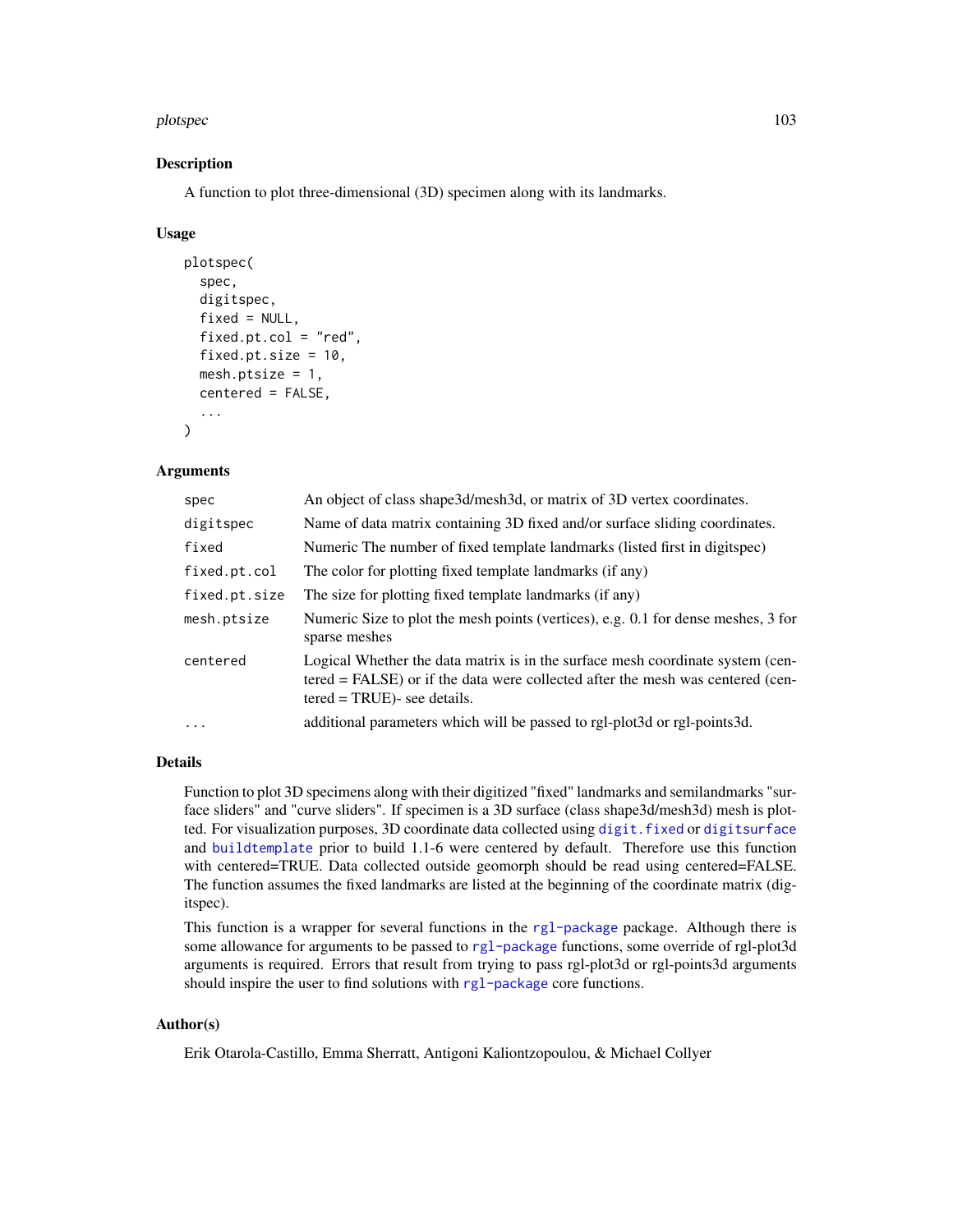# See Also

[warpRefMesh](#page-152-0)

[read.ply](#page-124-0)

[rgl-package](#page-0-0) (used in 3D plotting)

# Examples

```
data(scallopPLY)
ply <- scallopPLY$ply
digitdat <- scallopPLY$coords
plotspec(spec = ply, digitspec = digitdat, fixed = 16,
centered = TRUE, fixed.pt.col = "red",
fixed.pt.size = 15, col = "blue", size = 5)
```
print.bilat.symmetry *Print/Summary Function for geomorph*

# Description

Print/Summary Function for geomorph

# Usage

```
## S3 method for class 'bilat.symmetry'
print(x, \ldots)
```
# Arguments

|         | print/summary object (from bilat. symmetry) |
|---------|---------------------------------------------|
| $\cdot$ | other arguments passed to print/summary     |

# Author(s)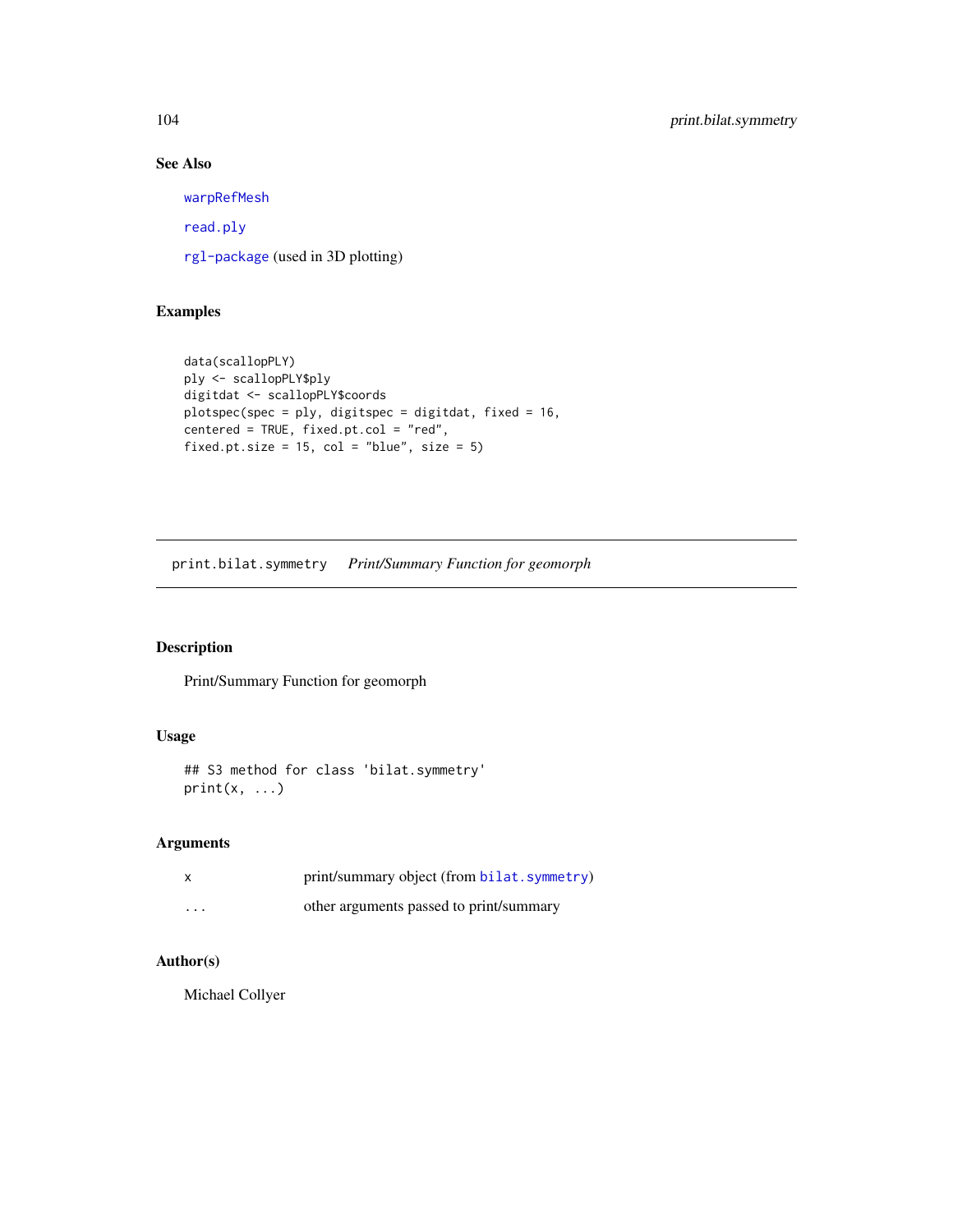print.combined.set *Print/Summary Function for geomorph*

# Description

Print/Summary Function for geomorph

## Usage

```
## S3 method for class 'combined.set'
print(x, \ldots)
```
# Arguments

|          | print/summary object                    |
|----------|-----------------------------------------|
| $\cdots$ | other arguments passed to print/summary |

# Author(s)

Michael Collyer

print.compare.CR *Print/Summary Function for geomorph*

# Description

Print/Summary Function for geomorph

## Usage

```
## S3 method for class 'compare.CR'
print(x, \ldots)
```
# Arguments

|          | print/summary object                    |
|----------|-----------------------------------------|
| $\cdots$ | other arguments passed to print/summary |

# Author(s)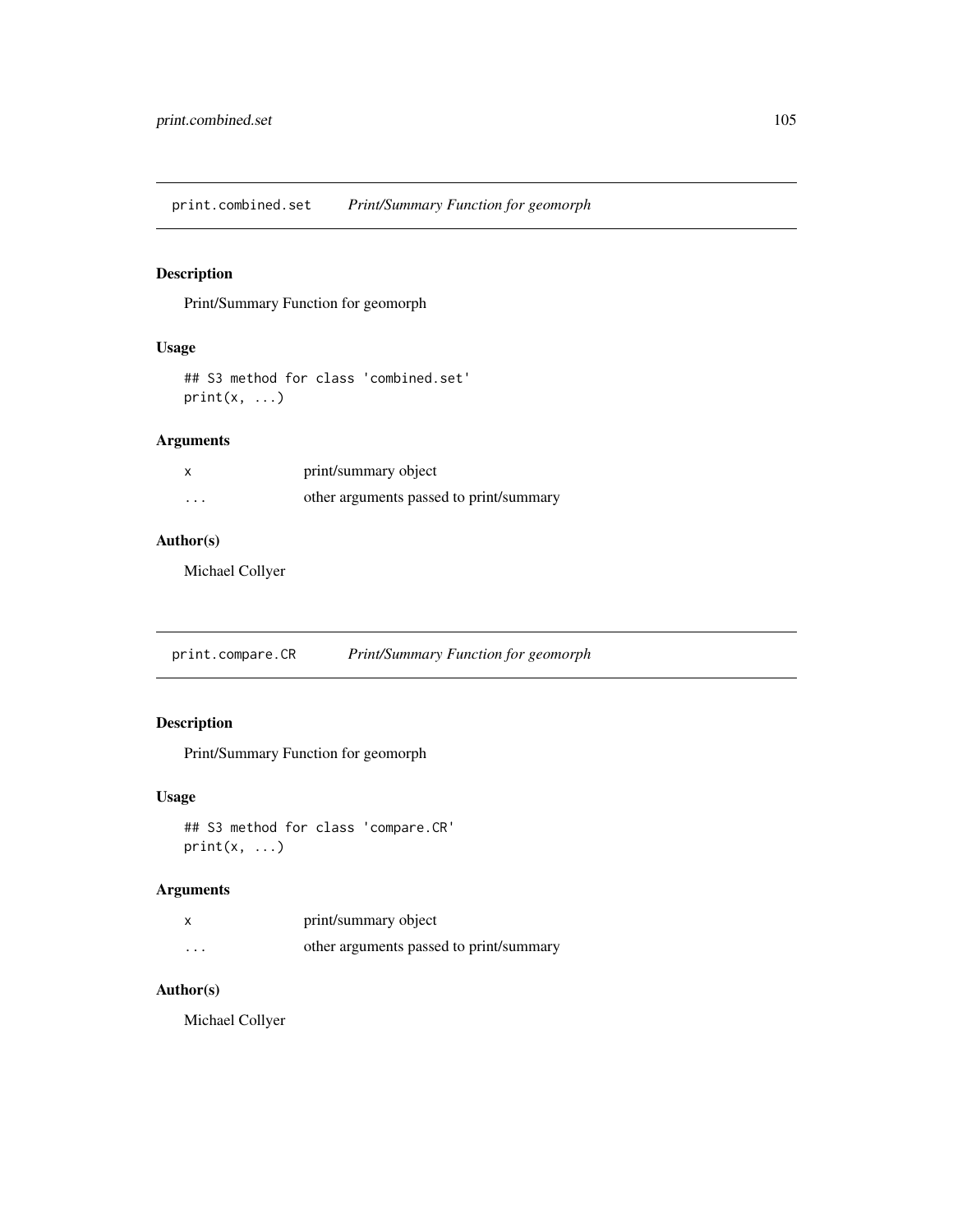print.compare.pls *Print/Summary Function for geomorph*

# Description

Print/Summary Function for geomorph

## Usage

## S3 method for class 'compare.pls'  $print(x, \ldots)$ 

# Arguments

|   | print/summary object                    |
|---|-----------------------------------------|
| . | other arguments passed to print/summary |

## Author(s)

Michael Collyer

print.compare.ZVrel *Print/Summary function for geomorph*

# Description

Print/Summary function for geomorph

## Usage

```
## S3 method for class 'compare.ZVrel'
print(x, \ldots)
```
# Arguments

|          | print/summary object                    |
|----------|-----------------------------------------|
| $\cdots$ | other arguments passed to print/summary |

# Author(s)

Dean Adams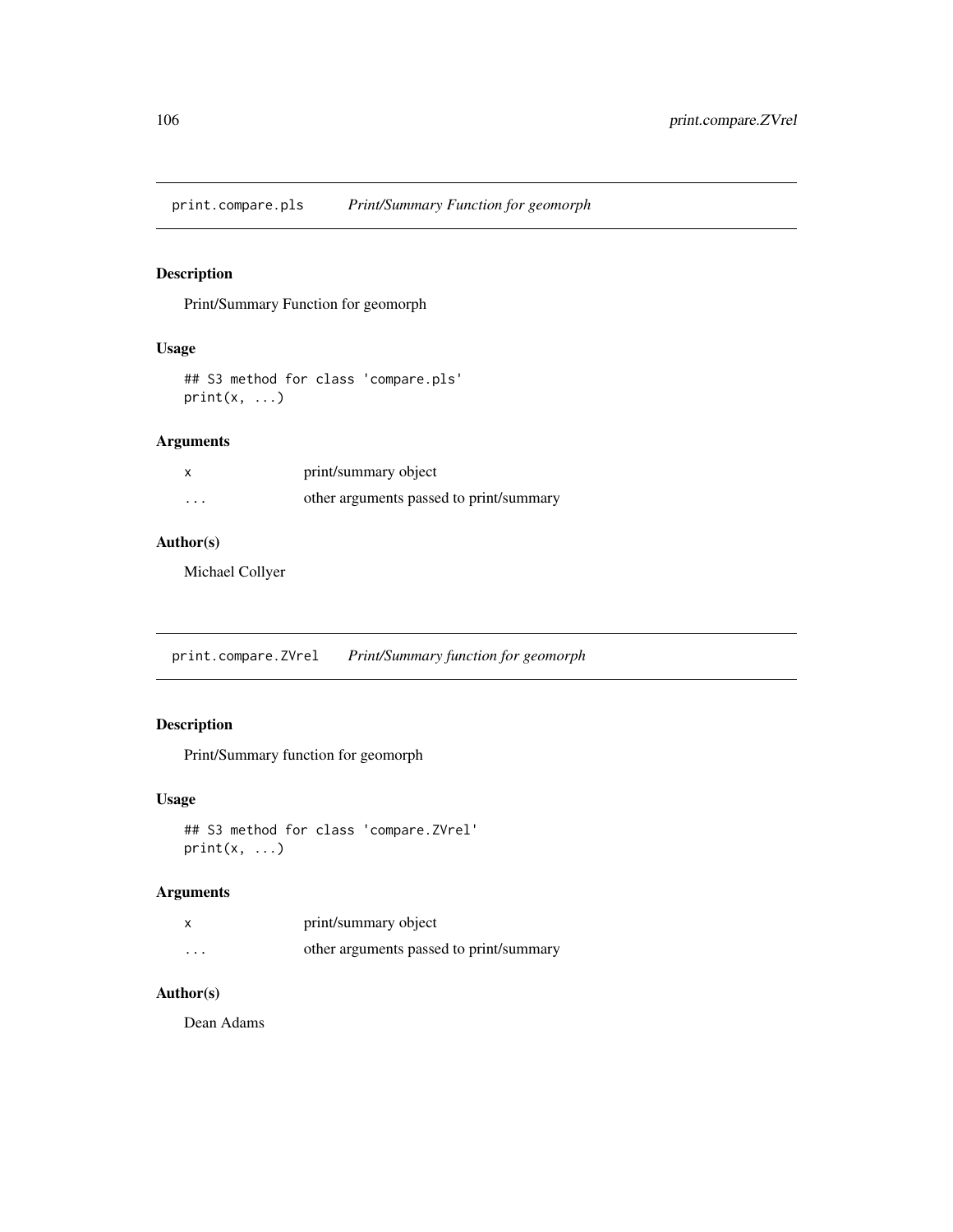Print/Summary Function for geomorph

## Usage

## S3 method for class 'CR'  $print(x, \ldots)$ 

# Arguments

|          | print/summary object (from phylo.modularity) |
|----------|----------------------------------------------|
| $\cdots$ | other arguments passed to print/summary      |

## Author(s)

Michael Collyer

print.CR.phylo *Print/Summary Function for geomorph*

# Description

Print/Summary Function for geomorph

# Usage

```
## S3 method for class 'CR.phylo'
print(x, \ldots)
```
# Arguments

|                   | print/summary object (from phylo. modularity) |
|-------------------|-----------------------------------------------|
| $\cdot\cdot\cdot$ | other arguments passed to print/summary       |

# Author(s)

Dean Adams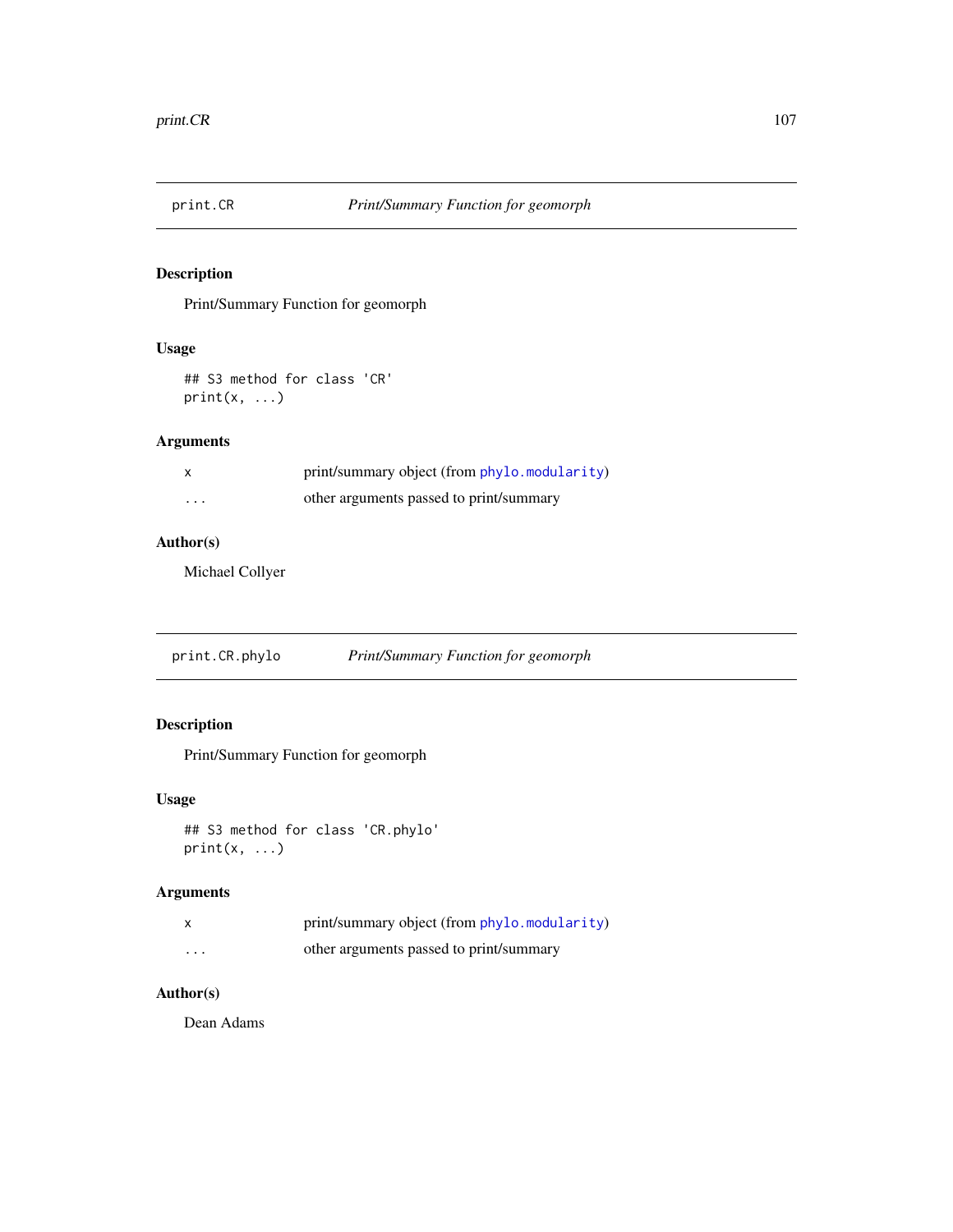Print/Summary Function for geomorph

## Usage

## S3 method for class 'evolrate'  $print(x, \ldots)$ 

# Arguments

|   | print/summary object                    |
|---|-----------------------------------------|
| . | other arguments passed to print/summary |

# Author(s)

Michael Collyer

print.evolrate1 *Print/Summary Function for geomorph*

# Description

Print/Summary Function for geomorph

## Usage

```
## S3 method for class 'evolrate1'
print(x, \ldots)
```
# Arguments

|          | print/summary object                    |
|----------|-----------------------------------------|
| $\cdots$ | other arguments passed to print/summary |

# Author(s)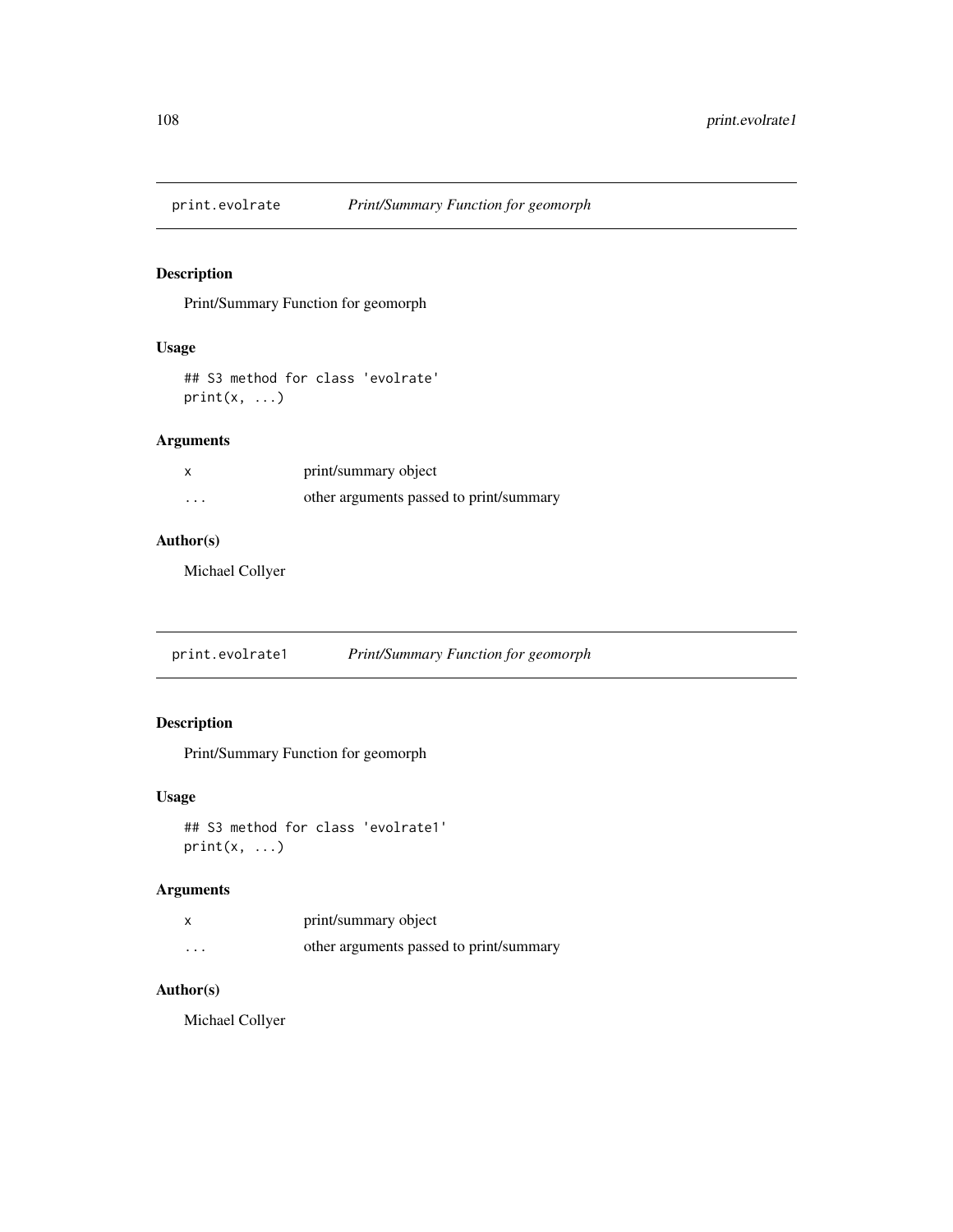print.geomorphShapes *Print/Summary function for geomorph*

# Description

Print/Summary function for geomorph

## Usage

## S3 method for class 'geomorphShapes'  $print(x, \ldots)$ 

# Arguments

|          | print/summary object                    |
|----------|-----------------------------------------|
| $\cdots$ | other arguments passed to print/summary |

# Author(s)

Michael Collyer

print.gm.prcomp *Print/Summary function for geomorph*

# Description

Print/Summary function for geomorph

## Usage

```
## S3 method for class 'gm.prcomp'
print(x, \ldots)
```
# Arguments

|          | print/summary object                    |
|----------|-----------------------------------------|
| $\cdots$ | other arguments passed to print/summary |

# Author(s)

Antigoni Kaliontzopoulou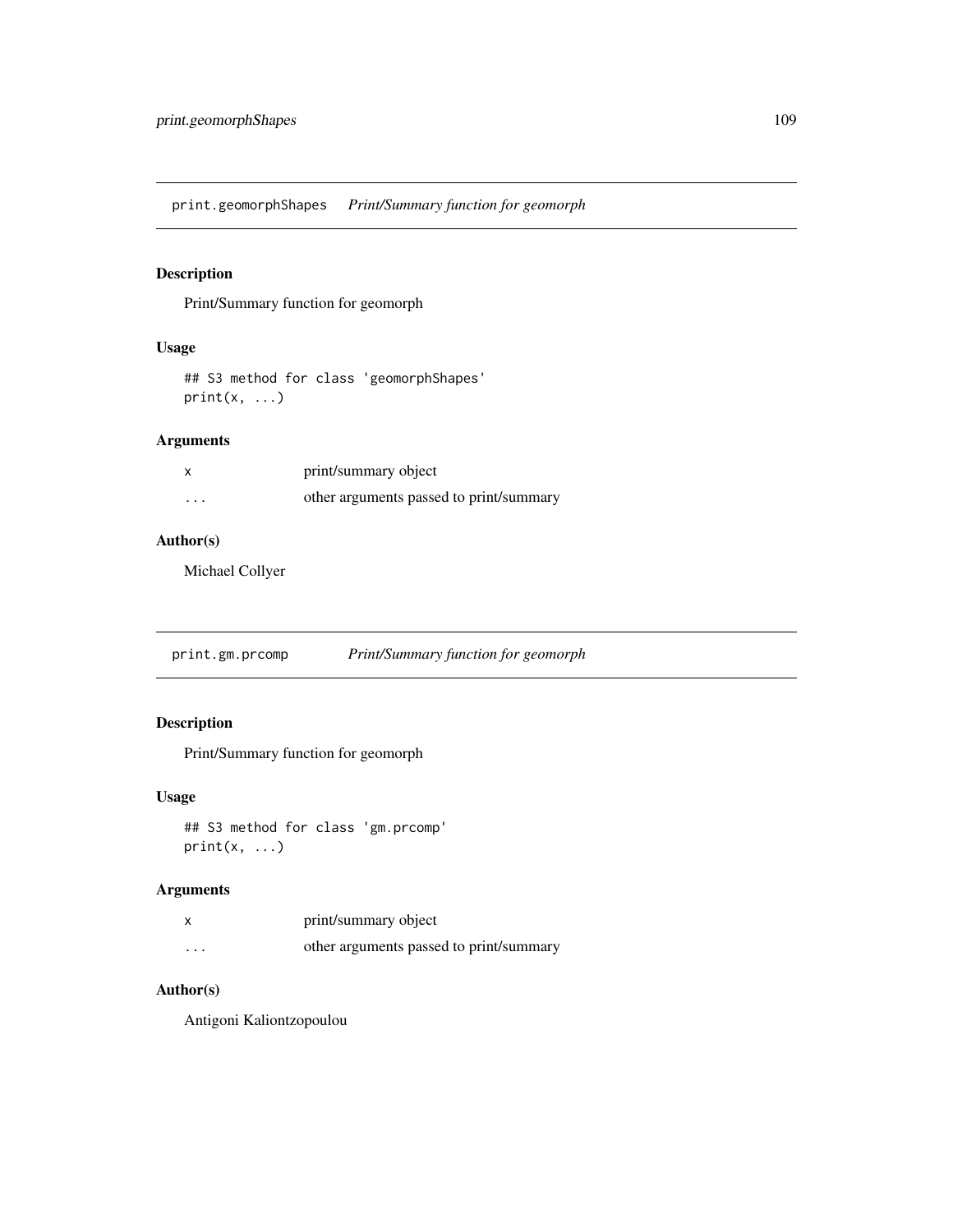Print/Summary Function for geomorph

# Usage

## S3 method for class 'gpagen'  $print(x, \ldots)$ 

# Arguments

|   | print/summary object (from gpagen)      |
|---|-----------------------------------------|
| . | other arguments passed to print/summary |

## Author(s)

Michael Collyer

```
print.morphol.disparity
```
*Print/Summary Function for geomorph*

# Description

Print/Summary Function for geomorph

# Usage

```
## S3 method for class 'morphol.disparity'
print(x, \ldots)
```
# Arguments

|   | print/summary object (from morphol.disparity) |
|---|-----------------------------------------------|
| . | other arguments passed to print/summary       |

# Author(s)

Michael Collyer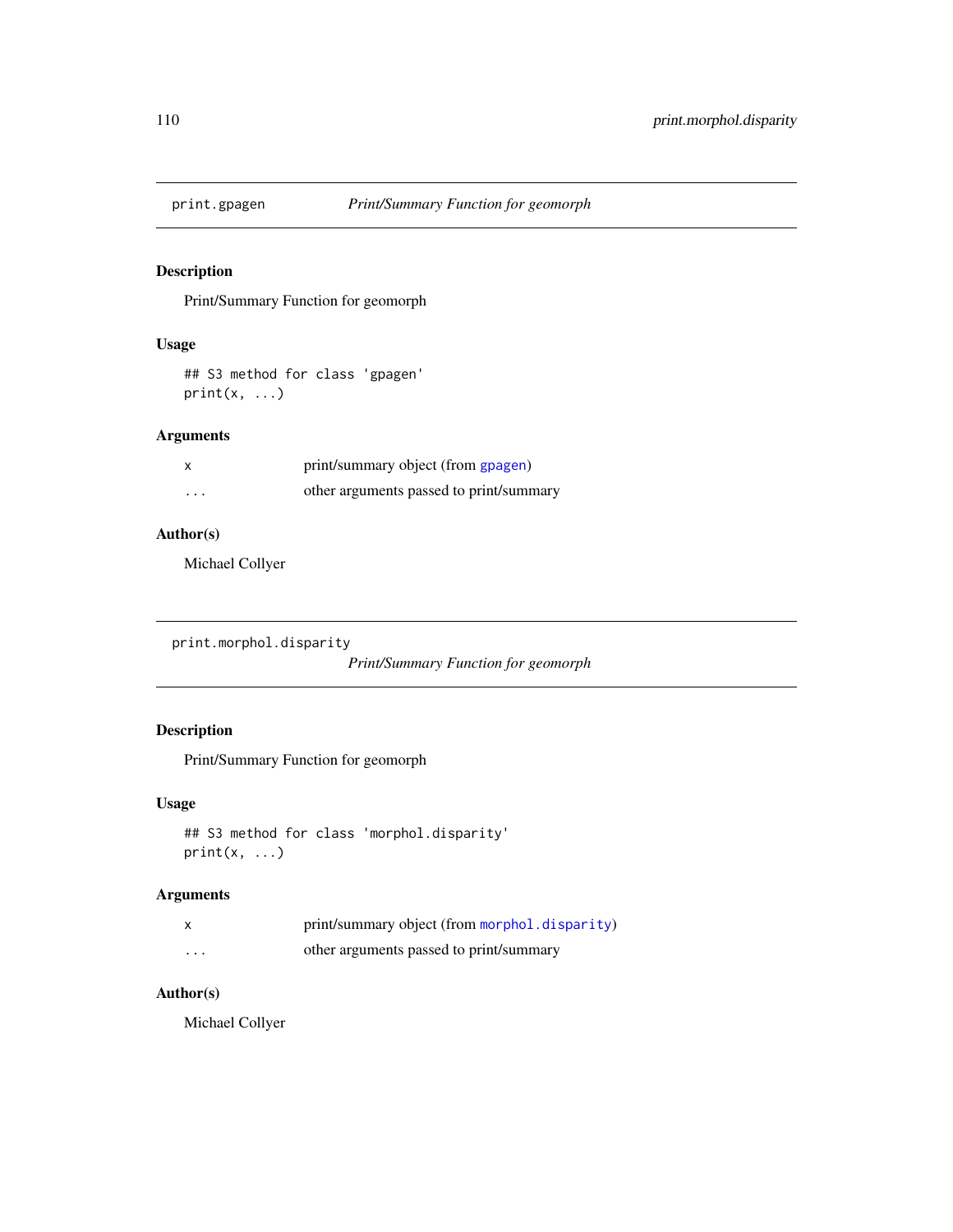print.physignal *Print/Summary Function for geomorph*

# Description

Print/Summary Function for geomorph

# Usage

```
## S3 method for class 'physignal'
print(x, \ldots)
```
# Arguments

|          | print/summary object (from physignal)   |
|----------|-----------------------------------------|
| $\cdots$ | other arguments passed to print/summary |

# Author(s)

Michael Collyer

print.pls *Print/Summary Function for geomorph*

# Description

Print/Summary Function for geomorph

## Usage

```
## S3 method for class 'pls'
print(x, \ldots)
```
# Arguments

|   | print/summary object (from phylo. integration or two.b.pls) |
|---|-------------------------------------------------------------|
| . | other arguments passed to print/summary                     |

# Author(s)

Michael Collyer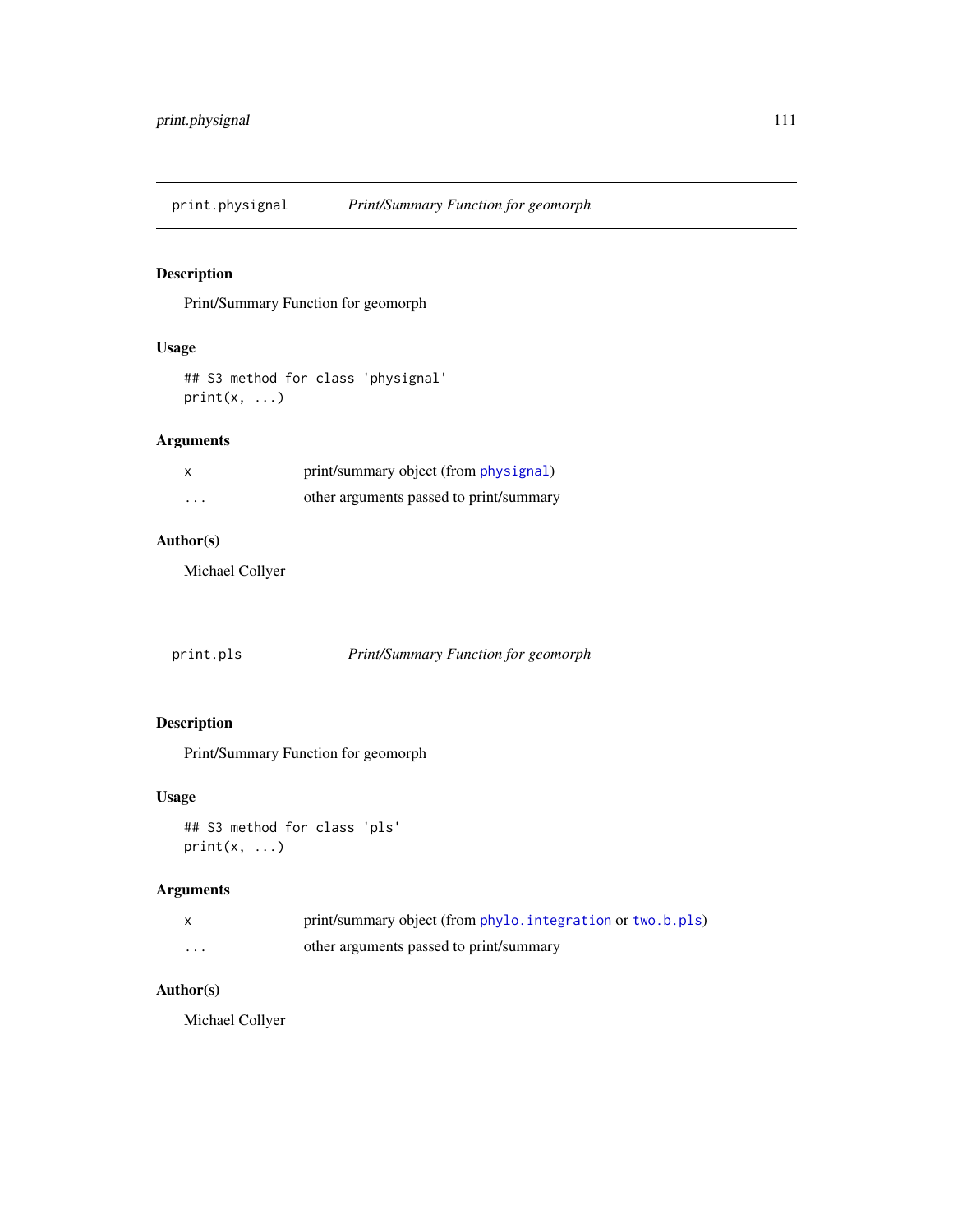Print/Summary Function for geomorph

# Usage

## S3 method for class 'procD.lm'  $print(x, \ldots)$ 

## Arguments

|          | print/summary object (from $\text{procD}.\text{lm}$ ) |
|----------|-------------------------------------------------------|
| $\cdots$ | other arguments passed to print/summary               |

#### Author(s)

Michael Collyer

<span id="page-111-0"></span>procD.lm *Procrustes ANOVA/regression for Procrustes shape variables*

# Description

Function performs Procrustes ANOVA with permutation procedures to assess statistical hypotheses describing patterns of shape variation and covariation for a set of Procrustes shape variables

#### Usage

```
procD.lm(
  f1,
  iter = 999,
  seed = NULL,
 RRP = TRUE,
  SS.type = c("I", "II", "III"),effect.type = c("F", "cohenf", "SS", "MS", "Rsq"),
  int.first = FALSE,
  Cov = NULL,turbo = TRUE,Parallel = FALSE,
  data = NULL,print.progress = FALSE,
  ...
\mathcal{L}
```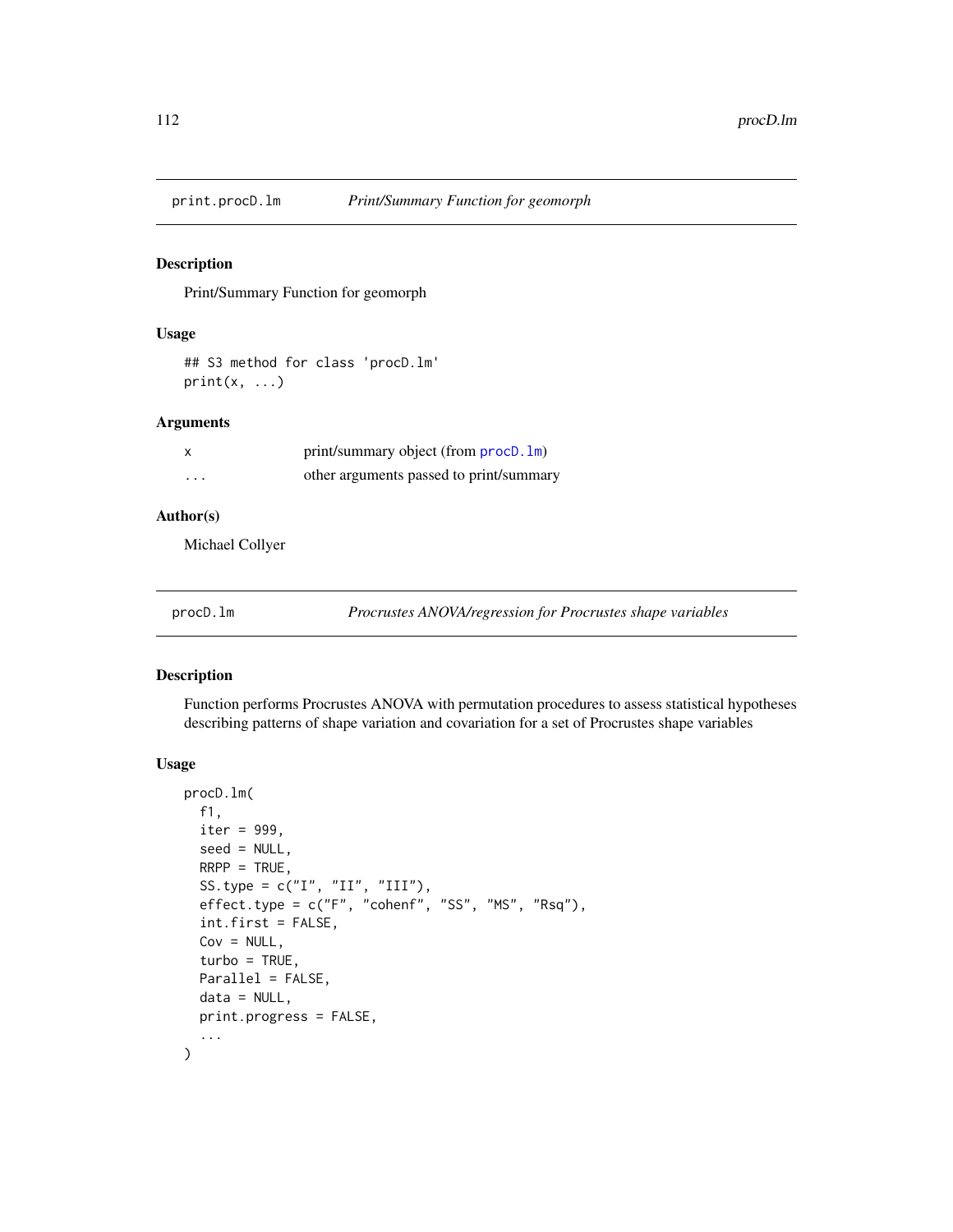#### procD.lm 113

## Arguments

| f1             | A formula for the linear model (e.g., $y \sim x1 + x2$ )                                                                                                                                                                                                                                                                                                                                                                                   |
|----------------|--------------------------------------------------------------------------------------------------------------------------------------------------------------------------------------------------------------------------------------------------------------------------------------------------------------------------------------------------------------------------------------------------------------------------------------------|
| iter           | Number of iterations for significance testing                                                                                                                                                                                                                                                                                                                                                                                              |
| seed           | An optional argument for setting the seed for random permutations of the re-<br>sampling procedure. If left NULL (the default), the exact same P-values will be<br>found for repeated runs of the analysis (with the same number of iterations). If<br>seed = "random", a random seed will be used, and P-values will vary. One can<br>also specify an integer for specific seed values, which might be of interest for<br>advanced users. |
| <b>RRPP</b>    | A logical value indicating whether residual randomization should be used for<br>significance testing                                                                                                                                                                                                                                                                                                                                       |
| SS.type        | SS type A choice between type I (sequential), type II (hierarchical), or type III<br>(marginal) sums of squares and cross-products computations.                                                                                                                                                                                                                                                                                           |
| effect.type    | One of "F", "SS", or "cohen", to choose from which random distribution to<br>estimate effect size. (The option, "cohen", is for Cohen's f-squared values. The<br>default is "F". Values are log-transformed before z-score calculation to assure<br>normally distributed data.)                                                                                                                                                            |
| int.first      | A logical value to indicate if interactions of first main effects should precede<br>subsequent main effects                                                                                                                                                                                                                                                                                                                                |
| Cov            | An optional covariance matrix that can be used for generalized least squares<br>estimates of coefficients and sums of squares and cross-products (see Adams<br>and Collyer 2018).                                                                                                                                                                                                                                                          |
| turbo          | A logical value that if TRUE, suppresses coefficient estimation in every random<br>permutation. This will affect subsequent analyses that require random coeffi-<br>cients (see coef.lm.rrpp) but might be useful for large data sets for which<br>only ANOVA is needed.                                                                                                                                                                   |
| Parallel       | Either a logical value to indicate whether parallel processing should be used or<br>a numeric value to indicate the number of cores to use in parallel processing via<br>the parallel library. If TRUE, this argument invokes forking of all processor<br>cores, except one. If FALSE, only one core is used. A numeric value directs the<br>number of cores to use, but one core will always be spared.                                   |
| data           | A data frame for the function environment, see geomorph.data.frame                                                                                                                                                                                                                                                                                                                                                                         |
| print.progress | A logical value to indicate whether a progress bar should be printed to the screen.<br>This is helpful for long-running analyses.                                                                                                                                                                                                                                                                                                          |
|                | Arguments not listed above that can passed on to lm. rrpp, like weights, offset.                                                                                                                                                                                                                                                                                                                                                           |

## Details

The function quantifies the relative amount of shape variation attributable to one or more factors in a linear model and estimates the probability of this variation ("significance") for a null model, via distributions generated from resampling permutations. Data input is specified by a formula (e.g., y~X), where 'y' specifies the response variables (Procrustes shape variables), and 'X' contains one or more independent variables (discrete or continuous). The response matrix 'y' can be either in the form of a two-dimensional data matrix of dimension (n x [p x k]), or a 3D array (p x n x k). It is assumed that -if the data based on landmark coordinates - the landmarks have previously been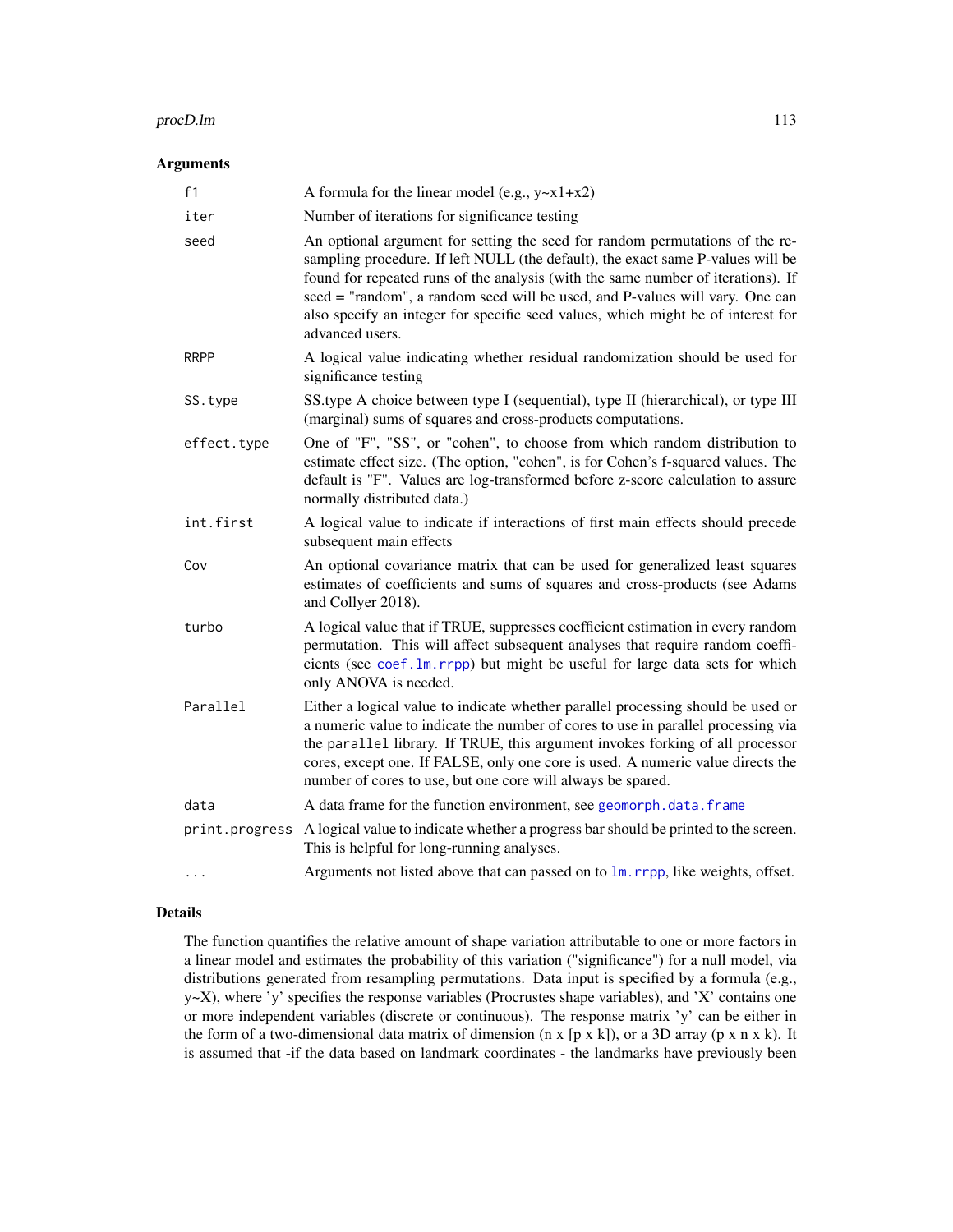aligned using Generalized Procrustes Analysis (GPA) [e.g., with [gpagen](#page-49-0)]. The names specified for the independent  $(x)$  variables in the formula represent one or more vectors containing continuous data or factors. It is assumed that the order of the specimens in the shape matrix matches the order of values in the independent variables. Linear model fits (using the [lm](#page-0-0) function) can also be input in place of a formula. Arguments for  $\text{Im}$  can also be passed on via this function.

The function [two.d.array](#page-151-0) can be used to obtain a two-dimensional data matrix from a 3D array of landmark coordinates; however this step is no longer necessary, as procD.lm can receive 3D arrays as dependent variables. It is also recommended that [geomorph.data.frame](#page-43-0) is used to create and input a data frame. This will reduce problems caused by conflicts between the global and function environments. In the absence of a specified data frame, procD.lm will attempt to coerce input data into a data frame, but success is not guaranteed.

The function performs statistical assessment of the terms in the model using Procrustes distances among specimens, rather than explained covariance matrices among variables. With this approach, the sum-of-squared Procrustes distances are used as a measure of SS (see Goodall 1991). The observed SS are evaluated through permutation. In morphometrics this approach is known as a Procrustes ANOVA (Goodall 1991), which is equivalent to distance-based anova designs (Anderson 2001). Two possible resampling procedures are provided. First, if RRPP=FALSE, the rows of the matrix of shape variables are randomized relative to the design matrix. This is analogous to a 'full' randomization. Second, if RRPP=TRUE, a residual randomization permutation procedure is utilized (Collyer et al. 2015). Here, residual shape values from a reduced model are obtained, and are randomized with respect to the linear model under consideration. These are then added to predicted values from the remaining effects to obtain pseudo-values from which SS are calculated. NOTE: for single-factor designs, the two approaches are identical. However, when evaluating factorial models it has been shown that RRPP attains higher statistical power and thus has greater ability to identify patterns in data should they be present (see Anderson and terBraak 2003).

Effect-sizes (Z scores) are computed as standard deviates of either the SS, F, or Cohen's f-squared sampling distributions generated, which might be more intuitive for P-values than F-values (see Collyer et al. 2015). Values from these distributions are log-transformed prior to effect size estimation, to assure normally distributed data. The SS type will influence how Cohen's f-squared values are calculated. Cohen's f-squared values are based on partial eta-squared values that can be calculated sequentially or marginally, as with SS.

In the case that multiple factor or factor-covariate interactions are used in the model formula, one can specify whether all main effects should be added to the model first, or interactions should precede subsequent main effects (i.e.,  $Y \sim a + b + c + a:b + ...$ , or  $Y \sim a + b + a:b + c + ...$ , respectively.)

The generic functions, [print](#page-0-0), [summary](#page-0-0), and [plot](#page-0-0) all work with [procD.lm](#page-111-0). The generic function, [plot](#page-0-0) has several options for plotting, using [plot.procD.lm](#page-91-0). Diagnostics plots, principal component plots (rotated to first PC of covariance matrix of fitted values), and regression plots can be performed. One must provide a linear predictor, and can choose among predicted values (PredLine) or regression scores (RegScore). In these plotting options, the predictor does not need to be size, and fitted values and residuals from the procD.lm fit are used rather than mean-centered values.

#### Notes for geomorph 3.1.0 and subsequent versions:

The procD.lm function is now a wrapper for the [lm.rrpp](#page-0-0) function in the RRPP package. Examples below illustrate how to utilize RRPP functions along with geomorph functions for procD.lm objects, increasing the breadth of possible downstream analyses.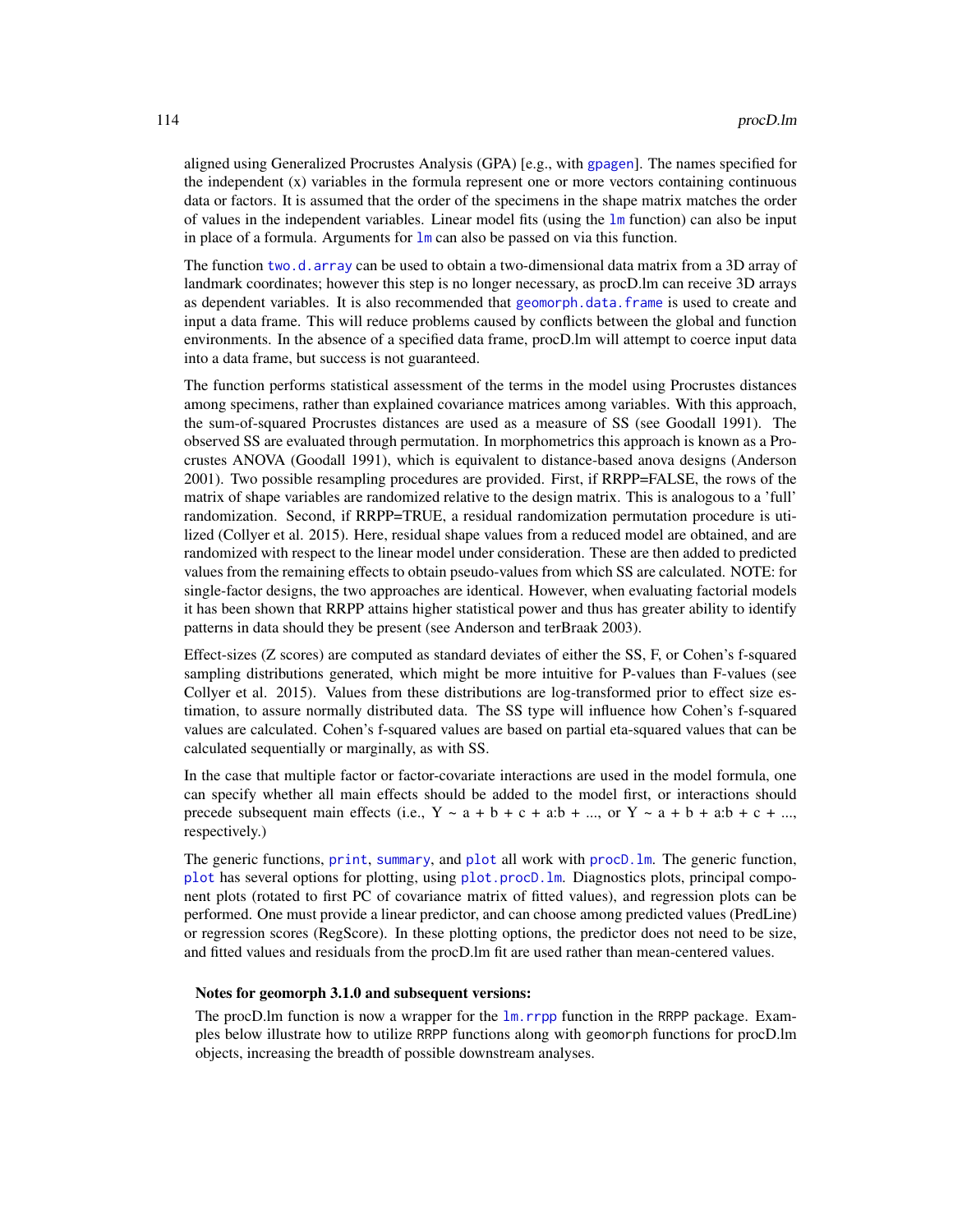#### procD.lm 115

An important update in version 3.1.0 is that advanced.procD.lm and nested.update have been deprecated. The examples emphasize how pairwise comparisons can now be accomplished with [pairwise](#page-0-0) and ANOVA updates for nested factors can be made with the [anova.lm.rrpp](#page-0-0), utilizing the error argument. These functions work on procD.lm objects that have already been created.

## Notes for geomorph 3.0.6 and subsequent versions:

Compared to previous versions, GLS computations in random permutations are now possible in procD.lm. One should use RRPP = TRUE if a covariance matrix is provided as an argument. The method of SS calculations follows Adams and Collyer 2018. Additional output with a "gls." prefix is also available.

#### Notes for geomorph 3.0.4 and subsequent versions:

Compared to previous versions of geomorph, users might notice differences in effect sizes. Previous versions used z-scores calculated with expected values of statistics from null hypotheses (sensu Collyer et al. 2015); however Adams and Collyer (2016) showed that expected values for some statistics can vary with sample size and variable number, and recommended finding the expected value, empirically, as the mean from the set of random outcomes. Geomorph 3.0.4 and subsequent versions now center z-scores on their empirically estimated expected values and where appropriate, log-transform values to assure statistics are normally distributed. This can result in negative effect sizes, when statistics are smaller than expected compared to the average random outcome. For ANOVA-based functions, the option to choose among different statistics to measure effect size is now a function argument.

## Value

An object of class "procD.lm" is a list containing the following

| aov.table      | An analysis of variance table; the same as the summary.                                          |
|----------------|--------------------------------------------------------------------------------------------------|
| call           | The matched call.                                                                                |
| coefficients   | A vector or matrix of linear model coefficients.                                                 |
| Y              | The response data, in matrix form.                                                               |
| X              | The model matrix.                                                                                |
| QR             | The QR decompositions of the model matrix.                                                       |
| fitted         | The fitted values.                                                                               |
| residuals      | The residuals (observed responses - fitted responses).                                           |
| weights        | The weights used in weighted least-squares fitting. If no weights are used,<br>NULL is returned. |
| Terms          | The results of the terms function applied to the model matrix                                    |
| term.labels    | The terms used in constructing the aov.table.                                                    |
| data           | The data frame for the model.                                                                    |
| SS.            | The sums of squares for each term, model residuals, and the total.                               |
| SS.type        | The type of sums of squares. One of type I or type III.                                          |
| df             | The degrees of freedom for each SS.                                                              |
| R <sub>2</sub> | The coefficient of determination for each model term.                                            |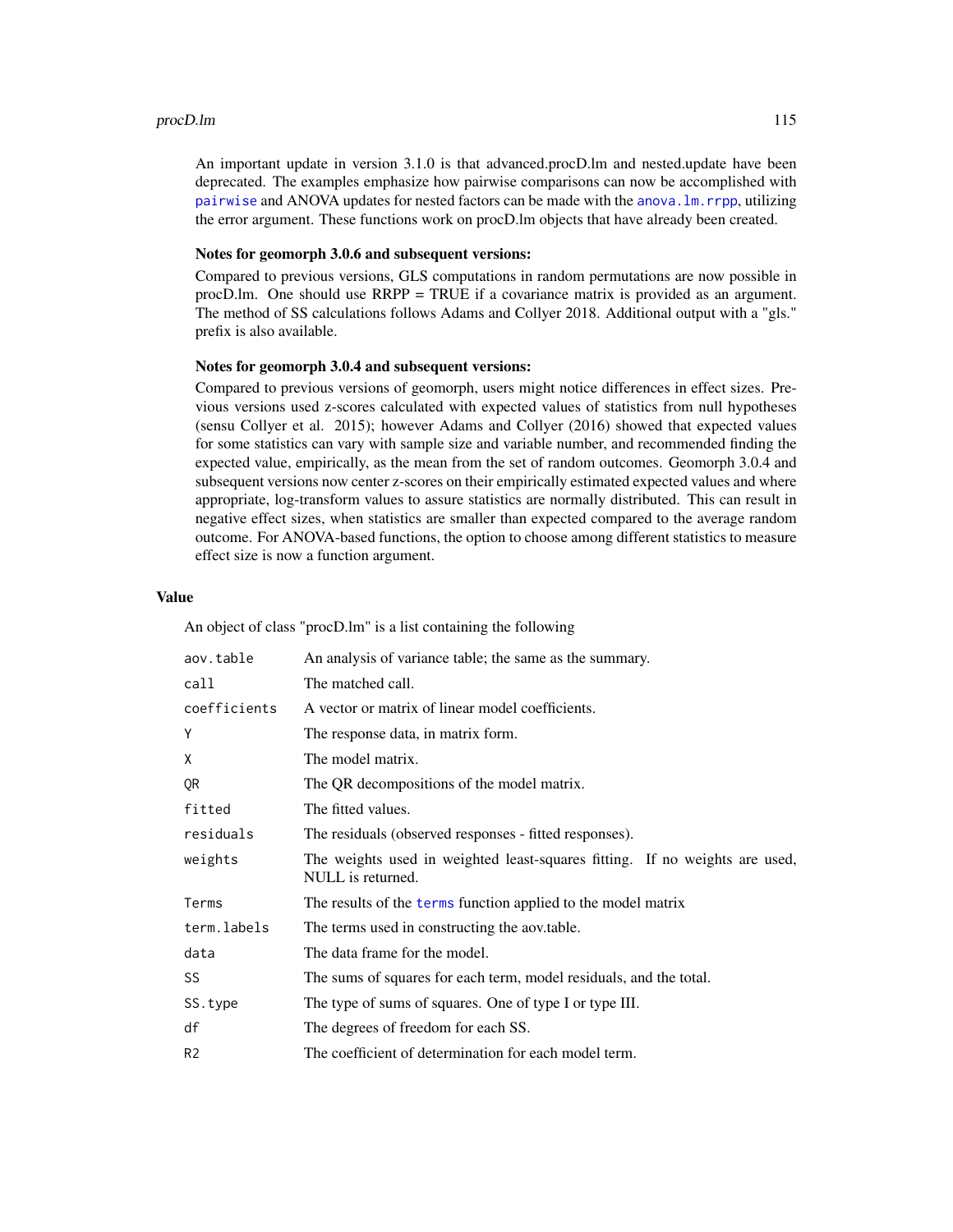| F.            | The F values for each model term.                                                                 |
|---------------|---------------------------------------------------------------------------------------------------|
| permutations  | The number of random permutations (including observed) used.                                      |
| random.SS     | A matrix of random SS found via the resampling procedure used.                                    |
| random.F      | A matrix or vector of random F values found via the resampling procedure used.                    |
| random.cohenf | A matrix or vector of random Cohen's f-squared values found via the resampling<br>procedure used. |
| permutations  | The number of random permutations (including observed) used.                                      |
| effect.type   | The distribution used to estimate effect-size.                                                    |
| perm.method   | A value indicating whether "Raw" values were shuffled or "RRPP" performed.                        |
| gls           | This prefix will be used if a covariance matrix is provided to indicate GLS com-<br>putations.    |

## Author(s)

Dean Adams and Michael Collyer

#### References

Anderson MJ. 2001. A new method for non-parametric multivariate analysis of variance. Austral Ecology 26: 32-46.

Anderson MJ. and C.J.F. terBraak. 2003. Permutation tests for multi-factorial analysis of variance. Journal of Statistical Computation and Simulation 73: 85-113.

Goodall, C.R. 1991. Procrustes methods in the statistical analysis of shape. Journal of the Royal Statistical Society B 53:285-339.

Collyer, M.L., D.J. Sekora, and D.C. Adams. 2015. A method for analysis of phenotypic change for phenotypes described by high-dimensional data. Heredity. 115:357-365.

Adams, D.C. and M.L. Collyer. 2016. On the comparison of the strength of morphological integration across morphometric datasets. Evolution. 70:2623-2631.

Adams, D.C. and M.L. Collyer. 2018. Multivariate comparative methods: evaluations, comparisons, and recommendations. Systematic Biology. 67:14-31.

## See Also

[procD.pgls](#page-118-0) and [lm.rrpp](#page-0-0) for more on linear model fits with RRPP. See [RRPP-package](#page-0-0) for further details on functions that can use procD.lm objects.

## Examples

```
## Not run:
### ANOVA example for Goodall's F test (multivariate shape vs. factors)
data(plethodon)
Y.gpa <- gpagen(plethodon$land) #GPA-alignment
gdf <- geomorph.data.frame(Y.gpa,
site = plethodon$site,
species = plethodon$species) # geomorph data frame
```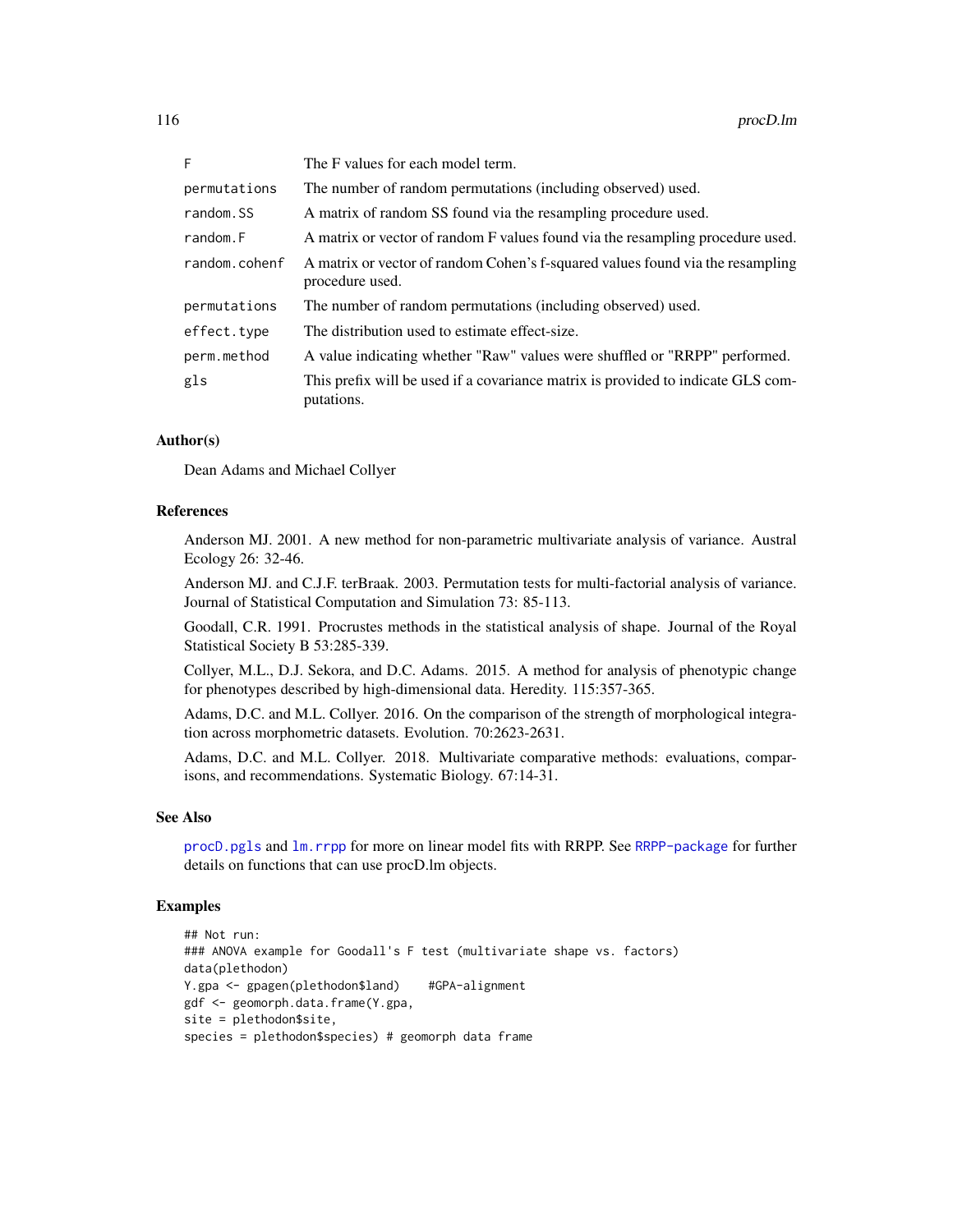```
fit1 \le procD.lm(coords \sim species \star site,
data = gdf, iter = 999, turbo = TRUE,
RRPP = FALSE, print.progress = FALSE) # randomize raw values
fit2 <- procD.lm(coords ~ species * site,
data = gdf, iter = 999, turbo = TRUE,
RRPP = TRUE, print.progress = FALSE) # randomize residuals
summary(fit1)
summary(fit2)
# RRPP example applications
coef(fit2)
coef(fit2, test = TRUE)
anova(fit2) # same as summary
anova(fit2, effect.type = "Rsq")
# if species and site were modeled as random effects ...
anova(fit2, error = c("species:site", "species:site", "Residuals"))
# not run, because it is a large object to print
# remove # to run
# predict(fit2)
# TPS plots for fitted values of some specimens
M <- Y.gpa$consensus
plotRefToTarget(M, fit2$GM$fitted[,,1], mag = 3)
plotRefToTarget(M, fit2$GM$fitted[,,20], mag = 3)
### THE FOLLOWING ILLUSTRATES SIMPLER SOLUTIONS FOR
### THE NOW DEPRECATED advanced.procD.lm FUNCTION AND
### PERFORM ANALYSES ALSO FOUND VIA THE morphol.disparity FUNCTION
### USING THE pairwise FUNCTION
# Comparison of LS means, with log(Csize) as a covariate
# Model fits
fit.null <- procD.lm(coords ~ log(Csize) + species + site, data = gdf,
iter = 999, print.progress = FALSE, turbo = TRUE)
fit.full <- procD.lm(coords \sim log(Csize) + species * site, data = gdf,
iter = 999, print.progress = FALSE, turbo = TRUE)
# ANOVA, using anova.lm.rrpp function from the RRPP package
# (replaces advanced.procD.lm)
anova(fit.null, fit.full, print.progress = FALSE)
# Pairwise tests, using pairwise function from the RRPP package
gp <- interaction(gdf$species, gdf$site)
PW <- pairwise(fit.full, groups = gp, covariate = NULL)
# Pairwise distances between means, summarized two ways
# (replaces advanced.procD.lm):
summary(PW, test.type = "dist", confidence = 0.95, stat.table = TRUE)
```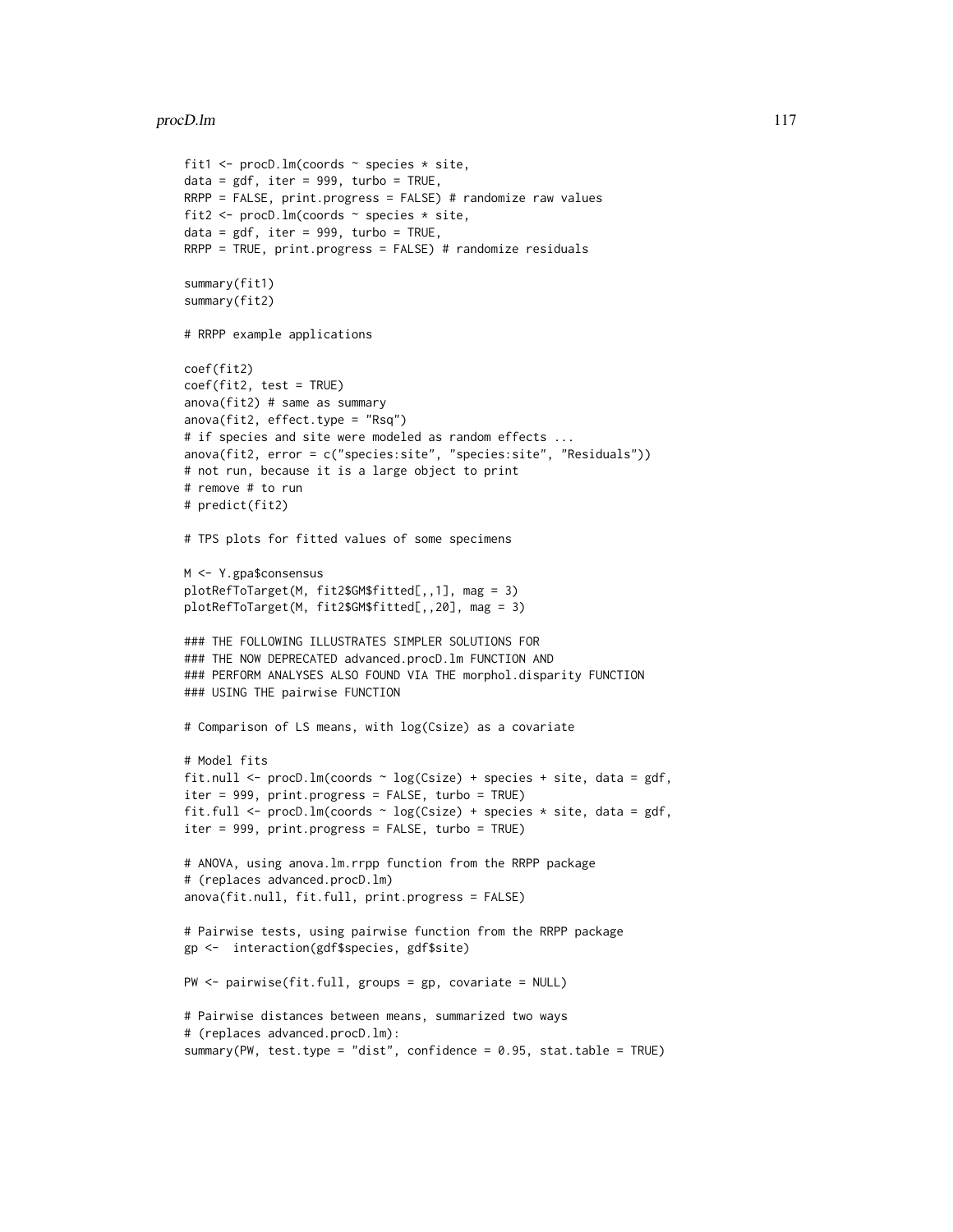```
summary(PW, test.type = "dist", confidence = 0.95, stat.table = FALSE)
# Pairwise comaprisons of group variances, two ways
# (same as morphol.disaprity):
summary(PW, test.type = "var", confidence = 0.95, stat.table = TRUE)
summary(PW, test.type = "var", confidence = 0.95, stat.table = FALSE)
morphol.disparity(fit.full, groups = gp, iter = 999)
### Regression example
data(ratland)
rat.gpa<-gpagen(ratland) #GPA-alignment
gdf <- geomorph.data.frame(rat.gpa) # geomorph data frame is easy
# without additional input
fit <- procD.lm(coords ~ Csize, data = gdf, iter = 999, turbo = TRUE,
RRPP = TRUE, print.progress = FALSE)
summary(fit)
### Extracting objects and plotting options
# diagnostic plots
plot(fit, type = "diagnostics")
# diagnostic plots, including plotOutliers
plot(fit, type = "diagnostics", outliers = TRUE)
# PC plot rotated to major axis of fitted values
plot(fit, type = "PC", pch = 19, col = "blue")
# Regression-type plots
# Use fitted values from the model to make prediction lines
plot(fit, type = "regression",
predictor = gdf$Csize, reg.type = "RegScore",
pch = 19, col = "green")
# Uses coefficients from the model to find the projected regression
# scores
rat.plot <- plot(fit, type = "regression",
predictor = gdf$Csize, reg.type = "RegScore",
pch = 21, bg = "yellow")
# TPS grids for min and max scores in previous plot
preds <- shape.predictor(fit$GM$fitted, x = rat.plot$RegScore,
                        predmin = min(rat.plot$RegScore),
                        predmax = max(rat.plot$RegScore))
M <- rat.gpa$consensus
plotRefToTarget(M, preds$predmin, mag=2)
plotRefToTarget(M, preds$predmax, mag=2)
attributes(fit)
fit$fitted[1:3, ] # the fitted values (first three specimens)
fit$GM$fitted[,, 1:3] # the fitted values as Procrustes
# coordinates (same specimens)
### THE FOLLOWING ILLUSTRATES SIMPLER SOLUTIONS FOR
```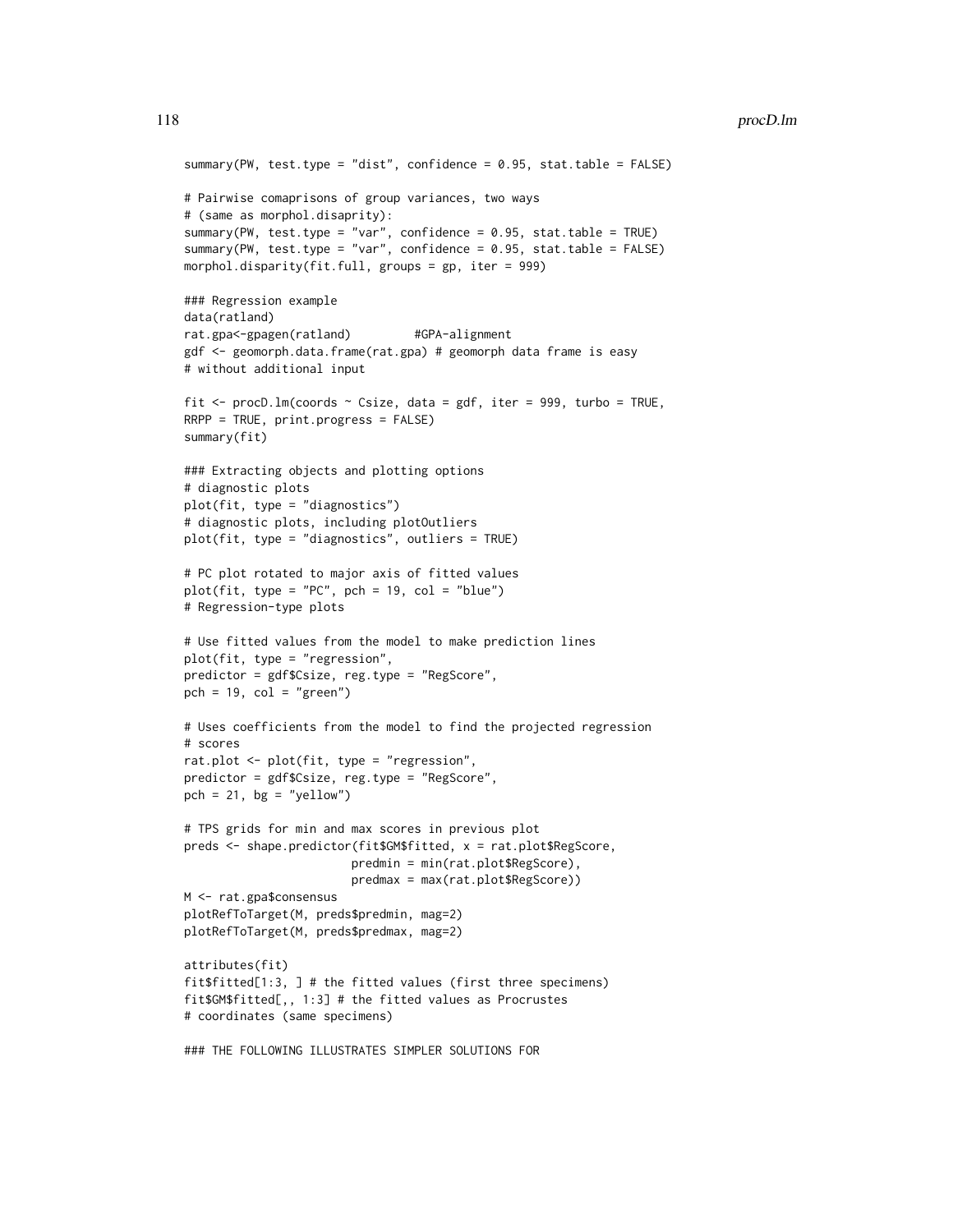# procD.pgls 119

```
### THE NOW DEFUNCT nested.update FUNCTION USING
### THE anova GENERIC FUNCTION
data("larvalMorph")
Y.gpa <- gpagen(larvalMorph$tailcoords,
curves = larvalMorph$tail.sliders,
ProcD = TRUE, print.progress = FALSE)
gdf <- geomorph.data.frame(Y.gpa, treatment = larvalMorph$treatment,
family = larvalMorph$family)
fit <- procD.lm(coords ~ treatment/family, data = gdf, turbo = TRUE,
print.progress = FALSE, iter = 999)
anova(fit) # treatment effect not adjusted
anova(fit, error = c("treatment:family", "Residuals"))
# treatment effect updated (adjusted)
## End(Not run)
```
<span id="page-118-0"></span>procD.pgls *Phylogenetic ANOVA/regression for Procrustes shape variables*

#### Description

Function performs Procrustes ANOVA in a phylogenetic framework and uses permutation procedures to assess statistical hypotheses describing patterns of shape variation and covariation for a set of Procrustes-aligned coordinates

#### Usage

```
procD.pgls(
 f1,
 phy,
 Cov = NULL,lambda = 1,
  iter = 999,
  seed = NULL,
  int.first = FALSE,
  SS.type = c("I", "II", "III"),
 effect.\text{type} = c("F", "cohen"),data = NULL,print.progress = TRUE,
  ...
)
```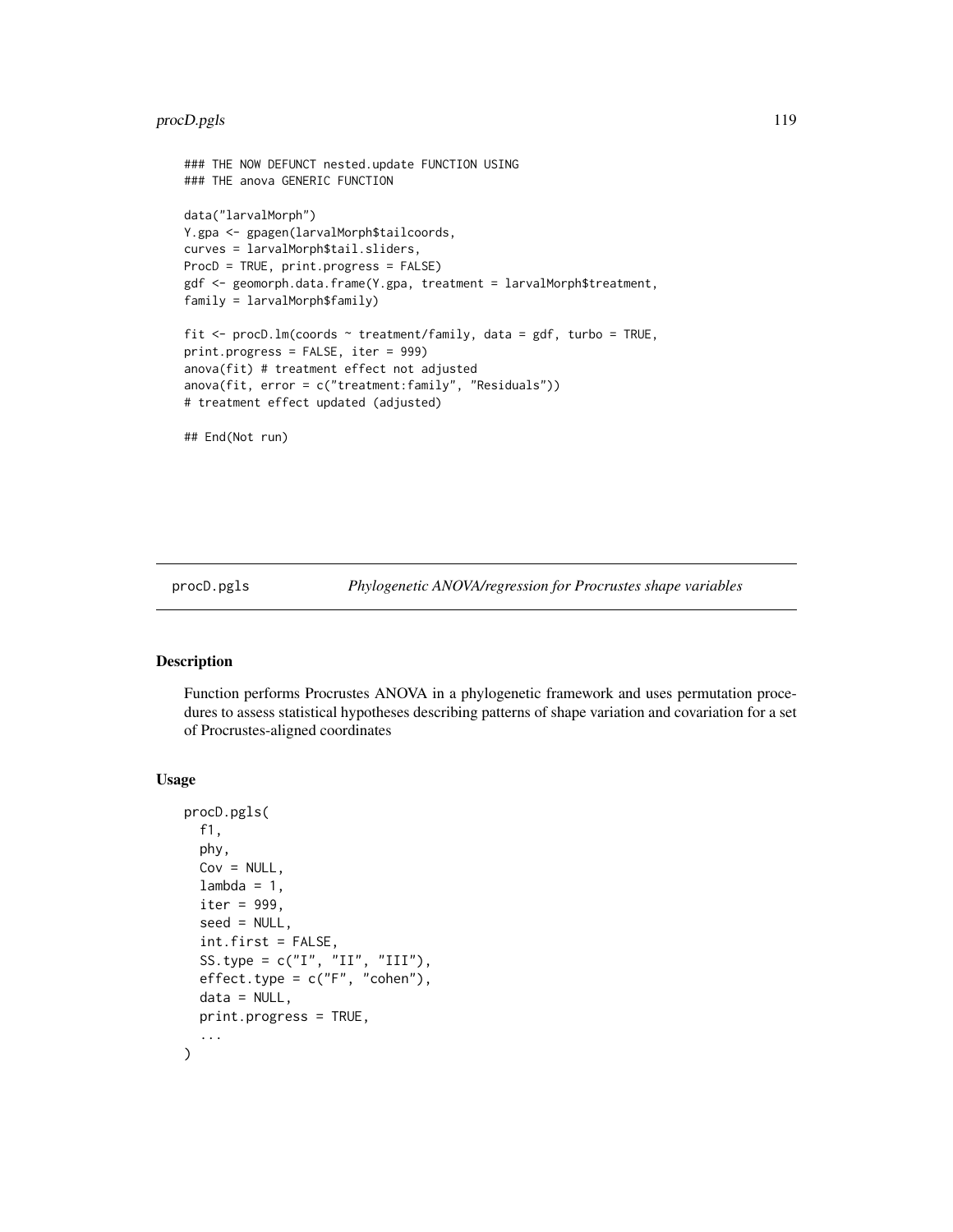## Arguments

| f1             | A formula for the linear model (e.g., $y \sim x1 + x2$ )                                                                                                                                                                                                                                                                                                                                                                                   |
|----------------|--------------------------------------------------------------------------------------------------------------------------------------------------------------------------------------------------------------------------------------------------------------------------------------------------------------------------------------------------------------------------------------------------------------------------------------------|
| phy            | A phylogenetic tree of class phylo - see read. tree in library ape                                                                                                                                                                                                                                                                                                                                                                         |
| Cov            | An optional covariance matrix that can be used for generalized least squares<br>estimates of coefficients and sums of squares and cross-products (see Adams<br>and Collyer 2018), if one wishes to override the calculation of a covariance<br>matrix based on a Brownian Motion model of evolution. Using this argument<br>essentially turns this function into an alternate version of procD. Im.                                        |
| lambda         | Pagel's lambda, scaling parameter, between 0 and 1, for rescaling the internal<br>branches of the phylogenetic tree or covariance matrix used. If no rescaling is<br>required, then the default value of 1 should be retained.                                                                                                                                                                                                             |
| iter           | Number of iterations for significance testing                                                                                                                                                                                                                                                                                                                                                                                              |
| seed           | An optional argument for setting the seed for random permutations of the re-<br>sampling procedure. If left NULL (the default), the exact same P-values will be<br>found for repeated runs of the analysis (with the same number of iterations). If<br>seed = "random", a random seed will be used, and P-values will vary. One can<br>also specify an integer for specific seed values, which might be of interest for<br>advanced users. |
| int.first      | A logical value to indicate if interactions of first main effects should precede<br>subsequent main effects                                                                                                                                                                                                                                                                                                                                |
| SS.type        | SS.type A choice between type I (sequential), type II (hierarchical), or type III<br>(marginal) sums of squares and cross-products computations.                                                                                                                                                                                                                                                                                           |
| effect.type    | One of "F" or "cohen", to choose from which random distribution to estimate<br>effect size. (The default is "F". The option, "cohen", refers to Cohen's f-squared<br>values. Values are log-transformed before z-score calculation to assure normally<br>distributed effect sizes.)                                                                                                                                                        |
| data           | A data frame for the function environment, see geomorph.data.frame                                                                                                                                                                                                                                                                                                                                                                         |
| print.progress | A logical value to indicate whether a progress bar should be printed to the screen.<br>This is helpful for long-running analyses.                                                                                                                                                                                                                                                                                                          |
| .              | Arguments passed on to procD. 1m.                                                                                                                                                                                                                                                                                                                                                                                                          |

## Details

The function performs ANOVA and regression models in a phylogenetic context under a Brownian motion model of evolution, in a manner that can accommodate high-dimensional datasets. The approach is derived from the statistical equivalency between parametric methods utilizing covariance matrices and methods based on distance matrices (Adams 2014). Data input is specified by a formula (e.g.,  $y \sim X$ ), where 'y' specifies the response variables (shape data), and 'X' contains one or more independent variables (discrete or continuous). The response matrix 'Y' can be either in the form of a two-dimensional data matrix of dimension  $(n \times [p \times k])$ , or a 3D array  $(p \times n \times k)$ . It is assumed that the landmarks have previously been aligned using Generalized Procrustes Analysis (GPA) [e.g., with [gpagen](#page-49-0)]. Linear model fits (using the [lm](#page-0-0) function) can also be input in place of a formula. Arguments for [lm](#page-0-0) can also be passed on via this function. The user must also specify a phylogeny describing the evolutionary relationships among species (of class phylo). Note that the specimen labels for both X and Y must match the labels on the tips of the phylogeny.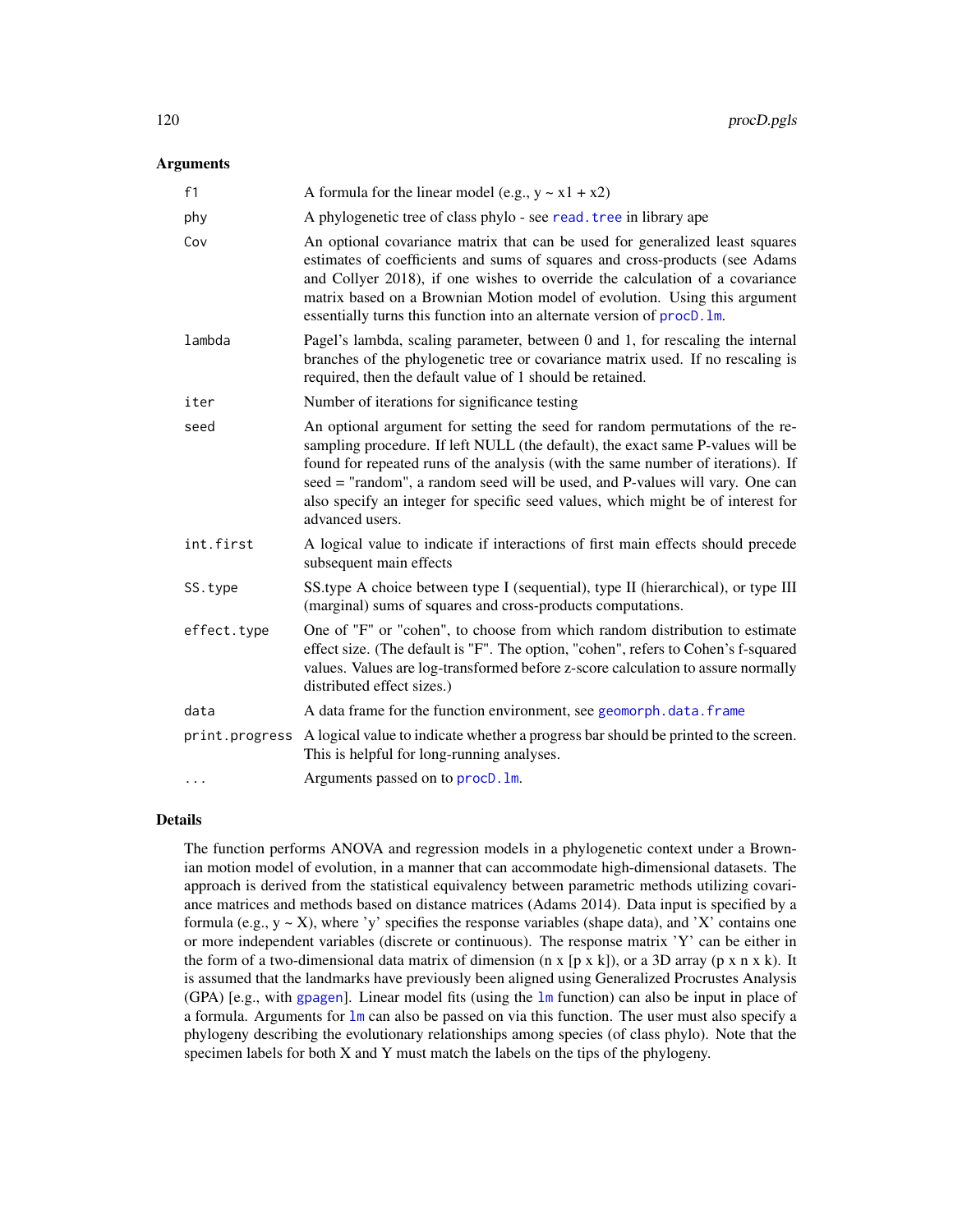#### procD.pgls 121

The function [two.d.array](#page-151-0) can be used to obtain a two-dimensional data matrix from a 3D array of landmark coordinates; however this step is no longer necessary, as procD.lm can receive 3D arrays as dependent variables. It is also recommended that [geomorph.data.frame](#page-43-0) is used to create and input a data frame. This will reduce problems caused by conflicts between the global and function environments. In the absence of a specified data frame, procD.pgls will attempt to coerce input data into a data frame, but success is not guaranteed.

From the phylogeny, a phylogenetic transformation matrix is obtained under a Brownian motion model, and used to transform the X and Y variables. Next, the Gower-centered distance matrix is obtained from predicted values from the model  $(Y \sim X)$ , from which sums-of-squares, F-ratios, and R-squared are estimated for each factor in the model (see Adams, 2014). Data are then permuted across the tips of the phylogeny, and all estimates of statistical values are obtained for the permuted data, which are compared to the observed value to assess significance. This approach has been shown to have appropriate type I error rates (Adams and Collyer 2018), whereas an alternative procedure for phylogenetic regression of morphometric shape data displays elevated type I error rates (see Adams and Collyer 2015).

Effect-sizes (Z scores) are computed as standard deviates of either the F or Cohen's f-squared sampling distributions generated, which might be more intuitive for P-values than F-values (see Collyer et al. 2015). Values from these distributions are log-transformed prior to effect size estimation, to assure normally distributed data. The SS type will influence how Cohen's f-squared values are calculated. Cohen's f-squared values are based on partial eta-squared values that can be calculated sequentially or marginally, as with SS.

In the case that multiple factor or factor-covariate interactions are used in the model formula, one can specify whether all main effects should be added to the model first, or interactions should precede subsequent main effects (i.e.,  $Y \sim a + b + c + a:b + ...$ , or  $Y \sim a + b + a:b + c + ...$ respectively.)

The generic functions, [print](#page-0-0), [summary](#page-0-0), and [plot](#page-0-0) all work with [procD.pgls](#page-118-0). The generic function, [plot](#page-0-0), produces diagnostic plots for Procrustes residuals of the linear fit.

#### Notes for geomorph 3.0.6 and subsequent versions:

Compared to previous versions, GLS computations in random permutations require RRPP (Adams and Collyer 2018). Thus, full randomization is no longer permitted with this function. This function uses [procD.lm](#page-111-0), after calculating a phylogenetic covariance matrix, and with the constraint of RRPP. If alternative covariance matrices or permutation methods are preferred, one can use [procD.lm](#page-111-0), which has greater flexibility.

## Notes for geomorph 3.0.4 and subsequent versions:

Compared to previous versions of geomorph, users might notice differences in effect sizes. Previous versions used z-scores calculated with expected values of statistics from null hypotheses (sensu Collyer et al. 2015); however Adams and Collyer (2016) showed that expected values for some statistics can vary with sample size and variable number, and recommended finding the expected value, empirically, as the mean from the set of random outcomes. Geomorph 3.0.4 and subsequent versions now center z-scores on their empirically estimated expected values and where appropriate, log-transform values to assure statistics are normally distributed. This can result in negative effect sizes, when statistics are smaller than expected compared to the average random outcome. For ANOVA-based functions, the option to choose among different statistics to measure effect size is now a function argument.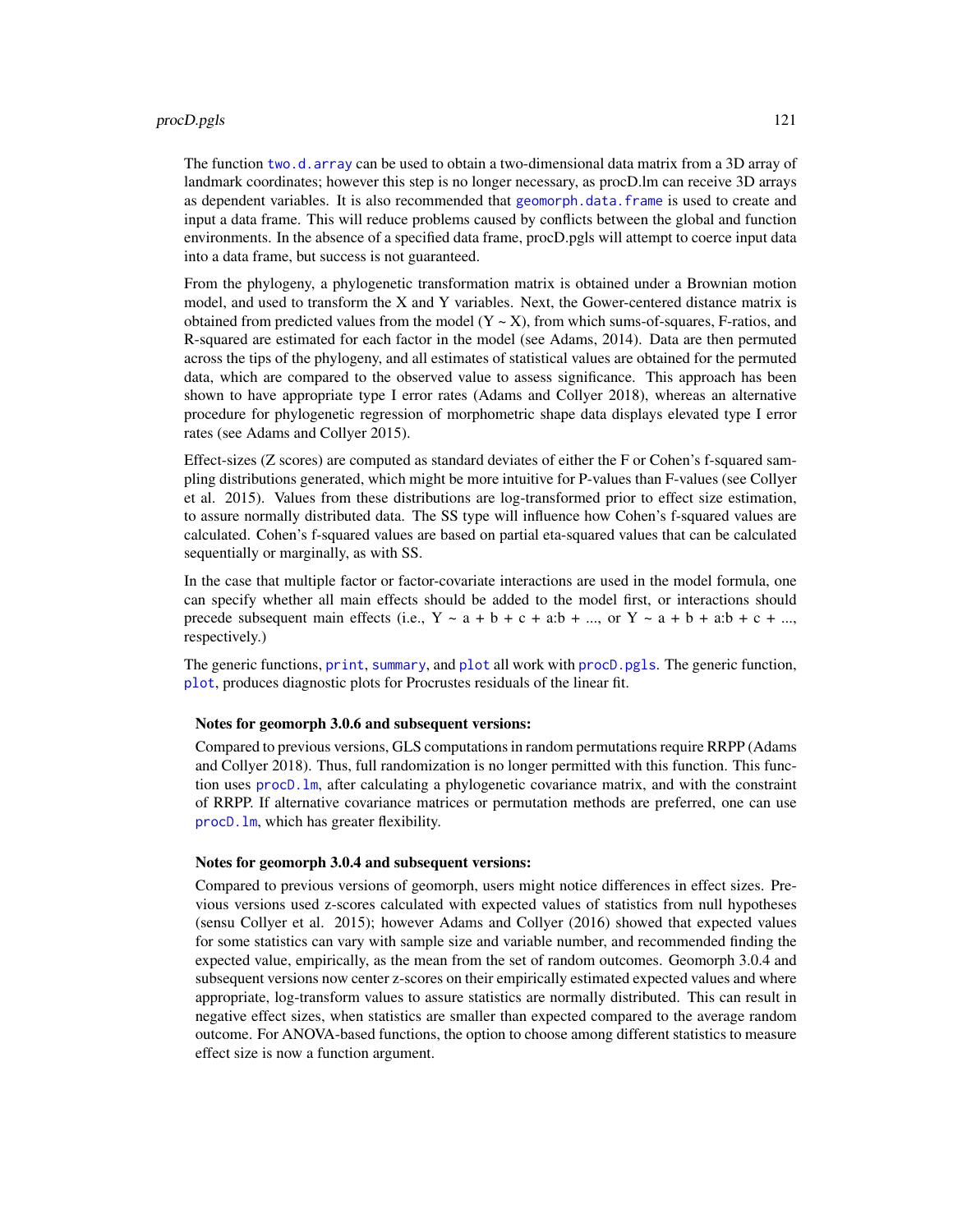#### Value

procD.lm.pgls returns an object of class "procD.lm". See [procD.lm](#page-111-0) for a description of the list of results generated. Additionally, procD.pgls provides the phylogenetic correction matrix, Pcor, plus "pgls" adjusted coefficients, fitted values, residuals, and mean.

## Author(s)

Dean Adams and Michael Collyer

## References

Adams, D.C. 2014. A method for assessing phylogenetic least squares models for shape and other high-dimensional multivariate data. Evolution. 68:2675-2688.

Adams, D.C., and M.L. Collyer. 2015. Permutation tests for phylogenetic comparative analyses of high-dimensional shape data: what you shuffle matters. Evolution. 69:823-829.

Collyer, M.L., D.J. Sekora, and D.C. Adams. 2015. A method for analysis of phenotypic change for phenotypes described by high-dimensional data. Heredity. 115:357-365.

Adams, D.C. and M.L. Collyer. 2016. On the comparison of the strength of morphological integration across morphometric datasets. Evolution. 70:2623-2631.

Adams, D.C. and M.L. Collyer. 2018. Multivariate comparative methods: evaluations, comparisons, and recommendations. Systematic Biology. 67:14-31.

## Examples

 $data = gdf, iter = 999$ 

```
### Example of D-PGLS for high-dimensional data
data(plethspecies)
Y.gpa<-gpagen(plethspecies$land) #GPA-alignment
gdf <- geomorph.data.frame(Y.gpa, phy = plethspecies$phy)
pleth.pgls \leq procD.pgls(coords \sim Csize, phy = phy, data = gdf,
iter = 999)
anova(pleth.pgls)
summary(pleth.pgls) #similar output
### Working with procD.pgls objects
predict(pleth.pgls)
plot(pleth.pgls, type="regression", reg.type="RegScore",
predictor = gdf$Csize)
attributes(pleth.pgls) # Note the PGLS object
attributes(pleth.pgls$PGLS) # PGLS details embedded within PGLS object
pleth.pgls$LM$Pcov # the projection matrix derived from the
# phylogenetic covariance matrix
pleth.pgls$pgls.fitted # the PGLS fitted values
pleth.pgls$GM$pgls.fitted # The same fitted values, in a 3D array
# Changing lambda value
pleth.pgls2 <- procD.pgls(coords \sim Csize, phy = phy, lambda = 0.5,
```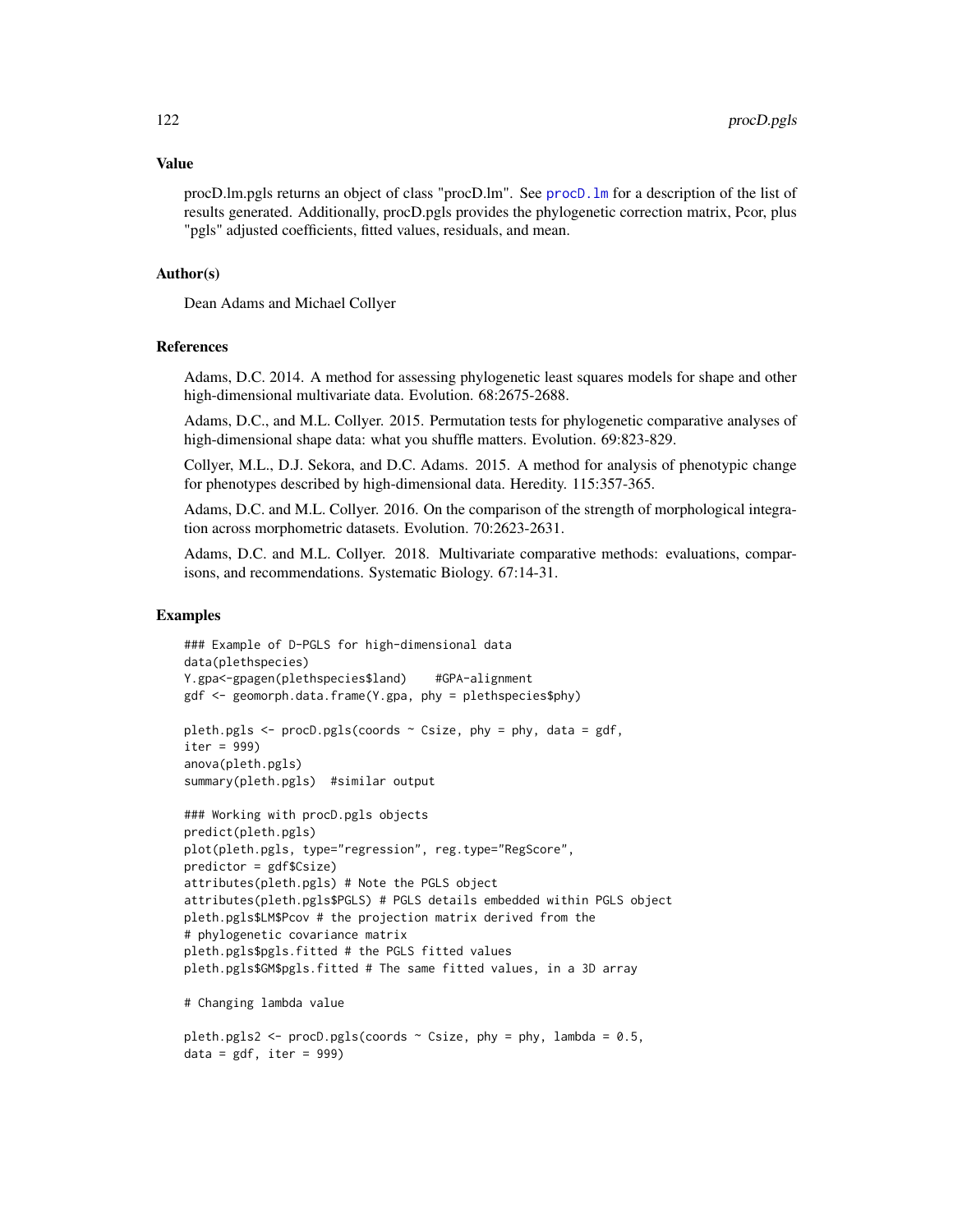#### pupfish 123

```
anova(pleth.pgls)
anova(pleth.pgls2)
```
pupfish *Landmarks on pupfish*

# Description

Landmark data from Cyprindon pecosensis body shapes, with indication of Sex and Population from which fish were sampled (Marsh or Sinkhole).

## Details

These data were previously aligned with GPA. Centroid size (CS) is also provided.

# Author(s)

Michael Collyer

# References

Collyer, M.L., D.J. Sekora, and D.C. Adams. 2015. A method for analysis of phenotypic change for phenotypes described by high-dimensional data. Heredity. 115: 357-365.

ratland *Landmark data from dataset rat*

## Description

Landmark data from dataset rat

## Author(s)

Dean Adams

# References

Bookstein, F. L. 1991. Morphometric tools for landmark data: Geometry and Biology. Cambridge Univ. Press, New York.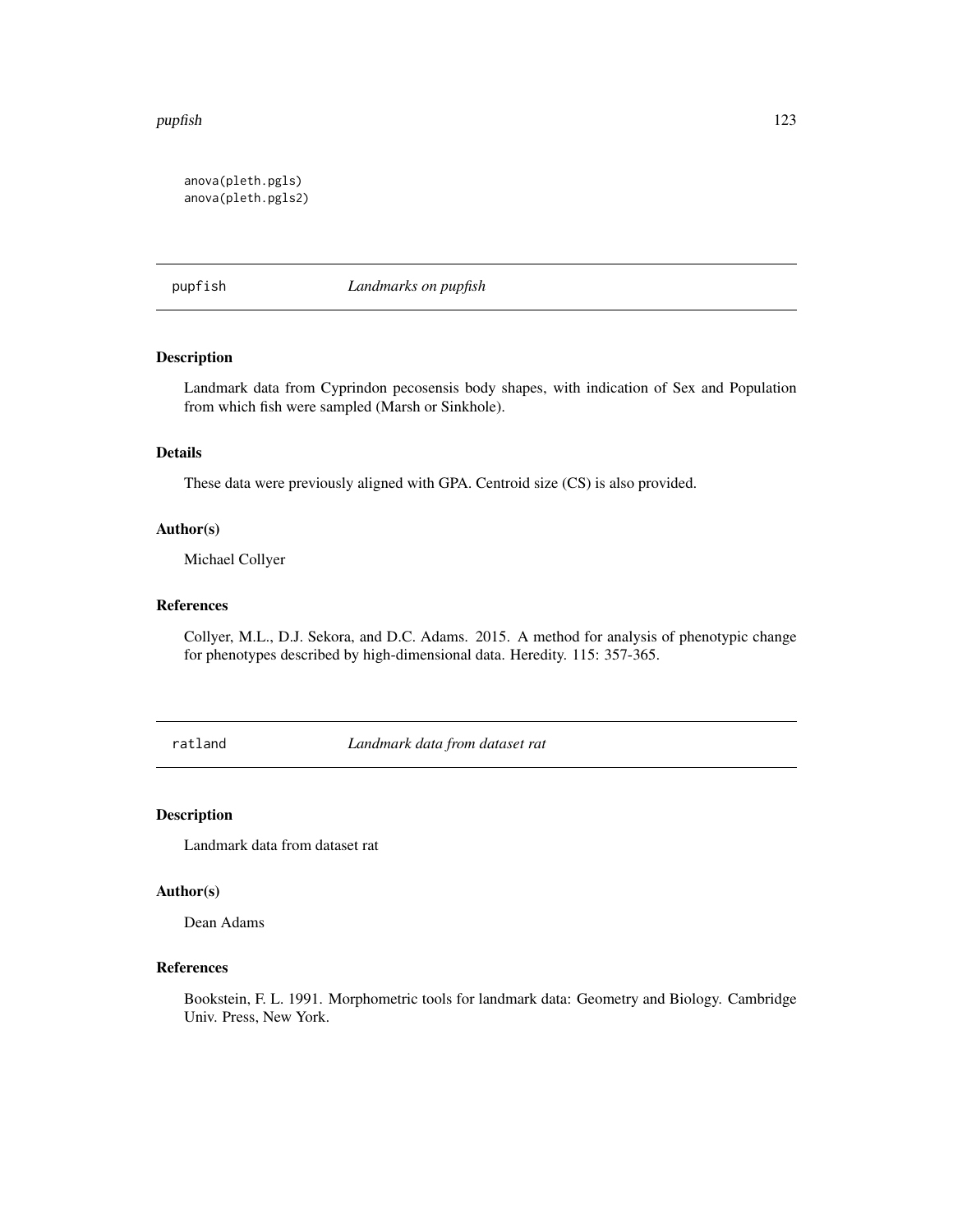Read Morphologika file (\*.txt) to obtain landmark coordinates and specimen information

#### Usage

```
read.morphologika(filelist)
```
#### Arguments

| filelist | The name of a Morphologika *.txt file containing two- or three-dimensional      |
|----------|---------------------------------------------------------------------------------|
|          | landmark data. Alternatively, a character vector of names of Morphologika *.txt |
|          | file (such as made using list. files)                                           |

## Details

This function reads a \*.txt file in the Morphologika format containing two- or three-dimensional landmark coordinates. Morphologika files are text files in one of the standard formats for geometric morphometrics (see O'Higgins and Jones 1998,2006). If multiple morphologika files are specified (containing the same number of landmarks for all specimens), function returns a single object for files.

If the headers "[labels]", "[labelvalues]" and "[groups]" are present, then a data matrix containing all individual specimen information is returned. If the header "[wireframe]" is present, then a matrix of the landmark addresses for the wireframe is returned (see [plotRefToTarget](#page-99-0) option 'links'). If the header "[polygon]" is present, then a matrix of the landmark addresses for the polygon wireframe is returned (see [polygon3d](#page-0-0) or [polygon](#page-0-0)).

NOTE: For multiple morphologika files that each contain only a single specimen (such as those exported from Stratovan Checkpoint software), one can add specimen names to the returned 3D array by: dimnames(mydata) $[3]$  <- gsub (".txt", "", filelist)).

# Value

Function returns a  $(p \times k \times n)$  array of the coordinate data. If other optional headers are present in the file (e.g. "[labels]" or "[wireframe]") function returns a list containing the "coords" array, and data matrix of "labels" and or "wireframe".

## Author(s)

Emma Sherratt & Erik Otarola-Castillo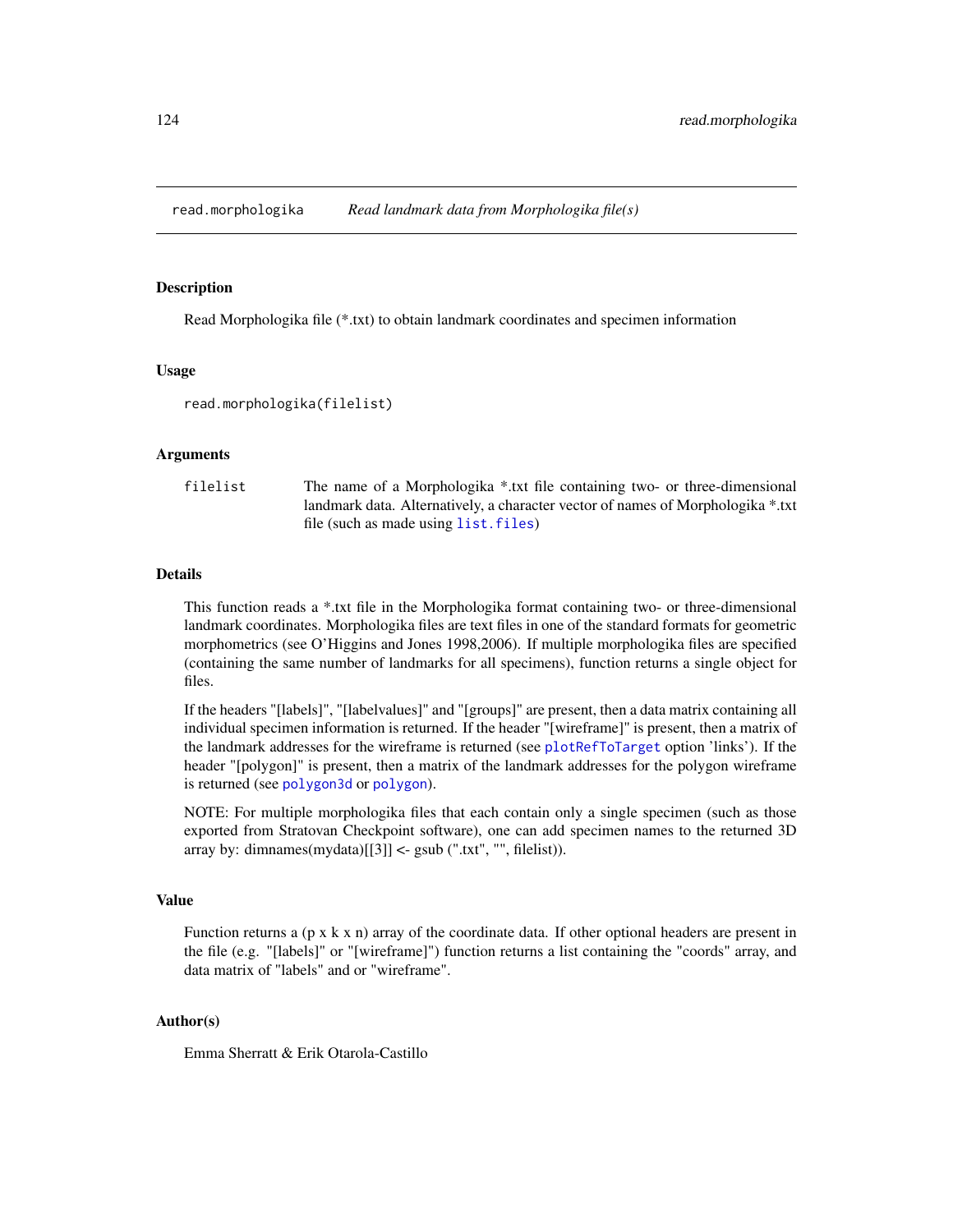#### read.ply the state of the state of the state of the state of the state of the state of the state of the state of the state of the state of the state of the state of the state of the state of the state of the state of the s

## References

O'Higgins P and Jones N (1998) Facial growth in Cercocebus torquatus: An application of three dimensional geometric morphometric techniques to the study of morphological variation. Journal of Anatomy. 193: 251-272

O'Higgins P and Jones N (2006) Tools for statistical shape analysis. Hull York Medical School.

read.ply *Read mesh data (vertices and faces) from ply files*

#### Description

A function to read ply files, which can be used for digitizing landmark coordinates or for shape warps.

## Usage

read.ply(file, ShowSpecimen = TRUE, addNormals = TRUE)

# Arguments

| file         | An ASCII ply file                                                                                       |
|--------------|---------------------------------------------------------------------------------------------------------|
| ShowSpecimen | logical Indicating whether or not the ply file should be displayed                                      |
| addNormals   | logical Indicating whether or not the normals of each vertex should be calculated<br>(using addNormals) |

#### Details

Function reads three-dimensional surface data in the form of a single ply file (Polygon File Format; ASCII format only, from 3D scanners such as NextEngine and David scanners). Vertices of the surface may then be used to digitize three-dimensional points, and semilandmarks on curves and surfaces. The surface may also be used as a mesh for visualizing 3D deformations ([warpRefMesh](#page-152-0)). The function opens the ply file and plots the mesh, with faces rendered if file contains faces, and colored if the file contains vertex color. Vertex normals allow better visualization and more accurate digitizing with [digit.fixed](#page-32-0).

## Value

Function returns the following components:

mesh3d list of class mesh3d- see rgl for details

## Author(s)

Dean Adams & Emma Sherratt

## See Also

[rgl-package](#page-0-0) (used in 3D plotting)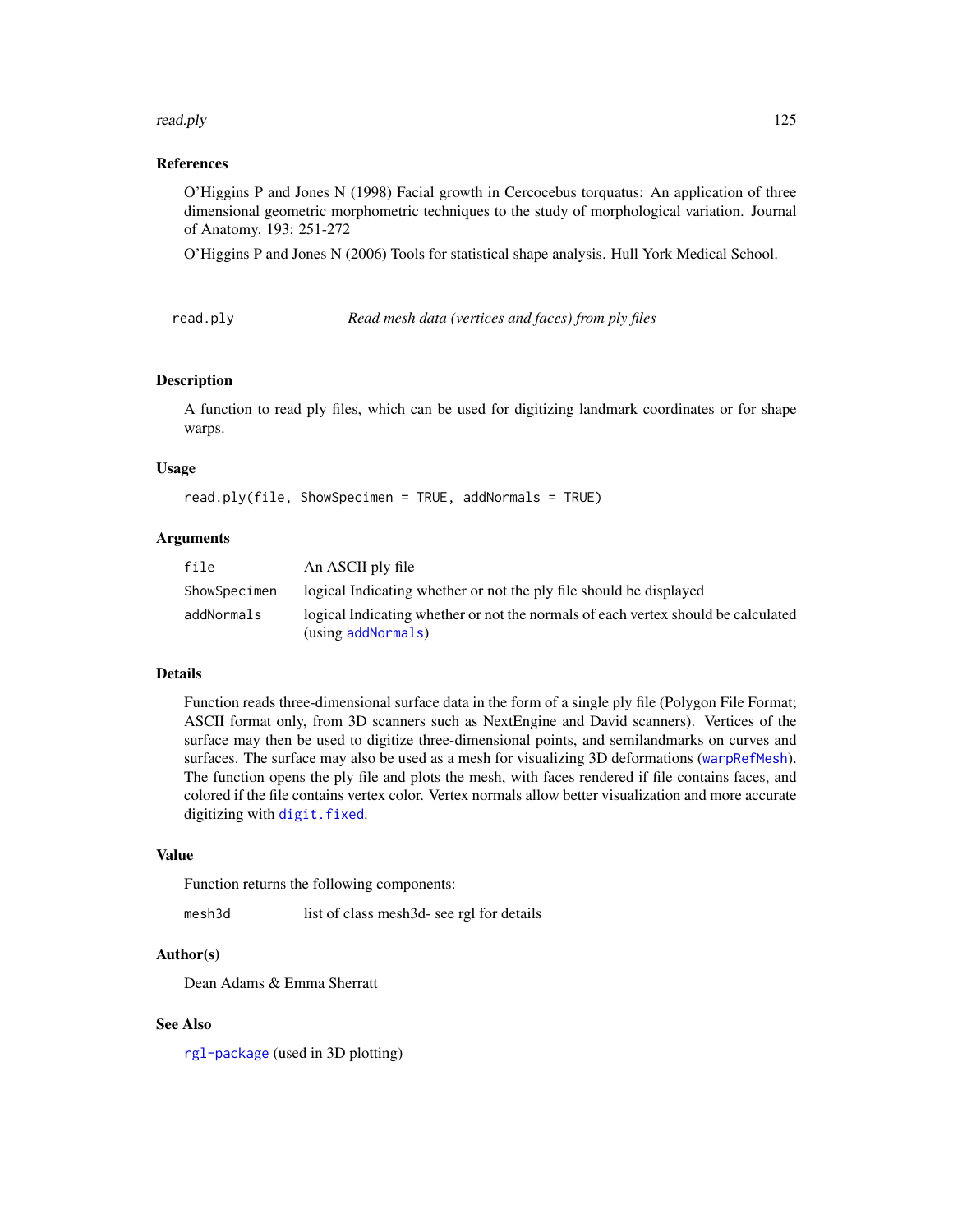# Examples

```
# If the file has no mesh color, or color is undesirable, user can
# assign this as follows:
# Using the example scallop PLY
data(scallopPLY)
myply <- scallopPLY$ply
myply$material$color <- "gray" # using color word
myply$material$color <- "#FCE6C9" # using RGB code
```
readland.fcsv *Read landmark data matrix from fcsv file*

# Description

Read landmark data for a single specimen from an fcsv file obtained from SlicerMorph.

## Usage

```
readland.fcsv(file = NULL)
```
# Arguments

file the name of a \*.fcsv file containing three-dimensional landmark data to be read in

## Details

This function merely extracts x, y, z coordinates from an fcsv file.

# Value

Function returns a p x 3 matrix of x, y, z coordinates for p landmarks.

## Author(s)

Murat Maga and Michael Collyer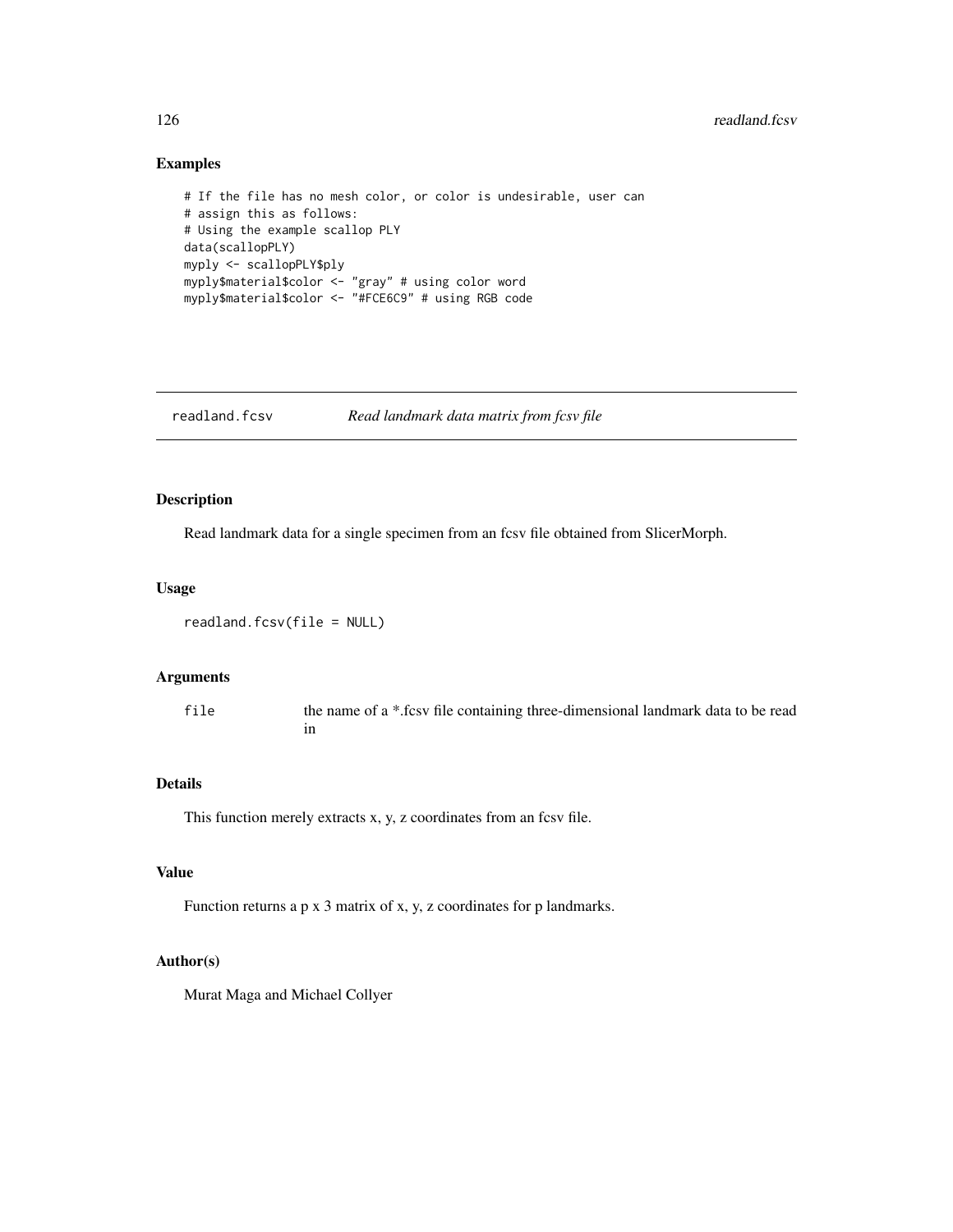<span id="page-126-0"></span>

Read single \*.nts file containing landmark coordinates for one or more specimens

## Usage

```
readland.nts(file)
```
## **Arguments**

file the name of a \*.nts file containing two- or three-dimensional landmark data to be read in

#### Details

Function reads a single \*.nts file containing two- or three-dimensional landmark coordinates.

NTS files are text files in one of the standard formats for geometric morphometrics (see Rohlf 2012). Multiple specimen format: The parameter line contains 5 or 6 elements, and must begin with a "1" to designate a rectangular matrix. The second and third values designate how many specimens (n) and how many total variables ( $p \times k$ ) are in the data matrix. The fourth value is a "0" if the data matrix is complete and a "1" if there are missing values. If missing values are present, the '1' is followed by the arbitrary numeric code used to represent missing values (e.g., -999). These values will be replaced with "NA" in the output array. Subsequent analyses requires a full complement of data, see [estimate.missing](#page-39-0). The final value of the parameter line denotes the dimensionality of the landmarks (2,3) and begins with "DIM=". If specimen and variable labels are included, these are designated placing an "L" immediately following the specimen or variable values in the parameter file. The labels then precede the data matrix.

Missing data may also be represented by designating them using 'NA'. In this case, the standard NTSYS header is used with no numeric designation for missing data (i.e. the fourth value is '0'). The positions of missing landmarks may then be estimated using estimate.missing.

Special NTS files: \*.dta files in the written by IDAV Landmark Editor, and \*.nts files written by Stratovan Checkpoint have incorrect header notation; every header is 1 n p-x-k 1 9999 Dim=3, rather than 1 n p-x-k 0 Dim=3, which denotes that missing data is in the file even when it is not. Users must change manually the header (in a text editor) before using this function

## Value

Function returns a 3D array ( $p \times k \times n$ ), where p is the number of landmark points, k is the number of landmark dimensions (2 or 3), and n is the number of specimens. The third dimension of this array contains names for each specimen, which are obtained from the names in the \*.nts file (if included).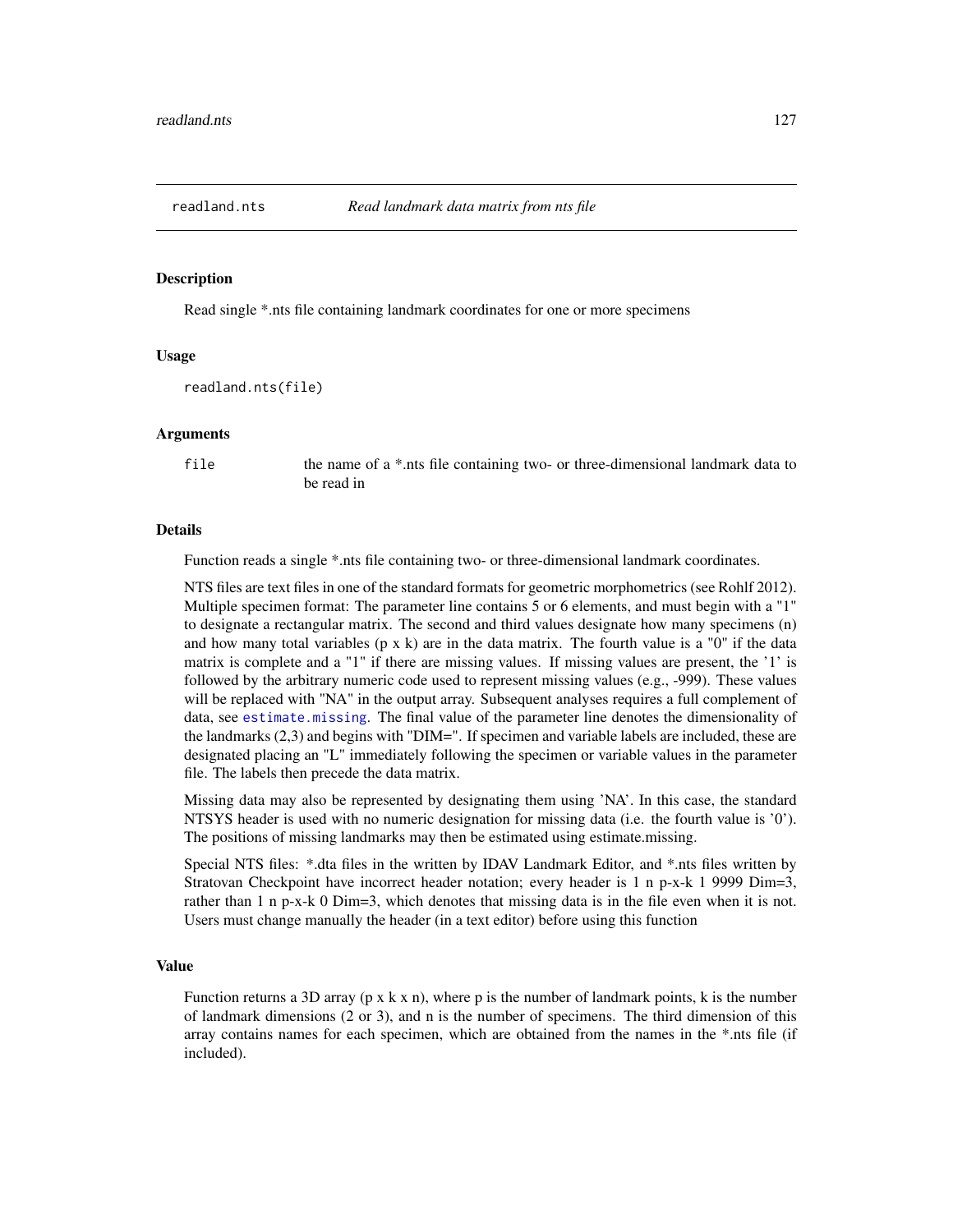## Author(s)

Dean Adams & Emma Sherratt

# References

Rohlf, F. J. 2012 NTSYSpc: Numerical taxonomy and multivariate analysis system. Version 2.2. Exeter Software, New York.

#### See Also

[readmulti.nts](#page-131-0)

readland.shapes *Read landmark data from a shapes object (StereoMorph)*

## Description

Read data from an object with class shapes, created by StereoMorph

#### Usage

```
readland.shapes(
  Shapes,
  nCurvePts = NULL,
  continuous.curve = NULL,
  scaled = TRUE
)
```
#### Arguments

Shapes An object with class, "shapes"

nCurvePts A single value (if only one curve) or a string of values (if multiple curves) for culling the number of curve points, using linear interpolation to find equally spaced distances between points. For example, with three curves, nCurvePts = c(20, 50, 10) would return 20, 50, and 10 curve points, respectively. If fixed landmarks are end points of curves, they will not be repeated as additional curve points. Therefore, one should expect in these cases that the number of semilandmarks are fewer than the number of curve points; i.e., choosing 20 curve points might yield 18 semilandmarks. If left NULL, no curve points will be estimated and only fixed landmarks will be read. Note: if less than 3 curve points are chosen for an open curve or less than 4 points are chosen for a closed curve, the number of points will default to 0, as fewer than these make it impossible to develop a curves matrix. A value of 0 can be chosen to omit specific curves when reading in data.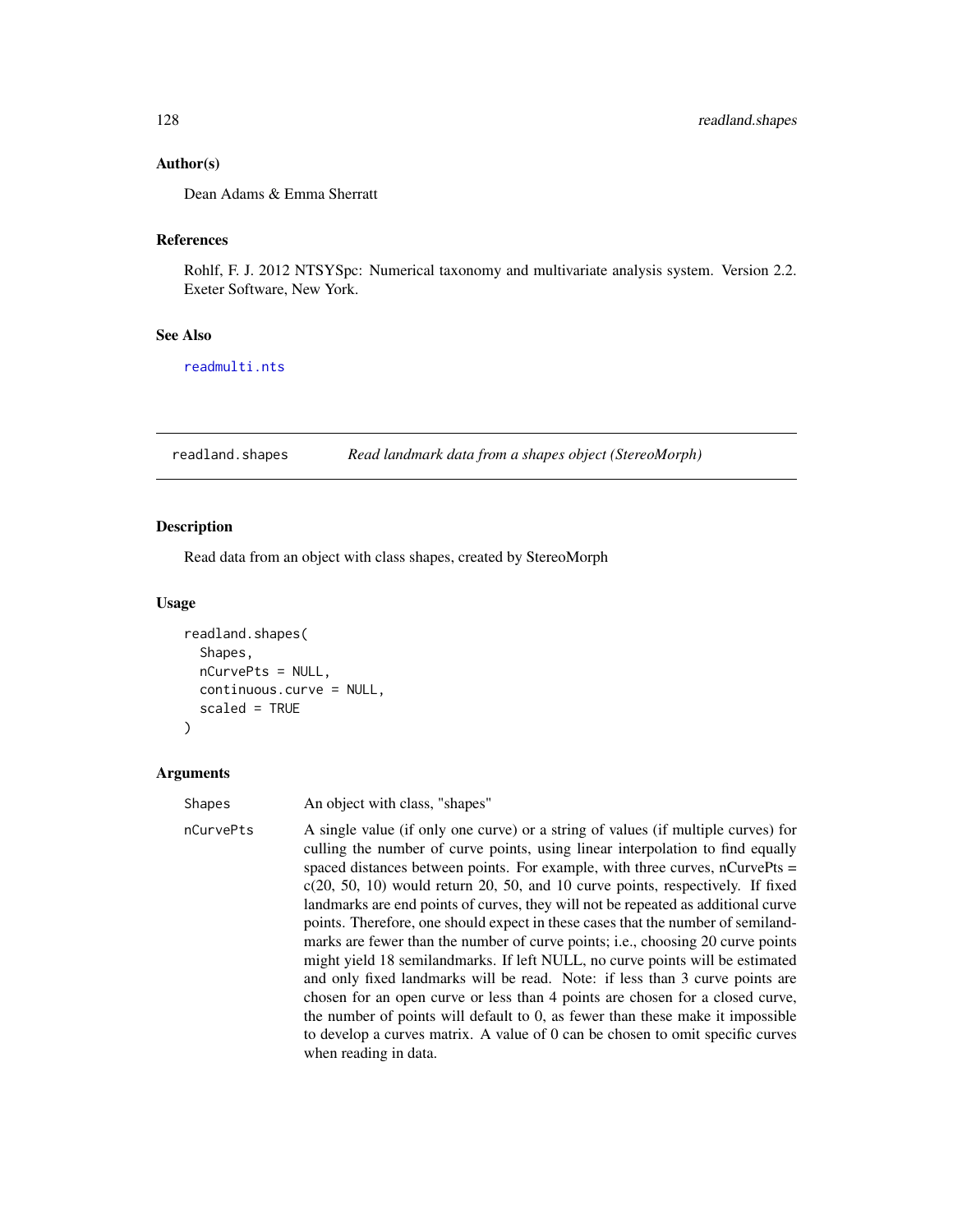| continuous.curve |                                                                                                                                                                                                                                                                                                                                                                                                                                                                                                                                                                                                                                                                             |
|------------------|-----------------------------------------------------------------------------------------------------------------------------------------------------------------------------------------------------------------------------------------------------------------------------------------------------------------------------------------------------------------------------------------------------------------------------------------------------------------------------------------------------------------------------------------------------------------------------------------------------------------------------------------------------------------------------|
|                  | An optional value or string of values to indicate which curves are closed and<br>whose same start and end point should be treated as a semilandmark. For ex-<br>ample, if one wishes to digitize a curve around an eye, for digitizing purposes a<br>point might be initiated to find a curve around the eye and back to the point. This<br>point will be "fixed" without indicating the curve is continuous. One could use<br>this argument to indicate which curves are continuous; e.g., continuous.curve $=$<br>$c(2, 5)$ to indicate curves 2 and 5 have starting points that are not fixed landmarks<br>but really sliding semiland marks, as part of a closed curve. |
| scaled           | A logical value (TRUE as default) to indicate whether scaled landmarks and<br>curve points should be used. If any scales are missing, the function will default<br>to scaled $=$ FALSE.                                                                                                                                                                                                                                                                                                                                                                                                                                                                                     |

## Details

This function reads data from an object with class "shapes", after digitizing specimens using StereoMorph. This function can read in landmarks plus acquire points from curves, if the curves option was used in digitizing. This function is intended for reading data and facilitating the generation of a "curves" matrix for [gpagen](#page-49-0). It is not intended to influence how one should digitize landmarks using StereoMorph. Each digitizing experience is unique and users might need to edit their own data using StereoMorph functions in some cases; this function will not necessarily overcome all data editing challenges. This function currently works with 2D data only, as the readShapes function of StereoMorph pertains to digitizing images.

The enhanced feature of this function is that it can find a prescribed number of approximately equally spaced semilandmarks along 2D curves (from the many points of Bezier curves in StereoMorph), facilitating rapid [gpagen](#page-49-0) analysis and the flexibility to change the desired number of semilandmarks defining curves. This is only true, however, if the curves option in digitizeImages (StereoMorph) is used.

The user can specify the number of points along curves, whether curves are continuous (closed and without fixed points), and whether landmarks should be scaled, if possible (if scaling was performed while digitizing).

#### Value

An object of class "geomorphShapes" is a list containing the following

| landmarks | A list of specimen by specimen landmarks, arranged with fixed landmarks first<br>and semilandmarks second.                                                                                                                                                                                                                                                                                                                                                                                    |
|-----------|-----------------------------------------------------------------------------------------------------------------------------------------------------------------------------------------------------------------------------------------------------------------------------------------------------------------------------------------------------------------------------------------------------------------------------------------------------------------------------------------------|
| fixed     | A vector indicating which landmarks are initially considered "fixed" (but this<br>can be changed).                                                                                                                                                                                                                                                                                                                                                                                            |
| sliders   | A vector indicating which landmarks are initially considered semilandmarks, or<br>"sliders".                                                                                                                                                                                                                                                                                                                                                                                                  |
| curves    | A matrix used in gpagen to define how semiland marks slide by tangents de-<br>scribed by flanking points. Each row of the matrix is a series of three points:<br>tangent point 1, slider, tangent point 2. This matrix can be edited. to remove<br>sliding points or add some, if points were originally considered fixed. This ma-<br>trix is merely a suggestion, based on the curve information read in from a shapes<br>object. Users should be able to rearrange this matrix, as needed. |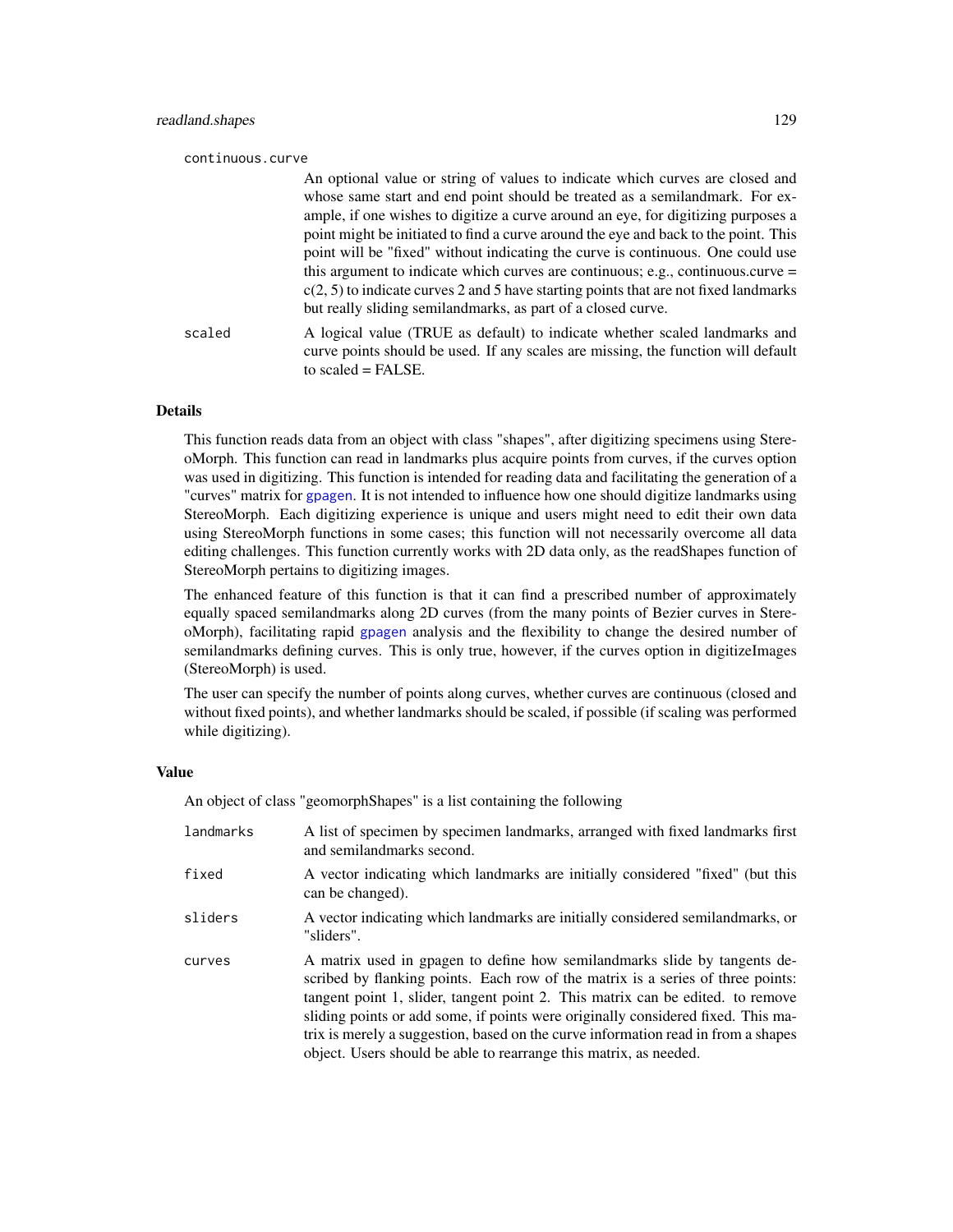# 130 readland.tps

| n      | The number of specimens.                             |
|--------|------------------------------------------------------|
| p      | The number of (both fixed and semi-) landmarks.      |
| k      | The number of landmark dimensions, currently only 2. |
| scaled | Logical value to indicate in landmarks are scaled.   |

# Author(s)

Michael Collyer

## See Also

readShapes (from StereoMorph)

# Examples

```
# A true example is not possible, as digitizing experiences are
# unique, but here is a general set-up
# myShapes <- readShapes("myDigitizingFile") # data from readShapes
# from StereoMorph
# myGMdata <- readland.shapes(myShapes) # just reading in the fixed
# landmarks
# myGMdata <- readland.shapes(myShapes,
# nCurvePts = c(10, 15, 5),
# continuous.curve = 2) # fixed landmarks plus curve points
# for three curves, one closed
# myGPA <- gpagen(myGMdata, ProcD = FALSE) # GPA perfomed with
# minimized bending energy
```
<span id="page-129-0"></span>readland.tps *Read landmark data from tps file*

# Description

Read \*.tps file to obtain landmark coordinates

#### Usage

```
readland.tps(
  file,
  specID = c("None", "ID", "imageID"),
 negNA = FALSE,
 readcurves = FALSE,
  warnmsg = TRUE
)
```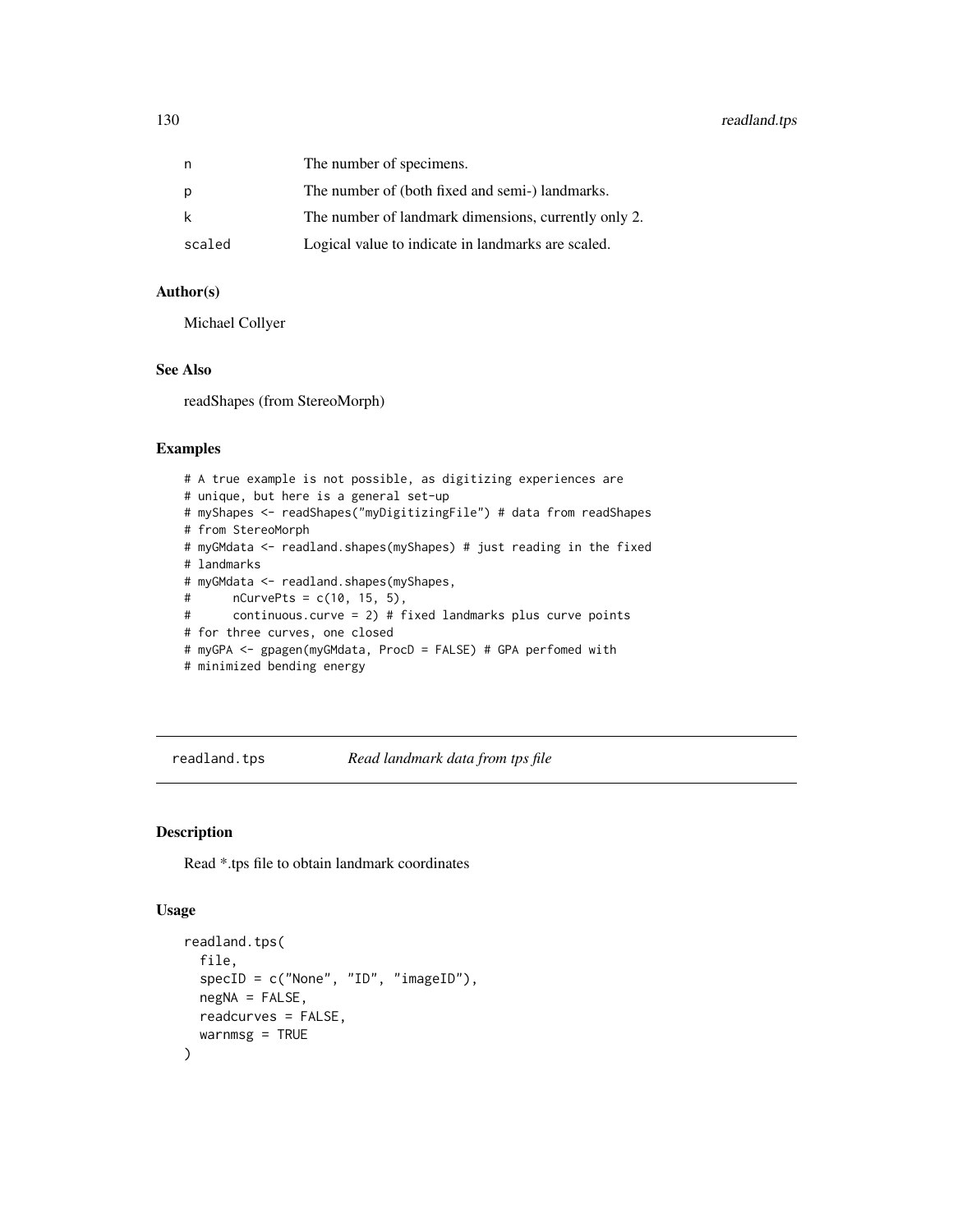#### readland.tps 131

#### Arguments

| file       | A * tps file containing two- or three-dimensional landmark data                                                                                                            |
|------------|----------------------------------------------------------------------------------------------------------------------------------------------------------------------------|
| specID     | a character specifying whether to extract the specimen ID names from the ID or<br>IMAGE lines (default is "None").                                                         |
| negNA      | A logical value indicating whether negative landmark coordinates in the tps file<br>should be imported as missing values and coded as 'NA' (TRUE), or imported<br>as such. |
| readcurves | A logical value stating whether CURVES= field and associated coordinate data<br>will be read as semilandmarks (TRUE) or ignored (FALSE).                                   |
| warnmsg    | A logical value stating whether warnings should be printed                                                                                                                 |

## Details

This function reads a \*.tps file containing two- or three-dimensional landmark coordinates. Tps files are text files in one of the standard formats for geometric morphometrics (see Rohlf 2010). Twodimensional landmarks coordinates are designated by the identifier "LM=", while three-dimensional data are designated by "LM3=". Landmark coordinates are multiplied by their scale factor if this is provided for all specimens. If one or more specimens are missing the scale factor, landmarks are treated in their original units.

Missing data may be present in the file. If data were digitized in geomorph or StereoMorph, these are automatically identified. If, instead, data digitizing took place in a software package that records missing values as negative coordinates (e.g. tpsDig), the user needs to specify whether negative values should be transformed to 'NAs' through the argument neg.NA = TRUE. The positions of missing landmarks may then be estimated using [estimate.missing](#page-39-0).

The user may specify whether specimen names are to be extracted from the 'ID=' field or 'IM-AGE=' field and included in the resulting 3D array. e.g., for 'ID=' use (file, specID =  $'ID'$ ) and for 'IMAGE=' use (file, specID = "imageID"). The default is specID="None".

If there are curves defined in the file (i.e., CURVES= fields), the option 'readcurves' should be used. When readcurves = TRUE, the coordinate data for the curves will be returned as semilandmarks and will be appended to the fixed landmark data. Then the user needs to use define. sliders or [define.sliders](#page-29-0) to create a matrix designating how the curve points will slide (used by 'curves=' in [gpagen](#page-49-0)). When readcurves = FALSE, only the landmark data are returned.

NOTE: At present, all other information that can be contained in tps files (comments, variables, radii, etc.) is ignored.

#### Value

Function returns a  $(p \times k \times n)$  array, where p is the number of landmark points, k is the number of landmark dimensions (2 or 3), and n is the number of specimens. The third dimension of this array contains names for each specimen, which are obtained from the image names in the \*.tps file.

#### Author(s)

Dean Adams, Emma Sherratt, Michael Collyer & Antigoni Kaliontzopoulou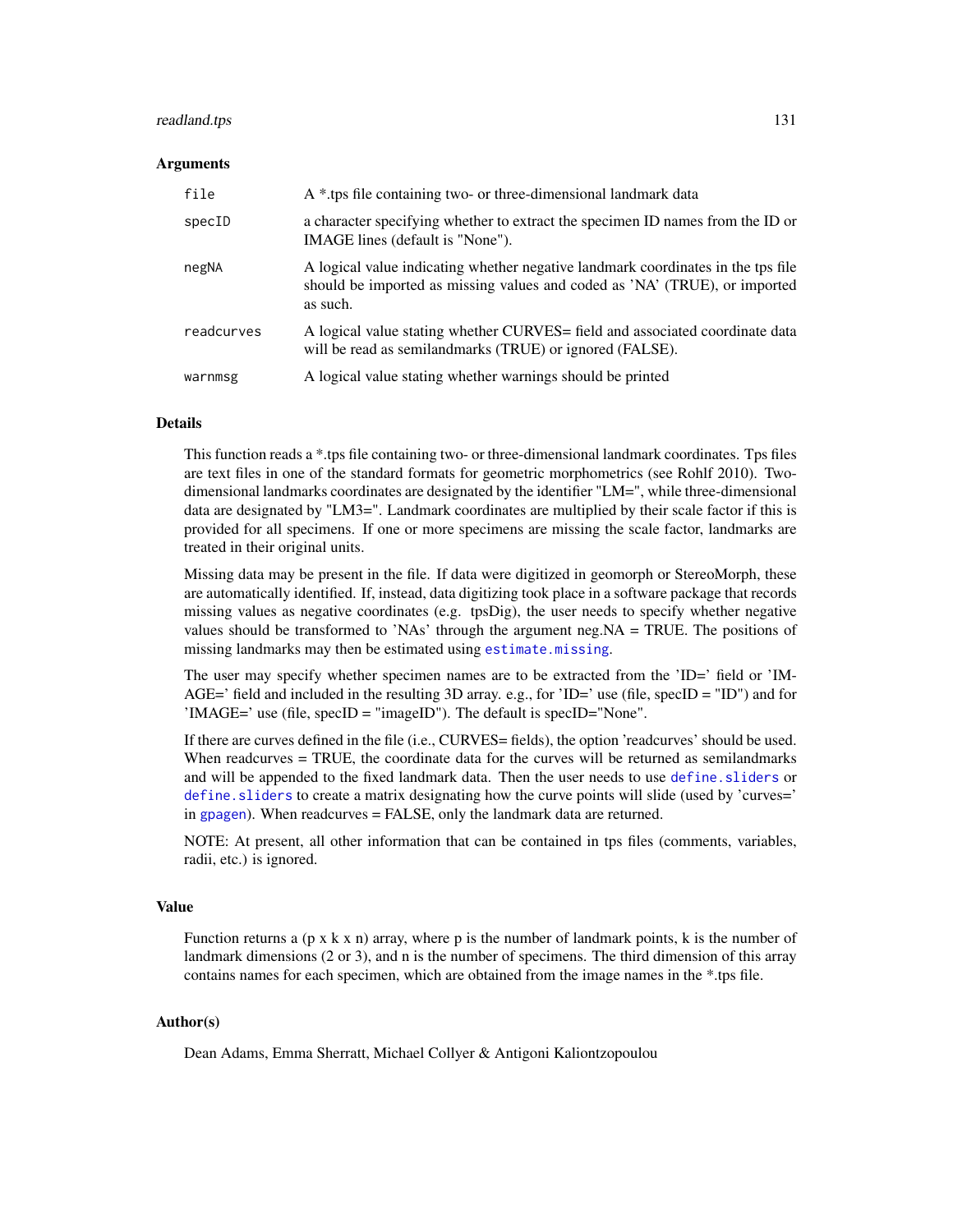## References

Rohlf, F. J. 2010. tpsRelw: Relative warps analysis. Version 1.49. Department of Ecology and Evolution, State University of New York at Stony Brook, Stony Brook, NY.

<span id="page-131-0"></span>readmulti.nts *Read and combine multiple nts files*

#### **Description**

Read multiple nts (or .dta) files to obtain landmark coordinates and combine them into a single array

## Usage

```
readmulti.nts(filelist)
```
## Arguments

filelist A vector containing the file paths to all the nts files to be compiled

## Details

This is a wrapper of [readland.nts](#page-126-0) to allow reading landmark coordinates, in 2D or 3D, from several nts (or .dta) files, and compiling them into an array for proceeding with GM procedures.

See [readland.nts](#page-126-0) for adequately formatting NTS files and requirements that need to be met for that (and therefore this) function to work correctly.

#### Value

Function returns a 3D array ( $p \times k \times n$ ), where p is the number of landmark points, k is the number of landmark dimensions (2 or 3), and n is the number of specimens. The third dimension of this array contains names for each specimen, which are retrieved from the nts specimen labels, if those are available. Specimens in nts files without labels are named as filename\_# where # are consecutive numbers.

## Author(s)

Antigoni Kaliontzopoulou

#### References

Rohlf, F. J. 2012 NTSYSpc: Numerical taxonomy and multivariate analysis system. Version 2.2. Exeter Software, New York.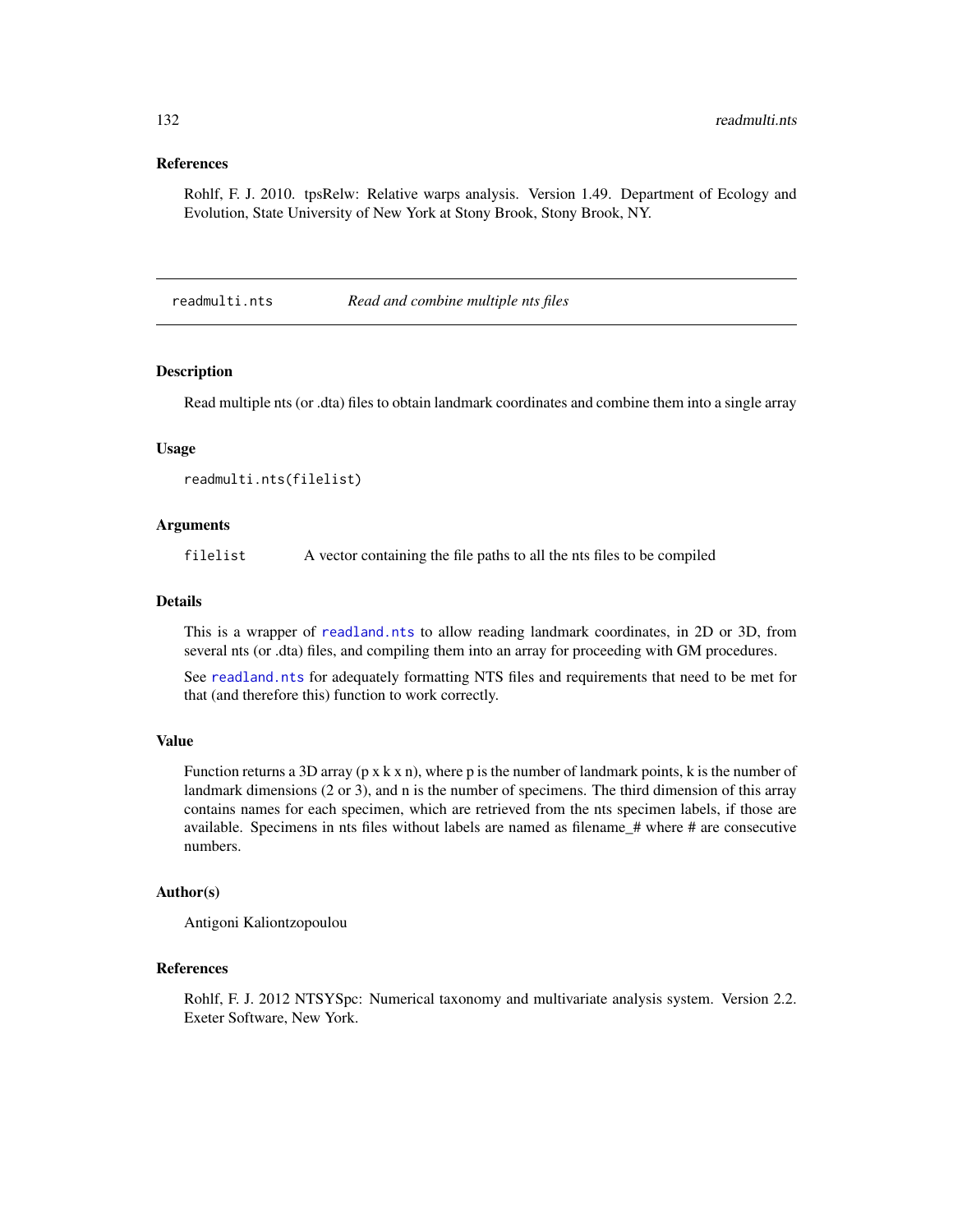Read multiple tps files to obtain landmark coordinates and combine them into a single array

#### Usage

readmulti.tps(filelist, ...)

## Arguments

| filelist                | A vector containing the file paths to all the tps files to be compiled |
|-------------------------|------------------------------------------------------------------------|
| $\cdot$ $\cdot$ $\cdot$ | other arguments to be passed to readland, tps                          |

## Details

This is a wrapper of [readland.tps](#page-129-0) to allow reading landmark coordinates, in 2D or 3D, from several tps files , and compiling them into an array for proceeding with GM procedures.

The arguments specID and negNA of readland. tps can be directly set through this function. Note that if specID is set to either "None" or "ID", a check for duplicate specimen names is not possible and specimens will be numbered with 1:N, where N the total number of specimens.

#### Value

Function returns a  $(p \times k \times n)$  array, where p is the number of landmark points, k is the number of landmark dimensions (2 or 3), and n is the total number of specimens across all tps files included in the folder read.

## Author(s)

Antigoni Kaliontzopoulou

rotate.coords *Rotate or flip landmark or coordinate configurations*

## Description

Function to rotate or flip 2D landmark or coordinate configurations to re-orientate them, as desired.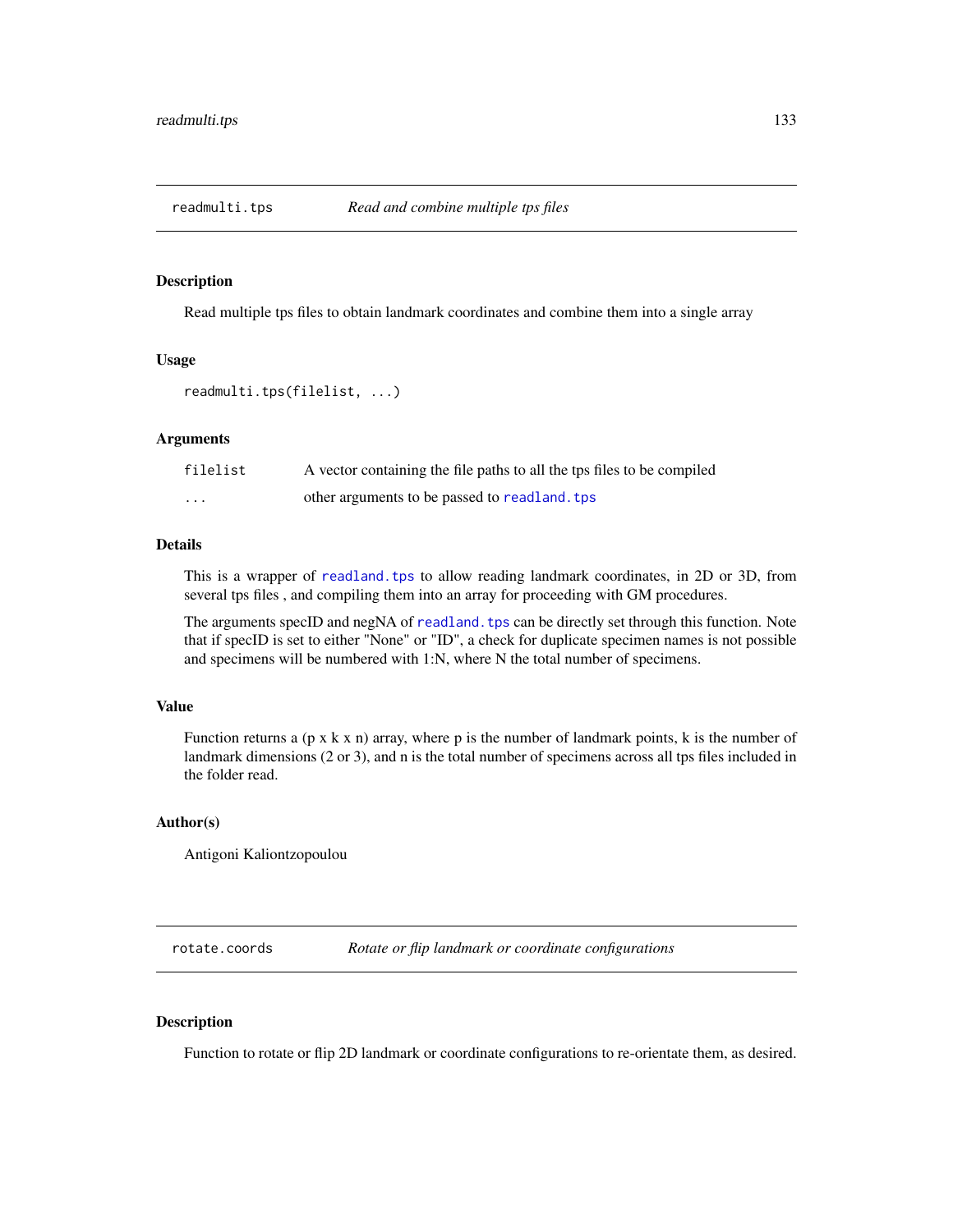# Usage

```
rotate.coords(
 A,
  type = c("flipX", "flipY", "rotateC", "rotateCC"),
  index = NULL
\lambda
```
## Arguments

| A     | One of either an array of landmark coordinates $(p, 2, n$ dimensions for n spec-<br>imens and p 2D points), a class gpagen object, or a p x 2 matrix for a single<br>specimen.                                                                                                                                                                                                                                                                                                                                                                                                                                                        |
|-------|---------------------------------------------------------------------------------------------------------------------------------------------------------------------------------------------------------------------------------------------------------------------------------------------------------------------------------------------------------------------------------------------------------------------------------------------------------------------------------------------------------------------------------------------------------------------------------------------------------------------------------------|
| type  | The type of rotation or flip to be performed. Specimens can be flipped with<br>respect to x or y axes, or rotated clockwise $(C)$ or counter-clockwise $(CC)$ .                                                                                                                                                                                                                                                                                                                                                                                                                                                                       |
| index | An index to indicate which specimens should be rotated or flipped. If NULL<br>(default) all specimens are rotated. A binary index $(0 = do not rotate; 1 = rotate)$<br>as a vector with the same length as the number of specimens will direct which<br>specimens are manipulated. A factor with two levels or a numeric vector with<br>two any two values can also be used. The second level (or larger value) will<br>be the level manipulated. For example, a factor with levels $= c("a", "b")$ will<br>rotate specimens matching level "b". This function might be useful for reflecting<br>specimens with bilateral structures. |

#### Details

This function will allow a user to rotate or flip one or several configurations of raw landmarks or Procrustes residuals from GPA, as desired. This function only works with two-dimensional configurations. This is a useful tool if importing coordinates or performing GPA produces undesired orientations (such as flipping configurations upside down, when aligning them to their PCs). It is not as useful with 3D coordinates, as the plotting tools for 3D coordinates already have built-in rotation capabilities.

The function returns an object of the same class as input, after having rotated or flipped the coordinates of each specimen. If multiple steps are required, the function can be used in a recursive fashion.

#### Author(s)

Michael Collyer

# Examples

```
data(plethodon)
Y.gpa <- gpagen(plethodon$land)
plot(Y.gpa)
Y.gpa2 <- rotate.coords(Y.gpa, "flipX")
plot(Y.gpa2)
Y.gpa3 <- rotate.coords(Y.gpa2, "rotateCC")
plot(Y.gpa3)
```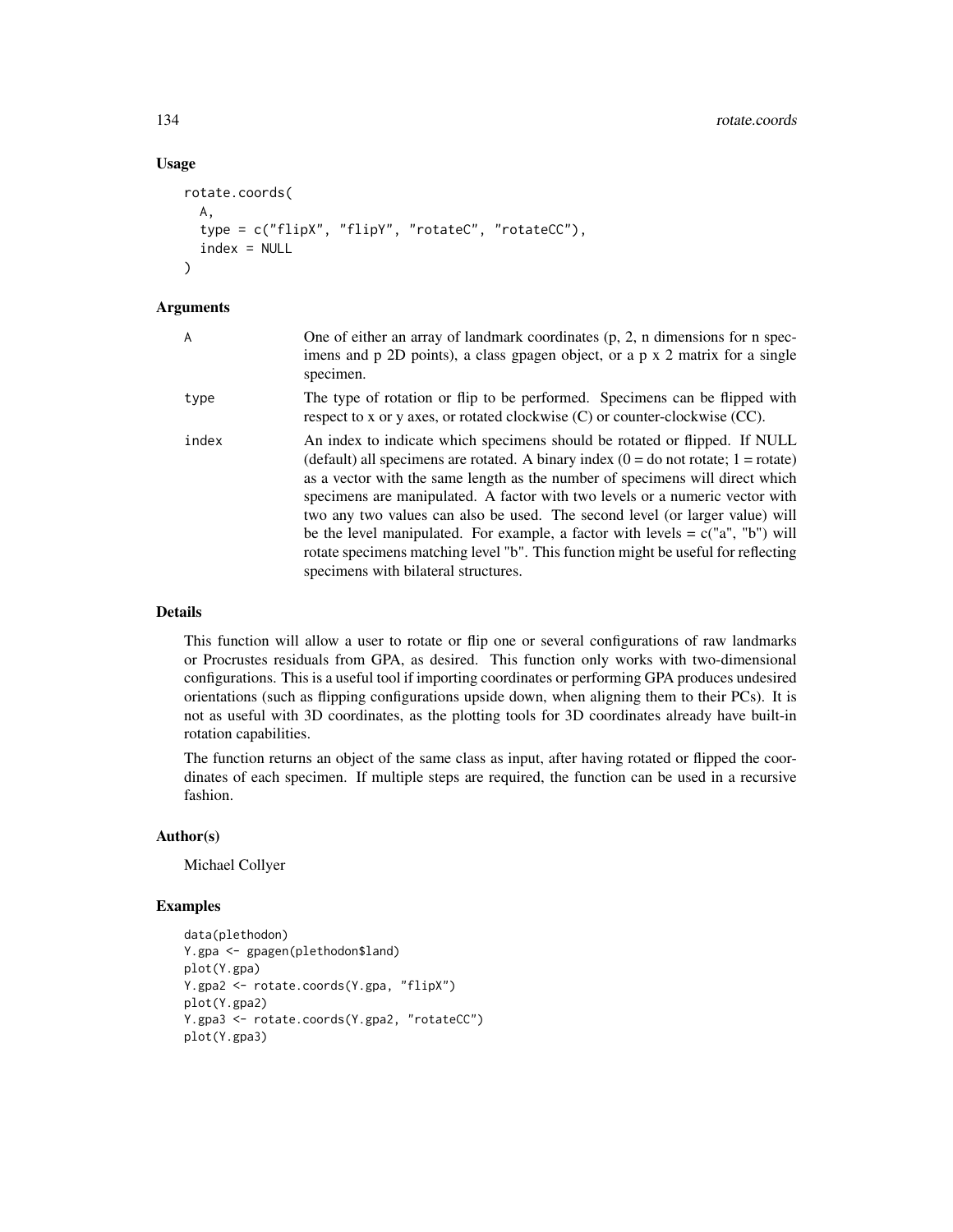# scallopPLY 135

```
spec1 <- Y.gpa$coords[,,1]
plot(spec1, asp = 1)
spec1 <- rotate.coords(spec1, "flipY")
plot(spec1, asp = 1)specs1to3 <- Y.gpa$coords[,,1:3]
plotAllSpecimens(specs1to3)
specs1to3 <- rotate.coords(specs1to3, "rotateC")
plotAllSpecimens(specs1to3)
```
scallopPLY *3D scan of a scallop shell from a .ply file in mesh3d format*

### Description

3D scan of a scallop shell from a .ply file in mesh3d format

## Author(s)

Emma Sherratt

## References

Serb et al. (2011). "Morphological convergence of shell shape in distantly related scallop species (Mollusca: Pectinidae)." Zoological Journal of the Linnean Society 163: 571-584.

scallops *Landmark data from scallop shells*

#### Description

Landmark data from scallop shells

# Author(s)

Dean Adams and Erik Otarola-Castillo

## References

Serb et al. (2011). "Morphological convergence of shell shape in distantly related scallop species (Mollusca: Pectinidae)." Zoological Journal of the Linnean Society 163: 571-584.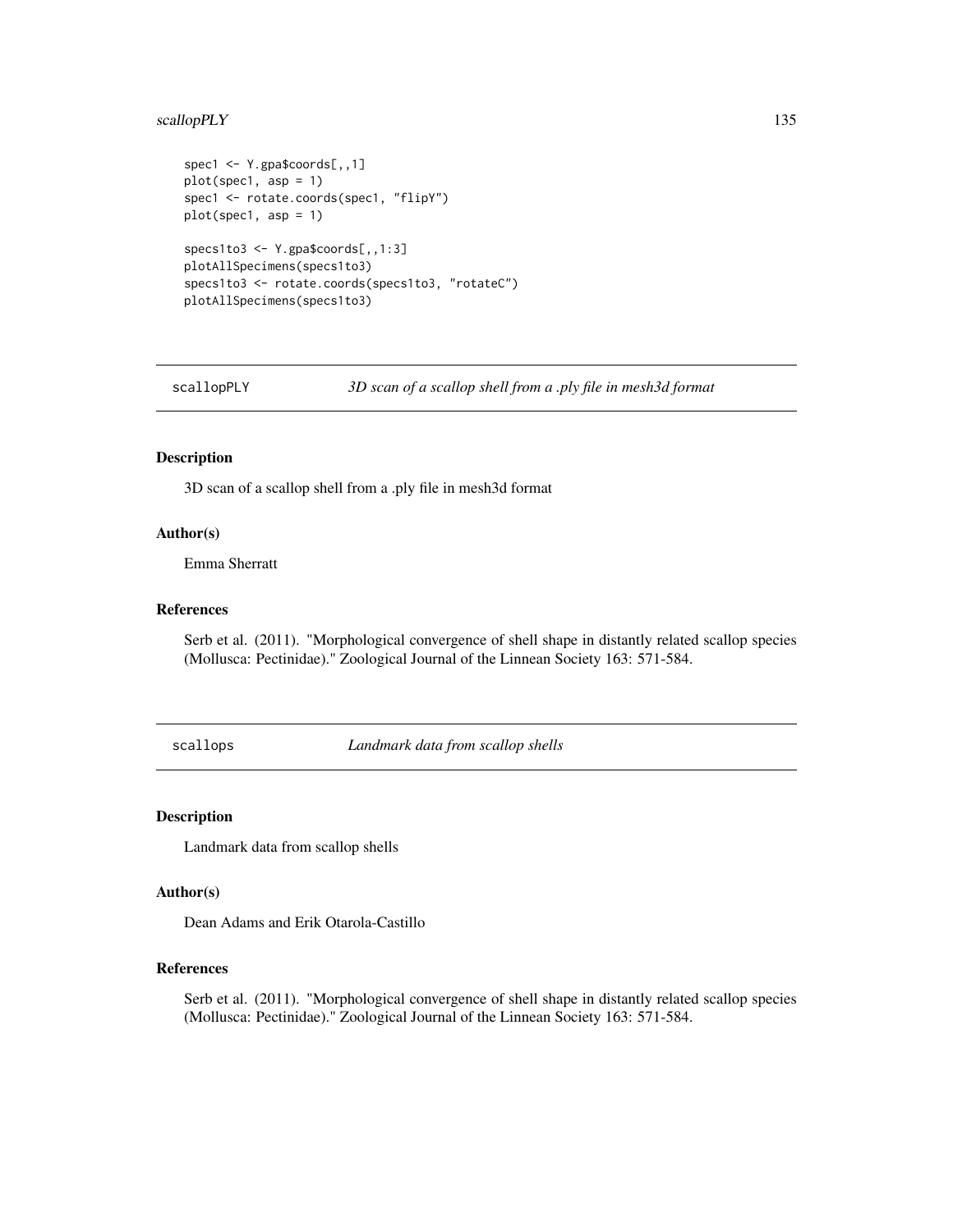Function estimates one or more configurations based on one or more linear predictors, such as PC scores allometric relationships, or any other least squares or partial least squares regression. These configurations can be used with [plotRefToTarget](#page-99-0) to generate graphical representations of shape change, based on prediction criteria.

# Usage

```
shape.predictor(A, x = NULL, Intercept = FALSE, method = c("LS", "PLS"), ...)
```
# Arguments

| A         | A 3D array (p x k x n) containing Procrustes shape variables either from GPA or<br>fitted values from a previous analytical procedure.                                                                                                                                                                                                                                                                                                                                                                                                                                                                                                                                                                                                                                                                                                                                                                                |
|-----------|-----------------------------------------------------------------------------------------------------------------------------------------------------------------------------------------------------------------------------------------------------------------------------------------------------------------------------------------------------------------------------------------------------------------------------------------------------------------------------------------------------------------------------------------------------------------------------------------------------------------------------------------------------------------------------------------------------------------------------------------------------------------------------------------------------------------------------------------------------------------------------------------------------------------------|
| X         | Linear (numeric) predictors. Can be a vector or a matrix, or a list containing<br>vectors or matrices. Values must be numeric. If a factor is desired, one should<br>use model. matrix to obtain a design matrix. This will impact how prediction<br>criteria need to be provided (see below).                                                                                                                                                                                                                                                                                                                                                                                                                                                                                                                                                                                                                        |
| Intercept | Logical value to indicate whether an intercept should be used in the linear equa-<br>tion for predictions. Generally, this value will be FALSE for shape predictions<br>made in ordination plots. It should be TRUE in cases where the expected shape<br>at the point the predictor has a value of $0$ is not the mean shape.                                                                                                                                                                                                                                                                                                                                                                                                                                                                                                                                                                                         |
| method    | A choice between least squares (LS) or partial least squares (PLS) regression<br>for prediction. The function defaults to LS prediction. PLS might be chosen in<br>cases where correlation is preferred over linear regression. If PLS is chosen, a<br>two-block PLS analysis using two.b.pls should be performed first, as only the<br>first singular vector for predictors will be used for defining prediction criteria<br>(see below).                                                                                                                                                                                                                                                                                                                                                                                                                                                                            |
|           | Any number of prediction criteria. Criteria should be presented as either a scalar<br>(if one predictor is provided) or a vector (if more than one predictor or a predic-<br>tion matrix is provided); e.g., pred1 = $c(0.1, -0.5)$ , pred2 = $c(-0.2, -0.1)$ (which<br>would be the case if two predictors were provided). It is essential that the num-<br>ber of elements in any prediction criterion matches the number of predictors.<br>Caution should be used when providing a design matrix to ensure that correct<br>dummy variables are used in prediction criteria, and that either 1) an intercept is<br>not included in the design and 2) is TRUE in the Intercept argument; or or 1) an<br>intercept is included in the design and 2) is FALSE in the Intercept argument;<br>or 1) an intercept is not included in the design and 2) is FALSE in the Intercept<br>argument, if no intercept is desired. |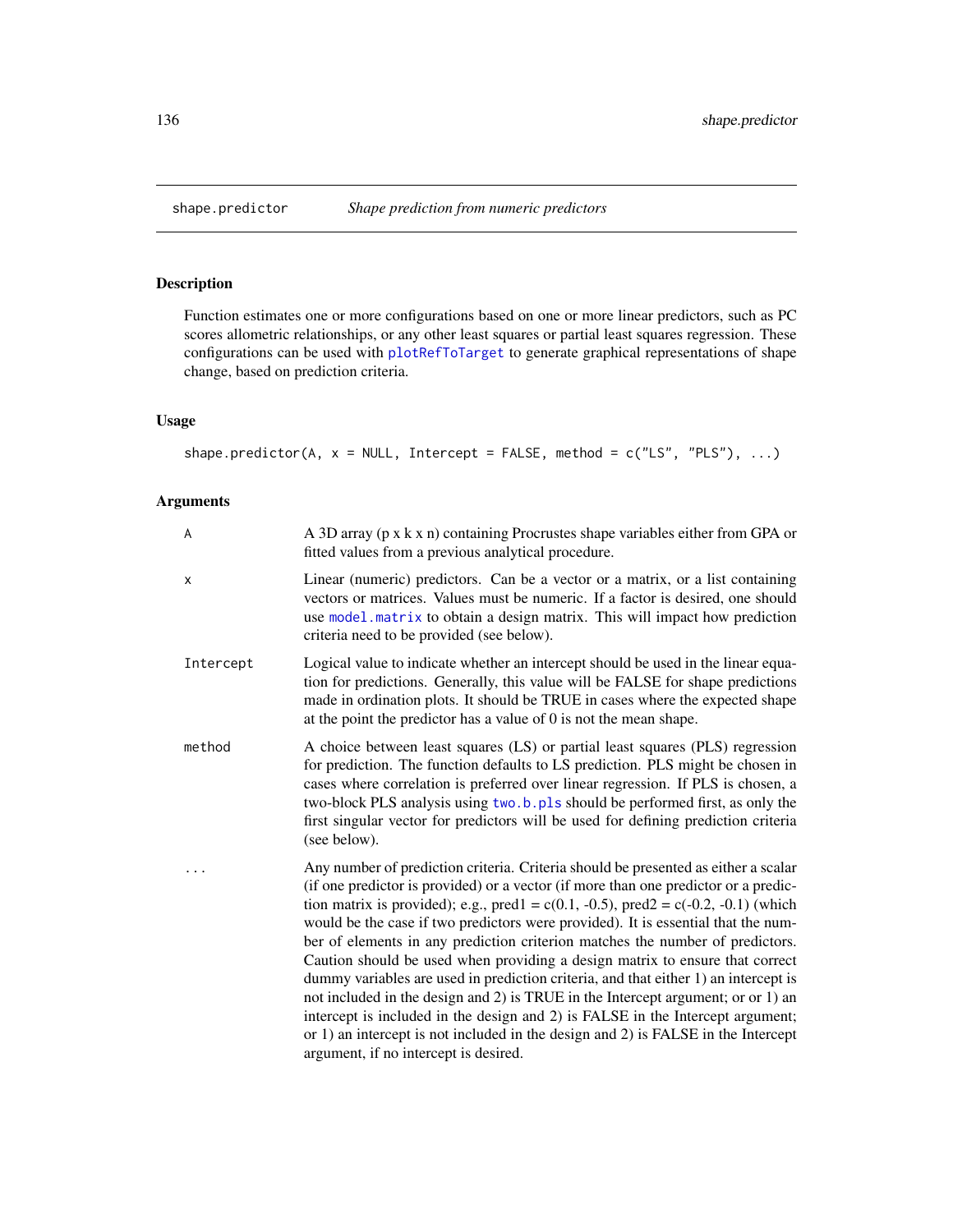#### shape.predictor 137

## Value

A list of predicted shapes matching the number of vectors of prediction criteria provides. The predictions also have names matching those of the prediction criteria.

## Author(s)

Michael Collyer

## Examples

```
# Examples using Plethodon data
data("plethodon")
Y.gpa <- gpagen(plethodon$land) #GPA-alignment
plot(gm.prcomp(Y.gpa$coords))
preds <- shape.predictor(Y.gpa$coords, x= NULL, Intercept = FALSE,
pred1 = -0.1, pred2 = 0.1) # PC 1 extremes, sort of
M <- mshape(Y.gpa$coords)
plotRefToTarget(M, preds$pred1)
plotRefToTarget(M, preds[[1]]) # same result
plotRefToTarget(M, preds$pred2)
PCA <- gm.prcomp(Y.gpa$coords)
PC < -PCA$x[, 1]preds <- shape.predictor(Y.gpa$coords, x= PC, Intercept = FALSE,
pred1 = min(PC), pred2 = max(PC) # PC 1 extremes, more technically
plotRefToTarget(M, preds$pred1)
plotRefToTarget(M, preds$pred2)
PC <- PCA$x[,1:2]
# user-picked spots can be anything, but it in this case, apparent groups
preds <- shape.predictor(Y.gpa$coords, x= PC, Intercept = FALSE,
                        pred1 = c(0.045, -0.02),
                        pred2 = c(-0.025, 0.06),
                        pred3 = c(-0.06, -0.04)plotRefToTarget(M, preds$pred1)
plotRefToTarget(M, preds$pred2)
plotRefToTarget(M, preds$pred3)
# allometry example - straight-up allometry
preds <- shape.predictor(Y.gpa$coords, x= log(Y.gpa$Csize),
                        Intercept = TRUE,
                        predmin = min(log(Y.gpa$Csize)),
                        predmax = max(log(Y.gpa$Csize)))
plotRefToTarget(M, preds$predmin, mag=3)
plotRefToTarget(M, preds$predmax, mag=3)
# allometry example - using RegScore or PredLine via procD.lm
```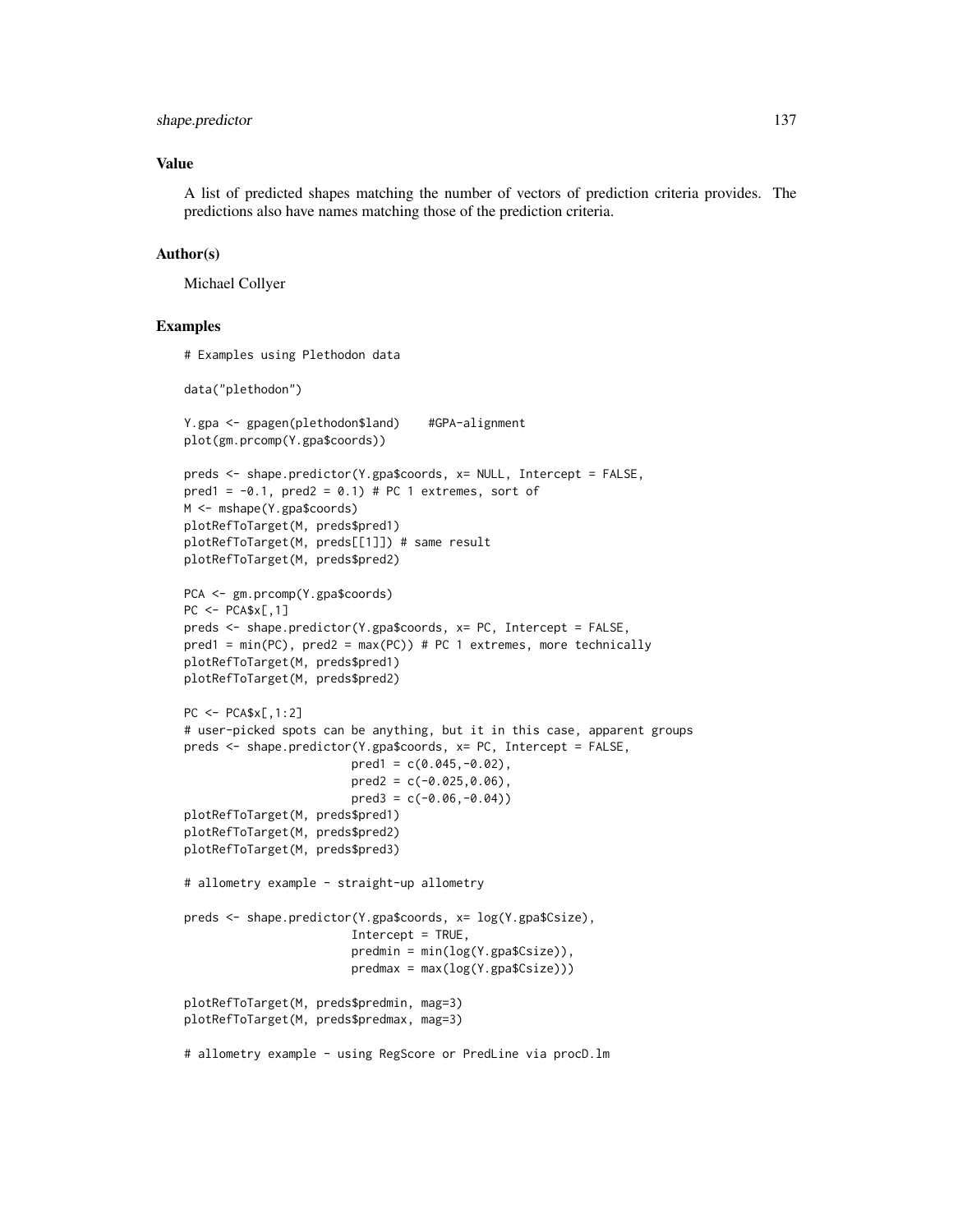```
gdf <- geomorph.data.frame(Y.gpa)
plethAllometry \leq procD.lm(coords \sim log(Csize), data=gdf, iter = 1)
allom.plot <- plot(plethAllometry,
type = "regression",
predictor = log(gdf$(Csize),reg.type ="RegScore") # make sure to have a predictor
preds <- shape.predictor(plethAllometry$GM$fitted,
                        x= allom.plot$RegScore, Intercept = FALSE,
                        predmin = min(allom.plot$RegScore),
                        predmax = max(allom.plot$RegScore))
plotRefToTarget(M, preds$predmin, mag=3)
plotRefToTarget(M, preds$predmax, mag=3)
allom.plot <- plot(plethAllometry,
type = "regression",
predictor = log(gdf$Csize),
reg.type ="PredLine")
preds <- shape.predictor(plethAllometry$GM$fitted,
                        x= allom.plot$PredLine, Intercept = FALSE,
                        predmin = min(allom.plot$PredLine),
                        predmax = max(allom.plot$PredLine))
plotRefToTarget(M, preds$predmin, mag=3)
plotRefToTarget(M, preds$predmax, mag=3)
# using factors via PCA
gdf <- geomorph.data.frame(Y.gpa, species = plethodon$species,
       site = plethodon$site)
pleth <- procD.lm(coords ~ species*site, data=gdf, iter = 1)
PCA <- prcomp(pleth$fitted)
plot(PCA$x, asp=1, pch=19)
means <- unique(round(PCA$x,3))
means # note: suggests 3 PCs useful enough
preds <- shape.predictor(arrayspecs(pleth$fitted, 12,2), x= PCA$x[,1:3],
                        Intercept = FALSE,
                        pred1 = means[1, 1:3],pred2 = means[2,1:3],pred3 = means[3,1:3],pred4 = means[4, 1:3])plotRefToTarget(M, preds$pred1, mag=2)
plotRefToTarget(M, preds$pred2, mag=2)
plotRefToTarget(M, preds$pred3, mag=2)
plotRefToTarget(M, preds$pred4, mag=2)
# Using a design matrix for factors
X <- pleth$X
X # includes intercept; remove for better functioning
X \leftarrow X[, -1]
```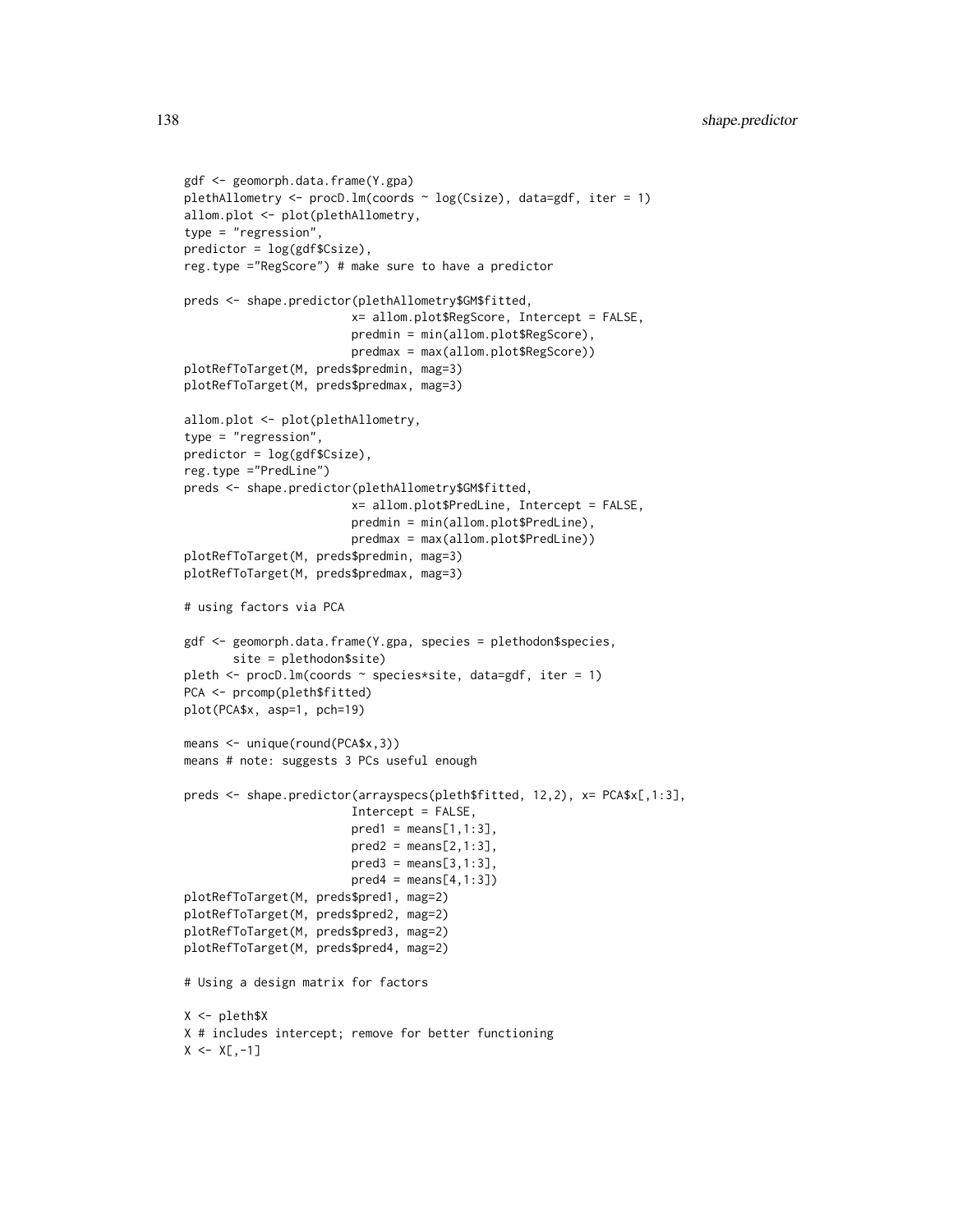#### shapeHulls 139

```
symJord \leq c(0,1,0) # design for P. Jordani in sympatry
alloJord \leq c(\emptyset, \emptyset, \emptyset) # design for P. Jordani in allopatry
preds <- shape.predictor(arrayspecs(pleth$fitted, 12,2), x = X,
                        Intercept = TRUE,
                         symJord=symJord, alloJord=alloJord)
plotRefToTarget(M, preds$symJord, mag=2)
plotRefToTarget(M, preds$alloJord, mag=2)
# PLS Example
data(plethShapeFood)
Y.gpa<-gpagen(plethShapeFood$land) #GPA-alignment
# 2B-PLS between head shape and food use data
PLS <-two.b.pls(A1 = plethShapeFood$food, A2 = Y.gpa$coords, iter=1)
summary(PLS)
plot(PLS)
preds <- shape.predictor(Y.gpa$coords, plethShapeFood$food,
                        Intercept = FALSE,
                        method = "PLS",
                        pred1 = 2, pred2 = -4, pred3 = 2.5# using PLS plot as a guide
M <- mshape(Y.gpa$coords)
plotRefToTarget(M, preds$pred1, mag=2)
plotRefToTarget(M, preds$pred2, mag=2)
plotRefToTarget(M, preds$pred3, mag=2)
```
shapeHulls *Update Plots with Convex Hulls for Groups*

## Description

This function is used to update plot.procD. Im and [plot.gm.prcomp](#page-88-0) ordination plot objects with convex hulls for different groups. If no groups are defined (groups is NULL) just a single convex hull will be returned. Groups do not need to be a factor in the original procD. Im fit.

#### Usage

```
shapeHulls(
  x,
 groups = NULL,
 group.cols = NULL,
 group.lwd = NULL,group.lty = NULL
)
```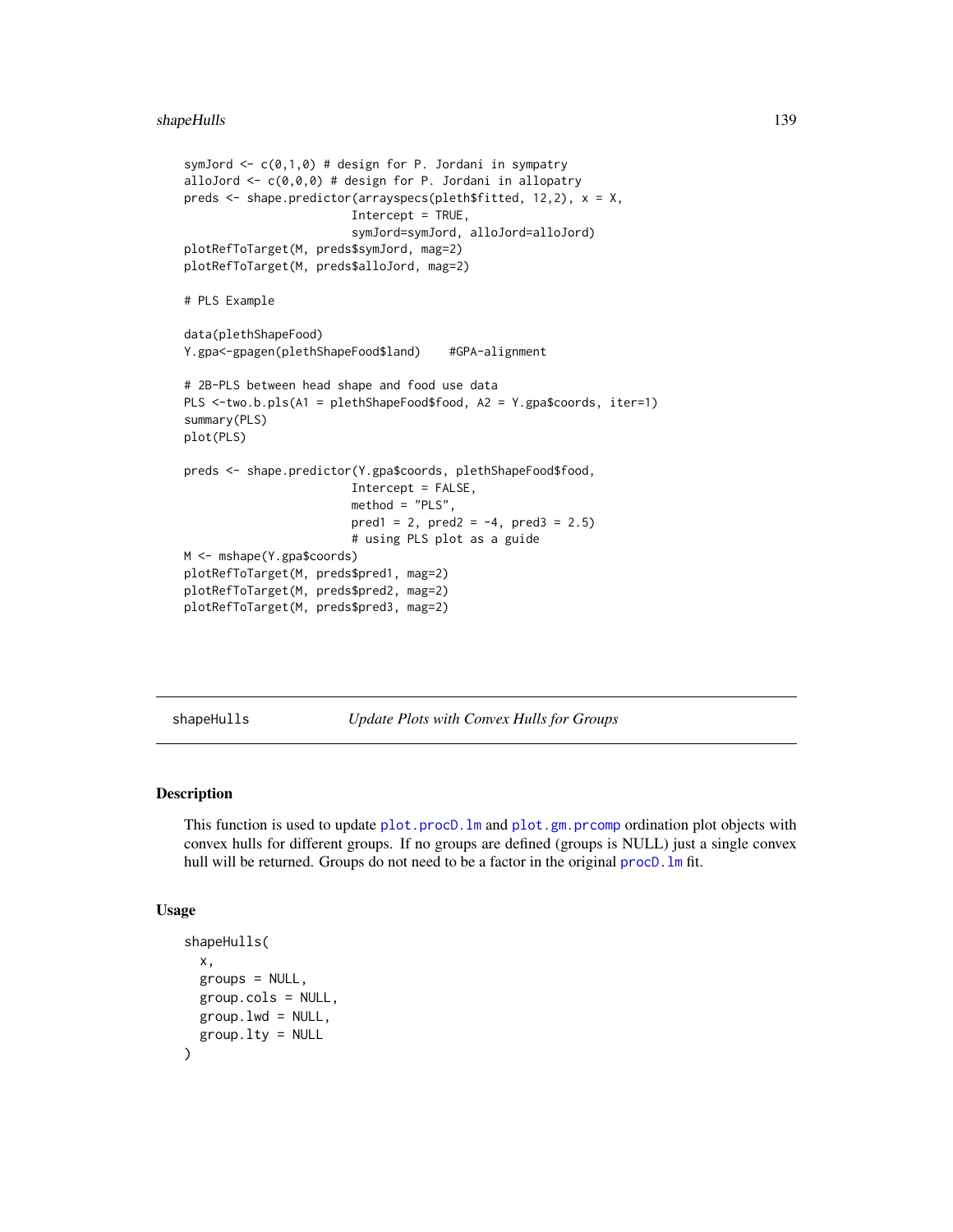### Arguments

| X          | A plot.procD.lm or plot.gm.prcomp plot object.                                                                                                                                                                |
|------------|---------------------------------------------------------------------------------------------------------------------------------------------------------------------------------------------------------------|
| groups     | An optional vector or factor to define groups for hull. If NULL, only one hull<br>will be generated for all points.                                                                                           |
| group.cols | An optional vector to define hull colors, arranged in the same order as factor<br>levels. If NULL and if multiple groups exist, the general R color sequence<br>(black, red, green, blue, etc.) will be used. |
| group.lwd  | An optional vector equal in length to the number of group levels, and arranged<br>in the order of group levels, to modify hull line width.                                                                    |
| group.lty  | An optional vector equal in length to the number of group levels, and arranged<br>in the order of group levels, to modify hull line type.                                                                     |

## Details

This function is a wrapper for the [points](#page-0-0) function. It is intentionally limited, so as to not interfere with other plot parameter adjustments.

# Author(s)

Michael Collyer

#### See Also

[procD.lm](#page-111-0)

## Examples

# Via procD.lm and plot.procD.lm

```
data("pupfish")
gdf <- geomorph.data.frame(coords = pupfish$coords, Sex = pupfish$Sex,
Pop = pupfish$Pop)
fit \le procD.lm(coords \sim Pop \star Sex, data = gdf, print.progress = FALSE)
pc.plot \le plot(fit, type = "PC", pch = 19)
shapeHulls(pc.plot)
pc.plot \leq plot(fit, type = "PC", pch = 19)
groups <- interaction(gdf$Pop, gdf$Sex)
shapeHulls(pc.plot, groups = groups,
group.cols = c("dark red", "dark red", "dark blue", "dark blue"),
group.lwd = rep(2, 4), group.lty = c(2, 1, 2, 1))
legend("topright", levels(groups),
col = c("dark red", "dark red", "dark blue", "dark blue"),
lwd = rep(2,4), lty = c(2, 1, 2, 1))pc.plot <- plot(fit, type = "PC", pch = 19)
```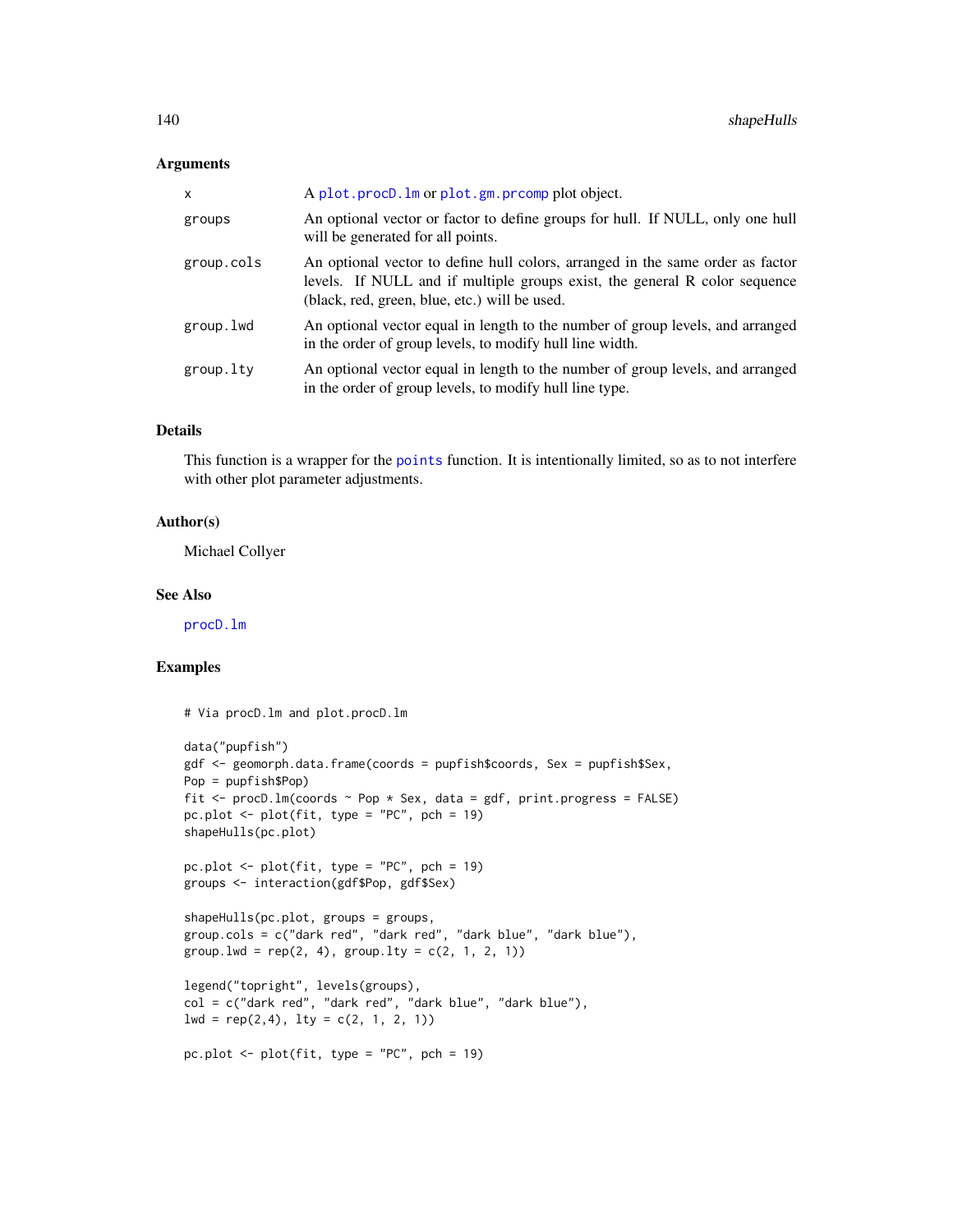```
shapeHulls(pc.plot, groups = gdf$Sex, group.cols = c("black", "black"),
group.lwd = rep(2, 2), group.lty = c(2, 1))
legend("topright", levels(gdf$Sex), lwd = 2, lty = c(2, 1))
# Via gm.prcomp and plot.gm.prcomp
data(plethspecies)
Y.gpa <- gpagen(plethspecies$land) #GPA-alignment
pleth.phylo <- gm.prcomp(Y.gpa$coords, phy = plethspecies$phy)
summary(pleth.phylo)
pc.plot <- plot(pleth.phylo, phylo = TRUE)
gp \leftarrow factor(c(rep(1, 5), rep(2, 4)))shapeHulls(pc.plot, groups = gp, group.cols = 1:2,
group.lwd = rep(2, 2), group.lty = c(2, 1))
legend("topright", c("P. cinereus clade", "P. hubrichti clade"),
col = 1:2, 1wd = 2, 1ty = c(2, 1)
```
summary.bilat.symmetry

```
Print/Summary Function for geomorph
```
# Description

Print/Summary Function for geomorph

## Usage

```
## S3 method for class 'bilat.symmetry'
summary(object, ...)
```
# Arguments

| object | print/summary object (from bilat. symmetry) |
|--------|---------------------------------------------|
| .      | other arguments passed to print/summary     |

## Author(s)

Michael Collyer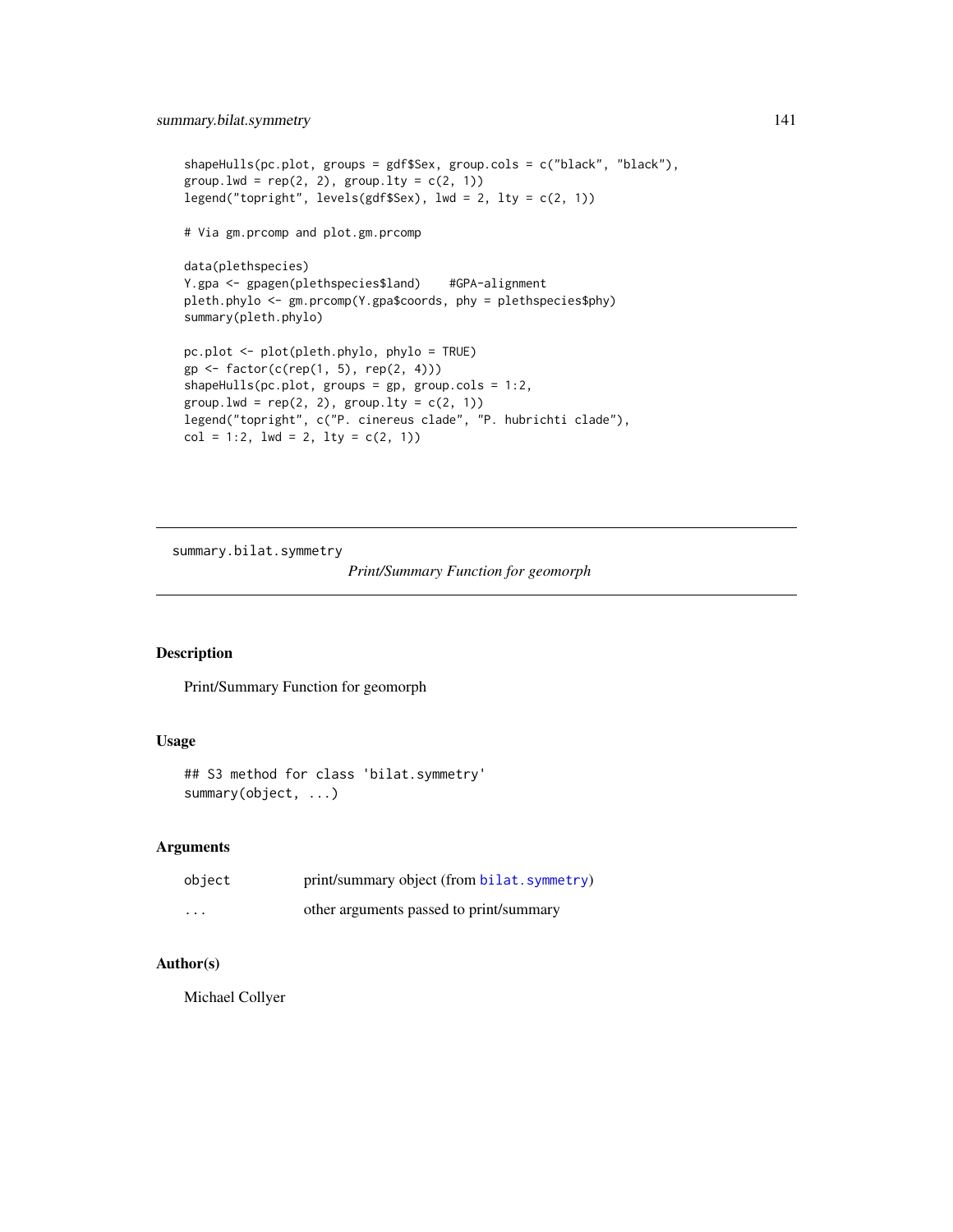summary.combined.set *Print/Summary Function for geomorph*

# Description

Print/Summary Function for geomorph

#### Usage

## S3 method for class 'combined.set' summary(object, ...)

# Arguments

| object | print/summary object                    |
|--------|-----------------------------------------|
| .      | other arguments passed to print/summary |

# Author(s)

Michael Collyer

summary.compare.CR *Print/Summary Function for geomorph*

# Description

Print/Summary Function for geomorph

# Usage

```
## S3 method for class 'compare.CR'
summary(object, ...)
```
# Arguments

| object | print/summary object                    |
|--------|-----------------------------------------|
| .      | other arguments passed to print/summary |

# Author(s)

Michael Collyer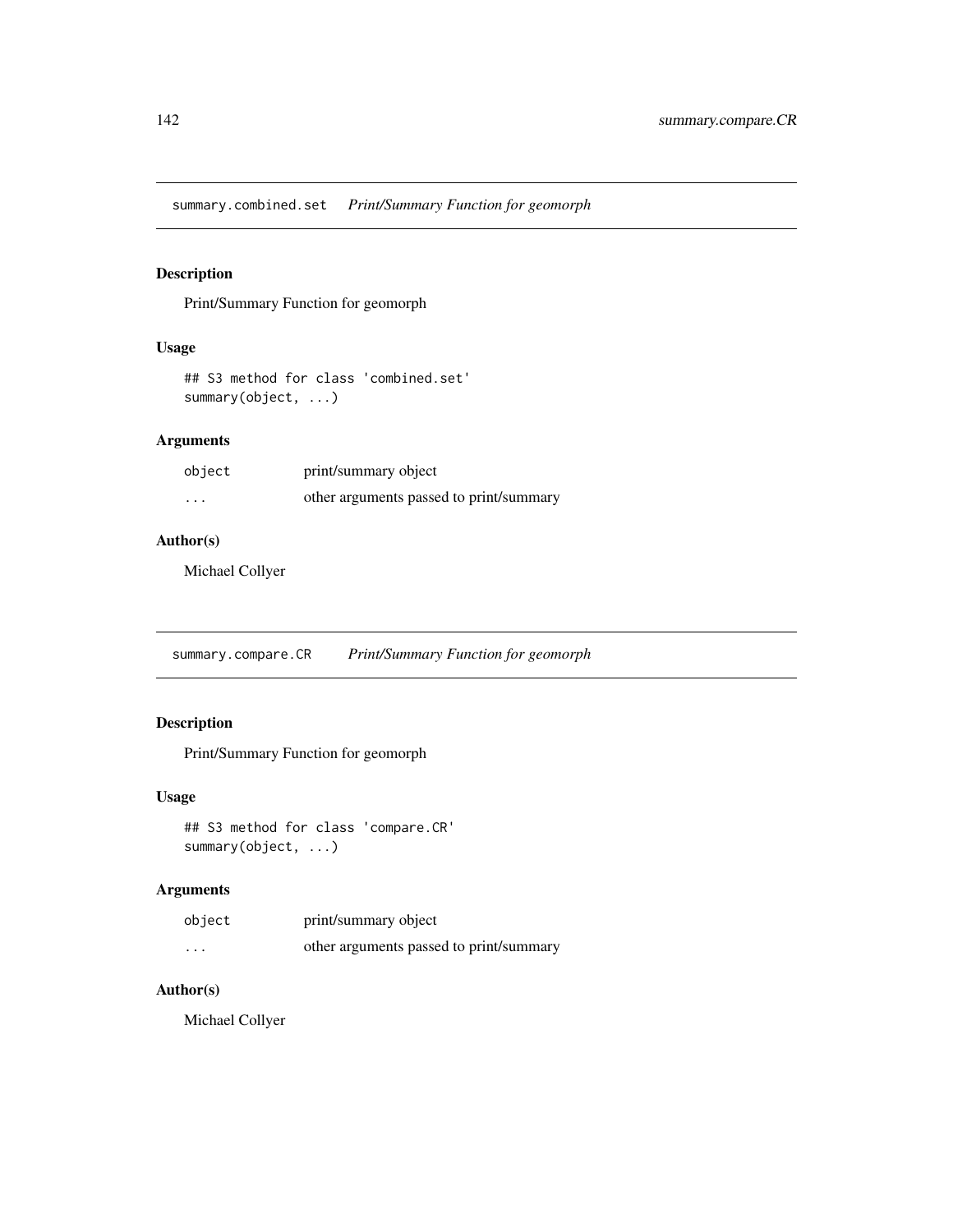summary.compare.pls *Print/Summary Function for geomorph*

# Description

Print/Summary Function for geomorph

#### Usage

```
## S3 method for class 'compare.pls'
summary(object, ...)
```
# Arguments

| object | print/summary object                    |
|--------|-----------------------------------------|
| .      | other arguments passed to print/summary |

## Author(s)

Michael Collyer

summary.compare.ZVrel *Print/Summary Function for geomorph*

# Description

Print/Summary Function for geomorph

## Usage

```
## S3 method for class 'compare.ZVrel'
summary(object, ...)
```
# Arguments

| object                  | print/summary object                    |
|-------------------------|-----------------------------------------|
| $\cdot$ $\cdot$ $\cdot$ | other arguments passed to print/summary |

# Author(s)

Dean Adams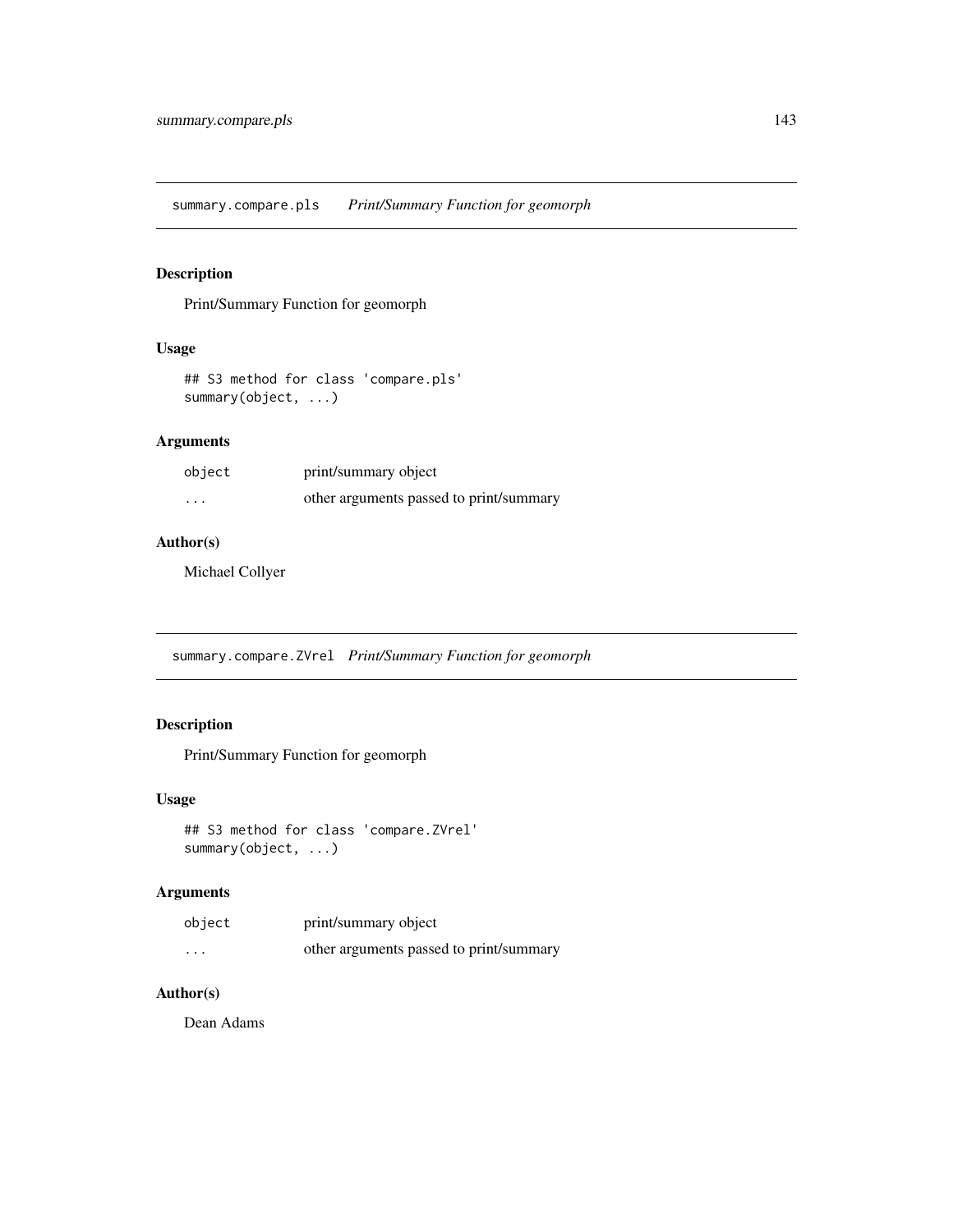Print/Summary Function for geomorph

#### Usage

```
## S3 method for class 'CR'
summary(object, ...)
```
# Arguments

| object   | print/summary object (from phylo.modularity) |
|----------|----------------------------------------------|
| $\cdots$ | other arguments passed to print/summary      |

## Author(s)

Michael Collyer

summary.CR.phylo *Print/Summary Function for geomorph*

# Description

Print/Summary Function for geomorph

## Usage

```
## S3 method for class 'CR.phylo'
summary(object, ...)
```
# Arguments

| object | print/summary object (from phylo.modularity) |
|--------|----------------------------------------------|
| .      | other arguments passed to print/summary      |

# Author(s)

Dean Adams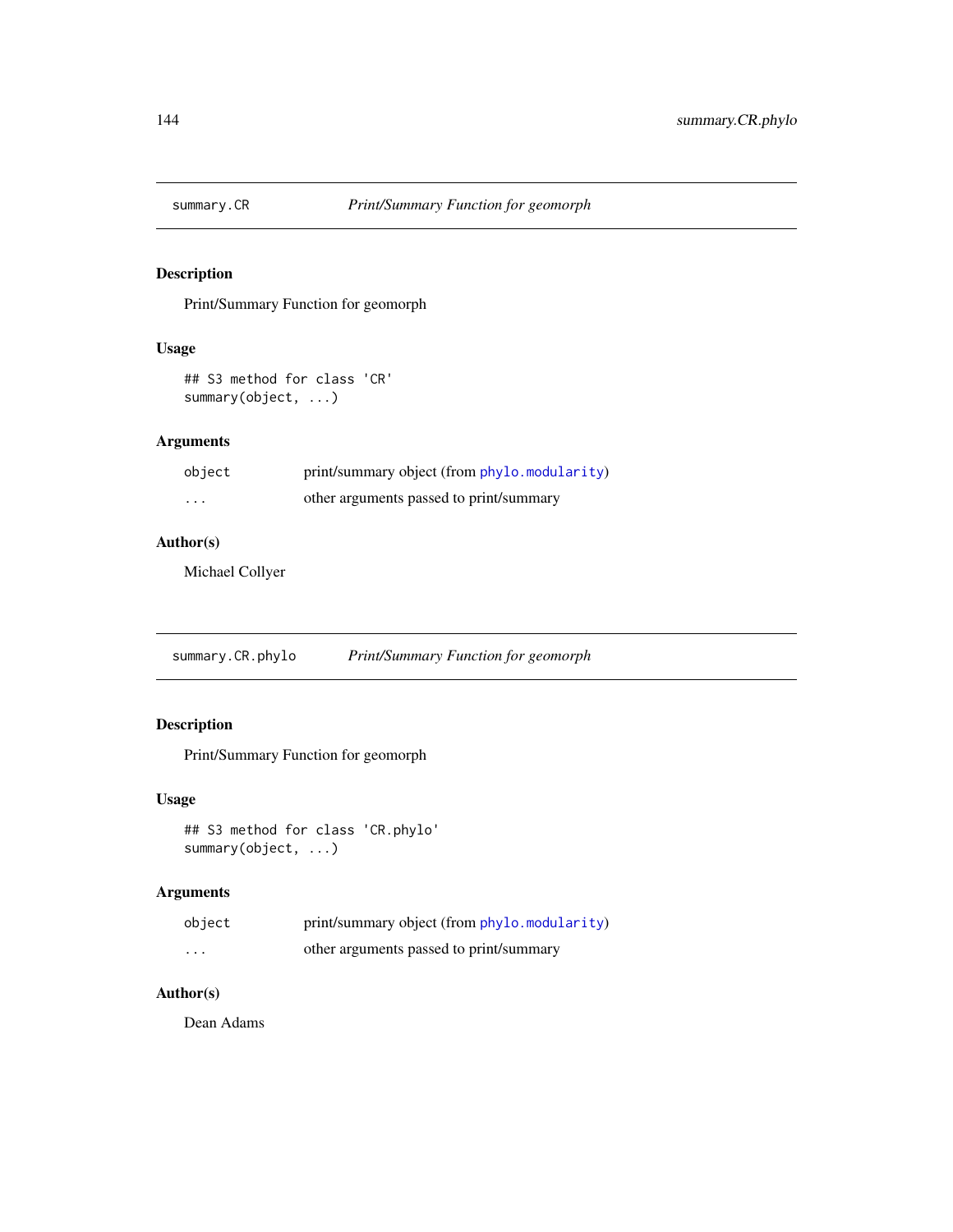<span id="page-144-0"></span>summary.evolrate *Print/Summary Function for geomorph*

# Description

Print/Summary Function for geomorph

#### Usage

```
## S3 method for class 'evolrate'
summary(object, ...)
```
# Arguments

| object | print/summary object                    |
|--------|-----------------------------------------|
| .      | other arguments passed to print/summary |

# Author(s)

Michael Collyer

summary.evolrate1 *Print/Summary Function for geomorph*

# Description

Print/Summary Function for geomorph

# Usage

```
## S3 method for class 'evolrate1'
summary(object, ...)
```
# Arguments

| object | print/summary object                    |
|--------|-----------------------------------------|
| .      | other arguments passed to print/summary |

# Author(s)

Michael Collyer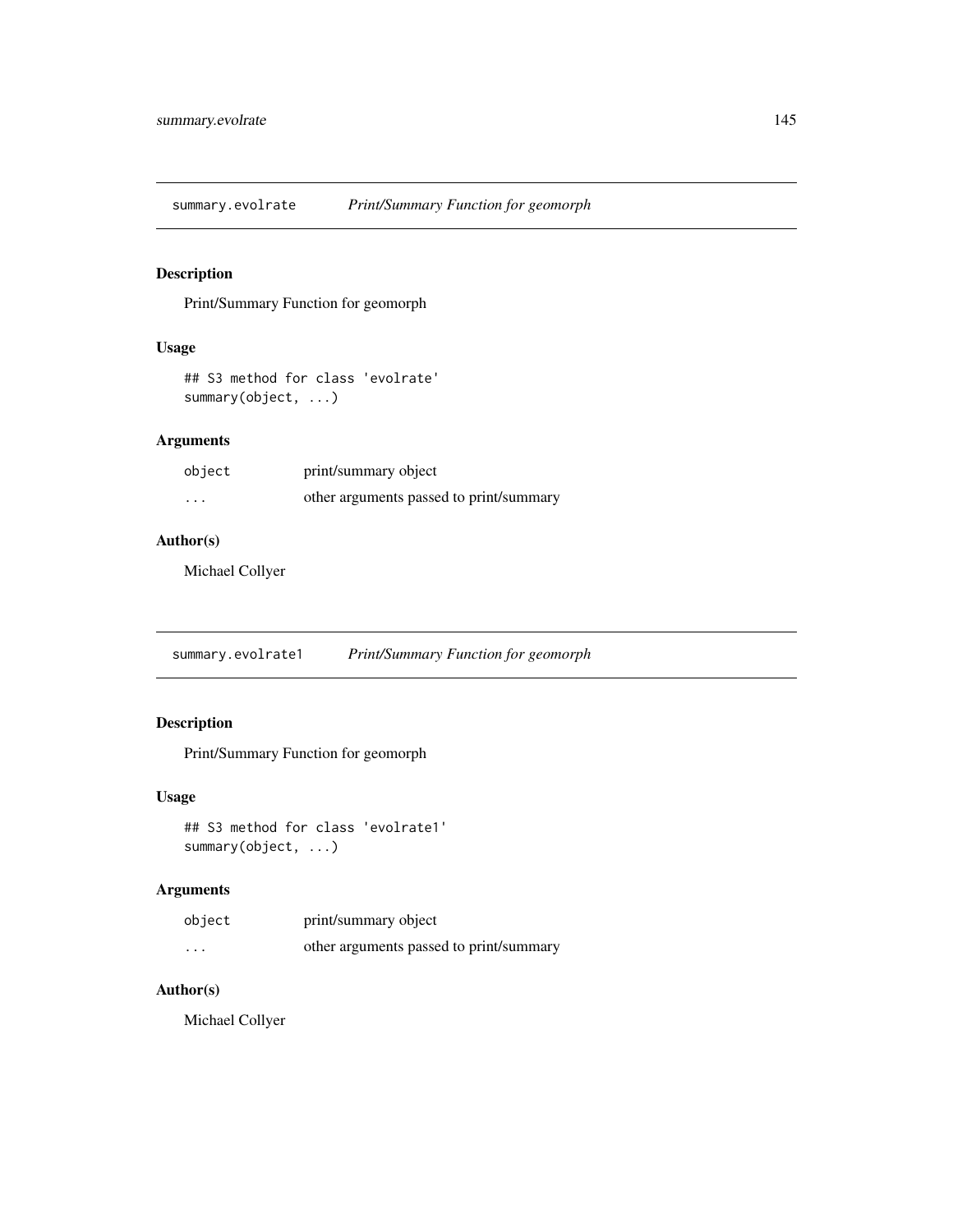<span id="page-145-0"></span>summary.geomorphShapes

*Print/Summary Function for geomorph*

## Description

Print/Summary Function for geomorph

# Usage

```
## S3 method for class 'geomorphShapes'
summary(object, ...)
```
# Arguments

| object   | print/summary object                    |
|----------|-----------------------------------------|
| $\cdots$ | other arguments passed to print/summary |

# Author(s)

Michael Collyer

summary.gm.prcomp *Print/Summary Function for geomorph*

# Description

Print/Summary Function for geomorph

# Usage

```
## S3 method for class 'gm.prcomp'
summary(object, ...)
```
# Arguments

| object                  | print/summary object                    |
|-------------------------|-----------------------------------------|
| $\cdot$ $\cdot$ $\cdot$ | other arguments passed to print/summary |

# Author(s)

Antigoni Kaliontzopoulou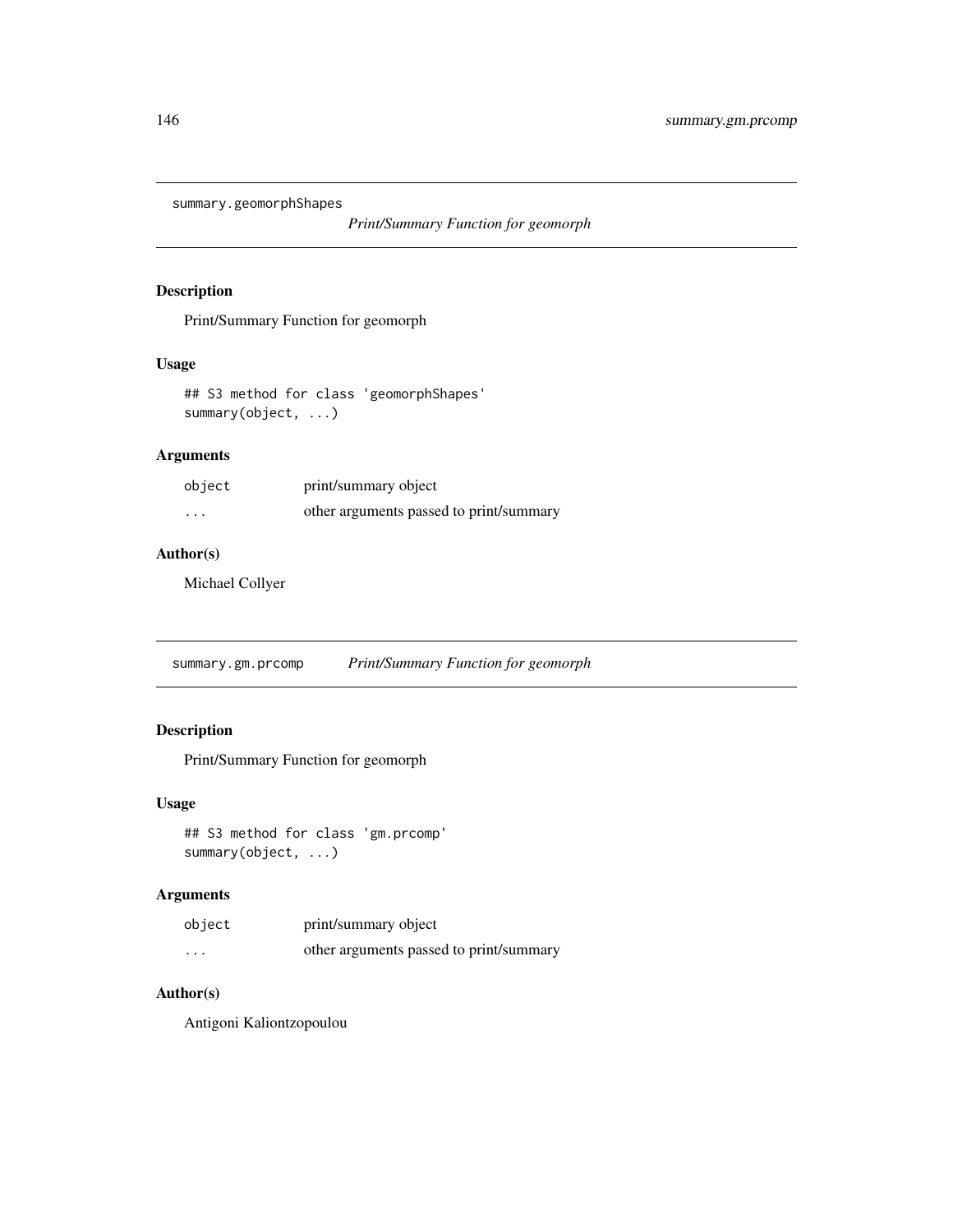<span id="page-146-0"></span>

# Description

Print/Summary Function for geomorph

# Usage

```
## S3 method for class 'gpagen'
summary(object, ...)
```
# Arguments

| object | print/summary object (from gpagen)      |
|--------|-----------------------------------------|
| .      | other arguments passed to print/summary |

# Author(s)

Michael Collyer

summary.morphol.disparity

*Print/Summary Function for geomorph*

# Description

Print/Summary Function for geomorph

# Usage

```
## S3 method for class 'morphol.disparity'
summary(object, ...)
```
# Arguments

| object  | print/summary object (from morphol.disparity) |
|---------|-----------------------------------------------|
| $\cdot$ | other arguments passed to print/summary       |

# Author(s)

Michael Collyer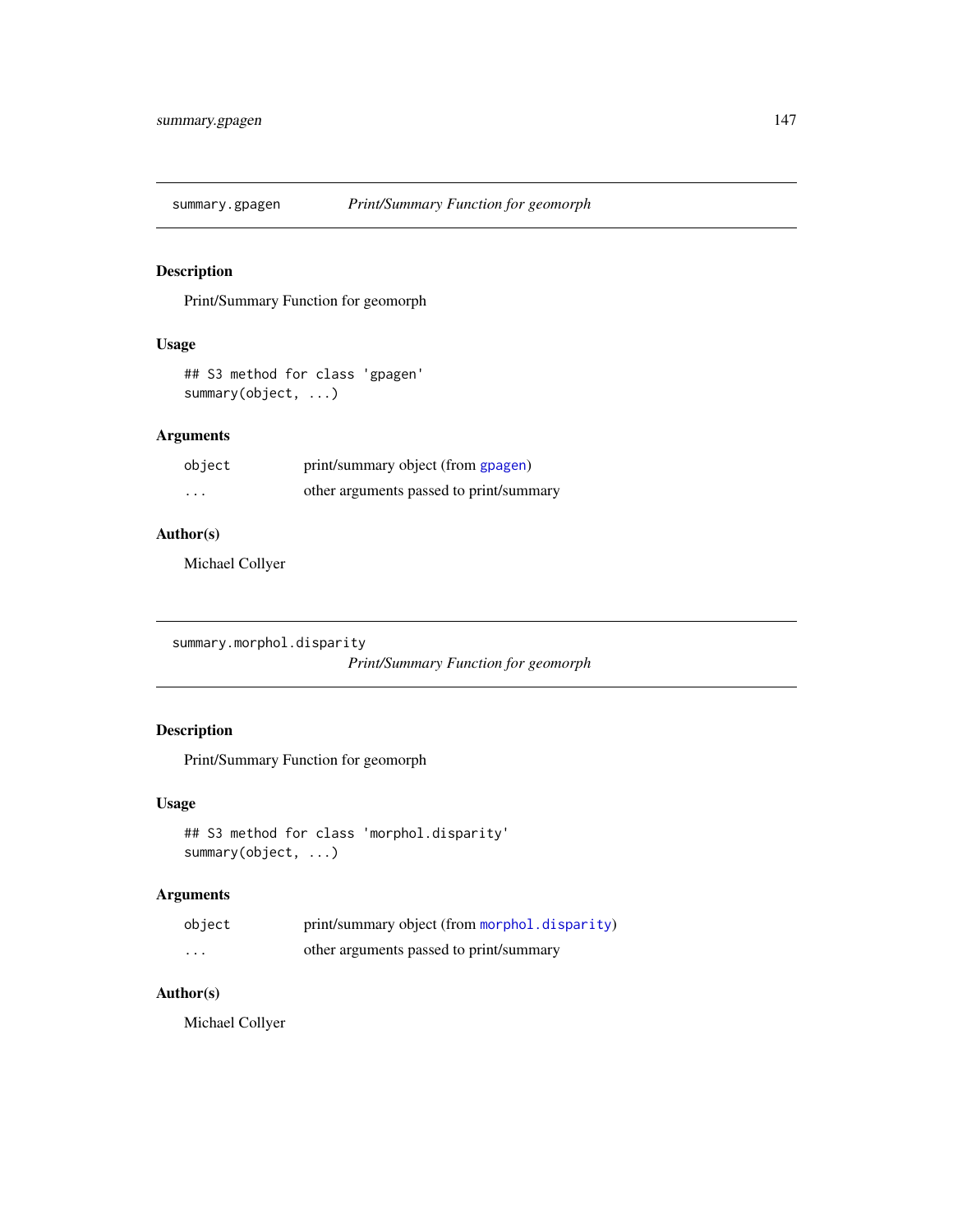<span id="page-147-0"></span>summary.physignal *Print/Summary Function for geomorph*

# Description

Print/Summary Function for geomorph

#### Usage

```
## S3 method for class 'physignal'
summary(object, ...)
```
# Arguments

| object | print/summary object (from physignal)   |
|--------|-----------------------------------------|
| .      | other arguments passed to print/summary |

# Author(s)

Michael Collyer

summary.pls *Print/Summary Function for geomorph*

# Description

Print/Summary Function for geomorph

# Usage

```
## S3 method for class 'pls'
summary(object, ...)
```
# Arguments

| object | print/summary object (from phylo. integration or two.b.pls) |
|--------|-------------------------------------------------------------|
| .      | other arguments passed to print/summary                     |

# Author(s)

Michael Collyer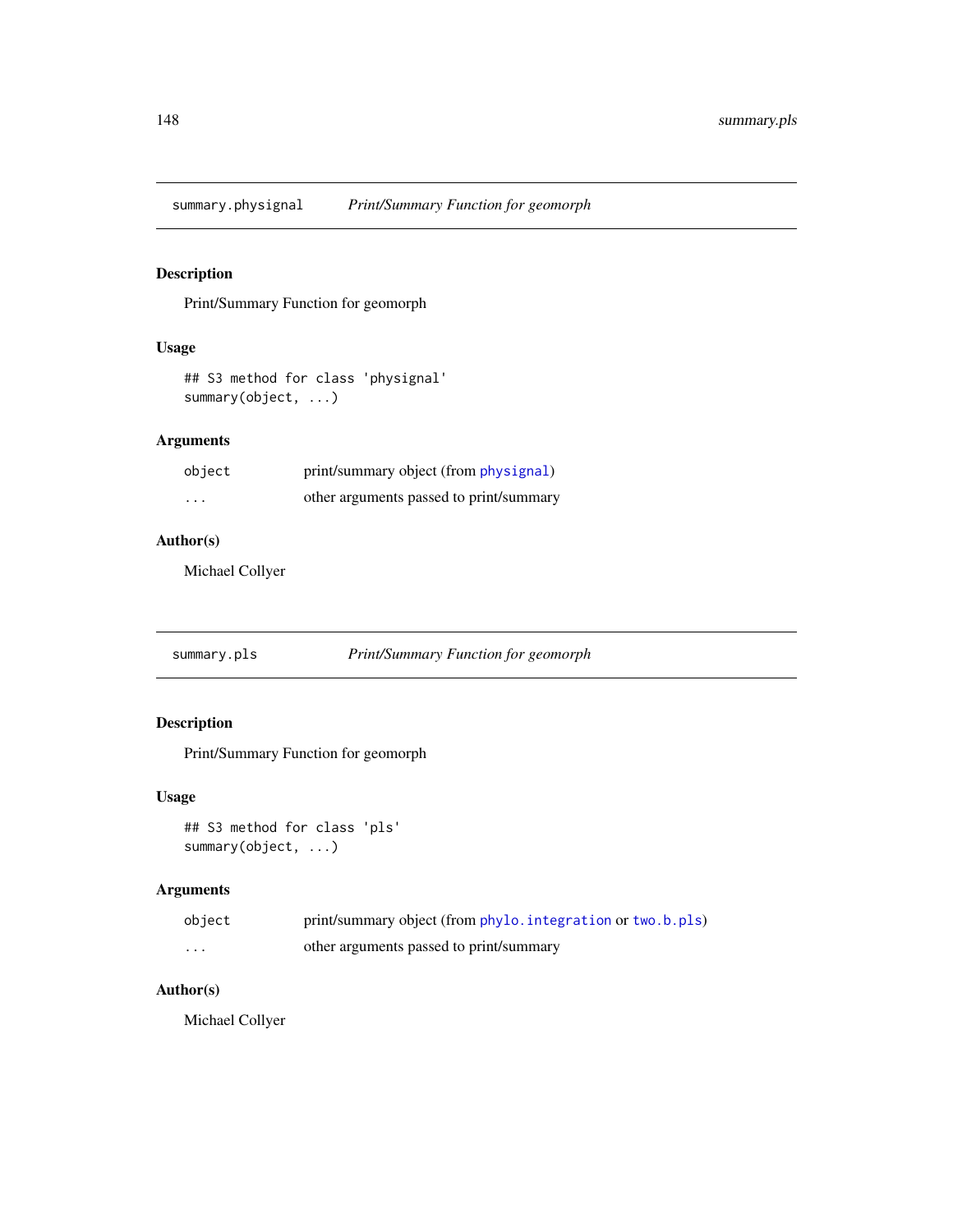<span id="page-148-1"></span>summary.procD.lm *Print/Summary Function for geomorph*

# Description

Print/Summary Function for geomorph

# Usage

```
## S3 method for class 'procD.lm'
summary(object, ...)
```
# Arguments

| object   | print/summary object (from procD. 1m)   |
|----------|-----------------------------------------|
| $\cdots$ | other arguments passed to print/summary |

# Author(s)

Michael Collyer

<span id="page-148-0"></span>

| two.b.pls | Two-block partial least squares analysis for Procrustes shape vari- |
|-----------|---------------------------------------------------------------------|
|           | ables                                                               |

# Description

Function performs two-block partial least squares analysis to assess the degree of association between to blocks of Procrustes shape variables (or other variables)

# Usage

two.b.pls(A1, A2, iter = 999, seed = NULL, print.progress = TRUE)

# Arguments

| - A 1 | A 3D array (p x k x n) containing Procrustes shape variables for the first block,<br>or a matrix (n x variables)  |
|-------|-------------------------------------------------------------------------------------------------------------------|
| A2    | A 3D array (p x k x n) containing Procrustes shape variables for the second<br>block, or a matrix (n x variables) |
| iter  | Number of iterations for significance testing                                                                     |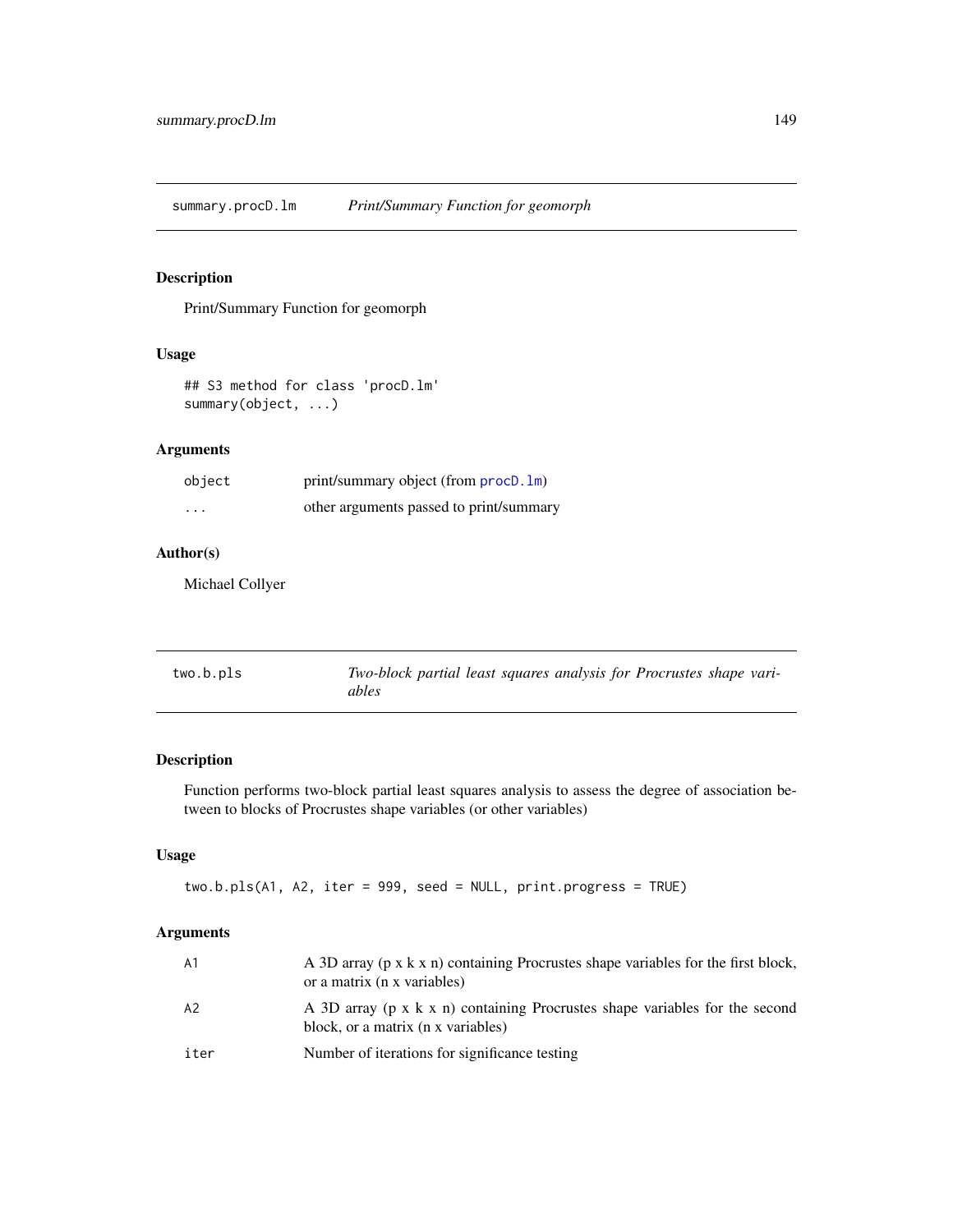<span id="page-149-0"></span>

| seed | An optional argument for setting the seed for random permutations of the re-                                         |
|------|----------------------------------------------------------------------------------------------------------------------|
|      | sampling procedure. If left NULL (the default), the exact same P-values will be                                      |
|      | found for repeated runs of the analysis (with the same number of iterations). If                                     |
|      | seed = "random", a random seed will be used, and P-values will vary. One can                                         |
|      | also specify an integer for specific seed values, which might be of interest for                                     |
|      | advanced users.                                                                                                      |
|      | $\mathbf{r}$ represents to the set of the set of the indicate whether a progress har should be printed to the series |

print.progress A logical value to indicate whether a progress bar should be printed to the screen. This is helpful for long-running analyses.

#### Details

The function quantifies the degree of association between two blocks of shape data as defined by Procrustes shape variables using partial least squares (see Rohlf and Corti 2000). If geometric morphometric data are used, it is assumed that the landmarks have previously been aligned using Generalized Procrustes Analysis (GPA) [e.g., with [gpagen](#page-49-0)]. If other variables are used, they must be input as a 2-Dimensional matrix (rows = specimens, columns = variables). It is also assumed that the separate inputs have specimens (observations) in the same order. Additionally, if names for the objects are specified, these must be the same for both datasets. The observed test value is then compared to a distribution of values obtained by randomly permuting the individuals (rows) in one partition relative to those in the other. A significant result is found when the observed PLS correlation is large relative to this distribution. In addition, a multivariate effect size describing the strength of the effect is estimated from the empirically-generated sampling distribution (see details in Adams and Collyer 2016; Adams and Collyer 2019).

The generic function, [plot](#page-0-0), produces a two-block.pls plot. This function calls [plot.pls](#page-91-0), which produces an ordination plot. An additional argument allows one to include a vector to label points. Starting with version 3.1.0, warpgrids are no longer available with [plot.pls](#page-91-0) but after making a plot, the function returns values that can be used with [picknplot.shape](#page-83-0) or a combination of [shape.predictor](#page-135-0) and [plotRefToTarget](#page-99-0) to visualize shape changes in the plot (via warpgrids).

#### For more than two blocks:

If one wishes to consider 3+ arrays or matrices, there are multiple options. First, one could perform multiple two.b.pls analyses and use [compare.pls](#page-22-0) to ascertain which blocks are more "integrated". Second, one could use integration. test and perform a test that averages the amount of integration (correlations) across multiple pairwise blocks. Note that performing [integration.test](#page-57-0) performed on two matrices or arrays returns the same results as [two.b.pls](#page-148-0). Thus, [integration.test](#page-57-0) is more flexible and thorough.

#### Using phylogenies and PGLS:

If one wishes to incorporate a phylogeny, [phylo.integration](#page-75-0) is the function to use. This function is exactly the same as integration. test but allows PGLS estimation of PLS vectors. Because [integration.test](#page-57-0) can be used on two blocks, [phylo.integration](#page-75-0) likewise allows one to perform a phylogenetic two-block PLS analysis.

#### Notes for geomorph 3.0:

There is a slight change in two.b.pls plots with geomorph 3.0. Rather than use the shapes of specimens that matched minimum and maximum PLS scores, major-axis regression is used and the extreme fitted values are used to generate deformation grids. This ensures that shape deformations are exactly along the major axis of shape covariation. This axis is also shown as a best-fit line in the plot.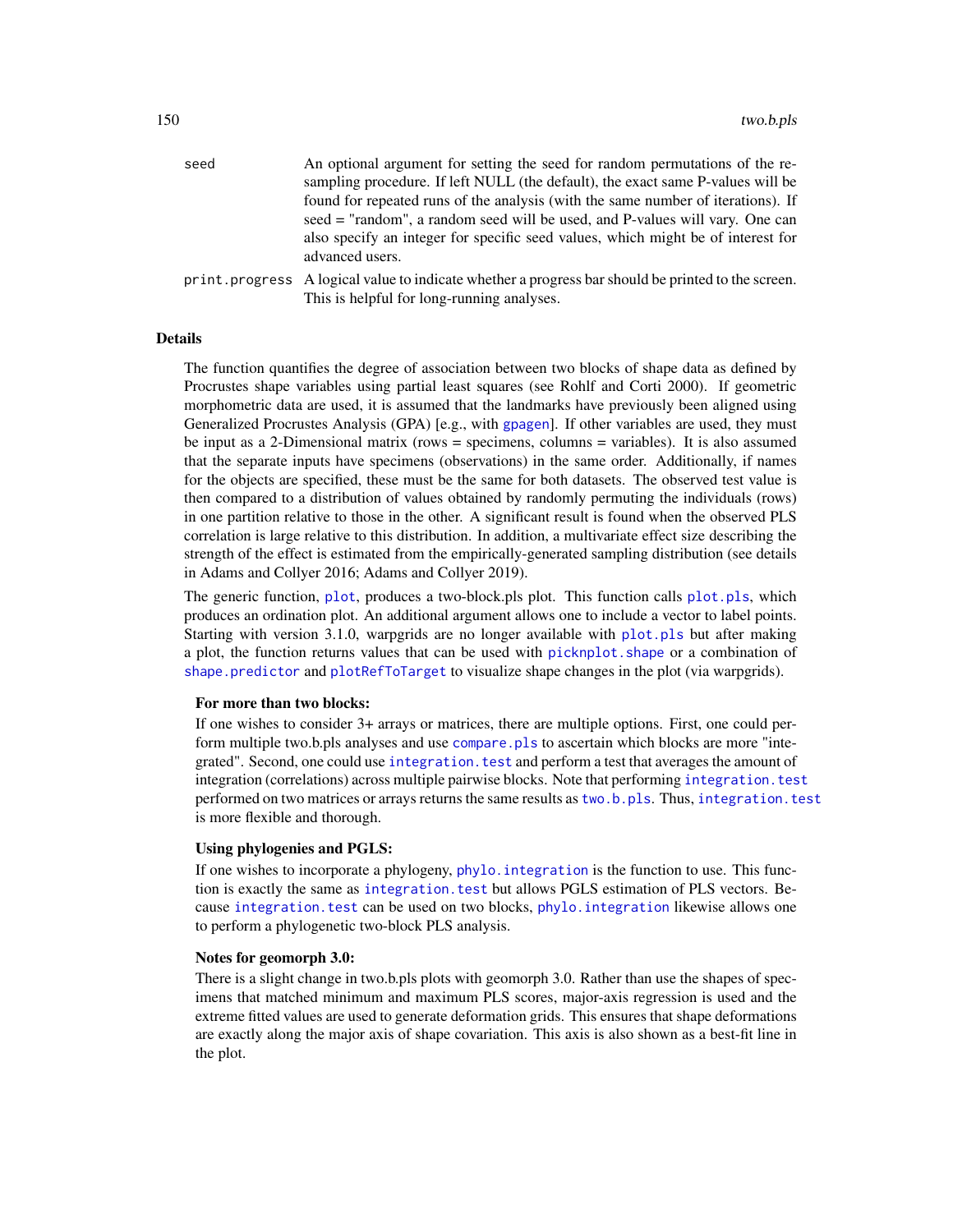#### <span id="page-150-0"></span>two.b.pls 151

# Value

Object of class "pls" that returns a list of the following:

| r.pls             | The correlation coefficient between scores of projected values on the first sin-<br>gular vectors of left (x) and right (y) blocks of landmarks (or other variables).<br>This value can only be negative if single variables are input, as it reduces to the<br>Pearson correlation coefficient. |  |
|-------------------|--------------------------------------------------------------------------------------------------------------------------------------------------------------------------------------------------------------------------------------------------------------------------------------------------|--|
| P.value           | The empirically calculated P-value from the resampling procedure.                                                                                                                                                                                                                                |  |
| Effect.Size       | The multivariate effect size associated with sigma.d.ratio.                                                                                                                                                                                                                                      |  |
| left.pls.vectors  |                                                                                                                                                                                                                                                                                                  |  |
|                   | The singular vectors of the left $(x)$ block                                                                                                                                                                                                                                                     |  |
| right.pls.vectors |                                                                                                                                                                                                                                                                                                  |  |
|                   | The singular vectors of the right (y) block                                                                                                                                                                                                                                                      |  |
| random.r          | The correlation coefficients found in each random permutation of the resampling<br>procedure.                                                                                                                                                                                                    |  |
| <b>XScores</b>    | Values of left (x) block projected onto singular vectors.                                                                                                                                                                                                                                        |  |
| YScores           | Values of right (y) block projected onto singular vectors.                                                                                                                                                                                                                                       |  |
| svd               | The singular value decomposition of the cross-covariances. See svd for further<br>details.                                                                                                                                                                                                       |  |
| A <sub>1</sub>    | Input values for the left block.                                                                                                                                                                                                                                                                 |  |
| A <sub>2</sub>    | Input values for the right block.                                                                                                                                                                                                                                                                |  |
| A1.matrix         | Left block (matrix) found from A1.                                                                                                                                                                                                                                                               |  |
| A2.matrix         | Right block (matrix) found from A2.                                                                                                                                                                                                                                                              |  |
| permutations      | The number of random permutations used in the resampling procedure.                                                                                                                                                                                                                              |  |
| call              | The match call.                                                                                                                                                                                                                                                                                  |  |

# Author(s)

Dean Adams and Michael Collyer

#### References

Rohlf, F.J., and M. Corti. 2000. The use of partial least-squares to study covariation in shape. Systematic Biology 49: 740-753.

Adams, D.C. and M.L. Collyer. 2016. On the comparison of the strength of morphological integration across morphometric datasets. Evolution. 70:2623-2631.

Adams, D.C. and M.L. Collyer. 2019. Comparing the strength of modular signal, and evaluating alternative modular hypotheses, using covariance ratio effect sizes with morphometric data. Evolution. 73:2352-2367.

# See Also

[integration.test](#page-57-0), [modularity.test](#page-66-0), [phylo.integration](#page-75-0), and [compare.pls](#page-22-0)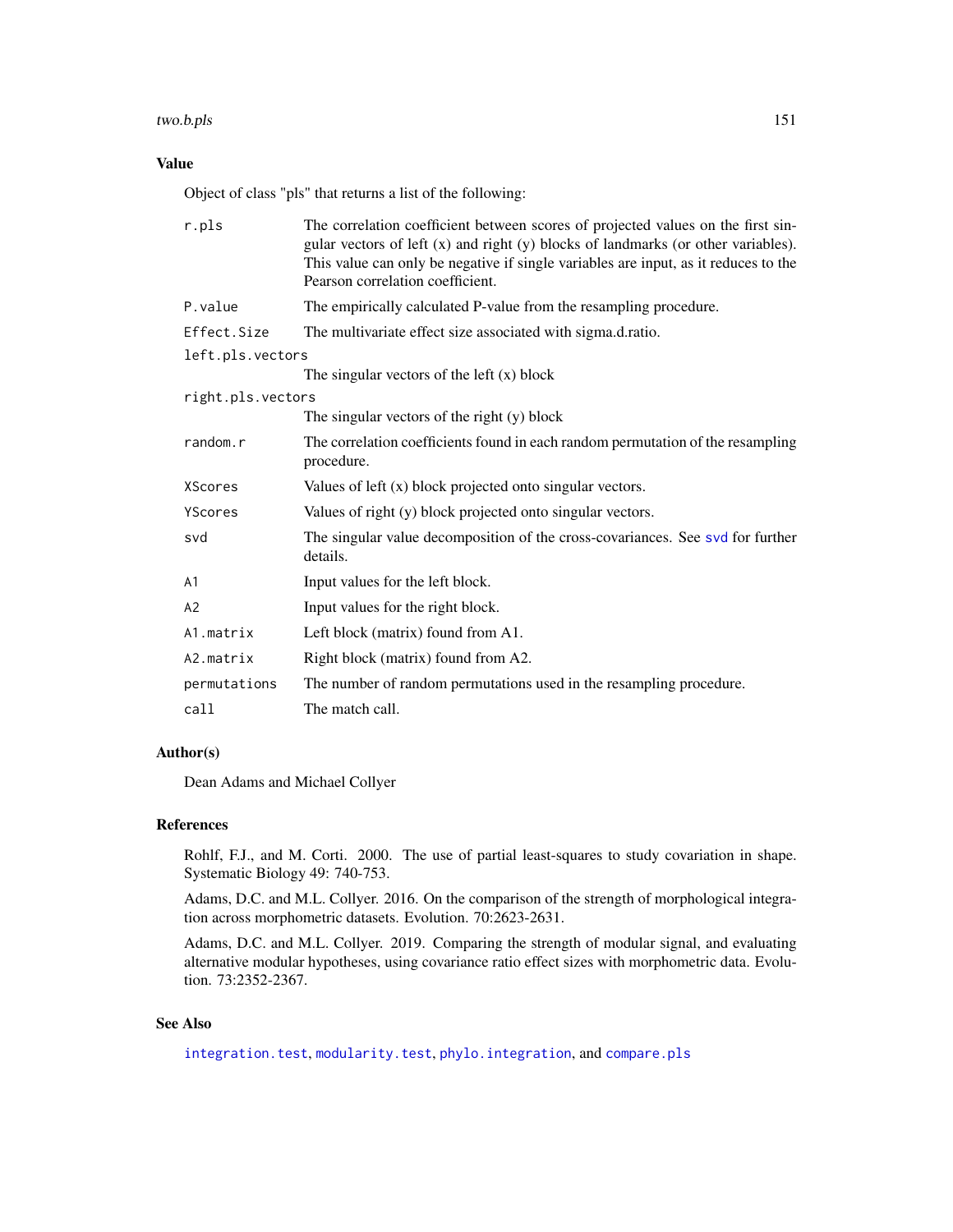## <span id="page-151-0"></span>Examples

```
data(plethShapeFood)
Y.gpa<-gpagen(plethShapeFood$land) #GPA-alignment
#2B-PLS between head shape and food use data
PLS <-two.b.pls(Y.gpa$coords,plethShapeFood$food,iter=999)
summary(PLS)
plot(PLS)
 ### Visualize shape variation using picknplot.shape Because picknplot
 ### requires user decisions, the following example
### is not run (but can be with removal of #).
### For detailed options, see the picknplot help file
 # picknplot.shape(plot(PLS))
```
two.d.array *Convert (p x k x n) data array into 2D data matrix*

# Description

Convert a three-dimensional array of landmark coordinates into a two-dimensional matrix

# Usage

two.d.array(A, sep =  $"$ .")

#### Arguments

| $\mathsf{A}$ | A 3D array ( $p \times k \times n$ ) containing landmark coordinates for a set of specimens                                                                                                                                                                                                                                                                           |
|--------------|-----------------------------------------------------------------------------------------------------------------------------------------------------------------------------------------------------------------------------------------------------------------------------------------------------------------------------------------------------------------------|
| sep          | An optional argument for variable labeling, combining landmark labels (e.g., 1,<br>2, 3, ) and partial dimension labels (e.g., "x", "y", and "z"), much like the<br>paste function. The default is sep $=$ ".", but this can be changed to any sepa-<br>rator. One should make sure to match separators with array specs if switching<br>between matrices and arrays. |
|              |                                                                                                                                                                                                                                                                                                                                                                       |

#### Details

This function converts a  $(p \times k \times n)$  array of landmark coordinates into a two-dimensional matrix (n  $x$  [p  $x$  k]). The latter format of the shape data is useful for performing subsequent statistical analyses in R (e.g., PCA, MANOVA, PLS, etc.). Row labels are preserved if included in the original array.

#### Value

Function returns a two-dimensional matrix of dimension ( $n \times [p \times k]$ ), where rows represent specimens and columns represent variables.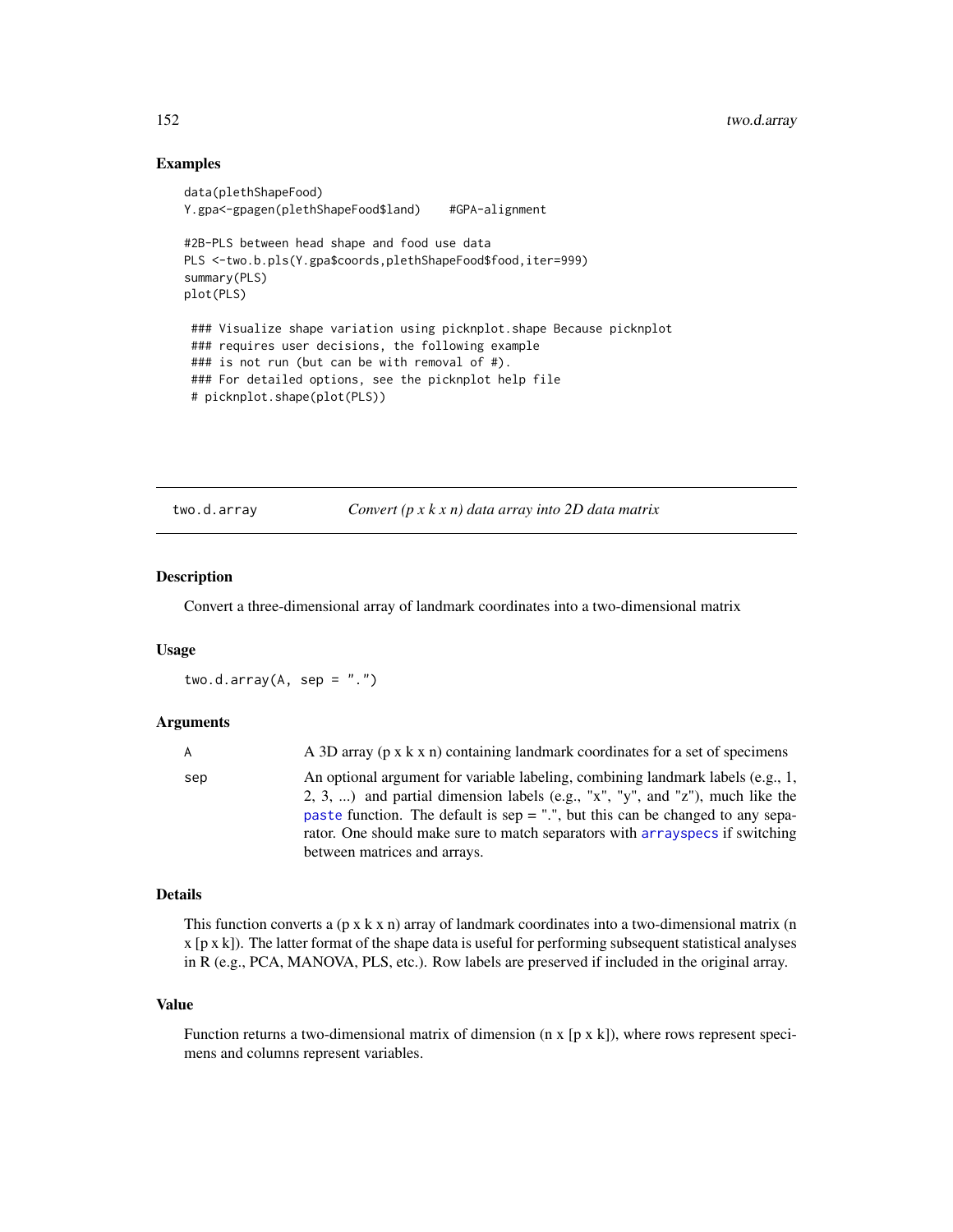# <span id="page-152-1"></span>warpRefMesh 153

#### Author(s)

Dean Adams and Emma Sherratt

#### See Also

[arrayspecs](#page-4-0)

# Examples

```
data(plethodon)
plethodon$land #original data in the form of 3D array
two.d.array(plethodon$land) # Convert to a 2D data matrix
```
<span id="page-152-0"></span>warpRefMesh *Creates a mesh3d object warped to the mean shape*

## Description

A function that uses the thin-plate spline to warp a 3D mesh into a shape defined by a set of landmark coordinates.

#### Usage

```
warpRefMesh(mesh, mesh.coord, ref, color = NULL, centered = FALSE)
```
# Arguments

| mesh       | A mesh3d object (e.g. made by read.ply)                                                                                                           |
|------------|---------------------------------------------------------------------------------------------------------------------------------------------------|
| mesh.coord | A p x k matrix of 3D coordinates digitized on the ply file.                                                                                       |
| ref        | A p x k matrix of 3D coordinates made by mshape                                                                                                   |
| color      | Color to set the ply file \$material. If the ply already has color, use NULL. For<br>ply files without color, color=NULL will be plotted as gray. |
| centered   | Logical If the data in mesh.coords were collected from a centered mesh (see<br>details).                                                          |

# Details

Function takes a 3D mesh (class mesh3d or shape3d, e.g. from [read.ply](#page-124-0)) and its digitized landmark coordinates and uses the thin-plate spline method (Bookstein 1989) to warp the mesh into the shape defined by a second set of landmark coordinates, usually those of the mean shape for a set of aligned specimens. It is highly recommended that the mean shape is used as the reference for warping (see Rohlf 1998). The workflow is as follows:

1. Calculate the mean shape using [mshape](#page-73-0)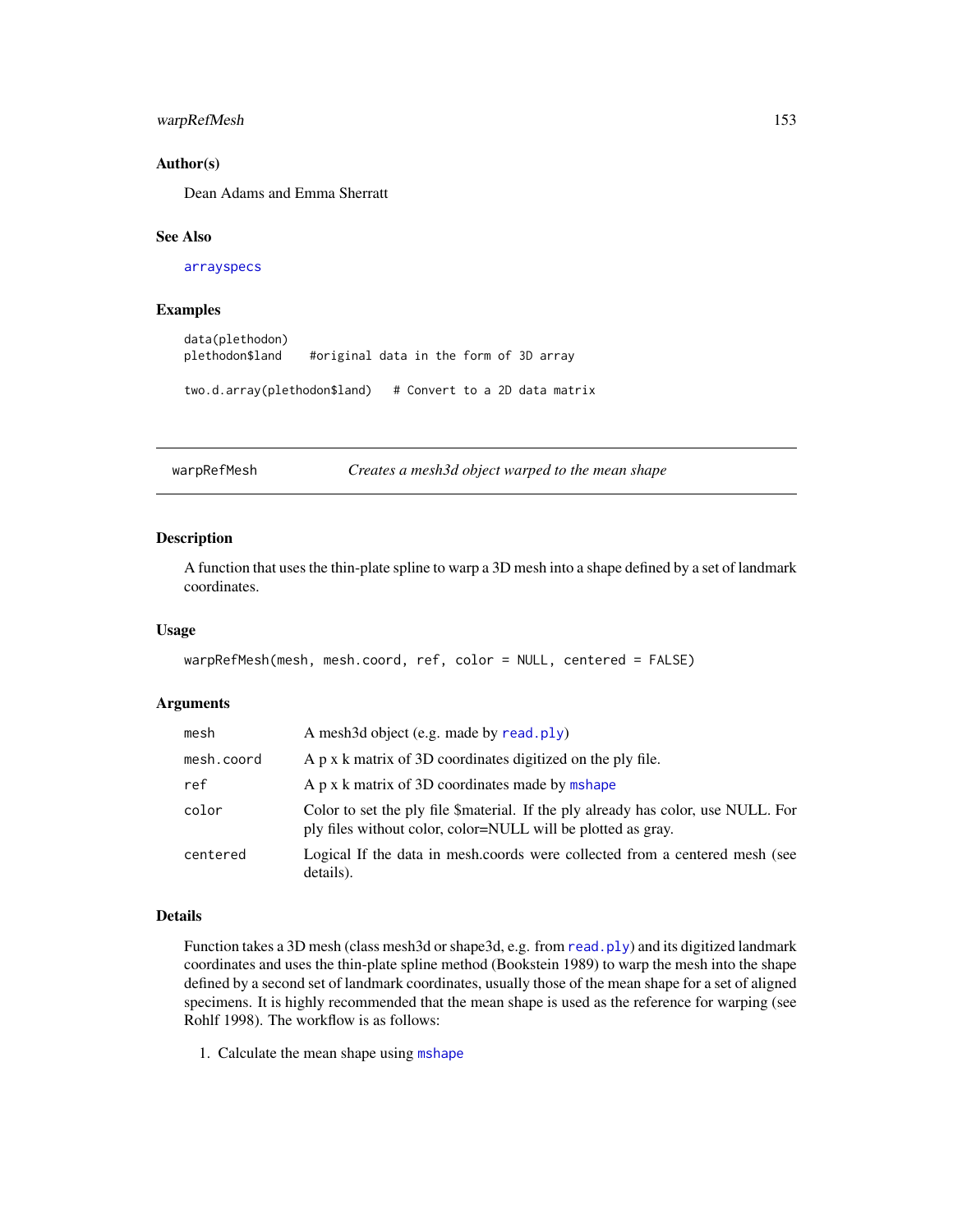- <span id="page-153-1"></span>2. Choose an actual specimen to use for the warping. The specimen used as the template for this warping is recommended as one most similar in shape to the average of the sample, but can be any reasonable specimen - do this by eye, or use [findMeanSpec](#page-40-0)
- 3. Warp this specimen into the mean shape using [warpRefMesh](#page-152-0)
- 4. Use this average mesh where it asks for a mesh= in the analysis functions and visualization functions

Users should ensure that their mesh and mesh.coord matrix are in the same scale (a common issue is that the mesh is in micrometers and coordinates are in mm or cm). Use range(mesh $\delta v b[1:3]$ ) and range(mesh.coord) to check and adjust mesh.coord as necessary.

For landmark coordinates digitized with geomorph digitizing functions, centered = TRUE. This refers to the specimen being centered prior to landmark acquisition in the RGL window. For landmark data collected outside of geomorph, centered=FALSE will usually be the case. The returned mesh3d object is for use in geomorph functions where shape deformations are plotted ([picknplot.shape](#page-83-0), [two.b.pls](#page-148-0), [bilat.symmetry](#page-5-0), and [plotRefToTarget](#page-99-0)).

#### Value

Function returns a mesh3d object, which is a list of class mesh3d (see rgl for details)

#### Author(s)

Emma Sherratt

#### References

Bookstein, F. L. 1989 Principal Warps: Thin-Plate Splines and the Decomposition of Deformations. IEEE Transactions on Pattern Analysis and Machine Intelligence 11(6):567-585.

Rohlf, F. J. 1998. On Applications of Geometric Morphometrics to Studies of Ontogeny and Phylogeny. Systematic Biology. 47:147-158.

#### See Also

[findMeanSpec](#page-40-0)

[rgl-package](#page-0-0) (used in 3D plotting)

<span id="page-153-0"></span>warpRefOutline *Creates a 2D outline warped to the mean shape*

#### **Description**

A function to take an outline (defined by many points) and use thin-plate spline method to warp the outline into the estimated mean shape for a set of aligned specimens.

#### Usage

```
warpRefOutline(file, coord, ref)
```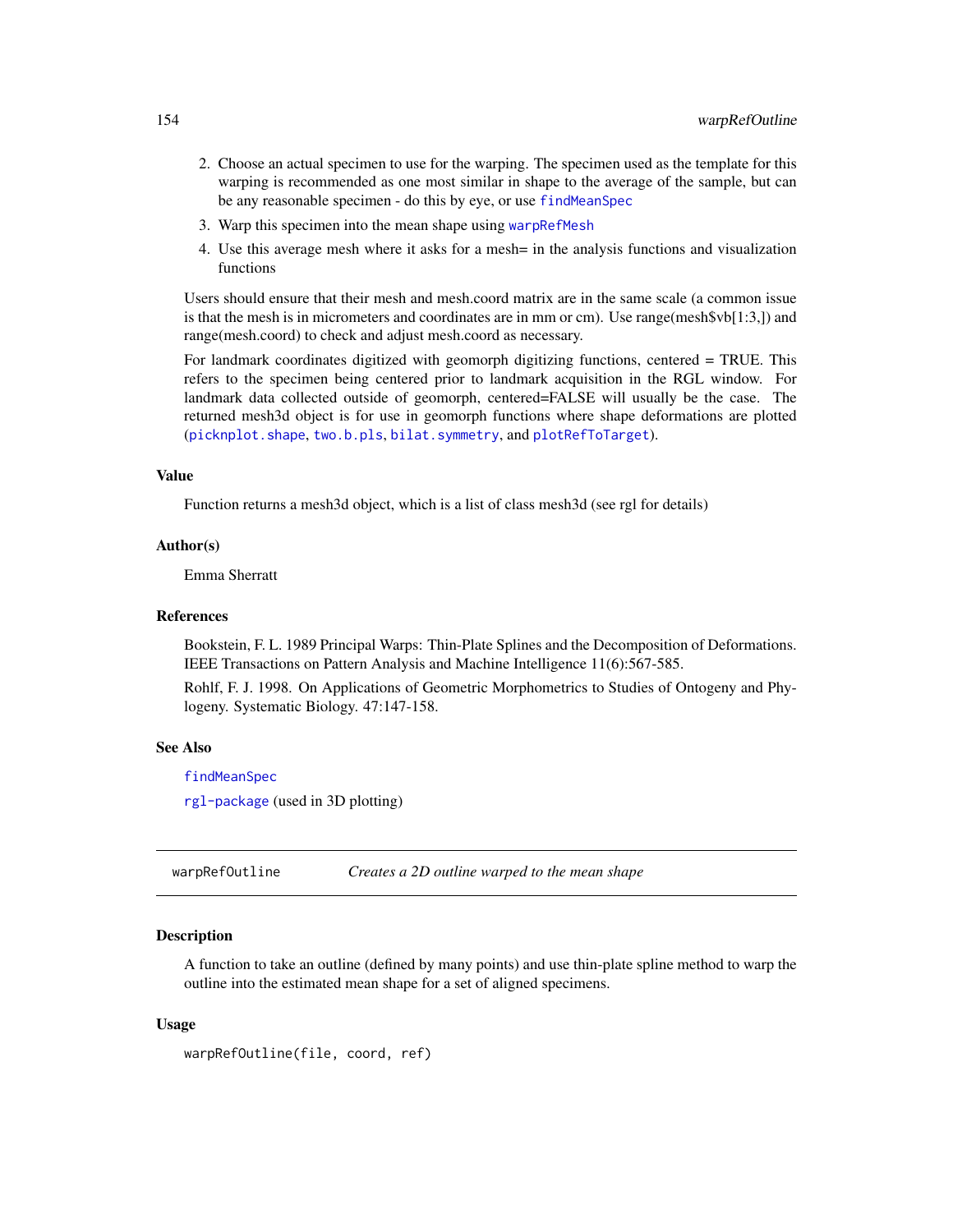# <span id="page-154-0"></span>warpRefOutline 155

#### **Arguments**

| A txt or csv file of the outline point coordinates, or a TPS file with OUT-<br>LINES= or CURVES= elements |
|-----------------------------------------------------------------------------------------------------------|
| A p x k matrix of 2D fixed landmark coordinates                                                           |
| A p x k matrix of 2D coordinates made by mshape                                                           |
|                                                                                                           |

#### Details

Function takes an outline (defined by many points) with a set of fixed landmark coordinates and uses the thin-plate spline method (Bookstein 1989) to warp the outline into the shape defined by a second set of landmark coordinates, usually those of the mean shape for a set of aligned specimens. It is highly recommended that the mean shape is used as the reference for warping (see Rohlf 1998). The workflow is as follows:

- 1. Calculate the mean shape using [mshape](#page-73-0)
- 2. Choose an actual specimen to use for the warping. The specimen used as the template for this warping is recommended as one most similar in shape to the average of the sample, but can be any reasonable specimen - do this by eye, or use [findMeanSpec](#page-40-0)
- 3. Warp this specimen into the mean shape using [warpRefOutline](#page-153-0)
- 4. Use this average outline where it asks for a outline= in the analysis functions and visualization functions

The returned outline object is for use in geomorph functions where shape deformations are plotted ([picknplot.shape](#page-83-0), [two.b.pls](#page-148-0), [bilat.symmetry](#page-5-0), and [plotRefToTarget](#page-99-0)).

#### Value

Function returns an outline object

#### Author(s)

Emma Sherratt

#### **References**

Bookstein, F. L. 1989 Principal Warps: Thin-Plate Splines and the Decomposition of Deformations. IEEE Transactions on Pattern Analysis and Machine Intelligence 11(6):567-585.

Rohlf, F. J. 1998. On Applications of Geometric Morphometrics to Studies of Ontogeny and Phylogeny. Systematic Biology. 47:147-158.

#### See Also

[findMeanSpec](#page-40-0)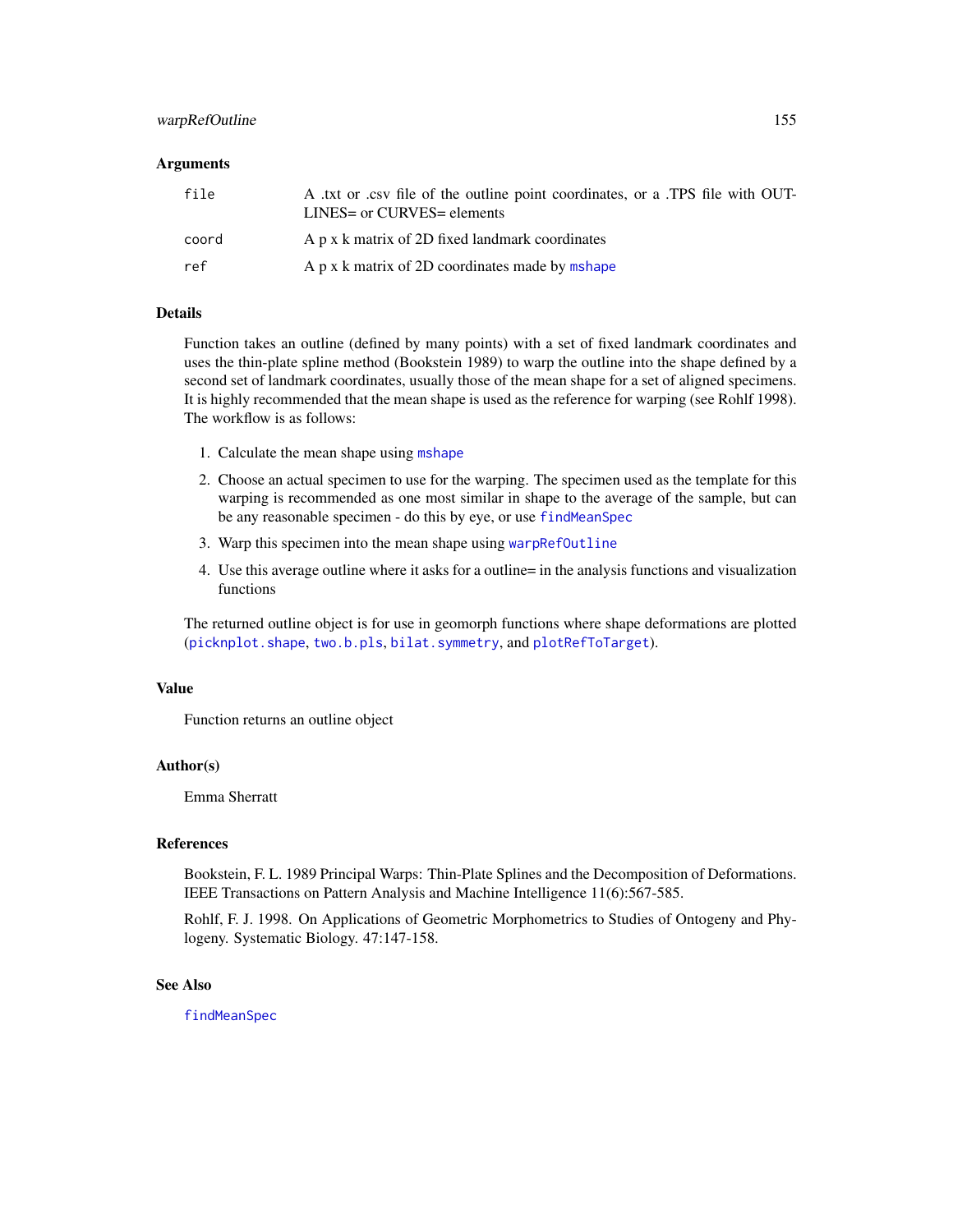<span id="page-155-0"></span>

# Description

Write \*.tps file from obtain landmark coordinates in a 3-dimensional array

# Usage

writeland.tps(A, file, scale = NULL, specID = TRUE)

# Arguments

| A      | A 3D array (p x k x n) containing landmark coordinates for a set of specimens |
|--------|-------------------------------------------------------------------------------|
| file   | Name of the *.tps file to be created                                          |
| scale  | An optional vector containing the length of the scale for each specimen       |
| specID | A logical value stating whether specimen ID names should be saved to line ID= |

# Details

This function writes a \*.tps file from a 3-dimensional array (p x k x n) of landmark coordinates.

# Author(s)

Dean Adams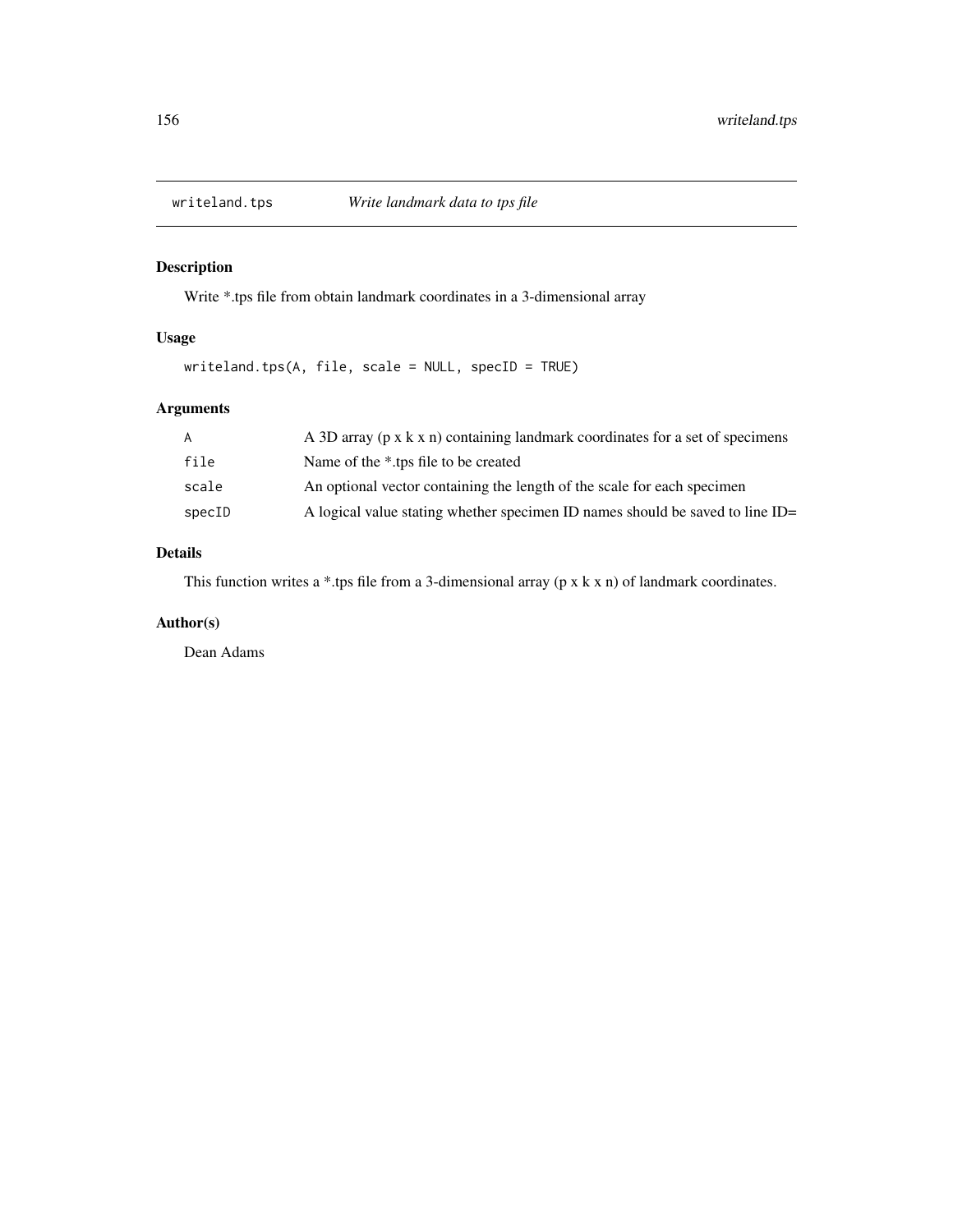# **Index**

∗ IO read.morphologika, [124](#page-123-0) read.ply, [125](#page-124-1) readland.fcsv, [126](#page-125-0) readland.nts, [127](#page-126-0) readland.shapes, [128](#page-127-0) readland.tps, [130](#page-129-0) writeland.tps, [156](#page-155-0) ∗ analysis bilat.symmetry, [6](#page-5-1) compare.CR, [16](#page-15-0) compare.evol.rates, [18](#page-17-0) compare.multi.evol.rates, [21](#page-20-0) compare.pls, [23](#page-22-1) compare.ZVrel, [25](#page-24-0) globalIntegration, [45](#page-44-0) gpagen, [50](#page-49-1) integration.test, [58](#page-57-1) integration.Vrel, [62](#page-61-0) modularity.test, [67](#page-66-1) morphol.disparity, [69](#page-68-1) phylo.integration, [76](#page-75-1) phylo.modularity, [79](#page-78-0) physignal, [81](#page-80-1) procD.lm, [112](#page-111-1) procD.pgls, [119](#page-118-0) two.b.pls, [149](#page-148-1) ∗ datasets hummingbirds, [58](#page-57-1) larvalMorph, [64](#page-63-0) lizards, [65](#page-64-0) mosquito, [74](#page-73-1) plethodon, [85](#page-84-0) plethShapeFood, [86](#page-85-0) plethspecies, [86](#page-85-0) pupfish, [123](#page-122-0) ratland, [123](#page-122-0) scallopPLY, [135](#page-134-0) scallops, [135](#page-134-0)

∗ digitizing buildtemplate, [10](#page-9-0) digit.curves, [32](#page-31-0) digit.fixed, [33](#page-32-0) digitize2d, [35](#page-34-0) digitsurface, [37](#page-36-0) editTemplate, [39](#page-38-0) ∗ utilities arrayspecs, [5](#page-4-1) combine.subsets, [13](#page-12-0) coords.subset, [27](#page-26-0) define.links, [27](#page-26-0) define.modules, [28](#page-27-0) define.sliders, [30](#page-29-0) estimate.missing, [40](#page-39-0) findMeanSpec, [41](#page-40-1) fixed.angle, [42](#page-41-0) geomorph.data.frame, [44](#page-43-0) gridPar, [55](#page-54-0) interlmkdist, [63](#page-62-0) make\_ggplot, [65](#page-64-0) mshape, [74](#page-73-1) na.omit.geomorph.data.frame, [75](#page-74-0) plot.bilat.symmetry, [87](#page-86-0) plot.CR, [87](#page-86-0) plot.CR.phylo, [88](#page-87-0) plot.evolrate, [88](#page-87-0) plot.gm.prcomp, [89](#page-88-0) plot.gpagen, [90](#page-89-0) plot.mshape, [91](#page-90-0) plot.physignal, [91](#page-90-0) plot.pls, [92](#page-91-1) plot.procD.lm, [92](#page-91-1) plotAllometry, [93](#page-92-0) plotOutliers, [99](#page-98-0) print.bilat.symmetry, [104](#page-103-0) print.combined.set, [105](#page-104-0) print.compare.CR, [105](#page-104-0) print.compare.pls, [106](#page-105-0)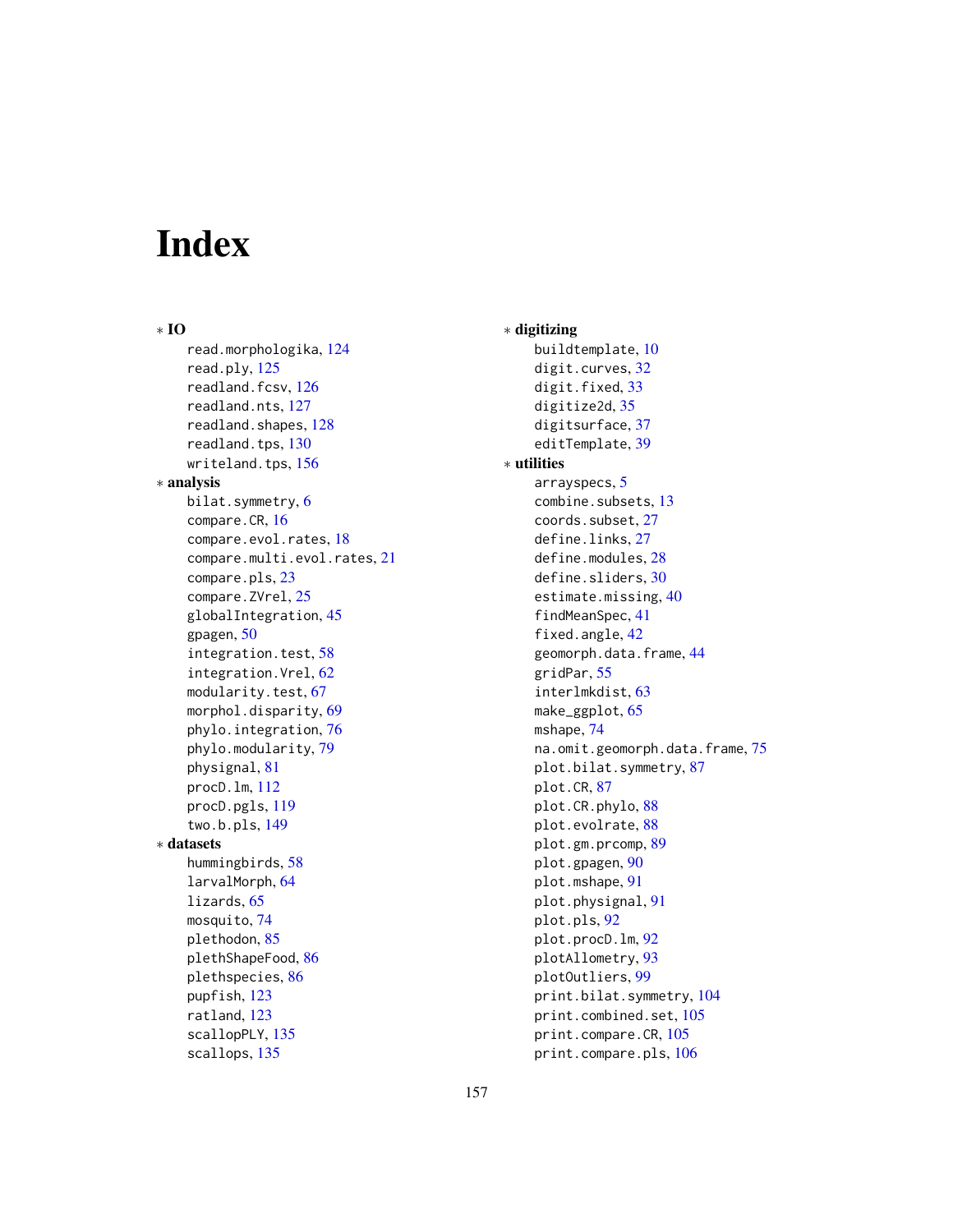print.compare.ZVrel, [106](#page-105-0) print.CR, [107](#page-106-0) print.CR.phylo, [107](#page-106-0) print.evolrate, [108](#page-107-0) print.evolrate1, [108](#page-107-0) print.geomorphShapes, [109](#page-108-0) print.gm.prcomp, [109](#page-108-0) print.gpagen, [110](#page-109-0) print.morphol.disparity, [110](#page-109-0) print.physignal, [111](#page-110-0) print.pls, [111](#page-110-0) print.procD.lm, [112](#page-111-1) rotate.coords, [133](#page-132-0) shapeHulls, [139](#page-138-0) summary.bilat.symmetry, [141](#page-140-0) summary.combined.set, [142](#page-141-0) summary.compare.CR, [142](#page-141-0) summary.compare.pls, [143](#page-142-0) summary.compare.ZVrel, [143](#page-142-0) summary.CR, [144](#page-143-0) summary.CR.phylo, [144](#page-143-0) summary.evolrate, [145](#page-144-0) summary.evolrate1, [145](#page-144-0) summary.geomorphShapes, [146](#page-145-0) summary.gm.prcomp, [146](#page-145-0) summary.gpagen, [147](#page-146-0) summary.morphol.disparity, [147](#page-146-0) summary.physignal, [148](#page-147-0) summary.pls, [148](#page-147-0) summary.procD.lm, [149](#page-148-1) two.d.array, [152](#page-151-0) warpRefMesh, [153](#page-152-1) warpRefOutline, [154](#page-153-1) ∗ visualization gm.prcomp, [46](#page-45-0) gridPar, [55](#page-54-0) picknplot.shape, [84](#page-83-1) plot.bilat.symmetry, [87](#page-86-0) plot.CR, [87](#page-86-0) plot.CR.phylo, [88](#page-87-0) plot.evolrate, [88](#page-87-0) plot.gm.prcomp, [89](#page-88-0) plot.gpagen, [90](#page-89-0) plot.mshape, [91](#page-90-0) plot.physignal, [91](#page-90-0) plot.pls, [92](#page-91-1) plot.procD.lm, [92](#page-91-1) plotAllSpecimens, [97](#page-96-0)

plotRefToTarget, [100](#page-99-1) plotspec, [102](#page-101-0) warpRefMesh, [153](#page-152-1) warpRefOutline, [154](#page-153-1) addNormals, *[125](#page-124-1)* anova.lm.rrpp, *[95](#page-94-0)*, *[115](#page-114-0)* arrayspecs, [5,](#page-4-1) *[152,](#page-151-0) [153](#page-152-1)* bilat.symmetry, [6,](#page-5-1) *[8](#page-7-0)*, *[87](#page-86-0)*, *[104](#page-103-0)*, *[141](#page-140-0)*, *[154,](#page-153-1) [155](#page-154-0)* buildtemplate, [10,](#page-9-0) *[37](#page-36-0)[–39](#page-38-0)*, *[103](#page-102-0)* coef.lm.rrpp, *[113](#page-112-0)* combine.subsets, [13](#page-12-0) compare.CR, [16](#page-15-0) compare.evol.rates, [18,](#page-17-0) *[20](#page-19-0)* compare.multi.evol.rates, [21,](#page-20-0) *[22](#page-21-0)* compare.pls, [23,](#page-22-1) *[60,](#page-59-0) [61](#page-60-0)*, *[77](#page-76-0)*, *[150,](#page-149-0) [151](#page-150-0)* compare.ZVrel, [25,](#page-24-0) *[63](#page-62-0)* coords.subset, [27](#page-26-0) data.frame, *[45](#page-44-0)* define.links, [27,](#page-26-0) *[91](#page-90-0)*, *[98](#page-97-0)*, *[102](#page-101-0)* define.modules, [28,](#page-27-0) *[68](#page-67-0)* define.sliders, [30,](#page-29-0) *[32](#page-31-0)*, *[34](#page-33-0)*, *[36](#page-35-0)*, *[51,](#page-50-0) [52](#page-51-0)*, *[131](#page-130-0)* digit.curves, *[31](#page-30-0)*, [32](#page-31-0) digit.fixed, *[11,](#page-10-0) [12](#page-11-0)*, *[30,](#page-29-0) [31](#page-30-0)*, *[33](#page-32-0)*, [33,](#page-32-0) *[37,](#page-36-0) [38](#page-37-0)*, *[103](#page-102-0)*, *[125](#page-124-1)* digitize2d, *[30,](#page-29-0) [31](#page-30-0)*, *[33](#page-32-0)*, [35](#page-34-0) digitsurface, *[11,](#page-10-0) [12](#page-11-0)*, *[34](#page-33-0)*, [37,](#page-36-0) *[103](#page-102-0)* editTemplate, *[12](#page-11-0)*, [39](#page-38-0) estimate.missing, [40,](#page-39-0) *[127](#page-126-0)*, *[131](#page-130-0)* findMeanSpec, [41,](#page-40-1) *[154,](#page-153-1) [155](#page-154-0)* fixed.angle, [42](#page-41-0) geomorph *(*geomorph-package*)*, [4](#page-3-0) geomorph-package, [4](#page-3-0) geomorph.data.frame, *[7](#page-6-0)*, [44,](#page-43-0) *[65](#page-64-0)*, *[70](#page-69-0)*, *[75](#page-74-0)*, *[113,](#page-112-0) [114](#page-113-0)*, *[120,](#page-119-0) [121](#page-120-0)* ggplot, *[66](#page-65-0)* globalIntegration, [45](#page-44-0) gm.prcomp, [46,](#page-45-0) *[83](#page-82-0)*, *[89](#page-88-0)* gpagen, *[8](#page-7-0)*, *[12,](#page-11-0) [13](#page-12-0)*, *[19](#page-18-0)*, *[22](#page-21-0)*, *[30](#page-29-0)[–33](#page-32-0)*, *[41,](#page-40-1) [42](#page-41-0)*, *[45,](#page-44-0) [46](#page-45-0)*, [50,](#page-49-1) *[53](#page-52-0)*, *[59](#page-58-0)*, *[68](#page-67-0)*, *[71](#page-70-0)*, *[76](#page-75-1)*, *[80](#page-79-0)*, *[82](#page-81-0)*, *[90](#page-89-0)*, *[99](#page-98-0)*, *[110](#page-109-0)*, *[114](#page-113-0)*, *[120](#page-119-0)*, *[129](#page-128-0)*, *[131](#page-130-0)*, *[147](#page-146-0)*, *[150](#page-149-0)* gridPar, [55,](#page-54-0) *[101,](#page-100-0) [102](#page-101-0)*

hummingbirds, [58](#page-57-1)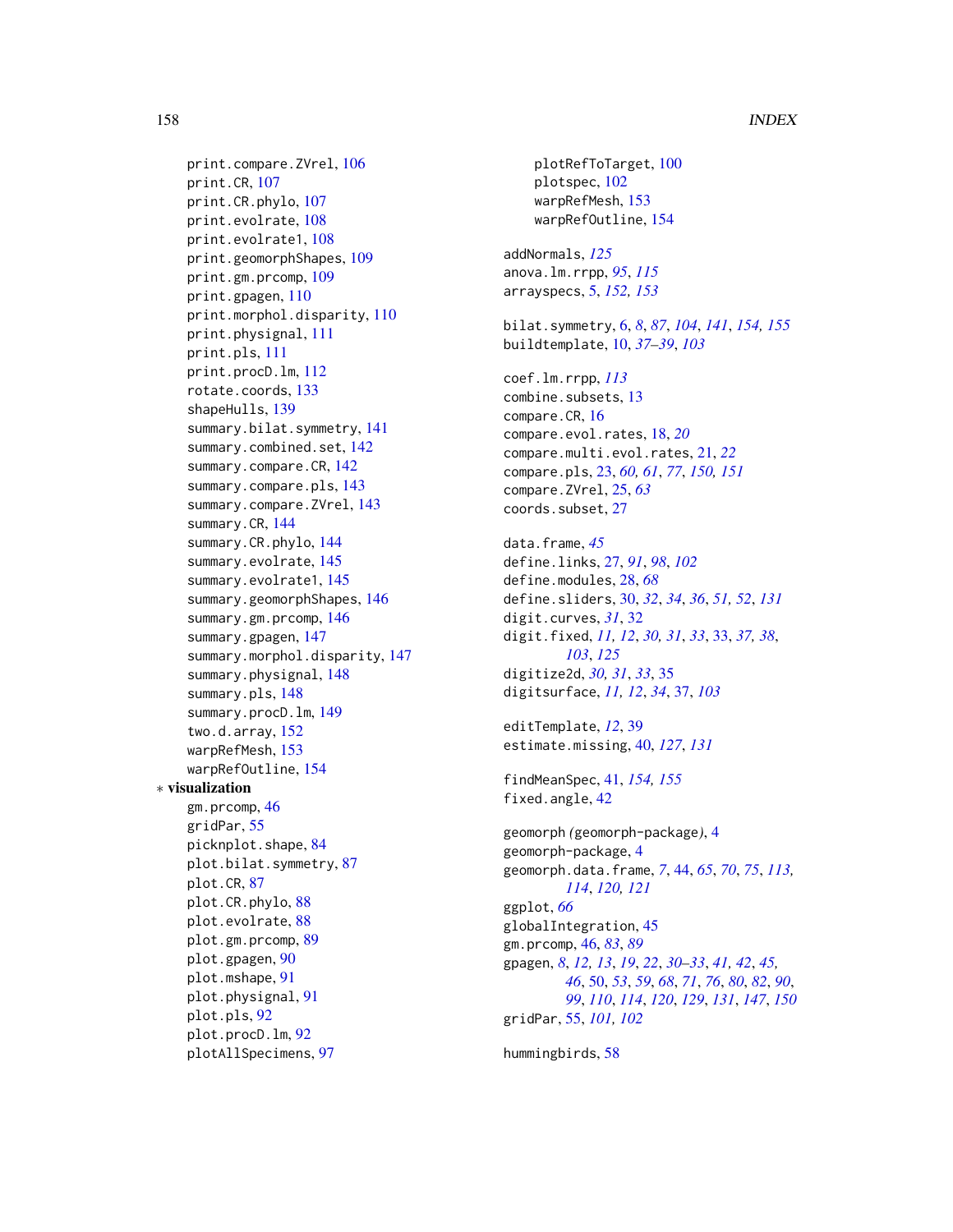#### INDEX 159

integration.test, *[24](#page-23-0)*, *[29](#page-28-0)*, [58,](#page-57-1) *[60](#page-59-0)*, *[69](#page-68-1)*, *[78](#page-77-0)*, *[150,](#page-149-0) [151](#page-150-0)* integration.Vrel, *[26](#page-25-0)*, [62](#page-61-0) interlmkdist, [63](#page-62-0)

larvalMorph, [64](#page-63-0) list.files, *[124](#page-123-0)* lizards, [65](#page-64-0) lm, *[93](#page-92-0)*, *[114](#page-113-0)*, *[120](#page-119-0)* lm.rrpp, *[113,](#page-112-0) [114](#page-113-0)*, *[116](#page-115-0)*

make\_ggplot, [65](#page-64-0) model.matrix, *[136](#page-135-1)* modularity.test, *[17](#page-16-0)*, *[29](#page-28-0)*, *[61](#page-60-0)*, [67,](#page-66-1) *[68](#page-67-0)*, *[78](#page-77-0)*, *[151](#page-150-0)* morphol.disparity, [69,](#page-68-1) *[110](#page-109-0)*, *[147](#page-146-0)* mosquito, [74](#page-73-1) mshape, *[28,](#page-27-0) [29](#page-28-0)*, [74,](#page-73-1) *[91](#page-90-0)*, *[153](#page-152-1)*, *[155](#page-154-0)*

na.omit.geomorph.data.frame, [75](#page-74-0)

ordinate, *[47](#page-46-0)*, *[49](#page-48-0)*

pairwise, *[71](#page-70-0)*, *[94,](#page-93-0) [95](#page-94-0)*, *[115](#page-114-0)* par, *[93](#page-92-0)* paste, *[152](#page-151-0)* phylo.integration, *[24](#page-23-0)*, *[60,](#page-59-0) [61](#page-60-0)*, *[69](#page-68-1)*, [76,](#page-75-1) *[77](#page-76-0)*, *[92](#page-91-1)*, *[111](#page-110-0)*, *[148](#page-147-0)*, *[150,](#page-149-0) [151](#page-150-0)* phylo.modularity, *[17](#page-16-0)*, *[69](#page-68-1)*, [79,](#page-78-0) *[87,](#page-86-0) [88](#page-87-0)*, *[107](#page-106-0)*, *[144](#page-143-0)* physignal, [81,](#page-80-1) *[82](#page-81-0)*, *[91](#page-90-0)*, *[111](#page-110-0)*, *[148](#page-147-0)* picknplot.shape, *[48,](#page-47-0) [49](#page-48-0)*, *[60](#page-59-0)*, *[77](#page-76-0)*, [84,](#page-83-1) *[90](#page-89-0)*, *[92](#page-91-1)*, *[95](#page-94-0)*, *[150](#page-149-0)*, *[154,](#page-153-1) [155](#page-154-0)* plethodon, [85](#page-84-0) plethShapeFood, [86](#page-85-0) plethspecies, [86](#page-85-0) plot, *[8](#page-7-0)*, *[20](#page-19-0)*, *[22](#page-21-0)*, *[53](#page-52-0)*, *[57](#page-56-0)*, *[60](#page-59-0)*, *[68](#page-67-0)*, *[74](#page-73-1)*, *[77](#page-76-0)*, *[82](#page-81-0)*, *[101](#page-100-0)*, *[114](#page-113-0)*, *[121](#page-120-0)*, *[150](#page-149-0)* plot.bilat.symmetry, [87](#page-86-0) plot.CR, [87](#page-86-0) plot.CR.phylo, [88](#page-87-0) plot.default, *[93](#page-92-0)* plot.evolrate, [88](#page-87-0) plot.gm.prcomp, *[48,](#page-47-0) [49](#page-48-0)*, *[65](#page-64-0)*, *[84](#page-83-1)*, [89,](#page-88-0) *[139,](#page-138-0) [140](#page-139-0)* plot.gpagen, [90](#page-89-0) plot.mshape, [91](#page-90-0) plot.physignal, [91](#page-90-0) plot.pls, *[60](#page-59-0)*, *[65](#page-64-0)*, *[77](#page-76-0)*, *[84](#page-83-1)*, [92,](#page-91-1) *[150](#page-149-0)* plot.procD.lm, *[65](#page-64-0)*, *[84](#page-83-1)*, [92,](#page-91-1) *[114](#page-113-0)*, *[139,](#page-138-0) [140](#page-139-0)* plot3d, *[101](#page-100-0)*

plotAllometry, *[65](#page-64-0)*, *[84](#page-83-1)*, [93](#page-92-0) plotAllSpecimens, *[28](#page-27-0)*, *[53](#page-52-0)*, [97,](#page-96-0) *[99](#page-98-0)* plotOutliers, [99](#page-98-0) plotRefToTarget, *[28](#page-27-0)*, *[56,](#page-55-0) [57](#page-56-0)*, *[60](#page-59-0)*, *[77](#page-76-0)*, *[84](#page-83-1)*, *[90](#page-89-0)*, *[92](#page-91-1)*, *[95](#page-94-0)*, *[99](#page-98-0)*, [100,](#page-99-1) *[124](#page-123-0)*, *[136](#page-135-1)*, *[150](#page-149-0)*, *[154,](#page-153-1) [155](#page-154-0)* plotspec, [102](#page-101-0) points, *[140](#page-139-0)* polygon, *[124](#page-123-0)* polygon3d, *[124](#page-123-0)* prcomp, *[47](#page-46-0)* print, *[8](#page-7-0)*, *[20](#page-19-0)*, *[22](#page-21-0)*, *[53](#page-52-0)*, *[60](#page-59-0)*, *[68](#page-67-0)*, *[77](#page-76-0)*, *[82](#page-81-0)*, *[114](#page-113-0)*, *[121](#page-120-0)* print.bilat.symmetry, [104](#page-103-0) print.combined.set, [105](#page-104-0) print.compare.CR, [105](#page-104-0) print.compare.pls, [106](#page-105-0) print.compare.ZVrel, [106](#page-105-0) print.CR, [107](#page-106-0) print.CR.phylo, [107](#page-106-0) print.evolrate, [108](#page-107-0) print.evolrate1, [108](#page-107-0) print.geomorphShapes, [109](#page-108-0) print.gm.prcomp, [109](#page-108-0) print.gpagen, [110](#page-109-0) print.morphol.disparity, [110](#page-109-0) print.physignal, [111](#page-110-0) print.pls, [111](#page-110-0) print.procD.lm, [112](#page-111-1) procD.lm, *[93](#page-92-0)[–95](#page-94-0)*, *[112](#page-111-1)*, [112,](#page-111-1) *[114](#page-113-0)*, *[120](#page-119-0)[–122](#page-121-0)*, *[139,](#page-138-0) [140](#page-139-0)*, *[149](#page-148-1)* procD.pgls, *[70,](#page-69-0) [71](#page-70-0)*, *[116](#page-115-0)*, [119,](#page-118-0) *[121](#page-120-0)* pupfish, [123](#page-122-0) ratland, [123](#page-122-0)

read.morphologika, [124](#page-123-0) read.ply, *[11,](#page-10-0) [12](#page-11-0)*, *[33](#page-32-0)*, *[35](#page-34-0)*, *[37,](#page-36-0) [38](#page-37-0)*, *[104](#page-103-0)*, [125,](#page-124-1) *[153](#page-152-1)* read.tree, *[19](#page-18-0)*, *[21](#page-20-0)*, *[62](#page-61-0)*, *[76](#page-75-1)*, *[79](#page-78-0)*, *[82](#page-81-0)*, *[120](#page-119-0)* readJPEG, *[37](#page-36-0)* readland.fcsv, [126](#page-125-0) readland.nts, [127,](#page-126-0) *[132](#page-131-0)* readland.shapes, *[51](#page-50-0)*, [128](#page-127-0) readland.tps, [130,](#page-129-0) *[133](#page-132-0)* readmulti.nts, *[128](#page-127-0)*, [132](#page-131-0) readmulti.tps, [133](#page-132-0) rotate.coords, [133](#page-132-0)

scale, *[47](#page-46-0)* scallopPLY, [135](#page-134-0) scallops, [135](#page-134-0)